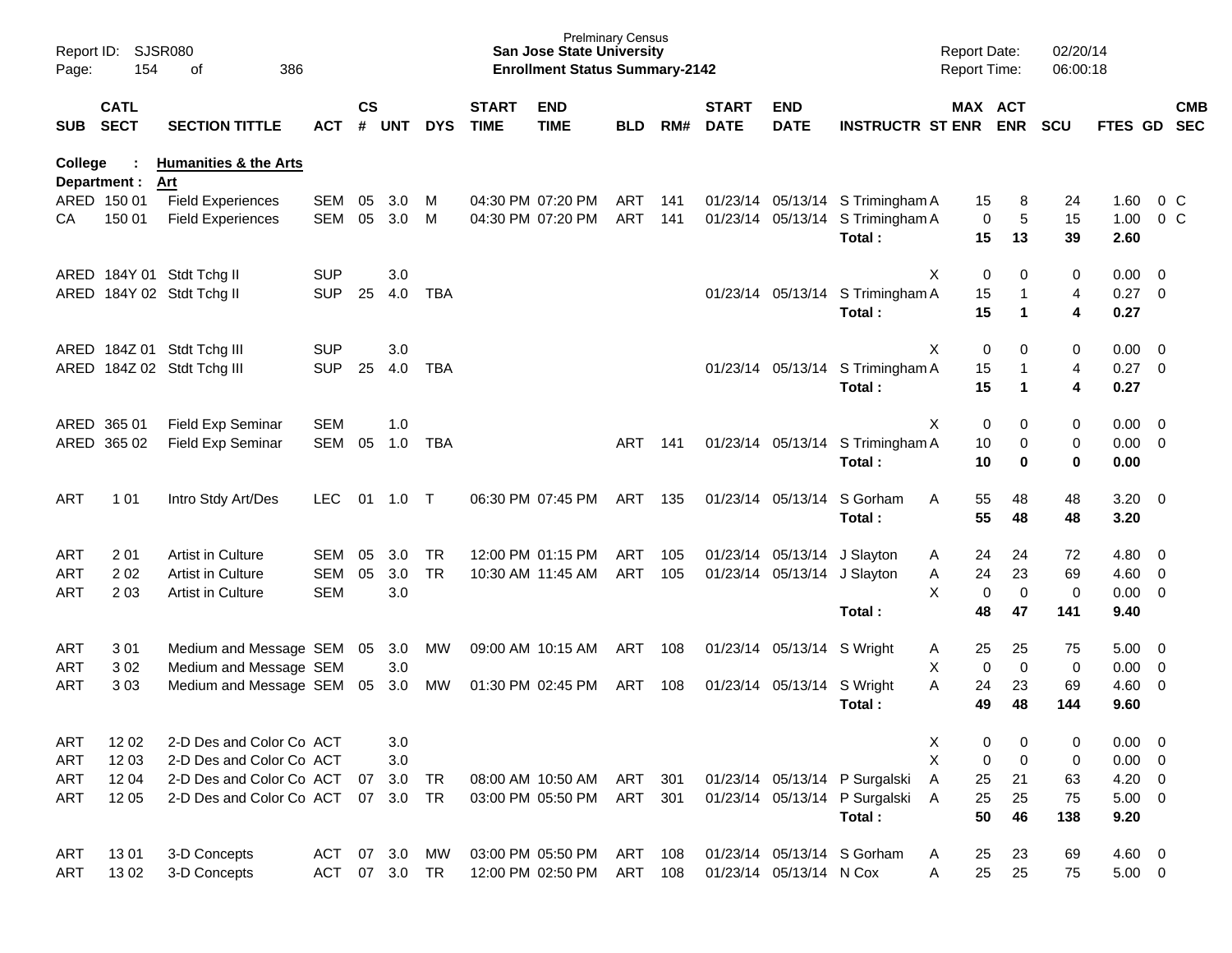| Page:      | Report ID:<br>SJSR080<br>155<br>386<br>оf |                           |            |                |            |            |                             | <b>Prelminary Census</b><br><b>San Jose State University</b><br><b>Enrollment Status Summary-2142</b> |            |     |                             |                            |                                  |   | <b>Report Date:</b><br>Report Time: |            | 02/20/14<br>06:00:18 |                        |                            |                          |
|------------|-------------------------------------------|---------------------------|------------|----------------|------------|------------|-----------------------------|-------------------------------------------------------------------------------------------------------|------------|-----|-----------------------------|----------------------------|----------------------------------|---|-------------------------------------|------------|----------------------|------------------------|----------------------------|--------------------------|
| <b>SUB</b> | <b>CATL</b><br><b>SECT</b>                | <b>SECTION TITTLE</b>     | <b>ACT</b> | <b>CS</b><br># | <b>UNT</b> | <b>DYS</b> | <b>START</b><br><b>TIME</b> | <b>END</b><br><b>TIME</b>                                                                             | <b>BLD</b> | RM# | <b>START</b><br><b>DATE</b> | <b>END</b><br><b>DATE</b>  | <b>INSTRUCTR ST ENR</b>          |   | MAX ACT                             | <b>ENR</b> | <b>SCU</b>           | FTES GD                |                            | <b>CMB</b><br><b>SEC</b> |
|            |                                           |                           |            |                |            |            |                             |                                                                                                       |            |     |                             |                            | Total:                           |   | 50                                  | 48         | 144                  | 9.60                   |                            |                          |
| ART        | 14 01                                     | Color                     | ACT        | 07             | 3.0        | <b>MW</b>  |                             | 12:00 PM 02:50 PM                                                                                     | ART        | 301 |                             | 01/23/14 05/13/14          | <b>G</b> Antokal<br>Total:       | A | 25<br>25                            | 25<br>25   | 75<br>75             | $5.00 \quad 0$<br>5.00 |                            |                          |
| ART        | 24 01                                     | Drawing I                 | ACT        | 07             | 3.0        | МW         |                             | 08:00 AM 10:50 AM                                                                                     | ART        | 337 |                             |                            | 01/23/14 05/13/14 E Friedman     | A | 25                                  | 25         | 75                   | $5.00 \quad 0$         |                            |                          |
| ART        | 24 02                                     | Drawing I                 | <b>ACT</b> | 07             | 3.0        | МW         |                             | 12:00 PM 02:50 PM                                                                                     | <b>ART</b> | 312 |                             |                            | 01/23/14 05/13/14 E Friedman     | A | 25                                  | 25         | 75                   | 5.00                   | $\overline{\phantom{0}}$   |                          |
| ART        | 24 03                                     | Drawing I                 | <b>ACT</b> |                | 3.0        |            |                             |                                                                                                       |            |     |                             |                            |                                  | Χ | 0                                   | 0          | 0                    | 0.00                   | $\overline{\phantom{0}}$   |                          |
| ART        | 24 04                                     | Drawing I                 | <b>ACT</b> |                | 3.0        |            |                             |                                                                                                       |            |     |                             |                            |                                  | X | 0                                   | 0          | 0                    | 0.00                   | $\overline{0}$             |                          |
| ART        | 24 05                                     | Drawing I                 | <b>ACT</b> | 07             | 3.0        | МW         |                             | 03:00 PM 05:50 PM                                                                                     | ART        | 312 |                             | 01/23/14 05/13/14          | M Angeja                         | Α | 25                                  | 24         | 72                   | 4.80                   | $\overline{\phantom{0}}$   |                          |
| ART        | 24 06                                     | Drawing I                 | <b>ACT</b> | 07             | 3.0        | <b>TR</b>  |                             | 08:00 AM 10:50 AM                                                                                     | <b>ART</b> | 312 |                             | 01/23/14 05/13/14          | R Chiarito                       | A | 25                                  | 25         | 75                   | $5.00 \t 0$            |                            |                          |
|            |                                           |                           |            |                |            |            |                             |                                                                                                       |            |     |                             |                            | Total:                           |   | 100                                 | 99         | 297                  | 19.80                  |                            |                          |
| ART        | 26 01                                     | Drawing II                | <b>ACT</b> |                | 3.0        |            |                             |                                                                                                       |            |     |                             |                            |                                  | X | 0                                   | 0          | 0                    | $0.00 \quad 0$         |                            |                          |
| ART        | 26 02                                     | Drawing II                | <b>ACT</b> | 07             | 3.0        | МW         |                             | 08:00 AM 10:50 AM                                                                                     | <b>ART</b> | 312 |                             | 01/23/14 05/13/14          | J Adkins                         | A | 25                                  | 24         | 72                   | $4.80\ 0$              |                            |                          |
|            |                                           |                           |            |                |            |            |                             |                                                                                                       |            |     |                             |                            | Total:                           |   | 25                                  | 24         | 72                   | 4.80                   |                            |                          |
| ART        | 39 01                                     | Multi Arts/Children       | LAB        | 07             | 3.0        | TR.        |                             | 04:30 PM 07:20 PM                                                                                     | ART        | 203 |                             | 01/23/14 05/13/14          | S Trimingham A                   |   | 20                                  | 17         | 51                   | $3.40 \quad 0$         |                            |                          |
|            |                                           |                           |            |                |            |            |                             |                                                                                                       |            |     |                             |                            | Total:                           |   | 20                                  | 17         | 51                   | 3.40                   |                            |                          |
| ART        | 46 01                                     | Intro to Ceramics         | <b>ACT</b> |                | 3.0        |            |                             |                                                                                                       |            |     |                             |                            |                                  | X | 0                                   | 0          | 0                    | 0.00                   | $\overline{\phantom{0}}$   |                          |
| ART        | 46 02                                     | Intro to Ceramics         | <b>ACT</b> | 07             | 3.0        | МW         |                             | 03:00 PM 05:50 PM                                                                                     | IS         | 166 |                             | 01/23/14 05/13/14          | J Wride                          | A | 25                                  | 24         | 72                   | 4.80                   | $\overline{0}$             |                          |
| ART        | 46 03                                     | Intro to Ceramics         | <b>ACT</b> | 07             | 3.0        | <b>TR</b>  |                             | 03:00 PM 05:50 PM                                                                                     | IS         | 165 |                             | 01/23/14 05/13/14          | M Van Den DoA                    |   | 25                                  | 23         | 69                   | $4.60$ 0               |                            |                          |
| ART        | 46 04                                     | Intro to Ceramics         | <b>ACT</b> | 07             | 3.0        | <b>TR</b>  |                             | 12:00 PM 02:50 PM                                                                                     | IS         | 165 |                             | 01/23/14 05/13/14          | M Landis                         | Α | 25                                  | 25         | 75                   | $5.00 \t 0$            |                            |                          |
|            |                                           |                           |            |                |            |            |                             |                                                                                                       |            |     |                             |                            | Total:                           |   | 75                                  | 72         | 216                  | 14.40                  |                            |                          |
| ART        | 47 01                                     | Intro Metal Smithing      | ACT        | 07             | 3.0 F      |            |                             | 09:30 AM 03:30 PM                                                                                     | <b>ART</b> | 210 |                             | 01/23/14 05/13/14          | Y Escalante                      | A | 24                                  | 22         | 66                   | 4.40                   | $\overline{\phantom{0}}$   |                          |
|            |                                           |                           |            |                |            |            |                             |                                                                                                       |            |     |                             |                            | Total:                           |   | 24                                  | 22         | 66                   | 4.40                   |                            |                          |
| ART        | 61 01                                     | <b>Beginning Painting</b> | ACT        | 07             | 3.0        | <b>MW</b>  |                             | 03:00 PM 05:50 PM                                                                                     | ART        | 306 |                             | 01/23/14 05/13/14          | D Feasel                         | Α | 25                                  | 25         | 75                   | 5.00                   | $\overline{\phantom{0}}$   |                          |
|            |                                           |                           |            |                |            |            |                             |                                                                                                       |            |     |                             |                            | Total:                           |   | 25                                  | 25         | 75                   | 5.00                   |                            |                          |
| ART        | 68 01                                     | Beg. Sculpture            | ACT        | 07             | 3.0        | TR         |                             | 03:00 PM 05:50 PM                                                                                     | AF         | 001 |                             |                            | 01/23/14 05/13/14 R Carrington A |   | 25                                  | 22         | 66                   | 4.45                   | $\overline{\phantom{0}}$ 1 |                          |
|            |                                           |                           |            |                |            |            |                             |                                                                                                       |            |     |                             |                            | Total:                           |   | 25                                  | 22         | 66                   | 4.45                   |                            |                          |
| ART        | 74 01                                     | Intro to Digital Med      | <b>ACT</b> | 07             | 3.0        | MW         |                             | 12:00 PM 02:50 PM                                                                                     | ART        | 241 |                             | 01/23/14 05/13/14 J Morgan |                                  | A | 24                                  | 23         | 69                   | 4.60 0                 |                            |                          |
| ART        | 74 02                                     | Intro to Digital Med      | <b>ACT</b> | 07             | 3.0        | MW         |                             | 03:00 PM 05:50 PM                                                                                     | ART        | 241 |                             | 01/23/14 05/13/14 J Morgan |                                  | Α | 24                                  | 23         | 69                   | $4.60 \ 0$             |                            |                          |
| ART        | 74 03                                     | Intro to Digital Med      | <b>ACT</b> |                | 3.0        |            |                             |                                                                                                       |            |     |                             |                            |                                  | Χ | $\pmb{0}$                           | 0          | $\pmb{0}$            | $0.00 \t 0$            |                            |                          |
| ART        | 74 04                                     | Intro to Digital Med      | <b>ACT</b> |                | 3.0        |            |                             |                                                                                                       |            |     |                             |                            |                                  | Χ | 0                                   | 0          | 0                    | $0.00 \t 0$            |                            |                          |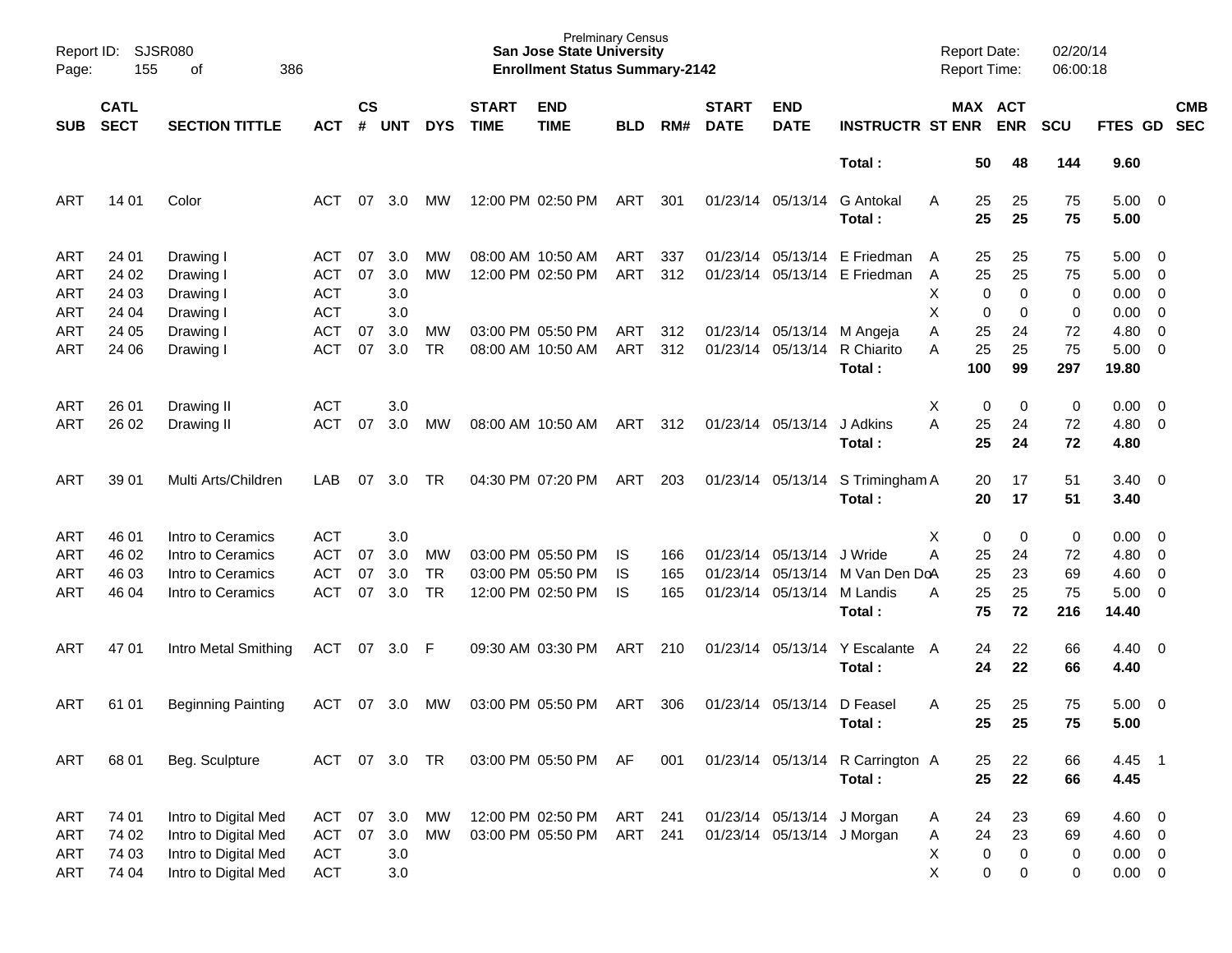| Report ID:<br>Page: | 156                        | <b>SJSR080</b><br>386<br>οf                                                      |                          |                    |                         |            |                             | <b>Prelminary Census</b><br><b>San Jose State University</b><br><b>Enrollment Status Summary-2142</b> |                   |            |                             |                                               |                                           | <b>Report Date:</b><br><b>Report Time:</b> |                               | 02/20/14<br>06:00:18 |                        |                                         |               |
|---------------------|----------------------------|----------------------------------------------------------------------------------|--------------------------|--------------------|-------------------------|------------|-----------------------------|-------------------------------------------------------------------------------------------------------|-------------------|------------|-----------------------------|-----------------------------------------------|-------------------------------------------|--------------------------------------------|-------------------------------|----------------------|------------------------|-----------------------------------------|---------------|
| <b>SUB</b>          | <b>CATL</b><br><b>SECT</b> | <b>SECTION TITTLE</b>                                                            | <b>ACT</b>               | $\mathsf{cs}$<br># | <b>UNT</b>              | <b>DYS</b> | <b>START</b><br><b>TIME</b> | <b>END</b><br><b>TIME</b>                                                                             | <b>BLD</b>        | RM#        | <b>START</b><br><b>DATE</b> | <b>END</b><br><b>DATE</b>                     | <b>INSTRUCTR ST ENR ENR</b>               |                                            | MAX ACT                       | <b>SCU</b>           | FTES GD SEC            |                                         | <b>CMB</b>    |
| ART                 | 74 05                      | Intro to Digital Med                                                             | ACT                      | 07                 | 3.0                     | TR         |                             | 12:00 PM 02:50 PM                                                                                     | ART               | 241        |                             | 01/23/14 05/13/14                             | S Durie<br>Total:                         | 24<br>Α<br>72                              | 23<br>69                      | 69<br>207            | $4.60$ 0<br>13.80      |                                         |               |
| ART                 | 75 01                      | Intro Digital Video                                                              | ACT                      | 07                 | 3.0                     | МW         |                             | 12:00 PM 02:50 PM                                                                                     | ART               | 237        |                             | 01/23/14 05/13/14                             | S Durie<br>Total:                         | 25<br>A<br>25                              | 24<br>24                      | 72<br>72             | 4.80<br>4.80           | $\overline{\phantom{0}}$                |               |
| ART<br>ART<br>ART   |                            | 100W 01 Writng Wrkshp FA<br>100W 02 Writng Wrkshp FA<br>100W 03 Writng Wrkshp FA | SEM<br>SEM<br><b>SEM</b> | 04<br>04           | 3.0<br>3.0<br>3.0       | МW<br>МW   |                             | 10:30 AM 11:45 AM<br>01:30 PM 02:45 PM                                                                | ART<br><b>ART</b> | 141<br>141 |                             | 01/23/14 05/13/14<br>01/23/14 05/13/14 J Silk | J Silk                                    | 25<br>Α<br>25<br>Α<br>X<br>$\mathbf 0$     | 25<br>25<br>$\mathbf 0$       | 75<br>75<br>0        | 5.00<br>5.00<br>0.00   | - 0<br>$\overline{0}$<br>$\overline{0}$ |               |
| ART                 |                            | 100W 04 Writng Wrkshp FA                                                         | SEM                      | 04                 | 3.0                     | МW         |                             | 03:00 PM 04:15 PM                                                                                     | ART               | 141        |                             | 01/23/14 05/13/14                             | J Silk<br>Total:                          | A<br>25<br>75                              | 25<br>75                      | 75<br>225            | 5.00<br>15.00          | $\overline{0}$                          |               |
| ART                 | 101 01                     | Digital Media Art                                                                | LAB.                     | 15                 | 3.0 <sub>2</sub>        | МW         |                             | 03:00 PM 05:50 PM                                                                                     | ART               | 237        |                             | 01/23/14 05/13/14                             | S Durie<br>Total:                         | A<br>24<br>24                              | 20<br>20                      | 60<br>60             | $4.10 \quad 2$<br>4.10 |                                         |               |
| ART                 | 104 01                     | Interdisc Sem Dig Me SEM                                                         |                          |                    | 3.0                     |            |                             |                                                                                                       |                   |            |                             |                                               | Total:                                    | X                                          | 0<br>0<br>0<br>0              | 0<br>$\mathbf 0$     | 0.00<br>0.00           | $\overline{0}$                          |               |
| ART                 | 106 01                     | Tpcs:Human/Mach InteLAB                                                          |                          |                    | 15 3.0 TR               |            |                             | 03:00 PM 05:50 PM                                                                                     | ART               | 237        |                             | 01/23/14 05/13/14                             | S Durie<br>Total:                         | A<br>24<br>24                              | 18<br>18                      | 54<br>54             | $3.60 \quad 0$<br>3.60 |                                         |               |
| ART                 | 107 01                     | Adv Proj Digital Med                                                             | LAB                      | 15                 | 3.0                     | <b>TR</b>  |                             | 12:00 PM 02:50 PM                                                                                     | ART               | 237        |                             | 01/23/14 05/13/14                             | G Hobbs<br>Total:                         | A<br>24<br>24                              | 20<br>20                      | 60<br>60             | 4.05<br>4.05           | $\overline{\phantom{0}}$ 1              |               |
| ART<br><b>CS</b>    | 108 01<br>108 01           | Intro Game Studies<br>Intro Game Studies                                         | <b>LEC</b><br><b>LEC</b> | 01<br>01           | 3.0 <sub>2</sub><br>3.0 | МW<br>MW   |                             | 06:00 PM 07:15 PM<br>06:00 PM 07:15 PM                                                                | ART<br><b>ART</b> | 135<br>135 |                             | 01/23/14 05/13/14<br>01/23/14 05/13/14        | J Morgan<br>J Morgan<br>Total:            | 55<br>A<br>A<br>55                         | 24<br>29<br>0<br>53           | 72<br>87<br>159      | 4.85<br>5.80<br>10.65  |                                         | 1 C<br>$0\,C$ |
| ART                 | 132 01                     | <b>Tpcs: Vessel</b>                                                              | ACT                      | 07                 | 3.0                     | МW         |                             | 12:00 PM 02:50 PM                                                                                     | IS                | 124        |                             | 01/23/14 05/13/14                             | S Welsh<br>Total:                         | A<br>25<br>25                              | 22<br>22                      | 66<br>66             | 4.60 4<br>4.60         |                                         |               |
| ART                 |                            | 133 01 Tpcs:Ceramic Sculptu ACT 07 3.0 MW 03:00 PM 05:50 PM IS                   |                          |                    |                         |            |                             |                                                                                                       |                   | 165        |                             | 01/23/14 05/13/14 S Welsh                     | Total:                                    | 18<br>А<br>18                              | 17<br>17                      | 51<br>51             | 3.65 5<br>3.65         |                                         |               |
| ART                 |                            | 134 01 Tpcs: Advanced CeramiLAB 15 3.0 MW 03:00 PM 05:50 PM IS                   |                          |                    |                         |            |                             |                                                                                                       |                   | 165        |                             | 01/23/14 05/13/14 S Welsh                     | Total:                                    | Α                                          | 7<br>6<br>$\overline{7}$<br>6 | 18<br>18             | $1.20 \t 0$<br>1.20    |                                         |               |
| ART                 |                            | 137 01 Figure Modeling                                                           | LAB                      |                    | 15 3.0 TR               |            |                             | 12:00 PM 02:50 PM IS                                                                                  |                   | 166        |                             |                                               | 01/23/14 05/13/14 M Van Den DoA<br>Total: | 25<br>25                                   | 25<br>25                      | 75<br>75             | 5.15 3<br>5.15         |                                         |               |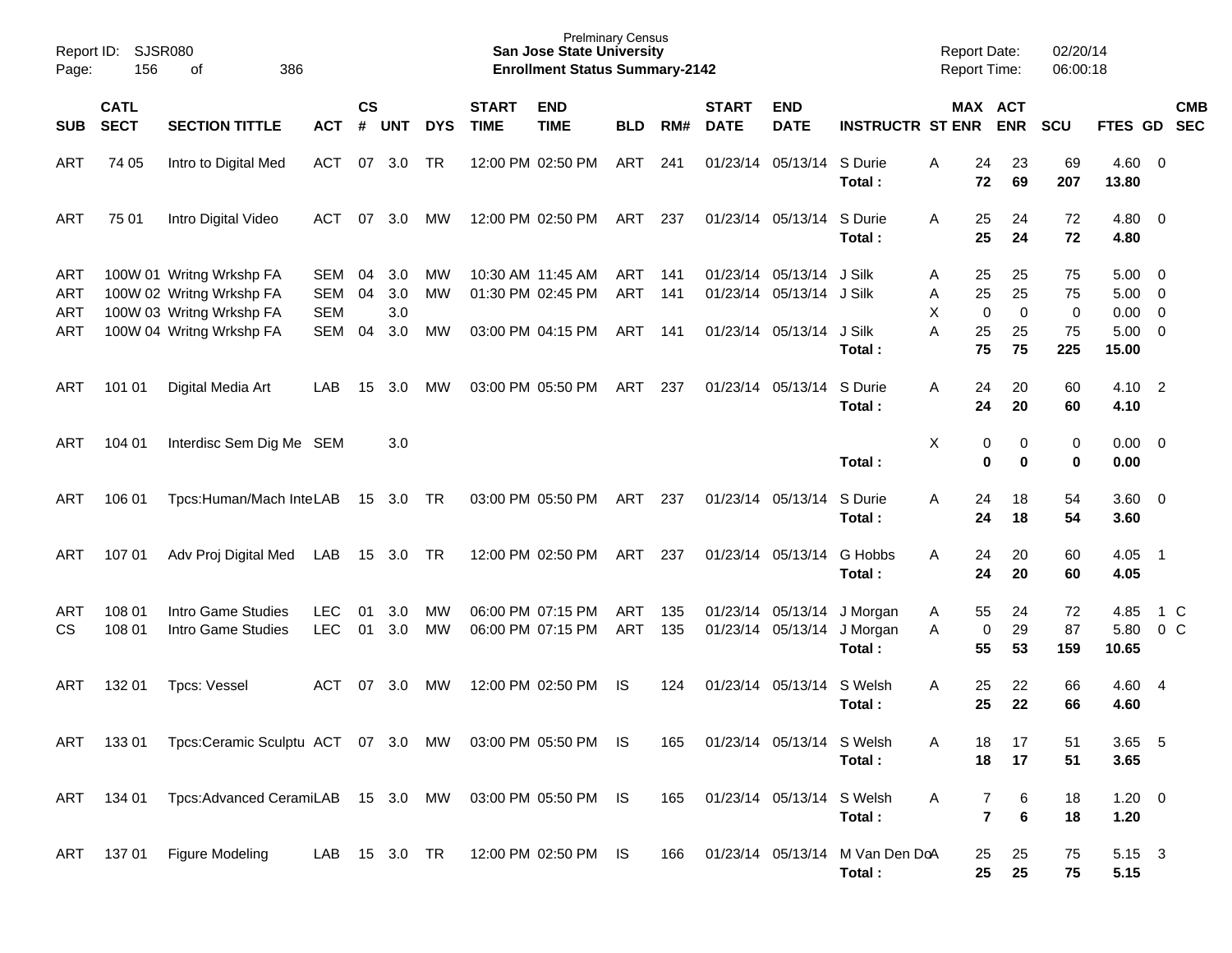| Page:             | Report ID: SJSR080<br>157  | 386<br>οf                                                    |                          |                    |            |            |                             | <b>Prelminary Census</b><br><b>San Jose State University</b><br><b>Enrollment Status Summary-2142</b> |                   |            |                             |                           |                                                                                | <b>Report Date:</b><br><b>Report Time:</b> |                             | 02/20/14<br>06:00:18     |                                  |                          |            |
|-------------------|----------------------------|--------------------------------------------------------------|--------------------------|--------------------|------------|------------|-----------------------------|-------------------------------------------------------------------------------------------------------|-------------------|------------|-----------------------------|---------------------------|--------------------------------------------------------------------------------|--------------------------------------------|-----------------------------|--------------------------|----------------------------------|--------------------------|------------|
| <b>SUB</b>        | <b>CATL</b><br><b>SECT</b> | <b>SECTION TITTLE</b>                                        | <b>ACT</b>               | $\mathsf{cs}$<br># | <b>UNT</b> | <b>DYS</b> | <b>START</b><br><b>TIME</b> | <b>END</b><br><b>TIME</b>                                                                             | <b>BLD</b>        | RM#        | <b>START</b><br><b>DATE</b> | <b>END</b><br><b>DATE</b> | <b>INSTRUCTR ST ENR</b>                                                        |                                            | MAX ACT<br><b>ENR</b>       | <b>SCU</b>               | FTES GD SEC                      |                          | <b>CMB</b> |
| ART<br>CA         | 139 01<br>139 01           | Adv. Multicultural<br>Adv. Multicultural                     | ACT<br><b>ACT</b>        | 07<br>07           | 3.0<br>3.0 | TR<br>TR   |                             | 04:30 PM 07:20 PM<br>04:30 PM 07:20 PM                                                                | ART<br><b>ART</b> | 203<br>203 |                             |                           | 01/23/14 05/13/14 S Trimingham A<br>01/23/14 05/13/14 S Trimingham A<br>Total: | 20<br>20                                   | 4<br>0<br>$\mathbf{1}$<br>5 | 12<br>$\mathbf{3}$<br>15 | $0.80 \t 0 \t C$<br>0.20<br>1.00 | 0 <sup>o</sup>           |            |
| ART               | 140 01                     | Glass                                                        | ACT                      | 07                 | 3.0        | TR         |                             | 12:00 PM 02:50 PM                                                                                     | IS.               | 235        |                             |                           | 01/23/14 05/13/14 C Straubing A<br>Total:                                      | 20<br>20                                   | 18<br>18                    | 54<br>54                 | $3.60 \ 0$<br>3.60               |                          |            |
| ART               | 141 01                     | Tpcs: Glas Cast Adv B ACT 07 3.0 TR                          |                          |                    |            |            |                             | 03:00 PM 05:50 PM                                                                                     | IS.               | 235        |                             |                           | 01/23/14 05/13/14 C Straubing A<br>Total:                                      | 20<br>20                                   | 19<br>19                    | 57<br>57                 | 3.85<br>3.85                     | $\overline{\phantom{1}}$ |            |
| ART               | 14701                      | Tpcs: Mtlsmithing/Je                                         | ACT 07 3.0               |                    |            | МW         |                             | 12:00 PM 02:50 PM                                                                                     | ART               | 210        |                             | 01/23/14 05/13/14         | Y Escalante A<br>Total:                                                        | 24<br>24                                   | 24<br>24                    | 72<br>72                 | 4.95<br>4.95                     | $\overline{\mathbf{3}}$  |            |
| ART<br>ART        | 149 01<br>149 02           | Tpcs:JewelSmSculp<br>Tpcs:JewelSmSculp                       | ACT<br>ACT               | 07                 | 3.0<br>3.0 | МW         |                             | 03:00 PM 05:50 PM                                                                                     | ART               | 210        |                             | 01/23/14 05/13/14         | Y Escalante<br>Total:                                                          | X<br>24<br>A<br>24                         | 0<br>0<br>20<br>20          | 0<br>60<br>60            | $0.00 \t 0$<br>4.15<br>4.15      | $\overline{\mathbf{3}}$  |            |
| ART<br><b>ART</b> | 151 01<br>151 02           | Prntmkg-Serigraphy<br>Prntmkg-Serigraphy                     | ACT<br><b>ACT</b>        | 07                 | 3.0<br>3.0 | F          |                             | 10:00 AM 03:50 PM                                                                                     | ART               | 301        |                             | 01/23/14 05/13/14         | I Yeh<br>Total:                                                                | X<br>A<br>24<br>24                         | 0<br>0<br>23<br>23          | 0<br>69<br>69            | $0.00 \t 0$<br>4.65<br>4.65      | $\overline{\phantom{1}}$ |            |
| <b>ART</b><br>ART | 153 01<br>153 02           | <b>Tpcs: Intaglio Proce</b><br><b>Tpcs: Intaglio Proce</b>   | <b>ACT</b><br><b>ACT</b> | 07                 | 3.0<br>3.0 | TR         |                             | 12:00 PM 02:50 PM                                                                                     | ART               | 307        |                             | 01/23/14 05/13/14         | P Surgalski<br>Total:                                                          | X<br>25<br>Α<br>25                         | 0<br>0<br>19<br>19          | 0<br>57<br>57            | $0.00 \t 0$<br>3.95<br>3.95      | $\overline{\mathbf{3}}$  |            |
| ART               | 158 02                     | Tpcs: Adv Drawing                                            | LAB                      | 15                 | 3.0        | MW         |                             | 12:00 PM 02:50 PM                                                                                     | ART               | 337        | 01/23/14 05/13/14           |                           | M Angeja<br>Total:                                                             | 25<br>A<br>25                              | 23<br>23                    | 69<br>69                 | 4.75<br>4.75                     | $\overline{\mathbf{3}}$  |            |
| ART               | 162 01                     | Watercolor                                                   | ACT                      | 07                 | 3.0        | МW         |                             | 03:00 PM 05:50 PM                                                                                     | ART               | 337        |                             | 01/23/14 05/13/14         | <b>G</b> Antokal<br>Total:                                                     | A<br>25<br>25                              | 23<br>23                    | 69<br>69                 | $4.60 \quad 0$<br>4.60           |                          |            |
| ART               |                            | 164B 01 Int. Painting II                                     | ACT 07 3.0               |                    |            | MW         |                             | 12:00 PM 02:50 PM ART 310                                                                             |                   |            |                             | 01/23/14 05/13/14         | D Feasel<br>Total:                                                             | 25<br>A<br>25                              | 23<br>23                    | 69<br>69                 | $4.65$ 1<br>4.65                 |                          |            |
| ART               |                            | 165 01 Tpcs: Figure Paintin ACT 07 3.0 TR                    |                          |                    |            |            |                             | 12:00 PM 02:50 PM ART 306                                                                             |                   |            |                             | 01/23/14 05/13/14         | R Chiarito<br>Total:                                                           | A<br>25<br>25                              | 20<br>20                    | 60<br>60                 | $4.00 \ 0$<br>4.00               |                          |            |
| ART               | 166 01                     | Tpcs:Advanced Painti LAB 15 3.0 TR 03:00 PM 05:50 PM ART 310 |                          |                    |            |            |                             |                                                                                                       |                   |            |                             |                           | 01/23/14 05/13/14 R Chiarito                                                   | 25<br>A                                    | 19                          | 57                       | 3.90 2                           |                          |            |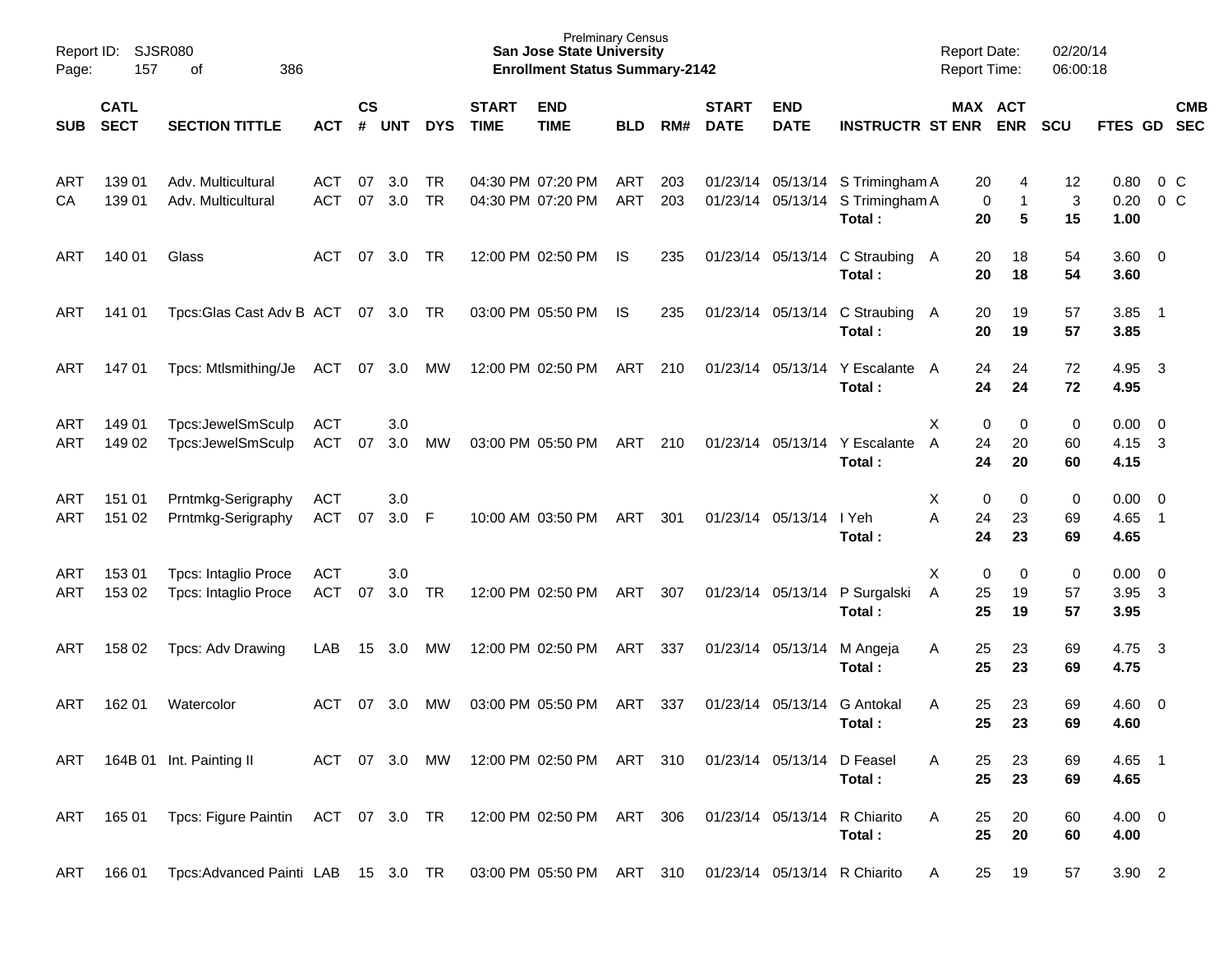| Report ID:<br>Page:                    | <b>SJSR080</b><br>158                                    |                                                                                                                      |                                                                                  |                    |                                        |             | <b>Prelminary Census</b><br><b>San Jose State University</b><br><b>Enrollment Status Summary-2142</b> |                                        |            |            |                             |                                        | <b>Report Date:</b><br>Report Time:              |                                  |                                           | 02/20/14<br>06:00:18                                           |                                  |                                                                        |                                                                                                                                              |                          |
|----------------------------------------|----------------------------------------------------------|----------------------------------------------------------------------------------------------------------------------|----------------------------------------------------------------------------------|--------------------|----------------------------------------|-------------|-------------------------------------------------------------------------------------------------------|----------------------------------------|------------|------------|-----------------------------|----------------------------------------|--------------------------------------------------|----------------------------------|-------------------------------------------|----------------------------------------------------------------|----------------------------------|------------------------------------------------------------------------|----------------------------------------------------------------------------------------------------------------------------------------------|--------------------------|
| <b>SUB</b>                             | <b>CATL</b><br><b>SECT</b>                               | <b>SECTION TITTLE</b>                                                                                                | <b>ACT</b>                                                                       | $\mathsf{cs}$<br># | <b>UNT</b>                             | <b>DYS</b>  | <b>START</b><br><b>TIME</b>                                                                           | <b>END</b><br><b>TIME</b>              | <b>BLD</b> | RM#        | <b>START</b><br><b>DATE</b> | <b>END</b><br><b>DATE</b>              | <b>INSTRUCTR ST ENR</b>                          |                                  |                                           | MAX ACT<br><b>ENR</b>                                          | <b>SCU</b>                       | <b>FTES GD</b>                                                         |                                                                                                                                              | <b>CMB</b><br><b>SEC</b> |
|                                        |                                                          |                                                                                                                      |                                                                                  |                    |                                        |             |                                                                                                       |                                        |            |            |                             |                                        | Total:                                           |                                  | 25                                        | 19                                                             | 57                               | 3.90                                                                   |                                                                                                                                              |                          |
| ART                                    | 170 01                                                   | Tpcs:Fabricated Scul LAB                                                                                             |                                                                                  |                    | 15 3.0 F                               |             |                                                                                                       | 10:00 AM 04:00 PM                      | AF         | 001        |                             | 01/23/14 05/13/14                      | R Carrington A<br>Total:                         |                                  | 25<br>25                                  | 24<br>24                                                       | 72<br>72                         | 5.10<br>5.10                                                           | - 6                                                                                                                                          |                          |
| ART                                    | 173 01                                                   | Tpcs:InstallArt                                                                                                      | LAB                                                                              | 15                 | 3.0                                    | <b>TR</b>   |                                                                                                       | 12:00 PM 02:50 PM                      | AF         | 001        |                             | 01/23/14 05/13/14                      | S Wright<br>Total:                               | A                                | 25<br>25                                  | 23<br>23                                                       | 69<br>69                         | 4.90<br>4.90                                                           | $6\overline{6}$                                                                                                                              |                          |
| ART                                    |                                                          | 174A 01 Mus & Gall Oper<br>ARTH 174A 01 Mus & Gall Oper                                                              | SEM<br>SEM                                                                       | 05<br>05           | 3.0<br>3.0                             | Т<br>$\top$ |                                                                                                       | 12:00 PM 02:45 PM<br>12:00 PM 02:45 PM | ART<br>ART | 141<br>141 |                             | 01/23/14 05/13/14<br>01/23/14 05/13/14 | J Hernandez A<br>J Hernandez A<br>Total:         |                                  | 25<br>0<br>25                             | -1<br>13<br>14                                                 | 3<br>39<br>42                    | 0.25<br>2.70<br>2.95                                                   | $1\,C$<br>2 C                                                                                                                                |                          |
| ART<br>ART                             | 175 01<br>175 02                                         | Sp Top Studio Art<br>Sp Top Studio Art                                                                               | <b>ACT</b><br><b>ACT</b>                                                         | 07                 | 3.0<br>3.0                             | <b>TR</b>   |                                                                                                       | 03:00 PM 05:50 PM                      | ART        | 241        |                             | 01/23/14 05/13/14                      | J Slayton<br>Total:                              | Χ<br>A                           | 0<br>24<br>24                             | 0<br>20<br>20                                                  | 0<br>60<br>60                    | 0.00<br>4.10<br>4.10                                                   | $\overline{\mathbf{0}}$<br>$\overline{\phantom{a}}$                                                                                          |                          |
| ART                                    | 17701                                                    | <b>Prof Practices</b>                                                                                                | LEC                                                                              |                    | 3.0                                    |             |                                                                                                       |                                        |            |            |                             |                                        | Total:                                           | X                                | 0<br>0                                    | 0<br>0                                                         | 0<br>0                           | $0.00 \t 0$<br>0.00                                                    |                                                                                                                                              |                          |
| ART<br>ART<br>ART<br>ART<br>ART<br>ART | 178 01<br>178 02<br>178 03<br>178 04<br>178 05<br>178 06 | Art Field Work<br>Art Field Work<br>Art Field Work<br>Art Field Work<br>Art Field Work<br>Art Field Work             | <b>SUP</b><br><b>SUP</b><br><b>SUP</b><br><b>SUP</b><br><b>SUP</b><br><b>SUP</b> | 36                 | 3.0<br>3.0<br>3.0<br>3.0<br>1.0<br>1.0 | <b>TBA</b>  |                                                                                                       |                                        |            |            |                             |                                        | 01/23/14 05/13/14 A Simonson                     | A<br>Х<br>X<br>Χ<br>Χ<br>X       | 6<br>0<br>0<br>0<br>0<br>0                | 4<br>0<br>0<br>0<br>0<br>0                                     | 12<br>0<br>0<br>0<br>0<br>0      | 0.85<br>0.00<br>0.00<br>0.00<br>0.00<br>0.00                           | - 1<br>$\overline{\mathbf{0}}$<br>$\overline{\phantom{0}}$<br>$\overline{\mathbf{0}}$<br>$\overline{\mathbf{0}}$<br>$\overline{\phantom{0}}$ |                          |
| ART<br>ART<br>ART<br>ART               | 179 01<br>179 02<br>179 03                               | Spec Prob in Art<br>Spec Prob in Art<br>Spec Prob in Art<br>179 04 Spec Prob in Art<br>ART 179 05 Spec Prob in Art   | <b>SUP</b><br><b>SUP</b><br><b>SUP</b><br><b>SUP</b><br><b>SUP</b>               | 36                 | 3.0<br>3.0<br>3.0<br>3.0<br>3.0        | <b>TBA</b>  |                                                                                                       |                                        |            |            |                             |                                        | Total:<br>01/23/14 05/13/14 A Simonson<br>Total: | A<br>Х<br>X<br>X<br>X            | 6<br>6<br>0<br>0<br>$\mathbf 0$<br>0<br>6 | 4<br>0<br>0<br>0<br>0<br>$\boldsymbol{0}$<br>0                 | 12<br>0<br>0<br>0<br>0<br>0<br>0 | 0.85<br>0.00<br>0.00<br>0.00<br>$0.00 \t 0$<br>$0.00 \ 0$<br>0.00      | $\overline{\phantom{0}}$<br>$\overline{\phantom{0}}$<br>$\overline{0}$                                                                       |                          |
| ART<br>ART<br>ART<br>ART<br>ART        | 180 01<br>180 02<br>180 03<br>180 04<br>180 05           | <b>Indiv Studies</b><br><b>Indiv Studies</b><br><b>Indiv Studies</b><br><b>Indiv Studies</b><br><b>Indiv Studies</b> | <b>SUP</b><br><b>SUP</b><br><b>SUP</b><br><b>SUP</b><br><b>SUP</b>               | 36                 | 3.0<br>2.0<br>3.0<br>3.0<br>3.0        | TBA         |                                                                                                       |                                        |            |            |                             |                                        | 01/23/14 05/13/14 A Simonson                     | X<br>X<br>$\mathsf{A}$<br>X<br>X | 0<br>0<br>9<br>$\pmb{0}$<br>$\mathbf 0$   | 0<br>$\boldsymbol{0}$<br>$\mathbf{1}$<br>$\boldsymbol{0}$<br>0 | 0<br>0<br>3<br>0<br>0            | $0.00 \t 0$<br>$0.00 \t 0$<br>$0.20 \ 0$<br>$0.00 \t 0$<br>$0.00 \t 0$ |                                                                                                                                              |                          |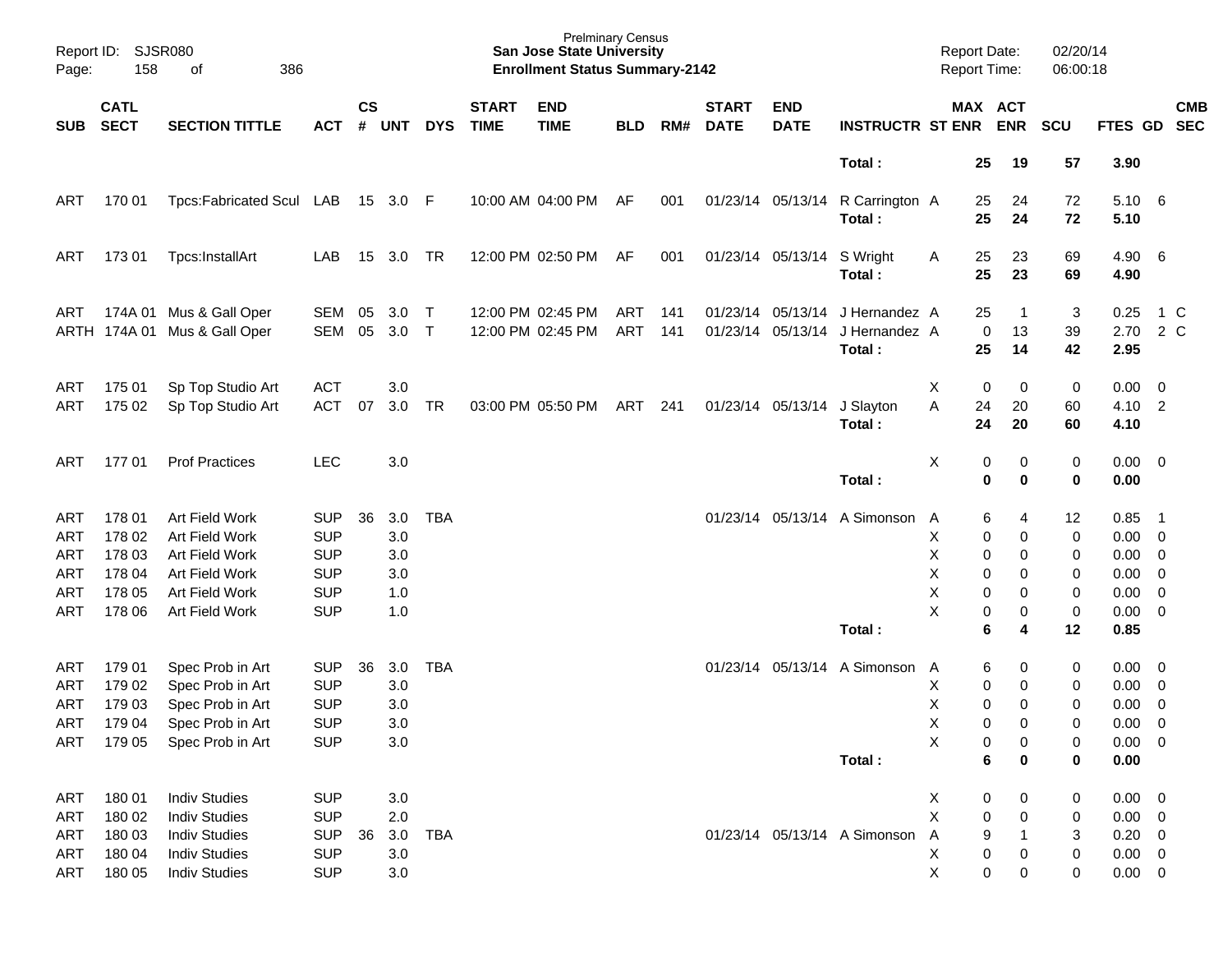| Report ID:<br>Page: | 159         | SJSR080<br>386<br>οf    |            |           |            |            |              | <b>San Jose State University</b><br><b>Enrollment Status Summary-2142</b> | <b>Prelminary Census</b> |     |              |                   |                                | <b>Report Date:</b><br>Report Time: |            | 02/20/14<br>06:00:18 |             |                          |            |
|---------------------|-------------|-------------------------|------------|-----------|------------|------------|--------------|---------------------------------------------------------------------------|--------------------------|-----|--------------|-------------------|--------------------------------|-------------------------------------|------------|----------------------|-------------|--------------------------|------------|
|                     | <b>CATL</b> |                         |            | <b>CS</b> |            |            | <b>START</b> | <b>END</b>                                                                |                          |     | <b>START</b> | <b>END</b>        |                                |                                     | MAX ACT    |                      |             |                          | <b>CMB</b> |
| <b>SUB</b>          | <b>SECT</b> | <b>SECTION TITTLE</b>   | <b>ACT</b> | #         | <b>UNT</b> | <b>DYS</b> | <b>TIME</b>  | <b>TIME</b>                                                               | <b>BLD</b>               | RM# | <b>DATE</b>  | <b>DATE</b>       | <b>INSTRUCTR ST ENR</b>        |                                     | <b>ENR</b> | <b>SCU</b>           | FTES GD     |                          | <b>SEC</b> |
| ART                 | 180 06      | <b>Indiv Studies</b>    | <b>SUP</b> |           | 3.0        |            |              |                                                                           |                          |     |              |                   |                                | X                                   | 0<br>0     | $\boldsymbol{0}$     | 0.00        | 0                        |            |
| ART                 | 180 07      | <b>Indiv Studies</b>    | <b>SUP</b> |           | 3.0        |            |              |                                                                           |                          |     |              |                   |                                | Χ<br>0                              | 0          | 0                    | 0.00        | 0                        |            |
| ART                 | 180 08      | <b>Indiv Studies</b>    | <b>SUP</b> |           | 3.0        |            |              |                                                                           |                          |     |              |                   |                                | Χ<br>0                              | 0          | 0                    | 0.00        | 0                        |            |
| ART                 | 180 09      | <b>Indiv Studies</b>    | <b>SUP</b> |           | 3.0        |            |              |                                                                           |                          |     |              |                   |                                | х                                   | 0<br>0     | 0                    | 0.00        | 0                        |            |
| ART                 | 180 10      | <b>Indiv Studies</b>    | <b>SUP</b> |           | 3.0        |            |              |                                                                           |                          |     |              |                   |                                | Χ                                   | 0<br>0     | 0                    | 0.00        | 0                        |            |
| ART                 | 180 12      | <b>Indiv Studies</b>    | <b>SUP</b> |           | 1.0        |            |              |                                                                           |                          |     |              |                   |                                | Χ                                   | 0<br>0     | 0                    | 0.00        | 0                        |            |
| ART                 | 180 14      | <b>Indiv Studies</b>    | <b>SUP</b> |           | 3.0        |            |              |                                                                           |                          |     |              |                   |                                | Χ                                   | 0<br>0     | 0                    | 0.00        | 0                        |            |
| ART                 | 180 15      | <b>Indiv Studies</b>    | <b>SUP</b> |           | 3.0        |            |              |                                                                           |                          |     |              |                   |                                | Χ                                   | 0<br>0     | 0                    | 0.00        | 0                        |            |
| ART                 | 180 16      | <b>Indiv Studies</b>    | <b>SUP</b> |           | 3.0        |            |              |                                                                           |                          |     |              |                   |                                | Χ                                   | 0<br>0     | 0                    | 0.00        | 0                        |            |
| ART                 | 180 18      | <b>Indiv Studies</b>    | <b>SUP</b> |           | 3.0        |            |              |                                                                           |                          |     |              |                   |                                | Χ                                   | 0<br>0     | 0                    | 0.00        | 0                        |            |
| ART                 | 180 19      | <b>Indiv Studies</b>    | <b>SUP</b> |           | 3.0        |            |              |                                                                           |                          |     |              |                   |                                | Χ                                   | 0<br>0     | 0                    | 0.00        | 0                        |            |
| ART                 | 180 20      | <b>Indiv Studies</b>    | <b>SUP</b> |           | 3.0        |            |              |                                                                           |                          |     |              |                   |                                | Χ                                   | 0<br>0     | 0                    | 0.00        | 0                        |            |
| ART                 | 180 21      | <b>Indiv Studies</b>    | <b>SUP</b> |           | 3.0        |            |              |                                                                           |                          |     |              |                   |                                | Χ                                   | 0<br>0     | 0                    | 0.00        | 0                        |            |
| ART                 | 180 22      | <b>Indiv Studies</b>    | <b>SUP</b> |           | 3.0        |            |              |                                                                           |                          |     |              |                   |                                | Χ                                   | 0<br>0     | 0                    | 0.00        | 0                        |            |
| ART                 | 180 23      | <b>Indiv Studies</b>    | <b>SUP</b> |           | 3.0        |            |              |                                                                           |                          |     |              |                   |                                | Χ                                   | 0<br>0     | 0                    | 0.00        | 0                        |            |
| ART                 | 180 24      | <b>Indiv Studies</b>    | <b>SUP</b> |           | 3.0        |            |              |                                                                           |                          |     |              |                   |                                | Χ                                   | 0<br>0     | 0                    | 0.00        | 0                        |            |
| ART                 | 180 25      | <b>Indiv Studies</b>    | <b>SUP</b> |           | 1.0        |            |              |                                                                           |                          |     |              |                   |                                | Χ<br>0                              | 0          | 0                    | 0.00        | 0                        |            |
| ART                 | 180 26      | <b>Indiv Studies</b>    | <b>SUP</b> |           | 3.0        |            |              |                                                                           |                          |     |              |                   |                                | Χ                                   | 0<br>0     | 0                    | 0.00        | 0                        |            |
| ART                 | 180 27      | <b>Indiv Studies</b>    | <b>SUP</b> |           | 3.0        |            |              |                                                                           |                          |     |              |                   |                                | Χ                                   | 0<br>0     | 0                    | 0.00        | 0                        |            |
| ART                 | 180 28      | <b>Indiv Studies</b>    | <b>SUP</b> |           | 3.0        |            |              |                                                                           |                          |     |              |                   |                                | Χ                                   | 0<br>0     | 0                    | 0.00        | 0                        |            |
| ART                 | 180 29      | <b>Indiv Studies</b>    | <b>SUP</b> |           | 3.0        |            |              |                                                                           |                          |     |              |                   |                                | Χ<br>0                              | 0          | 0                    | 0.00        | 0                        |            |
| ART                 | 180 30      | <b>Indiv Studies</b>    | <b>SUP</b> |           | 3.0        |            |              |                                                                           |                          |     |              |                   |                                | Χ                                   | 0<br>0     | 0                    | 0.00        | 0                        |            |
| ART                 | 180 31      | <b>Indiv Studies</b>    | <b>SUP</b> |           | 3.0        |            |              |                                                                           |                          |     |              |                   |                                | Χ                                   | 0<br>0     | 0                    | 0.00        | 0                        |            |
| ART                 | 180 32      | <b>Indiv Studies</b>    | <b>SUP</b> |           | 1.0        |            |              |                                                                           |                          |     |              |                   |                                | X                                   | 0<br>0     | 0                    | 0.00        | 0                        |            |
| ART                 | 180 33      | <b>Indiv Studies</b>    | <b>SUP</b> |           | 1.0        |            |              |                                                                           |                          |     |              |                   |                                | X<br>0                              | 0          | $\mathbf 0$          | 0.00        | 0                        |            |
|                     |             |                         |            |           |            |            |              |                                                                           |                          |     |              |                   | Total:                         | 9                                   | 1          | 3                    | 0.20        |                          |            |
|                     |             |                         |            |           |            |            |              |                                                                           |                          |     |              |                   |                                |                                     |            |                      |             |                          |            |
| ART                 | 198 01      | B.F.A. Seminar          | SEM 05     |           | 3.0        | W          |              | 03:00 PM 05:50 PM                                                         | ART                      | 105 |              | 01/23/14 05/13/14 | G Hobbs                        | Α<br>20                             | 22         | 66                   | 4.40        | $\overline{\phantom{0}}$ |            |
|                     |             |                         |            |           |            |            |              |                                                                           |                          |     |              |                   | Total:                         | 20                                  | 22         | 66                   | 4.40        |                          |            |
|                     |             |                         |            |           |            |            |              |                                                                           |                          |     |              |                   |                                |                                     |            |                      |             |                          |            |
| ART                 | 199 01      | <b>BFA Project</b>      | <b>SUP</b> |           | 36 3.0     | TBA        |              |                                                                           |                          |     |              |                   | 01/23/14 05/13/14 A Simonson A | 30                                  | 27         | 81                   | 5.40        | - 0                      |            |
|                     |             |                         |            |           |            |            |              |                                                                           |                          |     |              |                   | Total:                         | 30                                  | 27         | 81                   | 5.40        |                          |            |
|                     |             |                         |            |           |            |            |              |                                                                           |                          |     |              |                   |                                |                                     |            |                      |             |                          |            |
| ART                 |             | 208 01 Grad Photo Crit  |            |           |            |            |              | LAB 15 3.0 T  06:00 PM 08:50 PM ART 105  01/23/14  05/13/14  B Taylor     |                          |     |              |                   |                                | A<br>15                             | 13         | 39                   | 3.15 11     |                          |            |
|                     |             |                         |            |           |            |            |              |                                                                           |                          |     |              |                   | Total:                         | 15                                  | 13         | 39                   | 3.15        |                          |            |
|                     |             |                         |            |           |            |            |              |                                                                           |                          |     |              |                   |                                |                                     |            |                      |             |                          |            |
| ART                 | 21701       | <b>Tutrls Pictorial</b> | LAB        |           |            | 15 3.0 TBA |              |                                                                           |                          |     |              |                   | 01/23/14 05/13/14 A Simonson A |                                     | 6          | 3                    | $0.25$ 1    |                          |            |
| ART                 | 217 02      | <b>Tutrls Pictorial</b> | LAB        |           | 3.0        |            |              |                                                                           |                          |     |              |                   |                                | X                                   | 0<br>0     | 0                    | $0.00 \t 0$ |                          |            |
| ART                 | 21703       | <b>Tutrls Pictorial</b> | LAB        |           | 3.0        |            |              |                                                                           |                          |     |              |                   |                                | $\mathsf{X}$                        | 0<br>0     | 0                    | $0.00 \t 0$ |                          |            |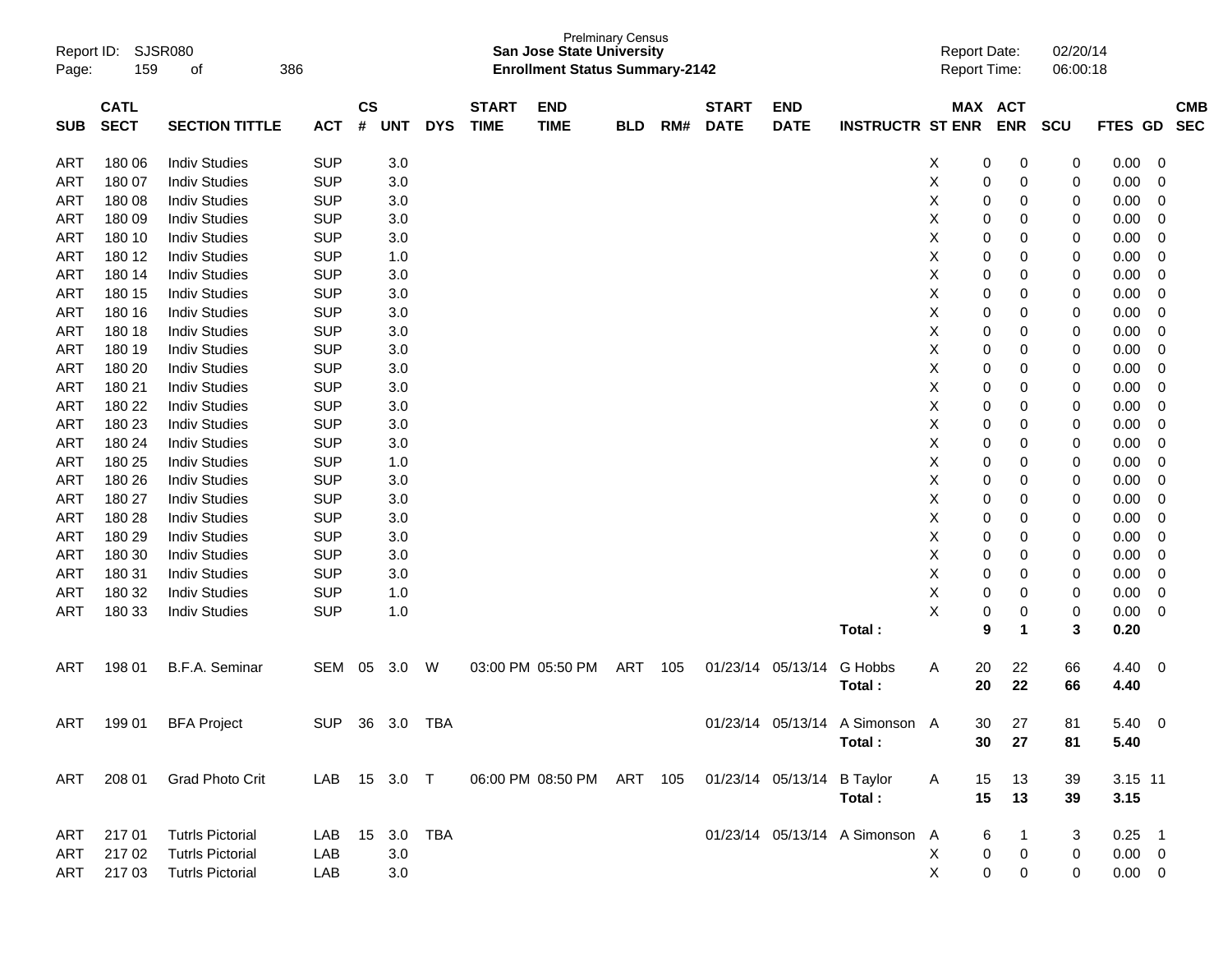| Report ID:<br>Page: | 160                        | <b>SJSR080</b><br>386<br>οf |            |                    |            |            |                             | <b>San Jose State University</b><br><b>Enrollment Status Summary-2142</b> | <b>Prelminary Census</b> |     |                             |                           |                         | <b>Report Date:</b><br>Report Time: |                           | 02/20/14<br>06:00:18 |              |                          |
|---------------------|----------------------------|-----------------------------|------------|--------------------|------------|------------|-----------------------------|---------------------------------------------------------------------------|--------------------------|-----|-----------------------------|---------------------------|-------------------------|-------------------------------------|---------------------------|----------------------|--------------|--------------------------|
| <b>SUB</b>          | <b>CATL</b><br><b>SECT</b> | <b>SECTION TITTLE</b>       | <b>ACT</b> | $\mathsf{cs}$<br># | <b>UNT</b> | <b>DYS</b> | <b>START</b><br><b>TIME</b> | <b>END</b><br><b>TIME</b>                                                 | <b>BLD</b>               | RM# | <b>START</b><br><b>DATE</b> | <b>END</b><br><b>DATE</b> | <b>INSTRUCTR ST ENR</b> | MAX ACT                             | <b>ENR</b>                | <b>SCU</b>           | FTES GD      | <b>CMB</b><br><b>SEC</b> |
| ART                 | 217 04                     | <b>Tutrls Pictorial</b>     | LAB        |                    | 3.0        |            |                             |                                                                           |                          |     |                             |                           |                         | х<br>0                              | 0                         | 0                    | 0.00         | 0                        |
| ART                 | 217 07                     | <b>Tutrls Pictorial</b>     | LAB        |                    | 3.0        |            |                             |                                                                           |                          |     |                             |                           | Total:                  | X<br>0<br>6                         | $\pmb{0}$<br>$\mathbf{1}$ | 0<br>3               | 0.00<br>0.25 | $\overline{0}$           |
| ART                 | 21901                      | <b>Tutrls Spatial Art</b>   | LAB        | 15                 | 3.0        | <b>TBA</b> |                             |                                                                           |                          |     |                             | 01/23/14 05/13/14         | A Simonson              | 6<br>A                              | 4                         | 12                   | 1.00         | - 4                      |
| ART                 | 219 02                     | <b>Tutrls Spatial Art</b>   | LAB        |                    | 3.0        |            |                             |                                                                           |                          |     |                             |                           |                         | Χ<br>0                              | 0                         | $\pmb{0}$            | 0.00         | 0                        |
| ART                 | 219 03                     | <b>Tutrls Spatial Art</b>   | LAB        |                    | 3.0        |            |                             |                                                                           |                          |     |                             |                           |                         | Χ<br>0                              | 0                         | 0                    | 0.00         | $\mathbf 0$              |
| ART                 | 219 04                     | <b>Tutrls Spatial Art</b>   | LAB        |                    | 3.0        |            |                             |                                                                           |                          |     |                             |                           |                         | X<br>0                              | 0                         | 0                    | 0.00         | $\overline{0}$           |
| <b>ART</b>          | 219 05                     | <b>Tutrls Spatial Art</b>   | LAB        |                    | 3.0        |            |                             |                                                                           |                          |     |                             |                           |                         | Χ<br>0                              | 0                         | 0                    | 0.00         | $\overline{0}$           |
| ART                 | 219 06                     | <b>Tutrls Spatial Art</b>   | LAB        |                    | 3.0        |            |                             |                                                                           |                          |     |                             |                           |                         | X<br>0                              | $\pmb{0}$                 | $\pmb{0}$            | 0.00         | $\overline{0}$           |
|                     |                            |                             |            |                    |            |            |                             |                                                                           |                          |     |                             |                           | Total:                  | 6                                   | 4                         | 12                   | 1.00         |                          |
| ART                 | 220 01                     | <b>Tutrls Digital Art</b>   | LAB        | 15                 | 3.0        | <b>TBA</b> |                             |                                                                           |                          |     |                             | 01/23/14 05/13/14         | A Simonson              | 6<br>A                              | 3                         | 9                    | 0.75         | -3                       |
| ART                 | 220 02                     | <b>Tutrls Digital Art</b>   | LAB        |                    | 3.0        |            |                             |                                                                           |                          |     |                             |                           |                         | $\mathsf X$<br>$\pmb{0}$            | $\pmb{0}$                 | $\pmb{0}$            | 0.00         | $\overline{0}$           |
|                     |                            |                             |            |                    |            |            |                             |                                                                           |                          |     |                             |                           | Total:                  | 6                                   | 3                         | 9                    | 0.75         |                          |
| ART                 | 221 01                     | <b>Grad Tutrls Design</b>   | LAB        | 15                 | 3.0        | <b>TBA</b> |                             |                                                                           |                          |     |                             | 01/23/14 05/13/14         | A Simonson              | 6<br>A                              | 0                         | 0                    | 0.00         | - 0                      |
| ART                 | 221 02                     | <b>Grad Tutrls Design</b>   | LAB        |                    | 3.0        |            |                             |                                                                           |                          |     |                             |                           |                         | $\mathsf X$<br>0                    | $\pmb{0}$                 | $\pmb{0}$            | 0.00         | $\overline{0}$           |
|                     |                            |                             |            |                    |            |            |                             |                                                                           |                          |     |                             |                           | Total:                  | 6                                   | $\bf{0}$                  | $\bf{0}$             | 0.00         |                          |
| ART                 | 222 01                     | <b>Grad Tutrls Photog</b>   | LAB        | 15                 | 3.0        | <b>TBA</b> |                             |                                                                           |                          |     |                             | 01/23/14 05/13/14         | A Simonson              | Α<br>11                             | 8                         | 24                   | 2.00         | -8                       |
| <b>ART</b>          | 222 02                     | <b>Grad Tutrls Photog</b>   | LAB        |                    | 3.0        |            |                             |                                                                           |                          |     |                             |                           |                         | Χ<br>0                              | $\pmb{0}$                 | 0                    | 0.00         | $\mathbf 0$              |
| ART                 | 222 03                     | <b>Grad Tutrls Photog</b>   | LAB        |                    | 3.0        |            |                             |                                                                           |                          |     |                             |                           |                         | Χ<br>0                              | 0                         | 0                    | 0.00         | $\mathbf 0$              |
| ART                 | 222 04                     | <b>Grad Tutrls Photog</b>   | LAB        |                    | 3.0        |            |                             |                                                                           |                          |     |                             |                           |                         | X<br>0                              | $\pmb{0}$                 | $\pmb{0}$            | 0.00         | $\overline{0}$           |
|                     |                            |                             |            |                    |            |            |                             |                                                                           |                          |     |                             |                           | Total:                  | 11                                  | 8                         | 24                   | 2.00         |                          |
| ART                 | 260 01                     | Spec Tutrls in Art          | LAB        | 15                 | 3.0        | <b>TR</b>  |                             | 12:00 PM 02:50 PM                                                         |                          |     |                             | 01/23/14 05/13/14         | A Simonson              | 6<br>A                              | 6                         | 18                   | 1.50         | -6                       |
| <b>ART</b>          | 260 02                     | Spec Tutrls in Art          | LAB        |                    | 3.0        |            |                             |                                                                           |                          |     |                             |                           |                         | х<br>0                              | 0                         | 0                    | 0.00         | 0                        |
| <b>ART</b>          | 260 03                     | Spec Tutrls in Art          | LAB        |                    | 3.0        |            |                             |                                                                           |                          |     |                             |                           |                         | Χ<br>0                              | 0                         | 0                    | 0.00         | $\mathbf 0$              |
| ART                 | 260 04                     | Spec Tutrls in Art          | LAB        |                    | 3.0        |            |                             |                                                                           |                          |     |                             |                           |                         | Χ<br>0                              | 0                         | 0                    | 0.00         | 0                        |
| ART                 | 260 05                     | Spec Tutrls in Art          | LAB        |                    | 3.0        |            |                             |                                                                           |                          |     |                             |                           |                         | Χ<br>0                              | $\mathbf 0$               | 0                    | 0.00         | $\mathbf 0$              |
| <b>ART</b>          | 260 06                     | Spec Tutrls in Art          | LAB        |                    | 3.0        |            |                             |                                                                           |                          |     |                             |                           |                         | X<br>0                              | $\pmb{0}$                 | 0                    | 0.00         | $\overline{0}$           |
| ART                 | 260 07                     | Spec Tutrls in Art          | LAB        |                    | 3.0        |            |                             |                                                                           |                          |     |                             |                           |                         | Χ<br>0                              | 0                         | 0                    | 0.00         | - 0                      |
| ART                 | 260 08                     | Spec Tutrls in Art          | LAB        |                    | 3.0        |            |                             |                                                                           |                          |     |                             |                           |                         | Χ<br>0                              | 0                         | 0                    | 0.00         | $\overline{0}$           |
| ART                 | 260 09                     | Spec Tutrls in Art          | LAB        |                    | 3.0        |            |                             |                                                                           |                          |     |                             |                           |                         | Χ<br>0                              | 0                         | 0                    | 0.00         | $\mathbf 0$              |
| ART                 | 260 10                     | Spec Tutrls in Art          | LAB        |                    | 3.0        |            |                             |                                                                           |                          |     |                             |                           |                         | Χ<br>0                              | 0                         | 0                    | 0.00         | $\overline{0}$           |
| ART                 | 260 11                     | Spec Tutrls in Art          | LAB        |                    | 3.0        |            |                             |                                                                           |                          |     |                             |                           |                         | Χ<br>0                              | 0                         | 0                    | 0.00         | $\overline{0}$           |
| ART                 | 260 12                     | Spec Tutrls in Art          | LAB        |                    | $3.0\,$    |            |                             |                                                                           |                          |     |                             |                           |                         | Χ<br>$\pmb{0}$                      | $\boldsymbol{0}$          | 0                    | 0.00         | $\overline{\mathbf{0}}$  |
| ART                 | 260 13                     | Spec Tutrls in Art          | LAB        |                    | $3.0\,$    |            |                             |                                                                           |                          |     |                             |                           |                         | X<br>$\pmb{0}$                      | 0                         | 0                    | $0.00 \t 0$  |                          |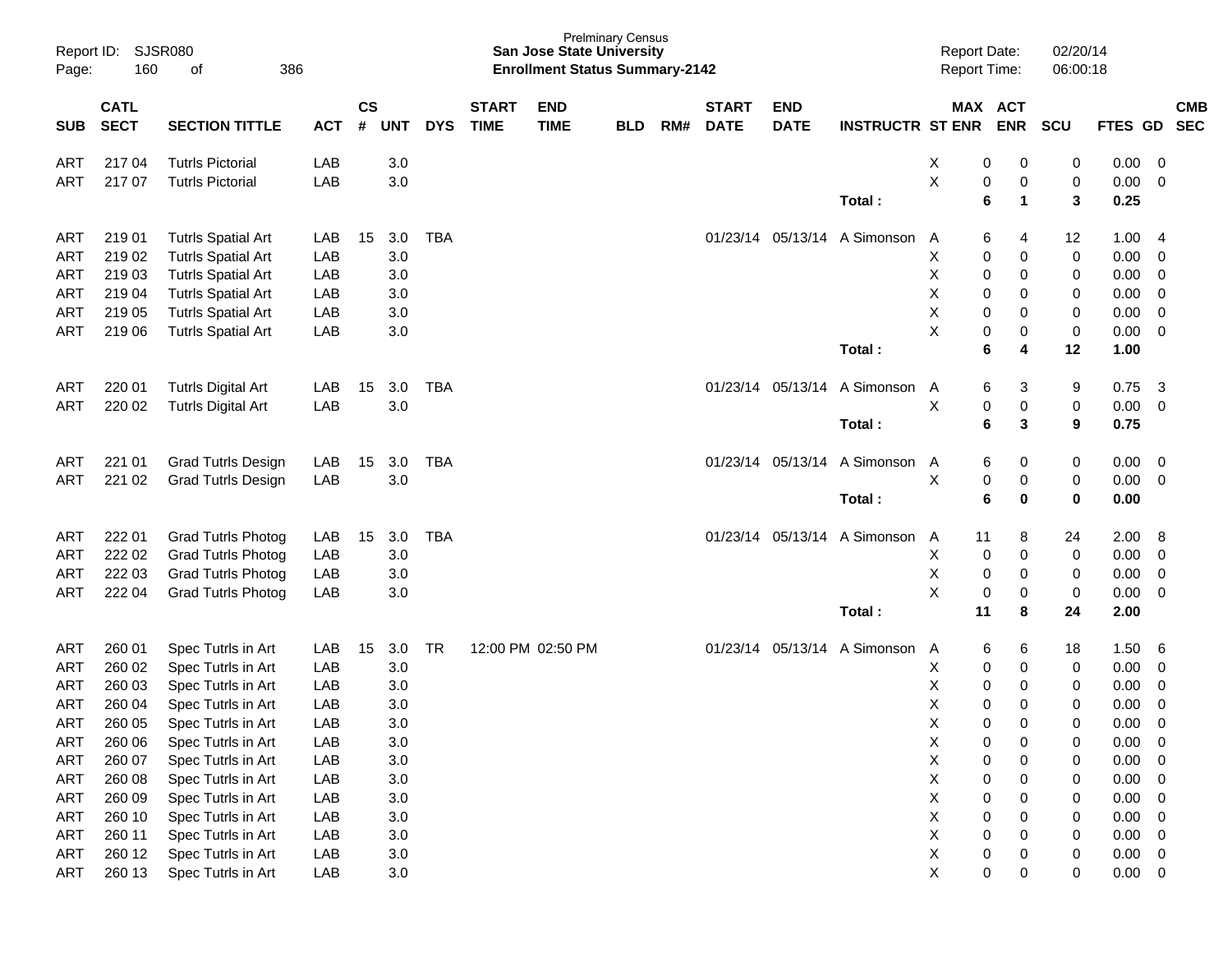| Report ID:<br>Page: | <b>SJSR080</b><br>161      | 386<br>оf                                                                        |                                        |                    |                   |            |                             | <b>Prelminary Census</b><br><b>San Jose State University</b><br><b>Enrollment Status Summary-2142</b> |            |     |                             |                           |                                           | <b>Report Date:</b><br><b>Report Time:</b> |                         | 02/20/14<br>06:00:18    |                                                     |                                                     |                          |
|---------------------|----------------------------|----------------------------------------------------------------------------------|----------------------------------------|--------------------|-------------------|------------|-----------------------------|-------------------------------------------------------------------------------------------------------|------------|-----|-----------------------------|---------------------------|-------------------------------------------|--------------------------------------------|-------------------------|-------------------------|-----------------------------------------------------|-----------------------------------------------------|--------------------------|
| <b>SUB</b>          | <b>CATL</b><br><b>SECT</b> | <b>SECTION TITTLE</b>                                                            | <b>ACT</b>                             | $\mathsf{cs}$<br># | <b>UNT</b>        | <b>DYS</b> | <b>START</b><br><b>TIME</b> | <b>END</b><br><b>TIME</b>                                                                             | <b>BLD</b> | RM# | <b>START</b><br><b>DATE</b> | <b>END</b><br><b>DATE</b> | <b>INSTRUCTR ST ENR</b>                   | MAX ACT                                    | <b>ENR</b>              | <b>SCU</b>              | <b>FTES GD</b>                                      |                                                     | <b>CMB</b><br><b>SEC</b> |
| ART                 | 260 14                     | Spec Tutrls in Art                                                               | LAB                                    |                    | 3.0               |            |                             |                                                                                                       |            |     |                             |                           | Total:                                    | X<br>0<br>6                                | 0<br>6                  | 0<br>18                 | $0.00 \t 0$<br>1.50                                 |                                                     |                          |
| ART<br>ART          | 276 01<br>276 02           | <b>Artists Teach Art</b><br>Artists Teach Art                                    | <b>SEM</b><br>SEM                      | 05                 | 3.0<br>3.0        | R          |                             | 03:00 PM 05:50 PM                                                                                     | ART        | 105 |                             | 01/23/14 05/13/14         | S Welsh<br>Total:                         | X<br>0<br>20<br>A<br>20                    | 0<br>17<br>17           | 0<br>51<br>51           | 0.00<br>4.25 17<br>4.25                             | $\overline{\phantom{0}}$                            |                          |
| ART                 |                            | 282B 01 Sem Cont Art                                                             | SEM                                    | 05                 | 3.0               | $\top$     |                             | 03:00 PM 05:45 PM                                                                                     | ART        | 141 |                             | 01/23/14 05/13/14         | A Raynsford A<br>Total:                   | 18<br>18                                   | 15<br>15                | 45<br>45                | 3.75 15<br>3.75                                     |                                                     |                          |
| ART                 |                            | 297A 01 MA Special Study                                                         | <b>SUP</b>                             |                    | 25 3.0            | <b>TBA</b> |                             |                                                                                                       |            |     |                             | 01/23/14 05/13/14         | Total:                                    | 6<br>Α<br>6                                | 0<br>0                  | 0<br>0                  | $0.00 \t 0$<br>0.00                                 |                                                     |                          |
| ART                 |                            | 297B 01 Masters Project                                                          | <b>SUP</b>                             |                    | 25 3.0            | TBA        |                             |                                                                                                       |            |     |                             | 01/23/14 05/13/14         | Total:                                    | 6<br>Α<br>6                                | 0<br>0                  | 0<br>$\bf{0}$           | $0.00 \t 0$<br>0.00                                 |                                                     |                          |
| ART                 |                            | 298A 01 MFA Special Study                                                        | <b>SUP</b>                             |                    | 25 3.0            | TBA        |                             |                                                                                                       |            |     |                             | 01/23/14 05/13/14         | R Chiarito<br>Total:                      | 15<br>A<br>15                              | 7<br>$\overline{7}$     | 21<br>21                | $1.75$ 7<br>1.75                                    |                                                     |                          |
| ART                 |                            | 298B 01 MFA Project                                                              | <b>SUP</b>                             |                    | 25 3.0            | TBA        |                             |                                                                                                       |            |     |                             | 01/23/14 05/13/14         | R Chiarito<br>Total:                      | 15<br>A<br>15                              | 14<br>14                | 42<br>42                | 3.50 14<br>3.50                                     |                                                     |                          |
| ART                 | 299 01                     | Master's Thesis                                                                  | <b>SUP</b>                             |                    | 25 3.0            | TBA        |                             |                                                                                                       |            |     |                             | 01/23/14 05/13/14         | A Simonson A<br>Total:                    | 5<br>5                                     | 4<br>4                  | 12<br>12                | 1.004<br>1.00                                       |                                                     |                          |
|                     | ARTH 1501<br>ARTH 1502     | <b>Visual Culture</b><br><b>Visual Culture</b>                                   | LEC<br><b>LEC</b>                      | 02                 | 3.0<br>3.0        | <b>TR</b>  |                             | 12:00 PM 01:15 PM                                                                                     | ART        | 133 |                             | 01/23/14 05/13/14         | P Albers<br>Total:                        | X<br>0<br>A<br>70<br>70                    | 0<br>65<br>65           | $\pmb{0}$<br>195<br>195 | 0.00<br>13.00<br>13.00                              | $\overline{\mathbf{0}}$<br>$\overline{\phantom{0}}$ |                          |
|                     | ARTH 70A 01                | Art Hist Prehis-Med                                                              | <b>LEC</b>                             | 02                 | 3.0               | МW         |                             | 09:00 AM 10:15 AM                                                                                     | ART        | 133 |                             | 01/23/14 05/13/14         | J Movassat A<br>Total:                    | 70<br>70                                   | 54<br>54                | 162<br>162              | $10.80 \t 0$<br>10.80                               |                                                     |                          |
|                     |                            | ARTH 70B 01 Art Hist Ren-Mod<br>ARTH 70B 02 Art Hist Ren-Mod                     | <b>LEC</b><br><b>LEC</b>               |                    | 02 3.0<br>3.0     | MW.        |                             | 01:30 PM 02:45 PM ART 133                                                                             |            |     |                             |                           | 01/23/14 05/13/14 A Junkerman A           | 70<br>X<br>0                               | 66<br>$\mathbf 0$       | 198<br>0                | $13.20 \ 0$<br>$0.00 \t 0$                          |                                                     |                          |
|                     | ARTH 70B 04                | Art Hist Ren-Mod<br>ARTH 70B 05 Art Hist Ren-Mod<br>ARTH 70B 06 Art Hist Ren-Mod | <b>LEC</b><br><b>LEC</b><br><b>LEC</b> | 02                 | 3.0<br>3.0<br>3.0 | MW         |                             | 04:30 PM 05:45 PM ART 133                                                                             |            |     |                             |                           | 01/23/14 05/13/14 A Junkerman A<br>Total: | 70<br>Χ<br>0<br>X<br>0                     | 64<br>0<br>0<br>140 130 | 192<br>0<br>0<br>390    | $12.80 \t 0$<br>$0.00 \t 0$<br>$0.00 \t 0$<br>26.00 |                                                     |                          |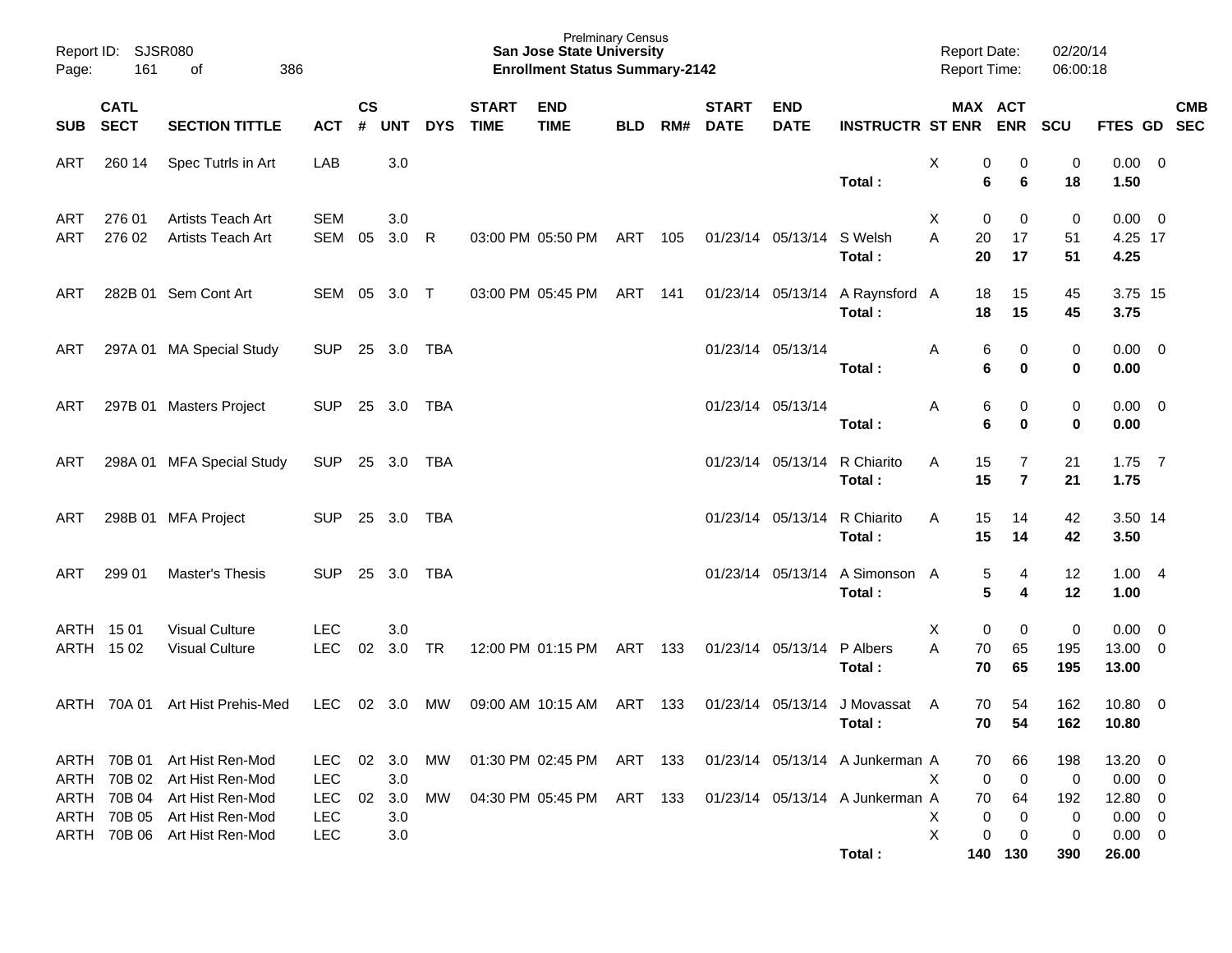| <b>SJSR080</b><br>Report ID:<br>162<br>Page: | 386                                      |                          |                |            |            | <b>San Jose State University</b><br><b>Enrollment Status Summary-2142</b> | <b>Prelminary Census</b>  |            |     |                             |                           |                         | <b>Report Date:</b><br><b>Report Time:</b> |                       | 02/20/14<br>06:00:18 |                       |              |                         |            |
|----------------------------------------------|------------------------------------------|--------------------------|----------------|------------|------------|---------------------------------------------------------------------------|---------------------------|------------|-----|-----------------------------|---------------------------|-------------------------|--------------------------------------------|-----------------------|----------------------|-----------------------|--------------|-------------------------|------------|
| <b>CATL</b><br><b>SECT</b><br><b>SUB</b>     | <b>SECTION TITTLE</b>                    | <b>ACT</b>               | <b>CS</b><br># | <b>UNT</b> | <b>DYS</b> | <b>START</b><br><b>TIME</b>                                               | <b>END</b><br><b>TIME</b> | <b>BLD</b> | RM# | <b>START</b><br><b>DATE</b> | <b>END</b><br><b>DATE</b> | <b>INSTRUCTR ST ENR</b> |                                            | MAX ACT               | <b>ENR</b>           | <b>SCU</b>            | FTES GD SEC  |                         | <b>CMB</b> |
| ARTH 72 01                                   | Design in Society                        | <b>LEC</b>               | 01             | 3.0        | МW         |                                                                           | 10:30 AM 11:45 AM         | <b>ART</b> | 133 |                             | 01/23/14 05/13/14         | J Thompson A            |                                            | 70                    | 65                   | 195                   | 13.00        | 0                       |            |
| ARTH<br>7202                                 | Design in Society                        | LEC                      | 01             | 3.0        | MW         |                                                                           | 12:00 PM 01:15 PM         | <b>ART</b> | 133 |                             | 01/23/14 05/13/14         | J Thompson A            |                                            | 70                    | 67                   | 201                   | 13.40        | $\overline{0}$          |            |
| ARTH<br>72 03                                | Design in Society                        | <b>LEC</b>               |                | 3.0        |            |                                                                           |                           |            |     |                             |                           |                         | Χ                                          | $\mathbf 0$           | $\mathbf 0$          | $\boldsymbol{0}$      | 0.00         | $\overline{0}$          |            |
| ARTH 72 04                                   | Design in Society                        | <b>LEC</b>               | 01             | 3.0        | F          |                                                                           | 09:00 AM 11:45 AM         | ART        | 133 |                             | 01/23/14 05/13/14         | E Consavari A           |                                            | 70                    | 66                   | 198                   | 13.20        | - 0                     |            |
|                                              |                                          |                          |                |            |            |                                                                           |                           |            |     |                             |                           | Total:                  |                                            | 210                   | 198                  | 594                   | 39.60        |                         |            |
| ARTH 126 01                                  | History of Photo                         | <b>LEC</b>               | 02             | 3.0        | МW         |                                                                           | 03:00 PM 04:15 PM         | WSQ 207    |     |                             | 01/23/14 05/13/14         | <b>B</b> Taylor         | A                                          | 135                   | 60                   | 180                   | 12.25        | 5 C                     |            |
| PHOT 126 01                                  | History of Photo                         | <b>LEC</b>               | 02             | 3.0        | MW         |                                                                           | 03:00 PM 04:15 PM         | WSQ 207    |     |                             | 01/23/14 05/13/14         | <b>B</b> Taylor         | A                                          | 0                     | 39                   | 117                   | 7.80         | 0 C                     |            |
|                                              |                                          |                          |                |            |            |                                                                           |                           |            |     |                             |                           | Total:                  |                                            | 135                   | 99                   | 297                   | 20.05        |                         |            |
| ARTH 161 01                                  | <b>Cont Architecture</b>                 | <b>LEC</b>               | 02             | 3.0        | TR         |                                                                           | 10:30 AM 11:45 AM         | ART        | 133 |                             | 01/23/14 05/13/14         | A Raynsford A           |                                            | 70                    | 54                   | 162                   | 10.80        | $\overline{\mathbf{0}}$ |            |
|                                              |                                          |                          |                |            |            |                                                                           |                           |            |     |                             |                           | Total:                  |                                            | 70                    | 54                   | 162                   | 10.80        |                         |            |
| ARTH 163 01                                  | 20th Cent Urb Des                        | <b>LEC</b>               | 02             | 3.0        | TR         |                                                                           | 01:30 PM 02:45 PM         | ART        | 135 |                             | 01/23/14 05/13/14         | A Raynsford A           |                                            | 55                    | 29                   | 87                    | 5.85         | 1 C                     |            |
| URBP 163 01                                  | 20th Cent Urb Des                        | <b>LEC</b>               | 02             | 3.0        | TR         |                                                                           | 01:30 PM 02:45 PM         | <b>ART</b> | 135 |                             | 01/23/14 05/13/14         | A Raynsford A           |                                            | 0                     | $\overline{1}$       | 3                     | 0.20         | 0 C                     |            |
|                                              |                                          |                          |                |            |            |                                                                           |                           |            |     |                             |                           | Total:                  |                                            | 55                    | 30                   | 90                    | 6.05         |                         |            |
| ARTH 175 01                                  | Thry Art His/Crit                        | <b>LEC</b>               |                | 3.0        |            |                                                                           |                           |            |     |                             |                           |                         | X                                          | 0                     | 0                    | $\mathbf 0$           | 0.00         | $\overline{\mathbf{0}}$ |            |
|                                              |                                          |                          |                |            |            |                                                                           |                           |            |     |                             |                           | Total:                  |                                            | $\mathbf 0$           | $\bf{0}$             | 0                     | 0.00         |                         |            |
|                                              | ARTH 176A 01 Gr Des Hist/Theory          | <b>LEC</b>               | 01             | 3.0        | TR         |                                                                           | 09:00 AM 10:15 AM         | <b>ART</b> | 133 |                             | 01/23/14 05/13/14         | <b>B</b> Grindstaff     | A                                          | 70                    | 24                   | 72                    | 4.85         | 1 C                     |            |
|                                              | DSGD 176A 01 Gr Des Hist/Theory          | <b>LEC</b>               | 01             | 3.0        | TR         |                                                                           | 09:00 AM 10:15 AM         | <b>ART</b> | 133 |                             | 01/23/14 05/13/14         | B Grindstaff A          |                                            | 0                     | 46                   | 138                   | 9.20         | 0 C                     |            |
|                                              |                                          |                          |                |            |            |                                                                           |                           |            |     |                             |                           | Total:                  |                                            | 70                    | 70                   | 210                   | 14.05        |                         |            |
| ARTH 178 01                                  | Arth Field Work                          | <b>SUP</b>               | 36             | 3.0        | <b>TBA</b> |                                                                           |                           |            |     | 01/23/14                    | 05/13/14                  | A Simonson              | A                                          | 6                     | 0                    | 0                     | 0.00         | $\overline{\mathbf{0}}$ |            |
| ARTH 178 02                                  | Arth Field Work                          | <b>SUP</b>               |                | 3.0        |            |                                                                           |                           |            |     |                             |                           |                         | Х                                          | 0                     | 0                    | 0                     | 0.00         | $\overline{0}$          |            |
| ARTH 178 03                                  | Arth Field Work                          | <b>SUP</b>               |                | 3.0        |            |                                                                           |                           |            |     |                             |                           |                         | $\sf X$                                    | 0                     | 0                    | 0                     | 0.00         | $\overline{0}$          |            |
|                                              |                                          |                          |                |            |            |                                                                           |                           |            |     |                             |                           | Total:                  |                                            | 6                     | 0                    | 0                     | 0.00         |                         |            |
| ARTH 180 01                                  | Indiv Studies ArtH                       | <b>SUP</b>               | 36             | 3.0        | <b>TBA</b> |                                                                           |                           |            |     | 01/23/14                    | 05/13/14                  | A Simonson              | A                                          | 6                     | -1                   | 3                     | 0.25         | $\overline{\mathbf{1}}$ |            |
| ARTH 180 02                                  | Indiv Studies ArtH                       | <b>SUP</b>               |                | 3.0        |            |                                                                           |                           |            |     |                             |                           |                         | х                                          | 0                     | $\Omega$             | $\mathbf 0$           | 0.00         | $\mathbf 0$             |            |
| ARTH 180 03                                  | Indiv Studies ArtH                       | <b>SUP</b>               |                | 3.0        |            |                                                                           |                           |            |     |                             |                           |                         | Χ                                          | 0                     | 0                    | 0                     | 0.00         | $\overline{0}$          |            |
| ARTH 180 05                                  | Indiv Studies ArtH                       | <b>SUP</b>               |                | 3.0        |            |                                                                           |                           |            |     |                             |                           |                         | Χ                                          | 0                     | 0                    | 0                     | 0.00         | $\mathbf 0$             |            |
| ARTH 180 06                                  | Indiv Studies ArtH                       | <b>SUP</b>               |                | 3.0        |            |                                                                           |                           |            |     |                             |                           |                         | Χ                                          | 0                     | 0                    | 0                     | 0.00         | $\mathbf 0$             |            |
| ARTH 180 07                                  | Indiv Studies ArtH                       | <b>SUP</b>               |                | 1.0        |            |                                                                           |                           |            |     |                             |                           |                         | Χ                                          | 0                     | 0                    | 0                     | 0.00         | $\mathbf 0$             |            |
| ARTH 180 08<br>ARTH 180 09                   | Indiv Studies ArtH<br>Indiv Studies ArtH | <b>SUP</b><br><b>SUP</b> |                | 4.0        |            |                                                                           |                           |            |     |                             |                           |                         | Χ<br>Χ                                     | 0                     | 0                    | 0                     | 0.00         | $\overline{\mathbf{0}}$ |            |
|                                              |                                          |                          |                | 1.0        |            |                                                                           |                           |            |     |                             |                           | Total:                  |                                            | $\boldsymbol{0}$<br>6 | 0<br>1               | $\boldsymbol{0}$<br>3 | 0.00<br>0.25 | $\overline{\mathbf{0}}$ |            |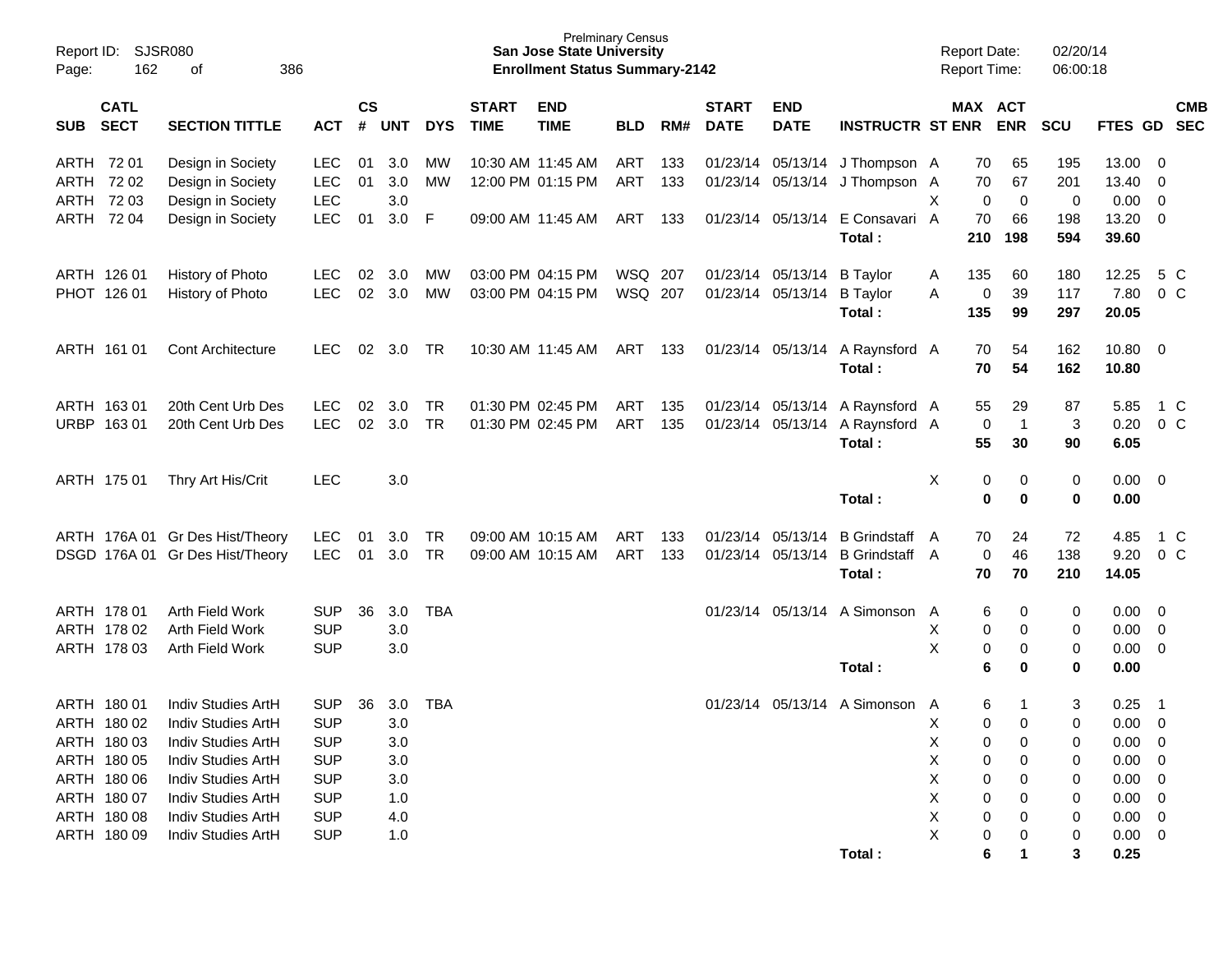| Page:                                                              | Report ID: SJSR080<br>163<br>386<br>of    |                                                                                             |                                                             |                            |                                 |                                                 |                             | <b>Prelminary Census</b><br><b>San Jose State University</b><br><b>Enrollment Status Summary-2142</b> |                            |                                 |                             |                                        |                                                                                                                                                                | <b>Report Date:</b><br><b>Report Time:</b>                 |                                      | 02/20/14<br>06:00:18              |                                                                       |                          |
|--------------------------------------------------------------------|-------------------------------------------|---------------------------------------------------------------------------------------------|-------------------------------------------------------------|----------------------------|---------------------------------|-------------------------------------------------|-----------------------------|-------------------------------------------------------------------------------------------------------|----------------------------|---------------------------------|-----------------------------|----------------------------------------|----------------------------------------------------------------------------------------------------------------------------------------------------------------|------------------------------------------------------------|--------------------------------------|-----------------------------------|-----------------------------------------------------------------------|--------------------------|
| SUB SECT                                                           | <b>CATL</b>                               | <b>SECTION TITTLE</b>                                                                       | <b>ACT</b>                                                  | $\mathsf{cs}$<br>#         | <b>UNT</b>                      | <b>DYS</b>                                      | <b>START</b><br><b>TIME</b> | <b>END</b><br><b>TIME</b>                                                                             | <b>BLD</b>                 | RM#                             | <b>START</b><br><b>DATE</b> | <b>END</b><br><b>DATE</b>              | <b>INSTRUCTR ST ENR ENR</b>                                                                                                                                    |                                                            | MAX ACT                              | <b>SCU</b>                        | FTES GD SEC                                                           | <b>CMB</b>               |
|                                                                    |                                           | ARTH 182A 01 Art of the Americas                                                            | LEC                                                         | 02                         | - 3.0                           | МW                                              |                             | 04:30 PM 05:45 PM                                                                                     | ART                        | 135                             |                             |                                        | 01/23/14 05/13/14 M Wyman<br>Total:                                                                                                                            | 50<br>Α<br>50                                              | 23<br>23                             | 69<br>69                          | 4.75<br>4.75                                                          | $\overline{\mathbf{3}}$  |
|                                                                    |                                           | ARTH 183A 01 Art Egypt & Msop<br>MDES 183A 01 Art Egypt & Msop                              | <b>LEC</b><br><b>LEC</b>                                    | 02<br>02                   | -3.0<br>3.0                     | МW<br>МW                                        |                             | 06:00 PM 07:15 PM<br>06:00 PM 07:15 PM                                                                | <b>ART</b><br>ART          | 139<br>139                      |                             | 01/23/14 05/13/14<br>01/23/14 05/13/14 | J Movassat<br>J Movassat A<br>Total:                                                                                                                           | 30<br>A<br>30                                              | 20<br>0<br>0<br>20                   | 60<br>0<br>60                     | 4.25<br>0.00<br>4.25                                                  | 5 C<br>0 <sup>o</sup>    |
|                                                                    |                                           | ARTH 189A 01 Baroque: Italy and F                                                           | LEC 01 3.0 MW                                               |                            |                                 |                                                 |                             | 12:00 PM 01:15 PM                                                                                     | ART 135                    |                                 |                             | 01/23/14 05/13/14                      | A Junkerman A<br>Total:                                                                                                                                        | 50<br>50                                                   | 25<br>25                             | 75<br>75                          | $5.10$ 2<br>5.10                                                      |                          |
|                                                                    |                                           | ARTH 190C 02 20th C Dada to Pop                                                             | <b>LEC</b>                                                  |                            | 01 3.0 MW                       |                                                 |                             | 03:00 PM 04:15 PM                                                                                     | ART 135                    |                                 |                             | 01/23/14 05/13/14                      | J Thompson A<br>Total:                                                                                                                                         | 50<br>50                                                   | 27<br>27                             | 81<br>81                          | 5.80 8<br>5.80                                                        |                          |
|                                                                    |                                           | ARTH 192A 01 Modern Design                                                                  | <b>LEC</b>                                                  | 01                         | 3.0                             | -TR                                             |                             | 10:30 AM 11:45 AM                                                                                     | ART 135                    |                                 |                             | 01/23/14 05/13/14                      | B Grindstaff A<br>Total:                                                                                                                                       | 50<br>50                                                   | 35<br>35                             | 105<br>105                        | $7.15 \quad 3$<br>7.15                                                |                          |
|                                                                    |                                           | ARTH 193A 01 Worlds Art/Culture<br>ARTH 193A 02 Worlds Art/Culture                          | <b>LEC</b><br><b>LEC</b>                                    | 02<br>02                   | 3.0<br>3.0                      | МW<br><b>TR</b>                                 |                             | 09:00 AM 10:15 AM<br>09:00 AM 10:15 AM                                                                | ART<br><b>ART</b>          | 135<br>135                      |                             | 01/23/14 05/13/14                      | M Wyman<br>01/23/14 05/13/14 M Wyman<br>Total:                                                                                                                 | 50<br>A<br>50<br>A<br>100                                  | 50<br>48<br>98                       | 150<br>144<br>294                 | $10.00 \t 0$<br>$9.60$ 0<br>19.60                                     |                          |
| ASIA                                                               |                                           | ARTH 193B 02 East West in Art<br>193B 02 East West in Art                                   | <b>LEC</b><br><b>LEC</b>                                    | 01<br>01                   | 3.0<br>3.0                      | МW<br>МW                                        |                             | 01:30 PM 02:45 PM<br>01:30 PM 02:45 PM                                                                | <b>ART</b><br>ART          | 135<br>135                      |                             | 01/23/14 05/13/14<br>01/23/14 05/13/14 | J Movassat<br>J Movassat A<br>Total:                                                                                                                           | 50<br>A<br>50                                              | 44<br>0<br>$\overline{4}$<br>48      | 132<br>12<br>144                  | 8.80<br>0.80<br>9.60                                                  | $0\,C$<br>0 <sup>o</sup> |
|                                                                    | ARTH 275 01                               | Sem: 20th Cent Art                                                                          | SEM                                                         | 05                         | 3.0 T                           |                                                 |                             | 03:00 PM 05:45 PM                                                                                     | ART                        | 139                             |                             | 01/23/14 05/13/14                      | B Grindstaff A<br>Total:                                                                                                                                       | 18<br>18                                                   | 15<br>15                             | 45<br>45                          | 3.45<br>3.45                                                          | - 9                      |
|                                                                    | ARTH 291 01<br>ARTH 291 02<br>ARTH 291 03 | <b>Grad Prob Art Hist</b><br><b>Grad Prob Art Hist</b><br>Grad Prob Art Hist                | <b>SEM</b><br>SEM<br><b>SEM</b>                             | 05                         | 3.0<br>3.0<br>3.0               | <b>TBA</b>                                      |                             |                                                                                                       |                            |                                 |                             |                                        | 01/23/14 05/13/14 A Simonson<br>Total:                                                                                                                         | X<br>A<br>Χ                                                | 0<br>0<br>6<br>3<br>0<br>0<br>6<br>3 | 0<br>9<br>$\mathbf 0$<br>9        | $0.00 \quad 0$<br>0.75<br>$0.00 \t 0$<br>0.75                         | $\overline{\mathbf{3}}$  |
| PHOT 40 01<br>PHOT 40 02<br>PHOT 40 03<br>PHOT 40 04<br>PHOT 40 05 |                                           | Beg Photography<br>Beg Photography<br>Beg Photography<br>Beg Photography<br>Beg Photography | ACT<br><b>ACT</b><br><b>ACT</b><br><b>ACT</b><br><b>ACT</b> | 13<br>13<br>13<br>13<br>13 | 3.0<br>3.0<br>3.0<br>3.0<br>3.0 | МW<br>MW<br><b>MW</b><br><b>TR</b><br><b>TR</b> |                             | 12:00 PM 02:50 PM<br>03:00 PM 05:50 PM<br>06:00 PM 08:50 PM<br>03:00 PM 05:50 PM<br>06:00 PM 08:50 PM | DH<br>DH<br>DH<br>DH<br>DH | 410<br>410<br>410<br>406<br>406 |                             |                                        | 01/23/14 05/13/14 R Dawson<br>01/23/14 05/13/14 R Dawson<br>01/23/14 05/13/14 R Dawson<br>01/23/14 05/13/14 V Mendoza<br>01/23/14 05/13/14 J Stewart<br>Total: | 21<br>Α<br>21<br>Α<br>21<br>Α<br>21<br>Α<br>21<br>A<br>105 | 22<br>21<br>17<br>21<br>20<br>101    | 66<br>63<br>51<br>63<br>60<br>303 | 4.40<br>$4.20 \ 0$<br>$3.40 \ 0$<br>$4.20 \ 0$<br>$4.00 \ 0$<br>20.20 | $\overline{\phantom{0}}$ |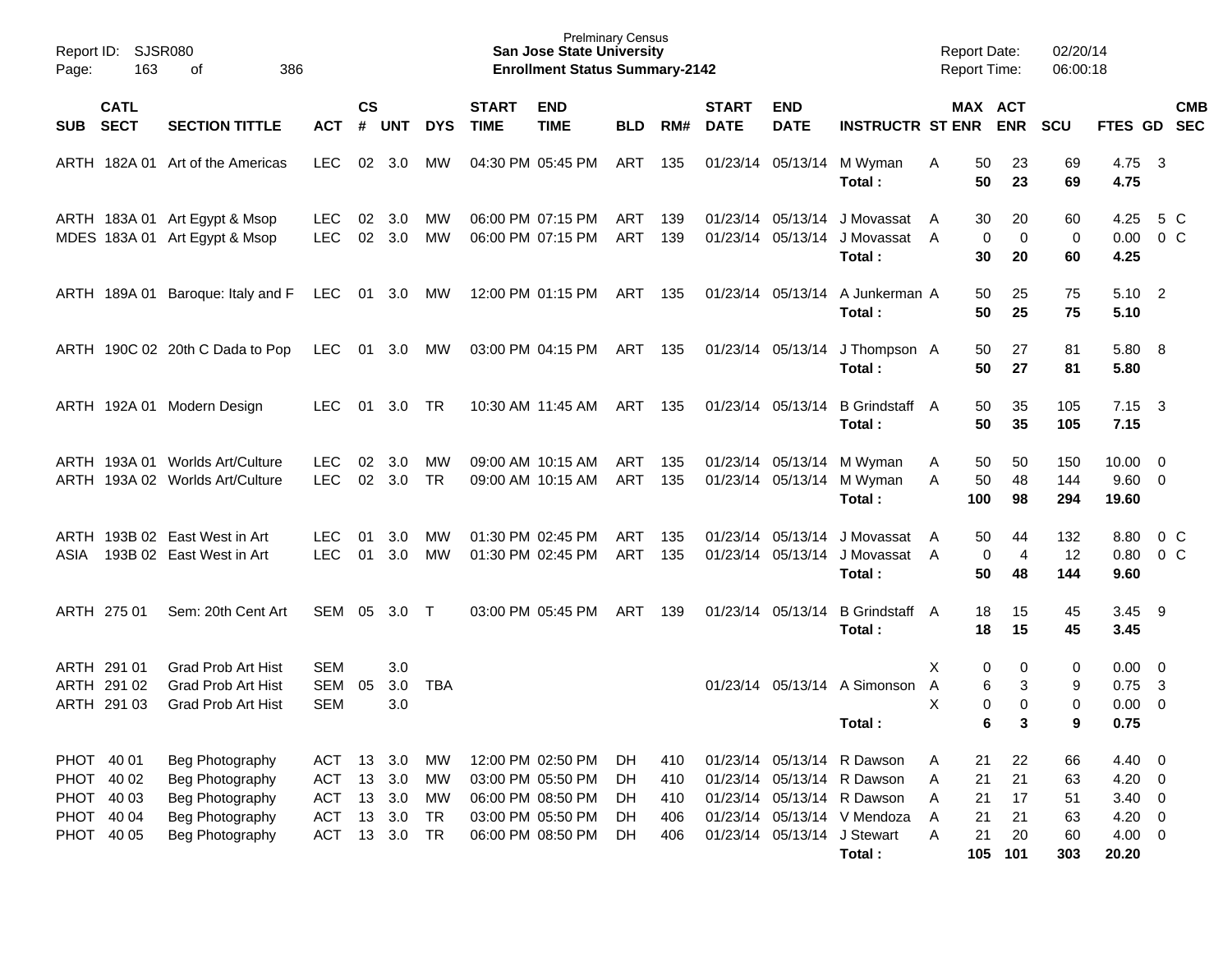| Report ID:<br>Page: | 164                                                      | SJSR080<br>386<br>оf                                                                     |                                                      |                    |                          |                              |                             | <b>Prelminary Census</b><br><b>San Jose State University</b><br><b>Enrollment Status Summary-2142</b> |                 |                   |                                                                            |                                                                     |                                                           | <b>Report Date:</b><br>Report Time: |                                                                    | 02/20/14<br>06:00:18      |                                      |                     |                          |
|---------------------|----------------------------------------------------------|------------------------------------------------------------------------------------------|------------------------------------------------------|--------------------|--------------------------|------------------------------|-----------------------------|-------------------------------------------------------------------------------------------------------|-----------------|-------------------|----------------------------------------------------------------------------|---------------------------------------------------------------------|-----------------------------------------------------------|-------------------------------------|--------------------------------------------------------------------|---------------------------|--------------------------------------|---------------------|--------------------------|
| <b>SUB</b>          | <b>CATL</b><br><b>SECT</b>                               | <b>SECTION TITTLE</b>                                                                    | <b>ACT</b>                                           | $\mathsf{cs}$<br># | <b>UNT</b>               | <b>DYS</b>                   | <b>START</b><br><b>TIME</b> | <b>END</b><br><b>TIME</b>                                                                             | <b>BLD</b>      | RM#               | <b>START</b><br><b>DATE</b>                                                | <b>END</b><br><b>DATE</b>                                           | <b>INSTRUCTR ST ENR</b>                                   |                                     | MAX ACT<br><b>ENR</b>                                              | <b>SCU</b>                | FTES GD                              |                     | <b>CMB</b><br><b>SEC</b> |
|                     | PHOT 110 01<br>PHOT 110 02                               | Black & White Photo<br>Black & White Photo                                               | ACT<br><b>ACT</b>                                    | 13<br>13           | 3.0<br>3.0               | MW<br><b>TR</b>              |                             | 12:00 PM 02:50 PM<br>12:00 PM 02:50 PM                                                                | DH<br>DH        | 406<br>406        |                                                                            | 01/23/14 05/13/14<br>01/23/14 05/13/14                              | <b>B</b> Taylor<br>K McDonald A<br>Total:                 | 21<br>Α<br>21                       | 21<br>18<br>42<br>39                                               | 63<br>54<br>117           | 4.20<br>3.60<br>7.80                 | 0<br>$\overline{0}$ |                          |
|                     | PHOT 11201<br>PHOT 112 02<br>PHOT 112 03                 | <b>Color Photo</b><br><b>Color Photo</b><br><b>Color Photo</b>                           | ACT<br><b>ACT</b><br><b>ACT</b>                      | 13<br>13<br>13     | 3.0<br>3.0<br>3.0        | TR<br><b>TR</b><br><b>TR</b> |                             | 12:00 PM 02:50 PM<br>03:00 PM 05:50 PM<br>06:00 PM 08:50 PM                                           | IS.<br>IS<br>IS |                   | 219C 01/23/14 05/13/14<br>219C 01/23/14 05/13/14<br>219C 01/23/14 05/13/14 |                                                                     | R Estabrook A<br>R Estabrook A<br>R Estabrook A<br>Total: | 24<br>24                            | 24<br>22<br>24<br>23<br>72<br>69                                   | 66<br>72<br>69<br>207     | 4.40<br>4.80<br>4.60<br>13.80        | 0<br>0<br>0         |                          |
|                     | PHOT 11301                                               | Alt Photo Media                                                                          | <b>ACT</b>                                           |                    | 3.0                      |                              |                             |                                                                                                       |                 |                   |                                                                            |                                                                     | Total:                                                    | Χ                                   | 0<br>0<br>0<br>$\bf{0}$                                            | 0<br>$\bf{0}$             | 0.00<br>0.00                         | $\overline{0}$      |                          |
|                     | PHOT 115 01<br>PHOT 115 02<br>PHOT 115 03<br>PHOT 115 04 | Int Digital Imaging<br>Int Digital Imaging<br>Int Digital Imaging<br>Int Digital Imaging | <b>ACT</b><br><b>ACT</b><br><b>ACT</b><br><b>ACT</b> | 13<br>13           | 3.0<br>3.0<br>3.0<br>3.0 | <b>TR</b><br>MW              |                             | 12:00 PM 02:50 PM<br>06:00 PM 08:50 PM                                                                | IS.<br>IS       | 219<br>219        |                                                                            | 01/23/14 05/13/14<br>01/23/14 05/13/14                              | V Mendoza<br>H Edwards<br>Total:                          | A<br>Х<br>X<br>A<br>24              | 24<br>22<br>$\mathbf 0$<br>0<br>$\mathbf 0$<br>0<br>23<br>48<br>45 | 66<br>0<br>0<br>69<br>135 | 4.55<br>0.00<br>0.00<br>4.60<br>9.15 | -3<br>0<br>0<br>0   |                          |
|                     | PHOT 116 01                                              | Cont Issues Photog                                                                       | <b>SEM</b>                                           |                    | 3.0                      |                              |                             |                                                                                                       |                 |                   |                                                                            |                                                                     | Total:                                                    | Χ                                   | 0<br>0<br>0<br>$\mathbf 0$                                         | 0<br>0                    | 0.00<br>0.00                         | $\overline{0}$      |                          |
|                     | PHOT 120 01<br>PHOT 120 02                               | Image and Idea<br>Image and Idea                                                         | <b>ACT</b><br><b>ACT</b>                             | 07<br>07           | 3.0<br>3.0               | MW<br><b>MW</b>              |                             | 12:00 PM 02:50 PM<br>03:00 PM 05:50 PM                                                                | IS.<br>IS       | 219<br>219        |                                                                            | 01/23/14 05/13/14<br>01/23/14 05/13/14                              | R Lasser<br>R Lasser<br>Total:                            | 21<br>Α<br>21<br>Α                  | 20<br>18<br>42<br>38                                               | 60<br>54<br>114           | 4.00<br>3.60<br>7.60                 | 0<br>0              |                          |
|                     | PHOT 121 01<br>PHOT 121 02<br>PHOT 121 03                | Intro to Studio Ligh<br>Intro to Studio Ligh<br>Intro to Studio Ligh                     | ACT<br><b>ACT</b><br><b>ACT</b>                      | 13<br>13<br>13     | 3.0<br>3.0<br>3.0        | MW<br>MW<br>TR               |                             | 12:00 PM 02:50 PM<br>03:00 PM 05:50 PM<br>08:00 AM 10:50 AM                                           | DH<br>DH<br>DH  | 407<br>407<br>407 |                                                                            | 01/23/14 05/13/14<br>01/23/14 05/13/14<br>01/23/14 05/13/14 S Frank | Y Williams<br>Y Williams<br>Total:                        | A<br>Α<br>18<br>Α<br>18             | 18<br>18<br>15<br>17<br>50<br>54                                   | 54<br>45<br>51<br>150     | 3.60<br>3.00<br>3.40<br>10.00        | 0<br>0<br>0         |                          |
|                     | PHOT 122 01                                              | Adv Studio Lighting                                                                      | ACT                                                  | 13                 | 3.0                      | TR                           |                             | 12:00 PM 02:50 PM                                                                                     | DH              | 407               |                                                                            | 01/23/14 05/13/14                                                   | S Frank<br>Total:                                         | Α                                   | 18<br>19<br>18<br>19                                               | 57<br>57                  | 3.80<br>3.80                         | 0                   |                          |
|                     | PHOT 125 01                                              | Special Topics: Phot ACT 13 3.0 MW 06:00 PM 08:50 PM DH                                  |                                                      |                    |                          |                              |                             |                                                                                                       |                 | 407               |                                                                            |                                                                     | 01/23/14 05/13/14 Y Williams<br>Total:                    | 21<br>A<br>21                       | 19<br>19                                                           | 57<br>57                  | $3.80\ 0$<br>3.80                    |                     |                          |
|                     | PHOT 129 01                                              | Professional Prac Ph LAB 15 3.0 TR 03:00 PM 05:50 PM DH                                  |                                                      |                    |                          |                              |                             |                                                                                                       |                 | 407               |                                                                            | 01/23/14 05/13/14 S Frank                                           | Total:                                                    | 24<br>A                             | 26<br>24<br>26                                                     | 78<br>78                  | $5.20 \ 0$<br>5.20                   |                     |                          |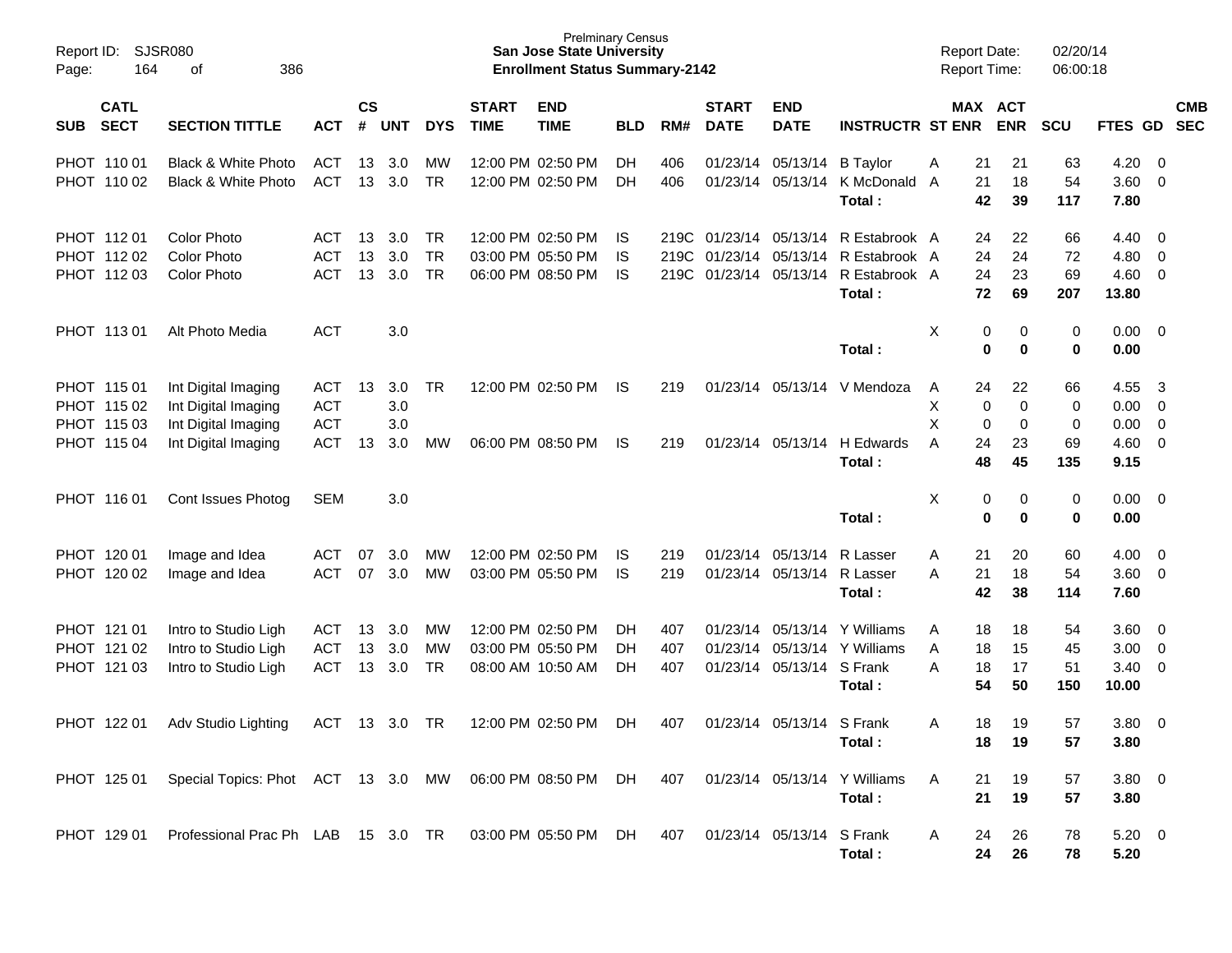| Report ID:<br>Page: | 165                        | <b>SJSR080</b><br>386<br>οf |            |                    |            |            |                             | <b>Prelminary Census</b><br><b>San Jose State University</b><br><b>Enrollment Status Summary-2142</b> |            |     |                             |                           |                         |   | <b>Report Date:</b><br><b>Report Time:</b> |                          | 02/20/14<br>06:00:18 |             |                |                          |
|---------------------|----------------------------|-----------------------------|------------|--------------------|------------|------------|-----------------------------|-------------------------------------------------------------------------------------------------------|------------|-----|-----------------------------|---------------------------|-------------------------|---|--------------------------------------------|--------------------------|----------------------|-------------|----------------|--------------------------|
| <b>SUB</b>          | <b>CATL</b><br><b>SECT</b> | <b>SECTION TITTLE</b>       | ACT        | $\mathsf{cs}$<br># | <b>UNT</b> | <b>DYS</b> | <b>START</b><br><b>TIME</b> | <b>END</b><br><b>TIME</b>                                                                             | <b>BLD</b> | RM# | <b>START</b><br><b>DATE</b> | <b>END</b><br><b>DATE</b> | <b>INSTRUCTR ST ENR</b> |   | <b>MAX</b>                                 | <b>ACT</b><br><b>ENR</b> | <b>SCU</b>           | <b>FTES</b> | GD             | <b>CMB</b><br><b>SEC</b> |
| <b>PHOT</b>         | 180 01                     | Indiv St Photo              | <b>SUP</b> | 36                 | 3.0        | <b>TBA</b> |                             |                                                                                                       |            |     | 01/23/14                    | 05/13/14                  | A Simonson A            |   | 9                                          | 1                        | 3                    | 0.20        | - 0            |                          |
| <b>PHOT</b>         | 180 02                     | Indiv St Photo              | <b>SUP</b> |                    | 3.0        |            |                             |                                                                                                       |            |     |                             |                           |                         | X | $\mathbf 0$                                | 0                        | 0                    | 0.00        | $\mathbf 0$    |                          |
| <b>PHOT</b>         | 180 03                     | Indiv St Photo              | <b>SUP</b> |                    | 3.0        |            |                             |                                                                                                       |            |     |                             |                           |                         | X | 0                                          | $\mathbf 0$              | 0                    | 0.00        | $\overline{0}$ |                          |
| <b>PHOT</b>         | 180 04                     | Indiv St Photo              | <b>SUP</b> |                    | 3.0        |            |                             |                                                                                                       |            |     |                             |                           |                         | Χ | 0                                          | 0                        | 0                    | 0.00        | $\mathbf 0$    |                          |
| <b>PHOT</b>         | 180 05                     | Indiv St Photo              | <b>SUP</b> |                    | 3.0        |            |                             |                                                                                                       |            |     |                             |                           |                         | X | $\mathbf 0$                                | $\Omega$                 | $\mathbf 0$          | 0.00        | $\Omega$       |                          |
| PHOT                | 180 06                     | Indiv St Photo              | <b>SUP</b> |                    | 3.0        |            |                             |                                                                                                       |            |     |                             |                           |                         | X | $\mathbf 0$                                | 0                        | 0                    | 0.00        | 0              |                          |
| <b>PHOT</b>         | 180 07                     | Indiv St Photo              | <b>SUP</b> |                    | 3.0        |            |                             |                                                                                                       |            |     |                             |                           |                         | X | 0                                          | 0                        | 0                    | 0.00        | 0              |                          |
| <b>PHOT</b>         | 180 08                     | Indiv St Photo              | <b>SUP</b> |                    | 3.0        |            |                             |                                                                                                       |            |     |                             |                           |                         | X | $\mathbf 0$                                | 0                        | 0                    | 0.00        | $\mathbf 0$    |                          |
| <b>PHOT</b>         | 18009                      | Indiv St Photo              | <b>SUP</b> |                    | 3.0        |            |                             |                                                                                                       |            |     |                             |                           |                         | X | $\mathbf 0$                                | $\mathbf 0$              | 0                    | 0.00        | $\mathbf 0$    |                          |
| <b>PHOT</b>         | 180 10                     | Indiv St Photo              | <b>SUP</b> |                    | 3.0        |            |                             |                                                                                                       |            |     |                             |                           |                         | X | 0                                          | 0                        | 0                    | 0.00        | $\mathbf 0$    |                          |
|                     |                            |                             |            |                    |            |            |                             |                                                                                                       |            |     |                             |                           | Total:                  |   | 9                                          | 1                        | $\mathbf{3}$         | 0.20        |                |                          |
| <b>PHOT</b>         | 197 01                     | Senior Project Phot         | <b>ACT</b> |                    | 3.0        |            |                             |                                                                                                       |            |     |                             |                           |                         | Χ | 0                                          | 0                        | 0                    | 0.00        | $\overline{0}$ |                          |
| <b>PHOT</b>         | 19702                      | Senior Project Phot         | <b>ACT</b> | 13                 | 3.0        | <b>TR</b>  |                             | 06:00 PM 08:50 PM                                                                                     | IS.        | 219 | 01/23/14                    | 05/13/14                  | V Mendoza               | A | 24                                         | 17                       | 51                   | 3.40        | $\overline{0}$ |                          |
|                     |                            |                             |            |                    |            |            |                             |                                                                                                       |            |     |                             |                           | Total:                  |   | 24                                         | 17                       | 51                   | 3.40        |                |                          |

| Department: Art | Department Total:         | 3288 | 2789 | 8273 | 560.83 |
|-----------------|---------------------------|------|------|------|--------|
|                 | <b>Lower Division:</b>    | 1263 | 1184 | 3456 | 230.45 |
|                 | <b>Upper Division:</b>    | 1850 | 1495 | 4487 | 303.28 |
|                 | <b>Graduate Division:</b> | 175  | 110  | 330  | 27.10  |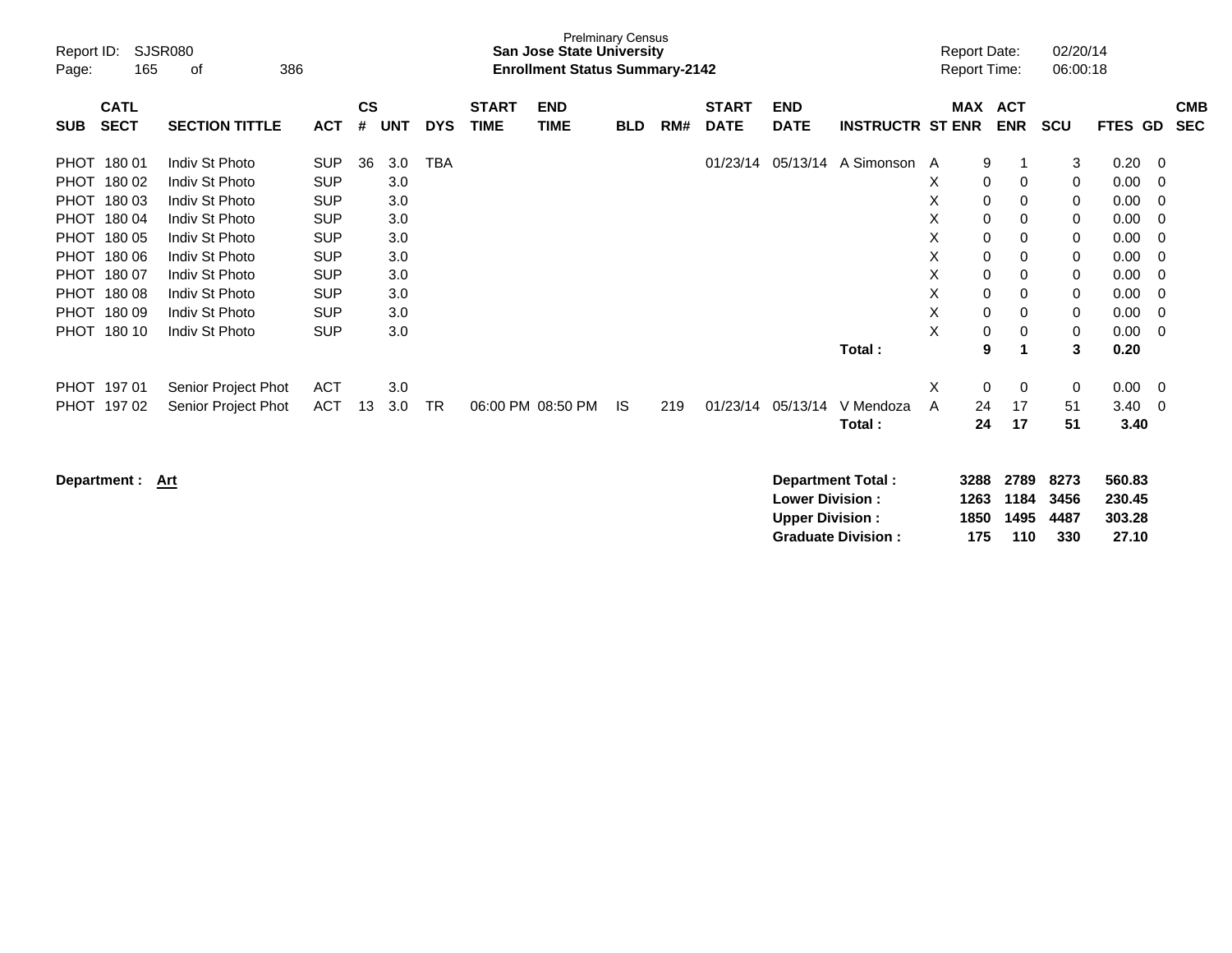| Report ID:<br>Page: | 166                     | SJSR080<br>386<br>of                       |               |                    |            |            |                             | <b>Prelminary Census</b><br><b>San Jose State University</b><br><b>Enrollment Status Summary-2142</b> |            |     |                             |                           |                                  | <b>Report Date:</b><br><b>Report Time:</b> |          |                       | 02/20/14<br>06:00:18 |                        |                          |                          |
|---------------------|-------------------------|--------------------------------------------|---------------|--------------------|------------|------------|-----------------------------|-------------------------------------------------------------------------------------------------------|------------|-----|-----------------------------|---------------------------|----------------------------------|--------------------------------------------|----------|-----------------------|----------------------|------------------------|--------------------------|--------------------------|
|                     | <b>CATL</b><br>SUB SECT | <b>SECTION TITTLE</b>                      | <b>ACT</b>    | $\mathsf{cs}$<br># | <b>UNT</b> | <b>DYS</b> | <b>START</b><br><b>TIME</b> | <b>END</b><br><b>TIME</b>                                                                             | <b>BLD</b> | RM# | <b>START</b><br><b>DATE</b> | <b>END</b><br><b>DATE</b> | <b>INSTRUCTR ST ENR</b>          |                                            |          | MAX ACT<br><b>ENR</b> | <b>SCU</b>           | FTES GD                |                          | <b>CMB</b><br><b>SEC</b> |
| College             | Department :            | <b>Humanities &amp; the Arts</b><br>Design |               |                    |            |            |                             |                                                                                                       |            |     |                             |                           |                                  |                                            |          |                       |                      |                        |                          |                          |
| ANI                 | 1 0 1                   | <b>ANI Survey</b>                          | <b>LEC</b>    | 02                 | 3.0 T      |            |                             | 06:30 PM 09:20 PM                                                                                     | CL         | 324 |                             | 01/23/14 05/13/14         | M McNamara A<br>Total:           |                                            | 50<br>50 | 22<br>22              | 66<br>66             | $4.40 \quad 0$<br>4.40 |                          |                          |
| ANI                 | 12 01                   | Light & Optics                             | <b>ACT</b>    | 07                 | 3.0        | <b>TR</b>  |                             | 08:00 AM 10:50 AM                                                                                     | ART        | 243 |                             | 01/23/14 05/13/14         | J Clapp<br>Total:                | Α                                          | 25<br>25 | 23<br>23              | 69<br>69             | $4.60$ 0<br>4.60       |                          |                          |
| ANI                 | 14 01                   | <b>Color Principles</b>                    | ACT           | 07                 | 3.0        | MW         |                             | 12:30 PM 03:20 PM                                                                                     | ART        | 203 |                             | 01/23/14 05/13/14         | C Chun                           | Α                                          | 25       | 25                    | 75                   | $5.00 \t 0$            |                          |                          |
| ANI                 | 14 02                   | <b>Color Principles</b>                    | <b>ACT</b>    | 07                 | 3.0        | <b>MW</b>  |                             | 03:30 PM 06:20 PM                                                                                     | ART        | 203 |                             | 01/23/14 05/13/14         | C Chun<br>Total:                 | A                                          | 25<br>50 | 24<br>49              | 72<br>147            | $4.80$ 0<br>9.80       |                          |                          |
| ANI                 | 24 01                   | Illus Fundamentals                         | ACT           | 07                 | 3.0        | <b>TR</b>  |                             | 03:00 PM 05:50 PM                                                                                     | ART        | 314 |                             | 01/23/14 05/13/14         | A Wu<br>Total:                   | A                                          | 25<br>25 | 23<br>23              | 69<br>69             | 4.65<br>4.65           | $\overline{\phantom{1}}$ |                          |
| ANI                 | 28 01                   | <b>ANI Fundamentals</b>                    | <b>ACT</b>    |                    | 3.0        |            |                             |                                                                                                       |            |     |                             |                           |                                  | X                                          | 0        | 0                     | 0                    | $0.00 \t 0$            |                          |                          |
| ANI                 | 28 02                   | <b>ANI Fundamentals</b>                    | <b>ACT</b>    |                    | 3.0        |            |                             |                                                                                                       |            |     |                             |                           |                                  | X                                          | 0        | 0                     | 0                    | $0.00 \t 0$            |                          |                          |
|                     |                         |                                            |               |                    |            |            |                             |                                                                                                       |            |     |                             |                           | Total:                           |                                            | $\bf{0}$ | $\bf{0}$              | $\bf{0}$             | 0.00                   |                          |                          |
| ANI                 | 50 01                   | <b>Visual Principles</b>                   | ACT           | 07                 | 3.0        | MW         |                             | 12:30 PM 03:20 PM                                                                                     | ART        | 218 |                             | 01/23/14 05/13/14         | E Briggs                         | A                                          | 25       | 19                    | 57                   | 3.80 0                 |                          |                          |
| ANI                 | 50 02                   | <b>Visual Principles</b>                   | <b>ACT</b>    | 07                 | 3.0        | <b>MW</b>  |                             | 03:30 PM 06:20 PM                                                                                     | ART        | 218 |                             | 01/23/14 05/13/14         | E Briggs                         | A                                          | 25       | 19                    | 57                   | 3.80 0                 |                          |                          |
|                     |                         |                                            |               |                    |            |            |                             |                                                                                                       |            |     |                             |                           | Total:                           |                                            | 50       | 38                    | 114                  | 7.60                   |                          |                          |
| ANI                 | 51A 01                  | Intro 3D Modeling                          | ACT           | 07                 | 3.0        | MW         |                             | 12:30 PM 03:20 PM                                                                                     | <b>ART</b> | 222 |                             | 01/23/14 05/13/14         | D Gustlin                        | A                                          | 24       | 19                    | 57                   | 3.80 0                 |                          |                          |
| ANI                 | 51A 02                  | Intro 3D Modeling                          | <b>ACT</b>    | 07                 | 3.0        | <b>TR</b>  |                             | 12:00 PM 02:50 PM                                                                                     | ART        | 222 |                             | 01/23/14 05/13/14         | T Austin                         | A                                          | 24       | 23                    | 69                   | $4.60$ 0               |                          |                          |
|                     |                         |                                            |               |                    |            |            |                             |                                                                                                       |            |     |                             |                           | Total:                           |                                            | 48       | 42                    | 126                  | 8.40                   |                          |                          |
| ANI                 | 51B 01                  | Intro 3D Animation                         | ACT           | 07                 | 3.0        | <b>TR</b>  |                             | 08:00 AM 10:50 AM                                                                                     | ART        | 224 |                             | 01/23/14 05/13/14         | M Ikemoto                        | A                                          | 24       | 15                    | 45                   | 3.00                   | $\overline{\phantom{0}}$ |                          |
| ANI                 | 51B 02                  | Intro 3D Animation                         | <b>ACT</b>    | 07                 | 3.0        | TR         |                             | 12:00 PM 02:50 PM                                                                                     | ART        | 224 |                             | 01/23/14 05/13/14         | M Ikemoto                        | A                                          | 24       | 20                    | 60                   | $4.00 \ 0$             |                          |                          |
|                     |                         |                                            |               |                    |            |            |                             |                                                                                                       |            |     |                             |                           | Total:                           |                                            | 48       | 35                    | 105                  | 7.00                   |                          |                          |
| ANI                 | 55 01                   | <b>Beg Drawing ANI</b>                     | ACT 07 3.0    |                    |            | TR.        |                             | 12:00 PM 02:50 PM                                                                                     | ART 314    |     |                             |                           | 01/23/14 05/13/14 J Jackson      | Α                                          | 25       | 22                    | 66                   | 4.40 0                 |                          |                          |
| ANI                 | 55 02                   | Beg Drawing ANI                            | <b>ACT</b>    | 07                 | 3.0        | F          |                             | 02:30 PM 07:50 PM                                                                                     | ART        | 312 |                             |                           | 01/23/14 05/13/14 S Borenstein A |                                            | 25       | 26                    | 78                   | $5.20 \t 0$            |                          |                          |
| ANI                 | 55 03                   | Beg Drawing ANI                            | ACT 07 3.0 MW |                    |            |            |                             | 12:30 PM 03:20 PM                                                                                     | ART 314    |     |                             | 01/23/14 05/13/14 J Clapp |                                  | A                                          | 25       | 20                    | 60                   | $4.00 \ 0$             |                          |                          |
|                     |                         |                                            |               |                    |            |            |                             |                                                                                                       |            |     |                             |                           | Total:                           |                                            | 75       | 68                    | 204                  | 13.60                  |                          |                          |
| ANI                 |                         | 112A 01 Intro to ANI                       | ACT 07        |                    | 3.0        | МW         |                             | 08:30 AM 11:20 AM                                                                                     | ART 203    |     |                             | 01/23/14 05/13/14 A Page  |                                  | A                                          | 25       | 22                    | 66                   | 4.40 0                 |                          |                          |
| ANI                 |                         | 112A 02 Intro to ANI                       | <b>ACT</b>    |                    | 3.0        |            |                             |                                                                                                       |            |     |                             |                           |                                  | х                                          | 0        | $\mathbf 0$           | 0                    | $0.00 \t 0$            |                          |                          |
| ANI                 |                         | 112A 03 Intro to ANI                       | ACT 07 3.0 MW |                    |            |            |                             | 06:50 PM 09:40 PM ART 203                                                                             |            |     |                             | 01/23/14 05/13/14 C Chun  |                                  | A                                          | 25       | 21                    | 63                   | $4.20 \ 0$             |                          |                          |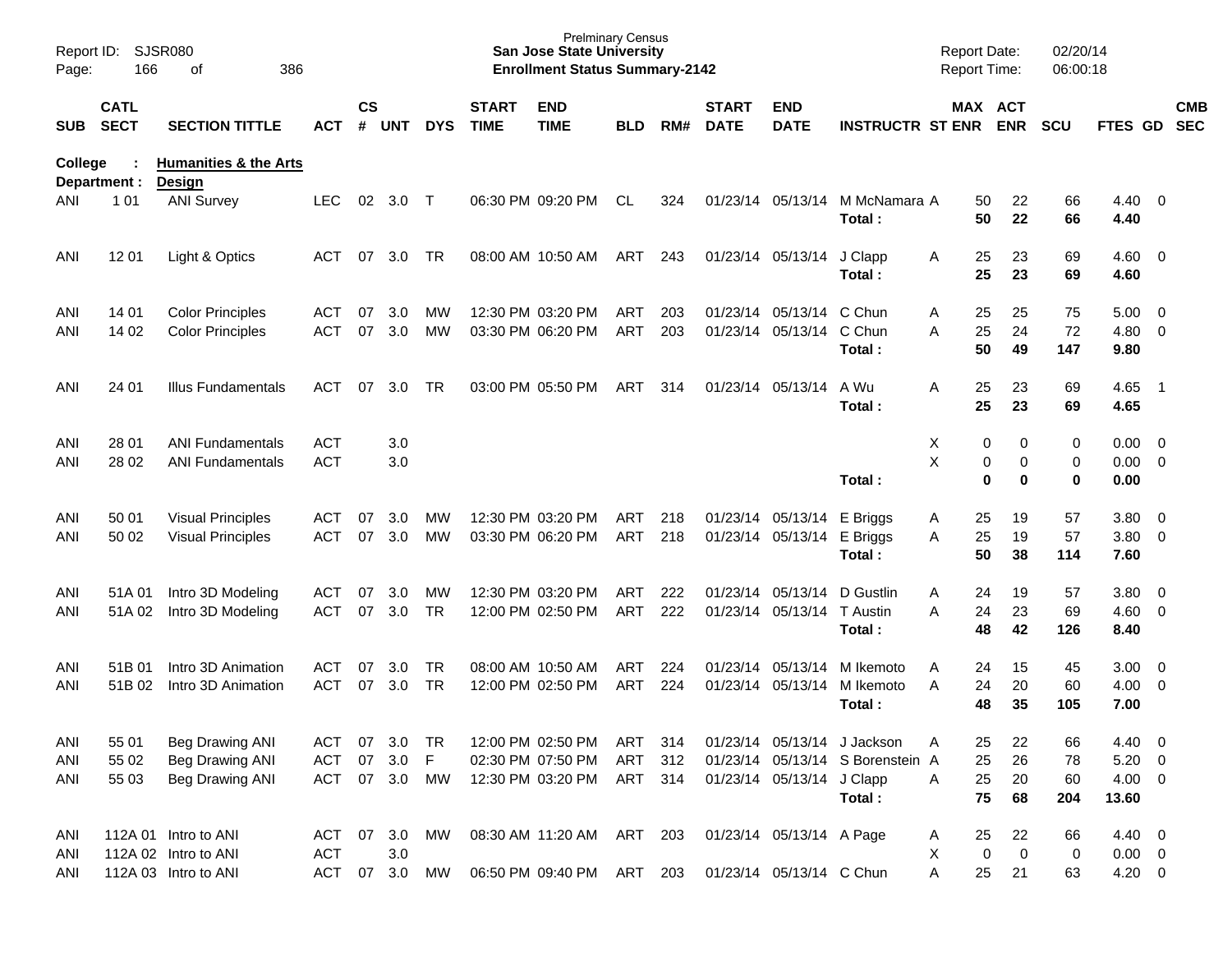| Report ID:<br>Page: | <b>SJSR080</b><br>167<br>386<br>оf |                            |            |                    |            |            |                             | <b>Prelminary Census</b><br><b>San Jose State University</b><br><b>Enrollment Status Summary-2142</b> |            |     |                             |                              |                                 | <b>Report Date:</b><br><b>Report Time:</b> |          |            | 02/20/14<br>06:00:18 |               |                         |                          |
|---------------------|------------------------------------|----------------------------|------------|--------------------|------------|------------|-----------------------------|-------------------------------------------------------------------------------------------------------|------------|-----|-----------------------------|------------------------------|---------------------------------|--------------------------------------------|----------|------------|----------------------|---------------|-------------------------|--------------------------|
| <b>SUB</b>          | <b>CATL</b><br><b>SECT</b>         | <b>SECTION TITTLE</b>      | <b>ACT</b> | $\mathsf{cs}$<br># | <b>UNT</b> | <b>DYS</b> | <b>START</b><br><b>TIME</b> | <b>END</b><br><b>TIME</b>                                                                             | <b>BLD</b> | RM# | <b>START</b><br><b>DATE</b> | <b>END</b><br><b>DATE</b>    | <b>INSTRUCTR ST ENR</b>         | MAX ACT                                    |          | <b>ENR</b> | <b>SCU</b>           | FTES GD       |                         | <b>CMB</b><br><b>SEC</b> |
|                     |                                    |                            |            |                    |            |            |                             |                                                                                                       |            |     |                             |                              | Total:                          |                                            | 50       | 43         | 129                  | 8.60          |                         |                          |
| ANI                 |                                    | 112B 01 Drawing for ANI    | ACT        | 07                 | 3.0        | <b>TR</b>  |                             | 08:00 AM 10:50 AM                                                                                     | ART        | 314 |                             | 01/23/14 05/13/14            | R Perez                         | A                                          | 25       | 25         | 75                   | 5.00          | $\overline{0}$          |                          |
| ANI                 |                                    | 112B 02 Drawing for ANI    | <b>ACT</b> | 07                 | 3.0        | F          |                             | 08:45 AM 02:20 PM                                                                                     | ART        | 312 |                             | 01/23/14 05/13/14            | S Borenstein A<br>Total:        |                                            | 25<br>50 | 25<br>50   | 75<br>150            | 5.00<br>10.00 | 0                       |                          |
| ANI                 | 113A 01 Inter, AI                  |                            | ACT        | 07                 | 3.0        | TR         |                             | 12:00 PM 02:50 PM                                                                                     | ART        | 206 |                             | 01/23/14 05/13/14   Poslitur |                                 | Α                                          | 25       | 24         | 72                   | 4.80          | $\overline{0}$          |                          |
| ANI                 | 113A 02 Inter. AI                  |                            | ACT        | 07                 | 3.0        | <b>TR</b>  |                             | 03:00 PM 05:50 PM                                                                                     | ART        | 206 | 01/23/14                    | 05/13/14   Poslitur          |                                 | Α                                          | 25       | 25         | 75                   | 5.00          | 0                       |                          |
| ANI                 | 113A 03 Inter. Al                  |                            | <b>ACT</b> | 07                 | 3.0        | <b>TR</b>  |                             | 06:30 PM 09:20 PM                                                                                     | ART        | 206 |                             | 01/23/14 05/13/14   Poslitur |                                 | A                                          | 25       | 23         | 69                   | 4.60          | 0                       |                          |
|                     |                                    |                            |            |                    |            |            |                             |                                                                                                       |            |     |                             |                              | Total:                          |                                            | 75       | 72         | 216                  | 14.40         |                         |                          |
| ANI                 |                                    | 113B 01 Inter Project      | <b>ACT</b> |                    | 3.0        |            |                             |                                                                                                       |            |     |                             |                              |                                 | Χ                                          | 0        | 0          | 0                    | 0.00          | $\overline{0}$          |                          |
| ANI                 |                                    | 113B 02 Inter Project      | <b>ACT</b> | 07                 | 3.0        | MW         |                             | 12:30 PM 03:20 PM                                                                                     | ART        | 206 |                             | 01/23/14 05/13/14            | O Aurelio                       | А                                          | 25       | 25         | 75                   | 5.00          | $\overline{0}$          |                          |
|                     |                                    |                            |            |                    |            |            |                             |                                                                                                       |            |     |                             |                              | Total:                          |                                            | 25       | 25         | 75                   | 5.00          |                         |                          |
| ANI                 | 114 01                             | Animation                  | ACT        | 07                 | 3.0        | <b>TR</b>  |                             | 03:00 PM 05:50 PM                                                                                     | ART        | 218 |                             | 01/23/14 05/13/14            | J Jackson                       | Α                                          | 25       | 27         | 81                   | 5.40          | 0                       |                          |
| ANI                 | 114 02                             | Animation                  | <b>ACT</b> | 07                 | 3.0        | <b>TR</b>  |                             | 06:30 PM 09:20 PM                                                                                     | ART        | 218 |                             | 01/23/14 05/13/14            | J Jackson                       | A                                          | 25       | 25         | 75                   | 5.00          | 0                       |                          |
|                     |                                    |                            |            |                    |            |            |                             |                                                                                                       |            |     |                             |                              | Total:                          |                                            | 50       | 52         | 156                  | 10.40         |                         |                          |
| ANI                 | 115 01                             | Inter Animation            | ACT        | 07                 | 3.0        | <b>TR</b>  |                             | 08:00 AM 10:50 AM                                                                                     | ART        | 218 |                             | 01/23/14 05/13/14            | D Chai                          | Α                                          | 25       | 25         | 75                   | 5.00          | $\overline{0}$          |                          |
| ANI                 | 115 02                             | Inter Animation            | <b>ACT</b> | 07                 | 3.0        | <b>TR</b>  |                             | 12:00 PM 02:50 PM                                                                                     | ART        | 218 |                             | 01/23/14 05/13/14 A Wu       |                                 | Α                                          | 25       | 25         | 75                   | 5.00          | $\overline{0}$          |                          |
|                     |                                    |                            |            |                    |            |            |                             |                                                                                                       |            |     |                             |                              | Total:                          |                                            | 50       | 50         | 150                  | 10.00         |                         |                          |
| ANI                 | 11601                              | Conceptual Illus           | ACT        | 07                 | 3.0        | TR         |                             | 06:30 PM 09:20 PM                                                                                     | ART        | 243 |                             | 01/23/14 05/13/14            | R Storey                        | A                                          | 25       | 25         | 75                   | 5.00          | $\overline{\mathbf{0}}$ |                          |
|                     |                                    |                            |            |                    |            |            |                             |                                                                                                       |            |     |                             |                              | Total:                          |                                            | 25       | 25         | 75                   | 5.00          |                         |                          |
| ANI                 |                                    | 117A 01 Adv Illustration   | LAB        | 15                 | 3.0        | MW         |                             | 08:30 AM 11:20 AM                                                                                     | ART        | 243 |                             | 01/23/14 05/13/14 J Clapp    |                                 | Α                                          | 25       | 27         | 81                   | 5.40          | 0                       |                          |
| ANI                 |                                    | 117A 02 Adv Illustration   | LAB        | 15                 | 3.0        | MW         |                             | 03:30 PM 06:20 PM                                                                                     | ART        | 243 |                             | 01/23/14 05/13/14            | T Esmeralda A                   |                                            | 25       | 22         | 66                   | 4.40          | 0                       |                          |
|                     |                                    |                            |            |                    |            |            |                             |                                                                                                       |            |     |                             |                              | Total:                          |                                            | 50       | 49         | 147                  | 9.80          |                         |                          |
| ANI                 |                                    | 117B 01 Visual Development | LAB        |                    | 15 3.0     | TR         |                             | 03:00 PM 05:50 PM                                                                                     | ART        | 243 |                             | 01/23/14 05/13/14 J Balmet   |                                 | Α                                          | 25       | 27         | 81                   | 5.40          | $\overline{0}$          |                          |
| ANI                 |                                    | 117B 02 Visual Development |            |                    |            |            |                             | LAB 15 3.0 MW 06:50 PM 09:40 PM ART 243                                                               |            |     |                             |                              | 01/23/14 05/13/14 T Esmeralda A |                                            | 25       | 23         | 69                   | 4.60 0        |                         |                          |
|                     |                                    |                            |            |                    |            |            |                             |                                                                                                       |            |     |                             |                              | Total:                          |                                            | 50       | 50         | 150                  | 10.00         |                         |                          |
| ANI                 |                                    | 118B 01 Applied Adv Anim   | ACT        | 07                 | 3.0 F      |            |                             | 02:30 PM 07:50 PM                                                                                     | ART 206    |     |                             | 01/23/14 05/13/14 A Carter   |                                 | A                                          | 25       | 25         | 75                   | $5.00 \t 0$   |                         |                          |
| ANI                 |                                    | 118B 02 Applied Adv Anim   | ACT        | 07                 | 3.0        | - F        |                             | 02:30 PM 07:50 PM                                                                                     | ART 218    |     |                             | 01/23/14 05/13/14 D Chai     |                                 | Α                                          | 25       | 25         | 75                   | $5.00 \t 0$   |                         |                          |
| ANI                 |                                    | 118B 03 Applied Adv Anim   | ACT        | 07                 | 3.0        | -F         |                             | 02:30 PM 07:50 PM                                                                                     | ART 243    |     |                             |                              | 01/23/14 05/13/14 J Granner     | Α                                          | 25       | 25         | 75                   | $5.00 \t 0$   |                         |                          |
| ANI                 |                                    | 118B 04 Applied Adv Anim   | ACT        |                    | 07 3.0     | MW         |                             | 08:30 AM 11:20 AM                                                                                     | ART 224    |     |                             |                              | 01/23/14 05/13/14 R Coelho      | Α                                          | 25       | 19         | 57                   | $3.80\ 0$     |                         |                          |
|                     |                                    |                            |            |                    |            |            |                             |                                                                                                       |            |     |                             |                              | Total:                          |                                            | 100      | 94         | 282                  | 18.80         |                         |                          |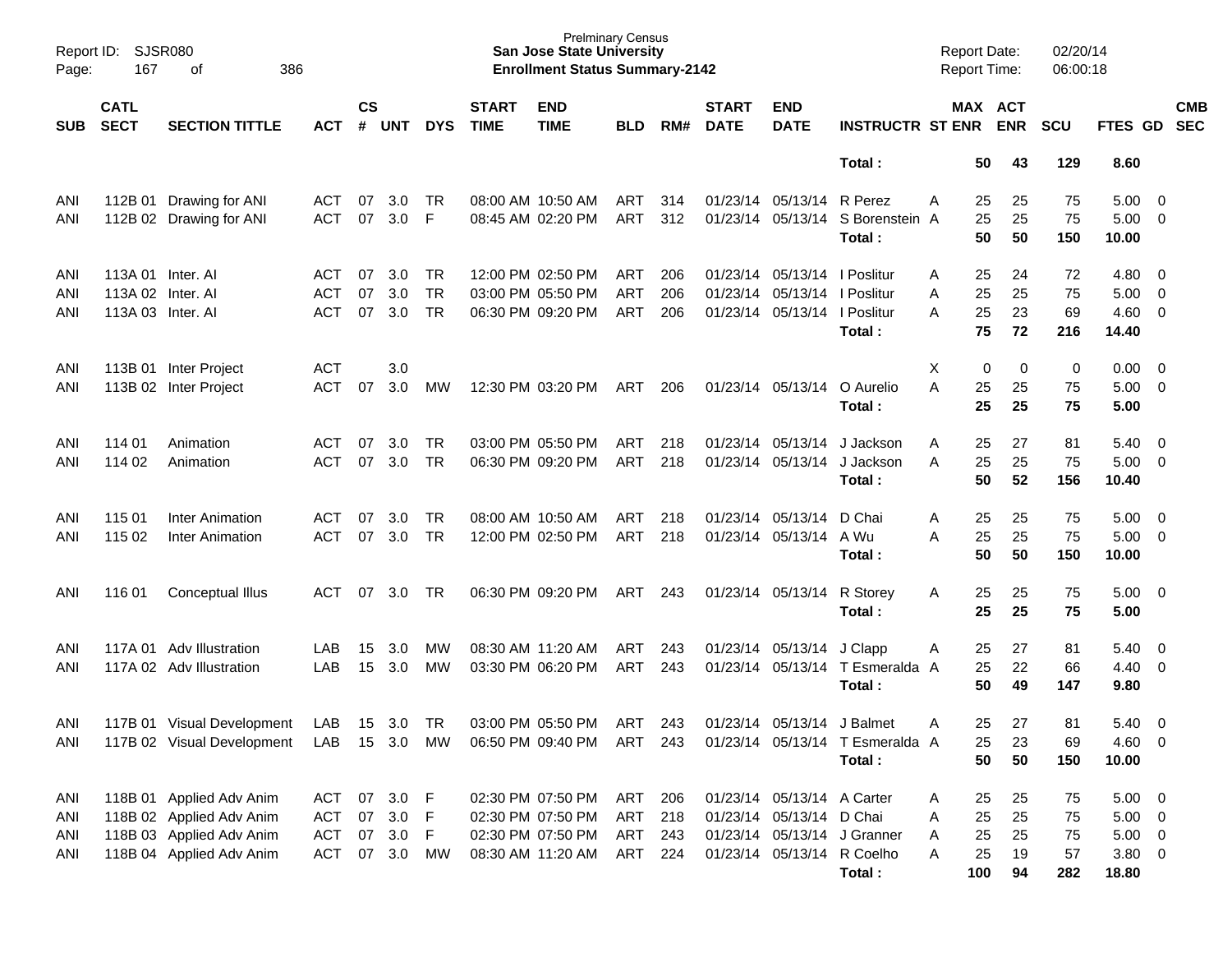| Page:             | Report ID: SJSR080<br>168                          | 386<br>of                                                                                                                              |                                               |                    |                             |                 |                             | <b>Prelminary Census</b><br><b>San Jose State University</b><br><b>Enrollment Status Summary-2142</b> |                                          |                   |                             |                                                          |                                                                  | <b>Report Date:</b><br><b>Report Time:</b> |                                   |                                     | 02/20/14<br>06:00:18      |                                                               |            |
|-------------------|----------------------------------------------------|----------------------------------------------------------------------------------------------------------------------------------------|-----------------------------------------------|--------------------|-----------------------------|-----------------|-----------------------------|-------------------------------------------------------------------------------------------------------|------------------------------------------|-------------------|-----------------------------|----------------------------------------------------------|------------------------------------------------------------------|--------------------------------------------|-----------------------------------|-------------------------------------|---------------------------|---------------------------------------------------------------|------------|
| <b>SUB</b>        | <b>CATL</b><br><b>SECT</b>                         | <b>SECTION TITTLE</b>                                                                                                                  | <b>ACT</b>                                    | $\mathsf{cs}$<br># | <b>UNT</b>                  | <b>DYS</b>      | <b>START</b><br><b>TIME</b> | <b>END</b><br><b>TIME</b>                                                                             | <b>BLD</b>                               | RM#               | <b>START</b><br><b>DATE</b> | <b>END</b><br><b>DATE</b>                                | <b>INSTRUCTR ST ENR</b>                                          |                                            |                                   | MAX ACT<br><b>ENR</b>               | <b>SCU</b>                | FTES GD SEC                                                   | <b>CMB</b> |
| ANI               |                                                    | 128A 01 Digital Animation I                                                                                                            | ACT                                           | - 07               | 3.0 F                       |                 |                             | 08:45 AM 02:20 PM                                                                                     | ART                                      | 224               |                             | 01/23/14 05/13/14                                        | R Coelho<br>Total:                                               | A                                          | 24<br>24                          | 22<br>22                            | 66<br>66                  | $4.40 \quad 0$<br>4.40                                        |            |
| ANI               |                                                    | 128B 01 Digital Animation II                                                                                                           | ACT                                           | 07                 | 3.0                         | МW              |                             | 12:30 PM 03:20 PM                                                                                     | ART 224                                  |                   |                             | 01/23/14 05/13/14                                        | R Coelho<br>Total:                                               | Α                                          | 24<br>24                          | 17<br>17                            | 51<br>51                  | $3.40 \quad 0$<br>3.40                                        |            |
| ANI<br>ANI        |                                                    | 130A 01 Digital Modeling I<br>130A 02 Digital Modeling I                                                                               | ACT<br><b>ACT</b>                             | 07<br>07           | 3.0<br>3.0                  | TR<br><b>TR</b> |                             | 03:00 PM 05:50 PM<br>06:30 PM 09:20 PM                                                                | ART<br>ART                               | 222<br>222        |                             | 01/23/14 05/13/14 T Austin<br>01/23/14 05/13/14 T Austin | Total:                                                           | Α<br>Α                                     | 24<br>24<br>48                    | 22<br>23<br>45                      | 66<br>69<br>135           | $4.40 \quad 0$<br>$4.60$ 0<br>9.00                            |            |
| ANI<br>ANI<br>ANI |                                                    | 130B 01 Digital Modeling II<br>130B 02 Digital Modeling II<br>130B 03 Digital Modeling II                                              | ACT<br><b>ACT</b><br><b>ACT</b>               | 07                 | 3.0<br>3.0<br>3.0           | МW              |                             | 03:30 PM 06:20 PM                                                                                     | ART                                      | 222               |                             | 01/23/14 05/13/14                                        | D Gustlin<br>Total:                                              | A<br>Χ<br>Χ                                | 24<br>0<br>0<br>24                | 24<br>0<br>0<br>24                  | 72<br>0<br>0<br>72        | $4.80\ 0$<br>$0.00 \quad 0$<br>$0.00 \t 0$<br>4.80            |            |
| ANI               | 178 01                                             | ANI Internship                                                                                                                         | <b>SUP</b>                                    | 36                 | 3.0                         | TBA             |                             |                                                                                                       |                                          |                   |                             | 01/23/14 05/13/14                                        | J Granner<br>Total:                                              | Α                                          | 40<br>40                          | 13<br>13                            | 39<br>39                  | 2.60 0<br>2.60                                                |            |
| ANI               | 179 01                                             | Spec Topics A/I                                                                                                                        | <b>SUP</b>                                    | 36                 | 3.0                         | TBA             |                             |                                                                                                       |                                          |                   |                             | 01/23/14 05/13/14                                        | D Chai<br>Total:                                                 | Α                                          | 35<br>35                          | 5<br>$5\phantom{1}$                 | 15<br>15                  | $1.00 \t 0$<br>1.00                                           |            |
| ANI               | 180 01                                             | <b>Indiv Studies</b>                                                                                                                   | <b>SUP</b>                                    | 36                 | 3.0                         | TBA             |                             |                                                                                                       |                                          |                   |                             | 01/23/14 05/13/14 J Clapp                                | Total:                                                           | A                                          | 35<br>35                          | 8<br>8                              | 24<br>24                  | $1.60 \t 0$<br>1.60                                           |            |
| ANI<br>ANI<br>ANI | 199 01<br>199 02<br>199 03                         | Senior Project ANI<br>Senior Project ANI<br>Senior Project ANI                                                                         | LAB<br>LAB<br>LAB                             | 15<br>15<br>15     | 3.0<br>3.0<br>3.0           | -F<br>F<br>- F  |                             | 09:30 AM 12:30 PM<br>09:30 AM 12:30 PM<br>09:30 AM 12:30 PM                                           | ART<br>ART<br>ART                        | 243<br>218<br>222 |                             | 01/23/14 05/13/14 A Carter<br>01/23/14 05/13/14 A Page   | 01/23/14 05/13/14 J Granner<br>Total:                            | Α<br>Α<br>A                                | 25<br>25<br>25<br>75              | 20<br>20<br>18<br>58                | 60<br>60<br>54<br>174     | $4.00 \ 0$<br>$4.00 \ 0$<br>3.60 0<br>11.60                   |            |
| DSGD 63 01        | DSGD 6302                                          | <b>Fund Graphic Visual</b><br>Fund Graphic Visual ACT 07 3.0 TR                                                                        | ACT 07 3.0 TR                                 |                    |                             |                 |                             | 12:00 PM 02:50 PM<br>03:00 PM 05:50 PM ART 201                                                        | ART                                      | 201               |                             | 01/23/14 05/13/14 J Levy<br>01/23/14 05/13/14 J Levy     | Total:                                                           | Α<br>Α                                     | 25<br>25<br>50                    | 24<br>24<br>48                      | 72<br>72<br>144           | $4.80$ 0<br>4.80 0<br>9.60                                    |            |
| DSGD 8301         | DSGD 8302<br>DSGD 8303<br>DSGD 83 04<br>DSGD 83 05 | Digital Apps Basic<br><b>Digital Apps Basic</b><br><b>Digital Apps Basic</b><br><b>Digital Apps Basic</b><br><b>Digital Apps Basic</b> | ACT 07 3.0<br>ACT<br>ACT<br><b>ACT</b><br>ACT | 07<br>07<br>07     | 3.0<br>3.0<br>3.0<br>3.0 TR | MW<br>МW<br>МW  |                             | 08:30 AM 11:20 AM<br>12:30 PM 03:20 PM<br>03:30 PM 06:20 PM<br>08:00 AM 10:50 AM                      | ART 201<br>ART 201<br>ART 201<br>ART 201 |                   |                             | 01/23/14 05/13/14 B Allie<br>01/23/14 05/13/14 B Allie   | 01/23/14 05/13/14 A Thompson A<br>01/23/14 05/13/14 A Thompson A | A<br>Χ<br>Α                                | 25<br>25<br>25<br>$\pmb{0}$<br>25 | 24<br>25<br>25<br>$\mathbf 0$<br>23 | 72<br>75<br>75<br>0<br>69 | 4.80 0<br>$5.00 \t 0$<br>$5.00 \t 0$<br>$0.00 \t 0$<br>4.60 0 |            |
|                   |                                                    |                                                                                                                                        |                                               |                    |                             |                 |                             |                                                                                                       |                                          |                   |                             |                                                          |                                                                  |                                            |                                   |                                     |                           |                                                               |            |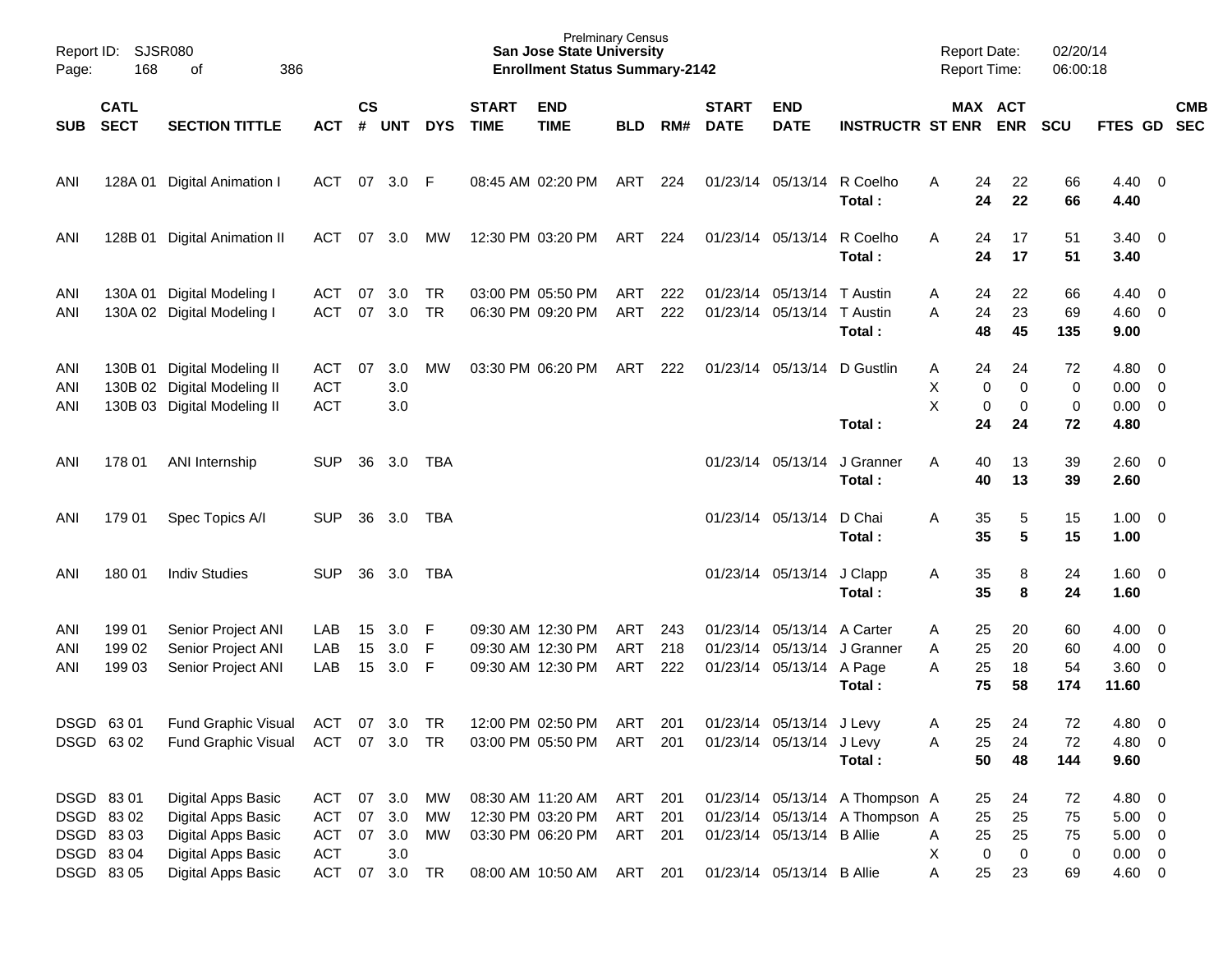| Page:      | SJSR080<br>Report ID:<br>169<br>οf<br>386 |                                              |            |                    |            |            |                             | <b>Prelminary Census</b><br><b>San Jose State University</b><br><b>Enrollment Status Summary-2142</b> |            |     |                             |                           |                         |   | <b>Report Date:</b><br><b>Report Time:</b> |             | 02/20/14<br>06:00:18 |                 |                          |                          |
|------------|-------------------------------------------|----------------------------------------------|------------|--------------------|------------|------------|-----------------------------|-------------------------------------------------------------------------------------------------------|------------|-----|-----------------------------|---------------------------|-------------------------|---|--------------------------------------------|-------------|----------------------|-----------------|--------------------------|--------------------------|
| <b>SUB</b> | <b>CATL</b><br><b>SECT</b>                | <b>SECTION TITTLE</b>                        | <b>ACT</b> | $\mathsf{cs}$<br># | <b>UNT</b> | <b>DYS</b> | <b>START</b><br><b>TIME</b> | <b>END</b><br><b>TIME</b>                                                                             | <b>BLD</b> | RM# | <b>START</b><br><b>DATE</b> | <b>END</b><br><b>DATE</b> | <b>INSTRUCTR ST ENR</b> |   | MAX ACT                                    | <b>ENR</b>  | <b>SCU</b>           | <b>FTES GD</b>  |                          | <b>CMB</b><br><b>SEC</b> |
|            |                                           |                                              |            |                    |            |            |                             |                                                                                                       |            |     |                             |                           | Total:                  |   | 100                                        | 97          | 291                  | 19.40           |                          |                          |
| DSGD 99 01 |                                           | Intro to Typography                          | <b>ACT</b> |                    | 3.0        |            |                             |                                                                                                       |            |     |                             |                           |                         | X | 0                                          | 0           | 0                    | 0.00            | 0                        |                          |
| DSGD 99 02 |                                           | Intro to Typography                          | <b>ACT</b> | 07                 | 3.0        | MW         |                             | 03:30 PM 06:20 PM                                                                                     | ART        | 212 | 01/23/14                    | 05/13/14                  | J Martinez              | A | 25                                         | 19          | 57                   | 3.80            | 0                        |                          |
| DSGD 99 03 |                                           | Intro to Typography                          | <b>ACT</b> | 07                 | 3.0        | TR         |                             | 03:00 PM 05:50 PM                                                                                     | ART        | 212 | 01/23/14                    | 05/13/14                  | J Miller                | A | 25                                         | 25          | 75                   | 5.00            | 0                        |                          |
| DSGD 99 04 |                                           | Intro to Typography                          | <b>ACT</b> | 07                 | 3.0        | TR         |                             | 08:00 AM 10:50 AM                                                                                     | ART        | 212 | 01/23/14                    | 05/13/14                  | A English               | A | 25                                         | 25          | 75                   | 5.00            | 0                        |                          |
| DSGD 99 05 |                                           | Intro to Typography                          | <b>ACT</b> | 07                 | 3.0        | МW         |                             | 08:30 AM 11:20 AM                                                                                     | ART        | 216 | 01/23/14                    | 05/13/14                  | <b>B</b> Jeung          | Α | 25                                         | 22          | 66                   | 4.40            | 0                        |                          |
| DSGD 99 06 |                                           | Intro to Typography                          | <b>ACT</b> | 07                 | 3.0        | <b>MW</b>  |                             | 03:30 PM 06:20 PM                                                                                     | ART        | 216 | 01/23/14                    | 05/13/14                  | C Kim                   | A | 25                                         | 23          | 69                   | 4.60            | 0                        |                          |
| DSGD 99 07 |                                           | Intro to Typography                          | <b>ACT</b> | 07                 | 3.0        | <b>TR</b>  |                             | 03:00 PM 05:50 PM                                                                                     | ART        | 216 | 01/23/14                    | 05/13/14                  | R Sexton                | Α | 25                                         | 20          | 60                   | 4.00            | 0                        |                          |
|            | DSGD 99 08                                | Intro to Typography                          | <b>ACT</b> |                    | 3.0        |            |                             |                                                                                                       |            |     |                             |                           |                         | X | 0                                          | $\mathbf 0$ | $\mathbf 0$          | 0.00            | 0                        |                          |
|            |                                           |                                              |            |                    |            |            |                             |                                                                                                       |            |     |                             |                           | Total:                  |   | 150                                        | 134         | 402                  | 26.80           |                          |                          |
|            | DSGD 103B 01                              | Adv Typography II                            | <b>ACT</b> | 07                 | 3.0        | TR         |                             | 12:00 PM 02:50 PM                                                                                     | IS.        | 226 | 01/23/14                    | 05/13/14                  | R Sexton                | A | 30                                         | 27          | 81                   | 5.40            | $\overline{\phantom{0}}$ |                          |
|            |                                           |                                              |            |                    |            |            |                             |                                                                                                       |            |     |                             |                           | Total:                  |   | 30                                         | 27          | 81                   | 5.40            |                          |                          |
|            | DSGD 104 01                               | Intro to Grph Dsgn                           | <b>ACT</b> | 07                 | 3.0        | МW         |                             | 12:30 PM 03:20 PM                                                                                     | ART        | 212 | 01/23/14                    | 05/13/14                  | J Martinez              | A | 25                                         | 24          | 72                   | 4.80            | 0                        |                          |
|            | DSGD 104 02                               | Intro to Grph Dsgn                           | <b>ACT</b> | 07                 | 3.0        | TR         |                             | 12:00 PM 02:50 PM                                                                                     | ART        | 212 | 01/23/14                    | 05/13/14                  | J Miller                | A | 25                                         | 25          | 75                   | 5.00            | 0                        |                          |
|            | DSGD 104 03                               | Intro to Grph Dsgn                           | <b>ACT</b> | 07                 | 3.0        | МW         |                             | 12:30 PM 03:20 PM                                                                                     | ART        | 216 | 01/23/14                    | 05/13/14                  | C Kim                   | Α | 25                                         | 24          | 72                   | 4.80            | 0                        |                          |
|            | DSGD 104 04                               | Intro to Grph Dsgn                           | <b>ACT</b> | 07                 | 3.0        | TR         |                             | 08:00 AM 10:50 AM                                                                                     | ART        | 216 | 01/23/14                    | 05/13/14                  | R Sexton                | Α | 25                                         | 19          | 57                   | 3.80            | 0                        |                          |
|            | DSGD 104 05                               | Intro to Grph Dsgn                           | <b>ACT</b> |                    | 3.0        |            |                             |                                                                                                       |            |     |                             |                           |                         | Χ | $\mathbf 0$                                | $\mathbf 0$ | 0                    | 0.00            | $\mathbf 0$              |                          |
|            | DSGD 104 06                               | Intro to Grph Dsgn                           | <b>ACT</b> | 07                 | 3.0        | TR         |                             | 06:00 PM 08:50 PM                                                                                     | <b>ART</b> | 216 | 01/23/14                    | 05/13/14                  | J Miller                | A | 25                                         | 23          | 69                   | 4.60            | 0                        |                          |
|            |                                           |                                              |            |                    |            |            |                             |                                                                                                       |            |     |                             |                           | Total:                  |   | 125                                        | 115         | 345                  | 23.00           |                          |                          |
|            | DSGD 105 01                               | Intermed Grph Dsgn                           | <b>ACT</b> | 07                 | 3.0        | MW         |                             | 12:30 PM 03:20 PM                                                                                     | IS.        | 226 | 01/23/14                    | 05/13/14                  | C Hwang<br>Total:       | A | 30<br>30                                   | 29<br>29    | 87<br>87             | 5.80<br>5.80    | $\overline{\mathbf{0}}$  |                          |
|            | DSGD 120 01                               | <b>Exhibition Design</b>                     | <b>ACT</b> | 07                 | 3.0        | MW         |                             | 03:30 PM 06:20 PM                                                                                     | IS.        | 226 | 01/23/14                    | 05/13/14                  | C Hwang<br>Total:       | A | 30<br>30                                   | 27<br>27    | 81<br>81             | 5.40<br>5.40    | $\overline{\mathbf{0}}$  |                          |
|            | DSGD 13201                                | UI & Interaction D                           | <b>ACT</b> | 07                 | 3.0        | MW         |                             | 08:30 AM 11:20 AM                                                                                     | IS.        | 226 | 01/23/14                    | 05/13/14                  | C Kim                   | A | 30                                         | 28          | 84                   | 5.65            | - 1                      |                          |
|            |                                           |                                              |            |                    |            |            |                             |                                                                                                       |            |     |                             |                           | Total:                  |   | 30                                         | 28          | 84                   | 5.65            |                          |                          |
|            | DSGD 186 01                               | Digi Apps Method                             | LAB        |                    | 15 3.0     | MW         |                             | 03:30 PM 06:20 PM                                                                                     | IS.        | 241 |                             | 01/23/14 05/13/14         | J Kim                   | A | 30                                         | 30          | 90                   | 6.05            | - 1                      |                          |
|            |                                           |                                              |            |                    |            |            |                             |                                                                                                       |            |     |                             |                           | Total:                  |   | 30                                         | 30          | 90                   | 6.05            |                          |                          |
|            |                                           | DSGN 100W 01 Writing Workshop: De SEM 05 3.0 |            |                    |            | TR         |                             | 09:00 AM 10:15 AM                                                                                     | HGH 120    |     | 01/23/14 05/13/14           |                           | S Mills                 | A | 27                                         | 27          | 81                   | $5.40 \ 0$      |                          |                          |
|            |                                           | DSGN 100W 02 Writing Workshop: De SEM 05 3.0 |            |                    |            | TR         |                             | 01:30 PM 02:45 PM                                                                                     | <b>SH</b>  | 444 | 01/23/14                    | 05/13/14                  | S Mills<br>Total:       | A | 27<br>54                                   | 27<br>54    | 81<br>162            | 5.40 0<br>10.80 |                          |                          |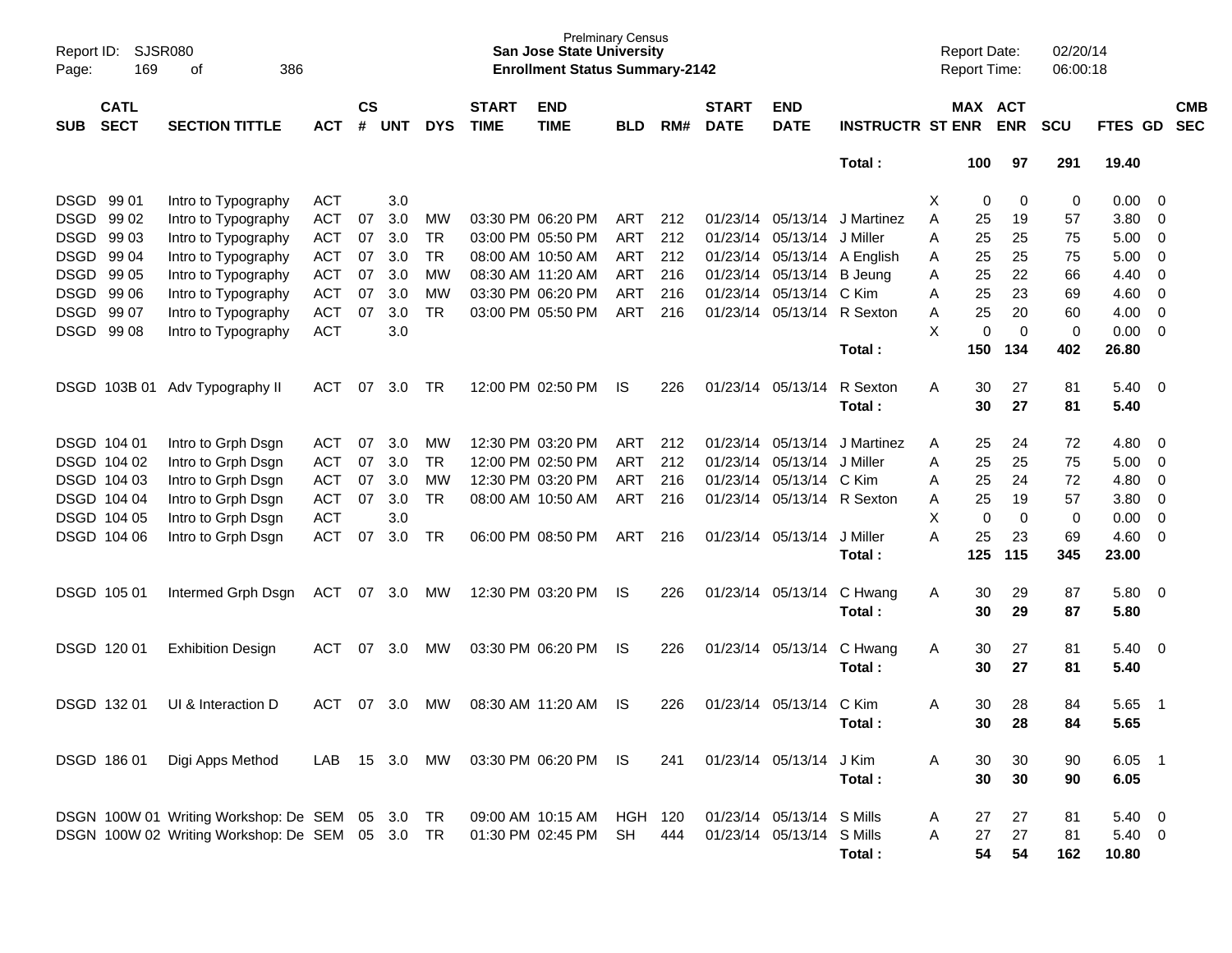| Page:             | Report ID:<br>SJSR080<br>170<br>386<br>οf                         |                          |              |    |                             |            |                             | <b>San Jose State University</b><br><b>Enrollment Status Summary-2142</b> | <b>Prelminary Census</b> |     |                             |                           |                                  |   | <b>Report Date:</b><br><b>Report Time:</b> |                       | 02/20/14<br>06:00:18 |             |     |                          |
|-------------------|-------------------------------------------------------------------|--------------------------|--------------|----|-----------------------------|------------|-----------------------------|---------------------------------------------------------------------------|--------------------------|-----|-----------------------------|---------------------------|----------------------------------|---|--------------------------------------------|-----------------------|----------------------|-------------|-----|--------------------------|
| <b>SUB</b>        | <b>CATL</b><br><b>SECT</b><br><b>SECTION TITTLE</b><br><b>ACT</b> |                          |              |    | $\mathsf{cs}$<br><b>UNT</b> | <b>DYS</b> | <b>START</b><br><b>TIME</b> | <b>END</b><br><b>TIME</b>                                                 | <b>BLD</b>               | RM# | <b>START</b><br><b>DATE</b> | <b>END</b><br><b>DATE</b> | <b>INSTRUCTR ST ENR</b>          |   |                                            | MAX ACT<br><b>ENR</b> | <b>SCU</b>           | FTES GD     |     | <b>CMB</b><br><b>SEC</b> |
| <b>DSGN 12701</b> |                                                                   | Intern                   | <b>SUP</b>   | 36 | 1.0                         | <b>TBA</b> |                             |                                                                           |                          |     | 01/23/14                    | 05/13/14                  | <b>B</b> Kimura                  | A | 10                                         | 0                     | 0                    | 0.00        | 0   |                          |
| <b>DSGN 12702</b> |                                                                   | Intern                   | <b>SUP</b>   | 36 | 2.0                         | <b>TBA</b> |                             |                                                                           |                          |     | 01/23/14                    | 05/13/14                  | <b>B</b> Kimura                  | A | 10                                         | 0                     | 0                    | 0.00        | 0   |                          |
| DSGN 127 03       |                                                                   | Intern                   | <b>SUP</b>   | 36 | 3.0                         | <b>TBA</b> |                             |                                                                           |                          |     | 01/23/14                    | 05/13/14                  | <b>B</b> Kimura                  | A | 30                                         | 26                    | 78                   | 5.20        | 0   |                          |
| DSGN 127 04       |                                                                   | Intern                   | <b>SUP</b>   | 36 | 4.0                         | <b>TBA</b> |                             |                                                                           |                          |     |                             | 01/23/14 05/13/14         | <b>B</b> Kimura                  | A | 20                                         | 15                    | 60                   | 4.00        | - 0 |                          |
|                   |                                                                   |                          |              |    |                             |            |                             |                                                                           |                          |     |                             |                           | Total:                           |   | 70                                         | 41                    | 138                  | 9.20        |     |                          |
| <b>DSGN 18001</b> |                                                                   | <b>Indiv Studies</b>     | <b>SUP</b>   | 36 | 1.0                         | TBA        |                             |                                                                           |                          |     |                             | 01/23/14 05/13/14         |                                  | A | 3                                          | 0                     | 0                    | 0.00        | - 0 |                          |
| DSGN 180 02       |                                                                   | <b>Indiv Studies</b>     | <b>SUP</b>   | 36 | 1.0                         | <b>TBA</b> |                             |                                                                           |                          |     |                             | 01/23/14 05/13/14         | J McClusky                       | A | 10                                         | -1                    | 1                    | 0.07        | - 0 |                          |
| DSGN 180 03       |                                                                   | <b>Indiv Studies</b>     | <b>SUP</b>   | 36 | 3.0                         | <b>TBA</b> |                             |                                                                           |                          |     | 01/23/14                    | 05/13/14                  | C Hwang                          | Α | 10                                         | 5                     | 15                   | 1.00        | 0   |                          |
| DSGN 180 04       |                                                                   | <b>Indiv Studies</b>     | <b>SUP</b>   | 36 | 3.0                         | <b>TBA</b> |                             |                                                                           |                          |     | 01/23/14                    | 05/13/14                  | V San Fratel A                   |   | 10                                         | 6                     | 18                   | 1.20        | 0   |                          |
| <b>DSGN 18005</b> |                                                                   | <b>Indiv Studies</b>     | <b>SUP</b>   | 36 | 3.0                         | <b>TBA</b> |                             |                                                                           |                          |     |                             | 01/23/14 05/13/14         | J McClusky                       | A | 10                                         | 4                     | 12                   | 0.80        | 0   |                          |
| <b>DSGN 18006</b> |                                                                   | <b>Indiv Studies</b>     | <b>SUP</b>   | 36 | 3.0                         | <b>TBA</b> |                             |                                                                           |                          |     | 01/23/14                    | 05/13/14                  | L Speer                          | A | 10                                         | 4                     | 12                   | 0.80        | 0   |                          |
| <b>DSGN 18007</b> |                                                                   | <b>Indiv Studies</b>     | <b>SUP</b>   | 36 | 3.0                         | <b>TBA</b> |                             |                                                                           |                          |     | 01/23/14                    | 05/13/14                  | C Kim                            | A | 10                                         | 0                     | 0                    | 0.00        | 0   |                          |
| DSGN 180 08       |                                                                   | <b>Indiv Studies</b>     | <b>SUP</b>   | 36 | 3.0                         | <b>TBA</b> |                             |                                                                           |                          |     | 01/23/14                    | 05/13/14                  | <b>B</b> Kimura                  | A | 5                                          | -1                    | 3                    | 0.20        | 0   |                          |
| <b>DSGN 18009</b> |                                                                   | <b>Indiv Studies</b>     | <b>SUP</b>   | 36 | 2.0                         | <b>TBA</b> |                             |                                                                           |                          |     |                             | 01/23/14 05/13/14         | <b>B</b> Kimura                  | A | 5                                          | $\overline{1}$        | $\overline{c}$       | 0.13        | - 0 |                          |
|                   |                                                                   |                          |              |    |                             |            |                             |                                                                           |                          |     |                             |                           | Total:                           |   | 73                                         | 22                    | 63                   | 4.20        |     |                          |
| DSGN 197 01       |                                                                   | <b>BA Senior Project</b> | <b>ACT</b>   |    | 4.0                         |            |                             |                                                                           |                          |     |                             |                           |                                  | X | 0                                          | 0                     | 0                    | 0.00        | - 0 |                          |
|                   | DSGN 197 02                                                       | <b>BA Senior Project</b> | <b>ACT</b>   | 07 | 4.0                         | TR         |                             | 12:00 PM 02:50 PM                                                         | ART                      | 216 |                             | 01/23/14 05/13/14         | A English                        | A | 25                                         | 19                    | 57                   | 5.07        | - 0 |                          |
|                   |                                                                   |                          |              |    |                             |            |                             |                                                                           |                          |     |                             |                           | Total:                           |   | 25                                         | 19                    | 57                   | 5.07        |     |                          |
| <b>DSID</b>       | 21 01                                                             | Visualization I          | ACT          |    | 07 3.0                      | TR         |                             | 08:00 AM 10:50 AM                                                         | IS                       | 118 |                             | 01/23/14 05/13/14         | R Boeder                         | A | 25                                         | 25                    | 75                   | $5.00 \ 0$  |     |                          |
|                   |                                                                   |                          |              |    |                             |            |                             |                                                                           |                          |     |                             |                           | Total:                           |   | 25                                         | 25                    | 75                   | 5.00        |     |                          |
| <b>DSID</b>       | 22 01                                                             | Visualization II         | <b>ACT</b>   | 07 | 3.0                         | MW         |                             | 08:30 AM 11:20 AM                                                         | IS                       | 118 |                             | 01/23/14 05/13/14         | J McClusky                       | A | 25                                         | 19                    | 57                   | 3.80        | - 0 |                          |
| <b>DSID</b>       | 22 02                                                             | Visualization II         | <b>ACT</b>   | 07 | 3.0                         | <b>TR</b>  |                             | 03:00 PM 05:50 PM                                                         | IS                       | 118 | 01/23/14                    | 05/13/14                  | J Shook                          | A | 25                                         | 19                    | 57                   | 3.80        | 0   |                          |
| <b>DSID</b>       | 22 03                                                             | Visualization II         | <b>ACT</b>   | 07 | 3.0                         | TR         |                             | 06:30 PM 09:20 PM                                                         | IS                       | 118 |                             | 01/23/14 05/13/14         | J Shook                          | A | 25                                         | 18                    | 54                   | 3.60        | - 0 |                          |
|                   |                                                                   |                          |              |    |                             |            |                             |                                                                           |                          |     |                             |                           | Total:                           |   | 75                                         | 56                    | 168                  | 11.20       |     |                          |
| <b>DSID</b>       | 31 01                                                             | <b>ID Foundation I</b>   | ACT          |    | 13 3.0                      | TR         |                             | 12:00 PM 02:50 PM                                                         | ART                      | 103 |                             | 01/23/14 05/13/14         | <b>G</b> Skulley                 | A | 25                                         | 25                    | 75                   | 5.00        | - 0 |                          |
|                   |                                                                   |                          |              |    |                             |            |                             |                                                                           |                          |     |                             |                           | Total :                          |   | 25                                         | 25                    | 75                   | 5.00        |     |                          |
| <b>DSID</b>       | 32 01                                                             | ID Foundation II         | ACT          |    | 13 3.0                      | МW         |                             | 12:30 PM 03:20 PM                                                         | ART                      | 103 |                             |                           | 01/23/14 05/13/14 C Freissler    | A | 25                                         | 19                    | 38                   | 3.80        | - 0 |                          |
| <b>DSID</b>       | 32 02                                                             | <b>ID Foundation II</b>  | ACT          | 13 | 3.0                         | MW         |                             | 03:30 PM 06:20 PM                                                         | ART                      | 103 |                             |                           | 01/23/14 05/13/14 C Freissler    | A | 25                                         | 20                    | 40                   | 4.00        | - 0 |                          |
| <b>DSID</b>       | 32 03                                                             | <b>ID Foundation II</b>  | ACT 13 3.0   |    |                             | TR         |                             | 03:00 PM 05:50 PM                                                         | ART                      | 103 |                             | 01/23/14 05/13/14         | <b>G Skulley</b>                 | A | 25                                         | 16                    | 32                   | $3.20 \ 0$  |     |                          |
|                   |                                                                   |                          |              |    |                             |            |                             |                                                                           |                          |     |                             |                           | Total:                           |   | 75                                         | 55                    | 110                  | 11.00       |     |                          |
| <b>DSID</b>       | 32A 01                                                            | Portfolio Project I      | ACT 13 1.0 F |    |                             |            |                             | 09:00 AM 10:20 AM                                                         | ART                      | 205 |                             |                           | 01/23/14 05/13/14 C Miller Kel A |   | 25                                         | 19                    | 19                   | $1.27 \t 0$ |     |                          |
| <b>DSID</b>       | 32A 02                                                            | Portfolio Project I      | ACT 13 1.0 F |    |                             |            |                             | 10:30 AM 11:50 AM                                                         | ART                      | 205 |                             |                           | 01/23/14 05/13/14 C Miller Kel A |   | 25                                         | 20                    | 20                   | $1.33 \ 0$  |     |                          |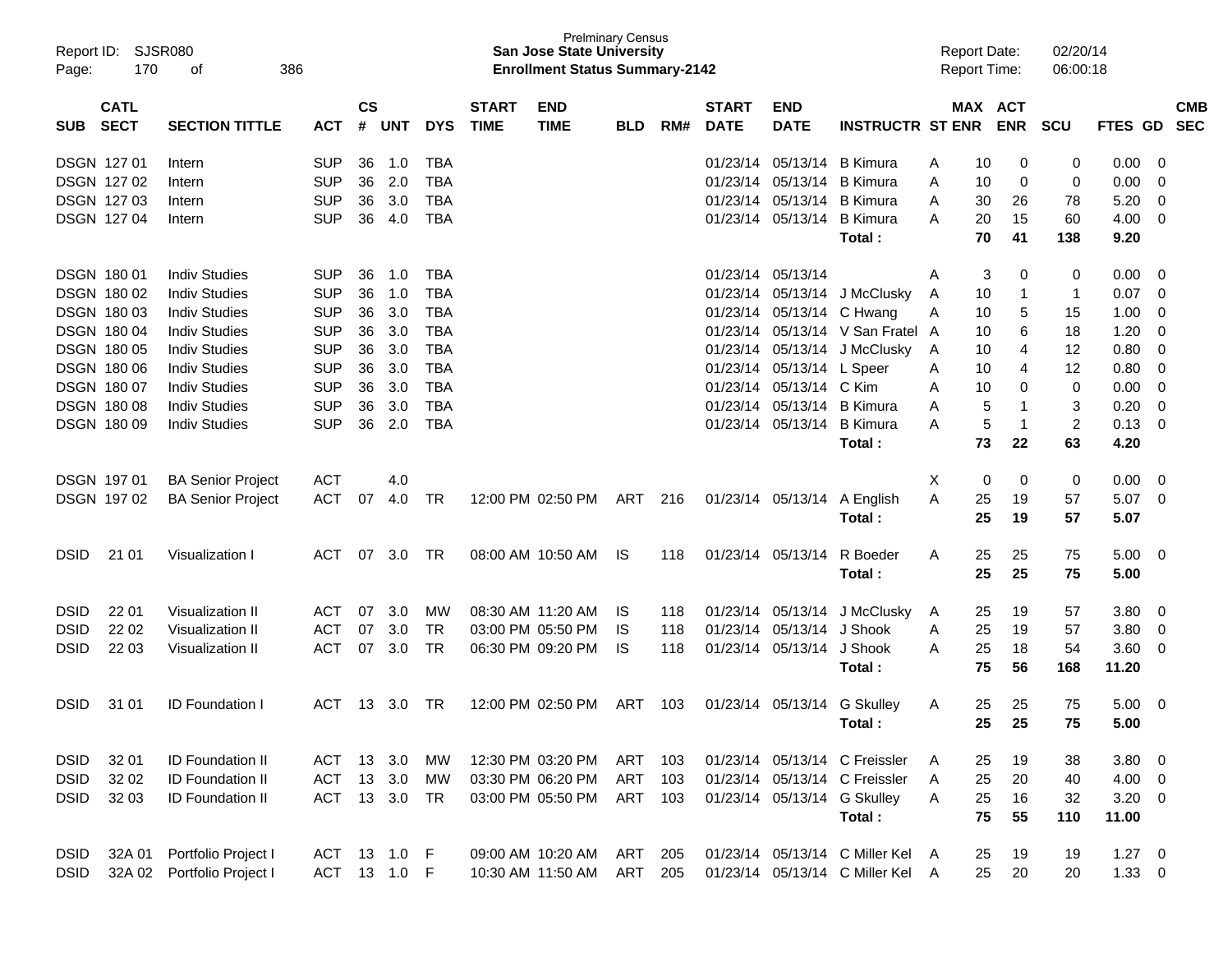| Page:                                     | Report ID: SJSR080<br>171<br>386<br>оf |                                                                |                                 |                |                   |                 |                             | <b>Prelminary Census</b><br><b>San Jose State University</b><br><b>Enrollment Status Summary-2142</b> |            |            |                             |                           |                                                                      | <b>Report Date:</b><br><b>Report Time:</b> |                            | 02/20/14<br>06:00:18 |                                    |                                                    |            |
|-------------------------------------------|----------------------------------------|----------------------------------------------------------------|---------------------------------|----------------|-------------------|-----------------|-----------------------------|-------------------------------------------------------------------------------------------------------|------------|------------|-----------------------------|---------------------------|----------------------------------------------------------------------|--------------------------------------------|----------------------------|----------------------|------------------------------------|----------------------------------------------------|------------|
| SUB                                       | <b>CATL</b><br><b>SECT</b>             | <b>SECTION TITTLE</b>                                          | <b>ACT</b>                      | <b>CS</b><br># | UNT               | <b>DYS</b>      | <b>START</b><br><b>TIME</b> | <b>END</b><br><b>TIME</b>                                                                             | <b>BLD</b> | RM#        | <b>START</b><br><b>DATE</b> | <b>END</b><br><b>DATE</b> | <b>INSTRUCTR ST ENR ENR</b>                                          |                                            | MAX ACT                    | <b>SCU</b>           | FTES GD SEC                        |                                                    | <b>CMB</b> |
| <b>DSID</b>                               | 32A 03                                 | Portfolio Project I                                            | ACT                             |                | 13 1.0            | - F             |                             | 06:30 PM 07:50 PM                                                                                     | ART        | 205        |                             | 01/23/14 05/13/14         | C Miller Kel A<br>Total:                                             | 25<br>75                                   | 17<br>56                   | 17<br>56             | 1.13<br>3.73                       | $\overline{\mathbf{0}}$                            |            |
| <b>DSID</b>                               | 121 01                                 | <b>ID Process</b>                                              | ACT                             | 07             | 3.0               | <b>TR</b>       |                             | 03:00 PM 05:50 PM                                                                                     | ART 205    |            |                             |                           | 01/23/14 05/13/14 J McClusky A<br>Total:                             | 32<br>32                                   | 24<br>24                   | 72<br>72             | 4.90<br>4.90                       | $\overline{\phantom{0}}$                           |            |
| <b>DSID</b>                               | 122 01                                 | C&CS: Ind. Design                                              | SEM                             | 05             | 3.0               | MW              |                             | 03:30 PM 06:20 PM                                                                                     | ART        | 206        |                             | 01/23/14 05/13/14         | J Nelson<br>Total:                                                   | 25<br>Α<br>25                              | 22<br>22                   | 66<br>66             | 4.40<br>4.40                       | $\overline{\mathbf{0}}$                            |            |
| <b>DSID</b>                               | 123 01                                 | Intermed Ind Des                                               | <b>ACT</b>                      |                | 3.0               |                 |                             |                                                                                                       |            |            |                             |                           | Total:                                                               | Χ                                          | 0<br>0<br>0<br>$\mathbf 0$ | 0<br>$\mathbf 0$     | 0.00<br>0.00                       | $\overline{\mathbf{0}}$                            |            |
| <b>DSID</b><br><b>DSID</b>                |                                        | 123A 01 Portfolio Proj 2<br>123A 02 Portfolio Proj 2           | <b>ACT</b><br><b>ACT</b>        | 07             | 3.0<br>3.0        | МW              |                             | 08:30 AM 11:20 AM                                                                                     | IS         | 241        |                             | 01/23/14 05/13/14         | J Nelson<br>Total:                                                   | Χ<br>A<br>25<br>25                         | 0<br>0<br>22<br>22         | 0<br>22<br>22        | 0.00<br>$4.40 \quad 0$<br>4.40     | $\overline{\mathbf{0}}$                            |            |
| <b>DSID</b>                               | 124 01                                 | Design for All                                                 | LAB                             | 15             | 3.0               | МW              |                             | 03:30 PM 06:20 PM                                                                                     | ART        | 205        |                             | 01/23/14 05/13/14 L Speer | Total:                                                               | 25<br>A<br>25                              | 25<br>25                   | 75<br>75             | $5.00 \t 0$<br>5.00                |                                                    |            |
| <b>DSID</b>                               | 125 01                                 | Adv Industr Design                                             | LAB                             |                | 3.0               |                 |                             |                                                                                                       |            |            |                             |                           | Total:                                                               | Х                                          | 0<br>0<br>0<br>$\mathbf 0$ | 0<br>0               | 0.00<br>0.00                       | $\overline{\mathbf{0}}$                            |            |
| <b>DSID</b>                               |                                        | 125A 01 Portfolio Proj 3                                       | LAB                             | 15             | 2.0               | M               |                             | 07:00 PM 08:50 PM                                                                                     | ART        | 103        |                             | 01/23/14 05/13/14         | L Speer<br>Total:                                                    | 25<br>A<br>25                              | 20<br>20                   | 20<br>20             | 2.67<br>2.67                       | $\overline{\phantom{0}}$                           |            |
| <b>DSID</b><br><b>DSID</b><br><b>DSID</b> | 126 01<br>126 02<br>126 03             | Ergonom for Design<br>Ergonom for Design<br>Ergonom for Design | <b>LEC</b><br><b>LEC</b><br>ACT | 02<br>13       | 3.0<br>3.0<br>0.0 | TR<br><b>TR</b> |                             | 08:30 AM 09:20 AM<br>09:30 AM 10:20 AM                                                                | ART<br>ART | 205<br>205 |                             |                           | 01/23/14 05/13/14 G Skulley<br>01/23/14 05/13/14 G Skulley<br>Total: | х<br>Α<br>20<br>A<br>20<br>40              | 0<br>0<br>15<br>15<br>30   | 0<br>30<br>15<br>45  | 0.00<br>$3.00 \ 0$<br>0.00<br>3.00 | $\overline{\mathbf{0}}$<br>$\overline{\mathbf{0}}$ |            |
| <b>DSID</b>                               | 128 01                                 | Adv Projects in ID<br>DSID 128 02 Adv Projects in ID           | LAB<br>LAB                      | 15             | 3.0<br>$3.0\,$    | МW              |                             | 12:30 PM 03:20 PM                                                                                     | ART        | 205        |                             | 01/23/14 05/13/14 L Speer | Total:                                                               | 25<br>A<br>$\mathsf{X}$<br>25              | 25<br>0<br>0<br>25         | 75<br>0<br>75        | 5.00<br>$0.00 \t 0$<br>5.00        | $\overline{\mathbf{0}}$                            |            |
|                                           |                                        | DSID 128A 01 Portfolio Proj 4                                  | LAB                             |                | 15  1.0  W        |                 |                             | 07:00 PM 08:50 PM ART 103                                                                             |            |            |                             | 01/23/14 05/13/14 L Speer | Total:                                                               | A<br>25<br>25                              | 18<br>18                   | 18<br>18             | $1.20 \t 0$<br>1.20                |                                                    |            |
|                                           | DSID 129 01                            | Visualization III                                              | <b>ACT</b>                      |                | $3.0\,$           |                 |                             |                                                                                                       |            |            |                             |                           | Total:                                                               | X                                          | 0<br>0<br>$\mathbf 0$<br>0 | $\mathbf 0$<br>0     | $0.00 \t 0$<br>0.00                |                                                    |            |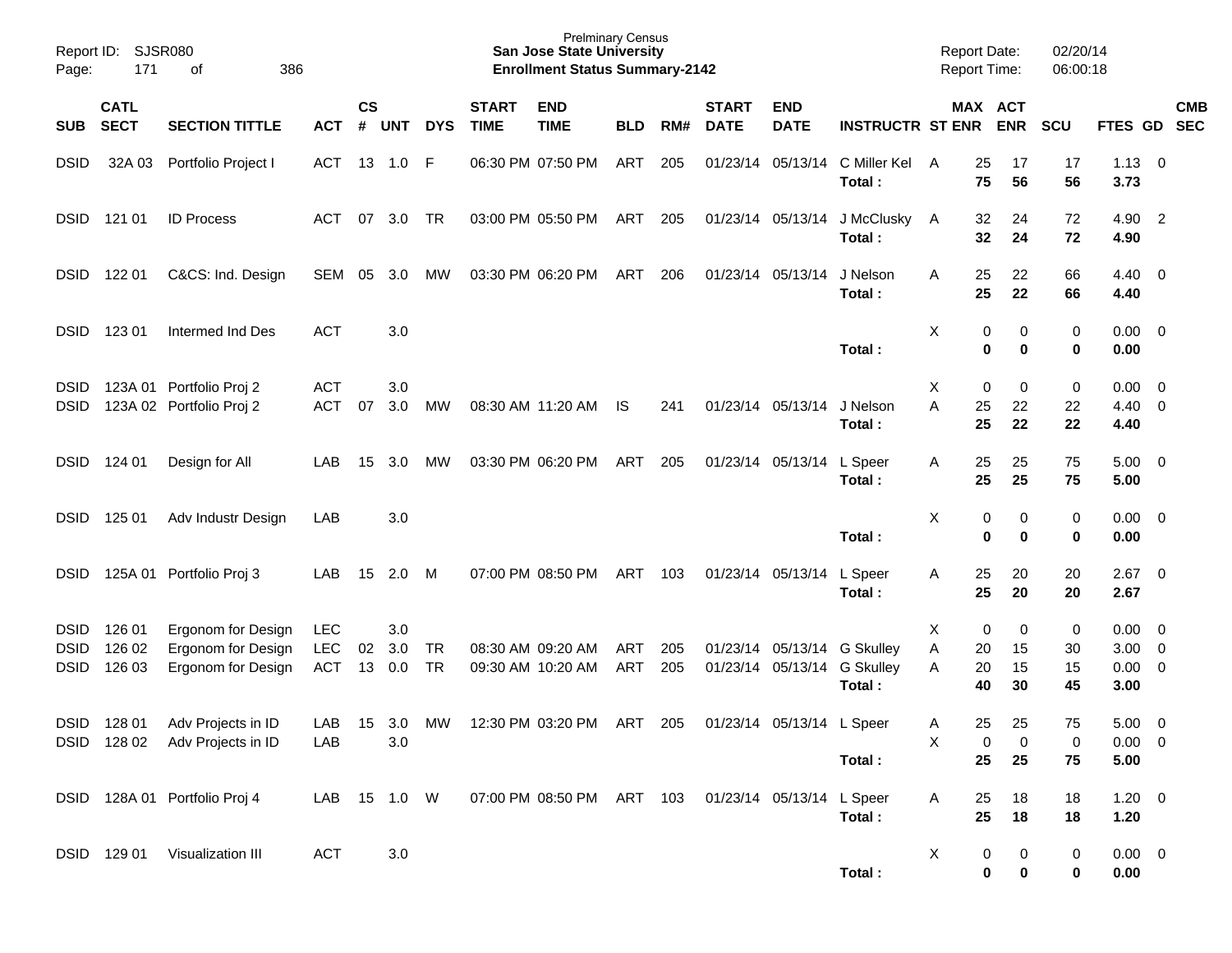| Report ID:<br>Page:                       | SJSR080<br>172             | 386<br>οf                                                      |                                 |                    |                   |                 |                             | <b>Prelminary Census</b><br><b>San Jose State University</b><br><b>Enrollment Status Summary-2142</b> |                          |            |                                        |                           |                                                | <b>Report Date:</b><br><b>Report Time:</b> |                                                                             | 02/20/14<br>06:00:18          |                                    |                                                              |                          |
|-------------------------------------------|----------------------------|----------------------------------------------------------------|---------------------------------|--------------------|-------------------|-----------------|-----------------------------|-------------------------------------------------------------------------------------------------------|--------------------------|------------|----------------------------------------|---------------------------|------------------------------------------------|--------------------------------------------|-----------------------------------------------------------------------------|-------------------------------|------------------------------------|--------------------------------------------------------------|--------------------------|
| <b>SUB</b>                                | <b>CATL</b><br><b>SECT</b> | <b>SECTION TITTLE</b>                                          | <b>ACT</b>                      | $\mathsf{cs}$<br># | <b>UNT</b>        | <b>DYS</b>      | <b>START</b><br><b>TIME</b> | <b>END</b><br><b>TIME</b>                                                                             | <b>BLD</b>               | RM#        | <b>START</b><br><b>DATE</b>            | <b>END</b><br><b>DATE</b> | <b>INSTRUCTR ST ENR</b>                        |                                            | MAX ACT<br><b>ENR</b>                                                       | <b>SCU</b>                    | FTES GD                            |                                                              | <b>CMB</b><br><b>SEC</b> |
| <b>DSID</b>                               | 131 01                     | Interactive Design                                             | <b>ACT</b>                      |                    | 3.0               |                 |                             |                                                                                                       |                          |            |                                        |                           | Total:                                         | X                                          | 0<br>0<br>$\bf{0}$<br>0                                                     | 0<br>0                        | $0.00 \ 0$<br>0.00                 |                                                              |                          |
| <b>DSID</b>                               | 13301                      | Design: Making It                                              | <b>ACT</b>                      |                    | 3.0               |                 |                             |                                                                                                       |                          |            |                                        |                           | Total:                                         | X                                          | 0<br>0<br>$\bf{0}$<br>0                                                     | 0<br>0                        | $0.00 \quad 0$<br>0.00             |                                                              |                          |
| <b>DSID</b>                               | 134 01                     | Design and Meaning                                             | ACT                             | 07                 | 3.0               | TR              |                             | 12:00 PM 02:50 PM                                                                                     | ART                      | 205        | 01/23/14 05/13/14                      |                           | J McClusky<br>Total:                           | A                                          | 25<br>25<br>25<br>25                                                        | 75<br>75                      | 5.00<br>5.00                       | - 0                                                          |                          |
| <b>DSID</b><br><b>DSID</b>                | 136 01<br>136 02           | Adv Digital Workshop ACT<br>Adv Digital Workshop ACT           |                                 | 07                 | 3.0<br>3.0        | TR              |                             | 06:30 PM 09:20 PM                                                                                     | ART                      | 201        | 01/23/14 05/13/14                      |                           | J Ammon<br>Total:                              | X<br>A                                     | 0<br>0<br>25<br>25<br>25<br>25                                              | 0<br>75<br>75                 | 0.00<br>5.00<br>5.00               | $\overline{\mathbf{0}}$<br>- 0                               |                          |
| <b>DSID</b>                               | 13701                      | <b>Adv Physical Prototy</b>                                    | ACT                             | 07                 | 3.0               | F               |                             | 01:00 PM 03:50 PM                                                                                     | <b>ART</b>               | 103        | 01/23/14 05/13/14                      |                           | R Zuchowski A<br>Total:                        |                                            | 25<br>25<br>25<br>25                                                        | 75<br>75                      | $5.00 \ 0$<br>5.00                 |                                                              |                          |
| <b>DSID</b>                               | 14301                      | Adv M, P & Tech                                                | <b>ACT</b>                      | 07                 | 3.0               | <b>TR</b>       |                             | 12:00 PM 02:50 PM                                                                                     | <b>IS</b>                | 118        | 01/23/14 05/13/14                      |                           | R Boeder<br>Total:                             | A                                          | 25<br>22<br>25<br>22                                                        | 66<br>66                      | 4.40 0<br>4.40                     |                                                              |                          |
| <b>DSID</b><br><b>DSID</b><br><b>DSID</b> | 226 01<br>226 02<br>226 03 | Ergonom for Design<br>Ergonom for Design<br>Ergonom for Design | <b>LEC</b><br>LEC<br><b>ACT</b> | 02<br>13           | 3.0<br>3.0<br>0.0 | TR<br><b>TR</b> |                             | 08:30 AM 09:20 AM<br>09:30 AM 10:20 AM                                                                | <b>ART</b><br><b>ART</b> | 205<br>205 | 01/23/14 05/13/14<br>01/23/14 05/13/14 |                           | <b>G Skulley</b><br><b>G Skulley</b><br>Total: | X<br>Α<br>Α                                | 0<br>0<br>$\overline{7}$<br>1<br>$\overline{7}$<br>-1<br>$\mathbf{2}$<br>14 | 0<br>$\overline{c}$<br>1<br>3 | 0.00<br>0.25<br>0.00<br>0.25       | $\overline{\phantom{0}}$<br>$\overline{1}$<br>$\overline{1}$ |                          |
| <b>DSIT</b>                               | 501                        | Intro Int Dsn+Arch                                             | <b>ACT</b>                      | 07                 | 3.0               | TR              |                             | 03:00 PM 05:50 PM                                                                                     | <b>IS</b>                | 241        | 01/23/14 05/13/14                      |                           | D Seah<br>Total :                              | A                                          | 25<br>24<br>25<br>24                                                        | 72<br>72                      | $4.80 \quad 0$<br>4.80             |                                                              |                          |
| DSIT                                      | 15 01                      | Arch Draw & 3-D Mod ACT                                        |                                 | 07                 | 3.0               | TR              |                             | 08:00 AM 10:50 AM                                                                                     | IS                       | 240        | 01/23/14 05/13/14                      |                           | <b>B</b> Lin<br>Total :                        | A                                          | 25<br>21<br>21<br>25                                                        | 63<br>63                      | 4.20<br>4.20                       | - 0                                                          |                          |
| <b>DSIT</b><br><b>DSIT</b>                | 29 01<br>29 02             | Design Process<br>Design Process                               | <b>ACT</b><br><b>ACT</b>        | 07                 | 3.0<br>3.0        | MW              |                             | 12:30 PM 03:20 PM IS                                                                                  |                          | 241        |                                        | 01/23/14 05/13/14         | <b>B</b> Kimura<br>Total:                      | X<br>Α                                     | 0<br>0<br>25<br>21<br>25<br>21                                              | 0<br>63<br>63                 | $0.00 \t 0$<br>$4.20 \ 0$<br>4.20  |                                                              |                          |
| <b>DSIT</b><br><b>DSIT</b>                | 33 01<br>33 02             | <b>Arch Presentation</b><br><b>Arch Presentation</b>           | <b>ACT</b><br>ACT               | 07                 | 3.0<br>3.0 TR     |                 |                             | 12:00 PM 02:50 PM IS                                                                                  |                          | 240        |                                        | 01/23/14 05/13/14         | <b>B</b> Lin<br>Total:                         | Χ<br>A                                     | 0<br>0<br>25<br>25<br>25<br>25                                              | 0<br>75<br>75                 | $0.00 \t 0$<br>$5.00 \t 0$<br>5.00 |                                                              |                          |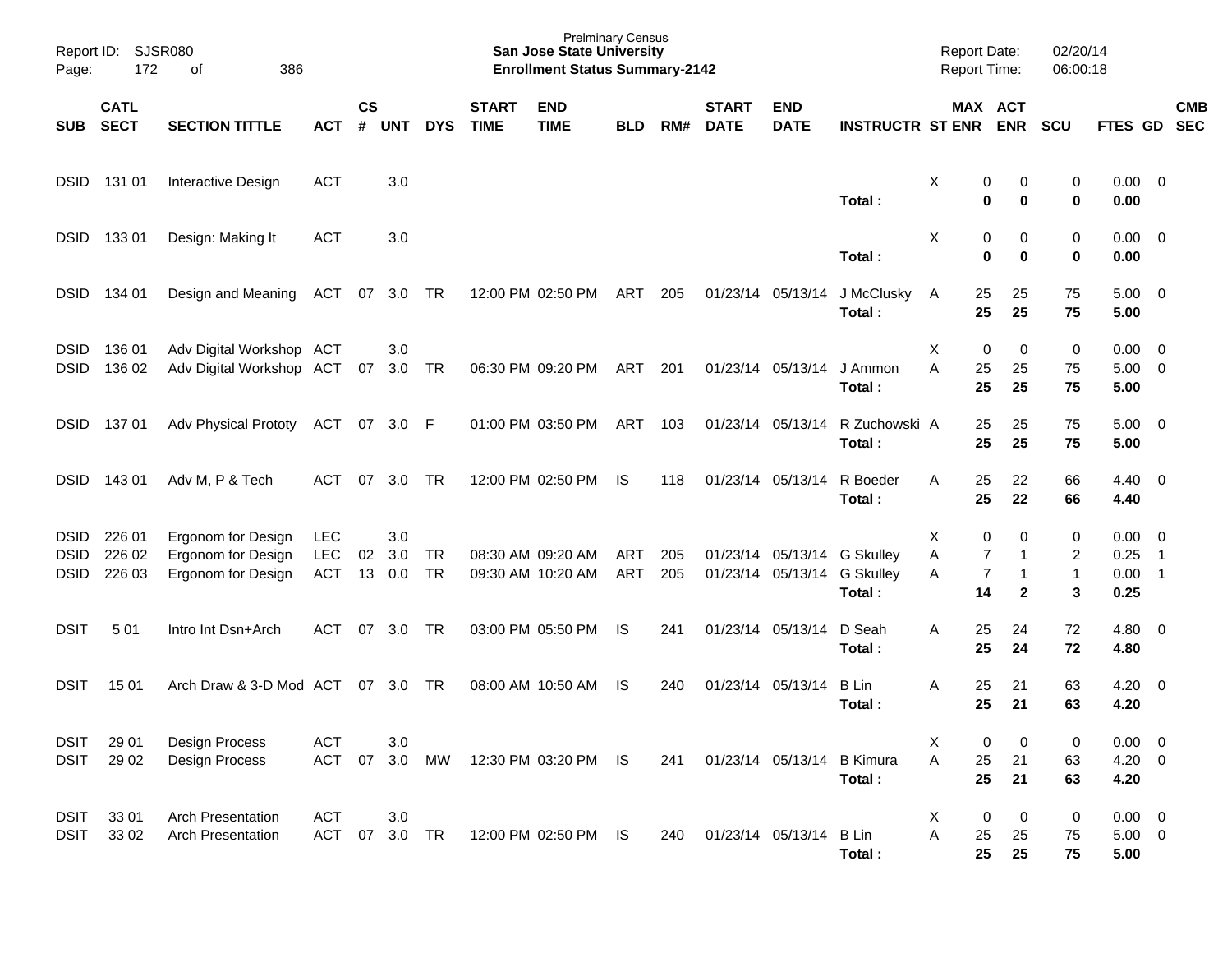| Report ID:<br>Page: | 173                        | SJSR080<br>386<br>of                      |            |                    |            |            |                             | <b>Prelminary Census</b><br><b>San Jose State University</b><br><b>Enrollment Status Summary-2142</b> |            |     |                             |                           |                                 | <b>Report Date:</b><br><b>Report Time:</b> |                       | 02/20/14<br>06:00:18 |                  |                          |
|---------------------|----------------------------|-------------------------------------------|------------|--------------------|------------|------------|-----------------------------|-------------------------------------------------------------------------------------------------------|------------|-----|-----------------------------|---------------------------|---------------------------------|--------------------------------------------|-----------------------|----------------------|------------------|--------------------------|
| <b>SUB</b>          | <b>CATL</b><br><b>SECT</b> | <b>SECTION TITTLE</b>                     | <b>ACT</b> | $\mathsf{cs}$<br># | <b>UNT</b> | <b>DYS</b> | <b>START</b><br><b>TIME</b> | <b>END</b><br><b>TIME</b>                                                                             | <b>BLD</b> | RM# | <b>START</b><br><b>DATE</b> | <b>END</b><br><b>DATE</b> | <b>INSTRUCTR ST ENR</b>         |                                            | MAX ACT<br><b>ENR</b> | <b>SCU</b>           | <b>FTES GD</b>   | <b>CMB</b><br><b>SEC</b> |
| DSIT                | 34 01                      | Int Arc Fdn Studio                        | <b>ACT</b> |                    | 3.0        |            |                             |                                                                                                       |            |     |                             |                           |                                 | Х                                          | 0<br>0                | 0                    | 0.00             | - 0                      |
| <b>DSIT</b>         | 34 02                      | Int Arc Fdn Studio                        | <b>ACT</b> |                    | 3.0        |            |                             |                                                                                                       |            |     |                             |                           |                                 | Χ                                          | $\mathbf 0$<br>0      | 0                    | 0.00             | 0                        |
| <b>DSIT</b>         | 34 03                      | Int Arc Fdn Studio                        | <b>ACT</b> | 07                 | 3.0        | <b>TR</b>  |                             | 08:00 AM 10:50 AM                                                                                     | IS         | 241 | 01/23/14                    | 05/13/14                  | D Seah                          | A<br>25                                    | 27                    | 81                   | 5.40             | - 0                      |
|                     |                            |                                           |            |                    |            |            |                             |                                                                                                       |            |     |                             |                           | Total:                          | 25                                         | 27                    | 81                   | 5.40             |                          |
| DSIT                | 88 01                      | Vis Comm II                               | <b>ACT</b> |                    | 3.0        |            |                             |                                                                                                       |            |     |                             |                           |                                 | Х                                          | 0<br>0                | 0                    | 0.00             | $\overline{\mathbf{0}}$  |
| <b>DSIT</b>         | 88 02                      | Vis Comm II                               | <b>ACT</b> |                    | 3.0        |            |                             |                                                                                                       |            |     |                             |                           |                                 | Χ                                          | 0<br>0                | 0                    | 0.00             | $\overline{0}$           |
|                     |                            |                                           |            |                    |            |            |                             |                                                                                                       |            |     |                             |                           | Total:                          |                                            | 0<br>0                | 0                    | 0.00             |                          |
| DSIT                | 100 01                     | <b>Building Codes</b>                     | ACT        | 07                 | 3.0        | MW         |                             | 07:00 PM 09:50 PM                                                                                     | IS         | 240 | 01/23/14                    | 05/13/14                  | M Medved                        | A<br>25                                    | 25                    | 75                   | 5.00             | - 0                      |
|                     |                            |                                           |            |                    |            |            |                             |                                                                                                       |            |     |                             |                           | Total:                          | 25                                         | 25                    | 75                   | 5.00             |                          |
| DSIT                | 104 01                     | Int Arc Sp Plan                           | ACT        | 07                 | 3.0        | TR         |                             | 03:00 PM 05:50 PM                                                                                     | IS         | 240 | 01/23/14                    | 05/13/14                  | K Sobolski                      | 25<br>A                                    | 21                    | 63                   | 4.20             | - 0                      |
|                     |                            |                                           |            |                    |            |            |                             |                                                                                                       |            |     |                             |                           | Total:                          | 25                                         | 21                    | 63                   | 4.20             |                          |
| DSIT                | 105 01                     | Int Arc Adv Studio                        | ACT        | 07                 | 3.0        | МW         |                             | 08:30 AM 11:20 AM                                                                                     | IS.        | 240 | 01/23/14                    | 05/13/14                  | V San Fratel A                  | 25                                         | 22                    | 66                   | 4.40             | - 0                      |
|                     |                            |                                           |            |                    |            |            |                             |                                                                                                       |            |     |                             |                           | Total:                          | 25                                         | 22                    | 66                   | 4.40             |                          |
| DSIT                | 106 02                     | Arch Proj Material                        | <b>LEC</b> |                    | 3.0        |            |                             |                                                                                                       |            |     |                             |                           |                                 | X                                          | 0<br>0                | 0                    | 0.00             | - 0                      |
| <b>DSIT</b>         | 106 03                     | Arch Proj Material                        | <b>LEC</b> | 01                 | 3.0        | MW         |                             | 03:30 PM 06:20 PM                                                                                     | IS.        | 240 | 01/23/14                    | 05/13/14                  | V San Fratel A                  | 25                                         | 25                    | 75                   | 5.00             | 0                        |
|                     |                            |                                           |            |                    |            |            |                             |                                                                                                       |            |     |                             |                           | Total:                          | 25                                         | 25                    | 75                   | 5.00             |                          |
| DSIT                | 109 01                     | <b>Object Des Interior</b>                | <b>ACT</b> | 07                 | 3.0        | МW         |                             | 12:30 PM 03:20 PM                                                                                     | IS.        | 240 | 01/23/14                    | 05/13/14                  | V San Fratel A                  | 25                                         | 22                    | 66                   | 4.40             | - 0                      |
|                     |                            |                                           |            |                    |            |            |                             |                                                                                                       |            |     |                             |                           | Total:                          | 25                                         | 22                    | 66                   | 4.40             |                          |
| <b>DSIT</b>         | 111 01                     | Interior Arch Sem                         | <b>SEM</b> |                    | 3.0        |            |                             |                                                                                                       |            |     |                             |                           |                                 | Х                                          | 0<br>0                | 0                    | 0.00             | - 0                      |
| <b>DSIT</b>         | 111 02                     | Interior Arch Sem                         | <b>SEM</b> |                    | 3.0        |            |                             |                                                                                                       |            |     |                             |                           |                                 | X                                          | 0<br>0                | 0                    | 0.00             | $\overline{0}$           |
| <b>DSIT</b>         | 111 03                     | Interior Arch Sem                         | <b>SEM</b> | 05                 | 3.0        | TR         |                             | 12:00 PM 01:50 PM                                                                                     | IS         | 241 | 01/23/14                    | 05/13/14                  | D Seah                          | A<br>30                                    | 30                    | 90                   | 6.00             | 0                        |
|                     |                            |                                           |            |                    |            |            |                             |                                                                                                       |            |     |                             |                           | Total:                          | 30                                         | 30                    | 90                   | 6.00             |                          |
| <b>DSIT</b>         | 11201                      | Prof Prac Int Dsgn                        | ACT        | 07                 | 3.0        | F          |                             | 12:30 PM 03:20 PM                                                                                     | IS         | 241 | 01/23/14                    | 05/13/14 S Krong          |                                 | 25<br>A                                    | 22                    | 66                   | 4.40             | - 0                      |
|                     |                            |                                           |            |                    |            |            |                             |                                                                                                       |            |     |                             |                           | Total:                          | 25                                         | 22                    | 66                   | 4.40             |                          |
| DSIT                |                            | 196B 01 Interior Design Spec ACT 15 3.0 F |            |                    |            |            |                             | 07:00 PM 09:50 PM IS                                                                                  |            | 241 |                             |                           | 01/23/14 05/13/14 S Zacharias A | 25                                         | 24                    | 72                   | 4.80 0           |                          |
|                     |                            |                                           |            |                    |            |            |                             |                                                                                                       |            |     |                             |                           | Total:                          | 25                                         | 24                    | 72                   | 4.80             |                          |
|                     |                            |                                           |            |                    |            |            |                             |                                                                                                       |            |     |                             |                           |                                 |                                            |                       |                      |                  |                          |
|                     | Department : Design        |                                           |            |                    |            |            |                             |                                                                                                       |            |     |                             | <b>Lower Division:</b>    | <b>Department Total:</b>        | 1071                                       | 2939 2484 7129        | 914 2575             | 484.77<br>175.38 |                          |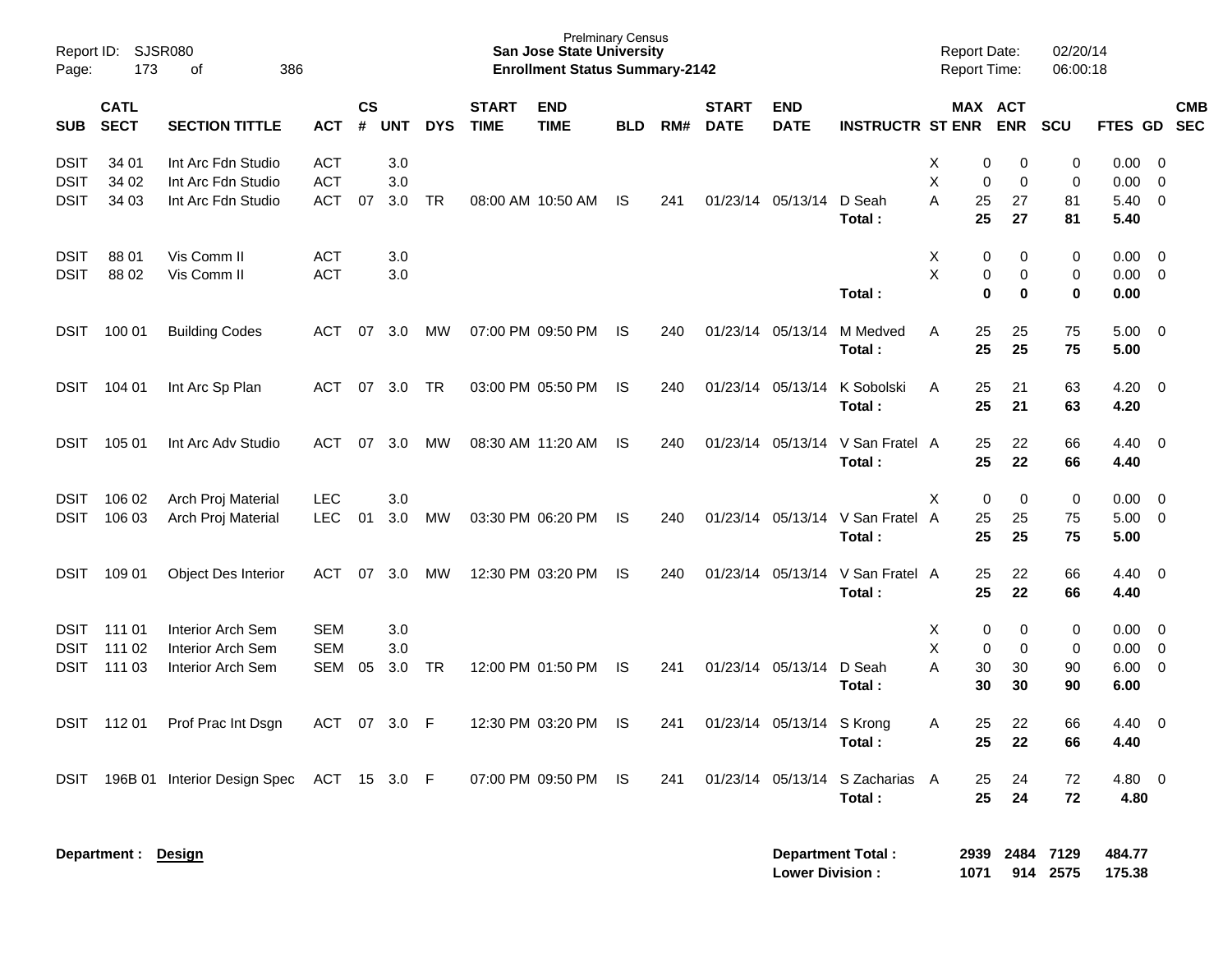| Page:      | Report ID: SJSR080<br>174  | 386<br>. of           |            |                       |            |                             | <b>San Jose State University</b><br><b>Enrollment Status Summary-2142</b> | <b>Prelminary Census</b> |     |                             |                           |                           |      | <b>Report Date:</b><br><b>Report Time:</b> | 02/20/14<br>06:00:18 |                |            |
|------------|----------------------------|-----------------------|------------|-----------------------|------------|-----------------------------|---------------------------------------------------------------------------|--------------------------|-----|-----------------------------|---------------------------|---------------------------|------|--------------------------------------------|----------------------|----------------|------------|
| <b>SUB</b> | <b>CATL</b><br><b>SECT</b> | <b>SECTION TITTLE</b> | <b>ACT</b> | СS<br><b>UNT</b><br># | <b>DYS</b> | <b>START</b><br><b>TIME</b> | <b>END</b><br><b>TIME</b>                                                 | <b>BLD</b>               | RM# | <b>START</b><br><b>DATE</b> | <b>END</b><br><b>DATE</b> | <b>INSTRUCTR ST ENR</b>   |      | <b>MAX ACT</b><br><b>ENR</b>               | <b>SCU</b>           | FTES GD SEC    | <b>CMB</b> |
|            |                            |                       |            |                       |            |                             |                                                                           |                          |     |                             | <b>Upper Division:</b>    | <b>Graduate Division:</b> | 1854 | 1568<br>14                                 | 4551                 | 309.13<br>0.25 |            |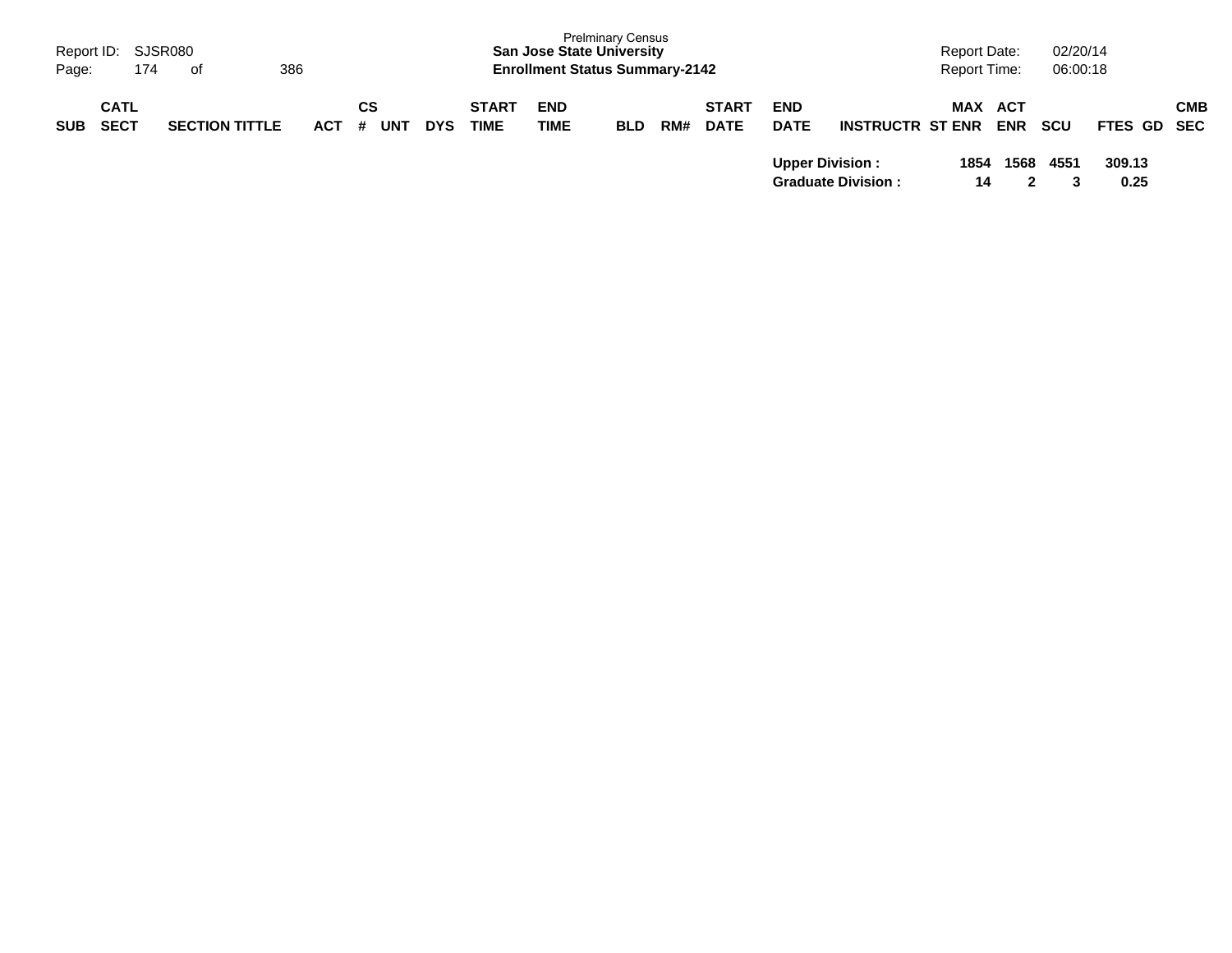| Page:       | SJSR080<br>Report ID:<br>175<br>386<br>of<br><b>CATL</b> |                                                               |                |                    |     |              |                             | <b>San Jose State University</b><br><b>Enrollment Status Summary-2142</b> | <b>Prelminary Census</b> |       |                             |                           |                                                                     |     | <b>Report Date:</b><br>Report Time: |             | 02/20/14<br>06:00:18 |                |                         |                          |
|-------------|----------------------------------------------------------|---------------------------------------------------------------|----------------|--------------------|-----|--------------|-----------------------------|---------------------------------------------------------------------------|--------------------------|-------|-----------------------------|---------------------------|---------------------------------------------------------------------|-----|-------------------------------------|-------------|----------------------|----------------|-------------------------|--------------------------|
| <b>SUB</b>  | <b>SECT</b>                                              | <b>SECTION TITTLE</b>                                         | <b>ACT</b>     | $\mathsf{cs}$<br># | UNT | <b>DYS</b>   | <b>START</b><br><b>TIME</b> | <b>END</b><br><b>TIME</b>                                                 | <b>BLD</b>               | RM#   | <b>START</b><br><b>DATE</b> | <b>END</b><br><b>DATE</b> | <b>INSTRUCTR ST ENR</b>                                             |     | MAX ACT                             | <b>ENR</b>  | <b>SCU</b>           | FTES GD        |                         | <b>CMB</b><br><b>SEC</b> |
| College     | Department :                                             | <b>Humanities &amp; the Arts</b><br>TV, Radio, Film & Theatre |                |                    |     |              |                             |                                                                           |                          |       |                             |                           |                                                                     |     |                                     |             |                      |                |                         |                          |
| <b>RTVF</b> | 10 01                                                    | Art of Film                                                   | <b>LEC</b>     | 01                 | 3.0 | M            |                             | 03:00 PM 05:45 PM                                                         | <b>BBC</b>               | 104   |                             |                           | 01/23/14 05/13/14 J Todd, Jr.                                       | A   | 60                                  | 59          | 177                  | 11.80          | - 0                     |                          |
| <b>RTVF</b> | 10 02                                                    | Art of Film                                                   | <b>LEC</b>     | 01                 | 3.0 | M            |                             | 06:00 PM 08:45 PM                                                         | <b>BBC</b>               | 108   | 01/23/14                    | 05/13/14                  | J Todd, Jr.                                                         | A   | 60                                  | 59          | 177                  | 11.80          | - 0                     |                          |
| <b>RTVF</b> | 10 03                                                    | Art of Film                                                   | <b>LEC</b>     | 01                 | 3.0 | F            |                             | 10:30 AM 01:15 PM                                                         | HGH                      | 118   | 01/23/14                    | 05/13/14                  | L Walker                                                            | A   | 52                                  | 51          | 153                  | 10.20          | $\overline{0}$          |                          |
| <b>RTVF</b> | 10 04                                                    | Art of Film                                                   | <b>LEC</b>     | 01                 | 3.0 | F            |                             | 01:30 PM 04:15 PM                                                         | HGH                      | 118   |                             | 01/23/14 05/13/14         | L Walker                                                            | A   | 52                                  | 49          | 147                  | 9.80           | $\overline{0}$          |                          |
|             |                                                          |                                                               |                |                    |     |              |                             |                                                                           |                          |       |                             |                           | Total:                                                              |     | 224                                 | 218         | 654                  | 43.60          |                         |                          |
| <b>RTVF</b> | 20 01                                                    | Intro Sound Prod                                              | LEC.           | 01                 | 3.0 | $\mathsf T$  |                             | 06:00 PM 07:45 PM                                                         | <b>HGH 120</b>           |       |                             | 01/23/14 05/13/14         | D Leventhal A                                                       |     | 22                                  | 22          | 44                   | 4.40           | $\overline{\mathbf{0}}$ |                          |
| <b>RTVF</b> | 20 02                                                    | Intro Sound Prod                                              | <b>ACT</b>     | 07                 | 0.0 | Τ            |                             | 08:00 PM 09:45 PM                                                         | <b>HGH</b>               | 121F  | 01/23/14                    | 05/13/14                  | D Leventhal A                                                       |     | 22                                  | 22          | 22                   | 0.00           | 0                       |                          |
| <b>RTVF</b> | 20 03                                                    | Intro Sound Prod                                              | <b>LEC</b>     | 01                 | 3.0 | R            |                             | 02:00 PM 03:45 PM                                                         | <b>HGH</b>               | 114   | 01/23/14                    | 05/13/14                  | D Leventhal A                                                       |     | 22                                  | 22          | 44                   | 4.40           | 0                       |                          |
| <b>RTVF</b> | 20 04                                                    | Intro Sound Prod                                              | <b>ACT</b>     | 07                 | 0.0 | R            |                             | 04:00 PM 05:45 PM                                                         | <b>HGH</b>               | 121F  | 01/23/14 05/13/14           |                           | D Leventhal                                                         | A   | 22                                  | 22          | 22                   | 0.00           | 0                       |                          |
| <b>RTVF</b> | 20 05                                                    | Intro Sound Prod                                              | <b>LEC</b>     |                    | 3.0 |              |                             |                                                                           |                          |       |                             |                           |                                                                     | х   | 0                                   | $\mathbf 0$ | 0                    | 0.00           | 0                       |                          |
| <b>RTVF</b> | 20 06                                                    | Intro Sound Prod                                              | <b>ACT</b>     |                    | 0.0 |              |                             |                                                                           |                          |       |                             |                           |                                                                     | X   | 0                                   | 0           | 0                    | 0.00           | 0                       |                          |
| <b>RTVF</b> | 20 07                                                    | Intro Sound Prod                                              | <b>LEC</b>     | 01                 | 3.0 | R            |                             | 06:00 PM 07:45 PM                                                         | <b>HGH</b>               | 221   |                             | 01/23/14 05/13/14         | D Leventhal                                                         | A   | 18                                  | 18          | 36                   | 3.60           | 0                       |                          |
| <b>RTVF</b> | 20 08                                                    | Intro Sound Prod                                              | <b>ACT</b>     | 07                 | 0.0 | R            |                             | 08:00 PM 09:45 PM                                                         | <b>HGH</b>               | 115   | 01/23/14                    | 05/13/14                  | D Leventhal                                                         | A   | 18                                  | 18          | 18                   | 0.00           | $\overline{\mathbf{0}}$ |                          |
|             |                                                          |                                                               |                |                    |     |              |                             |                                                                           |                          |       |                             |                           | Total:                                                              |     | 124                                 | 124         | 186                  | 12.40          |                         |                          |
| <b>RTVF</b> | 21 01                                                    | KSJS On-Air Operat                                            | <b>LEC</b>     | 02                 | 3.0 | $\mathsf{T}$ |                             | 07:00 PM 09:45 PM                                                         | <b>HGH 118</b>           |       |                             | 01/23/14 05/13/14         | J Biagini                                                           | A   | 50                                  | 42          | 42                   | 8.40           | $\overline{\mathbf{0}}$ |                          |
| <b>RTVF</b> | 21 02                                                    | <b>KSJS On-Air Operat</b>                                     | <b>ACT</b>     | 07                 | 0.0 | <b>TBA</b>   |                             |                                                                           |                          |       | 01/23/14                    | 05/13/14                  | J Biagini                                                           | A   | 50                                  | 42          | 84                   | 0.00           | $\overline{\mathbf{0}}$ |                          |
|             |                                                          |                                                               |                |                    |     |              |                             |                                                                           |                          |       |                             |                           | Total:                                                              |     | 100                                 | 84          | 126                  | 8.40           |                         |                          |
| <b>RTVF</b> | 30 01                                                    | Intro Film/TV Prod                                            | <b>LEC</b>     |                    | 3.0 |              |                             |                                                                           |                          |       |                             |                           |                                                                     | Х   | 0                                   | 0           | 0                    | 0.00           | $\overline{\mathbf{0}}$ |                          |
| <b>RTVF</b> | 30 02                                                    | Intro Film/TV Prod                                            | <b>ACT</b>     |                    | 0.0 |              |                             |                                                                           |                          |       |                             |                           |                                                                     | X   | 0                                   | 0           | 0                    | 0.00           | 0                       |                          |
| <b>RTVF</b> | 30 03                                                    | Intro Film/TV Prod                                            | <b>LEC</b>     | 02                 | 3.0 | M            |                             | 10:30 AM 12:15 PM                                                         | <b>HGH 114</b>           |       |                             | 01/23/14 05/13/14         | C Guzzetta                                                          | A   | 18                                  | 16          | 32                   | 3.20           | 0                       |                          |
| <b>RTVF</b> | 30 04                                                    | Intro Film/TV Prod                                            | <b>ACT</b>     | 07                 | 0.0 | M            |                             | 12:30 PM 02:15 PM                                                         | <b>HGH</b>               | 115   | 01/23/14                    | 05/13/14                  | C Guzzetta                                                          | A   | 18                                  | 16          | 16                   | 0.00           | 0                       |                          |
| <b>RTVF</b> | 30 05                                                    | Intro Film/TV Prod                                            | <b>LEC</b>     | 02                 | 3.0 | W            |                             | 10:30 AM 12:15 PM                                                         | HGH                      | - 114 | 01/23/14                    | 05/13/14                  | C Guzzetta                                                          | A   | 18                                  | 17          | 34                   | 3.40           | 0                       |                          |
| <b>RTVF</b> | 30 06                                                    | Intro Film/TV Prod                                            | <b>ACT</b>     | 07                 | 0.0 | W            |                             | 12:30 PM 02:15 PM                                                         | HGH                      | 115   | 01/23/14                    | 05/13/14                  | C Guzzetta                                                          | A   | 18                                  | 17          | 17                   | 0.00           | 0                       |                          |
| <b>RTVF</b> | 30 07                                                    | Intro Film/TV Prod                                            | <b>LEC</b>     | 02                 | 3.0 | W            |                             | 03:00 PM 04:45 PM                                                         | HGH                      | 114   | 01/23/14                    | 05/13/14                  | C Guzzetta                                                          | A   | 18                                  | 18          | 36                   | 3.60           | $\overline{\mathbf{0}}$ |                          |
| <b>RTVF</b> | 30 08                                                    | Intro Film/TV Prod                                            | <b>ACT</b>     | 07                 | 0.0 | W            |                             | 05:00 PM 06:45 PM                                                         | <b>HGH</b>               | 115   | 01/23/14                    | 05/13/14                  | C Guzzetta                                                          | A   | 18                                  | 18          | 18                   | 0.00           | 0                       |                          |
| <b>RTVF</b> | 30 09                                                    | Intro Film/TV Prod                                            | <b>LEC</b>     | 02                 | 3.0 | <b>MW</b>    |                             | 09:00 AM 09:50 AM                                                         | <b>HGH</b>               | 221   |                             |                           | 01/23/14 05/13/14 J LeFever                                         | A   | 18                                  | 18          | 36                   | 3.60           | $\overline{0}$          |                          |
|             | RTVF 30 10                                               | Intro Film/TV Prod                                            |                |                    |     |              |                             | ACT 07 0.0 T 09:00 AM 10:45 AM HGH 115 01/23/14 05/13/14 J LeFever        |                          |       |                             |                           |                                                                     | A   | 18                                  | -18         | 18                   | $0.00 \t 0$    |                         |                          |
|             |                                                          |                                                               |                |                    |     |              |                             |                                                                           |                          |       |                             |                           | Total:                                                              |     |                                     | 144 138     | 207                  | 13.80          |                         |                          |
|             |                                                          | RTVF 31 80 FILM/TV Aesthetics LEC 02 3.0 TBA                  |                |                    |     |              |                             |                                                                           |                          |       |                             |                           | 01/23/14 05/13/14 B Sarrafan                                        | - A | 45                                  | 45          | 135                  | $9.00 \t 0$    |                         |                          |
|             |                                                          |                                                               |                |                    |     |              |                             |                                                                           |                          |       |                             |                           | Total:                                                              |     | 45                                  | 45          | 135                  | 9.00           |                         |                          |
|             | RTVF 80 01                                               | Intro to ElecMedia                                            |                |                    |     |              |                             |                                                                           |                          |       |                             |                           | LEC 02 3.0 TR 12:00 PM 01:15 PM BBC 103 01/23/14 05/13/14 C Burrows | A   | 50                                  | 47          | 141                  | $9.40 \quad 0$ |                         |                          |
|             | RTVF 8080                                                | Intro to ElecMedia                                            | LEC 02 3.0 TBA |                    |     |              |                             |                                                                           |                          |       |                             | 01/23/14 05/13/14 K Clark |                                                                     | A   | 60                                  | 37          | 111                  | $7.40 \quad 0$ |                         |                          |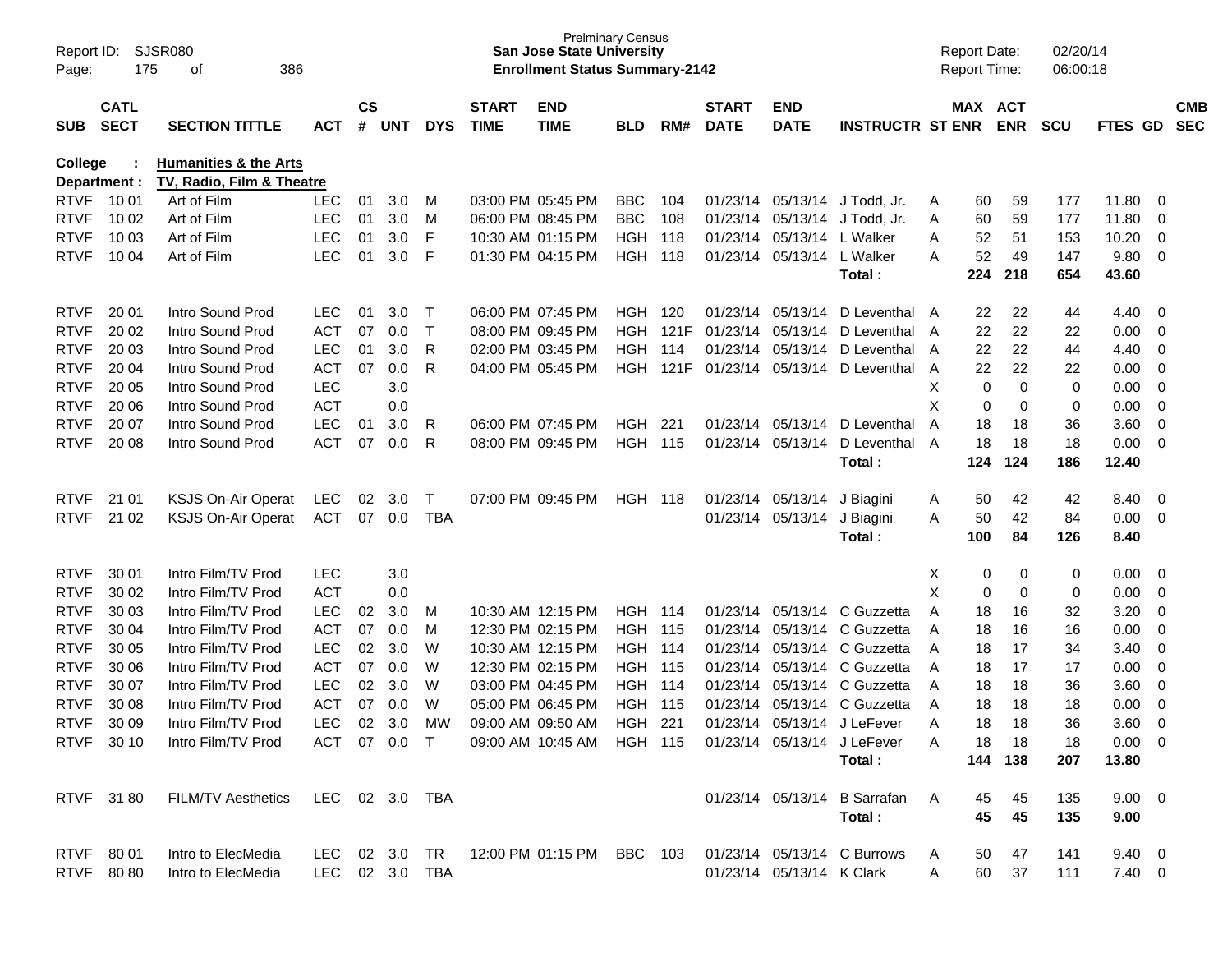| Page:                      | <b>SJSR080</b><br>Report ID:<br>176<br>386<br>оf<br><b>CATL</b> |                                                                                      |                                                      |                      |                          |                             |                             | <b>San Jose State University</b><br><b>Enrollment Status Summary-2142</b>                        | <b>Prelminary Census</b>                       |                            |                             |                                                                                          |                                                                                                                                        | <b>Report Date:</b><br><b>Report Time:</b>       |                              | 02/20/14<br>06:00:18            |                                                                |                          |                          |
|----------------------------|-----------------------------------------------------------------|--------------------------------------------------------------------------------------|------------------------------------------------------|----------------------|--------------------------|-----------------------------|-----------------------------|--------------------------------------------------------------------------------------------------|------------------------------------------------|----------------------------|-----------------------------|------------------------------------------------------------------------------------------|----------------------------------------------------------------------------------------------------------------------------------------|--------------------------------------------------|------------------------------|---------------------------------|----------------------------------------------------------------|--------------------------|--------------------------|
| <b>SUB</b>                 | <b>SECT</b>                                                     | <b>SECTION TITTLE</b>                                                                | <b>ACT</b>                                           | $\mathsf{cs}$<br>#   | <b>UNT</b>               | <b>DYS</b>                  | <b>START</b><br><b>TIME</b> | <b>END</b><br><b>TIME</b>                                                                        | <b>BLD</b>                                     | RM#                        | <b>START</b><br><b>DATE</b> | <b>END</b><br><b>DATE</b>                                                                | <b>INSTRUCTR ST ENR</b>                                                                                                                |                                                  | MAX ACT<br><b>ENR</b>        | <b>SCU</b>                      | FTES GD                                                        |                          | <b>CMB</b><br><b>SEC</b> |
|                            |                                                                 |                                                                                      |                                                      |                      |                          |                             |                             |                                                                                                  |                                                |                            |                             |                                                                                          | Total:                                                                                                                                 | 110                                              | 84                           | 252                             | 16.80                                                          |                          |                          |
| <b>RTVF</b><br><b>RTVF</b> | 82 01<br>82 80                                                  | Intro Film History<br>Intro Film History                                             | <b>LEC</b><br><b>LEC</b>                             | 02<br>02             | 3.0<br>3.0               | W<br><b>TBA</b>             |                             | 03:00 PM 05:45 PM                                                                                | <b>HGH 118</b>                                 |                            |                             | 01/23/14 05/13/14<br>01/23/14 05/13/14                                                   | A McKee<br>S Sublett<br>Total:                                                                                                         | 52<br>Α<br>65<br>A<br>117                        | 47<br>61<br>108              | 141<br>183<br>324               | $9.40 \quad 0$<br>12.25<br>21.65                               | $\overline{\phantom{1}}$ |                          |
|                            | RTVF 11001<br>RTVF 110 02<br>RTVF 110 03<br>RTVF 110 04         | Elec Media & Cult<br>Elec Media & Cult<br>Elec Media & Cult<br>Elec Media & Cult     | <b>LEC</b><br><b>LEC</b><br><b>LEC</b><br><b>LEC</b> | 01<br>01<br>01<br>01 | 3.0<br>3.0<br>3.0<br>3.0 | TR<br><b>TR</b><br>MW<br>MW |                             | 01:30 PM 02:45 PM<br>03:00 PM 04:15 PM<br>12:00 PM 01:15 PM<br>01:30 PM 02:45 PM                 | HGH<br>WSQ 207<br><b>HGH</b><br><b>HGH 118</b> | - 118<br>118               |                             | 01/23/14 05/13/14<br>01/23/14 05/13/14<br>01/23/14 05/13/14<br>01/23/14 05/13/14 W Guess | C Burrows<br>K Massey<br>W Guess<br>Total:                                                                                             | 52<br>Α<br>130<br>A<br>52<br>Α<br>52<br>A<br>286 | 50<br>120<br>52<br>52<br>274 | 150<br>360<br>156<br>156<br>822 | $10.00 \t 0$<br>24.05<br>$10.40 \t 0$<br>$10.40 \t 0$<br>54.85 | - 1                      |                          |
| <b>RTVF</b>                | RTVF 111 01<br>RTVF 111 02<br>RTVF 111 03<br>111 04             | Alternative Cinema<br>Alternative Cinema<br>Alternative Cinema<br>Alternative Cinema | <b>LEC</b><br><b>LEC</b><br><b>LEC</b><br><b>LEC</b> | 01<br>01<br>01<br>01 | 3.0<br>3.0<br>3.0<br>3.0 | W<br>M<br>W<br>W            |                             | 07:00 PM 09:45 PM<br>03:00 PM 05:45 PM<br>03:00 PM 05:45 PM<br>06:00 PM 08:45 PM                 | HGH<br><b>HGH</b><br><b>BBC</b><br><b>BBC</b>  | - 118<br>118<br>102<br>326 |                             | 01/23/14 05/13/14<br>01/23/14 05/13/14 A McKee                                           | H Mathias<br>01/23/14 05/13/14 J Todd, Jr.<br>01/23/14 05/13/14 J Todd, Jr.<br>Total:                                                  | 52<br>Α<br>52<br>A<br>60<br>Α<br>60<br>A<br>224  | 51<br>48<br>59<br>58<br>216  | 153<br>144<br>177<br>174<br>648 | $10.20 \t 0$<br>9.60 0<br>11.80 0<br>11.60 0<br>43.20          |                          |                          |
| <b>RTVF</b>                | RTVF 120 01<br>RTVF 120 02<br>RTVF 120 03<br>120 04             | Intermediate Sound<br>Intermediate Sound<br>Intermediate Sound<br>Intermediate Sound | <b>LEC</b><br><b>ACT</b><br><b>LEC</b><br><b>ACT</b> | 02<br>07<br>02<br>07 | 3.0<br>0.0<br>3.0<br>0.0 | M<br>M<br>W<br>W            |                             | 06:00 PM 07:45 PM<br>08:00 PM 09:45 PM<br>06:00 PM 07:45 PM<br>08:00 PM 09:45 PM                 | HGH.<br>HGH.<br><b>HGH</b><br><b>HGH</b>       | 120<br>121F<br>120<br>121F |                             | 01/23/14 05/13/14<br>01/23/14 05/13/14<br>01/23/14 05/13/14<br>01/23/14 05/13/14         | J Abramson A<br>J Abramson A<br>J Abramson<br>J Abramson A<br>Total:                                                                   | 18<br>18<br>18<br>A<br>18<br>72                  | 17<br>17<br>16<br>16<br>66   | 34<br>17<br>32<br>16<br>99      | $3.40 \quad 0$<br>$0.00 \t 0$<br>3.20<br>$0.00 \t 0$<br>6.60   | $\overline{\phantom{0}}$ |                          |
|                            | RTVF 121 01                                                     | <b>KSJS-FM Radio</b>                                                                 | <b>SUP</b>                                           | 20                   | 3.0                      | TBA                         |                             |                                                                                                  |                                                |                            |                             | 01/23/14 05/13/14                                                                        | Total:                                                                                                                                 | 132<br>Α<br>132                                  | 96<br>96                     | 288<br>288                      | 19.20 0<br>19.20                                               |                          |                          |
|                            | RTVF 122 01                                                     | <b>KSJS Management</b>                                                               | <b>LEC</b>                                           | 01                   | 3.0                      | $\top$                      |                             | 04:30 PM 05:45 PM                                                                                | HGH                                            | 114                        |                             | 01/23/14 05/13/14                                                                        | A McKee<br>Total:                                                                                                                      | 18<br>Α<br>18                                    | 19<br>19                     | 57<br>57                        | $3.80 \ 0$<br>3.80                                             |                          |                          |
|                            | RTVF 130 01<br>RTVF 130 02<br>RTVF 130 03<br>RTVF 130 04        | Inter Film/TV Prod<br>Inter Film/TV Prod<br>Inter Film/TV Prod<br>Inter Film/TV Prod | LEC.<br>ACT 12 0.0 T<br>LEC<br>ACT 12 0.0 R          |                      | 02 3.0<br>02 3.0 R       | $\top$                      |                             | 12:00 PM 01:45 PM<br>02:00 PM 03:45 PM HGH 115<br>12:00 PM 01:45 PM<br>02:00 PM 03:45 PM HGH 115 | <b>HGH 114</b><br><b>HGH 114</b>               |                            |                             |                                                                                          | 01/23/14 05/13/14 B Sarrafan<br>01/23/14 05/13/14 B Sarrafan<br>01/23/14 05/13/14 B Sarrafan<br>01/23/14 05/13/14 B Sarrafan<br>Total: | 18<br>A<br>18<br>18<br>Α<br>18<br>A<br>72        | 18<br>18<br>18<br>18<br>72   | 36<br>18<br>36<br>18<br>108     | $3.60 \ 0$<br>$0.00 \t 0$<br>$3.60 \ 0$<br>$0.00 \t 0$<br>7.20 |                          |                          |
|                            |                                                                 | RTVF 131B 01 Post Prod&Deliv<br>RTVF 131B 02 Post Prod&Deliv                         | LEC 01 3.0 R<br>LAB 15 0.0 R                         |                      |                          |                             |                             | 03:00 PM 04:45 PM HGH 120<br>05:00 PM 06:45 PM HGH 226                                           |                                                |                            |                             |                                                                                          | 01/23/14 05/13/14 J Boekelheid A<br>01/23/14 05/13/14 J Boekelheid A<br>Total:                                                         | 18<br>18<br>36                                   | 18<br>18<br>36               | 36<br>18<br>54                  | $3.70$ 2<br>0.00 2<br>3.70                                     |                          |                          |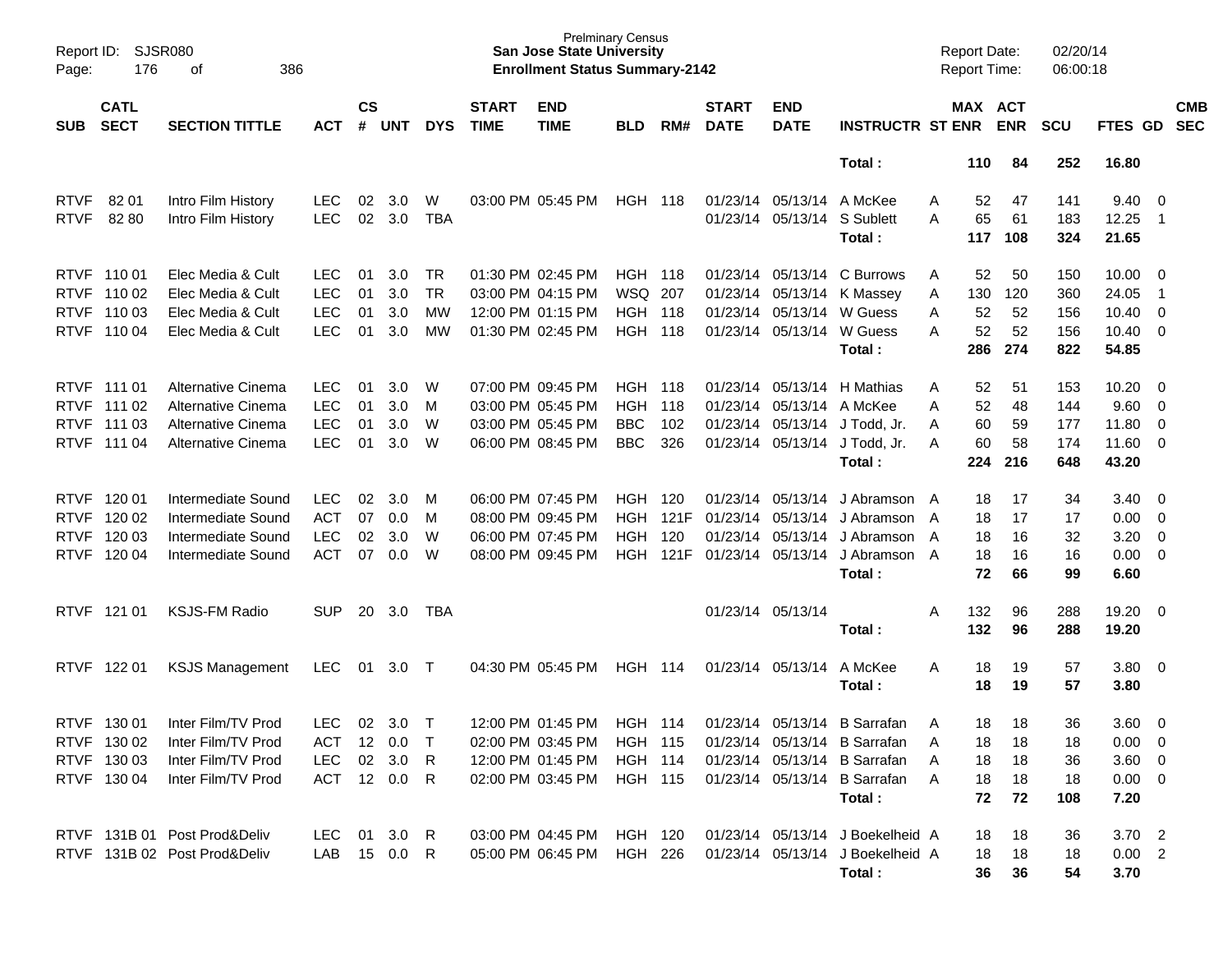| Page:       | Report ID: SJSR080<br>177<br>386<br>of    |                                                                     |                          |                |                   |               |                             | <b>Prelminary Census</b><br><b>San Jose State University</b><br><b>Enrollment Status Summary-2142</b> |                                  |     |                             |                                                                       |                                                                    | <b>Report Date:</b><br><b>Report Time:</b> |                       | 02/20/14<br>06:00:18  |                                                |                          |            |
|-------------|-------------------------------------------|---------------------------------------------------------------------|--------------------------|----------------|-------------------|---------------|-----------------------------|-------------------------------------------------------------------------------------------------------|----------------------------------|-----|-----------------------------|-----------------------------------------------------------------------|--------------------------------------------------------------------|--------------------------------------------|-----------------------|-----------------------|------------------------------------------------|--------------------------|------------|
| SUB.        | <b>CATL</b><br><b>SECT</b>                | <b>SECTION TITTLE</b>                                               | <b>ACT</b>               | $\mathsf{cs}$  | # UNT             | <b>DYS</b>    | <b>START</b><br><b>TIME</b> | <b>END</b><br><b>TIME</b>                                                                             | <b>BLD</b>                       | RM# | <b>START</b><br><b>DATE</b> | <b>END</b><br><b>DATE</b>                                             | <b>INSTRUCTR ST ENR</b>                                            |                                            | MAX ACT<br><b>ENR</b> | <b>SCU</b>            | FTES GD SEC                                    |                          | <b>CMB</b> |
|             |                                           | RTVF 132A 01 Intr Cinematograpy<br>RTVF 132A 02 Intr Cinematograpy  | <b>LEC</b><br><b>ACT</b> | 02<br>07       | 3.0<br>0.0        | M<br>M        |                             | 03:00 PM 04:45 PM<br>05:00 PM 06:45 PM                                                                | <b>HGH 217</b><br><b>HGH 226</b> |     |                             | 01/23/14 05/13/14<br>01/23/14 05/13/14                                | H Mathias<br>H Mathias<br>Total:                                   | A<br>18<br>18<br>A<br>36                   | 18<br>18<br>36        | 36<br>18<br>54        | $3.65$ 1<br>$0.00$ 1<br>3.65                   |                          |            |
| <b>RTVF</b> |                                           | RTVF 132B 01 Adv Cinematography<br>132B 02 Adv Cinematography       | LEC.<br>LAB              | 15             | 02 3.0<br>0.0     | - W<br>- W    |                             | 03:00 PM 04:45 PM<br>05:00 PM 06:45 PM                                                                | <b>HGH 217</b><br><b>HGH</b>     | 226 |                             | 01/23/14 05/13/14<br>01/23/14 05/13/14                                | H Mathias<br>H Mathias<br>Total:                                   | A<br>18<br>18<br>A<br>36                   | 18<br>18<br>36        | 36<br>18<br>54        | $3.60 \quad 0$<br>$0.00 \t 0$<br>3.60          |                          |            |
|             | RTVF 133 01                               | Film/TV Mgmnt                                                       | LEC.                     | 02             | 3.0               | W             |                             | 03:00 PM 05:45 PM                                                                                     | <b>HGH 122</b>                   |     | 01/23/14 05/13/14           |                                                                       | N Martinez<br>Total:                                               | 25<br>A<br>25                              | 25<br>25              | 75<br>75              | $5.00 \t 0$<br>5.00                            |                          |            |
|             | RTVF 135 01<br>RTVF 135 02                | <b>RTVF Prod Projects</b><br><b>RTVF Prod Projects</b>              | LEC.<br>ACT              | 02             | 3.0<br>12 0.0     | M<br>M        |                             | 01:30 PM 03:15 PM<br>03:30 PM 05:15 PM                                                                | <b>HGH 114</b><br><b>HGH 115</b> |     |                             | 01/23/14 05/13/14<br>01/23/14 05/13/14                                | <b>B</b> Sarrafan<br><b>B</b> Sarrafan<br>Total:                   | 25<br>A<br>25<br>A<br>50                   | 25<br>25<br>50        | 50<br>25<br>75        | $5.00 \t 0$<br>$0.00 \t 0$<br>5.00             |                          |            |
|             | RTVF 160 01<br>RTVF 160 02<br>RTVF 160 80 | Intro Screenwriting<br>Intro Screenwriting<br>Intro Screenwriting   | SEM<br>SEM<br><b>SEM</b> | 04<br>04<br>04 | 3.0<br>3.0<br>3.0 | M<br>W<br>TBA |                             | 03:00 PM 05:45 PM<br>03:00 PM 05:45 PM                                                                | <b>HGH 120</b><br><b>HGH 120</b> |     |                             | 01/23/14 05/13/14<br>01/23/14 05/13/14<br>01/23/14 05/13/14 S Sublett | S Sublett<br><b>B</b> Dallas<br>Total:                             | 22<br>A<br>25<br>A<br>25<br>A<br>72        | 22<br>25<br>24<br>71  | 66<br>75<br>72<br>213 | $4.40 \quad 0$<br>$5.00 \t 0$<br>4.85<br>14.25 | $\overline{\phantom{1}}$ |            |
|             | RTVF 161 01                               | <b>Adv Screenwriting</b>                                            | LEC.                     | 01             | 3.0               | $\top$        |                             | 03:00 PM 05:45 PM                                                                                     | <b>HGH 217</b>                   |     |                             | 01/23/14 05/13/14                                                     | S Sublett<br>Total:                                                | Α<br>22<br>22                              | 22<br>22              | 66<br>66              | 4.50 2<br>4.50                                 |                          |            |
|             | RTVF 181 01                               | Modern Film History                                                 | <b>LEC</b>               | 02             | 3.0               | M             |                             | 07:00 PM 09:45 PM                                                                                     | <b>HGH 118</b>                   |     | 01/23/14 05/13/14           |                                                                       | H Mathias<br>Total:                                                | 52<br>Α<br>52                              | 52<br>52              | 156<br>156            | $10.40 \quad 0$<br>10.40                       |                          |            |
|             | RTVF 18301                                | Study-Resrch RTVF                                                   | LEC                      | 03             | 3.0               | МW            |                             | 10:30 AM 11:45 AM                                                                                     | <b>HGH 118</b>                   |     | 01/23/14 05/13/14           |                                                                       | A McKee<br>Total:                                                  | Α<br>40<br>40                              | 31<br>31              | 93<br>93              | $6.20 \quad 0$<br>6.20                         |                          |            |
|             | RTVF 18501                                | Special Topcs RTVF<br>RTVF 185 02 Special Topcs RTVF SEM 05 3.0 TBA | SEM                      |                | 3.0               |               |                             |                                                                                                       |                                  |     |                             | 01/23/14 05/13/14                                                     | Total:                                                             | X<br>35<br>Α<br>35                         | 0<br>0<br>21<br>21    | 0<br>63<br>63         | $0.00 \t 0$<br>4.30 2<br>4.30                  |                          |            |
|             | RTVF 19801                                | <b>RTVF</b> Internships<br>RTVF 198 02 RTVF Internships             | ACT 20 3.0 TBA           |                |                   | LEC 02 0.0 T  |                             | 12:00 PM 01:15 PM HGH 217                                                                             |                                  |     |                             |                                                                       | 01/23/14 05/13/14 K Massey<br>01/23/14 05/13/14 K Massey<br>Total: | A<br>35<br>35<br>A<br>70                   | 29<br>29<br>58        | 29<br>58<br>87        | $0.00 \t 0$<br>$5.80\ 0$<br>5.80               |                          |            |
| TA          | 5 0 1                                     | Acting                                                              | LEC                      |                | 3.0               |               |                             |                                                                                                       |                                  |     |                             |                                                                       |                                                                    | X                                          | 0<br>0                | $\mathbf 0$           | $0.00 \t 0$                                    |                          |            |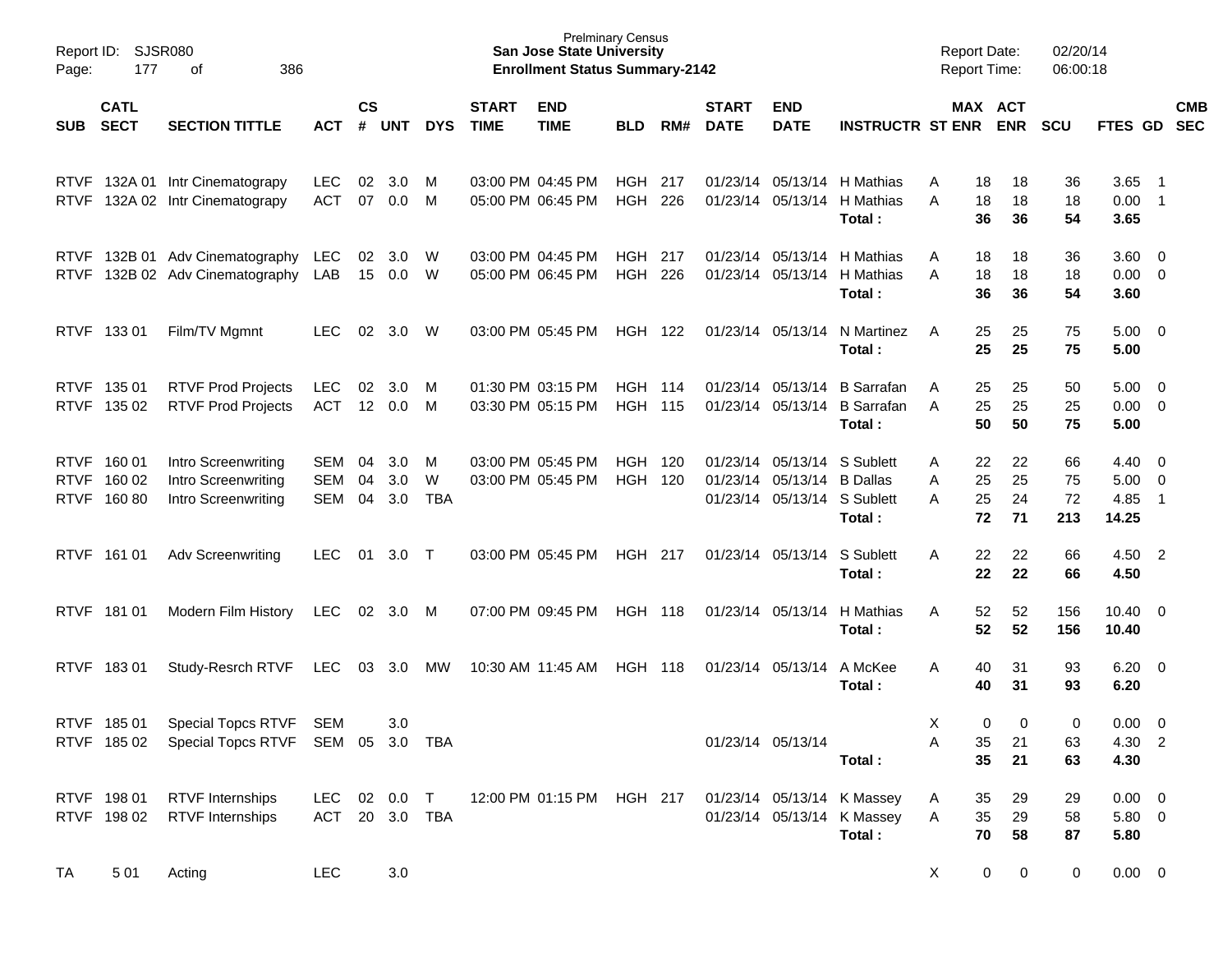| Report ID:<br>Page: | 178                                                               | <b>SJSR080</b><br>386<br>οf |               |    |                             |            |                             | <b>San Jose State University</b><br><b>Enrollment Status Summary-2142</b> | <b>Prelminary Census</b> |      |                             |                                   |                                  | <b>Report Date:</b><br><b>Report Time:</b> |                            | 02/20/14<br>06:00:18 |                |             |                          |
|---------------------|-------------------------------------------------------------------|-----------------------------|---------------|----|-----------------------------|------------|-----------------------------|---------------------------------------------------------------------------|--------------------------|------|-----------------------------|-----------------------------------|----------------------------------|--------------------------------------------|----------------------------|----------------------|----------------|-------------|--------------------------|
| <b>SUB</b>          | <b>CATL</b><br><b>SECT</b><br><b>SECTION TITTLE</b><br><b>ACT</b> |                             |               |    | $\mathsf{cs}$<br><b>UNT</b> | <b>DYS</b> | <b>START</b><br><b>TIME</b> | <b>END</b><br><b>TIME</b>                                                 | <b>BLD</b>               | RM#  | <b>START</b><br><b>DATE</b> | <b>END</b><br><b>DATE</b>         | <b>INSTRUCTR ST ENR</b>          |                                            | MAX ACT<br><b>ENR</b>      | SCU                  | FTES GD        |             | <b>CMB</b><br><b>SEC</b> |
| TA                  | 5 0 2                                                             | Acting                      | <b>LEC</b>    | 04 | 3.0                         | <b>MW</b>  |                             | 10:30 AM 11:45 AM                                                         | <b>HGH</b>               | 226  | 01/23/14                    | 05/13/14                          | <b>B</b> Butler                  | 26<br>A                                    | 26                         | 78                   | 5.20           | 0           |                          |
| TA                  | 503                                                               | Acting                      | <b>LEC</b>    | 04 | 3.0                         | <b>MW</b>  |                             | 01:30 PM 02:45 PM                                                         | <b>HGH</b>               | 226  | 01/23/14                    | 05/13/14                          | <b>B</b> Butler                  | 26<br>A                                    | 23                         | 69                   | 4.60           | $\mathbf 0$ |                          |
| ТA                  | 504                                                               | Acting                      | <b>LEC</b>    | 04 | 3.0                         | <b>MW</b>  |                             | 03:00 PM 04:15 PM                                                         | <b>HGH</b>               | 226  | 01/23/14                    | 05/13/14 C Mantia                 |                                  | 26<br>A                                    | 26                         | 78                   | 5.20           | 0           |                          |
| ТA                  | 5 0 5                                                             | Acting                      | <b>LEC</b>    |    | 3.0                         |            |                             |                                                                           |                          |      |                             |                                   |                                  | X                                          | $\mathbf 0$<br>$\mathbf 0$ | 0                    | 0.00           | 0           |                          |
| TA                  | 5 0 6                                                             | Acting                      | <b>LEC</b>    | 04 | 3.0                         | <b>TR</b>  |                             | 10:30 AM 11:45 AM                                                         | <b>HGH</b>               | 226  |                             | 01/23/14 05/13/14 L Long          |                                  | A<br>26                                    | 26                         | 78                   | 5.20           | $\mathbf 0$ |                          |
| TA                  | 507                                                               | Acting                      | <b>LEC</b>    | 04 | 3.0                         | <b>TR</b>  |                             | 12:00 PM 01:15 PM                                                         | <b>HGH</b>               | 226  | 01/23/14                    |                                   | 05/13/14 K Kratochvil            | 26<br>A                                    | 26                         | 78                   | 5.20           | $\mathbf 0$ |                          |
| TA                  | 508                                                               | Acting                      | <b>LEC</b>    | 04 | 3.0                         | <b>TR</b>  |                             | 01:30 PM 02:45 PM                                                         | <b>HGH</b>               | 226  | 01/23/14                    | 05/13/14                          | <b>B</b> Swanson                 | 26<br>A                                    | 25                         | 75                   | 5.00           | 0           |                          |
| TA                  | 509                                                               | Acting                      | <b>LEC</b>    | 04 | 3.0                         | F          |                             | 12:00 PM 02:45 PM                                                         | <b>HGH</b>               | 226  | 01/23/14                    |                                   | 05/13/14 M Cymanski              | 26<br>A                                    | 15                         | 45                   | 3.00           | $\mathbf 0$ |                          |
| TA                  | 5 10                                                              | Acting                      | <b>LEC</b>    | 04 | 3.0                         | <b>TR</b>  |                             | 03:00 PM 04:15 PM                                                         | <b>HGH</b>               | 226  | 01/23/14                    | 05/13/14                          | <b>B</b> Swanson                 | 26<br>A                                    | 26                         | 78                   | 5.20           | 0           |                          |
| ТA                  | 5 1 1                                                             | Acting                      | <b>LEC</b>    | 04 | 3.0                         | <b>MW</b>  |                             | 12:00 PM 01:15 PM                                                         | <b>HGH</b>               | 226  | 01/23/14                    |                                   | 05/13/14 K Toepfer               | 26<br>Α                                    | 24                         | 72                   | 4.80           | $\mathbf 0$ |                          |
| ТA                  | 5 1 2                                                             | Acting                      | <b>LEC</b>    | 04 | 3.0                         | <b>MW</b>  |                             | 09:00 AM 10:15 AM                                                         | <b>HGH</b>               | 226  | 01/23/14                    |                                   | 05/13/14 A Glazer Con A          | 24                                         | 16                         | 48                   | 3.20           | 0           |                          |
| TA                  | 5 1 3                                                             | Acting                      | <b>LEC</b>    | 04 | 3.0                         | <b>TR</b>  |                             | 09:00 AM 10:15 AM                                                         | <b>HGH</b>               | 226  |                             |                                   | 01/23/14 05/13/14 M Cymanski A   | 24                                         | 24                         | 72                   | 4.80           | $\mathbf 0$ |                          |
|                     |                                                                   |                             |               |    |                             |            |                             |                                                                           |                          |      |                             |                                   | Total:                           | 282                                        | 257                        | 771                  | 51.40          |             |                          |
|                     |                                                                   |                             |               |    |                             |            |                             |                                                                           |                          |      |                             |                                   |                                  |                                            |                            |                      |                |             |                          |
| TA                  | 10 01                                                             | Theatre Apprecia            | LEC           | 01 | 3.0                         | <b>MW</b>  |                             | 10:30 AM 11:45 AM                                                         | <b>HGH</b>               | 103  | 01/23/14                    | 05/13/14                          | K Kratochvil A                   | 84                                         | 71                         | 213                  | 14.20          | $\mathbf 0$ |                          |
| TA                  | 10 02                                                             | Theatre Apprecia            | <b>LEC</b>    | 01 | 3.0                         | <b>TR</b>  |                             | 10:30 AM 11:45 AM                                                         | <b>HGH</b>               | 103  | 01/23/14                    |                                   | 05/13/14 K Toepfer               | 80<br>A                                    | 58                         | 174                  | 11.60          | 0           |                          |
| TA                  | 10 03                                                             | Theatre Apprecia            | <b>LEC</b>    | 01 | 3.0                         | <b>TR</b>  |                             | 01:30 PM 02:45 PM                                                         | <b>HGH</b>               | 103  | 01/23/14                    |                                   | 05/13/14 K Normington A          | 80                                         | 51                         | 153                  | 10.20          | $\mathbf 0$ |                          |
| TA                  | 10 04                                                             | Theatre Apprecia            | <b>LEC</b>    |    | 3.0                         |            |                             |                                                                           |                          |      |                             |                                   |                                  | X                                          | $\mathbf 0$<br>$\mathbf 0$ | 0                    | 0.00           | 0           |                          |
| TA                  | 10 05                                                             | Theatre Apprecia            | <b>LEC</b>    | 01 | 3.0                         | <b>MW</b>  |                             | 03:00 PM 04:15 PM                                                         | DH                       | 135  |                             | 01/23/14 05/13/14                 | Y Kennedy                        | 80<br>A                                    | 41                         | 123                  | 8.20           | $\mathbf 0$ |                          |
|                     |                                                                   |                             |               |    |                             |            |                             |                                                                           |                          |      |                             |                                   | Total:                           | 324                                        | 221                        | 663                  | 44.20          |             |                          |
| TA                  | 11 01                                                             | <b>Script Analysis</b>      | <b>LEC</b>    | 03 | 3.0                         | TR         |                             | 12:00 PM 01:15 PM                                                         | HGH                      | 120  |                             | 01/23/14 05/13/14                 | D Kahn                           | A<br>25                                    | 25                         | 75                   | 5.00           | 0           |                          |
|                     |                                                                   |                             |               |    |                             |            |                             |                                                                           |                          |      |                             |                                   | Total:                           | 25                                         | 25                         | 75                   | 5.00           |             |                          |
| TA                  | 1301                                                              | Great Comedies for T LEC    |               | 03 | 3.0                         | TR         |                             | 10:30 AM 11:45 AM                                                         | <b>HGH 118</b>           |      |                             | 01/23/14 05/13/14                 | K Normington A                   | 52                                         | 52                         | 156                  | 10.40          | - 0         |                          |
|                     |                                                                   |                             |               |    |                             |            |                             |                                                                           |                          |      |                             |                                   | Total:                           | 52                                         | 52                         | 156                  | 10.40          |             |                          |
|                     |                                                                   |                             |               |    |                             |            |                             |                                                                           |                          |      |                             |                                   |                                  |                                            |                            |                      |                |             |                          |
| TA                  | 1701                                                              | Int Acting                  | LEC           | 04 | 3.0                         | М          |                             | 01:30 PM 03:15 PM                                                         | <b>HGH</b>               | 103  | 01/23/14                    | 05/13/14                          | A Glazer Con A                   | 24                                         | 22                         | 44                   | 4.40           | 0           |                          |
| TA                  | 1702                                                              | Int Acting                  | LAB           | 15 | 0.0                         | м          |                             | 03:30 PM 06:15 PM                                                         | <b>HGH</b>               | -103 |                             | 01/23/14 05/13/14                 | A Glazer Con A                   | 24                                         | 22                         | 22                   | 0.00           | $\mathbf 0$ |                          |
|                     |                                                                   |                             |               |    |                             |            |                             |                                                                           |                          |      |                             |                                   | Total:                           | 48                                         | 44                         | 66                   | 4.40           |             |                          |
| TA                  | 48 01                                                             | Voice & Movement            | LEC 01 3.0 TR |    |                             |            |                             | 09:00 AM 10:15 AM HGH 103                                                 |                          |      |                             |                                   | 01/23/14 05/13/14 K Normington A | 30                                         | 30                         | 90                   | $6.00 \t 0$    |             |                          |
|                     |                                                                   |                             |               |    |                             |            |                             |                                                                           |                          |      |                             |                                   | Total:                           | 30                                         | 30                         | 90                   | 6.00           |             |                          |
|                     |                                                                   |                             |               |    |                             |            |                             |                                                                           |                          |      |                             |                                   |                                  |                                            |                            |                      |                |             |                          |
| TA                  |                                                                   | 51A 01 Scenery Props Arts   | LEC 02 1.0 F  |    |                             |            |                             | 01:30 PM 02:45 PM                                                         |                          |      |                             | HGH 137A 01/23/14 05/13/14 J York |                                  | 25<br>A                                    | 9                          | 5                    | $0.60 \quad 0$ |             |                          |
| TA                  |                                                                   | 51A 02 Scenery Props Arts   | ACT 15 0.0 F  |    |                             |            |                             | 03:00 PM 05:45 PM                                                         |                          |      |                             | HGH 137A 01/23/14 05/13/14 J York |                                  | 25<br>Α                                    | $\boldsymbol{9}$           | $\mathbf 5$          | $0.00 \t 0$    |             |                          |
|                     |                                                                   |                             |               |    |                             |            |                             |                                                                           |                          |      |                             |                                   | Total:                           | 50                                         | 18                         | 9                    | 0.60           |             |                          |
|                     |                                                                   |                             |               |    |                             |            |                             |                                                                           |                          |      |                             |                                   |                                  |                                            |                            |                      |                |             |                          |
| TA                  |                                                                   | 51B 01 Costume Perf Arts    | LEC 02 0.0 M  |    |                             |            |                             | 01:30 PM 02:45 PM HGH 120 01/23/14 05/13/14 D Weber                       |                          |      |                             |                                   |                                  | 18<br>A                                    | 10                         | 5                    | $0.00 \t 0$    |             |                          |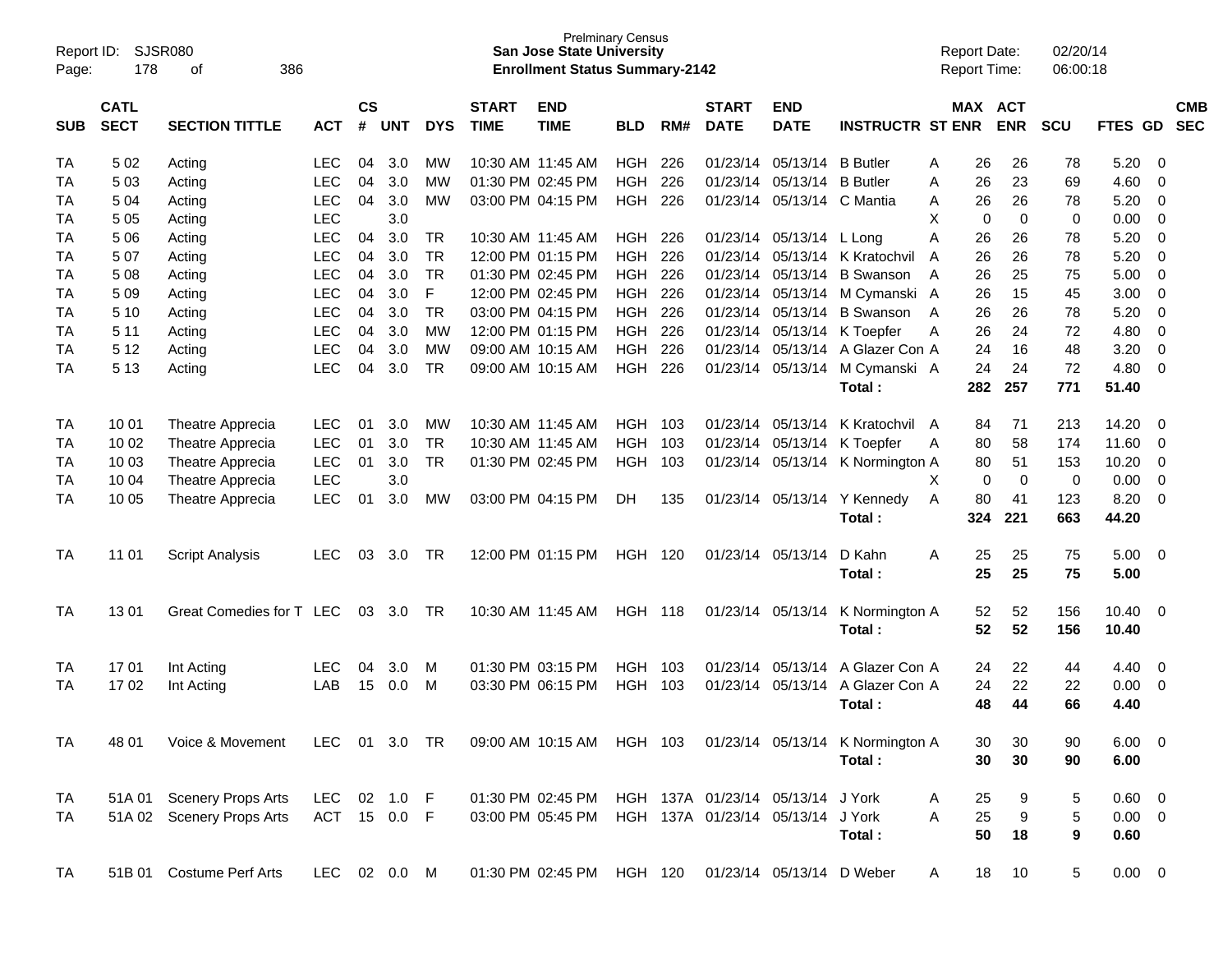| Page:                                   | Report ID: SJSR080<br>179<br>386<br>of                                                           |                                                                                                                                               |                                                                                  |                |                                        |                               |                             | <b>San Jose State University</b><br><b>Enrollment Status Summary-2142</b> | <b>Prelminary Census</b>         |     |                             |                                                      |                                                                                        | <b>Report Date:</b><br><b>Report Time:</b> |                                                                            | 02/20/14<br>06:00:18                      |                                               |                                                                                                                   |            |
|-----------------------------------------|--------------------------------------------------------------------------------------------------|-----------------------------------------------------------------------------------------------------------------------------------------------|----------------------------------------------------------------------------------|----------------|----------------------------------------|-------------------------------|-----------------------------|---------------------------------------------------------------------------|----------------------------------|-----|-----------------------------|------------------------------------------------------|----------------------------------------------------------------------------------------|--------------------------------------------|----------------------------------------------------------------------------|-------------------------------------------|-----------------------------------------------|-------------------------------------------------------------------------------------------------------------------|------------|
| <b>SUB</b>                              | <b>CATL</b><br><b>SECT</b><br><b>SECTION TITTLE</b><br><b>ACT</b><br>51B 02<br>Costume Perf Arts |                                                                                                                                               |                                                                                  | <b>CS</b><br># | <b>UNT</b>                             | <b>DYS</b>                    | <b>START</b><br><b>TIME</b> | <b>END</b><br><b>TIME</b>                                                 | <b>BLD</b>                       | RM# | <b>START</b><br><b>DATE</b> | <b>END</b><br><b>DATE</b>                            | <b>INSTRUCTR ST ENR</b>                                                                |                                            | MAX ACT<br><b>ENR</b>                                                      | <b>SCU</b>                                | FTES GD SEC                                   |                                                                                                                   | <b>CMB</b> |
| TA                                      |                                                                                                  |                                                                                                                                               | ACT 15 1.0                                                                       |                |                                        | M                             |                             | 03:00 PM 04:45 PM                                                         | HGH 101                          |     |                             | 01/23/14 05/13/14                                    | D Weber<br>Total:                                                                      | Α                                          | 18<br>10<br>36<br>20                                                       | 5<br>10                                   | 0.67<br>0.67                                  | $\overline{\mathbf{0}}$                                                                                           |            |
| TA<br>TA                                |                                                                                                  | 51C 01 Stage Management<br>51C 02 Stage Management                                                                                            | LEC<br>ACT                                                                       |                | 02 0.0<br>15 1.0                       | W<br>TBA                      |                             | 01:30 PM 02:45 PM                                                         | <b>HGH 120</b>                   |     |                             |                                                      | 01/23/14 05/13/14 Y Kennedy<br>01/23/14 05/13/14 Y Kennedy<br>Total:                   | A<br>A                                     | 25<br>9<br>25<br>9<br>50<br>18                                             | 5<br>$\sqrt{5}$<br>9                      | 0.00<br>0.60<br>0.60                          | $\overline{\mathbf{0}}$<br>$\overline{0}$                                                                         |            |
| TA<br>TA                                | 64 01<br>64 02                                                                                   | Make-up<br>Make-up                                                                                                                            | <b>LEC</b><br>ACT                                                                | 04             | 3.0<br>12 0.0                          | TR<br>TR                      |                             | 01:30 PM 02:20 PM<br>02:30 PM 03:20 PM                                    | HGH<br><b>HGH</b>                |     |                             |                                                      | 136C 01/23/14 05/13/14 C Carpenter A<br>136C 01/23/14 05/13/14 C Carpenter A<br>Total: |                                            | 18<br>17<br>17<br>18<br>36<br>34                                           | 34<br>17<br>51                            | 3.40<br>0.00<br>3.40                          | $\overline{\mathbf{0}}$<br>$\overline{\mathbf{0}}$                                                                |            |
| TA<br>TA<br>TA<br>TA<br>TA              |                                                                                                  | 100W 01 Wrt Wkshp Th Arts<br>100W 02 Wrt Wkshp Th Arts<br>100W 03 Wrt Wkshp Th Arts<br>100W 04 Wrt Wkshp Th Arts<br>100W 05 Wrt Wkshp Th Arts | LEC<br>LEC<br><b>LEC</b><br><b>LEC</b><br><b>LEC</b>                             | 04<br>04<br>04 | 3.0<br>3.0<br>3.0<br>3.0<br>3.0        | <b>TBA</b><br><b>TBA</b><br>M |                             | 03:00 PM 05:45 PM                                                         | <b>SPXC 211</b>                  |     |                             | 01/23/14 05/13/14<br>01/23/14 05/13/14               | 01/23/14 05/13/14 K Kratochvil<br>Total:                                               | A<br>A<br>A<br>Χ<br>X                      | 25<br>25<br>25<br>26<br>25<br>22<br>0<br>0<br>0<br>$\mathbf 0$<br>75<br>73 | 75<br>78<br>66<br>0<br>$\mathbf 0$<br>219 | 5.00<br>5.20<br>4.40<br>0.00<br>0.00<br>14.60 | $\overline{\mathbf{0}}$<br>$\overline{\mathbf{0}}$<br>$\overline{\mathbf{0}}$<br>$\overline{0}$<br>$\overline{0}$ |            |
| TA<br>TA                                | 103 01<br>103 02                                                                                 | <b>Musical Theatre</b><br><b>Musical Theatre</b>                                                                                              | <b>LEC</b><br>LAB                                                                |                | 3.0<br>0.0                             |                               |                             |                                                                           |                                  |     |                             |                                                      | Total:                                                                                 | X<br>X                                     | 0<br>0<br>$\pmb{0}$<br>0<br>$\mathbf 0$<br>0                               | 0<br>0<br>$\bf{0}$                        | 0.00<br>0.00<br>0.00                          | $\overline{\mathbf{0}}$<br>$\overline{\mathbf{0}}$                                                                |            |
| TA                                      | 11201                                                                                            | Rehearse & Perform                                                                                                                            | ACT                                                                              | 20             | 3.0                                    | TBA                           |                             |                                                                           |                                  |     |                             | 01/23/14 05/13/14                                    | <b>B</b> Butler<br>Total:                                                              | Α                                          | 25<br>26<br>25<br>26                                                       | 78<br>78                                  | 5.25<br>5.25                                  | - 1                                                                                                               |            |
| TA<br>TA<br>TA<br>TA<br>TA<br><b>TA</b> | 11701<br>11702<br>11703<br>117 04<br>117 05<br>117 06                                            | Pract Act or Direc<br>Pract Act or Direc<br>Pract Act or Direc<br>Pract Act or Direc<br>Pract Act or Direc<br><b>Pract Act or Direc</b>       | <b>LEC</b><br><b>ACT</b><br><b>LEC</b><br><b>ACT</b><br><b>LEC</b><br><b>ACT</b> | 04<br>20       | 1.0<br>0.0<br>2.0<br>0.0<br>3.0<br>0.0 | <b>TBA</b><br><b>TBA</b>      |                             |                                                                           |                                  |     |                             | 01/23/14 05/13/14 L Long<br>01/23/14 05/13/14 L Long |                                                                                        | X.<br>Χ<br>Χ<br>Χ<br>Α<br>Α                | 0<br>0<br>$\pmb{0}$<br>0<br>0<br>0<br>0<br>0<br>50<br>25<br>50<br>25       | 0<br>0<br>0<br>0<br>25<br>50              | 0.00<br>0.00<br>0.00<br>0.00<br>5.00<br>0.00  | $\overline{\mathbf{0}}$<br>$\overline{0}$<br>$\overline{0}$<br>$\overline{0}$<br>$\overline{0}$<br>$\overline{0}$ |            |
| <b>TA</b>                               | 121 01                                                                                           | <b>Topics Perf Hist</b>                                                                                                                       | <b>LEC</b>                                                                       |                | 02 3.0                                 | МW                            |                             | 09:00 AM 10:15 AM                                                         | <b>HGH 114</b>                   |     |                             | 01/23/14 05/13/14 B Butler                           | Total:<br>Total:                                                                       | 100<br>Α                                   | 50<br>15<br>20<br>20<br>15                                                 | 75<br>45<br>45                            | 5.00<br>$3.05$ 1<br>3.05                      |                                                                                                                   |            |
| TA                                      | 127 01<br>ENGL 127 01                                                                            | Contemp Theatre<br>Contemp Theatre                                                                                                            | LEC<br>LEC                                                                       | 02             | 3.0<br>02 3.0                          | TR<br>TR                      |                             | 01:30 PM 02:45 PM<br>01:30 PM 02:45 PM                                    | <b>HGH 217</b><br><b>HGH 217</b> |     |                             |                                                      | 01/23/14 05/13/14 K Toepfer<br>01/23/14 05/13/14 K Toepfer<br>Total:                   | A<br>Α                                     | 35<br>28<br>$\overline{7}$<br>0<br>35<br>35                                | 84<br>21<br>105                           | 5.60<br>1.40<br>7.00                          | $0\,C$<br>$0\,$ C                                                                                                 |            |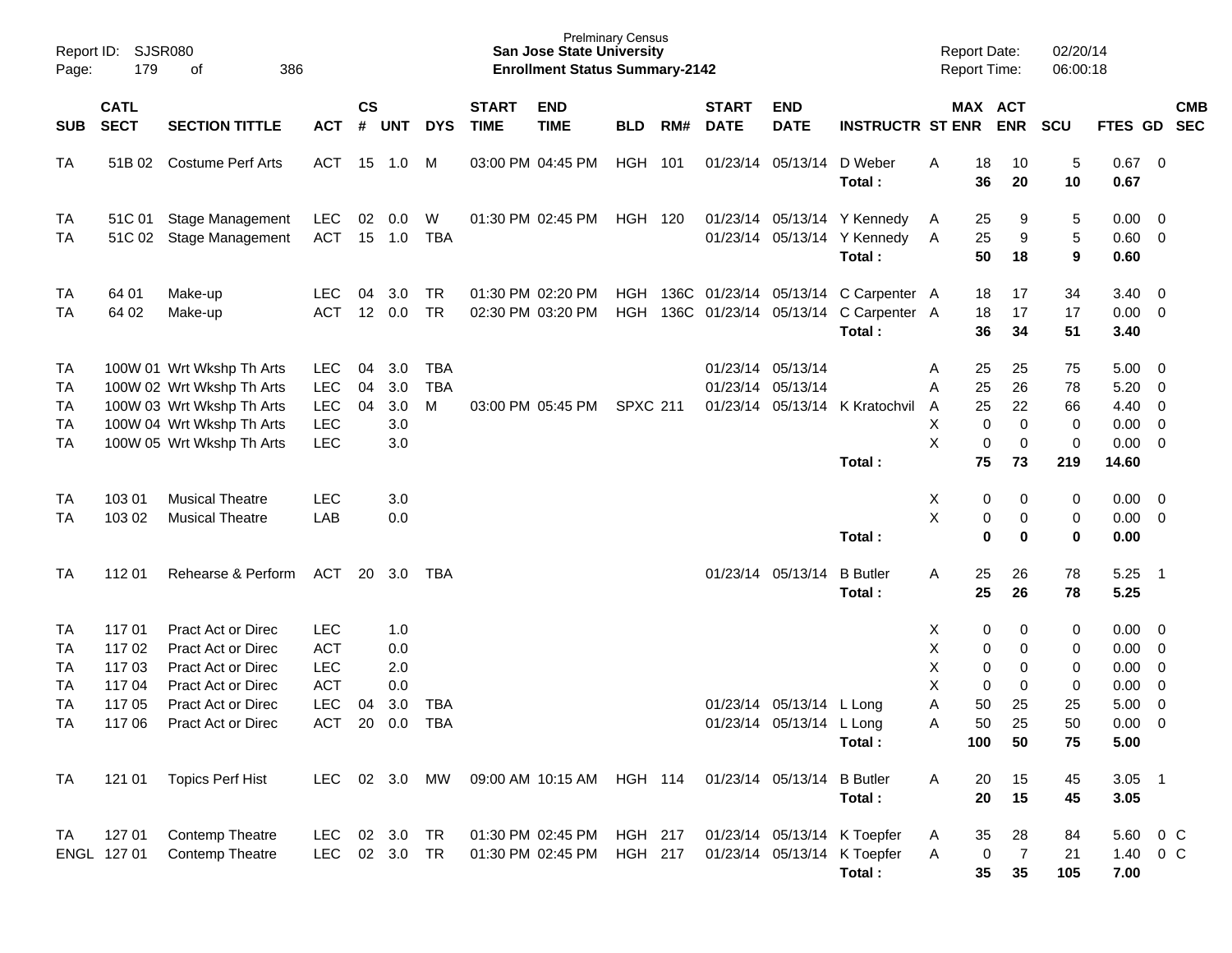| Page:          | Report ID:<br>SJSR080<br>180<br>386<br>оf |                                                                |                                 |                    |                   |                                        |                             | <b>San Jose State University</b><br><b>Enrollment Status Summary-2142</b> | <b>Prelminary Census</b>  |     |                                 |                                                      |                                                                                                        | <b>Report Date:</b><br><b>Report Time:</b> |                                                            | 02/20/14<br>06:00:18         |                                            |                          |            |
|----------------|-------------------------------------------|----------------------------------------------------------------|---------------------------------|--------------------|-------------------|----------------------------------------|-----------------------------|---------------------------------------------------------------------------|---------------------------|-----|---------------------------------|------------------------------------------------------|--------------------------------------------------------------------------------------------------------|--------------------------------------------|------------------------------------------------------------|------------------------------|--------------------------------------------|--------------------------|------------|
| <b>SUB</b>     | <b>CATL</b><br><b>SECT</b>                | <b>SECTION TITTLE</b>                                          | <b>ACT</b>                      | $\mathsf{cs}$<br># | <b>UNT</b>        | <b>DYS</b>                             | <b>START</b><br><b>TIME</b> | <b>END</b><br><b>TIME</b>                                                 | <b>BLD</b>                | RM# | <b>START</b><br><b>DATE</b>     | <b>END</b><br><b>DATE</b>                            | <b>INSTRUCTR ST ENR</b>                                                                                |                                            | MAX ACT<br><b>ENR</b>                                      | <b>SCU</b>                   | FTES GD SEC                                |                          | <b>CMB</b> |
| TA<br>TA       | 131 01<br>131 02                          | Storytelling<br>Storytelling                                   | <b>LEC</b><br><b>LEC</b>        | 04<br>04           | 3.0<br>3.0        | TR.<br><b>TR</b>                       |                             | 10:30 AM 11:45 AM<br>12:00 PM 01:15 PM                                    | <b>HGH 120</b><br>HGH 103 |     |                                 |                                                      | 01/23/14 05/13/14 B Swanson<br>01/23/14 05/13/14 B Swanson<br>Total:                                   | 25<br>A<br>25<br>A<br>50                   | 24<br>21<br>45                                             | 72<br>63<br>135              | $4.80\ 0$<br>$4.20 \ 0$<br>9.00            |                          |            |
| TA<br>TA       | 154 01<br>154 02                          | Scenery<br>Scenery                                             | <b>LEC</b><br><b>ACT</b>        | 04                 | 3.0<br>12 0.0     | МW<br><b>TBA</b>                       |                             | 03:00 PM 04:15 PM                                                         | DMH                       |     | 226A 01/23/14 05/13/14 M Locher |                                                      | 01/23/14 05/13/14 M Locher<br>Total:                                                                   | 25<br>A<br>25<br>A<br>50                   | 15<br>15<br>30                                             | 30<br>15<br>45               | 3.05<br>$0.00$ 1<br>3.05                   | $\overline{\phantom{1}}$ |            |
| TA<br>TA       | 161 01<br>161 02                          | Theatre Design Top<br>Theatre Design Top                       | LEC<br>ACT                      | 04                 | 3.0<br>12 0.0     | M<br>W                                 |                             | 10:30 AM 11:45 AM<br>10:30 AM 11:45 AM                                    | HGH 120<br><b>HGH 120</b> |     |                                 |                                                      | 01/23/14 05/13/14 Y Kennedy<br>01/23/14 05/13/14 Y Kennedy<br>Total:                                   | 25<br>A<br>25<br>A<br>50                   | 18<br>18<br>36                                             | 36<br>18<br>54               | $3.60 \ 0$<br>$0.00 \ 0$<br>3.60           |                          |            |
| TA             | 167 01                                    | Theatre in Education                                           | LEC                             |                    | $02 \quad 3.0$    | W                                      |                             | 01:30 PM 03:15 PM                                                         | HGH 103                   |     |                                 |                                                      | 01/23/14 05/13/14 K Kratochvil A<br>Total:                                                             | 25<br>25                                   | 18<br>18                                                   | 54<br>54                     | $3.60 \ 0$<br>3.60                         |                          |            |
| TA<br>TA       |                                           | 170B 01 Adv Act & Dir Cam<br>170B 02 Adv Act & Dir Cam         | <b>LEC</b><br><b>ACT</b>        | 02                 | 3.0<br>12 0.0     | W<br>W                                 |                             | 01:30 PM 03:15 PM<br>03:30 PM 05:15 PM                                    | CL.                       | 127 |                                 |                                                      | 01/23/14 05/13/14 A Glazer Con A<br>01/23/14 05/13/14 A Glazer Con A<br>Total:                         | 28<br>28<br>56                             | 26<br>26<br>52                                             | 52<br>26<br>78               | 5.25<br>$0.00$ 1<br>5.25                   | $\overline{\phantom{0}}$ |            |
| TA             | 180 01                                    | <b>Indiv Studies</b>                                           | SUP                             | 36                 | 1.0               | TBA                                    |                             |                                                                           |                           |     |                                 | 01/23/14 05/13/14 D Kahn                             | Total:                                                                                                 | 20<br>A<br>20                              | 0<br>0                                                     | 0<br>0                       | $0.00 \t 0$<br>0.00                        |                          |            |
| TA<br>TA<br>TA | 191 01<br>191 02<br>191 03                | Act Proj Thea Prod<br>Act Proj Thea Prod<br>Act Proj Thea Prod | ACT<br><b>ACT</b><br><b>ACT</b> | 20<br>20<br>20     | 1.0<br>2.0<br>3.0 | <b>TBA</b><br><b>TBA</b><br><b>TBA</b> |                             |                                                                           |                           |     |                                 |                                                      | 01/23/14 05/13/14 C Carpenter A<br>01/23/14 05/13/14 Y Kennedy<br>01/23/14 05/13/14 M Locher<br>Total: | 30<br>30<br>A<br>30<br>A<br>90             | 3<br>21<br>17<br>41                                        | $\sqrt{3}$<br>21<br>17<br>41 | $0.20 \ 0$<br>2.80 0<br>$3.40 \ 0$<br>6.40 |                          |            |
| TA<br>TA       | 198 01<br>198 02                          | Internship<br>Internship                                       | <b>LEC</b><br><b>ACT</b>        | 02<br>20           | 3.0<br>0.0        | W<br><b>TBA</b>                        |                             | 05:30 PM 06:30 PM                                                         | HGH 103                   |     |                                 |                                                      | 01/23/14 05/13/14 A Glazer Con A<br>01/23/14 05/13/14 A Glazer Con A<br>Total:                         | 40<br>40<br>80                             | 26<br>26<br>52                                             | 26<br>52<br>78               | 5.25<br>$0.00$ 1<br>5.25                   | $\overline{\phantom{1}}$ |            |
| TA             |                                           | 199H 01 Honors Program<br>RTVF 199H 01 Honors Program          | <b>SUP</b><br><b>SUP</b>        | 25                 | 3.0               | TBA<br>25 3.0 TBA                      |                             |                                                                           |                           |     |                                 | 01/23/14 05/13/14 D Kahn<br>01/23/14 05/13/14 D Kahn | Total:                                                                                                 | A<br>A                                     | 5<br>0<br>$\mathbf 0$<br>$\mathbf{1}$<br>5<br>$\mathbf{1}$ | 0<br>3<br>3                  | 0.00<br>$0.20 \t 0 C$<br>0.20              |                          | $0\,C$     |
| TA<br>TA       | 298 01<br>298 03                          | <b>Special Study</b><br><b>Special Study</b>                   | SUP 25 1.0<br><b>SUP</b>        |                    |                   | TBA<br>25 3.0 TBA                      |                             |                                                                           |                           |     |                                 | 01/23/14 05/13/14 D Kahn<br>01/23/14 05/13/14 D Kahn | Total:                                                                                                 | A<br>A<br>10                               | 5<br>0<br>$\mathbf 5$<br>3<br>3                            | 0<br>9<br>9                  | $0.00 \t 0$<br>$0.75$ 3<br>0.75            |                          |            |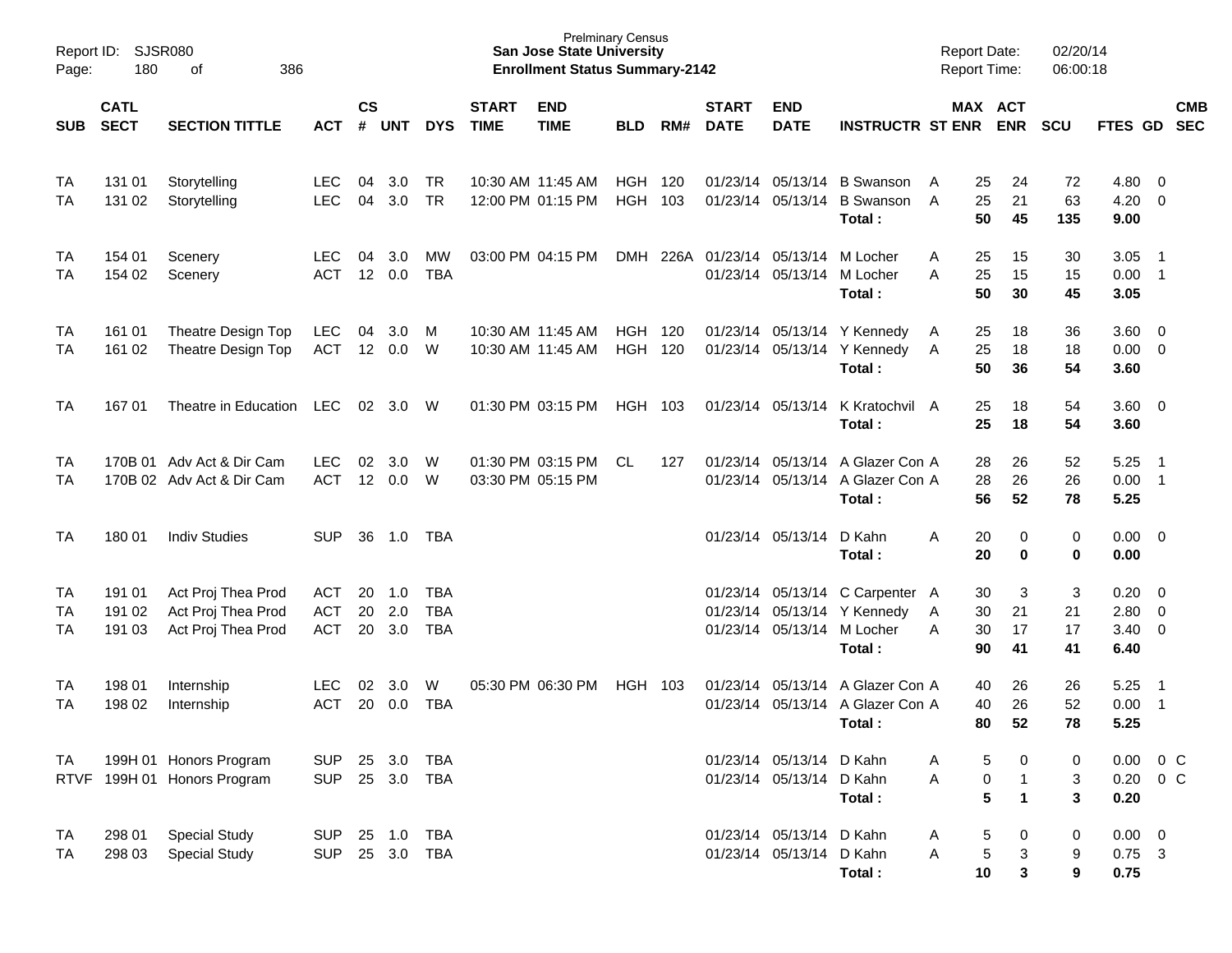| Report ID:<br>Page: | 181                        | SJSR080<br>386<br>οf      |            |                |            |            |                             | <b>San Jose State University</b><br><b>Enrollment Status Summary-2142</b> | <b>Prelminary Census</b> |     |                             |                           |                           | <b>Report Date:</b><br><b>Report Time:</b> |              |                          | 02/20/14<br>06:00:18 |                |     |                          |
|---------------------|----------------------------|---------------------------|------------|----------------|------------|------------|-----------------------------|---------------------------------------------------------------------------|--------------------------|-----|-----------------------------|---------------------------|---------------------------|--------------------------------------------|--------------|--------------------------|----------------------|----------------|-----|--------------------------|
| <b>SUB</b>          | <b>CATL</b><br><b>SECT</b> | <b>SECTION TITTLE</b>     | <b>ACT</b> | <b>CS</b><br># | <b>UNT</b> | <b>DYS</b> | <b>START</b><br><b>TIME</b> | <b>END</b><br><b>TIME</b>                                                 | <b>BLD</b>               | RM# | <b>START</b><br><b>DATE</b> | <b>END</b><br><b>DATE</b> | <b>INSTRUCTR ST ENR</b>   | <b>MAX</b>                                 |              | <b>ACT</b><br><b>ENR</b> | <b>SCU</b>           | <b>FTES GD</b> |     | <b>CMB</b><br><b>SEC</b> |
| <b>TA</b>           | 299 01                     | Master's Thesis           | <b>SUP</b> | 25             | 1.0        | ТВА        |                             |                                                                           |                          |     | 01/23/14                    | 05/13/14 D Kahn           |                           | A                                          | 5            | 0                        | $\overline{0}$       | 0.00           | - 0 |                          |
| <b>TA</b>           | 299 03                     | Master's Thesis           | <b>SUP</b> | 25             | 3.0        | ТВА        |                             |                                                                           |                          |     | 01/23/14                    | 05/13/14 D Kahn           |                           | A                                          | 5            | 3                        | 9                    | 0.75           | -3  |                          |
| <b>TA</b>           | 299 04                     | Master's Thesis           | <b>SUP</b> | 25             | 4.0        | TBA        |                             |                                                                           |                          |     | 01/23/14                    | 05/13/14 D Kahn           |                           | A                                          | 5            | $\mathbf 0$              | $\overline{0}$       | 0.00           | - 0 |                          |
|                     |                            |                           |            |                |            |            |                             |                                                                           |                          |     |                             |                           | Total :                   |                                            | 15           | 3                        | 9                    | 0.75           |     |                          |
|                     | Department :               | TV, Radio, Film & Theatre |            |                |            |            |                             |                                                                           |                          |     |                             |                           | <b>Department Total:</b>  |                                            | 3781         | 3181                     | 7824                 | 526.32         |     |                          |
|                     |                            |                           |            |                |            |            |                             |                                                                           |                          |     |                             | <b>Lower Division:</b>    |                           |                                            | 1797<br>1959 | 1520                     | 3784                 | 252.32         |     |                          |
|                     |                            |                           |            |                |            |            |                             |                                                                           |                          |     |                             | <b>Upper Division:</b>    | <b>Graduate Division:</b> |                                            | 25           | 1655<br>6                | 4022<br>18           | 272.50<br>1.50 |     |                          |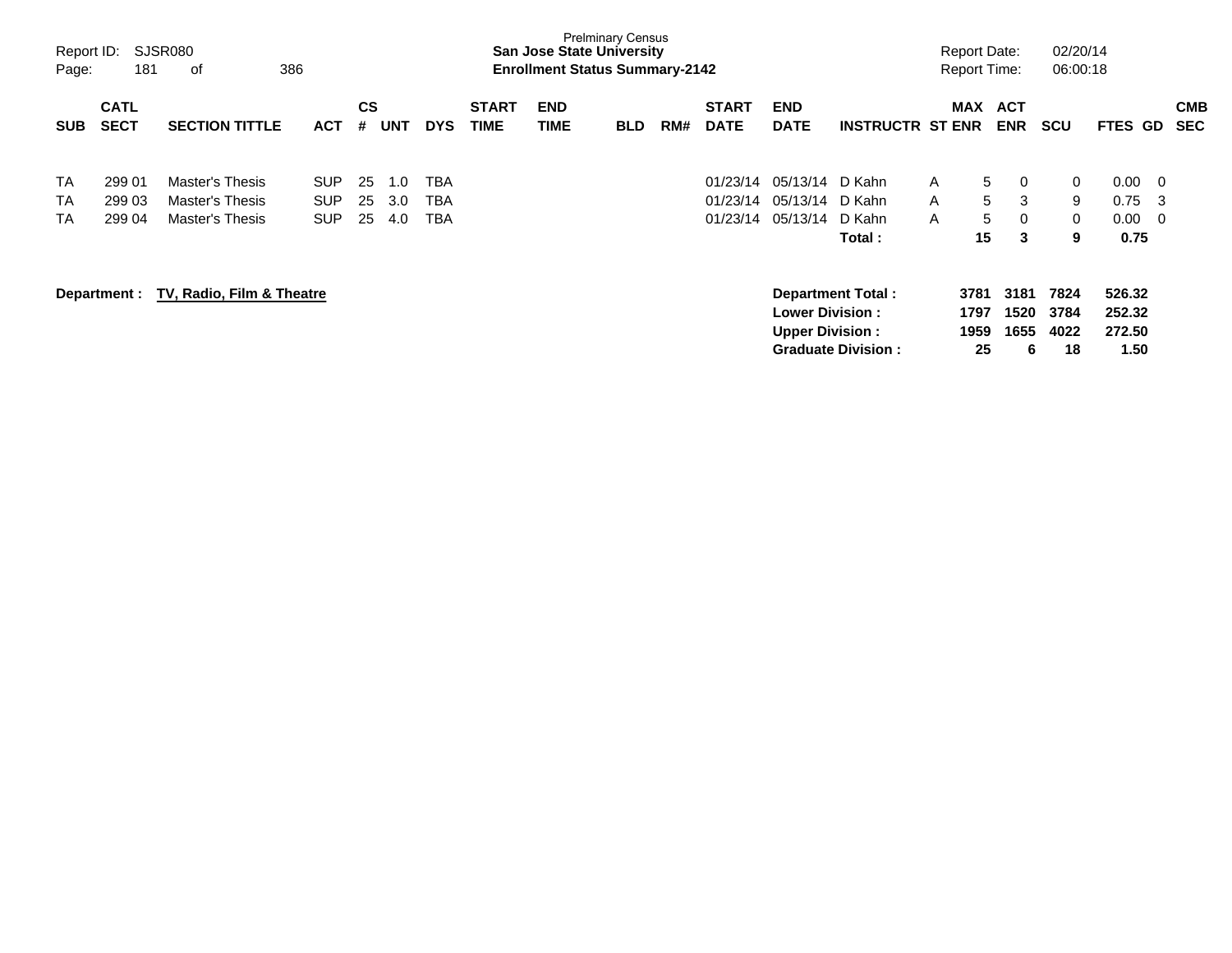| Report ID:<br>Page: | SJSR080<br>182             | 386<br>οf                                   |            |                    |            |             |                             | <b>Prelminary Census</b><br><b>San Jose State University</b><br><b>Enrollment Status Summary-2142</b> |            |     |                             |                              |                                | <b>Report Date:</b><br><b>Report Time:</b> |                       |                | 02/20/14<br>06:00:18 |         |                          |                          |
|---------------------|----------------------------|---------------------------------------------|------------|--------------------|------------|-------------|-----------------------------|-------------------------------------------------------------------------------------------------------|------------|-----|-----------------------------|------------------------------|--------------------------------|--------------------------------------------|-----------------------|----------------|----------------------|---------|--------------------------|--------------------------|
| <b>SUB</b>          | <b>CATL</b><br><b>SECT</b> | <b>SECTION TITTLE</b>                       | <b>ACT</b> | $\mathsf{cs}$<br># | <b>UNT</b> | <b>DYS</b>  | <b>START</b><br><b>TIME</b> | <b>END</b><br><b>TIME</b>                                                                             | <b>BLD</b> | RM# | <b>START</b><br><b>DATE</b> | <b>END</b><br><b>DATE</b>    | <b>INSTRUCTR ST ENR</b>        |                                            | MAX ACT<br><b>ENR</b> |                | <b>SCU</b>           | FTES GD |                          | <b>CMB</b><br><b>SEC</b> |
| <b>College</b>      |                            | <b>Humanities &amp; the Arts</b>            |            |                    |            |             |                             |                                                                                                       |            |     |                             |                              |                                |                                            |                       |                |                      |         |                          |                          |
|                     | Department :               | <b>English &amp; Comparative Literature</b> |            |                    |            |             |                             |                                                                                                       |            |     |                             |                              |                                |                                            |                       |                |                      |         |                          |                          |
|                     |                            | ENED 184Y 01 Stdt Tchg II                   | <b>SUP</b> | 25                 | 4.0        | TBA         |                             |                                                                                                       |            |     | 01/23/14                    | 05/13/14                     | S Marsh                        | A                                          | 3                     | 3              | 12                   | 0.80    | 0                        |                          |
| ENED                |                            | 184Y 02 Stdt Tchg II                        | <b>SUP</b> | 25                 | 4.0        | <b>TBA</b>  |                             |                                                                                                       |            |     | 01/23/14                    | 05/13/14                     | M Warner                       | A                                          | 3                     | $\mathbf 1$    | 4                    | 0.27    | 0                        |                          |
| ENED                |                            | 184Y 03 Stdt Tchg II                        | <b>SUP</b> | 25                 | 4.0        | <b>TBA</b>  |                             |                                                                                                       |            |     | 01/23/14                    | 05/13/14                     | L Hamor                        | A                                          | 6                     | 5              | 20                   | 1.33    | 0                        |                          |
| ENED                |                            | 184Y 04 Stdt Tchg II                        | <b>SUP</b> | 25                 | 4.0        | <b>TBA</b>  |                             |                                                                                                       |            |     | 01/23/14                    | 05/13/14                     | J Lovell                       | A                                          | 6                     | 5              | 20                   | 1.40    | - 1                      |                          |
|                     |                            |                                             |            |                    |            |             |                             |                                                                                                       |            |     |                             |                              | Total:                         |                                            | 18                    | 14             | 56                   | 3.80    |                          |                          |
| <b>ENED</b>         |                            | 184Z 01 Stdt Tchg III                       | <b>SUP</b> | 25                 | 4.0        | <b>TBA</b>  |                             |                                                                                                       |            |     | 01/23/14                    | 05/13/14                     | S Marsh                        | A                                          | 3                     | 3              | 12                   | 0.80    | 0                        |                          |
| <b>ENED</b>         |                            | 184Z 02 Stdt Tchg III                       | <b>SUP</b> | 25                 | 4.0        | <b>TBA</b>  |                             |                                                                                                       |            |     | 01/23/14                    | 05/13/14                     | M Warner                       | A                                          | 3                     | $\overline{1}$ | 4                    | 0.27    | 0                        |                          |
| <b>ENED</b>         |                            | 184Z 03 Stdt Tchg III                       | <b>SUP</b> | 25                 | 4.0        | <b>TBA</b>  |                             |                                                                                                       |            |     | 01/23/14                    | 05/13/14                     | L Hamor                        | A                                          | 6                     | 5              | 20                   | 1.33    | 0                        |                          |
| <b>ENED</b>         |                            | 184Z 04 Stdt Tchg III                       | <b>SUP</b> | 25                 | 4.0        | <b>TBA</b>  |                             |                                                                                                       |            |     | 01/23/14                    | 05/13/14                     | J Lovell                       | A                                          | 6                     | 6              | 24                   | 1.67    | $\overline{\phantom{0}}$ |                          |
|                     |                            |                                             |            |                    |            |             |                             |                                                                                                       |            |     |                             |                              | Total :                        |                                            | 18                    | 15             | 60                   | 4.07    |                          |                          |
|                     | ENED 353 01                | Meth Tchng English                          | SEM 05     |                    | 3.0        | $\top$      |                             | 04:00 PM 06:45 PM                                                                                     | <b>SH</b>  | 332 |                             | 01/23/14 05/13/14            | C Holmberg                     | A                                          | 16                    | 13             | 39                   | 2.60    | - 0                      |                          |
|                     |                            |                                             |            |                    |            |             |                             |                                                                                                       |            |     |                             |                              | Total:                         |                                            | 16                    | 13             | 39                   | 2.60    |                          |                          |
| <b>ENED</b>         | 365 01                     | Seminar in English E                        | SEM 05     |                    | 1.0        | R           |                             | 04:00 PM 06:45 PM                                                                                     | <b>SH</b>  | 433 | 01/23/14                    | 05/13/14                     | M Warner                       | A                                          | 16                    | 14             | 14                   | 0.93    | - 0                      |                          |
|                     |                            |                                             |            |                    |            |             |                             |                                                                                                       |            |     |                             |                              | Total :                        |                                            | 16                    | 14             | 14                   | 0.93    |                          |                          |
|                     |                            |                                             |            |                    |            |             |                             |                                                                                                       |            |     |                             |                              |                                |                                            |                       |                |                      |         |                          |                          |
| <b>ENGL</b>         | 1A 01                      | Composition I                               | <b>SEM</b> | 04                 | 3.0        | МW          |                             | 07:30 AM 08:45 AM                                                                                     | <b>BBC</b> | 221 | 01/23/14                    | 05/13/14                     | T Shank                        | A                                          | 25                    | 25             | 75                   | 5.00    | 0                        |                          |
| <b>ENGL</b>         | 1A 03                      | Composition I                               | <b>SEM</b> | 04                 | 3.0        | <b>TR</b>   |                             | 07:30 AM 08:45 AM                                                                                     | <b>BBC</b> | 122 | 01/23/14                    | 05/13/14                     | L Lappin                       | A                                          | 25                    | 23             | 69                   | 4.60    | 0                        |                          |
| <b>ENGL</b>         | 1A 05                      | Composition I                               | <b>SEM</b> | 04                 | 3.0        | <b>TR</b>   |                             | 07:30 AM 08:45 AM                                                                                     | <b>SH</b>  | 348 | 01/23/14                    | 05/13/14                     | N Moody                        | A                                          | 25                    | 24             | 72                   | 4.80    | 0                        |                          |
| <b>ENGL</b>         | 1A 06                      | Composition I                               | <b>SEM</b> | 04                 | 3.0        | МW          |                             | 09:00 AM 10:15 AM                                                                                     | <b>SH</b>  | 411 | 01/23/14                    | 05/13/14                     | I Russ                         | A                                          | 25                    | 25             | 75                   | 5.00    | 0                        |                          |
| <b>ENGL</b>         | 1A 07                      | Composition I                               | <b>SEM</b> | 04                 | 3.0        | МW          |                             | 09:00 AM 10:15 AM                                                                                     | <b>BBC</b> | 128 | 01/23/14                    | 05/13/14                     | A Petty                        | A                                          | 25                    | 25             | 75                   | 5.00    | 0                        |                          |
| <b>ENGL</b>         | 1A 08                      | Composition I                               | <b>SEM</b> | 04                 | 3.0        | МW          |                             | 09:00 AM 10:15 AM                                                                                     | <b>HGH</b> | 120 | 01/23/14                    | 05/13/14                     | C Wynne                        | A                                          | 25                    | 25             | 75                   | 5.00    | 0                        |                          |
| <b>ENGL</b>         | 1A 09                      | Composition I                               | <b>SEM</b> | 04                 | 3.0        | МW          |                             | 09:00 AM 10:15 AM                                                                                     | CL         | 316 | 01/23/14                    | 05/13/14                     | M Mohsenzad <del>@</del>       |                                            | 25                    | 25             | 75                   | 5.00    | 0                        |                          |
| <b>ENGL</b>         | 1A 10                      | Composition I                               | <b>SEM</b> | 04                 | 3.0        | <b>TR</b>   |                             | 09:00 AM 10:15 AM                                                                                     | <b>SH</b>  | 411 | 01/23/14                    | 05/13/14                     | R Vora                         | A                                          | 25                    | 25             | 75                   | 5.00    | 0                        |                          |
| <b>ENGL</b>         | 1A 11                      | Composition I                               | <b>SEM</b> | 04                 | 3.0        | <b>TR</b>   |                             | 09:00 AM 10:15 AM                                                                                     | <b>SH</b>  | 414 | 01/23/14                    | 05/13/14                     | S Cook                         | A                                          | 25                    | 24             | 72                   | 4.80    | 0                        |                          |
| <b>ENGL</b>         | 1A 12                      | Composition I                               | <b>SEM</b> | 04                 | 3.0        | <b>TR</b>   |                             | 09:00 AM 10:15 AM                                                                                     | <b>SH</b>  | 348 |                             | 01/23/14 05/13/14 N Moody    |                                | A                                          | 25                    | 25             | 75                   | 5.00    | 0                        |                          |
| <b>ENGL</b>         | 1A 14                      | Composition I                               | SEM        | 04                 | 3.0        | $\mathsf F$ |                             | 09:30 AM 12:15 PM                                                                                     | <b>BBC</b> | 128 |                             | 01/23/14 05/13/14 B Chow     |                                | Α                                          | 25                    | 25             | 75                   | 5.00    | $\mathbf 0$              |                          |
| ENGL                | 1A 15                      | Composition I                               | SEM 04 3.0 |                    |            | <b>MW</b>   |                             | 10:30 AM 11:45 AM                                                                                     | BBC        | 120 |                             | 01/23/14 05/13/14 J Hallford |                                | A                                          | 25                    | 25             | 75                   | 5.00    | 0                        |                          |
| ENGL                | 1A 16                      | Composition I                               | <b>SEM</b> |                    | 3.0        |             |                             |                                                                                                       |            |     |                             |                              |                                | X                                          | $\mathbf 0$           | $\mathbf 0$    | $\mathbf 0$          | 0.00    | $\overline{0}$           |                          |
| <b>ENGL</b>         | 1A 17                      | Composition I                               | SEM        | 04                 | 3.0        | MW          |                             | 10:30 AM 11:45 AM                                                                                     | SH         | 241 |                             |                              | 01/23/14 05/13/14 L Mitchell   | Α                                          | 25                    | 25             | 75                   | 5.00    | $\mathbf 0$              |                          |
| <b>ENGL</b>         | 1A 18                      | Composition I                               | SEM        | 04                 | 3.0        | MW          |                             | 10:30 AM 11:45 AM                                                                                     | ENG 403    |     |                             |                              | 01/23/14 05/13/14 M Mohsenzade |                                            | 25                    | 26             | 78                   | 5.20    | 0                        |                          |
| <b>ENGL</b>         | 1A 19                      | Composition I                               | <b>SEM</b> |                    | 3.0        |             |                             |                                                                                                       |            |     |                             |                              |                                | X                                          | $\mathbf 0$           | $\mathbf 0$    | 0                    | 0.00    | $\mathbf 0$              |                          |
| <b>ENGL</b>         | 1A 20                      | Composition I                               | SEM        | 04                 | 3.0        | TR          |                             | 10:30 AM 11:45 AM                                                                                     | DMH 208    |     |                             |                              | 01/23/14 05/13/14 C Browne     | Α                                          | 25                    | 25             | 75                   | 5.00    | 0                        |                          |
| <b>ENGL</b>         | 1A 21                      | Composition I                               | SEM        | 04                 | 3.0        | TR          |                             | 10:30 AM 11:45 AM                                                                                     | <b>SH</b>  | 346 |                             | 01/23/14 05/13/14 R Vora     |                                | Α                                          | 25                    | 24             | 72                   | 4.80    | 0                        |                          |
| ENGL                | 1A 23                      | Composition I                               | SEM 04 3.0 |                    |            | <b>TR</b>   |                             | 10:30 AM 11:45 AM                                                                                     | <b>BBC</b> | 124 |                             |                              | 01/23/14 05/13/14 J Goodman A  |                                            | 25                    | 25             | 75                   | 5.00    | $\overline{\mathbf{0}}$  |                          |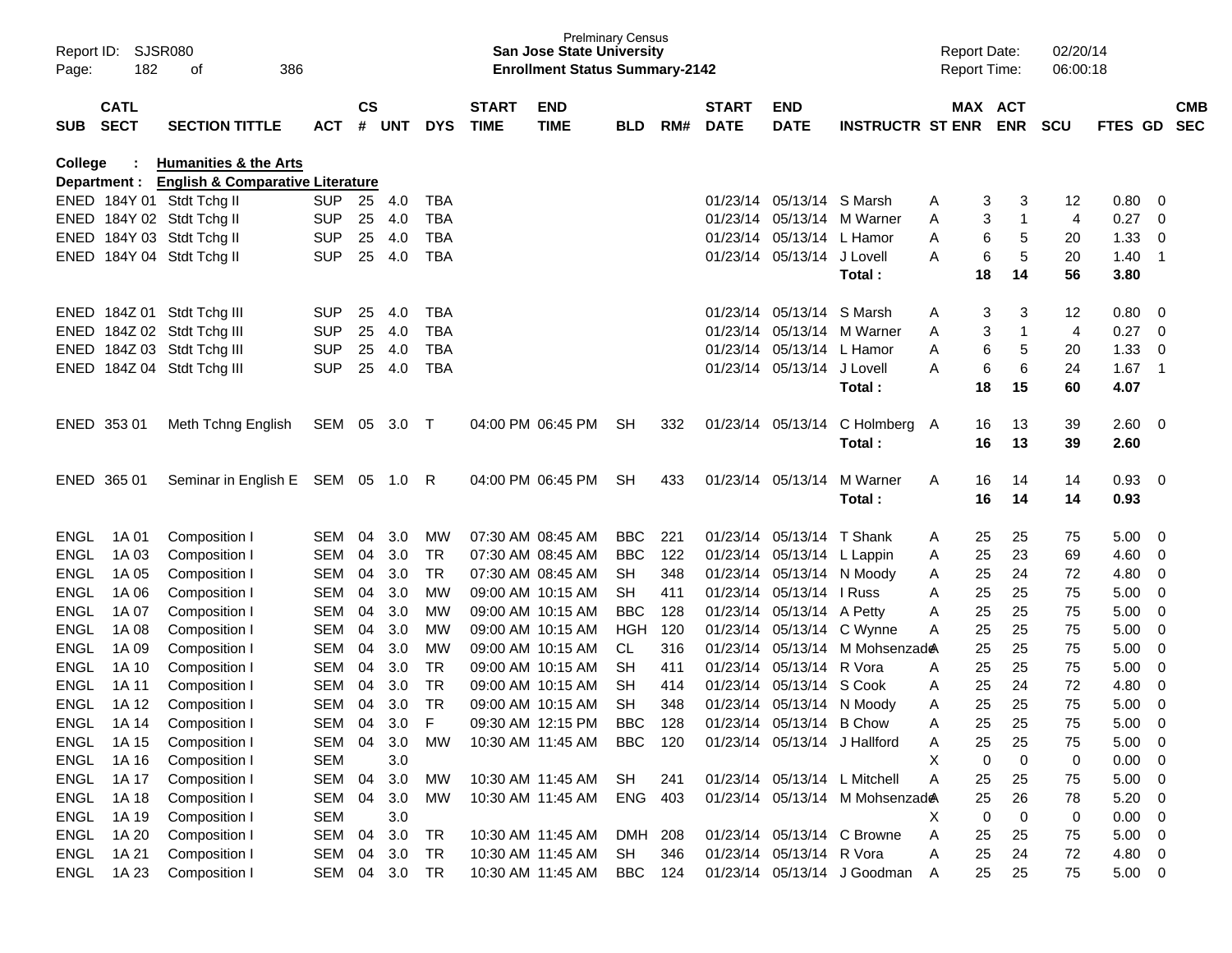| Report ID:<br>Page: | 183         | <b>SJSR080</b><br>386<br>οf |            |               |               |            |              | <b>Prelminary Census</b><br><b>San Jose State University</b><br><b>Enrollment Status Summary-2142</b> |            |     |              |                            |                                 |          | <b>Report Date:</b><br><b>Report Time:</b> |                | 02/20/14<br>06:00:18 |             |                          |            |
|---------------------|-------------|-----------------------------|------------|---------------|---------------|------------|--------------|-------------------------------------------------------------------------------------------------------|------------|-----|--------------|----------------------------|---------------------------------|----------|--------------------------------------------|----------------|----------------------|-------------|--------------------------|------------|
|                     | <b>CATL</b> |                             |            | $\mathsf{cs}$ |               |            | <b>START</b> | <b>END</b>                                                                                            |            |     | <b>START</b> | END                        |                                 |          |                                            | <b>MAX ACT</b> |                      |             |                          | <b>CMB</b> |
| <b>SUB</b>          | <b>SECT</b> | <b>SECTION TITTLE</b>       | <b>ACT</b> | #             | <b>UNT</b>    | <b>DYS</b> | <b>TIME</b>  | <b>TIME</b>                                                                                           | <b>BLD</b> | RM# | <b>DATE</b>  | <b>DATE</b>                | <b>INSTRUCTR ST ENR</b>         |          |                                            | <b>ENR</b>     | <b>SCU</b>           | <b>FTES</b> | <b>GD</b>                | <b>SEC</b> |
| <b>ENGL</b>         | 1A 24       | Composition I               | <b>SEM</b> | 04            | 3.0           | <b>TR</b>  |              | 10:30 AM 11:45 AM                                                                                     | SН         | 414 | 01/23/14     | 05/13/14                   | S Cook                          | A        | 25                                         | 24             | 72                   | 4.80        | 0                        |            |
| ENGL                | 1A 25       | Composition I               | <b>SEM</b> | 04            | 3.0           | <b>TR</b>  |              | 10:30 AM 11:45 AM                                                                                     | <b>SH</b>  | 435 | 01/23/14     | 05/13/14                   | S Prasad                        | A        | 25                                         | 24             | 72                   | 4.80        | $\mathbf 0$              |            |
| ENGL                | 1A 26       | Composition I               | <b>SEM</b> | 04            | 3.0           | <b>MW</b>  |              | 12:00 PM 01:15 PM                                                                                     | <b>BBC</b> | 120 | 01/23/14     | 05/13/14                   | E Schragg                       | A        | 25                                         | 24             | 72                   | 4.80        | 0                        |            |
| <b>ENGL</b>         | 1A 27       | Composition I               | <b>SEM</b> | 04            | 3.0           | <b>MW</b>  |              | 12:00 PM 01:15 PM                                                                                     | <b>BBC</b> | 124 | 01/23/14     | 05/13/14 T Shank           |                                 | A        | 25                                         | 25             | 75                   | 5.00        | $\mathbf 0$              |            |
| <b>ENGL</b>         | 1A 28       | Composition I               | <b>SEM</b> |               | 3.0           |            |              |                                                                                                       |            |     |              |                            |                                 | X        | 0                                          | $\mathbf 0$    | 0                    | 0.00        | $\mathbf 0$              |            |
| <b>ENGL</b>         | 1A 29       | Composition I               | <b>SEM</b> | 04            | 3.0           | <b>MW</b>  |              | 12:00 PM 01:15 PM                                                                                     | <b>BBC</b> | 221 | 01/23/14     | 05/13/14 N Stork           |                                 | Α        | 25                                         | 25             | 75                   | 5.00        | $\mathbf 0$              |            |
| <b>ENGL</b>         | 1A 30       | Composition I               | <b>SEM</b> | 04            | 3.0           | <b>TR</b>  |              | 12:00 PM 01:15 PM                                                                                     | <b>BBC</b> | 124 | 01/23/14     | 05/13/14                   | R Holaday                       | A        | 25                                         | 25             | 75                   | 5.00        | $\mathbf 0$              |            |
| <b>ENGL</b>         | 1A 31       | Composition I               | <b>SEM</b> | 04            | 3.0           | <b>TR</b>  |              | 12:00 PM 01:15 PM                                                                                     | <b>BBC</b> | 128 | 01/23/14     | 05/13/14                   | G Goel                          | Α        | 25                                         | 25             | 75                   | 5.00        | $\mathbf 0$              |            |
| <b>ENGL</b>         | 1A 32       | Composition I               | <b>SEM</b> | 04            | 3.0           | <b>TR</b>  |              | 12:00 PM 01:15 PM                                                                                     | SН         | 414 | 01/23/14     |                            | 05/13/14 N Moody                | Α        | 25                                         | 24             | 72                   | 4.80        | $\mathbf 0$              |            |
| <b>ENGL</b>         | 1A 33       | Composition I               | <b>SEM</b> | 04            | 3.0           | <b>TR</b>  |              | 12:00 PM 01:15 PM                                                                                     | <b>SH</b>  | 348 | 01/23/14     | 05/13/14 L Lappin          |                                 | A        | 25                                         | 25             | 75                   | 5.00        | $\mathbf 0$              |            |
| <b>ENGL</b>         | 1A 34       | Composition I               | <b>SEM</b> | 04            | 3.0           | <b>MW</b>  |              | 01:30 PM 02:45 PM                                                                                     | <b>BBC</b> | 221 | 01/23/14     | 05/13/14                   | J Hallford                      | A        | 25                                         | 25             | 75                   | 5.00        | $\mathbf 0$              |            |
| <b>ENGL</b>         | 1A 35       | Composition I               | <b>SEM</b> | 04            | 3.0           | <b>MW</b>  |              | 01:30 PM 02:45 PM                                                                                     | <b>BBC</b> | 120 | 01/23/14     | 05/13/14                   | E Schragg                       | Α        | 25                                         | 25             | 75                   | 5.00        | $\mathbf 0$              |            |
| <b>ENGL</b>         | 1A 36       | Composition I               | <b>SEM</b> | 04            | 3.0           | <b>MW</b>  |              | 01:30 PM 02:45 PM                                                                                     | <b>SH</b>  | 444 | 01/23/14     |                            | 05/13/14 A Winston              | Α        | 25                                         | 25             | 75                   | 5.00        | $\mathbf 0$              |            |
| <b>ENGL</b>         | 1A 37       | Composition I               | <b>SEM</b> |               | 3.0           |            |              |                                                                                                       |            |     |              |                            |                                 | X        | 0                                          | $\mathbf 0$    | 0                    | 0.00        | $\mathbf 0$              |            |
| <b>ENGL</b>         | 1A 38       | Composition I               | <b>SEM</b> | 04            | 3.0           | <b>TR</b>  |              | 01:30 PM 02:45 PM                                                                                     | <b>DMH</b> | 208 | 01/23/14     | 05/13/14                   | A Tucker                        | Α        | 25                                         | 24             | 72                   | 4.80        | $\mathbf 0$              |            |
| <b>ENGL</b>         | 1A 39       | Composition I               | <b>SEM</b> | 04            | 3.0           | <b>TR</b>  |              | 01:30 PM 02:45 PM                                                                                     | <b>BBC</b> | 122 | 01/23/14     |                            | 05/13/14 S Ashton               | Α        | 25                                         | 24             | 72                   | 4.80        | $\mathbf 0$              |            |
| <b>ENGL</b>         | 1A 40       | Composition I               | <b>SEM</b> | 04            | 3.0           | <b>TR</b>  |              | 01:30 PM 02:45 PM                                                                                     | <b>BBC</b> | 120 | 01/23/14     | 05/13/14                   | O Sonntag                       | A        | 25                                         | 25             | 75                   | 5.00        | $\mathbf 0$              |            |
| <b>ENGL</b>         | 1A 41       | Composition I               | <b>SEM</b> | 04            | 3.0           | <b>MW</b>  |              | 03:00 PM 04:15 PM                                                                                     | <b>BBC</b> | 120 | 01/23/14     | 05/13/14                   | M Mohsenzad <b>e</b> A          |          | 25                                         | 25             | 75                   | 5.00        | $\mathbf 0$              |            |
| <b>ENGL</b>         | 1A 43       | Composition I               | <b>SEM</b> | 04            | 3.0           | <b>TR</b>  |              | 03:00 PM 04:15 PM                                                                                     | <b>BBC</b> | 122 | 01/23/14     | 05/13/14                   | C Browne                        | Α        | 25                                         | 25             | 75                   | 5.00        | $\mathbf 0$              |            |
| <b>ENGL</b>         | 1A 44       | Composition I               | <b>SEM</b> | 04            | 3.0           | <b>MW</b>  |              | 10:30 AM 11:45 AM                                                                                     | <b>CL</b>  | 316 | 01/23/14     |                            | 05/13/14 A Winston              | A        | 25                                         | 25             | 75                   | 5.00        | $\mathbf 0$              |            |
| <b>ENGL</b>         | 1A 45       | Composition I               | <b>SEM</b> | 04            | 3.0           | <b>MW</b>  |              | 04:30 PM 05:45 PM                                                                                     | <b>BBC</b> | 124 | 01/23/14     |                            | 05/13/14 E Schragg              | A        | 25                                         | 25             | 75                   | 5.00        | $\mathbf 0$              |            |
| <b>ENGL</b>         | 1A 46       | Composition I               | <b>SEM</b> |               | 3.0           |            |              |                                                                                                       |            |     |              |                            |                                 | X        | 0                                          | $\mathbf 0$    | 0                    | 0.00        | $\mathbf 0$              |            |
| <b>ENGL</b>         | 1A 47       | Composition I               | <b>SEM</b> | 04            | 3.0           | <b>TR</b>  |              | 12:00 PM 01:15 PM                                                                                     | <b>SH</b>  | 435 | 01/23/14     | 05/13/14                   | S Prasad                        | Α        | 25                                         | 25             | 75                   | 5.00        | $\mathbf 0$              |            |
| <b>ENGL</b>         | 1A 48       | Composition I               | <b>SEM</b> | 04            | 3.0           | F          |              | 09:30 AM 12:15 PM                                                                                     | <b>CL</b>  | 316 | 01/23/14     | 05/13/14 N Stork           |                                 | Α        | 25                                         | 24             | 72                   | 4.80        | $\mathbf 0$              |            |
| <b>ENGL</b>         | 1A 49       | Composition I               | <b>SEM</b> | 04            | 3.0           | <b>TR</b>  |              | 09:00 AM 10:15 AM                                                                                     | <b>CL</b>  | 243 | 01/23/14     | 05/13/14                   | S Ashton                        | A        | 25                                         | 25             | 75                   | 5.00        | $\mathbf 0$              |            |
| <b>ENGL</b>         | 1A 50       | Composition I               | <b>SEM</b> | 04            | 3.0           | <b>MW</b>  |              | 01:30 PM 02:45 PM                                                                                     | <b>BBC</b> | 121 | 01/23/14     | 05/13/14                   | M Mohsenzad <b>e</b> A          |          | 25                                         | 25             | 75                   | 5.00        | $\mathbf 0$              |            |
| <b>ENGL</b>         | 1A 51       | Composition I               | <b>SEM</b> | 04            | 3.0           | <b>MW</b>  |              | 10:30 AM 11:45 AM                                                                                     | <b>BBC</b> | 123 | 01/23/14     | 05/13/14 T Shank           |                                 | Α        | 25                                         | 25             | 75                   | 5.00        | $\mathbf 0$              |            |
| <b>ENGL</b>         | 1A 52       | Composition I               | <b>SEM</b> | 04            | 3.0           | <b>MW</b>  |              | 10:30 AM 11:45 AM                                                                                     | <b>CL</b>  | 238 | 01/23/14     | 05/13/14                   | <b>B</b> Chow                   | A        | 25                                         | 25             | 75                   | 5.00        | 0                        |            |
| <b>ENGL</b>         | 1A 53       | Composition I               | <b>SEM</b> | 04            | 3.0           | <b>MW</b>  |              | 12:00 PM 01:15 PM                                                                                     | <b>CL</b>  | 306 | 01/23/14     |                            | 05/13/14 M Judnick              | Α        | 25                                         | 25             | 75                   | 5.00        | 0                        |            |
| <b>ENGL</b>         | 1A 54       | Composition                 | <b>SEM</b> |               | 3.0           |            |              |                                                                                                       |            |     |              |                            |                                 | X        | 0                                          | $\Omega$       | $\mathbf 0$          | 0.00        | $\mathbf 0$              |            |
| <b>ENGL</b>         | 1A 55       | Composition                 | <b>SEM</b> | 04            | 3.0           | <b>MW</b>  |              | 03:00 PM 04:15 PM                                                                                     | <b>BBC</b> | 121 | 01/23/14     | 05/13/14                   | M Judnick                       |          | 25                                         | 24             | 72                   | 4.80        | $\Omega$                 |            |
|                     | ENGL 1A 56  | Composition I               |            |               | SEM 04 3.0 TR |            |              | 01:30 PM 02:45 PM SH                                                                                  |            | 435 |              | 01/23/14 05/13/14 S Prasad |                                 | A        | 25                                         | 25             | 75                   | 5.00 0      |                          |            |
|                     |             |                             |            |               |               |            |              |                                                                                                       |            |     |              |                            | Total:                          |          |                                            | 1125 1113      | 3339                 | 222.60      |                          |            |
| ENGL                | 1B 01       | Composition 2               | <b>SEM</b> |               | 3.0           |            |              |                                                                                                       |            |     |              |                            |                                 | $\times$ | 0                                          | 0              | 0                    | 0.00        | $\overline{\phantom{0}}$ |            |
| ENGL                | 1B 02       | Composition 2               | SEM        | 04            | 3.0           | <b>MW</b>  |              | 07:30 AM 08:45 AM                                                                                     | CL         | 306 |              | 01/23/14 05/13/14 S Harvey |                                 | Α        | 25                                         | 23             | 69                   | 4.60        | $\overline{\phantom{0}}$ |            |
| ENGL                | 1B 03       | Composition 2               | SEM        | 04            | 3.0           | MW         |              | 07:30 AM 08:45 AM                                                                                     | CL         | 238 |              |                            | 01/23/14 05/13/14 D Hendel De A |          | 25                                         | 25             | 75                   | 5.00        | $\overline{\phantom{0}}$ |            |
| ENGL                | 1B 04       | Composition 2               | SEM        | 04            | 3.0           | MW         |              | 07:30 AM 08:45 AM                                                                                     | <b>BBC</b> | 122 |              | 01/23/14 05/13/14 J Murphy |                                 | A        | 25                                         | 24             | 72                   | 4.80        | $\overline{\phantom{0}}$ |            |
| ENGL                | 1B 05       | Composition 2               | SEM 04 3.0 |               |               | MW         |              | 07:30 AM 08:45 AM                                                                                     | CL         | 308 |              | 01/23/14 05/13/14 E Sams   |                                 | Α        | 25                                         | 25             | 75                   | $5.00 \t 0$ |                          |            |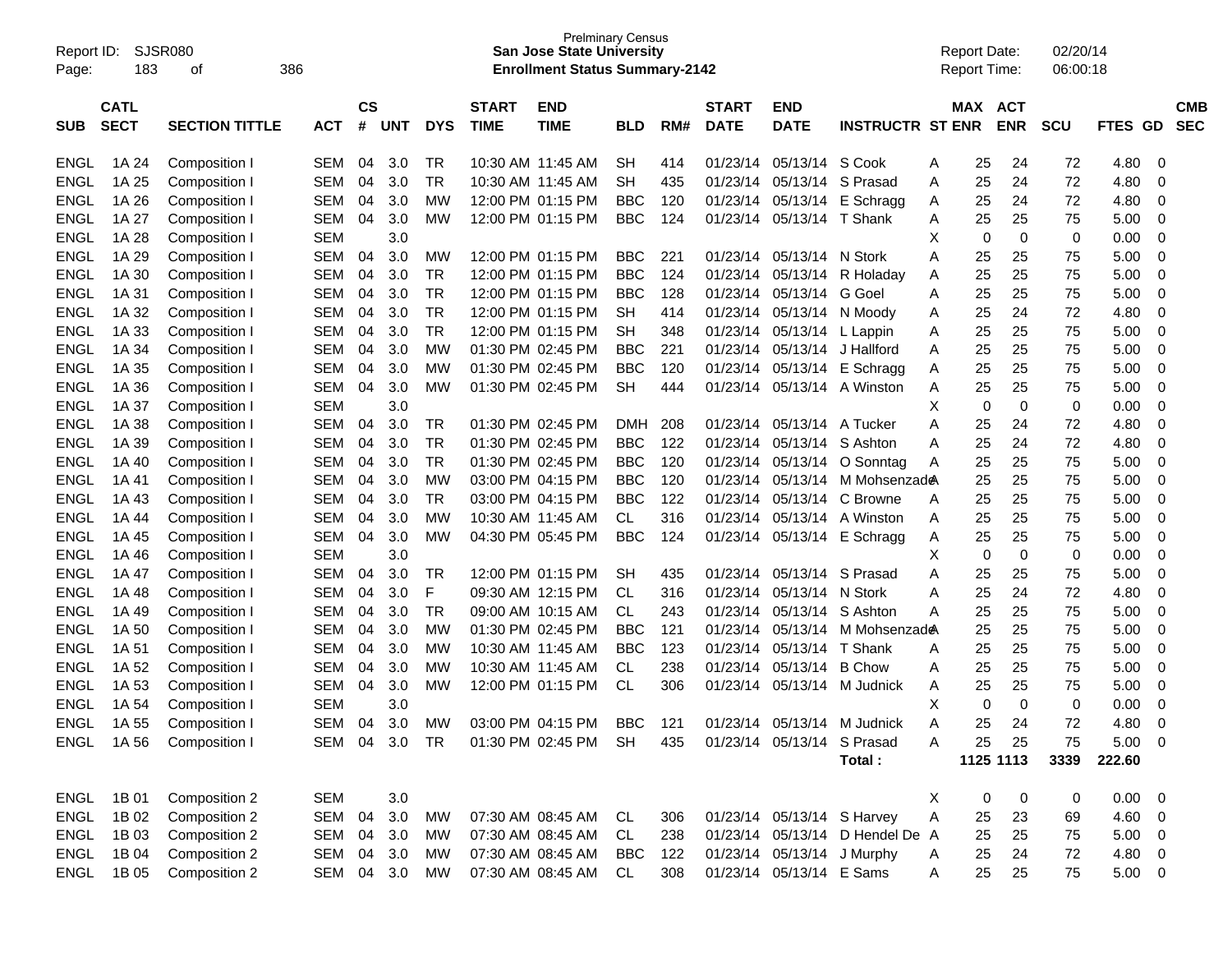| Report ID:<br>Page: | 184         | <b>SJSR080</b><br>οf  | 386        |           |            |            |                   | <b>Prelminary Census</b><br><b>San Jose State University</b><br><b>Enrollment Status Summary-2142</b> |            |      |              |                            |                              | <b>Report Date:</b> |          | <b>Report Time:</b> | 02/20/14<br>06:00:18 |             |                |            |
|---------------------|-------------|-----------------------|------------|-----------|------------|------------|-------------------|-------------------------------------------------------------------------------------------------------|------------|------|--------------|----------------------------|------------------------------|---------------------|----------|---------------------|----------------------|-------------|----------------|------------|
|                     | <b>CATL</b> |                       |            | <b>CS</b> |            |            | <b>START</b>      | <b>END</b>                                                                                            |            |      | <b>START</b> | <b>END</b>                 |                              |                     | MAX      | <b>ACT</b>          |                      |             |                | <b>CMB</b> |
| <b>SUB</b>          | <b>SECT</b> | <b>SECTION TITTLE</b> | <b>ACT</b> | #         | <b>UNT</b> | <b>DYS</b> | <b>TIME</b>       | <b>TIME</b>                                                                                           | <b>BLD</b> | RM#  | <b>DATE</b>  | <b>DATE</b>                | <b>INSTRUCTR ST ENR</b>      |                     |          | <b>ENR</b>          | <b>SCU</b>           | <b>FTES</b> | <b>GD</b>      | <b>SEC</b> |
| <b>ENGL</b>         | 1B 06       | Composition 2         | SEM        | 04        | 3.0        | МW         | 07:30 AM 08:45 AM |                                                                                                       | <b>BBC</b> | 124  | 01/23/14     | 05/13/14                   | I Silva                      | Α                   | 25       | 24                  | 72                   | 4.80        | 0              |            |
| ENGL                | 1B 07       | Composition 2         | SEM        | 04        | 3.0        | МW         | 07:30 AM 08:45 AM |                                                                                                       | <b>DMH</b> | 208  | 01/23/14     | 05/13/14                   | R Strachan                   | A                   | 25       | 24                  | 72                   | 4.80        | 0              |            |
| <b>ENGL</b>         | 1B 08       | Composition 2         | SEM        | 04        | 3.0        | TR         | 07:30 AM 08:45 AM |                                                                                                       | <b>BBC</b> | 128  | 01/23/14     | 05/13/14                   | E James-PennA                |                     | 25       | 25                  | 75                   | 5.00        | 0              |            |
| <b>ENGL</b>         | 1B 09       | Composition 2         | SEM        | 04        | 3.0        | TR         | 07:30 AM 08:45 AM |                                                                                                       | SН         | 414  | 01/23/14     | 05/13/14                   | G Collins                    | A                   | 25       | 24                  | 72                   | 4.80        | 0              |            |
| <b>ENGL</b>         | 1B 10       | Composition 2         | SEM        | 04        | 3.0        | <b>TR</b>  | 07:30 AM 08:45 AM |                                                                                                       | <b>BBC</b> | 124  | 01/23/14     | 05/13/14                   | G Saratsioti                 | A                   | 25       | 25                  | 75                   | 5.00        | 0              |            |
| <b>ENGL</b>         | 1B 11       | Composition 2         | SEM        | 04        | 3.0        | <b>TR</b>  | 07:30 AM 08:45 AM |                                                                                                       | <b>DMH</b> | 149A | 01/23/14     | 05/13/14                   | L Jacoby                     | A                   | 25       | 25                  | 75                   | 5.00        | 0              |            |
| <b>ENGL</b>         | 1B 12       | Composition 2         | SEM        | 04        | 3.0        | <b>TR</b>  | 07:30 AM 08:45 AM |                                                                                                       | <b>BBC</b> | 221  | 01/23/14     | 05/13/14                   | D Sirkin                     | A                   | 25       | 23                  | 69                   | 4.60        | 0              |            |
| <b>ENGL</b>         | 1B 13       | Composition 2         | <b>SEM</b> | 04        | 3.0        | <b>TR</b>  | 07:30 AM 08:45 AM |                                                                                                       | <b>CL</b>  | 238  | 01/23/14     | 05/13/14                   | D Hendel De A                |                     | 25       | 25                  | 75                   | 5.00        | 0              |            |
| ENGL                | 1B 14       | Composition 2         | <b>SEM</b> |           | 3.0        |            |                   |                                                                                                       |            |      |              |                            |                              | х                   | 0        | 0                   | 0                    | 0.00        | 0              |            |
| <b>ENGL</b>         | 1B 15       | Composition 2         | SEM        | 04        | 3.0        | МW         | 09:00 AM 10:15 AM |                                                                                                       | <b>CL</b>  | 306  | 01/23/14     | 05/13/14                   | S Harvey                     | Α                   | 25       | 25                  | 75                   | 5.00        | 0              |            |
| <b>ENGL</b>         | 1B 16       | Composition 2         | SEM        | 04        | 3.0        | МW         | 09:00 AM 10:15 AM |                                                                                                       | <b>CL</b>  | 238  | 01/23/14     | 05/13/14                   | D Hendel De A                |                     | 25       | 25                  | 75                   | 5.00        | 0              |            |
| ENGL                | 1B 17       | Composition 2         | SEM        | 04        | 3.0        | МW         | 09:00 AM 10:15 AM |                                                                                                       | <b>BBC</b> | 122  | 01/23/14     | 05/13/14                   | J Murphy                     | Α                   | 25       | 25                  | 75                   | 5.00        | 0              |            |
| <b>ENGL</b>         | 1B 18       | Composition 2         | SEM        | 04        | 3.0        | МW         | 09:00 AM 10:15 AM |                                                                                                       | <b>CL</b>  | 308  | 01/23/14     | 05/13/14                   | E Sams                       | Α                   | 25       | 25                  | 75                   | 5.00        | 0              |            |
| <b>ENGL</b>         | 1B 19       | Composition 2         | SEM        | 04        | 3.0        | МW         | 09:00 AM 10:15 AM |                                                                                                       | <b>BBC</b> | 124  | 01/23/14     | 05/13/14                   | I Silva                      | Α                   | 25       | 25                  | 75                   | 5.00        | 0              |            |
| ENGL                | 1B 20       | Composition 2         | SEM        | 04        | 3.0        | <b>MW</b>  | 09:00 AM 10:15 AM |                                                                                                       | <b>BBC</b> | 221  | 01/23/14     | 05/13/14                   | J Sparks                     | Α                   | 25       | 24                  | 72                   | 4.80        | 0              |            |
| <b>ENGL</b>         | 1B 21       | Composition 2         | SEM        | 04        | 3.0        | TR         | 09:00 AM 10:15 AM |                                                                                                       | <b>BBC</b> | 128  | 01/23/14     | 05/13/14                   | C Lore                       | A                   | 25       | 25                  | 75                   | 5.00        | 0              |            |
| <b>ENGL</b>         | 1B 22       | Composition 2         | SEM        | 04        | 3.0        | TR         | 09:00 AM 10:15 AM |                                                                                                       | <b>BBC</b> | 122  | 01/23/14     | 05/13/14                   | R James                      | A                   | 25       | 25                  | 75                   | 5.00        | 0              |            |
| <b>ENGL</b>         | 1B 23       | Composition 2         | SEM        | 04        | 3.0        | <b>TR</b>  | 09:00 AM 10:15 AM |                                                                                                       | <b>BBC</b> | 221  | 01/23/14     | 05/13/14                   | D Sirkin                     | A                   | 25       | 24                  | 72                   | 4.80        | 0              |            |
| ENGL                | 1B 24       | Composition 2         | SEM        | 04        | 3.0        | <b>TR</b>  | 09:00 AM 10:15 AM |                                                                                                       | <b>BBC</b> | 124  | 01/23/14     | 05/13/14                   | G Saratsioti                 | A                   | 25       | 25                  | 75                   | 5.00        | 0              |            |
| <b>ENGL</b>         | 1B 25       | Composition 2         | SEM        | 04        | 3.0        | TR         | 09:00 AM 10:15 AM |                                                                                                       | <b>CL</b>  | 238  | 01/23/14     | 05/13/14                   | D Hendel De A                |                     | 25       | 26                  | 78                   | 5.20        | 0              |            |
| <b>ENGL</b>         | 1B 26       | Composition 2         | SEM        | 04        | 3.0        | <b>MW</b>  | 09:00 AM 10:15 AM |                                                                                                       | <b>SH</b>  | 444  | 01/23/14     | 05/13/14                   | N Maranhas A                 |                     | 25       | 25                  | 75                   | 5.00        | 0              |            |
| ENGL                | 1B 27       | Composition 2         | SEM        | 04        | 3.0        | <b>TR</b>  | 09:00 AM 10:15 AM |                                                                                                       | <b>DMH</b> | 149A | 01/23/14     | 05/13/14                   | L Jacoby                     | Α                   | 25       | 24                  | 72                   | 4.80        | 0              |            |
| <b>ENGL</b>         | 1B 28       | Composition 2         | SEM        | 04        | 3.0        | F          | 09:30 AM 12:15 PM |                                                                                                       | <b>BBC</b> | 221  | 01/23/14     | 05/13/14                   | C Mujal                      | Α                   | 25       | 25                  | 75                   | 5.00        | 0              |            |
| <b>ENGL</b>         | 1B 29       | Composition 2         | SEM        | 04        | 3.0        | F          | 09:30 AM 12:15 PM |                                                                                                       | <b>BBC</b> | 124  | 01/23/14     | 05/13/14                   | L Landau                     | A                   | 25       | 25                  | 75                   | 5.00        | 0              |            |
| <b>ENGL</b>         | 1B 30       | Composition 2         | SEM        | 04        | 3.0        | F          | 09:30 AM 12:15 PM |                                                                                                       | SН         | 414  | 01/23/14     | 05/13/14                   | N Maranhas                   | A                   | 25       | 25                  | 75                   | 5.00        | 0              |            |
| <b>ENGL</b>         | 1B 31       | Composition 2         | SEM        | 04        | 3.0        | МW         |                   | 10:30 AM 11:45 AM                                                                                     | DMH        | 347  | 01/23/14     | 05/13/14                   | P Banwait                    | Α                   | 25       | 25                  | 75                   | 5.00        | 0              |            |
| <b>ENGL</b>         | 1B 32       | Composition 2         | SEM        | 04        | 3.0        | МW         |                   | 10:30 AM 11:45 AM                                                                                     | SН         | 240  | 01/23/14     | 05/13/14                   | A McClintic                  | Α                   | 25       | 25                  | 75                   | 5.00        | 0              |            |
| <b>ENGL</b>         | 1B 33       | Composition 2         | <b>SEM</b> | 04        | 3.0        | МW         |                   | 10:30 AM 11:45 AM                                                                                     | <b>CL</b>  | 218  | 01/23/14     | 05/13/14                   | J Murphy                     | Α                   | 25       | 24                  | 72                   | 4.80        | 0              |            |
| <b>ENGL</b>         | 1B 34       | Composition 2         | SEM        | 04        | 3.0        | МW         |                   | 10:30 AM 11:45 AM                                                                                     | <b>BBC</b> | 125  | 01/23/14     | 05/13/14                   | M Dowdy                      | Α                   | 25       | 25                  | 75                   | 5.00        | 0              |            |
| <b>ENGL</b>         | 1B 35       | Composition 2         | <b>SEM</b> | 04        | 3.0        | МW         |                   | 10:30 AM 11:45 AM                                                                                     | <b>BBC</b> | 221  | 01/23/14     | 05/13/14 J Sparks          |                              | Α                   | 25       | 24                  | 72                   | 4.80        | 0              |            |
| <b>ENGL</b>         | 1B 36       | Composition 2         | <b>SEM</b> |           | 3.0        |            |                   |                                                                                                       |            |      |              |                            |                              |                     | $\Omega$ | $\Omega$            | $\Omega$             | 0.00        | $\Omega$       |            |
| <b>ENGL</b>         | 1B 37       | Composition 2         | SEM        | 04        | 3.0        | TR         |                   | 04:30 PM 05:45 PM                                                                                     | <b>BBC</b> | 122  |              | 01/23/14 05/13/14 K Harris |                              | Α                   | 25       | 25                  | 75                   | 5.00        | 0              |            |
| <b>ENGL</b>         | 1B 38       | Composition 2         | <b>SEM</b> | 04        | 3.0        | <b>MW</b>  |                   | 10:30 AM 11:45 AM                                                                                     | <b>SH</b>  | 444  | 01/23/14     | 05/13/14                   | N Maranhas                   | A                   | 25       | 25                  | 75                   | 5.00        | 0              |            |
| <b>ENGL</b>         | 1B 39       | Composition 2         | SEM        | 04        | 3.0        | TR         |                   | 10:30 AM 11:45 AM                                                                                     | CL.        | 316  |              | 01/23/14 05/13/14 C Baer   |                              | Α                   | 25       | 25                  | 75                   | 5.00        | 0              |            |
| <b>ENGL</b>         | 1B 40       | Composition 2         | SEM        | 04        | 3.0        | TR         |                   | 10:30 AM 11:45 AM                                                                                     | CL         | 306  |              | 01/23/14 05/13/14 J Sparks |                              | A                   | 25       | 24                  | 72                   | 4.80        | 0              |            |
| <b>ENGL</b>         | 1B 41       | Composition 2         | SEM        | 04        | 3.0        | TR         |                   | 10:30 AM 11:45 AM                                                                                     | HGH 217    |      |              | 01/23/14 05/13/14 M Hager  |                              | A                   | 25       | 25                  | 75                   | 5.00        | 0              |            |
| <b>ENGL</b>         | 1B 42       | Composition 2         | SEM        | 04        | 3.0        | TR         |                   | 10:30 AM 11:45 AM                                                                                     | BBC        | 122  |              |                            | 01/23/14 05/13/14 M Williams | Α                   | 25       | 24                  | 72                   | 4.80        | 0              |            |
| <b>ENGL</b>         | 1B 44       | Composition 2         | <b>SEM</b> |           | 3.0        |            |                   |                                                                                                       |            |      |              |                            |                              | X                   | 0        | 0                   | 0                    | 0.00        | 0              |            |
| ENGL                | 1B 45       | Composition 2         | SEM        |           | 04 3.0     | MW         |                   | 12:00 PM 01:15 PM                                                                                     | <b>SH</b>  | 444  |              | 01/23/14 05/13/14 C Lore   |                              | Α                   | 25       | 25                  | 75                   | 5.00        | $\overline{0}$ |            |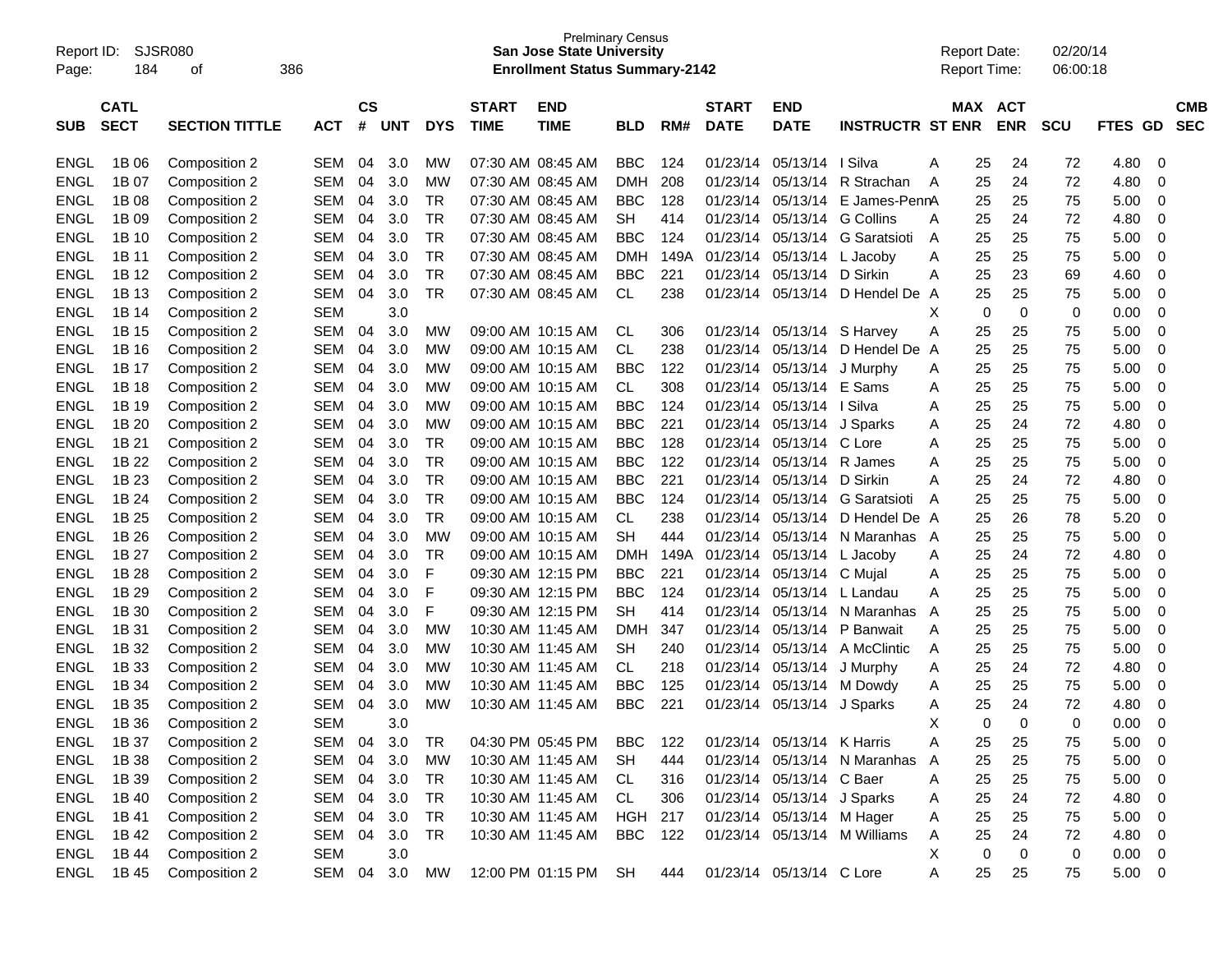| Report ID:<br>Page: | 185         | <b>SJSR080</b><br>οf  | 386        |           |            |            |              | <b>San Jose State University</b><br><b>Enrollment Status Summary-2142</b> | <b>Prelminary Census</b> |     |              |                            |                                 |   | <b>Report Date:</b><br><b>Report Time:</b> |            | 02/20/14<br>06:00:18 |                          |                         |
|---------------------|-------------|-----------------------|------------|-----------|------------|------------|--------------|---------------------------------------------------------------------------|--------------------------|-----|--------------|----------------------------|---------------------------------|---|--------------------------------------------|------------|----------------------|--------------------------|-------------------------|
|                     | <b>CATL</b> |                       |            | <b>CS</b> |            |            | <b>START</b> | <b>END</b>                                                                |                          |     | <b>START</b> | <b>END</b>                 |                                 |   | MAX                                        | <b>ACT</b> |                      |                          | <b>CMB</b>              |
| <b>SUB</b>          | <b>SECT</b> | <b>SECTION TITTLE</b> | <b>ACT</b> | #         | <b>UNT</b> | <b>DYS</b> | <b>TIME</b>  | <b>TIME</b>                                                               | <b>BLD</b>               | RM# | <b>DATE</b>  | <b>DATE</b>                | <b>INSTRUCTR ST ENR</b>         |   |                                            | <b>ENR</b> | <b>SCU</b>           | <b>FTES</b><br><b>GD</b> | <b>SEC</b>              |
| <b>ENGL</b>         | 1B 46       | Composition 2         | <b>SEM</b> | 04        | 3.0        | МW         |              | 12:00 PM 01:15 PM                                                         | <b>SH</b>                | 348 | 01/23/14     | 05/13/14                   | I Silva                         | A | 25                                         | 25         | 75                   | 5.00                     | 0                       |
| <b>ENGL</b>         | 1B 47       | Composition 2         | <b>SEM</b> | 04        | 3.0        | <b>MW</b>  |              | 12:00 PM 01:15 PM                                                         | <b>DMH</b>               | 208 | 01/23/14     | 05/13/14                   | C Wynne                         | A | 25                                         | 25         | 75                   | 5.00                     | 0                       |
| <b>ENGL</b>         | 1B 48       | Composition 2         | <b>SEM</b> | 04        | 3.0        | <b>TR</b>  |              | 09:00 AM 10:15 AM                                                         | <b>SH</b>                | 444 | 01/23/14     | 05/13/14                   | E James-PennA                   |   | 25                                         | 24         | 72                   | 4.80                     | 0                       |
| <b>ENGL</b>         | 1B 49       | Composition 2         | <b>SEM</b> | 04        | 3.0        | <b>TR</b>  |              | 12:00 PM 01:15 PM                                                         | <b>CL</b>                | 306 | 01/23/14     | 05/13/14                   | C Lore                          | A | 25                                         | 25         | 75                   | 5.00                     | 0                       |
| <b>ENGL</b>         | 1B 50       | Composition 2         | <b>SEM</b> | 04        | 3.0        | <b>TR</b>  |              | 12:00 PM 01:15 PM                                                         | <b>BBC</b>               | 221 | 01/23/14     | 05/13/14                   | <b>G</b> Saratsioti             | A | 25                                         | 25         | 75                   | 5.00                     | 0                       |
| <b>ENGL</b>         | 1B 51       | Composition 2         | <b>SEM</b> | 04        | 3.0        | <b>TR</b>  |              | 12:00 PM 01:15 PM                                                         | <b>CL</b>                | 308 | 01/23/14     | 05/13/14                   | A Rohatgi                       | A | 25                                         | 25         | 75                   | 5.00                     | 0                       |
| <b>ENGL</b>         | 1B 52       | Composition 2         | <b>SEM</b> | 04        | 3.0        | <b>TR</b>  |              | 12:00 PM 01:15 PM                                                         | <b>BBC</b>               | 125 | 01/23/14     | 05/13/14                   | D Sirkin                        | A | 25                                         | 24         | 72                   | 4.80                     | 0                       |
| <b>ENGL</b>         | 1B 53       | Composition 2         | <b>SEM</b> | 04        | 3.0        | <b>MW</b>  |              | 04:30 PM 05:45 PM                                                         | <b>BBC</b>               | 125 | 01/23/14     | 05/13/14                   | W Wilson                        | A | 25                                         | 25         | 75                   | 5.00                     | 0                       |
| <b>ENGL</b>         | 1B 54       | Composition 2         | <b>SEM</b> | 04        | 3.0        | <b>MW</b>  |              | 01:30 PM 02:45 PM                                                         | <b>MH</b>                | 235 | 01/23/14     | 05/13/14                   | A McClintic                     | A | 25                                         | 25         | 75                   | 5.00                     | 0                       |
| <b>ENGL</b>         | 1B 55       | Composition 2         | <b>SEM</b> | 04        | 3.0        | <b>MW</b>  |              | 01:30 PM 02:45 PM                                                         | <b>BBC</b>               | 124 | 01/23/14     | 05/13/14                   | M Dowdy                         | A | 25                                         | 25         | 75                   | 5.00                     | 0                       |
| <b>ENGL</b>         | 1B 56       | Composition 2         | <b>SEM</b> | 04        | 3.0        | <b>MW</b>  |              | 01:30 PM 02:45 PM                                                         | <b>SH</b>                | 348 | 01/23/14     | 05/13/14                   | S Harvey                        | A | 25                                         | 24         | 72                   | 4.80                     | 0                       |
| <b>ENGL</b>         | 1B 57       | Composition 2         | <b>SEM</b> | 04        | 3.0        | <b>MW</b>  |              | 01:30 PM 02:45 PM                                                         | <b>SH</b>                | 414 | 01/23/14     | 05/13/14                   | J Murphy                        | Α | 25                                         | 23         | 69                   | 4.60                     | 0                       |
| <b>ENGL</b>         | 1B 58       | Composition 2         | <b>SEM</b> |           | 3.0        |            |              |                                                                           |                          |     |              |                            |                                 | X | 0                                          | 0          | 0                    | 0.00                     | 0                       |
| <b>ENGL</b>         | 1B 59       | Composition 2         | <b>SEM</b> | 04        | 3.0        | МW         |              | 01:30 PM 02:45 PM                                                         | <b>BBC</b>               | 324 | 01/23/14     | 05/13/14                   | C Wynne                         | A | 25                                         | 23         | 69                   | 4.60                     | 0                       |
| <b>ENGL</b>         | 1B 60       | Composition 2         | <b>SEM</b> | 04        | 3.0        | <b>TR</b>  |              | 01:30 PM 02:45 PM                                                         | CL                       | 306 | 01/23/14     | 05/13/14                   | N Hughes                        | A | 25                                         | 25         | 75                   | 5.00                     | 0                       |
| <b>ENGL</b>         | 1B 61       | Composition 2         | <b>SEM</b> | 04        | 3.0        | <b>TR</b>  |              | 01:30 PM 02:45 PM                                                         | <b>CL</b>                | 308 | 01/23/14     | 05/13/14                   | A Rohatgi                       | A | 25                                         | 25         | 75                   | 5.00                     | 0                       |
| <b>ENGL</b>         | 1B 62       | Composition 2         | <b>SEM</b> | 04        | 3.0        | <b>TR</b>  |              | 01:30 PM 02:45 PM                                                         | <b>BBC</b>               | 128 | 01/23/14     | 05/13/14                   | R James                         | A | 25                                         | 26         | 78                   | 5.20                     | 0                       |
| <b>ENGL</b>         | 1B 63       | Composition 2         | <b>SEM</b> | 04        | 3.0        | <b>MW</b>  |              | 01:30 PM 02:45 PM                                                         | <b>BBC</b>               | 125 | 01/23/14     | 05/13/14                   | R Strachan                      | A | 25                                         | 24         | 72                   | 4.80                     | 0                       |
| <b>ENGL</b>         | 1B 64       | Composition 2         | <b>SEM</b> | 04        | 3.0        | <b>TR</b>  |              | 01:30 PM 02:45 PM                                                         | <b>BBC</b>               | 221 | 01/23/14     | 05/13/14                   | <b>G</b> Saratsioti             | A | 25                                         | 25         | 75                   | 5.00                     | 0                       |
| <b>ENGL</b>         | 1B 65       | Composition 2         | <b>SEM</b> | 04        | 3.0        | <b>MW</b>  |              | 03:00 PM 04:15 PM                                                         | <b>CL</b>                | 306 | 01/23/14     | 05/13/14                   | E Sams                          | A | 25                                         | 25         | 75                   | 5.00                     | 0                       |
| <b>ENGL</b>         | 1B 66       | Composition 2         | <b>SEM</b> | 04        | 3.0        | <b>MW</b>  |              | 03:00 PM 04:15 PM                                                         | <b>SH</b>                | 348 | 01/23/14     | 05/13/14                   | S Harvey                        | A | 25                                         | 23         | 69                   | 4.60                     | 0                       |
| <b>ENGL</b>         | 1B 67       | Composition 2         | <b>SEM</b> | 04        | 3.0        | <b>MW</b>  |              | 03:00 PM 04:15 PM                                                         | <b>BBC</b>               | 122 | 01/23/14     | 05/13/14                   | S Kirby                         | A | 25                                         | 25         | 75                   | 5.00                     | 0                       |
| <b>ENGL</b>         | 1B 68       | Composition 2         | <b>SEM</b> | 04        | 3.0        | <b>MW</b>  |              | 03:00 PM 04:15 PM                                                         | <b>BBC</b>               | 221 | 01/23/14     | 05/13/14                   | C Mujal                         | A | 25                                         | 24         | 72                   | 4.80                     | 0                       |
| <b>ENGL</b>         | 1B 69       | Composition 2         | <b>SEM</b> | 04        | 3.0        | <b>MW</b>  |              | 03:00 PM 04:15 PM                                                         | <b>BBC</b>               | 124 | 01/23/14     | 05/13/14                   | M Dowdy                         | A | 25                                         | 25         | 75                   | 5.00                     | 0                       |
| <b>ENGL</b>         | 1B 70       | Composition 2         | <b>SEM</b> | 04        | 3.0        | <b>MW</b>  |              | 03:00 PM 04:15 PM                                                         | <b>CL</b>                | 238 | 01/23/14     | 05/13/14                   | K Harrison                      | A | 25                                         | 25         | 75                   | 5.00                     | 0                       |
| <b>ENGL</b>         | 1B 71       | Composition 2         | <b>SEM</b> | 04        | 3.0        | <b>TR</b>  |              | 03:00 PM 04:15 PM                                                         | <b>BBC</b>               | 125 | 01/23/14     | 05/13/14                   | M Thompson A                    |   | 25                                         | 25         | 75                   | 5.00                     | 0                       |
| <b>ENGL</b>         | 1B 72       | Composition 2         | <b>SEM</b> | 04        | 3.0        | <b>TR</b>  |              | 03:00 PM 04:15 PM                                                         | <b>BBC</b>               | 124 | 01/23/14     | 05/13/14                   | P O'Sullivan A                  |   | 25                                         | 25         | 75                   | 5.00                     | 0                       |
| <b>ENGL</b>         | 1B 73       | Composition 2         | <b>SEM</b> | 04        | 3.0        | <b>TR</b>  |              | 03:00 PM 04:15 PM                                                         | <b>BBC</b>               | 221 | 01/23/14     | 05/13/14                   | C Lore                          | A | 25                                         | 25         | 75                   | 5.00                     | 0                       |
| <b>ENGL</b>         | 1B 74       | Composition 2         | <b>SEM</b> | 04        | 3.0        | <b>TR</b>  |              | 03:00 PM 04:15 PM                                                         | <b>SH</b>                | 414 | 01/23/14     | 05/13/14                   | M Williams                      | A | 25                                         | 25         | 75                   | 5.00                     | 0                       |
| <b>ENGL</b>         | 1B 75       | Composition 2         | <b>SEM</b> | 04        | 3.0        | <b>MW</b>  |              | 04:30 PM 05:45 PM                                                         | <b>SH</b>                | 348 | 01/23/14     | 05/13/14                   | A Rohatgi                       | A | 25                                         | 25         | 75                   | 5.00                     | 0                       |
| ENGL                | 1B 76       | Composition 2         | <b>SEM</b> | 04        | 3.0        | <b>MW</b>  |              | 04:30 PM 05:45 PM                                                         | <b>BBC</b>               | 122 |              |                            | 01/23/14 05/13/14 PO'Sullivan A |   | 25                                         | 25         | 75                   | 5.00                     | 0                       |
| ENGL                | 1B 77       | Composition 2         | SEM 04     |           | 3.0        | TR         |              | 04:30 PM 05:45 PM                                                         | CL                       | 308 |              |                            | 01/23/14 05/13/14 A Rohatgi     | A | 25                                         | 25         | 75                   | 5.00                     | 0                       |
| <b>ENGL</b>         | 1B 78       | Composition 2         | SEM        | 04        | 3.0        | <b>TR</b>  |              | 04:30 PM 05:45 PM                                                         | BBC                      | 124 |              |                            | 01/23/14 05/13/14 PO'Sullivan A |   | 25                                         | 25         | 75                   | 5.00                     | 0                       |
| <b>ENGL</b>         | 1B 79       | Composition 2         | SEM        | 04        | 3.0        | <b>TR</b>  |              | 04:30 PM 05:45 PM                                                         | <b>ENG</b>               | 338 |              | 01/23/14 05/13/14 C Mujal  |                                 | Α | 25                                         | 26         | 78                   | 5.20                     | 0                       |
| <b>ENGL</b>         | 1B 80       | Composition 2         | SEM        | 04        | 3.0        | M          |              | 06:00 PM 08:45 PM                                                         | BBC                      | 125 |              | 01/23/14 05/13/14          | D Hendel De A                   |   | 25                                         | 25         | 75                   | 5.00                     | 0                       |
| <b>ENGL</b>         | 1B 81       | Composition 2         | SEM        | 04        | 3.0        | T          |              | 06:00 PM 08:45 PM                                                         | BBC                      | 125 |              | 01/23/14 05/13/14 W Wilson |                                 | Α | 25                                         | 22         | 66                   | 4.40                     | 0                       |
| <b>ENGL</b>         | 1B 82       | Composition 2         | SEM        | 04        | 3.0        | W          |              | 04:30 PM 07:15 PM                                                         | BBC                      | 128 |              |                            | 01/23/14 05/13/14 L Griesmann A |   | 25                                         | 25         | 75                   | 5.00                     | 0                       |
| <b>ENGL</b>         | 1B 84       | Composition 2         | SEM        | 04        | 3.0        | <b>TR</b>  |              | 09:00 AM 10:15 AM                                                         | CL.                      | 218 |              | 01/23/14 05/13/14 J Sparks |                                 | A | 25                                         | 23         | 69                   | 4.60                     | 0                       |
| ENGL                | 1B 85       | Composition 2         | SEM 04 3.0 |           |            | TR         |              | 09:00 AM 10:15 AM                                                         | CL                       | 306 |              | 01/23/14 05/13/14 C Baer   |                                 | A | 25                                         | 25         | 75                   | 5.00                     | $\overline{\mathbf{0}}$ |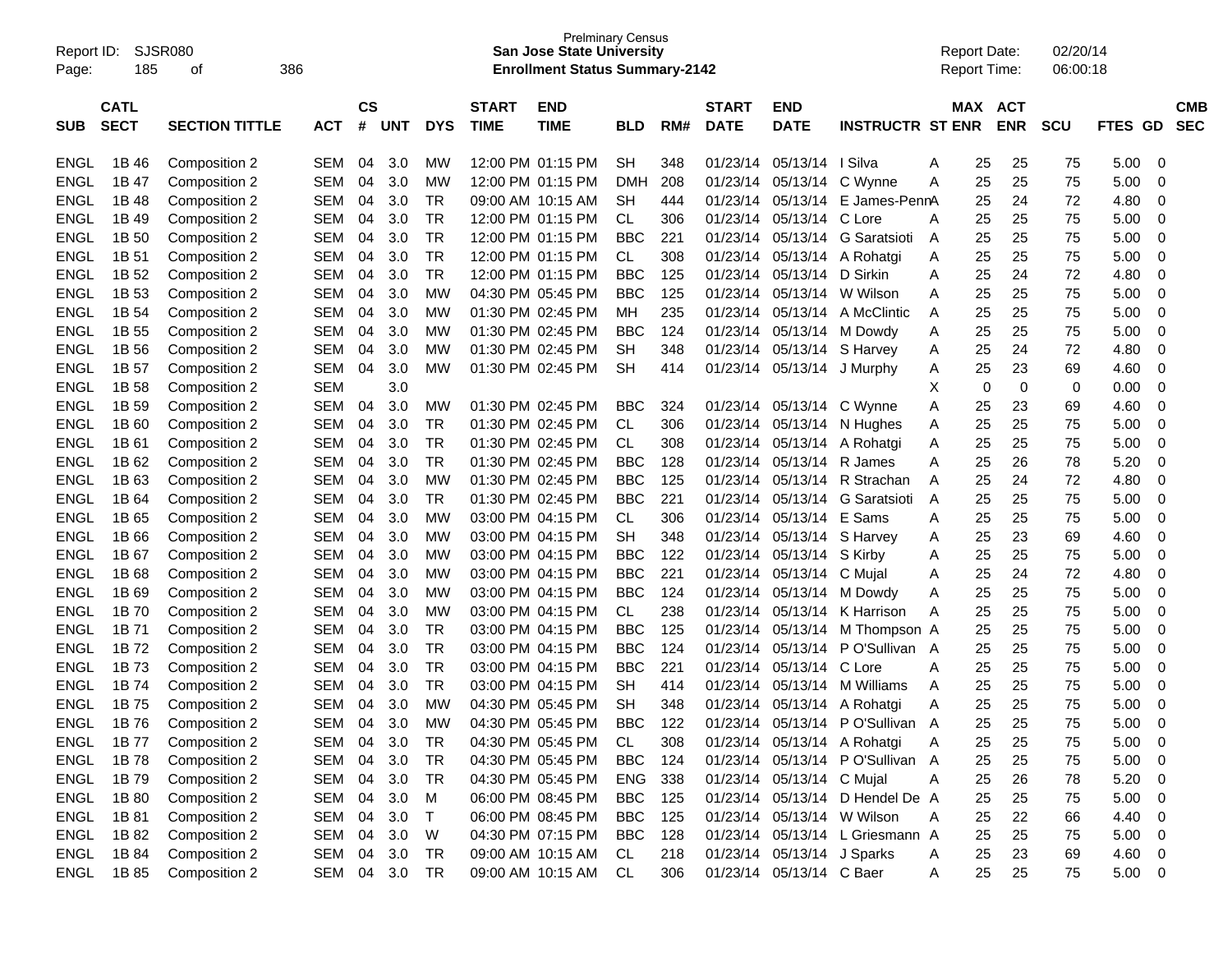| Report ID:<br>Page:        | 186                        | SJSR080<br>386<br>οf           |               |                    |            |                  |                             | <b>Prelminary Census</b><br><b>San Jose State University</b><br><b>Enrollment Status Summary-2142</b> |                   |            |                             |                           |                                                           |   | <b>Report Date:</b><br><b>Report Time:</b> |             | 02/20/14<br>06:00:18 |              |             |                          |
|----------------------------|----------------------------|--------------------------------|---------------|--------------------|------------|------------------|-----------------------------|-------------------------------------------------------------------------------------------------------|-------------------|------------|-----------------------------|---------------------------|-----------------------------------------------------------|---|--------------------------------------------|-------------|----------------------|--------------|-------------|--------------------------|
| <b>SUB</b>                 | <b>CATL</b><br><b>SECT</b> | <b>SECTION TITTLE</b>          | <b>ACT</b>    | $\mathsf{cs}$<br># | <b>UNT</b> | <b>DYS</b>       | <b>START</b><br><b>TIME</b> | <b>END</b><br><b>TIME</b>                                                                             | <b>BLD</b>        | RM#        | <b>START</b><br><b>DATE</b> | <b>END</b><br><b>DATE</b> | <b>INSTRUCTR ST ENR</b>                                   |   | <b>MAX ACT</b>                             | <b>ENR</b>  | <b>SCU</b>           | <b>FTES</b>  | <b>GD</b>   | <b>CMB</b><br><b>SEC</b> |
|                            |                            |                                |               |                    |            |                  |                             |                                                                                                       |                   |            |                             |                           |                                                           |   |                                            |             |                      |              |             |                          |
| <b>ENGL</b>                | 1B 86                      | Composition 2                  | SEM           | 04                 | 3.0        | MW               |                             | 07:30 AM 08:45 AM                                                                                     | <b>SH</b>         | 242        | 01/23/14                    | 05/13/14                  | N Maranhas A                                              |   | 25                                         | 25          | 75                   | 5.00         | 0           |                          |
| <b>ENGL</b>                | 1B 87                      | Composition 2                  | SEM           | 04                 | 3.0        | TR.<br><b>MW</b> |                             | 03:00 PM 04:15 PM<br>12:00 PM 01:15 PM                                                                | <b>BBC</b>        | 126<br>308 | 01/23/14                    | 05/13/14                  | L Landau                                                  | Α | 25                                         | 25          | 75                   | 5.00         | 0           |                          |
| <b>ENGL</b><br><b>ENGL</b> | 1B 88<br>1B 89             | Composition 2<br>Composition 2 | SEM<br>SEM    | 04<br>04           | 3.0<br>3.0 | <b>TR</b>        |                             | 01:30 PM 02:45 PM                                                                                     | CL.<br><b>BBC</b> | 124        | 01/23/14<br>01/23/14        | 05/13/14                  | L Griesmann A<br>05/13/14 K English                       | A | 25<br>25                                   | 25<br>25    | 75<br>75             | 5.00<br>5.00 | 0<br>0      |                          |
| <b>ENGL</b>                | 1B 90                      | Composition 2                  | SEM           | 04                 | 3.0        | <b>TR</b>        |                             | 03:00 PM 04:15 PM                                                                                     | <b>BBC</b>        | 223        | 01/23/14                    | 05/13/14                  | C Wynne                                                   | A | 25                                         | 20          | 60                   | 4.00         | $\Omega$    |                          |
| <b>ENGL</b>                | 1B 91                      | Composition 2                  | <b>SEM</b>    | 04                 | 3.0        | <b>TR</b>        |                             | 04:30 PM 05:45 PM                                                                                     | <b>BBC</b>        | 128        | 01/23/14                    | 05/13/14                  | L Landau                                                  | A | 25                                         | 22          | 66                   | 4.40         | $\Omega$    |                          |
|                            |                            |                                |               |                    |            |                  |                             |                                                                                                       |                   |            |                             |                           | Total:                                                    |   | 2100 2064                                  |             | 6192                 | 412.80       |             |                          |
|                            |                            |                                |               |                    |            |                  |                             |                                                                                                       |                   |            |                             |                           |                                                           |   |                                            |             |                      |              |             |                          |
| <b>ENGL</b>                | 701                        | <b>Critical Thinking</b>       | SEM           | 04                 | 3.0        | MW               |                             | 09:00 AM 10:15 AM                                                                                     | DMH               | 208        | 01/23/14                    | 05/13/14                  | R Strachan                                                | A | 32                                         | 32          | 96                   | 6.40         | 0           |                          |
| <b>ENGL</b>                | 702                        | <b>Critical Thinking</b>       | SEM           | 04                 | 3.0        | <b>TR</b>        |                             | 09:00 AM 10:15 AM                                                                                     | <b>BBC</b>        | 120        | 01/23/14                    | 05/13/14                  | M Williams                                                | A | 32                                         | 32          | 96                   | 6.40         | 0           |                          |
| <b>ENGL</b>                | 703                        | <b>Critical Thinking</b>       | SEM           | 04                 | 3.0        | <b>MW</b>        |                             | 12:00 PM 01:15 PM                                                                                     | <b>BBC</b>        | 125        | 01/23/14                    | 05/13/14                  | R Strachan                                                | A | 32                                         | 32          | 96                   | 6.40         | 0           |                          |
| ENGL                       | 7 04                       | <b>Critical Thinking</b>       | SEM           | 04                 | 3.0        | <b>TR</b>        |                             | 01:30 PM 02:45 PM                                                                                     | <b>BBC</b>        | 125        | 01/23/14                    | 05/13/14                  | L Landau                                                  | A | 32                                         | 31          | 93                   | 6.20         | $\Omega$    |                          |
| ENGL                       | 706                        | <b>Critical Thinking</b>       | SEM           | 04                 | 3.0        | <b>TR</b>        |                             | 04:30 PM 05:45 PM                                                                                     | <b>BBC</b>        | 120        | 01/23/14                    | 05/13/14                  | W Wilson                                                  | A | 32                                         | 32          | 96                   | 6.40         | $\Omega$    |                          |
| <b>ENGL</b>                | 707                        | <b>Critical Thinking</b>       | <b>SEM</b>    | 04                 | 3.0        | W                |                             | 07:00 PM 09:45 PM                                                                                     | <b>BBC</b>        | 124        | 01/23/14                    | 05/13/14                  | W Wilson                                                  | A | 30                                         | 25          | 75                   | 5.00         | $\Omega$    |                          |
|                            |                            |                                |               |                    |            |                  |                             |                                                                                                       |                   |            |                             |                           | Total:                                                    |   | 190                                        | 184         | 552                  | 36.80        |             |                          |
| ENGL 10 01                 |                            | Great Works of Lit             | <b>LEC</b>    |                    | 3.0        |                  |                             |                                                                                                       |                   |            |                             |                           |                                                           | Χ | 0                                          | 0           | 0                    | 0.00         | - 0         |                          |
|                            |                            |                                |               |                    |            |                  |                             |                                                                                                       |                   |            |                             |                           | Total:                                                    |   | 0                                          | $\bf{0}$    | 0                    | 0.00         |             |                          |
|                            |                            |                                |               |                    |            |                  |                             |                                                                                                       |                   |            |                             |                           |                                                           |   |                                            |             |                      |              |             |                          |
| ENGL                       | 22 01                      | Fantasy Science Fic            | <b>LEC</b>    |                    | 3.0        |                  |                             |                                                                                                       |                   |            |                             |                           |                                                           | Χ | 0                                          | 0           | 0                    | 0.00         | 0           |                          |
| ENGL                       | 22 02                      | Fantasy Science Fic            | <b>LEC</b>    | 03                 | 3.0        | R                |                             | 12:00 PM 02:45 PM                                                                                     | <b>BBC</b>        | 222        | 01/23/14                    | 05/13/14                  | M Douglass                                                | A | 60                                         | 57          | 171                  | 11.40        | 0           |                          |
| ENGL                       | 22 03                      | Fantasy Science Fic            | <b>LEC</b>    | 03                 | 3.0        | W                |                             | 12:00 PM 02:45 PM                                                                                     | WSQ               | 207        | 01/23/14                    | 05/13/14                  | E Sams                                                    | Α | 100                                        | 83          | 249                  | 16.60        | $\mathbf 0$ |                          |
| ENGL                       | 22 04                      | Fantasy Science Fic            | <b>LEC</b>    |                    | 3.0        |                  |                             |                                                                                                       |                   |            |                             |                           |                                                           | X | $\Omega$                                   | $\mathbf 0$ | 0                    | 0.00         | $\Omega$    |                          |
|                            |                            |                                |               |                    |            |                  |                             |                                                                                                       |                   |            |                             |                           | Total:                                                    |   | 160                                        | 140         | 420                  | 28.00        |             |                          |
|                            |                            |                                |               |                    |            |                  |                             |                                                                                                       |                   |            |                             |                           |                                                           |   |                                            |             |                      |              |             |                          |
| ENGL                       | 40 01                      | Contemp World Fictio LEC       |               |                    | 3.0        |                  |                             |                                                                                                       |                   |            |                             |                           |                                                           | X | 0                                          | 0           | 0                    | 0.00         | - 0         |                          |
|                            |                            |                                |               |                    |            |                  |                             |                                                                                                       |                   |            |                             |                           | Total:                                                    |   | 0                                          | 0           | 0                    | 0.00         |             |                          |
| ENGL                       | 56A 01                     | Eng Lit to 1800                | LEC.          | 03                 | 3.0        | MW               |                             | 09:00 AM 10:15 AM                                                                                     | <b>BBC</b>        | 125        | 01/23/14                    | 05/13/14                  | N Stork                                                   | Α | 35                                         | 36          | 108                  | 7.20         | - 0         |                          |
|                            |                            |                                |               |                    |            |                  |                             |                                                                                                       |                   |            |                             |                           | Total:                                                    |   | 35                                         | 36          | 108                  | 7.20         |             |                          |
|                            |                            |                                |               |                    |            |                  |                             |                                                                                                       |                   |            |                             |                           |                                                           |   |                                            |             |                      |              |             |                          |
|                            |                            | ENGL 56B 01 Engl Lit 1800 On   | LEC 03 3.0 TR |                    |            |                  |                             | 10:30 AM 11:45 AM CL 111 01/23/14 05/13/14 K Harris                                                   |                   |            |                             |                           |                                                           | A | 35                                         | 35          | 105                  | $7.00 \t 0$  |             |                          |
|                            |                            |                                |               |                    |            |                  |                             |                                                                                                       |                   |            |                             |                           | Total:                                                    |   | 35                                         | 35          | 105                  | 7.00         |             |                          |
|                            |                            |                                |               |                    |            |                  |                             |                                                                                                       |                   |            |                             |                           |                                                           |   |                                            |             |                      |              |             |                          |
|                            |                            | ENGL 68A 01 Am Lit to 1865     | LEC 03 3.0 TR |                    |            |                  |                             | 09:00 AM 10:15 AM BBC 125 01/23/14 05/13/14 K English                                                 |                   |            |                             |                           |                                                           | A | 35                                         | 37          | 111                  | $7.40 \ 0$   |             |                          |
|                            |                            |                                |               |                    |            |                  |                             |                                                                                                       |                   |            |                             |                           | Total:                                                    |   | 35                                         | 37          | 111                  | 7.40         |             |                          |
|                            |                            |                                |               |                    |            |                  |                             |                                                                                                       |                   |            |                             |                           |                                                           |   |                                            |             |                      |              |             |                          |
|                            |                            | ENGL 68B 01 Am Lit 1865 On     | LEC 03 3.0 TR |                    |            |                  |                             |                                                                                                       |                   |            |                             |                           | 09:00 AM 10:15 AM SH 413 01/23/14 05/13/14 S Shillingla A |   | 35                                         | 36          | 108                  | $7.20 \t 0$  |             |                          |
|                            |                            |                                |               |                    |            |                  |                             |                                                                                                       |                   |            |                             |                           | Total:                                                    |   | $35\phantom{a}$                            | 36          | 108                  | 7.20         |             |                          |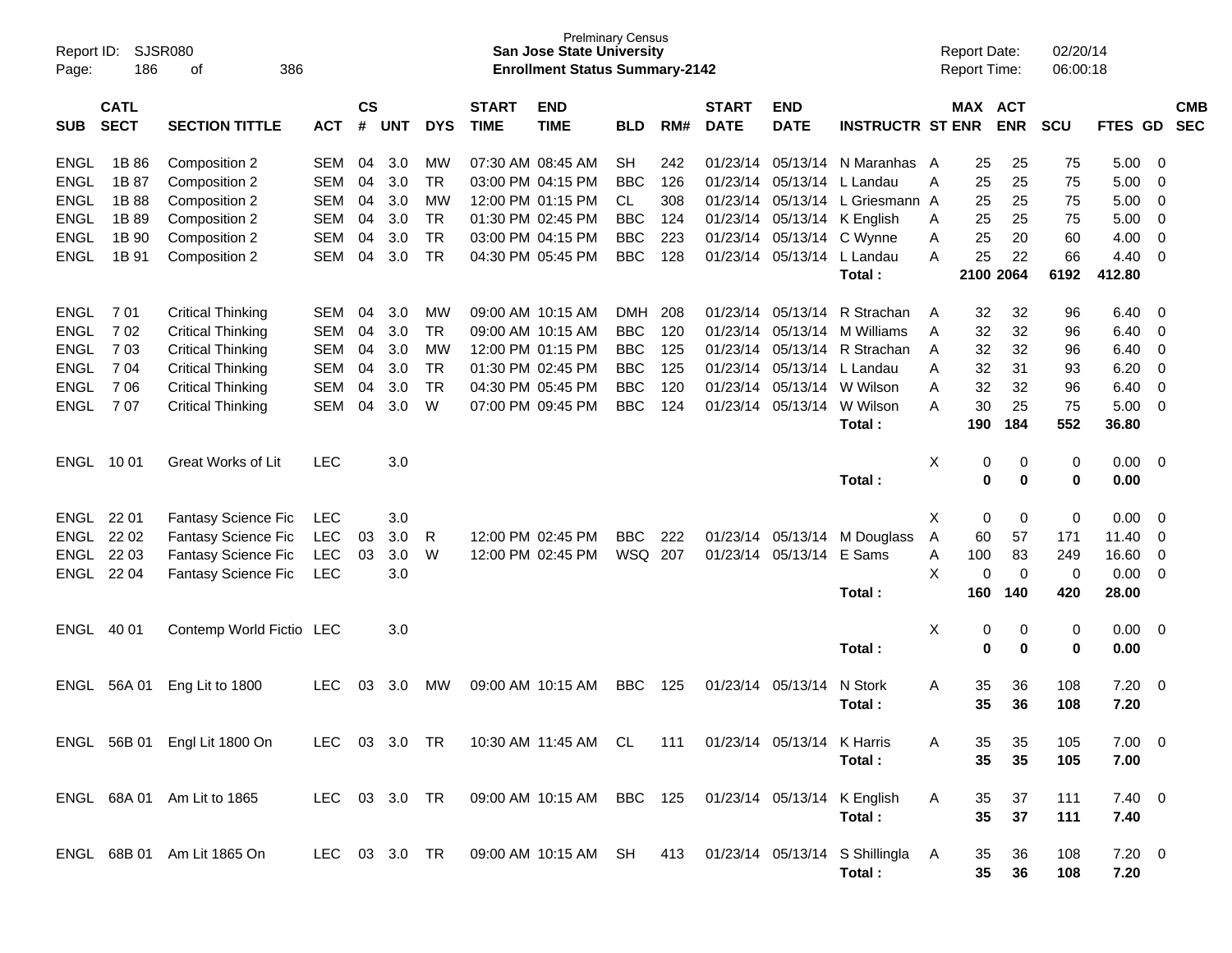| Report ID:<br>Page: | SJSR080<br>187             | 386<br>οf                                                                      |               |                    |            |                   |                             | <b>San Jose State University</b><br><b>Enrollment Status Summary-2142</b> | <b>Prelminary Census</b> |            |                             |                              |                               | <b>Report Date:</b><br><b>Report Time:</b> |          |                       | 02/20/14<br>06:00:18 |                |                            |                          |
|---------------------|----------------------------|--------------------------------------------------------------------------------|---------------|--------------------|------------|-------------------|-----------------------------|---------------------------------------------------------------------------|--------------------------|------------|-----------------------------|------------------------------|-------------------------------|--------------------------------------------|----------|-----------------------|----------------------|----------------|----------------------------|--------------------------|
| <b>SUB</b>          | <b>CATL</b><br><b>SECT</b> | <b>SECTION TITTLE</b>                                                          | <b>ACT</b>    | $\mathsf{cs}$<br># | UNT        | <b>DYS</b>        | <b>START</b><br><b>TIME</b> | <b>END</b><br><b>TIME</b>                                                 | <b>BLD</b>               | RM#        | <b>START</b><br><b>DATE</b> | <b>END</b><br><b>DATE</b>    | <b>INSTRUCTR ST ENR</b>       |                                            |          | MAX ACT<br><b>ENR</b> | <b>SCU</b>           | <b>FTES GD</b> |                            | <b>CMB</b><br><b>SEC</b> |
|                     | <b>ENGL 7102</b>           | Intro Creative Writ                                                            | SEM           | 04                 | 3.0        | <b>TR</b>         |                             | 12:00 PM 01:15 PM                                                         | <b>BBC</b>               | 122        | 01/23/14                    | 05/13/14 S Ashton            |                               | A                                          | 25       | 25                    | 75                   | 5.00           | 0                          |                          |
|                     | ENGL 71 03                 | <b>Intro Creative Writ</b>                                                     | SEM           | 04                 | 3.0        | МW                | 03:00 PM 04:15 PM           |                                                                           | <b>BBC</b>               | 125        | 01/23/14                    | 05/13/14                     | P O'Sullivan                  | A                                          | 25       | 25                    | 75                   | 5.00           | 0                          |                          |
|                     | ENGL 71 04                 | Intro Creative Writ                                                            | SEM           | 04                 | 3.0        | TR                |                             | 10:30 AM 11:45 AM                                                         | <b>BBC</b>               | 221        | 01/23/14                    | 05/13/14                     | R James                       | A                                          | 25       | 25                    | 75                   | 5.00           | 0                          |                          |
| <b>ENGL</b>         | 71 05                      | Intro Creative Writ                                                            | SEM           | 04                 | 3.0        | МW                |                             | 04:30 PM 05:45 PM                                                         | <b>BBC</b>               | 120        | 01/23/14                    | 05/13/14                     | S Maio                        | A                                          | 25       | 25                    | 75                   | 5.00           | 0                          |                          |
|                     | ENGL 71 06                 | Intro Creative Writ                                                            | <b>SEM</b>    | 04                 | 3.0        | МW                |                             | 06:00 PM 07:15 PM                                                         | <b>BBC</b>               | 120        | 01/23/14                    | 05/13/14                     | S Maio                        | A                                          | 25       | 25                    | 75                   | 5.00           | 0                          |                          |
|                     | ENGL 71 07                 | <b>Intro Creative Writ</b>                                                     | SEM           | 04                 | 3.0        | <b>TBA</b>        |                             |                                                                           |                          |            | 01/23/14                    | 05/13/14 R James             |                               | А                                          | 25       | 24                    | 72                   | 4.80           | $\mathbf 0$                |                          |
|                     |                            |                                                                                |               |                    |            |                   |                             |                                                                           |                          |            |                             |                              | Total:                        |                                            | 150      | 149                   | 447                  | 29.80          |                            |                          |
|                     |                            | ENGL 100A 02 Writing Competency                                                | SEM           | 05                 | 3.0        | TR                |                             | 09:00 AM 10:15 AM                                                         | CL                       | 308        | 01/23/14                    | 05/13/14                     | K Masters                     | A                                          | 23       | 23                    | 69                   | 4.60           | 0                          |                          |
|                     |                            | ENGL 100A 03 Writing Competency                                                | SEM           | 05                 | 3.0        | МW                |                             | 10:30 AM 11:45 AM                                                         | <b>BBC</b>               | 122        | 01/23/14                    | 05/13/14                     | S Knapp                       | A                                          | 23       | 22                    | 66                   | 4.40           | 0                          |                          |
|                     |                            | ENGL 100A 04 Writing Competency                                                | SEM           | 05                 | 3.0        | TR                |                             | 10:30 AM 11:45 AM                                                         | CL                       | 308        | 01/23/14                    | 05/13/14                     | K Masters                     | A                                          | 23       | 23                    | 69                   | 4.60           | 0                          |                          |
|                     |                            | ENGL 100A 05 Writing Competency                                                | SEM           | 05                 | 3.0        | MW                |                             | 12:00 PM 01:15 PM                                                         | <b>BBC</b>               | 122        | 01/23/14                    | 05/13/14 S Knapp             |                               | A                                          | 23       | 23                    | 69                   | 4.60           | 0                          |                          |
|                     |                            | ENGL 100A 07 Writing Competency                                                | <b>SEM</b>    |                    | 3.0        |                   |                             |                                                                           |                          |            |                             |                              |                               | Х                                          | 0        | $\mathbf 0$           | 0                    | 0.00           | 0                          |                          |
|                     |                            | ENGL 100A 08 Writing Competency                                                | SEM           | 05                 | 3.0        | MW                |                             | 03:00 PM 04:15 PM                                                         | CL                       | 302        |                             | 01/23/14 05/13/14            | S Knapp                       | Α                                          | 23       | 23                    | 69                   | 4.60           | $\mathbf 0$                |                          |
|                     |                            |                                                                                |               |                    |            |                   |                             |                                                                           |                          |            |                             |                              | Total:                        |                                            | 115      | 114                   | 342                  | 22.80          |                            |                          |
|                     |                            | ENGL 100W 01 Wrtg Wrkshop                                                      | SEM           | 04                 | 3.0        | МW                |                             | 01:30 PM 02:45 PM                                                         | CL                       | 306        | 01/23/14                    | 05/13/14                     | N Stork                       | A                                          | 25       | 24                    | 72                   | 4.80           | 0                          |                          |
|                     |                            | ENGL 100W 02 Wrtg Wrkshop                                                      | <b>SEM</b>    | 04                 | 3.0        | <b>TR</b>         |                             | 03:00 PM 04:15 PM                                                         | CL                       | 308        | 01/23/14                    | 05/13/14                     | C Baer                        | A                                          | 25       | 25                    | 75                   | 5.00           | 0                          |                          |
|                     |                            | ENGL 100W 03 Wrtg Wrkshop                                                      | <b>SEM</b>    | 04                 | 3.0        | MW                |                             | 04:30 PM 05:45 PM                                                         | <b>BBC</b>               | 221        | 01/23/14                    |                              | 05/13/14 A Eastwood<br>Total: | A                                          | 25<br>75 | 24<br>73              | 72<br>219            | 4.85<br>14.65  | $\overline{1}$             |                          |
|                     |                            |                                                                                |               |                    |            |                   |                             |                                                                           |                          |            |                             |                              |                               |                                            |          |                       |                      |                |                            |                          |
|                     |                            | ENGL 100WB 01Written Comm Busines SEM                                          |               |                    | 3.0        |                   |                             |                                                                           |                          |            |                             |                              |                               | х                                          | 0        | 0                     | 0                    | 0.00           | 0                          |                          |
|                     |                            | ENGL 100WB 02Written Comm Busines SEM<br>ENGL 100WB 05Written Comm Busines SEM |               | 04                 | 3.0        | F                 |                             | 09:30 AM 12:15 PM                                                         | <b>BBC</b>               | 125        | 01/23/14                    | 05/13/14 L Lo<br>05/13/14    |                               | Α                                          | 25       | 20                    | 60                   | 4.00           | 0                          |                          |
|                     |                            | ENGL 100WB 06Written Comm Busines SEM                                          |               | 04<br>04           | 3.0<br>3.0 | м<br>$\mathsf{T}$ |                             | 06:00 PM 08:45 PM<br>06:00 PM 08:45 PM                                    | <b>BBC</b><br><b>BBC</b> | 122<br>122 | 01/23/14<br>01/23/14        | 05/13/14                     | J Hessler<br>J Hessler        | Α<br>A                                     | 25<br>25 | 25<br>26              | 75<br>78             | 5.00<br>5.20   | 0<br>0                     |                          |
|                     |                            | ENGL 100WB 07Written Comm Busines SEM                                          |               | 04                 | 3.0        | W                 |                             | 06:00 PM 08:45 PM                                                         | <b>BBC</b>               | 122        | 01/23/14                    |                              | 05/13/14 J Hessler            | A                                          | 25       | 25                    | 75                   | 5.00           | 0                          |                          |
| ENGL                |                            | 100WB 08Written Comm Busines SEM                                               |               | 04                 | 3.0        | R                 |                             | 06:00 PM 08:45 PM                                                         | <b>BBC</b>               | 122        | 01/23/14                    |                              | 05/13/14 J Hessler            | Α                                          | 25       | 25                    | 75                   | 5.00           | 0                          |                          |
| ENGL                |                            | 100WB 09Written Comm Busines SEM                                               |               |                    | 3.0        |                   |                             |                                                                           |                          |            |                             |                              |                               | Х                                          | 0        | 0                     | 0                    | 0.00           | 0                          |                          |
| ENGL                |                            | 100WB 10Written Comm Busines SEM                                               |               | 04                 | 3.0        | МW                |                             | 10:30 AM 11:45 AM                                                         | CL                       | 306        | 01/23/14                    | 05/13/14                     | S Kirby                       | Α                                          | 25       | 25                    | 75                   | 5.00           | 0                          |                          |
|                     |                            | ENGL 100WB 11Written Comm Busines SEM                                          |               | 04                 | 3.0        | МW                |                             | 09:00 AM 10:15 AM                                                         | <b>SH</b>                | 414        |                             | 01/23/14 05/13/14 L Lo       |                               | Α                                          | 25       | 19                    | 57                   | 3.80           | $\mathbf 0$                |                          |
|                     |                            | ENGL 100WB 12Written Comm Busines SEM 04 3.0 MW                                |               |                    |            |                   |                             | 01:30 PM 02:45 PM BBC 122                                                 |                          |            |                             | 01/23/14 05/13/14 S Kirby    |                               | Α                                          | 25       | 24                    | 72                   | 4.80           | $\overline{0}$             |                          |
|                     |                            |                                                                                |               |                    |            |                   |                             |                                                                           |                          |            |                             |                              | Total:                        |                                            |          | 200 189               | 567                  | 37.80          |                            |                          |
|                     | ENGL 101 01                | <b>Literary Criticism</b>                                                      | SEM 04 3.0 F  |                    |            |                   |                             | 09:30 AM 12:15 PM SH                                                      |                          | 348        |                             | 01/23/14 05/13/14 A Brada    |                               | A                                          | 30       | 28                    | 84                   | $5.60$ 0       |                            |                          |
|                     |                            |                                                                                |               |                    |            |                   |                             |                                                                           |                          |            |                             |                              | Total:                        |                                            | 30       | 28                    | 84                   | 5.60           |                            |                          |
|                     | ENGL 103 01                | Modern English                                                                 | <b>LEC</b>    |                    | 03 3.0     | MW                |                             | 01:30 PM 02:45 PM                                                         | DMH 208                  |            |                             | 01/23/14 05/13/14 L Mitchell |                               | A                                          | 45       | 44                    | 132                  | 8.85           | $\overline{\phantom{0}}$ 1 |                          |
|                     | ENGL 103 02                | Modern English                                                                 | LEC 03 3.0 TR |                    |            |                   |                             | 10:30 AM 11:45 AM BBC 120                                                 |                          |            |                             | 01/23/14 05/13/14 L Mitchell |                               | A                                          | 40       | 39                    | 117                  | 7.80 0         |                            |                          |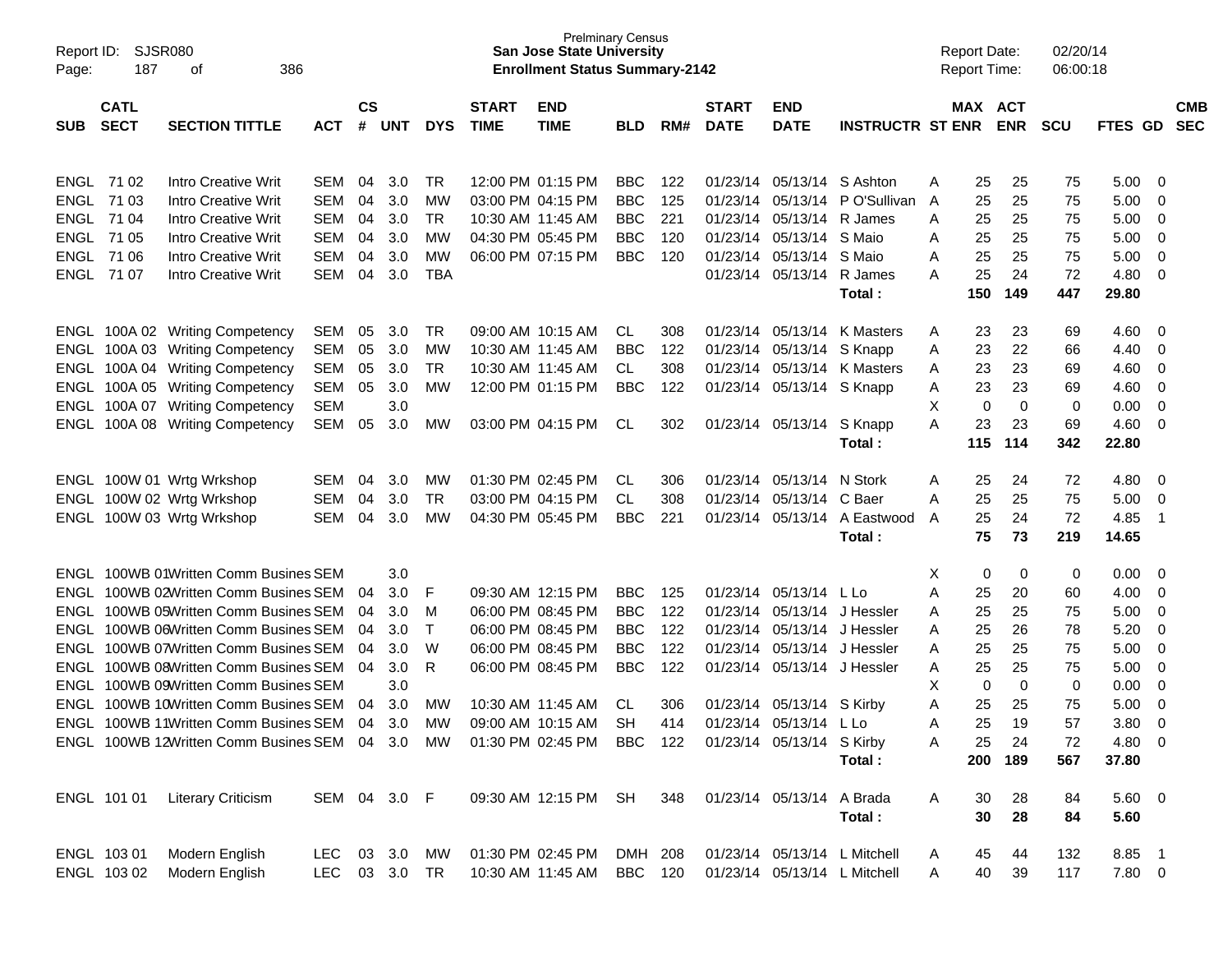| Page:      | Report ID: SJSR080<br>188<br>of<br>386 |                                                          |                          |                    |                  |            |                             | <b>Prelminary Census</b><br><b>San Jose State University</b><br><b>Enrollment Status Summary-2142</b> |                          |            |                             |                            |                                                                    | <b>Report Date:</b><br><b>Report Time:</b> |                |                | 02/20/14<br>06:00:18 |                               |                            |            |
|------------|----------------------------------------|----------------------------------------------------------|--------------------------|--------------------|------------------|------------|-----------------------------|-------------------------------------------------------------------------------------------------------|--------------------------|------------|-----------------------------|----------------------------|--------------------------------------------------------------------|--------------------------------------------|----------------|----------------|----------------------|-------------------------------|----------------------------|------------|
| <b>SUB</b> | <b>CATL</b><br><b>SECT</b>             | <b>SECTION TITTLE</b>                                    | <b>ACT</b>               | $\mathsf{cs}$<br># | <b>UNT</b>       | <b>DYS</b> | <b>START</b><br><b>TIME</b> | <b>END</b><br><b>TIME</b>                                                                             | <b>BLD</b>               | RM#        | <b>START</b><br><b>DATE</b> | <b>END</b><br><b>DATE</b>  | <b>INSTRUCTR ST ENR ENR</b>                                        |                                            | MAX ACT        |                | <b>SCU</b>           | FTES GD SEC                   |                            | <b>CMB</b> |
|            |                                        |                                                          |                          |                    |                  |            |                             |                                                                                                       |                          |            |                             |                            | Total:                                                             |                                            | 85             | 83             | 249                  | 16.65                         |                            |            |
|            | ENGL 107 01                            | <b>Prof Tech Writing</b>                                 | SEM                      | 04                 | 3.0              | МW         |                             | 10:30 AM 11:45 AM                                                                                     | CL                       | 111        |                             |                            | 01/23/14 05/13/14 M Thompson A<br>Total:                           |                                            | 25<br>25       | 25<br>25       | 75<br>75             | 5.05<br>5.05                  | $\overline{\phantom{0}}$ 1 |            |
|            |                                        | ENGL 112A 01 Childrens Lit<br>ENGL 112A 02 Childrens Lit | <b>LEC</b><br><b>LEC</b> | 03<br>03           | 3.0<br>3.0       | F<br>TR    |                             | 09:30 AM 12:15 PM<br>12:00 PM 01:15 PM                                                                | <b>BBC</b><br><b>DMH</b> | 105<br>208 |                             |                            | 01/23/14 05/13/14 C Browne<br>01/23/14 05/13/14 C Browne<br>Total: | A<br>A                                     | 40<br>40<br>80 | 38<br>39<br>77 | 114<br>117<br>231    | 7.60 0<br>$7.80\ 0$<br>15.40  |                            |            |
|            |                                        | ENGL 112B 02 Lit for Young Adults                        | <b>LEC</b>               | 03                 | 3.0 T            |            |                             | 04:30 PM 07:15 PM                                                                                     | <b>SH</b>                | 413        |                             | 01/23/14 05/13/14          | M Warner<br>Total:                                                 | A                                          | 35<br>35       | 31<br>31       | 93<br>93             | 6.25<br>6.25                  | $\overline{\phantom{0}}$ 1 |            |
|            | ENGL 116 01                            | Myth in Literature                                       | <b>LEC</b>               | 03                 | 3.0 TR           |            |                             | 09:00 AM 10:15 AM                                                                                     | <b>SH</b>                | 240        |                             | 01/23/14 05/13/14          | <b>B</b> Cox<br>Total:                                             | A                                          | 30<br>30       | 26<br>26       | 78<br>78             | 5.30 2<br>5.30                |                            |            |
|            |                                        | ENGL 117A 01 Am Lit, Film, Cult                          | <b>LEC</b>               | 01                 | $3.0$ T          |            |                             | 12:00 PM 02:45 PM                                                                                     | BBC                      | 222        |                             | 01/23/14 05/13/14          | S Shillingla<br>Total:                                             | A                                          | 64<br>64       | 55<br>55       | 165<br>165           | $11.00 \t 0$<br>11.00         |                            |            |
|            |                                        | ENGL 117B 01 Glbl Film, Lit, Cult                        | <b>LEC</b>               | 03                 | 3.0              | M          |                             | 12:00 PM 02:45 PM                                                                                     | WSQ 207                  |            |                             | 01/23/14 05/13/14          | R Krishnaswa A<br>Total:                                           | 100<br>100                                 |                | 36<br>36       | 108<br>108           | $7.20 \t 0$<br>7.20           |                            |            |
|            |                                        | ENGL 123C 01 Global-Lit-Oceania                          | <b>LEC</b>               | 03                 | 3.0              | МW         |                             | 03:00 PM 04:15 PM                                                                                     | DMH 208                  |            |                             | 01/23/14 05/13/14          | <b>B</b> Chow<br>Total:                                            | A                                          | 35<br>35       | 35<br>35       | 105<br>105           | $7.00 \t 0$<br>7.00           |                            |            |
|            | ENGL 125 01                            | European Lit                                             | <b>LEC</b>               | 03                 | 3.0              | <b>TR</b>  |                             | 12:00 PM 01:15 PM                                                                                     | <b>SH</b>                | 238        |                             | 01/23/14 05/13/14          | <b>B</b> Cox<br>Total:                                             | A                                          | 35<br>35       | 34<br>34       | 102<br>102           | 6.85<br>6.85                  | $\overline{\phantom{1}}$   |            |
|            | ENGL 129 01<br>ENGL 129 02             | Intro Career Wrtg<br>Intro Career Wrtg                   | <b>SEM</b><br><b>SEM</b> | 04                 | 3.0<br>3.0       | <b>TR</b>  |                             | 10:30 AM 11:45 AM                                                                                     | <b>SH</b>                | 229        |                             |                            | 01/23/14 05/13/14 M Thompson A<br>Total:                           | X                                          | 0<br>30<br>30  | 0<br>29<br>29  | 0<br>87<br>87        | $0.00 \t 0$<br>5.80 0<br>5.80 |                            |            |
|            | ENGL 130 01<br>ENGL 130 02             | <b>Writing Fiction</b><br><b>Writing Fiction</b>         | SEM 05<br>SEM            |                    | 3.0<br>05 3.0 MW | M          |                             | 04:30 PM 07:15 PM<br>10:30 AM 11:45 AM                                                                | <b>BBC</b><br>SH         | 128<br>414 |                             | 01/23/14 05/13/14 S Maio   | 01/23/14 05/13/14 L Griesmann A<br>Total:                          | Α                                          | 25<br>25<br>50 | 24<br>25<br>49 | 72<br>75<br>147      | 4.95<br>$5.00 \t 0$<br>9.95   | $\overline{\mathbf{3}}$    |            |
|            | ENGL 131 01                            | <b>Writing Poetry</b>                                    | SEM 05 3.0 MW            |                    |                  |            |                             | 12:00 PM 01:15 PM SH                                                                                  |                          | 414        |                             | 01/23/14 05/13/14 S Maio   | Total:                                                             | Α                                          | 25<br>25       | 23<br>23       | 69<br>69             | $4.60$ 0<br>4.60              |                            |            |
|            | ENGL 133 01                            | Reed Magazine                                            | SEM 04 3.0 TR            |                    |                  |            |                             | 04:30 PM 05:45 PM BBC 125                                                                             |                          |            |                             | 01/23/14 05/13/14 C Miller |                                                                    | A                                          | 25             | 23             | 69                   | 4.75 3                        |                            |            |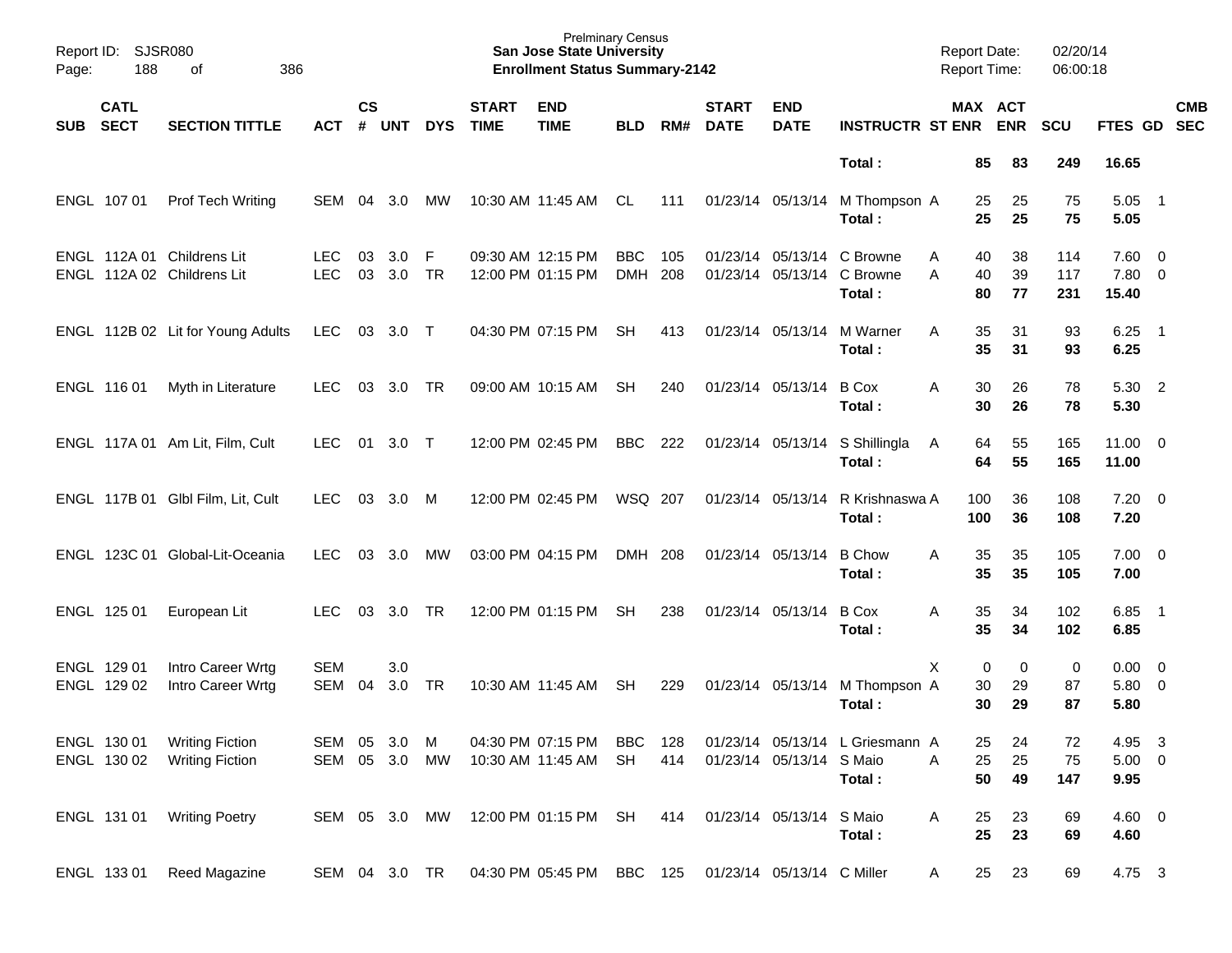| Report ID:<br><b>SJSR080</b><br>386<br>189<br>οf<br>Page: |                            |                                                                      |                                                    | <b>Prelminary Census</b><br><b>San Jose State University</b><br><b>Enrollment Status Summary-2142</b> |            |            |                                        |                                              |            |            |                             |                                                                                     |                                                                              | <b>Report Date:</b><br>Report Time: |                         |                               | 02/20/14<br>06:00:18 |                                               |                          |
|-----------------------------------------------------------|----------------------------|----------------------------------------------------------------------|----------------------------------------------------|-------------------------------------------------------------------------------------------------------|------------|------------|----------------------------------------|----------------------------------------------|------------|------------|-----------------------------|-------------------------------------------------------------------------------------|------------------------------------------------------------------------------|-------------------------------------|-------------------------|-------------------------------|----------------------|-----------------------------------------------|--------------------------|
| <b>SUB</b>                                                | <b>CATL</b><br><b>SECT</b> | <b>SECTION TITTLE</b>                                                | <b>ACT</b>                                         | $\mathsf{cs}$<br>#                                                                                    | <b>UNT</b> | <b>DYS</b> | <b>START</b><br><b>TIME</b>            | <b>END</b><br><b>TIME</b>                    | <b>BLD</b> | RM#        | <b>START</b><br><b>DATE</b> | <b>END</b><br><b>DATE</b>                                                           | <b>INSTRUCTR ST ENR</b>                                                      |                                     |                         | MAX ACT<br><b>ENR</b>         | SCU                  | FTES GD                                       | <b>CMB</b><br><b>SEC</b> |
|                                                           |                            |                                                                      |                                                    |                                                                                                       |            |            |                                        |                                              |            |            |                             |                                                                                     | Total:                                                                       |                                     | 25                      | 23                            | 69                   | 4.75                                          |                          |
|                                                           | ENGL 135 01                | <b>Writing Nonfiction</b>                                            | SEM                                                | 04                                                                                                    | 3.0        | TR         | 03:00 PM 04:15 PM                      |                                              | <b>BBC</b> | 128        | 01/23/14 05/13/14           |                                                                                     | C Miller<br>Total:                                                           | A                                   | 25<br>25                | 22<br>22                      | 66<br>66             | 4.45<br>4.45                                  | $\overline{\phantom{0}}$ |
|                                                           | ENGL 139 01                | <b>Visiting Authors</b>                                              | <b>LEC</b>                                         | 03                                                                                                    | 3.0        | TR         | 03:00 PM 04:15 PM                      |                                              | <b>BBC</b> | 120        | 01/23/14 05/13/14           |                                                                                     | N Hughes<br>Total:                                                           | Α                                   | 35<br>35                | 25<br>25                      | 75<br>75             | 5.05<br>5.05                                  | $\overline{\phantom{1}}$ |
|                                                           | ENGL 143 01                | Age of Eliz                                                          | <b>LEC</b>                                         | 03                                                                                                    | 3.0        | МW         | 10:30 AM 11:45 AM                      |                                              | <b>SH</b>  | 348        |                             | 01/23/14 05/13/14                                                                   | A Eastwood<br>Total:                                                         | A                                   | 30<br>30                | 19<br>19                      | 57<br>57             | 3.90 2<br>3.90                                |                          |
| ТA                                                        | ENGL 145 01<br>145 01      | Shakespeare + Perfor LEC<br>Shakespeare + Perfor LEC                 |                                                    | 03<br>03                                                                                              | 3.0<br>3.0 | MW<br>MW   | 09:00 AM 10:15 AM<br>09:00 AM 10:15 AM |                                              | CL<br>CL   | 234<br>234 |                             | 01/23/14 05/13/14<br>01/23/14 05/13/14                                              | A Eastwood<br>A Eastwood<br>Total:                                           | A<br>A                              | 36<br>$\mathbf 0$<br>36 | 35<br>0<br>35                 | 105<br>0<br>105      | 7.05<br>0.00<br>7.05                          | 1 C<br>$0\,$ C           |
|                                                           | ENGL 149 01                | <b>Romantic Period</b>                                               | <b>LEC</b>                                         |                                                                                                       | 3.0        |            |                                        |                                              |            |            |                             |                                                                                     | Total:                                                                       | X                                   | 0<br>0                  | 0<br>0                        | 0<br>0               | $0.00 \t 0$<br>0.00                           |                          |
|                                                           | ENGL 150 01                | The Victorian Age                                                    | <b>LEC</b>                                         |                                                                                                       | 3.0        |            |                                        |                                              |            |            |                             |                                                                                     | Total:                                                                       | X                                   | 0<br>0                  | 0<br>0                        | 0<br>0               | $0.00 \t 0$<br>0.00                           |                          |
|                                                           | ENGL 163 01                | Amer lit 1865-1910                                                   | <b>LEC</b>                                         |                                                                                                       | 3.0        |            |                                        |                                              |            |            |                             |                                                                                     | Total:                                                                       | X                                   | 0<br>0                  | 0<br>0                        | 0<br>0               | $0.00 \t 0$<br>0.00                           |                          |
|                                                           | ENGL 166 01                | Amer Lit 1945 - Now                                                  | LEC                                                | 03                                                                                                    | 3.0        | TR         | 09:00 AM 10:15 AM                      |                                              | DMH 208    |            | 01/23/14 05/13/14           |                                                                                     | R Cullen<br>Total:                                                           | A                                   | 40<br>40                | 25<br>25                      | 75<br>75             | 5.05<br>5.05                                  | $\overline{\phantom{0}}$ |
|                                                           | ENGL 169 01                | Ethnicity in Amer Li                                                 | <b>LEC</b>                                         | 03                                                                                                    | 3.0        | МW         | 09:00 AM 10:15 AM                      |                                              | <b>BBC</b> | 120        | 01/23/14 05/13/14           |                                                                                     | <b>B</b> Chow<br>Total :                                                     | A                                   | 40<br>40                | 29<br>29                      | 87<br>87             | 5.80 0<br>5.80                                |                          |
|                                                           | ENGL 180 02                | ENGL 180 01 Indv Studies<br>Indv Studies<br>ENGL 180 03 Indv Studies | SUP 36 1.0 TBA<br>SUP 36 2.0 TBA<br>SUP 36 3.0 TBA |                                                                                                       |            |            |                                        |                                              |            |            |                             | 01/23/14 05/13/14 A Brada<br>01/23/14 05/13/14 A Brada<br>01/23/14 05/13/14 A Brada | Total:                                                                       | A<br>A<br>A                         | 3<br>3<br>6<br>12       | $\overline{c}$<br>0<br>4<br>6 | 2<br>0<br>12<br>14   | $0.13 \ 0$<br>$0.00 \t 0$<br>$0.85$ 1<br>0.98 |                          |
|                                                           | ENGL 19301<br>ENGL 193 02  | Lit & Self-Reflect<br>Lit & Self-Reflect                             | SEM 05 3.0 MW<br>SEM 05 3.0 TR                     |                                                                                                       |            |            |                                        | 10:30 AM 11:45 AM CL<br>10:30 AM 11:45 AM CL |            | 308<br>318 |                             |                                                                                     | 01/23/14 05/13/14 M Douglass A<br>01/23/14 05/13/14 S Shillingla A<br>Total: |                                     | 25<br>24<br>49          | 26<br>23<br>49                | 78<br>69<br>147      | $5.20 \ 0$<br>4.60 0<br>9.80                  |                          |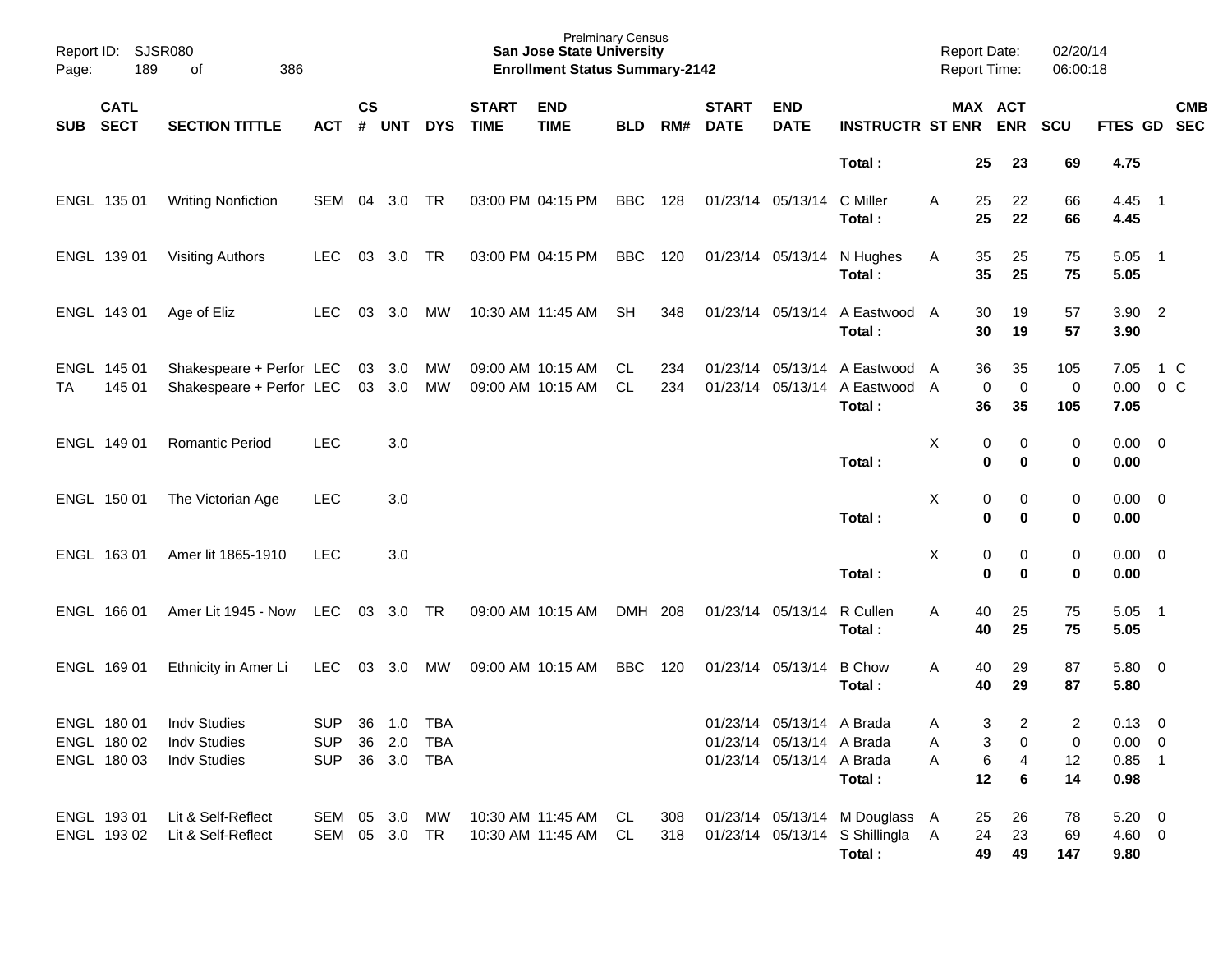| Page:      | Report ID:<br>SJSR080<br>190<br>386<br>οf |                                |                |           |            |            |              | <b>Prelminary Census</b><br><b>San Jose State University</b><br><b>Enrollment Status Summary-2142</b> |            |     |              |                           |                          | Report Date:<br>Report Time: |                     | 02/20/14<br>06:00:18 |                     |            |
|------------|-------------------------------------------|--------------------------------|----------------|-----------|------------|------------|--------------|-------------------------------------------------------------------------------------------------------|------------|-----|--------------|---------------------------|--------------------------|------------------------------|---------------------|----------------------|---------------------|------------|
|            | <b>CATL</b>                               |                                |                | <b>CS</b> |            |            | <b>START</b> | <b>END</b>                                                                                            |            |     | <b>START</b> | <b>END</b>                |                          |                              | MAX ACT             |                      |                     | <b>CMB</b> |
| <b>SUB</b> | <b>SECT</b>                               | <b>SECTION TITTLE</b>          | <b>ACT</b>     | #         | <b>UNT</b> | <b>DYS</b> | <b>TIME</b>  | <b>TIME</b>                                                                                           | <b>BLD</b> | RM# | <b>DATE</b>  | <b>DATE</b>               | <b>INSTRUCTR ST ENR</b>  |                              | <b>ENR</b>          | SCU                  | FTES GD             | <b>SEC</b> |
| ENGL       |                                           | 193C 01 CapstoneSem:CreatWrSEM |                | 05        | 3.0        | <b>MW</b>  |              | 12:00 PM 01:15 PM                                                                                     | CL         | 111 |              | 01/23/14 05/13/14         | A Soldofsky A<br>Total:  | 30<br>30                     | 21<br>21            | 63<br>63             | $4.20 \ 0$<br>4.20  |            |
|            | ENGL 199 01                               | Writing Internship             | SEM 05         |           | 3.0        | TBA        |              |                                                                                                       |            |     |              | 01/23/14 05/13/14         | M Thompson A<br>Total:   | 6                            | 0<br>6<br>0         | 0<br>0               | $0.00 \t 0$<br>0.00 |            |
|            | ENGL 204 01                               | Sem Mod Appro Lit              | SEM 05         |           | 3.0        | W          |              | 04:00 PM 06:45 PM                                                                                     | HB         | 405 |              | 01/23/14 05/13/14         | R Krishnaswa A<br>Total: | 16<br>16                     | 14<br>14            | 42<br>42             | 3.50 14<br>3.50     |            |
|            | ENGL 208 01                               | Sem Compar Lit                 | SEM 05         |           | 3.0        | R          |              | 04:00 PM 06:45 PM                                                                                     | <b>BBC</b> | 001 |              | 01/23/14 05/13/14         | P Karim<br>Total:        | 16<br>A<br>16                | 16<br>16            | 48<br>48             | 4.00 16<br>4.00     |            |
|            | ENGL 230 01                               | Sem 18th-Cen Brlt              | SEM 05         |           | 3.0        | $\top$     |              | 07:00 PM 09:45 PM                                                                                     | <b>HB</b>  | 405 |              | 01/23/14 05/13/14         | A Brada<br>Total :       | A<br>16<br>16                | 10<br>10            | 30<br>30             | 2.50 10<br>2.50     |            |
|            | ENGL 240 01                               | Poet Writ Workshop             | SEM 05         |           | 3.0        | М          |              | 07:00 PM 09:45 PM                                                                                     | <b>CL</b>  | 111 |              | 01/23/14 05/13/14         | A Soldofsky<br>Total:    | 16<br>- A<br>16              | 13<br>13            | 39<br>39             | 3.15 11<br>3.15     |            |
|            | ENGL 241 01                               | Fic Writ Workshop              | SEM 05         |           | 3.0        | M          |              | 04:00 PM 06:45 PM                                                                                     | <b>HB</b>  | 405 |              | 01/23/14 05/13/14         | A Greer<br>Total:        | 16<br>A<br>16                | 16<br>16            | 48<br>48             | 4.00 16<br>4.00     |            |
|            | ENGL 242 01                               | Nonfic Writ Wrkshp             | SEM 05         |           | 3.0        | R          |              | 07:00 PM 09:45 PM                                                                                     | <b>HB</b>  | 405 |              | 01/23/14 05/13/14         | C Miller<br>Total :      | 16<br>A<br>16                | 12<br>12            | 36<br>36             | 3.00 12<br>3.00     |            |
|            | ENGL 255 01                               | Themes of Amer Lit             | SEM 05         |           | 3.0        | $\top$     |              | 04:00 PM 06:45 PM                                                                                     | <b>BBC</b> | 002 |              | 01/23/14 05/13/14         | J Engell<br>Total:       | 16<br>A<br>16                | 16<br>16            | 48<br>48             | 4.00 16<br>4.00     |            |
|            | ENGL 256 01                               | Sem 20th-Cent Brlt             | <b>SEM</b>     |           | 3.0        |            |              |                                                                                                       |            |     |              |                           | Total:                   | X                            | 0<br>0<br>0<br>0    | 0<br>0               | $0.00 \t 0$<br>0.00 |            |
|            |                                           | ENGL 298 01 Spec Study         | SUP 25 1.0 TBA |           |            |            |              |                                                                                                       |            |     |              | 01/23/14 05/13/14 A Brada |                          | A                            | 3<br>2              | $\overline{c}$       | $0.17$ 2            |            |
|            |                                           | ENGL 298 02 Spec Study         | SUP 25 2.0 TBA |           |            |            |              |                                                                                                       |            |     |              | 01/23/14 05/13/14 A Brada |                          | A                            | $\overline{2}$<br>3 | 4                    | $0.33$ 2            |            |
|            |                                           | ENGL 298 03 Spec Study         | SUP            |           | 25 3.0     | <b>TBA</b> |              |                                                                                                       |            |     |              | 01/23/14 05/13/14 A Brada |                          | 10<br>A                      | 6                   | 18                   | 1.50 6              |            |
|            | ENGL 298 04                               | <b>Spec Study</b>              | SUP            |           |            |            |              |                                                                                                       |            |     |              | 01/23/14 05/13/14 A Brada | Total:                   | Α<br>22                      | 6<br>0<br>10        | 0<br>24              | $0.00 \t 0$<br>2.00 |            |
|            | ENGL 299 01                               | <b>Masters Thesis</b>          | SUP 25 1.0 TBA |           |            |            |              |                                                                                                       |            |     |              | 01/23/14 05/13/14 A Brada |                          | A                            | 6<br>2              | 2                    | $0.17$ 2            |            |
|            | ENGL 299 02                               | <b>Masters Thesis</b>          | <b>SUP</b>     |           | 25 2.0     | <b>TBA</b> |              |                                                                                                       |            |     |              | 01/23/14 05/13/14 A Brada |                          | 10<br>A                      | $\overline{c}$      | 4                    | $0.33$ 2            |            |
|            | ENGL 299 03                               | <b>Masters Thesis</b>          | SUP 25 3.0 TBA |           |            |            |              |                                                                                                       |            |     |              | 01/23/14 05/13/14 A Brada |                          | Α                            | 3<br>3              | 9                    | $0.75$ 3            |            |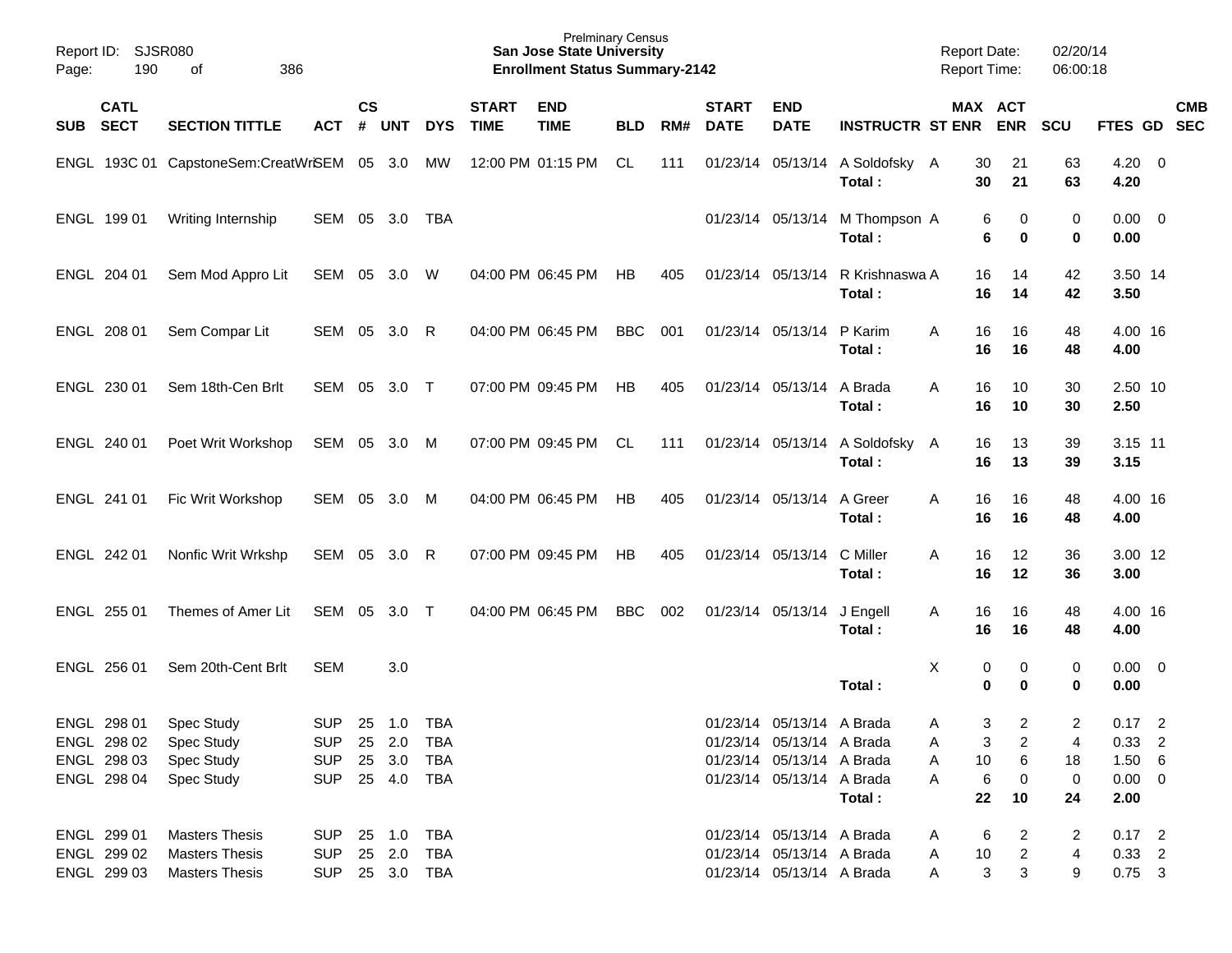| Page:        | <b>SJSR080</b><br>Report ID:<br>386<br>191<br>of |                                             |            |         |     |            |                             | <b>San Jose State University</b><br><b>Enrollment Status Summary-2142</b> | <b>Prelminary Census</b> |     |                             |                                                  |                                                       | <b>Report Date:</b><br><b>Report Time:</b> |                          | 02/20/14<br>06:00:18                    |                                      |                          |
|--------------|--------------------------------------------------|---------------------------------------------|------------|---------|-----|------------|-----------------------------|---------------------------------------------------------------------------|--------------------------|-----|-----------------------------|--------------------------------------------------|-------------------------------------------------------|--------------------------------------------|--------------------------|-----------------------------------------|--------------------------------------|--------------------------|
| <b>SUB</b>   | <b>CATL</b><br><b>SECT</b>                       | <b>SECTION TITTLE</b>                       | <b>ACT</b> | CS<br># | UNT | <b>DYS</b> | <b>START</b><br><b>TIME</b> | <b>END</b><br>TIME                                                        | <b>BLD</b>               | RM# | <b>START</b><br><b>DATE</b> | <b>END</b><br><b>DATE</b>                        | <b>INSTRUCTR ST ENR</b>                               | <b>MAX</b>                                 | <b>ACT</b><br><b>ENR</b> | <b>SCU</b>                              | <b>FTES GD</b>                       | <b>CMB</b><br><b>SEC</b> |
| ENGL 299 04  |                                                  | <b>Masters Thesis</b>                       | SUP.       | 25      | 6.0 | <b>TBA</b> |                             |                                                                           |                          |     | 01/23/14                    | 05/13/14                                         | A Brada<br>Total :                                    | 10<br>A<br>29                              | 6<br>13                  | 36<br>51                                | $3.00 \quad 6$<br>4.25               |                          |
| Department : |                                                  | <b>English &amp; Comparative Literature</b> |            |         |     |            |                             |                                                                           |                          |     |                             | <b>Lower Division:</b><br><b>Upper Division:</b> | <b>Department Total:</b><br><b>Graduate Division:</b> | 5438<br>3865<br>1378<br>195                | 1190<br>147              | 5131 15396<br>3794 11382<br>3595<br>419 | 1033.53<br>758.80<br>240.80<br>33.93 |                          |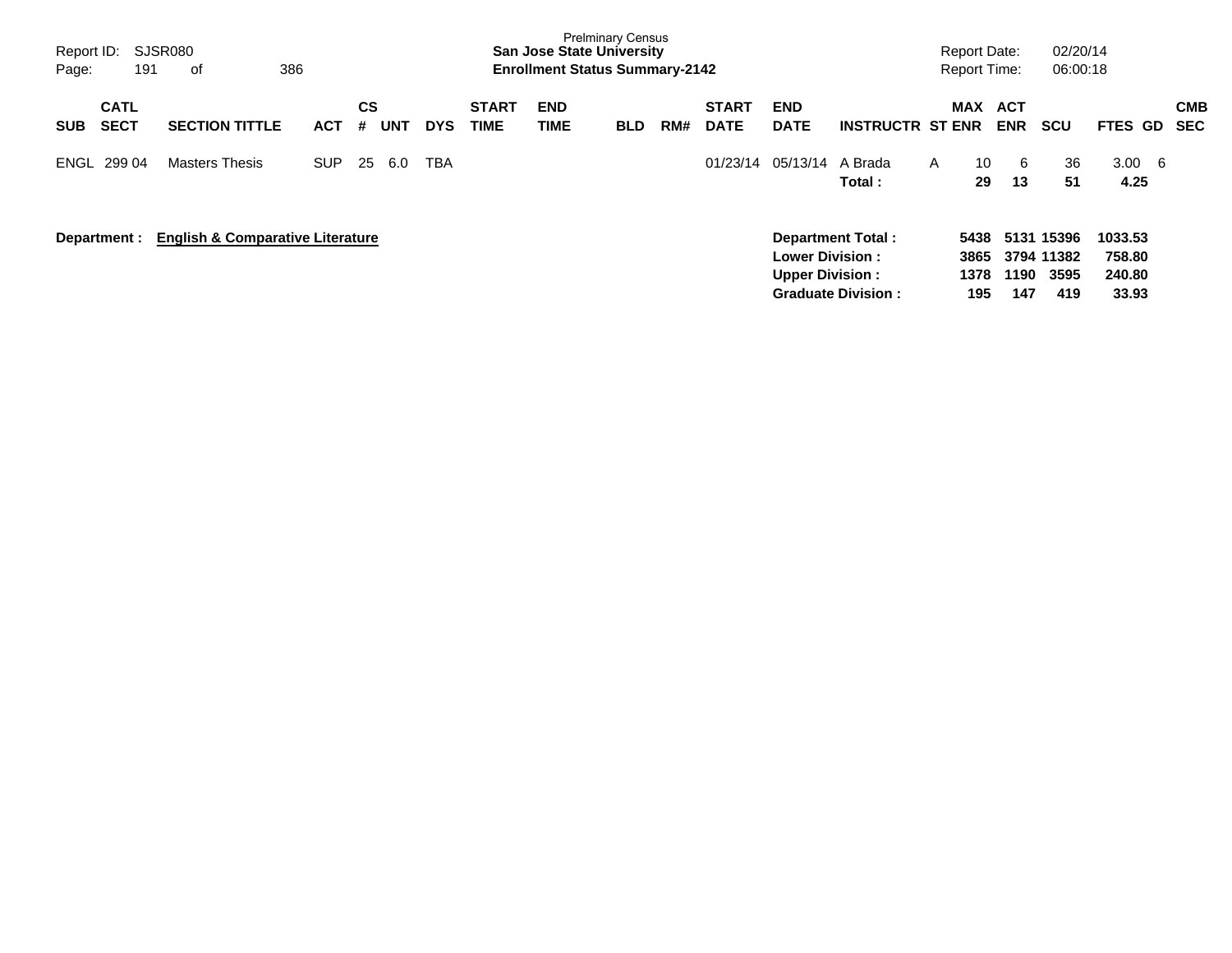| Page:                      | Report ID: SJSR080<br>192  | 386<br>of                                                                    |                                  |               |            |                   |                             | <b>Prelminary Census</b><br><b>San Jose State University</b><br><b>Enrollment Status Summary-2142</b> |                  |            |                             |                                                    |                                                                    | <b>Report Date:</b><br>Report Time: |                              |                            | 02/20/14<br>06:00:18     |                                      |                                  |            |
|----------------------------|----------------------------|------------------------------------------------------------------------------|----------------------------------|---------------|------------|-------------------|-----------------------------|-------------------------------------------------------------------------------------------------------|------------------|------------|-----------------------------|----------------------------------------------------|--------------------------------------------------------------------|-------------------------------------|------------------------------|----------------------------|--------------------------|--------------------------------------|----------------------------------|------------|
| SUB                        | <b>CATL</b><br><b>SECT</b> | <b>SECTION TITTLE</b>                                                        | <b>ACT</b>                       | $\mathsf{cs}$ | # UNT      | <b>DYS</b>        | <b>START</b><br><b>TIME</b> | <b>END</b><br><b>TIME</b>                                                                             | <b>BLD</b>       | RM#        | <b>START</b><br><b>DATE</b> | <b>END</b><br><b>DATE</b>                          | <b>INSTRUCTR ST ENR ENR</b>                                        | MAX ACT                             |                              |                            | <b>SCU</b>               | FTES GD SEC                          |                                  | <b>CMB</b> |
| <b>College</b>             | Department :               | <b>Humanities &amp; the Arts</b><br><b>World Languages &amp; Literatures</b> |                                  |               |            |                   |                             |                                                                                                       |                  |            |                             |                                                    |                                                                    |                                     |                              |                            |                          |                                      |                                  |            |
| <b>CHIN</b>                | 1B 01                      | Elem Chinese                                                                 | SEM 04 5.0                       |               |            | MW                |                             | 03:00 PM 05:05 PM                                                                                     | CL.              | 316        |                             | 01/23/14 05/13/14 Y Yao                            | Total:                                                             | A                                   | 25<br>25                     | 23<br>23                   | 115<br>115               | $7.67$ 0<br>7.67                     |                                  |            |
| <b>CHIN</b>                | 25B 01                     | <b>Inter Chinese</b>                                                         | <b>SEM</b>                       |               | 04 5.0     | <b>TR</b>         |                             | 03:00 PM 05:05 PM                                                                                     | CL               | 316        |                             | 01/23/14 05/13/14                                  | Y Yao<br>Total:                                                    | A                                   | 25<br>25                     | 24<br>24                   | 120<br>120               | $8.00 \t 0$<br>8.00                  |                                  |            |
| <b>CHIN</b>                |                            | 101B 01 Advanced Chinese                                                     | <b>SEM</b>                       | 04            | 3.0        | МW                |                             | 10:30 AM 11:45 AM                                                                                     | -SH              | 413        |                             | 01/23/14 05/13/14 Y Yao                            | Total:                                                             | A                                   | 40<br>40                     | 18<br>18                   | 54<br>54                 | $3.60 \ 0$<br>3.60                   |                                  |            |
| ASIA                       | CHIN 102 01<br>102 01      | <b>Chinese Culture</b><br><b>Chinese Culture</b>                             | SEM<br><b>SEM</b>                | 04<br>04      | 3.0<br>3.0 | MW<br>MW          |                             | 01:30 PM 02:45 PM<br>01:30 PM 02:45 PM                                                                | CL.<br><b>CL</b> | 206<br>206 |                             |                                                    | 01/23/14 05/13/14 S Chuang<br>01/23/14 05/13/14 S Chuang<br>Total: | Α<br>A                              | 30<br>$\mathbf 0$<br>30      | 11<br>$\overline{c}$<br>13 | 33<br>6<br>39            | 2.20<br>0.40<br>2.60                 | 0 <sup>o</sup><br>0 <sup>o</sup> |            |
| <b>CHIN</b><br><b>CHIN</b> | 180 03<br>180 06           | <b>Indiv Studies</b><br><b>Indiv Studies</b>                                 | <b>SUP</b><br><b>SUP</b>         | 36<br>36      | 3.0<br>3.0 | TBA<br><b>TBA</b> |                             |                                                                                                       |                  |            |                             | 01/23/14 05/13/14 Y Yao<br>01/23/14 05/13/14 Y Yao | Total:                                                             | Α<br>A                              | 10<br>$\boldsymbol{2}$<br>12 | 7<br>1<br>8                | 21<br>$\mathbf{3}$<br>24 | $1.40 \quad 0$<br>$0.20 \ 0$<br>1.60 |                                  |            |
| <b>FLED</b>                |                            | 184Y 01 Stdt Tchg II                                                         | <b>SUP</b>                       | 25            | 4.0        | F                 |                             | 04:30 PM 06:30 PM                                                                                     | CL               | 206        |                             | 01/23/14 05/13/14                                  | H Chan<br>Total:                                                   | Α                                   | 6<br>6                       | 5<br>5                     | 20<br>20                 | $1.33 \ 0$<br>1.33                   |                                  |            |
| FLED                       |                            | 184Z 01 Stdt Tchg III                                                        | <b>SUP</b>                       | 25            | 4.0        | TBA               |                             |                                                                                                       |                  |            |                             | 01/23/14 05/13/14                                  | H Chan<br>Total:                                                   | Α                                   | 6<br>6                       | 4<br>4                     | 16<br>16                 | 1.07<br>1.07                         | $\overline{\phantom{0}}$         |            |
| <b>FLED</b>                | 285 01                     | Teaching Sem FL Ed SEM 06 1.0                                                |                                  |               |            | TBA               |                             |                                                                                                       |                  |            |                             | 01/23/14 05/13/14                                  | H Chan<br>Total:                                                   | A                                   | 10<br>10                     | 5<br>5                     | $\mathbf 5$<br>5         | 0.33 0<br>0.33                       |                                  |            |
|                            |                            | FORL 100W 01 Writing Workshop                                                | SEM                              | 04            | 3.0        | M                 |                             | 05:30 PM 08:15 PM                                                                                     | CL               | 316        |                             | 01/23/14 05/13/14                                  | J Desalvo<br>Total:                                                | A                                   | 25<br>25                     | 23<br>23                   | 69<br>69                 | 4.70 2<br>4.70                       |                                  |            |
|                            |                            | FREN 1A 01 Elem French                                                       |                                  |               |            |                   |                             | SEM 04 5.0 TR 03:00 PM 05:05 PM BBC 123 01/23/14 05/13/14 A Barbu                                     |                  |            |                             |                                                    | Total:                                                             |                                     | 30<br>30                     | 24<br>24                   | 120<br>120               | 8.17 2<br>8.17                       |                                  |            |
|                            |                            | FREN 1B01 Elem French                                                        | <b>SEM</b>                       |               | 5.0        |                   |                             |                                                                                                       |                  |            |                             |                                                    | Total:                                                             | X                                   | 0<br>$\mathbf 0$             | 0<br>$\bf{0}$              | 0<br>0                   | $0.00 \t 0$<br>0.00                  |                                  |            |
|                            | FREN 1X 05                 | Elem French Ind<br>FREN 1X 06 Elem French Ind                                | SUP 36 5.0 TBA<br>SUP 36 2.0 TBA |               |            |                   |                             |                                                                                                       |                  |            |                             |                                                    | 01/23/14 05/13/14 J Desalvo<br>01/23/14 05/13/14 J Desalvo         | A<br>A                              | 20<br>$\overline{2}$         | 6<br>$\mathbf{1}$          | 30<br>$\overline{2}$     | $2.17$ 2<br>$0.13 \ 0$               |                                  |            |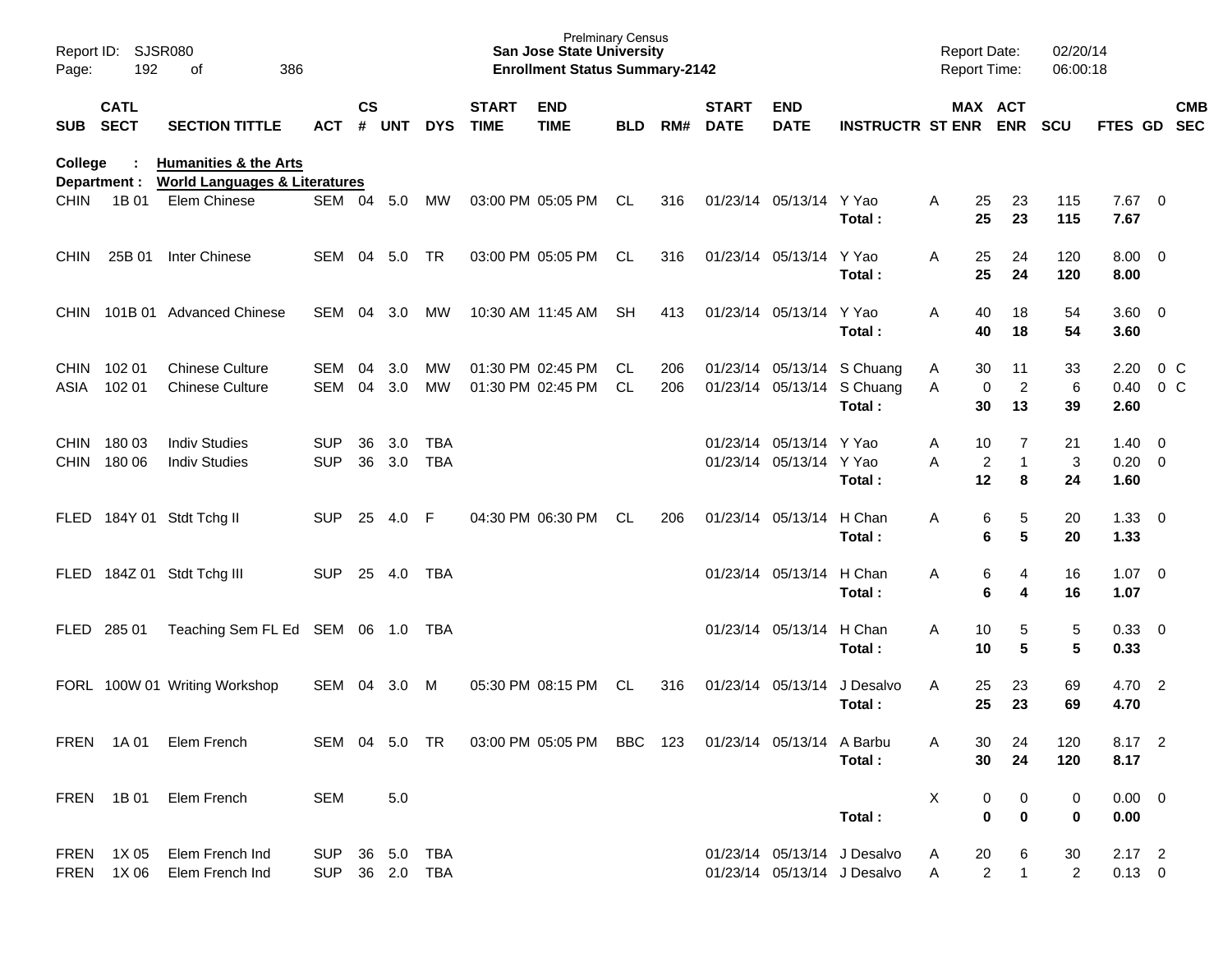| Page:                                     | Report ID: SJSR080<br>193  | 386<br>оf                                             |                                        |                    |                       |                   |                             | <b>Prelminary Census</b><br><b>San Jose State University</b><br><b>Enrollment Status Summary-2142</b> |            |     |                             |                           |                                                    | <b>Report Date:</b><br><b>Report Time:</b> |                            | 02/20/14<br>06:00:18 |                                |                                                     |            |
|-------------------------------------------|----------------------------|-------------------------------------------------------|----------------------------------------|--------------------|-----------------------|-------------------|-----------------------------|-------------------------------------------------------------------------------------------------------|------------|-----|-----------------------------|---------------------------|----------------------------------------------------|--------------------------------------------|----------------------------|----------------------|--------------------------------|-----------------------------------------------------|------------|
| SUB                                       | <b>CATL</b><br><b>SECT</b> | <b>SECTION TITTLE</b>                                 | ACT                                    | $\mathsf{cs}$<br># | UNT                   | <b>DYS</b>        | <b>START</b><br><b>TIME</b> | <b>END</b><br><b>TIME</b>                                                                             | <b>BLD</b> | RM# | <b>START</b><br><b>DATE</b> | <b>END</b><br><b>DATE</b> | <b>INSTRUCTR ST ENR ENR</b>                        |                                            | MAX ACT                    | <b>SCU</b>           | FTES GD SEC                    |                                                     | <b>CMB</b> |
| <b>FREN</b><br><b>FREN</b>                | 1X 07<br>1X 08             | Elem French Ind<br>Elem French Ind                    | <b>SUP</b><br><b>SUP</b>               | 36<br>36           | 4.0<br>3.0            | TBA<br><b>TBA</b> |                             |                                                                                                       |            |     |                             | 01/23/14 05/13/14         | 01/23/14 05/13/14 J Desalvo<br>J Desalvo<br>Total: | 2<br>Α<br>$\overline{c}$<br>A<br>26        | -1<br>$\overline{c}$<br>10 | 4<br>6<br>42         | 0.27<br>0.40<br>2.97           | $\overline{\phantom{0}}$<br>$\overline{\mathbf{0}}$ |            |
| <b>FREN</b><br><b>FREN</b><br><b>FREN</b> | 1Y 05<br>1Y 06<br>1Y 07    | Elem French Ind<br>Elem French Ind<br>Elem French Ind | <b>SUP</b><br><b>SUP</b><br><b>SUP</b> | 36<br>36           | 5.0<br>$5.0\,$<br>3.0 | TBA<br>TBA        |                             |                                                                                                       |            |     |                             | 01/23/14 05/13/14         | 01/23/14 05/13/14 J Desalvo<br>J Desalvo           | 20<br>A<br>X<br>0<br>$\overline{c}$<br>A   | 16<br>0<br>$\mathbf{1}$    | 80<br>0<br>3         | 5.33<br>0.00<br>$0.20 \ 0$     | $\overline{\phantom{0}}$<br>$\overline{\mathbf{0}}$ |            |
|                                           | FREN 25B 01                | Inter Fren Writing                                    | SEM 04 3.0 TR                          |                    |                       |                   |                             | 12:00 PM 01:15 PM                                                                                     | SH         | 413 |                             | 01/23/14 05/13/14         | Total:<br>J Desalvo<br>Total:                      | 22<br>40<br>A<br>40                        | 17<br>18<br>18             | 83<br>54<br>54       | 5.53<br>$3.60 \quad 0$<br>3.60 |                                                     |            |
|                                           |                            | FREN 101B 01 Adv Frn Writt Comm                       | SEM 04 3.0 TR                          |                    |                       |                   |                             | 12:00 PM 01:15 PM                                                                                     | CL         | 205 |                             | 01/23/14 05/13/14         | D Vanhooff<br>Total:                               | A<br>24<br>24                              | 16<br>16                   | 48<br>48             | 3.35<br>3.35                   | $\overline{\mathbf{3}}$                             |            |
|                                           |                            | FREN 101C 01 Adv Frn Oral Comm                        | SEM                                    |                    | 3.0                   |                   |                             |                                                                                                       |            |     |                             |                           | Total:                                             | X<br>0<br>$\mathbf 0$                      | 0<br>0                     | 0<br>0               | $0.00 \quad 0$<br>0.00         |                                                     |            |
|                                           |                            | FREN 102B 01 Frncphone Lit & Cine SEM                 |                                        |                    | 3.0                   |                   |                             |                                                                                                       |            |     |                             |                           | Total:                                             | X<br>0<br>$\mathbf 0$                      | 0<br>0                     | 0<br>0               | $0.00 \quad 0$<br>0.00         |                                                     |            |
|                                           |                            | FREN 120B 01 Fr Lit 17 & 18 Cent                      | SEM 04                                 |                    | 3.0                   | R                 |                             | 05:15 PM 08:00 PM                                                                                     | CL         | 316 |                             | 01/23/14 05/13/14         | D Vanhooff<br>Total:                               | 25<br>A<br>25                              | 19<br>19                   | 57<br>57             | $4.20\ 8$<br>4.20              |                                                     |            |
|                                           | FREN 180 03                | <b>Indiv Studies</b>                                  | <b>SUP</b>                             | 36                 | 3.0                   | TBA               |                             |                                                                                                       |            |     |                             | 01/23/14 05/13/14         | Total:                                             | 3<br>Α<br>3                                | 0<br>0                     | 0<br>0               | $0.00 \quad 0$<br>0.00         |                                                     |            |
| FREN 298 01                               |                            | <b>Special Study</b>                                  | <b>SUP</b>                             | 25                 | 3.0                   | TBA               |                             |                                                                                                       |            |     |                             | 01/23/14 05/13/14         | D Vanhooff<br>Total:                               | A<br>4<br>4                                | 3<br>3                     | 9<br>9               | 0.75<br>0.75                   | $\overline{\mathbf{3}}$                             |            |
|                                           | FREN 299 01                | <b>Masters Thesis</b>                                 | <b>SUP</b>                             |                    | 25 3.0                | TBA               |                             |                                                                                                       |            |     |                             | 01/23/14 05/13/14         | Total:                                             | $\mathbf{1}$<br>A<br>1                     | 0<br>0                     | 0<br>0               | 0.00<br>0.00                   | $\overline{\mathbf{0}}$                             |            |
|                                           |                            | GERM 1B 01 Elem Germ                                  | SEM 04 5.0 MW                          |                    |                       |                   |                             | 08:00 AM 10:05 AM ENG 403                                                                             |            |     |                             |                           | 01/23/14 05/13/14 R Sabalius<br>Total:             | A<br>40<br>40                              | 13<br>13                   | 65<br>65             | 4.50 2<br>4.50                 |                                                     |            |
|                                           |                            | GERM 25B 01 Inter German                              | SEM 04 5.0 MW                          |                    |                       |                   |                             | 10:30 AM 12:35 PM ENG 301                                                                             |            |     |                             |                           | 01/23/14 05/13/14 R Sabalius<br>Total:             | A<br>30<br>30                              | 13<br>13                   | 65<br>65             | 4.33 0<br>4.33                 |                                                     |            |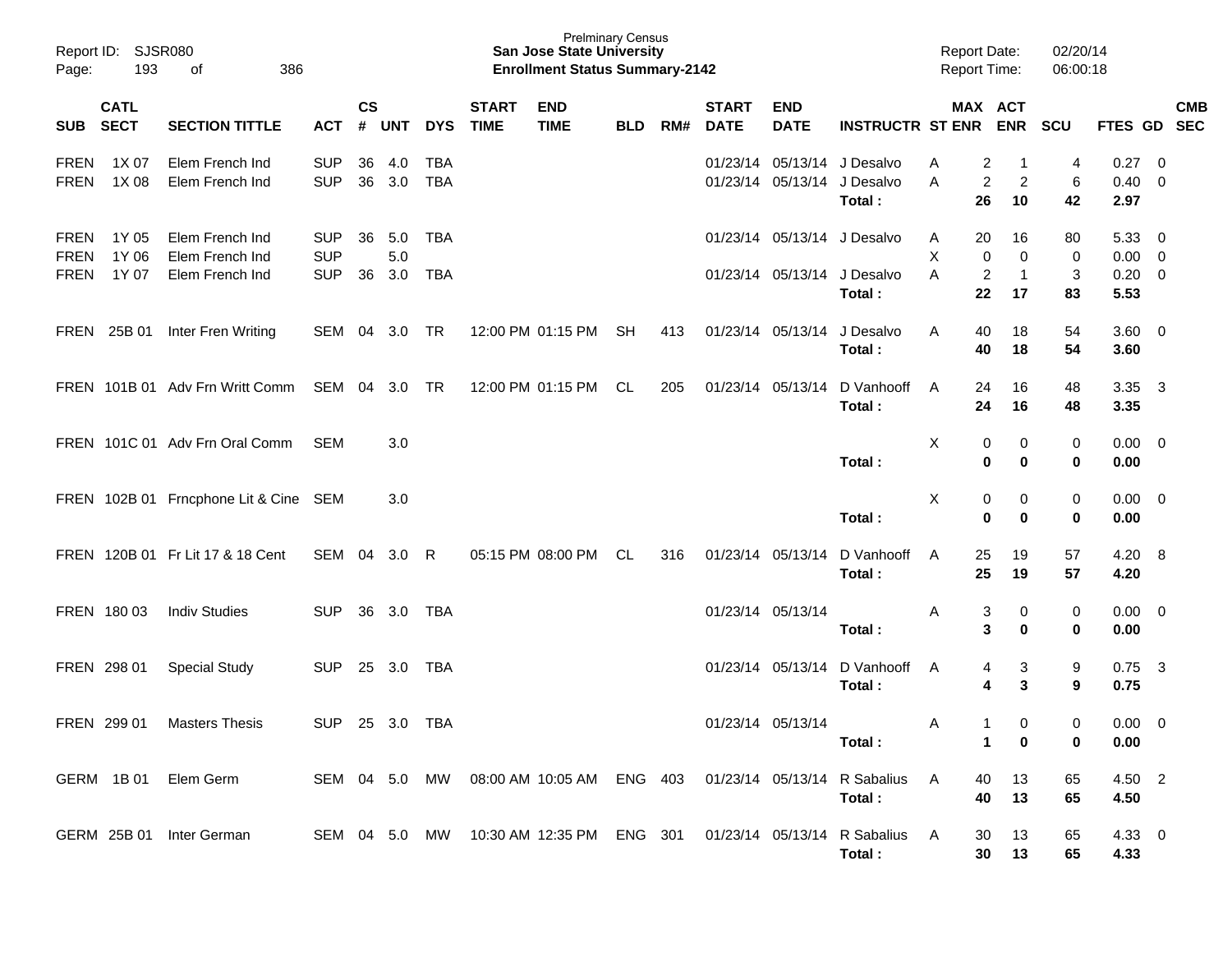| Page:                       | Report ID:<br><b>SJSR080</b><br>194<br>386<br>оf |                                                         |                                        |                    |                   |                                        |                             | <b>Prelminary Census</b><br><b>San Jose State University</b><br><b>Enrollment Status Summary-2142</b> |            |            |                             |                                                 |                                                                                               | <b>Report Date:</b><br>Report Time: |                                                      | 02/20/14<br>06:00:18            |                                     |                                            |
|-----------------------------|--------------------------------------------------|---------------------------------------------------------|----------------------------------------|--------------------|-------------------|----------------------------------------|-----------------------------|-------------------------------------------------------------------------------------------------------|------------|------------|-----------------------------|-------------------------------------------------|-----------------------------------------------------------------------------------------------|-------------------------------------|------------------------------------------------------|---------------------------------|-------------------------------------|--------------------------------------------|
| <b>SUB</b>                  | <b>CATL</b><br><b>SECT</b>                       | <b>SECTION TITTLE</b>                                   | <b>ACT</b>                             | $\mathsf{cs}$<br># | <b>UNT</b>        | <b>DYS</b>                             | <b>START</b><br><b>TIME</b> | <b>END</b><br><b>TIME</b>                                                                             | <b>BLD</b> | RM#        | <b>START</b><br><b>DATE</b> | <b>END</b><br><b>DATE</b>                       | <b>INSTRUCTR ST ENR</b>                                                                       |                                     | MAX ACT<br><b>ENR</b>                                | SCU                             | FTES GD                             | <b>CMB</b><br><b>SEC</b>                   |
|                             | GERM 180 03                                      | Ind Studies German                                      | <b>SUP</b>                             | 36                 | 3.0               | <b>TBA</b>                             |                             |                                                                                                       |            |            |                             | 01/23/14 05/13/14                               | R Sabalius<br>Total:                                                                          | A                                   | 5<br>2<br>5<br>$\mathbf{2}$                          | 6<br>6                          | $0.40 \quad 0$<br>0.40              |                                            |
| <b>GRK</b><br><b>RELS</b>   | 105B 01                                          | <b>Class Koine Grk</b><br>105B 01 Class Koine Grk       | <b>SEM</b><br><b>SEM</b>               | 04<br>04           | 3.0<br>3.0        | <b>TR</b><br><b>TR</b>                 |                             | 01:30 PM 02:45 PM<br>01:30 PM 02:45 PM                                                                | CL.<br>CL. | 218<br>218 |                             | 01/23/14 05/13/14<br>01/23/14 05/13/14          | M Olcott<br>M Olcott<br>Total:                                                                | A<br>Α                              | 32<br>9<br>$\overline{c}$<br>$\mathbf 0$<br>32<br>11 | 27<br>6<br>33                   | 1.80<br>0.40<br>2.20                | $0\,C$<br>0 <sup>o</sup>                   |
| <b>GRK</b><br><b>GRK</b>    | 180 03<br>180 04                                 | <b>Indiv Studies</b><br><b>Indiv Studies</b>            | <b>SUP</b><br><b>SUP</b>               | 36<br>36           | 3.0<br>2.0        | <b>TBA</b><br><b>TBA</b>               |                             |                                                                                                       |            |            |                             | 01/23/14 05/13/14 M Olcott<br>01/23/14 05/13/14 | M Olcott<br>Total:                                                                            | A<br>A                              | 5<br>0<br>3<br>1<br>8<br>1                           | 0<br>2<br>$\overline{2}$        | 0.00<br>$0.13 \quad 0$<br>0.13      | $\overline{\phantom{0}}$                   |
| ITAL<br>ITAL                | 1A 01<br>1A 02                                   | Elem Italian<br>Elem Italian                            | <b>SEM</b><br><b>SEM</b>               | 04                 | 5.0<br>5.0        |                                        | MWF 12:00 PM 01:25 PM       |                                                                                                       | <b>SH</b>  | 413        |                             | 01/23/14 05/13/14                               | D Cereghino A<br>Total:                                                                       | Χ                                   | $\mathbf 0$<br>0<br>30<br>15<br>30<br>15             | 0<br>75<br>75                   | 0.00<br>$5.00 \t 0$<br>5.00         | $\overline{\phantom{0}}$                   |
| ITAL                        | 1B 01                                            | Elem Italian                                            | <b>SEM</b>                             |                    | 5.0               |                                        |                             |                                                                                                       |            |            |                             |                                                 | Total:                                                                                        | X                                   | 0<br>0<br>0<br>0                                     | 0<br>0                          | $0.00 \t 0$<br>0.00                 |                                            |
| <b>ITAL</b><br>ITAL         | 1X 05<br>1X 06                                   | El Ital Indiv Lrng<br>El Ital Indiv Lrng                | <b>SUP</b><br><b>SUP</b>               | 36<br>36           | 5.0<br>2.0        | <b>TBA</b><br><b>TBA</b>               |                             |                                                                                                       |            |            |                             | 01/23/14 05/13/14<br>01/23/14 05/13/14          | D Cereghino A<br>D Cereghino A<br>Total:                                                      |                                     | 6<br>1<br>2<br>1<br>8<br>$\mathbf{2}$                | 5<br>$\overline{2}$<br>7        | 0.33<br>$0.13 \quad 0$<br>0.47      | $\overline{\phantom{0}}$                   |
| <b>ITAL</b>                 | 1Y 05                                            | El Ital Indiv Lang                                      | <b>SUP</b>                             |                    | 36 5.0            | TBA                                    |                             |                                                                                                       |            |            |                             | 01/23/14 05/13/14                               | D Cereghino A<br>Total:                                                                       |                                     | 22<br>9<br>22<br>9                                   | 45<br>45                        | $3.00 \ 0$<br>3.00                  |                                            |
| <b>ITAL</b><br>ITAL<br>ITAL | 180 03<br>180 04<br>180 05                       | Ind Studies<br><b>Ind Studies</b><br><b>Ind Studies</b> | <b>SUP</b><br><b>SUP</b><br><b>SUP</b> | 36<br>36<br>36     | 3.0<br>1.0<br>2.0 | <b>TBA</b><br><b>TBA</b><br><b>TBA</b> |                             |                                                                                                       |            |            |                             | 01/23/14 05/13/14                               | 01/23/14 05/13/14 D Cereghino A<br>01/23/14 05/13/14 D Cereghino A<br>D Cereghino A<br>Total: | 27                                  | 15<br>5<br>6<br>3<br>6<br>$\overline{c}$<br>10       | 15<br>3<br>$\overline{4}$<br>22 | $1.00 \t 0$<br>0.20<br>0.27<br>1.47 | $\overline{\phantom{0}}$<br>$\overline{0}$ |
| JPN<br>JPN.                 |                                                  | 1A 01 Elem Japanese<br>1A 02 Elem Japanese              |                                        |                    |                   |                                        |                             | SEM 04 5.0 MTWR12:00 PM 01:05 PM BBC<br>SEM 04 5.0 MTWR01:30 PM 02:35 PM BBC 205                      |            | 205        |                             |                                                 | 01/23/14 05/13/14 Y Shimazu A<br>01/23/14 05/13/14 Y Shimazu A<br>Total:                      |                                     | 29<br>45<br>26<br>45<br>90<br>55                     | 145<br>130<br>275               | $9.67$ 0<br>8.67 0<br>18.33         |                                            |
| JPN                         |                                                  | 1B 01 Elem Japanese                                     |                                        |                    |                   |                                        |                             | SEM 04 5.0 MTWR 10:30 AM 11:35 AM BBC 205 01/23/14 05/13/14 S Inaba                                   |            |            |                             |                                                 | Total:                                                                                        | A                                   | 45<br>28<br>45<br>28                                 | 140<br>140                      | $9.33 \ 0$<br>9.33                  |                                            |
| JPN                         |                                                  | 25B 01 Interm Japanese                                  |                                        |                    |                   |                                        |                             | SEM 04 5.0 MW 03:00 PM 05:05 PM ENG 403 01/23/14 05/13/14 Y Yanai                                     |            |            |                             |                                                 | Total:                                                                                        | A                                   | 35<br>34<br>35<br>34                                 | 170<br>170                      | $11.42$ 1<br>11.42                  |                                            |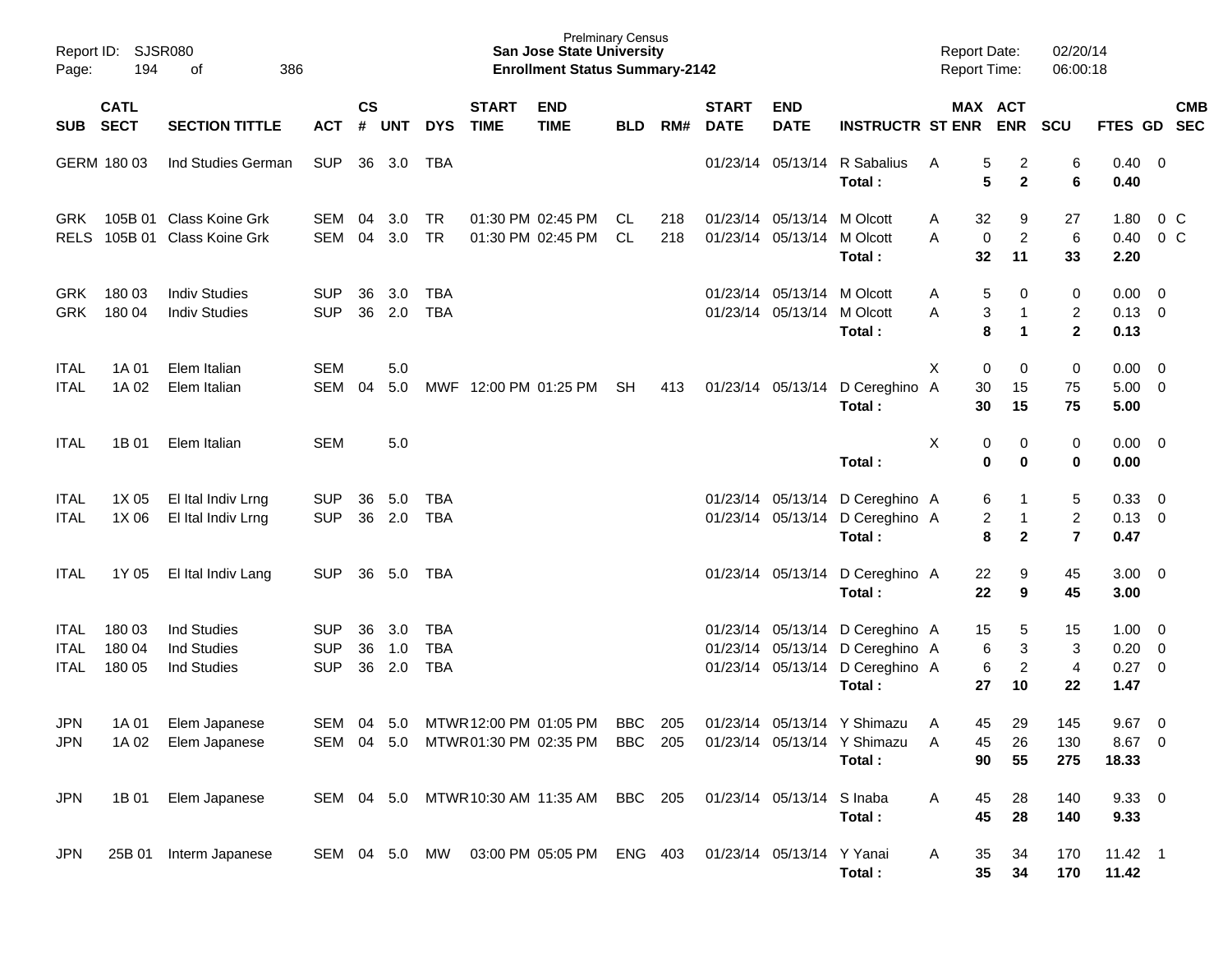| Page:                                     | Report ID: SJSR080<br>195<br>386<br>of |                                                                          |                                        |               |                   |                          |                             | <b>San Jose State University</b><br><b>Enrollment Status Summary-2142</b> | <b>Prelminary Census</b> |     |                             |                                                      |                             | <b>Report Date:</b><br><b>Report Time:</b> |                                                  | 02/20/14<br>06:00:18                  |                                               |            |
|-------------------------------------------|----------------------------------------|--------------------------------------------------------------------------|----------------------------------------|---------------|-------------------|--------------------------|-----------------------------|---------------------------------------------------------------------------|--------------------------|-----|-----------------------------|------------------------------------------------------|-----------------------------|--------------------------------------------|--------------------------------------------------|---------------------------------------|-----------------------------------------------|------------|
| <b>SUB</b>                                | <b>CATL</b><br><b>SECT</b>             | <b>SECTION TITTLE</b>                                                    | <b>ACT</b>                             | $\mathsf{cs}$ | # UNT             | <b>DYS</b>               | <b>START</b><br><b>TIME</b> | <b>END</b><br><b>TIME</b>                                                 | <b>BLD</b>               | RM# | <b>START</b><br><b>DATE</b> | <b>END</b><br><b>DATE</b>                            | <b>INSTRUCTR ST ENR ENR</b> |                                            | MAX ACT                                          | SCU                                   | FTES GD SEC                                   | <b>CMB</b> |
| <b>JPN</b>                                |                                        | 101B 01 Advanced Japanese                                                | SEM 04 4.0                             |               |                   | MW                       |                             | 08:30 AM 10:10 AM                                                         | BBC                      | 205 |                             | 01/23/14 05/13/14                                    | S Inaba<br>Total:           | 45<br>A<br>45                              | 26<br>26                                         | 104<br>104                            | 6.93 0<br>6.93                                |            |
| <b>JPN</b>                                | 103 01                                 | Jpn Ideog-Callig                                                         | SEM                                    | 04            | 3.0               | MW                       |                             | 10:30 AM 11:45 AM                                                         | CL                       | 206 |                             | 01/23/14 05/13/14                                    | Y Yanai<br>Total:           | 30<br>A<br>30                              | 18<br>18                                         | 54<br>54                              | $3.60 \ 0$<br>3.60                            |            |
| <b>JPN</b>                                | 130 01                                 | Read in Jpn Cult                                                         | SEM                                    | 04            | 3.0 TR            |                          |                             | 09:00 AM 10:15 AM                                                         | CL                       | 316 |                             | 01/23/14 05/13/14                                    | S Inaba<br>Total:           | 25<br>A<br>25                              | 18<br>18                                         | 54<br>54                              | $3.60 \ 0$<br>3.60                            |            |
| <b>JPN</b>                                |                                        | 140A 01 Mod Jpn Dram & Lyric SEM 04 3.0 MW                               |                                        |               |                   |                          |                             | 01:30 PM 02:45 PM CL                                                      |                          | 316 |                             | 01/23/14 05/13/14 Y Yanai                            | Total:                      | 25<br>A<br>25                              | 19<br>19                                         | 57<br>57                              | 3.80 0<br>3.80                                |            |
| <b>JPN</b><br><b>JPN</b><br>LATN          | 180 03<br>180 04<br>180 03             | <b>Indiv Studies</b><br><b>Indiv Studies</b><br><b>Indiv Studies Lat</b> | <b>SUP</b><br><b>SUP</b><br><b>SUP</b> | 36<br>36      | 3.0<br>3.0<br>3.0 | <b>TBA</b><br><b>TBA</b> |                             |                                                                           |                          |     |                             | 01/23/14 05/13/14 Y Yanai<br>01/23/14 05/13/14       | M Olcott                    | Α<br>Χ<br>A                                | 3<br>1<br>0<br>0<br>5<br>$\overline{\mathbf{c}}$ | 3<br>0<br>6                           | $0.20 \ 0$<br>$0.00 \ 0$<br>$0.40 \quad 0$    |            |
|                                           |                                        |                                                                          |                                        |               |                   |                          |                             |                                                                           |                          |     |                             |                                                      | Total:                      |                                            | 8<br>3                                           | 9                                     | 0.60                                          |            |
| <b>PORT</b>                               | 1A 01                                  | Elem Portuguese                                                          | <b>SEM</b>                             |               | 5.0               |                          |                             |                                                                           |                          |     |                             |                                                      | Total:                      | Χ                                          | 0<br>0<br>$\bf{0}$<br>0                          | 0<br>$\bf{0}$                         | $0.00 \t 0$<br>0.00                           |            |
| <b>PORT</b>                               | 1B 01                                  | Elem Portuguese                                                          | SEM                                    | 04            | 5.0               | TR                       |                             | 05:30 PM 07:35 PM                                                         | DMH 357                  |     |                             | 01/23/14 05/13/14                                    | A Dias Ferre A<br>Total:    | 30<br>30                                   | 16<br>16                                         | 80<br>80                              | 5.33 0<br>5.33                                |            |
| <b>PORT</b><br><b>PORT</b><br><b>PORT</b> | 1X 01<br>1X 02<br>1X 03                | Elem Port Ind Lrng<br>Elem Port Ind Lrng<br>Elem Port Ind Lrng           | <b>SUP</b><br><b>SUP</b><br><b>SUP</b> | 36<br>36      | 5.0<br>3.0<br>3.0 | <b>TR</b><br><b>TBA</b>  |                             | 03:00 PM 05:05 PM                                                         | CL                       | 206 |                             | 01/23/14 05/13/14 D Adão<br>01/23/14 05/13/14 D Adão | Total:                      | 30<br>Α<br>Α<br>X<br>31                    | 5<br>$\mathbf{1}$<br>1<br>$\pmb{0}$<br>0<br>6    | 25<br>$\sqrt{3}$<br>$\mathbf 0$<br>28 | $1.67$ 0<br>$0.20 \ 0$<br>$0.00 \t 0$<br>1.87 |            |
| <b>PORT</b>                               | 1Y 03                                  | Elem Port Ind Lrgn                                                       | <b>SUP</b>                             |               | 3.0               |                          |                             |                                                                           |                          |     |                             |                                                      | Total:                      | X                                          | 0<br>0<br>0<br>0                                 | 0<br>0                                | $0.00 \t 0$<br>0.00                           |            |
|                                           |                                        | PORT 20B 01 Inter Portuguese                                             | <b>SEM</b>                             |               | 3.0               |                          |                             |                                                                           |                          |     |                             |                                                      | Total:                      | X                                          | 0<br>0<br>$\mathbf 0$<br>$\bf{0}$                | $\mathbf 0$<br>0                      | $0.00 \t 0$<br>0.00                           |            |
|                                           | PORT 20X 01                            | Inter Port Ind Lng<br>PORT 20X 03 Inter Port Ind Lng                     | <b>SUP</b><br><b>SUP</b>               |               | $3.0\,$<br>3.0    |                          |                             |                                                                           |                          |     |                             |                                                      | Total:                      | X<br>X                                     | 0<br>0<br>0<br>0<br>$\bf{0}$<br>0                | 0<br>0<br>0                           | $0.00 \t 0$<br>$0.00 \t 0$<br>0.00            |            |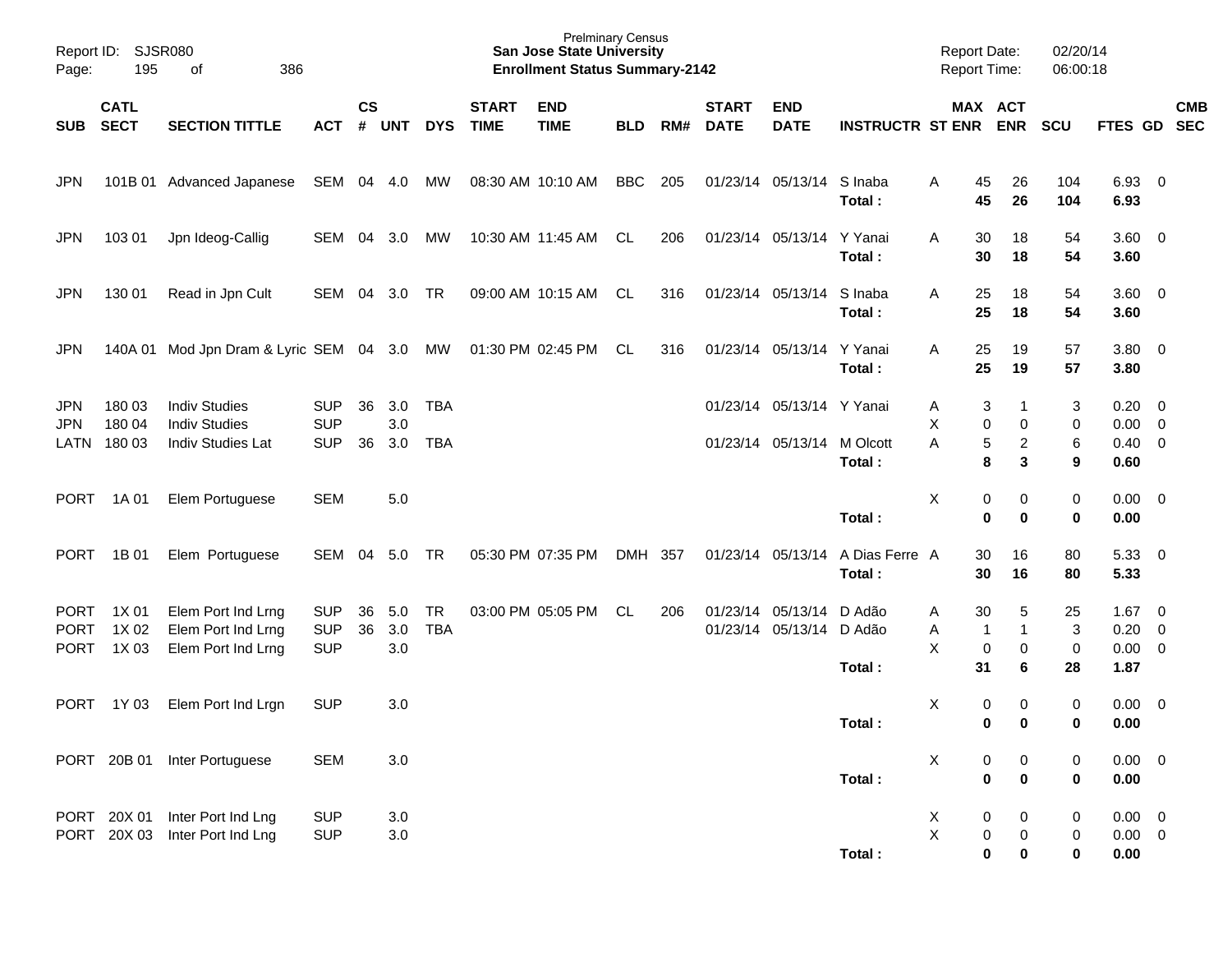| Page:                                     | Report ID: SJSR080<br>196                 | 386<br>of                                                            |                                        |                |                   |                                        |                             | <b>San Jose State University</b><br><b>Enrollment Status Summary-2142</b> | <b>Prelminary Census</b> |            |                             |                                                             |                                            | <b>Report Date:</b><br><b>Report Time:</b> |                                                  | 02/20/14<br>06:00:18         |                                               |                            |            |
|-------------------------------------------|-------------------------------------------|----------------------------------------------------------------------|----------------------------------------|----------------|-------------------|----------------------------------------|-----------------------------|---------------------------------------------------------------------------|--------------------------|------------|-----------------------------|-------------------------------------------------------------|--------------------------------------------|--------------------------------------------|--------------------------------------------------|------------------------------|-----------------------------------------------|----------------------------|------------|
| <b>SUB</b>                                | <b>CATL</b><br><b>SECT</b>                | <b>SECTION TITTLE</b>                                                | <b>ACT</b>                             | <b>CS</b><br># | <b>UNT</b>        | <b>DYS</b>                             | <b>START</b><br><b>TIME</b> | <b>END</b><br><b>TIME</b>                                                 | <b>BLD</b>               | RM#        | <b>START</b><br><b>DATE</b> | <b>END</b><br><b>DATE</b>                                   | <b>INSTRUCTR ST ENR ENR</b>                |                                            | MAX ACT                                          | <b>SCU</b>                   | FTES GD SEC                                   |                            | <b>CMB</b> |
| PORT<br>PORT                              | 20Y 03<br>20Y 04                          | Inter Port Ind Lng<br>Inter Port Ind Lng                             | <b>SUP</b><br><b>SUP</b>               | 36             | 3.0<br>3.0        | TR                                     |                             | 12:00 PM 01:15 PM                                                         | CL                       | 206        |                             | 01/23/14 05/13/14 D Adão                                    | Total:                                     | X<br>A                                     | 0<br>0<br>25<br>9<br>25<br>9                     | 0<br>27<br>27                | $0.00 \t 0$<br>1.80 0<br>1.80                 |                            |            |
|                                           | PORT 180 03<br>PORT 180 04<br>PORT 180 05 | <b>Indiv Studies</b><br><b>Indiv Studies</b><br><b>Indiv Studies</b> | <b>SUP</b><br><b>SUP</b><br><b>SUP</b> | 36<br>36       | 3.0<br>3.0<br>3.0 | <b>TBA</b><br><b>TR</b>                |                             | 01:30 PM 02:45 PM                                                         | CL                       | 206        |                             | 01/23/14 05/13/14<br>01/23/14 05/13/14 D Adão               | Total:                                     | Α<br>X<br>A                                | 5<br>0<br>0<br>$\mathbf 0$<br>30<br>9<br>35<br>9 | 0<br>$\mathbf 0$<br>27<br>27 | $0.00 \t 0$<br>$0.00 \t 0$<br>1.85<br>1.85    | $\overline{\phantom{0}}$ 1 |            |
| <b>SPAN</b><br><b>SPAN</b><br><b>SPAN</b> | 1A 01<br>1A 02<br>1A 03                   | Elem Spanish<br>Elem Spanish<br>Elem Spanish                         | SEM<br><b>SEM</b><br>SEM               | 04<br>04<br>04 | 5.0<br>5.0<br>5.0 | <b>TBA</b><br><b>TBA</b><br><b>TBA</b> |                             |                                                                           |                          |            |                             | 01/23/14 05/13/14<br>01/23/14 05/13/14<br>01/23/14 05/13/14 | Total:                                     | Α<br>Α<br>A<br>100                         | 40<br>20<br>18<br>30<br>30<br>20<br>58           | 100<br>90<br>100<br>290      | $6.67$ 0<br>$6.00 \quad 0$<br>6.67 0<br>19.33 |                            |            |
| <b>SPAN</b><br><b>SPAN</b>                | 1B 01<br>1B 02                            | Elem Spanish<br>Elem Spanish                                         | SEM<br><b>SEM</b>                      | 04             | 5.0<br>5.0        | <b>TBA</b>                             |                             |                                                                           |                          |            |                             | 01/23/14 05/13/14                                           | Total:                                     | Α<br>X                                     | 30<br>27<br>$\mathbf 0$<br>$\pmb{0}$<br>30<br>27 | 135<br>$\mathbf 0$<br>135    | $9.00 \t 0$<br>$0.00 \t 0$<br>9.00            |                            |            |
| <b>SPAN</b>                               | 301                                       | <b>Practical Spanish</b>                                             | <b>SEM</b>                             |                | 3.0               |                                        |                             |                                                                           |                          |            |                             |                                                             | Total:                                     | X                                          | 0<br>0<br>$\mathbf 0$<br>0                       | 0<br>$\bf{0}$                | $0.00 \t 0$<br>0.00                           |                            |            |
| <b>SPAN</b>                               | 4A 01                                     | Basic Spanish I                                                      | SEM                                    | 04             | 3.0               | TBA                                    |                             |                                                                           |                          |            |                             | 01/23/14 05/13/14                                           | A Dias Ferre A<br>Total:                   |                                            | 30<br>30<br>30<br>30                             | 90<br>90                     | $6.00 \quad 0$<br>6.00                        |                            |            |
| <b>SPAN</b>                               | 25A 01                                    | Inter Spanish                                                        | SEM                                    | 04             | 5.0               | МW                                     |                             | 03:00 PM 05:05 PM                                                         | BBC                      | 123        |                             | 01/23/14 05/13/14                                           | J Sempere-MaA<br>Total:                    |                                            | 30<br>28<br>30<br>28                             | 140<br>140                   | $9.42 \quad 1$<br>9.42                        |                            |            |
|                                           |                                           | SPAN 101A 01 Advanced Spanish<br>SPAN 101A 02 Advanced Spanish       | SEM<br>SEM                             | 04<br>04       | 4.0<br>4.0        | МW<br>MW                               |                             | 08:30 AM 10:10 AM<br>05:00 PM 06:40 PM                                    | CL.<br><b>CL</b>         | 206<br>206 |                             | 01/23/14 05/13/14 E Marsh<br>01/23/14 05/13/14 E Marsh      | Total:                                     | A<br>A                                     | 30<br>22<br>30<br>16<br>60<br>38                 | 88<br>64<br>152              | 5.87<br>$4.27$ 0<br>10.13                     | $\overline{\phantom{0}}$   |            |
|                                           |                                           | SPAN 101B 01 Advanced Spanish                                        |                                        |                |                   | SEM 04 4.0 MW                          |                             | 05:00 PM 06:40 PM BBC 121                                                 |                          |            |                             |                                                             | 01/23/14 05/13/14 F De La Call A<br>Total: |                                            | 30<br>30<br>30<br>30                             | 120<br>120                   | $8.00 \t 0$<br>8.00                           |                            |            |
|                                           |                                           | SPAN 102A 01 Spanish Culture                                         | SEM 04 3.0 MW                          |                |                   |                                        |                             | 12:00 PM 01:15 PM CL                                                      |                          | 206        |                             |                                                             | 01/23/14 05/13/14 F De La Call A<br>Total: |                                            | 30<br>30<br>30<br>30                             | 90<br>90                     | $6.05$ 1<br>6.05                              |                            |            |
|                                           |                                           | SPAN 102B 01 Hisp Amer Culture<br>SPAN 102B 02 Hisp Amer Culture     | SEM 04 3.0<br>SEM 04 3.0 TR            |                |                   | <b>TR</b>                              |                             | 09:00 AM 10:15 AM<br>10:30 AM 11:45 AM CL                                 | CL                       | 206<br>206 |                             | 01/23/14 05/13/14 B Smith<br>01/23/14 05/13/14 B Smith      |                                            | A<br>Α                                     | 30<br>30<br>30<br>29                             | 90<br>87                     | $6.00 \quad 0$<br>5.80 0                      |                            |            |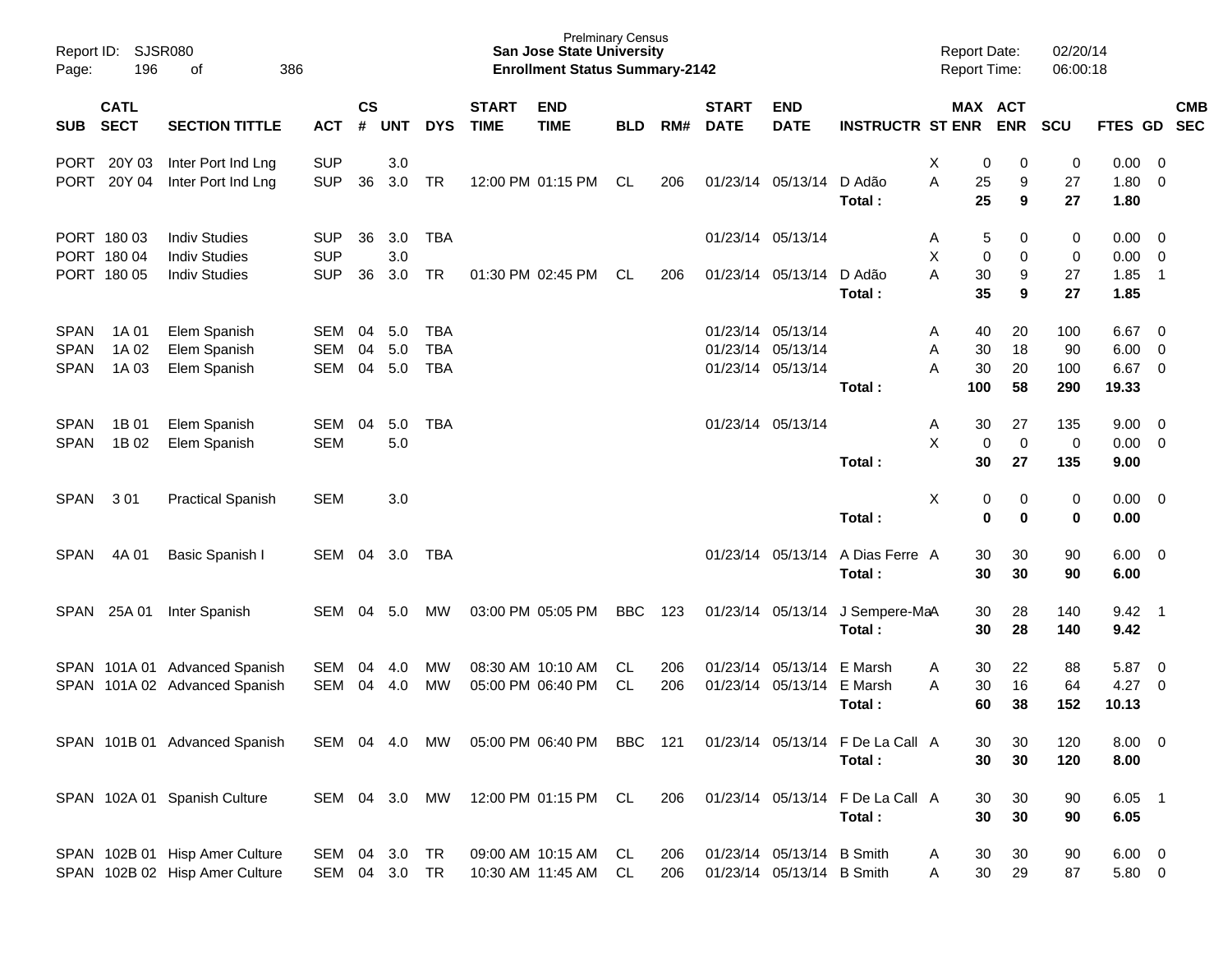| Page:       | Report ID: SJSR080<br>197  | 386<br>οf                                                                 |                                            |                |               |                          |                             | <b>Prelminary Census</b><br><b>San Jose State University</b><br><b>Enrollment Status Summary-2142</b> |            |     |                             |                                                                               |                                           | <b>Report Date:</b><br><b>Report Time:</b> |                                               | 02/20/14<br>06:00:18                |                                     |                                  |            |
|-------------|----------------------------|---------------------------------------------------------------------------|--------------------------------------------|----------------|---------------|--------------------------|-----------------------------|-------------------------------------------------------------------------------------------------------|------------|-----|-----------------------------|-------------------------------------------------------------------------------|-------------------------------------------|--------------------------------------------|-----------------------------------------------|-------------------------------------|-------------------------------------|----------------------------------|------------|
| <b>SUB</b>  | <b>CATL</b><br><b>SECT</b> | <b>SECTION TITTLE</b>                                                     | <b>ACT</b>                                 | <b>CS</b><br># | <b>UNT</b>    | <b>DYS</b>               | <b>START</b><br><b>TIME</b> | <b>END</b><br><b>TIME</b>                                                                             | <b>BLD</b> | RM# | <b>START</b><br><b>DATE</b> | <b>END</b><br><b>DATE</b>                                                     | <b>INSTRUCTR ST ENR</b>                   |                                            | MAX ACT<br><b>ENR</b>                         | SCU                                 | FTES GD SEC                         |                                  | <b>CMB</b> |
|             |                            | SPAN 102B 03 Hisp Amer Culture                                            | SEM 04                                     |                | 3.0           | R                        |                             | 05:30 PM 08:15 PM                                                                                     | BBC        | 121 |                             | 01/23/14 05/13/14                                                             | D Adão<br>Total:                          | 30<br>A<br>90                              | 24<br>83                                      | 72<br>249                           | $4.80$ 0<br>16.60                   |                                  |            |
|             | SPAN 11001                 | Spanish Morphology                                                        | SEM 04 3.0 W                               |                |               |                          |                             | 06:00 PM 08:45 PM                                                                                     | CL         | 316 |                             |                                                                               | 01/23/14 05/13/14 J Sempere-MaA<br>Total: | 25<br>25                                   | 22<br>22                                      | 66<br>66                            | 4.65 5<br>4.65                      |                                  |            |
|             | SPAN 111 01                | Adv Spanish Conver                                                        | SEM 04 3.0                                 |                |               | МW                       |                             | 09:00 AM 10:15 AM                                                                                     | <b>SH</b>  | 413 |                             | 01/23/14 05/13/14                                                             | T Estrabao<br>Total:                      | 40<br>A<br>40                              | 28<br>28                                      | 84<br>84                            | 5.70 2<br>5.70                      |                                  |            |
|             |                            | SPAN 120A 01 Spanish Lit                                                  | SEM 04                                     |                | 3.0           | MW                       |                             | 03:00 PM 04:15 PM                                                                                     | BBC        | 205 |                             | 01/23/14 05/13/14                                                             | E Marsh<br>Total:                         | 45<br>A<br>45                              | 36<br>36                                      | 108<br>108                          | 7.55<br>7.55                        | $\overline{7}$                   |            |
|             | SPAN 132 01<br>SPAN 132 02 | Span for Careers<br>Span for Careers                                      | <b>LEC</b><br><b>LEC</b>                   | 02             | 3.0<br>02 3.0 |                          |                             |                                                                                                       |            |     | 01/23/14 05/13/14           | 01/23/14 05/13/14                                                             | Total:                                    | х<br>0<br>X<br>$\mathbf 0$                 | 0<br>0<br>0<br>0                              | 0<br>0<br>$\bf{0}$                  | $0.00 \t 0$<br>$0.00 \t 0$<br>0.00  |                                  |            |
|             |                            | SPAN 140B 01 Spanish Amer Lit                                             | SEM 04                                     |                | 3.0           | TR                       |                             | 03:00 PM 04:15 PM                                                                                     |            |     | DMH 149B 01/23/14 05/13/14  |                                                                               | <b>B</b> Smith<br>Total:                  | 50<br>A<br>50                              | 20<br>20                                      | 60<br>60                            | 4.40 8<br>4.40                      |                                  |            |
|             | SPAN 180 03<br>SPAN 180 04 | Indiv Stdies Span<br>Indiv Stdies Span                                    | <b>SUP</b><br><b>SUP</b>                   | 36<br>36       | 3.0<br>2.0    | <b>TBA</b><br><b>TBA</b> |                             |                                                                                                       |            |     |                             | 01/23/14 05/13/14<br>01/23/14 05/13/14                                        | E Marsh<br>Total:                         | 3<br>Α<br>A<br>$\mathbf{1}$<br>4           | 0<br>$\mathbf 1$<br>1                         | 0<br>$\overline{c}$<br>$\mathbf{2}$ | $0.00 \t 0$<br>$0.13 \ 0$<br>0.13   |                                  |            |
|             | SPAN 202 01                | Sem Hisp Civ Cult                                                         | SEM 05                                     |                | 3.0 T         |                          |                             | 06:00 PM 08:45 PM                                                                                     | CL.        | 316 |                             | 01/23/14 05/13/14                                                             | C Bacich<br>Total:                        | 25<br>A<br>25                              | 18<br>18                                      | 54<br>54                            | 4.50 18<br>4.50                     |                                  |            |
|             | SPAN 210 01                | Old Spanish                                                               | SEM                                        | 05             | 3.0           | M                        |                             | 06:00 PM 08:45 PM                                                                                     | CL.        | 218 |                             | 01/23/14 05/13/14                                                             | J Sempere-MaA<br>Total:                   | 25<br>25                                   | 15<br>15                                      | 45<br>45                            | 3.75 15<br>3.75                     |                                  |            |
|             | SPAN 298 01<br>SPAN 298 02 | <b>Special Study</b><br><b>Special Study</b><br>SPAN 298 07 Special Study | <b>SUP</b><br><b>SUP</b><br>SUP 25 6.0 TBA | 25             | 1.0<br>25 3.0 | <b>TBA</b><br><b>TBA</b> |                             |                                                                                                       |            |     |                             | 01/23/14 05/13/14 C Bacich<br>01/23/14 05/13/14 C Bacich<br>01/23/14 05/13/14 | Total:                                    | 4<br>Α<br>A<br>Α<br>$\overline{7}$         | 4<br>$\overline{c}$<br>$\mathbf{1}$<br>0<br>5 | 4<br>3<br>0<br>$\overline{7}$       | 0.33<br>0.25<br>$0.00 \t 0$<br>0.58 | $\overline{4}$<br>$\overline{1}$ |            |
| <b>VIET</b> | 1B 01                      | Elem Vietnamese                                                           | SEM 04 3.0 R                               |                |               |                          |                             | 03:00 PM 05:45 PM CL                                                                                  |            | 306 | 01/23/14 05/13/14           |                                                                               | H Le<br>Total:                            | Α<br>24<br>24                              | 24<br>24                                      | 72<br>72                            | 4.80 0<br>4.80                      |                                  |            |
| VIET        |                            | 20A 01 viet Ltcy for Viet                                                 | <b>SEM</b>                                 |                | 3.0           |                          |                             |                                                                                                       |            |     |                             |                                                                               | Total:                                    | X<br>0<br>$\bf{0}$                         | 0<br>0                                        | $\pmb{0}$<br>0                      | $0.00 \t 0$<br>0.00                 |                                  |            |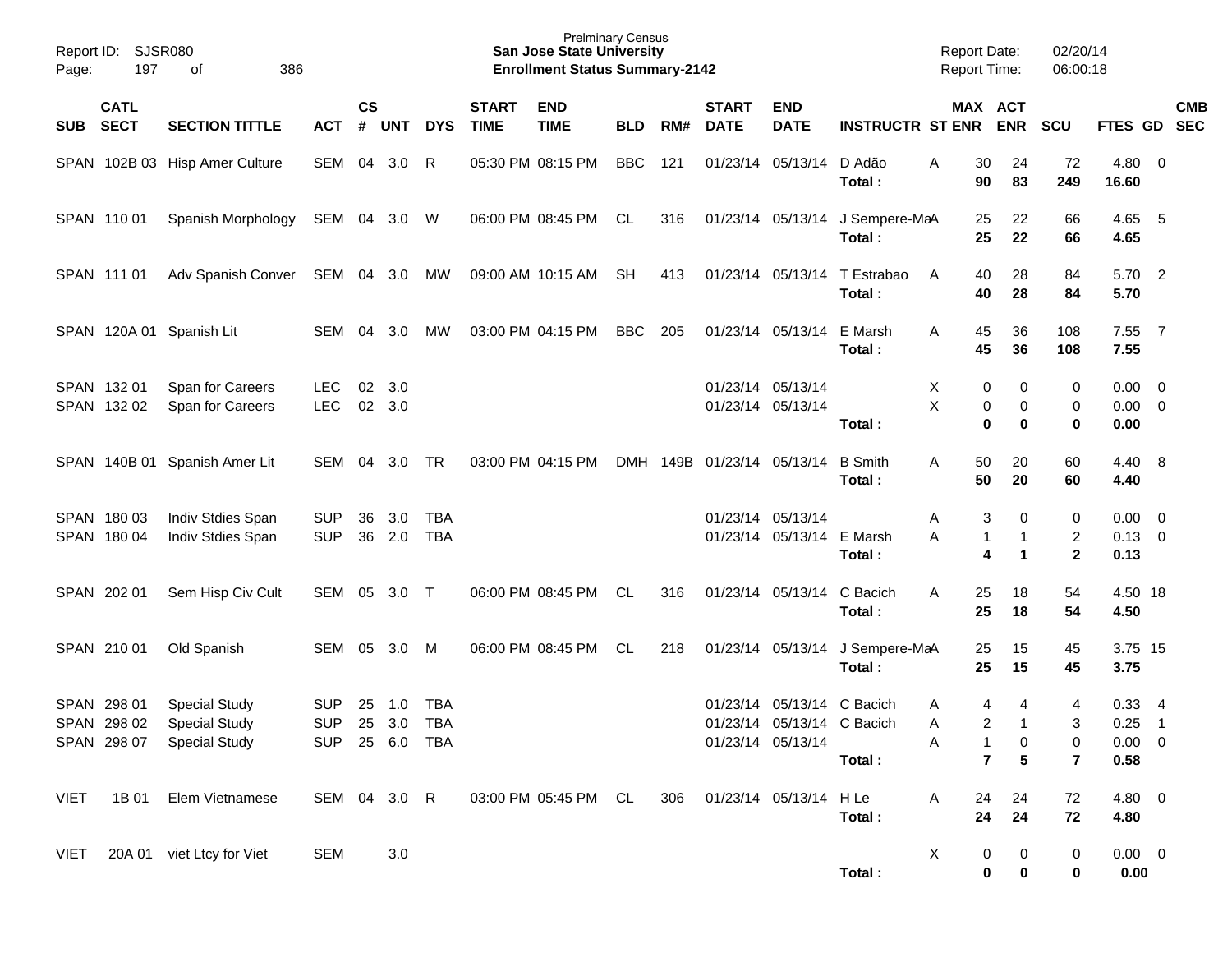| Page:      | Report ID: SJSR080<br>198  | of                    | 386 |         |    |     |            |                             | <b>San Jose State University</b><br><b>Enrollment Status Summary-2142</b> | <b>Prelminary Census</b> |     |                             |                           |                         | <b>Report Date:</b><br>Report Time: |            | 02/20/14<br>06:00:18 |             |            |
|------------|----------------------------|-----------------------|-----|---------|----|-----|------------|-----------------------------|---------------------------------------------------------------------------|--------------------------|-----|-----------------------------|---------------------------|-------------------------|-------------------------------------|------------|----------------------|-------------|------------|
| <b>SUB</b> | <b>CATL</b><br><b>SECT</b> | <b>SECTION TITTLE</b> |     | $ACT$ # | СS | UNT | <b>DYS</b> | <b>START</b><br><b>TIME</b> | <b>END</b><br>TIME                                                        | <b>BLD</b>               | RM# | <b>START</b><br><b>DATE</b> | <b>END</b><br><b>DATE</b> | <b>INSTRUCTR ST ENR</b> | MAX ACT                             | <b>ENR</b> | <b>SCU</b>           | FTES GD SEC | <b>CMB</b> |

| Department : World Languages & Literatures |  |
|--------------------------------------------|--|
|                                            |  |

|     |     |     | 270.03                                 |
|-----|-----|-----|----------------------------------------|
| 768 |     |     | 149.87                                 |
| 785 |     |     | 110.25                                 |
|     | 46. | 120 | 9.92                                   |
|     |     | 72  | 1625 1040 3984<br>483 2238<br>511 1626 |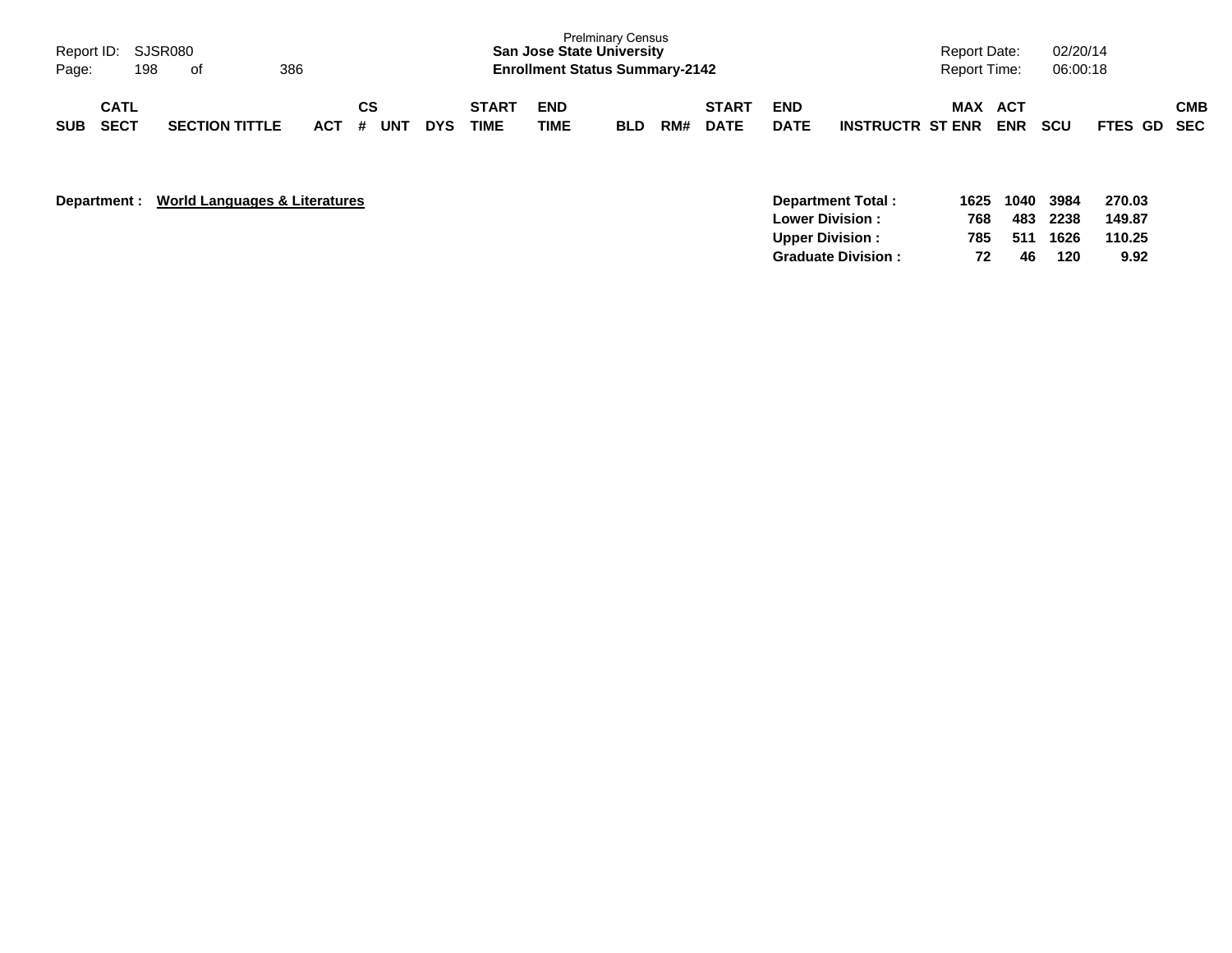| Report ID:<br>Page: | 199                        | SJSR080<br>386<br>οf             |            |                |            |            |                             | <b>San Jose State University</b><br><b>Enrollment Status Summary-2142</b> | <b>Prelminary Census</b> |      |                             |                           |                             |   | <b>Report Date:</b><br><b>Report Time:</b> |                       | 02/20/14<br>06:00:18 |                |                         |                          |
|---------------------|----------------------------|----------------------------------|------------|----------------|------------|------------|-----------------------------|---------------------------------------------------------------------------|--------------------------|------|-----------------------------|---------------------------|-----------------------------|---|--------------------------------------------|-----------------------|----------------------|----------------|-------------------------|--------------------------|
| <b>SUB</b>          | <b>CATL</b><br><b>SECT</b> | <b>SECTION TITTLE</b>            | <b>ACT</b> | <b>CS</b><br># | <b>UNT</b> | <b>DYS</b> | <b>START</b><br><b>TIME</b> | <b>END</b><br><b>TIME</b>                                                 | <b>BLD</b>               | RM#  | <b>START</b><br><b>DATE</b> | <b>END</b><br><b>DATE</b> | <b>INSTRUCTR ST ENR</b>     |   |                                            | MAX ACT<br><b>ENR</b> | <b>SCU</b>           | FTES GD        |                         | <b>CMB</b><br><b>SEC</b> |
| College             |                            | <b>Humanities &amp; the Arts</b> |            |                |            |            |                             |                                                                           |                          |      |                             |                           |                             |   |                                            |                       |                      |                |                         |                          |
|                     | Department :               | <b>Humanities</b>                |            |                |            |            |                             |                                                                           |                          |      |                             |                           |                             |   |                                            |                       |                      |                |                         |                          |
| AMS                 | 1B 10                      | American Civ                     | <b>LEC</b> | 01             | 0.0        | МW         |                             | 12:00 PM 01:15 PM                                                         | DH.                      | 135  |                             | 01/23/14 05/13/14         | M Wyman                     | A | 30                                         | 28                    | 84                   | 0.00           | $\overline{0}$          |                          |
| AMS                 | 1B 11                      | American Civ                     | <b>SEM</b> | 05             | 6.0        | MW         |                             | 01:30 PM 02:45 PM                                                         | <b>SH</b>                | 241  |                             | 01/23/14 05/13/14         | M Wyman                     | Α | 30                                         | 28                    | 84                   | 11.20          | 0                       |                          |
| AMS                 | 1B 20                      | American Civ                     | <b>LEC</b> | 01             | 0.0        | MW         |                             | 12:00 PM 01:15 PM                                                         | <b>DH</b>                | 135  |                             | 01/23/14 05/13/14         | K English                   | A | 30                                         | 26                    | 78                   | 0.00           | 0                       |                          |
| AMS                 | 1B 21                      | American Civ                     | <b>SEM</b> | 05             | 6.0        | MW         |                             | 01:30 PM 02:45 PM                                                         | <b>SH</b>                | 411  |                             | 01/23/14 05/13/14         | K English                   | A | 30                                         | 26                    | 78                   | 10.40          | 0                       |                          |
| AMS                 | 1B 30                      | American Civ                     | <b>LEC</b> | 01             | 0.0        | MW         |                             | 12:00 PM 01:15 PM                                                         | DH.                      | 135  |                             | 01/23/14 05/13/14         | J Georges                   | A | 30                                         | 30                    | 90                   | 0.00           | 0                       |                          |
| AMS                 | 1B 31                      | American Civ                     | <b>SEM</b> | 05             | 6.0        | MW         |                             | 01:30 PM 02:45 PM                                                         | <b>CL</b>                | 218  |                             | 01/23/14 05/13/14         | J Georges                   | A | 30                                         | 30                    | 90                   | 12.00          | 0                       |                          |
| AMS                 | 1B 40                      | American Civ                     | <b>LEC</b> | 01             | 0.0        | <b>TR</b>  |                             | 12:00 PM 01:15 PM                                                         | <b>BBC</b>               | 004  | 01/23/14                    | 05/13/14                  | S Guenter                   | Α | 30                                         | 30                    | 90                   | 0.00           | 0                       |                          |
| AMS                 | 1B 41                      | American Civ                     | <b>SEM</b> | 05             | 6.0        | <b>TR</b>  |                             | 01:30 PM 02:45 PM                                                         | <b>BBC</b>               | 126  | 01/23/14                    | 05/13/14                  | S Guenter                   | Α | 30                                         | 30                    | 90                   | 12.00          | 0                       |                          |
| AMS                 | 1B 50                      | American Civ                     | <b>LEC</b> | 01             | 0.0        | <b>TR</b>  |                             | 12:00 PM 01:15 PM                                                         | <b>BBC</b>               | 004  | 01/23/14                    | 05/13/14                  | J Franks                    | Α | 30                                         | 23                    | 69                   | 0.00           | 0                       |                          |
| AMS                 | 1B 51                      | American Civ                     | <b>SEM</b> | 05             | 6.0        | <b>TR</b>  |                             | 01:30 PM 02:45 PM                                                         | <b>SH</b>                | 240  | 01/23/14                    | 05/13/14                  | J Franks                    | Α | 30                                         | 23                    | 69                   | 9.20           | 0                       |                          |
| AMS                 | 1B 60                      | American Civ                     | <b>LEC</b> | 01             | 0.0        | <b>TR</b>  |                             | 12:00 PM 01:15 PM                                                         | <b>BBC</b>               | 004  | 01/23/14                    | 05/13/14                  | J Brahinsky                 | A | 30                                         | 29                    | 87                   | 0.00           | $\mathbf 0$             |                          |
| AMS                 | 1B 61                      | American Civ                     | <b>SEM</b> | 05             | 6.0        | <b>TR</b>  |                             | 01:30 PM 02:45 PM                                                         | <b>DMH</b>               | 226B | 01/23/14                    | 05/13/14                  | J Brahinsky                 | A | 30                                         | 29                    | 87                   | 11.60          | 0                       |                          |
|                     |                            |                                  |            |                |            |            |                             |                                                                           |                          |      |                             |                           | Total:                      |   | 360                                        | 332                   | 996                  | 66.40          |                         |                          |
|                     |                            |                                  |            |                |            |            |                             |                                                                           |                          |      |                             |                           |                             |   |                                            |                       |                      |                |                         |                          |
| AMS                 | 129 01                     | How World Sees USA LEC           |            |                | 3.0        |            |                             |                                                                           |                          |      |                             |                           |                             | Х | 0                                          | 0                     | 0                    | 0.00           | $\overline{\mathbf{0}}$ |                          |
|                     |                            |                                  |            |                |            |            |                             |                                                                           |                          |      |                             |                           | Total:                      |   | 0                                          | 0                     | 0                    | 0.00           |                         |                          |
| AMS                 | 159 01                     | Nat & World Cult                 | <b>SEM</b> | 05             | 3.0        | TBA        |                             |                                                                           |                          |      | 01/23/14                    | 05/13/14                  | J Pfeiffer                  | A | 50                                         | 13                    | 39                   | 2.65           | 1 C                     |                          |
| <b>ENVS</b>         | 159 01                     | Nat & World Cult                 | <b>SEM</b> | 05             | 3.0        | <b>TBA</b> |                             |                                                                           |                          |      | 01/23/14                    | 05/13/14                  | J Pfeiffer                  | Α | 0                                          | 15                    | 45                   | 3.00           | 0 <sup>o</sup>          |                          |
| <b>HUM</b>          | 159 01                     | Nat & World Cult                 | <b>SEM</b> | 05             | 3.0        | <b>TBA</b> |                             |                                                                           |                          |      | 01/23/14                    | 05/13/14                  | J Pfeiffer                  | Α | 0                                          | 6                     | 18                   | 1.20           | 0 <sup>o</sup>          |                          |
| AMS                 | 159 02                     | Nat & World Cult                 | <b>SEM</b> | 05             | 3.0        | W          |                             | 06:00 PM 08:45 PM                                                         | <b>DMH</b>               | 357  | 01/23/14                    | 05/13/14                  | J Ormsbee                   | Α | 45                                         | 15                    | 45                   | 3.00           | 0 <sup>o</sup>          |                          |
| <b>ENVS</b>         | 159 02                     | Nat & World Cult                 | <b>SEM</b> | 05             | 3.0        | W          |                             | 06:00 PM 08:45 PM                                                         | <b>DMH</b>               | 357  | 01/23/14                    | 05/13/14                  | J Ormsbee                   | Α | 0                                          | 8                     | 24                   | 1.60           | 0 <sup>o</sup>          |                          |
| <b>HUM</b>          | 159 02                     | Nat & World Cult                 | <b>SEM</b> | 05             | 3.0        | W          |                             | 06:00 PM 08:45 PM                                                         | <b>DMH</b>               | 357  | 01/23/14                    | 05/13/14                  | J Ormsbee                   | Α | 0                                          | 8                     | 24                   | 1.60           | 0 <sup>o</sup>          |                          |
|                     |                            |                                  |            |                |            |            |                             |                                                                           |                          |      |                             |                           | Total:                      |   | 95                                         | 65                    | 195                  | 13.05          |                         |                          |
|                     |                            |                                  |            |                |            |            |                             |                                                                           |                          |      |                             |                           |                             |   |                                            |                       |                      |                |                         |                          |
| AMS                 | 169 01                     | Amer Dream                       | <b>SEM</b> |                | 3.0        |            |                             |                                                                           |                          |      |                             |                           |                             | X | 0                                          | 0                     | 0                    | 0.00           | 0                       |                          |
| HUM                 | 169 01                     | Amer Dream                       | <b>SEM</b> |                | 3.0        |            |                             |                                                                           |                          |      |                             |                           |                             | X | 0                                          | 0                     | 0                    | 0.00           | 0                       |                          |
| AMS                 | 169 02                     | Amer Dream                       | <b>SEM</b> | 05             | 3.0        | TR         |                             | 09:00 AM 10:15 AM                                                         | <b>SH</b>                | 241  | 01/23/14                    | 05/13/14                  | D Williamson A              |   | 40                                         | 25                    | 75                   | 5.00           | 0 <sup>o</sup>          |                          |
| <b>HUM</b>          | 169 02                     | Amer Dream                       | <b>SEM</b> | 05             | 3.0        | <b>TR</b>  |                             | 09:00 AM 10:15 AM                                                         | SН                       | 241  | 01/23/14                    | 05/13/14                  | D Williamson A              |   | 0                                          | 8                     | 24                   | 1.60           | 0 <sup>o</sup>          |                          |
|                     |                            |                                  |            |                |            |            |                             |                                                                           |                          |      |                             |                           | Total:                      |   | 40                                         | 33                    | 99                   | 6.60           |                         |                          |
|                     |                            |                                  |            |                |            |            |                             |                                                                           |                          |      |                             |                           |                             |   |                                            |                       |                      |                |                         |                          |
| AMS                 | 179 01                     | Amer Pop Culture                 | <b>SEM</b> | 05             | 3.0        | МW         |                             | 01:30 PM 02:45 PM                                                         | DMH 354                  |      |                             | 01/23/14 05/13/14         | J Ormsbee                   | A | 38                                         | 27                    | 81                   | 5.40           | 0 <sup>o</sup>          |                          |
| <b>HUM</b>          | 179 01                     | Amer Pop Culture                 | SEM        |                | 05 3.0     | MW         |                             | 01:30 PM 02:45 PM                                                         | DMH 354                  |      |                             | 01/23/14 05/13/14         | J Ormsbee                   | A | 0                                          | 6                     | 18                   | 1.20           | $0\,$ C                 |                          |
|                     |                            |                                  |            |                |            |            |                             |                                                                           |                          |      |                             |                           | Total:                      |   | 38                                         | 33                    | 99                   | 6.60           |                         |                          |
|                     |                            |                                  |            |                |            |            |                             |                                                                           |                          |      |                             |                           |                             |   |                                            |                       |                      |                |                         |                          |
| AMS                 | 180 01                     | <b>Individual Studies</b>        | <b>SUP</b> |                | 36 3.0 TBA |            |                             |                                                                           |                          |      |                             |                           | 01/23/14 05/13/14 S Guenter | A | 2                                          | 0                     | 0                    | $0.00 \quad 0$ |                         |                          |
|                     |                            |                                  |            |                |            |            |                             |                                                                           |                          |      |                             |                           | Total:                      |   | $\overline{\mathbf{2}}$                    | 0                     | 0                    | 0.00           |                         |                          |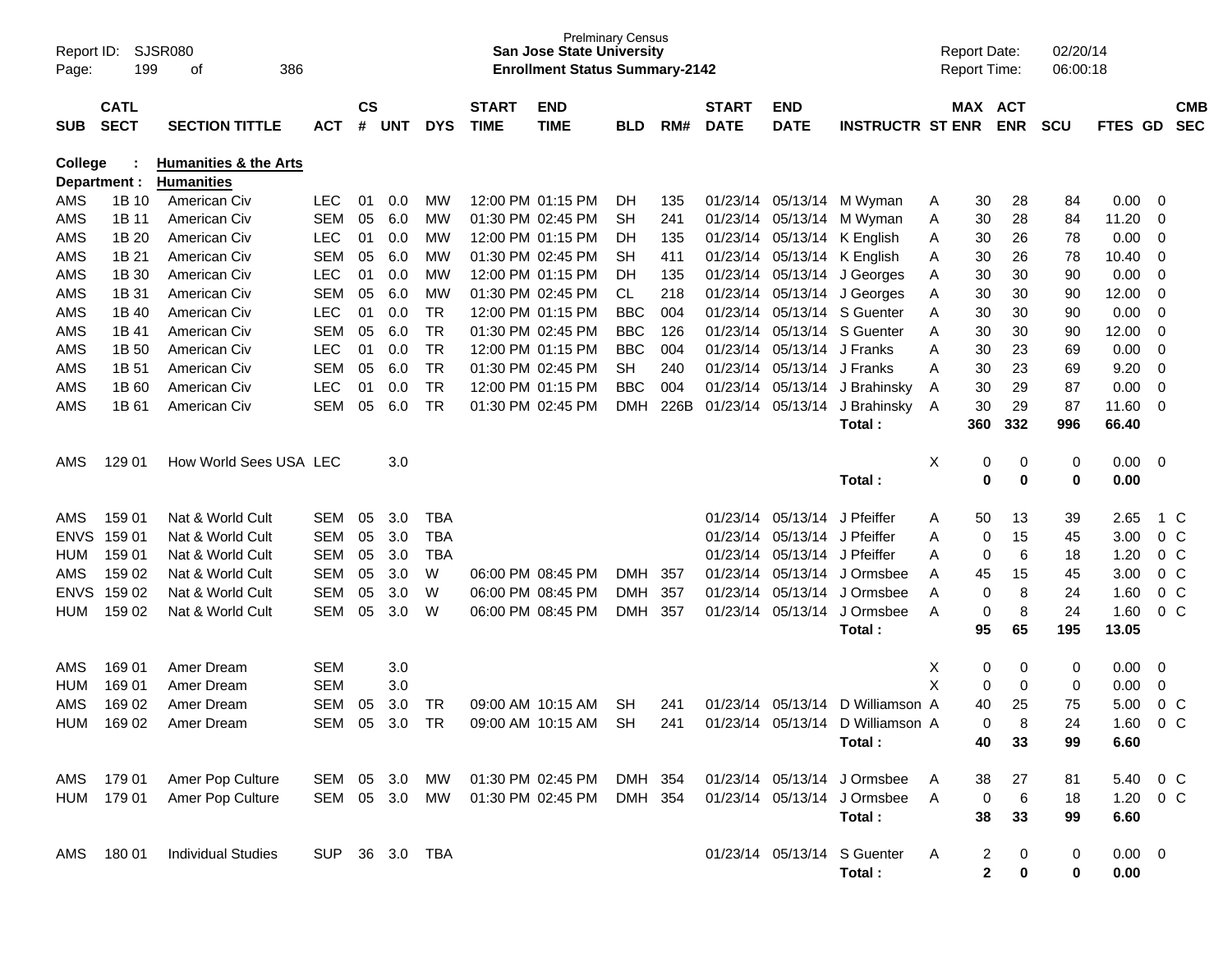| Page:      | Report ID: SJSR080<br>200  | 386<br>οf                              |                          |                    |            |            |                             | <b>Prelminary Census</b><br><b>San Jose State University</b><br><b>Enrollment Status Summary-2142</b> |            |     |                             |                             |                                       | <b>Report Date:</b><br>Report Time: |                         |                        | 02/20/14<br>06:00:18 |                                           |                |
|------------|----------------------------|----------------------------------------|--------------------------|--------------------|------------|------------|-----------------------------|-------------------------------------------------------------------------------------------------------|------------|-----|-----------------------------|-----------------------------|---------------------------------------|-------------------------------------|-------------------------|------------------------|----------------------|-------------------------------------------|----------------|
| <b>SUB</b> | <b>CATL</b><br><b>SECT</b> | <b>SECTION TITTLE</b>                  | <b>ACT</b>               | $\mathsf{cs}$<br># | UNT        | <b>DYS</b> | <b>START</b><br><b>TIME</b> | <b>END</b><br><b>TIME</b>                                                                             | <b>BLD</b> | RM# | <b>START</b><br><b>DATE</b> | <b>END</b><br><b>DATE</b>   | <b>INSTRUCTR ST ENR</b>               |                                     | MAX ACT<br><b>ENR</b>   | <b>SCU</b>             | FTES GD SEC          |                                           | <b>CMB</b>     |
| CA         | 17301                      | Cont World Arts                        | <b>LEC</b>               | 01                 | 3.0        | MW         |                             | 03:00 PM 04:15 PM                                                                                     | DMH 358    |     |                             |                             | 01/23/14 05/13/14 K Toepfer           | Α                                   | 45<br>28                | 84                     | 5.70                 |                                           | 2 C            |
|            | ENGL 173 01                | Cont World Arts                        | <b>LEC</b>               | 01                 | 3.0        | МW         |                             | 03:00 PM 04:15 PM                                                                                     | DMH 358    |     |                             |                             | 01/23/14 05/13/14 K Toepfer           | Α                                   | 0                       | $\overline{2}$<br>6    | 0.40                 |                                           | 0 <sup>o</sup> |
|            | MUSC 173 01                | Cont World Arts                        | <b>LEC</b>               | 01                 | 3.0        | MW         |                             | 03:00 PM 04:15 PM                                                                                     | DMH 358    |     |                             |                             | 01/23/14 05/13/14 K Toepfer           | Α                                   | 0                       | 9<br>27                | 1.80                 |                                           | 0 <sup>o</sup> |
| ТA         | 173 01                     | Cont World Arts                        | <b>LEC</b>               | 01                 | 3.0        | MW         |                             | 03:00 PM 04:15 PM                                                                                     | DMH 358    |     |                             |                             | 01/23/14 05/13/14 K Toepfer<br>Total: | Α                                   | 0<br>45<br>39           | 0<br>0<br>117          | 0.00<br>7.90         |                                           | 0 <sup>o</sup> |
| CA         | 176 02                     | Creativ Leadership                     | SEM 05                   |                    | $3.0$ T    |            |                             | 03:00 PM 05:45 PM                                                                                     | <b>SH</b>  | 240 |                             | 01/23/14 05/13/14           | W McCraw<br>Total:                    | A                                   | 30<br>26<br>26<br>30    | 78<br>78               | 5.20<br>5.20         | $\overline{\phantom{0}}$                  |                |
|            |                            |                                        |                          |                    |            |            |                             |                                                                                                       |            |     |                             |                             |                                       |                                     |                         |                        |                      |                                           |                |
| CA<br>CA   | 17701<br>17702             | Arts for teaching<br>Arts for teaching | <b>LEC</b><br><b>LEC</b> | 02<br>02           | 3.0<br>3.0 | - F        |                             | 10:30 AM 01:15 PM                                                                                     | <b>SH</b>  | 411 |                             | 01/23/14 05/13/14           | 01/23/14 05/13/14 K Kratochvil A      | X                                   | 30<br>29<br>$\mathbf 0$ | 87<br>$\mathbf 0$<br>0 | 5.80<br>0.00         | $\overline{\mathbf{0}}$<br>$\overline{0}$ |                |
| CA         | 17703                      | Arts for teaching                      | <b>LEC</b>               | 02                 | 3.0        | TR         |                             | 03:00 PM 04:15 PM                                                                                     | MUS        | 160 |                             | 01/23/14 05/13/14           | C Johnston                            | A                                   | 31<br>29                | 87                     | 5.80                 | $\overline{0}$                            |                |
|            |                            |                                        |                          |                    |            |            |                             |                                                                                                       |            |     |                             |                             | Total:                                |                                     | 61<br>58                | 174                    | 11.60                |                                           |                |
| CA         | 178 01                     | Senior Seminar                         | SEM                      | 05                 | 3.0        | W          |                             | 06:00 PM 08:45 PM                                                                                     | CL         | 306 |                             | 01/23/14 05/13/14           | V Rue<br>Total:                       | Α                                   | 25<br>15<br>25<br>15    | 45<br>45               | $3.00 \ 0$<br>3.00   |                                           |                |
| CA         | 180 01                     | <b>Individual Studies</b>              | <b>SUP</b>               | 36                 | 1.0        | <b>TBA</b> |                             |                                                                                                       |            |     |                             | 01/23/14 05/13/14 C Jochim  |                                       | Α                                   | 3                       | 0<br>0                 | 0.00                 | $\overline{\mathbf{0}}$                   |                |
| CA         | 180 02                     | <b>Individual Studies</b>              | <b>SUP</b>               | 36                 | 2.0        | <b>TBA</b> |                             |                                                                                                       |            |     |                             | 01/23/14 05/13/14 C Jochim  |                                       | Α                                   | 3                       | 0<br>0                 | 0.00                 | $\overline{0}$                            |                |
| CA         | 180 03                     | <b>Individual Studies</b>              | <b>SUP</b>               | 36                 | 3.0        | <b>TBA</b> |                             |                                                                                                       |            |     |                             | 01/23/14 05/13/14 C Jochim  |                                       | Α                                   | 3                       | 0<br>0                 | 0.00                 | $\overline{0}$                            |                |
| CA         | 180 04                     | <b>Individual Studies</b>              | <b>SUP</b>               | 36                 | 4.0        | <b>TBA</b> |                             |                                                                                                       |            |     |                             | 01/23/14 05/13/14 C Jochim  |                                       | Α                                   | 3                       | 0<br>0                 | 0.00                 | $\overline{0}$                            |                |
|            |                            |                                        |                          |                    |            |            |                             |                                                                                                       |            |     |                             |                             | Total:                                |                                     | 12                      | 0<br>0                 | 0.00                 |                                           |                |
| CA         | 190 01                     | Field Work-Intern                      | <b>SUP</b>               | 36                 | 1.0        | <b>TBA</b> |                             |                                                                                                       |            |     |                             | 01/23/14 05/13/14 C Jochim  |                                       | Α                                   | 3                       | 0<br>0                 | 0.00                 | $\overline{\mathbf{0}}$                   |                |
| CA         | 190 02                     | Field Work-Intern                      | <b>SUP</b>               | 36                 | 2.0        | <b>TBA</b> |                             |                                                                                                       |            |     |                             | 01/23/14 05/13/14 C Jochim  |                                       | Α                                   | 3                       | 0<br>0                 | 0.00                 | $\overline{0}$                            |                |
| CA         | 190 03                     | Field Work-Intern                      | <b>SUP</b>               | 36                 | 3.0        | <b>TBA</b> |                             |                                                                                                       |            |     |                             | 01/23/14 05/13/14 C Jochim  |                                       | А                                   | 5                       | 0<br>0                 | 0.00                 | $\overline{0}$                            |                |
|            |                            |                                        |                          |                    |            |            |                             |                                                                                                       |            |     |                             |                             | Total:                                |                                     | 11                      | 0<br>0                 | 0.00                 |                                           |                |
| <b>HUM</b> | 1A 10                      | Bkgd Wes Cult & Soc LEC                |                          | 01                 | 0.0        | MW         |                             | 10:30 AM 11:45 AM                                                                                     | <b>SH</b>  | 100 |                             | 01/23/14 05/13/14 L Trost   |                                       | Α                                   | 30<br>23                | 69                     | 0.00                 | $\overline{\mathbf{0}}$                   |                |
| <b>HUM</b> | 1A 11                      | Bkgd Wes Cult & Soc SEM 05             |                          |                    | 6.0        | МW         |                             | 12:00 PM 01:15 PM                                                                                     | DMH        | 354 |                             | 01/23/14 05/13/14 L Trost   |                                       | Α                                   | 30<br>23                | 69                     | 9.20                 | $\overline{0}$                            |                |
| <b>HUM</b> | 1A 20                      | Bkgd Wes Cult & Soc LEC                |                          | 01                 | 0.0        | МW         |                             | 10:30 AM 11:45 AM                                                                                     | SH         | 100 |                             | 01/23/14 05/13/14 J Lindahl |                                       | Α                                   | 30<br>29                | 87                     | 0.00                 | $\overline{\phantom{0}}$                  |                |
| HUM        | 1A 21                      | Bkgd Wes Cult & Soc SEM                |                          | 05                 | 6.0        | MW         |                             | 12:00 PM 01:15 PM                                                                                     | SH         | 239 |                             | 01/23/14 05/13/14 J Lindahl |                                       | Α                                   | 30<br>29                | 87                     | 11.60 0              |                                           |                |
| HUM        | 1A 30                      | Bkgd Wes Cult & Soc LEC                |                          |                    | 01 0.0     | МW         |                             | 10:30 AM 11:45 AM                                                                                     | SH         | 100 |                             |                             | 01/23/14 05/13/14 J Movassat          | A                                   | 30<br>28                | 84                     | $0.00 \t 0$          |                                           |                |
| HUM        | 1A 31                      | Bkgd Wes Cult & Soc SEM 05 6.0         |                          |                    |            | MW         |                             | 12:00 PM 01:15 PM                                                                                     | -SH        | 411 |                             |                             | 01/23/14 05/13/14 J Movassat A        |                                     | 30<br>28                | 84                     | $11.20 \t 0$         |                                           |                |
|            |                            |                                        |                          |                    |            |            |                             |                                                                                                       |            |     |                             |                             | Total:                                |                                     | 180<br>160              | 480                    | 32.00                |                                           |                |
| <b>HUM</b> | 1B 10                      | Bkgd West Cult & Soc LEC 01 0.0 TR     |                          |                    |            |            |                             | 10:30 AM 11:45 AM                                                                                     | MD         | 101 |                             | 01/23/14 05/13/14 J Lindahl |                                       | A                                   | 35<br>34                | 102                    | $0.00 \t 0$          |                                           |                |
| HUM        | 1B 11                      | Bkgd West Cult & Soc SEM 05 6.0 TR     |                          |                    |            |            |                             | 12:00 PM 01:15 PM SH                                                                                  |            | 241 |                             | 01/23/14 05/13/14 J Lindahl |                                       | A                                   | 35<br>34                | 102                    | 13.60 0              |                                           |                |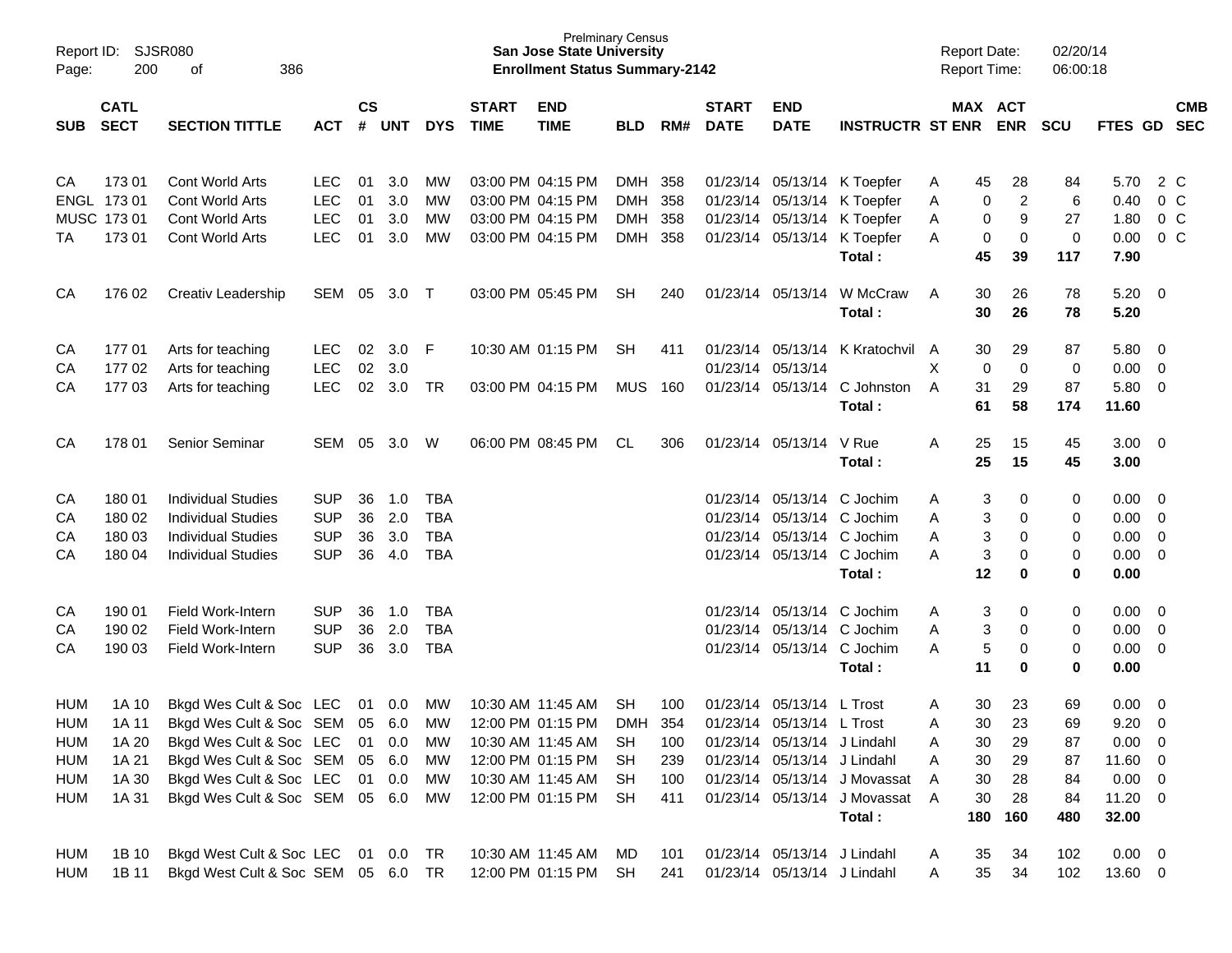| Report ID:<br>Page: | SJSR080<br>201             | 386<br>οf                        |                          |               |                  |            |                   | <b>Prelminary Census</b><br><b>San Jose State University</b><br><b>Enrollment Status Summary-2142</b> |            |     |              |                                                                        |                         |        | <b>Report Date:</b><br><b>Report Time:</b> |                | 02/20/14<br>06:00:18 |              |                |  |
|---------------------|----------------------------|----------------------------------|--------------------------|---------------|------------------|------------|-------------------|-------------------------------------------------------------------------------------------------------|------------|-----|--------------|------------------------------------------------------------------------|-------------------------|--------|--------------------------------------------|----------------|----------------------|--------------|----------------|--|
|                     | <b>CATL</b>                |                                  |                          | $\mathsf{cs}$ |                  |            | <b>START</b>      | <b>END</b>                                                                                            |            |     | <b>START</b> | <b>END</b>                                                             |                         |        | MAX ACT                                    |                |                      |              | <b>CMB</b>     |  |
| <b>SUB</b>          | <b>SECT</b>                | <b>SECTION TITTLE</b>            | <b>ACT</b>               | #             | <b>UNT</b>       | <b>DYS</b> | <b>TIME</b>       | <b>TIME</b>                                                                                           | <b>BLD</b> | RM# | <b>DATE</b>  | <b>DATE</b>                                                            | <b>INSTRUCTR ST ENR</b> |        |                                            | <b>ENR</b>     | <b>SCU</b>           | FTES GD      | <b>SEC</b>     |  |
| <b>HUM</b>          | 1B 20                      | Bkgd West Cult & Soc LEC         |                          | 01            | 0.0              | TR         | 10:30 AM 11:45 AM |                                                                                                       | MD.        | 101 | 01/23/14     | 05/13/14                                                               | M Olcott                | A      | 32                                         | 29             | 87                   | 0.00         | 0              |  |
| <b>HUM</b>          | 1B 21                      | Bkgd West Cult & Soc SEM         |                          | 05            | 6.0              | <b>TR</b>  |                   | 12:00 PM 01:15 PM                                                                                     | CL.        | 218 | 01/23/14     | 05/13/14                                                               | M Olcott                | A      | 32                                         | 29             | 87                   | 11.60        | 0              |  |
| <b>HUM</b>          | 1B 30                      | Bkgd West Cult & Soc LEC         |                          | 01            | 0.0              | <b>TR</b>  | 10:30 AM 11:45 AM |                                                                                                       | MD         | 101 | 01/23/14     | 05/13/14                                                               | K Peter                 | A      | 35                                         | 25             | 75                   | 0.00         | 0              |  |
| <b>HUM</b>          | 1B 31                      | Bkgd West Cult & Soc SEM         |                          | 05            | 6.0              | TR         | 12:00 PM 01:15 PM |                                                                                                       | <b>DMH</b> | 354 | 01/23/14     | 05/13/14                                                               | K Peter                 | A      | 35                                         | 25             | 75                   | 10.00        | 0              |  |
| <b>HUM</b>          | 1B 40                      | Bkgd West Cult & Soc LEC         |                          | 01            | 0.0              | <b>TR</b>  | 10:30 AM 11:45 AM |                                                                                                       | MD.        | 101 | 01/23/14     | 05/13/14                                                               | H Hohmann               | A      | 35                                         | 34             | 102                  | 0.00         | 0              |  |
| <b>HUM</b>          | 1B 41                      | Bkgd West Cult & Soc SEM         |                          | 05            | 6.0              | <b>TR</b>  | 12:00 PM 01:15 PM |                                                                                                       | HGH        | 124 | 01/23/14     | 05/13/14                                                               | H Hohmann A             |        | 35                                         | 34             | 102                  | 13.60        | 0              |  |
|                     |                            |                                  |                          |               |                  |            |                   |                                                                                                       |            |     |              |                                                                        | Total:                  |        | 274                                        | 244            | 732                  | 48.80        |                |  |
| <b>HUM</b>          | 2B 10                      | Mod Cult & Soc Inst              | <b>LEC</b>               | 01            | 0.0              | TR         | 09:00 AM 10:15 AM |                                                                                                       | WSQ 109    |     | 01/23/14     | 05/13/14                                                               | S Scaff                 | A      | 32                                         | 23             | 69                   | 0.00         | 0              |  |
| <b>HUM</b>          | 2B 11                      | Mod Cult & Soc Inst              | <b>SEM</b>               | 05            | 6.0              | <b>TR</b>  | 10:30 AM 11:45 AM |                                                                                                       | CL         | 218 | 01/23/14     | 05/13/14                                                               | S Scaff                 | A      | 32                                         | 23             | 69                   | 9.20         | 0              |  |
| <b>HUM</b>          | 2B 20                      | Mod Cult & Soc Inst              | <b>LEC</b>               | 01            | 0.0              | TR         | 09:00 AM 10:15 AM |                                                                                                       | WSQ 109    |     | 01/23/14     | 05/13/14                                                               | C RostankowsA           |        | 35                                         | 26             | 78                   | 0.00         | 0              |  |
| <b>HUM</b>          | 2B 21                      | Mod Cult & Soc Inst              | <b>SEM</b>               | 05            | 6.0              | TR         | 10:30 AM 11:45 AM |                                                                                                       | <b>DMH</b> | 354 | 01/23/14     | 05/13/14                                                               | C RostankowsA           |        | 35                                         | 26             | 78                   | 10.40        | 0              |  |
| <b>HUM</b>          | 2B 30                      | Mod Cult & Soc Inst              | <b>LEC</b>               | 01            | 0.0              | TR         | 09:00 AM 10:15 AM |                                                                                                       | WSQ 109    |     | 01/23/14     | 05/13/14                                                               | A Wood                  | A      | 35                                         | 23             | 69                   | 0.00         | 0              |  |
| <b>HUM</b>          | 2B 31                      | Mod Cult & Soc Inst              | <b>SEM</b>               | 05            | 6.0              | <b>TR</b>  | 10:30 AM 11:45 AM |                                                                                                       | <b>SH</b>  | 241 | 01/23/14     | 05/13/14                                                               | A Wood                  | A      | 35                                         | 23             | 69                   | 9.20         | 0              |  |
| <b>HUM</b>          | 2B 40                      | Mod Cult & Soc Inst              | <b>LEC</b>               | 01            | 0.0              | <b>TR</b>  | 09:00 AM 10:15 AM |                                                                                                       | WSQ 109    |     | 01/23/14     | 05/13/14                                                               | L Trost                 | A      | 35                                         | 28             | 84                   | 0.00         | 0              |  |
| <b>HUM</b>          | 2B 41                      | Mod Cult & Soc Inst              | <b>SEM</b>               | 05            | 6.0              | <b>TR</b>  | 10:30 AM 11:45 AM |                                                                                                       | <b>HGH</b> | 124 | 01/23/14     | 05/13/14                                                               | L Trost                 | A      | 35                                         | 28             | 84                   | 11.20        | 0              |  |
|                     |                            |                                  |                          |               |                  |            |                   |                                                                                                       |            |     |              |                                                                        | Total :                 |        | 274                                        | 200            | 600                  | 40.00        |                |  |
| <b>HUM</b>          | 85 01                      | Intro Liberal Ed                 | <b>LEC</b>               | 03            | 1.0              | м          |                   | 09:00 AM 09:50 AM                                                                                     | <b>SH</b>  | 241 | 01/23/14     | 05/13/14                                                               | <b>B</b> Walters        | A      | 42                                         | 34             | 34                   | 2.27         | $\mathbf 0$    |  |
| <b>HUM</b>          | 85 02                      | Intro Liberal Ed                 | <b>LEC</b>               |               | 1.0              |            |                   |                                                                                                       |            |     |              |                                                                        |                         | X      | 0                                          | 0              | 0                    | 0.00         | 0              |  |
|                     |                            |                                  |                          |               |                  |            |                   |                                                                                                       |            |     |              |                                                                        | Total:                  |        | 42                                         | 34             | 34                   | 2.27         |                |  |
| HUM                 |                            | 100W 01 Writing Humanities       | <b>SEM</b>               | 04            | 3.0              | TR         |                   | 12:00 PM 01:15 PM                                                                                     | <b>SH</b>  | 411 | 01/23/14     | 05/13/14                                                               | <b>B</b> Walters        | A      | 27                                         | 22             | 66                   | 4.40         | $0\,C$         |  |
| AMS                 |                            | 100W 01 Writing Humanities       | <b>SEM</b>               | 04            | 3.0              | TR         |                   | 12:00 PM 01:15 PM                                                                                     | <b>SH</b>  | 411 | 01/23/14     | 05/13/14                                                               | <b>B</b> Walters        | A      | 0                                          | 3              | 9                    | 0.60         | $0\,C$         |  |
| <b>RELS</b>         |                            | 100W 01 Writing Humanities       | <b>SEM</b>               | 04            | 3.0              | <b>TR</b>  |                   | 12:00 PM 01:15 PM                                                                                     | SН         | 411 | 01/23/14     | 05/13/14                                                               | <b>B</b> Walters        | A      | 0                                          | -1             | 3                    | 0.20         | 0 <sup>C</sup> |  |
| <b>HUM</b>          |                            | 100W 02 Writing Humanities       | <b>SEM</b>               | 04            | 3.0              | <b>MW</b>  | 09:00 AM 10:15 AM |                                                                                                       | <b>DMH</b> | 354 | 01/23/14     | 05/13/14                                                               | J Ormsbee               | A      | 27                                         | 26             | 78                   | 5.20         | 0 <sup>C</sup> |  |
| AMS                 |                            | 100W 02 Writing Humanities       | <b>SEM</b>               | 04            | 3.0              | МW         | 09:00 AM 10:15 AM |                                                                                                       | <b>DMH</b> | 354 | 01/23/14     | 05/13/14                                                               | J Ormsbee               | A      | 0                                          | $\mathbf 1$    | 3                    | 0.20         | $0\quad C$     |  |
| RELS                |                            | 100W 02 Writing Humanities       | <b>SEM</b>               | 04            | 3.0              | <b>MW</b>  | 09:00 AM 10:15 AM |                                                                                                       | <b>DMH</b> | 354 | 01/23/14     | 05/13/14                                                               | J Ormsbee               | A      | 0                                          | $\overline{1}$ | 3                    | 0.20         | 0 <sup>o</sup> |  |
|                     |                            |                                  |                          |               |                  |            |                   |                                                                                                       |            |     |              |                                                                        | Total :                 |        | 54                                         | 54             | 162                  | 10.80        |                |  |
|                     |                            |                                  | LEC                      |               | $03 \quad 3.0$   | MW         |                   | 09:00 AM 10:15 AM                                                                                     | <b>DMH</b> |     |              | 226B 01/23/14 05/13/14                                                 | C Phan                  |        |                                            |                |                      |              | $0\,C$         |  |
| HUM                 | 114 01                     | Legacy of Asia                   |                          |               |                  |            |                   |                                                                                                       |            |     |              |                                                                        |                         | A      | 42                                         | -17            | 51                   | 3.40         |                |  |
|                     | ANTH 114 01                | Legacy of Asia                   | LEC.                     |               | 03 3.0           | MW         |                   | 09:00 AM 10:15 AM                                                                                     |            |     |              | DMH 226B 01/23/14 05/13/14 C Phan                                      |                         | Α      | 0                                          | 16             | 48                   | 3.20         | $0\,C$         |  |
|                     | RELS 114 01<br>ASIA 114 01 | Legacy of Asia                   | <b>LEC</b>               |               | 03 3.0           | MW         |                   | 09:00 AM 10:15 AM                                                                                     |            |     |              | DMH 226B 01/23/14 05/13/14 C Phan<br>DMH 226B 01/23/14 05/13/14 C Phan |                         | Α      | 0                                          | 0              | 0                    | 0.00         | 0 C            |  |
|                     | HUM 114 02                 | Legacy of Asia                   | <b>LEC</b><br><b>LEC</b> |               | 03 3.0<br>03 3.0 | MW         |                   | 09:00 AM 10:15 AM                                                                                     |            |     |              | DMH 226B 01/23/14 05/13/14 C Phan                                      |                         | Α      | 0                                          | 6              | 18                   | 1.20         | 0 C            |  |
|                     | ANTH 114 02                | Legacy of Asia                   | <b>LEC</b>               |               | 03 3.0           | MW         |                   | 01:30 PM 02:45 PM                                                                                     |            |     |              | DMH 226B 01/23/14 05/13/14 C Phan                                      |                         | Α      | 42<br>0                                    | 26             | 78                   | 5.20         | 0 C            |  |
|                     | RELS 114 02                | Legacy of Asia                   | LEC                      |               | 03 3.0           | MW<br>MW   |                   | 01:30 PM 02:45 PM<br>01:30 PM 02:45 PM                                                                |            |     |              | DMH 226B 01/23/14 05/13/14 C Phan                                      |                         | Α      | 0                                          | 10<br>2        | 30<br>6              | 2.00<br>0.40 | 0 C<br>0 C     |  |
|                     | ASIA 114 02                | Legacy of Asia<br>Legacy of Asia | <b>LEC</b>               |               | 03 3.0           | MW         |                   | 01:30 PM 02:45 PM                                                                                     |            |     |              | DMH 226B 01/23/14 05/13/14 C Phan                                      |                         | Α<br>Α | 0                                          | $\overline{c}$ | 6                    | 0.40         | 0 C            |  |
|                     |                            |                                  |                          |               |                  |            |                   |                                                                                                       |            |     |              |                                                                        | Total:                  |        | 84                                         | 79             | 237                  | 15.80        |                |  |
|                     |                            |                                  |                          |               |                  |            |                   |                                                                                                       |            |     |              |                                                                        |                         |        |                                            |                |                      |              |                |  |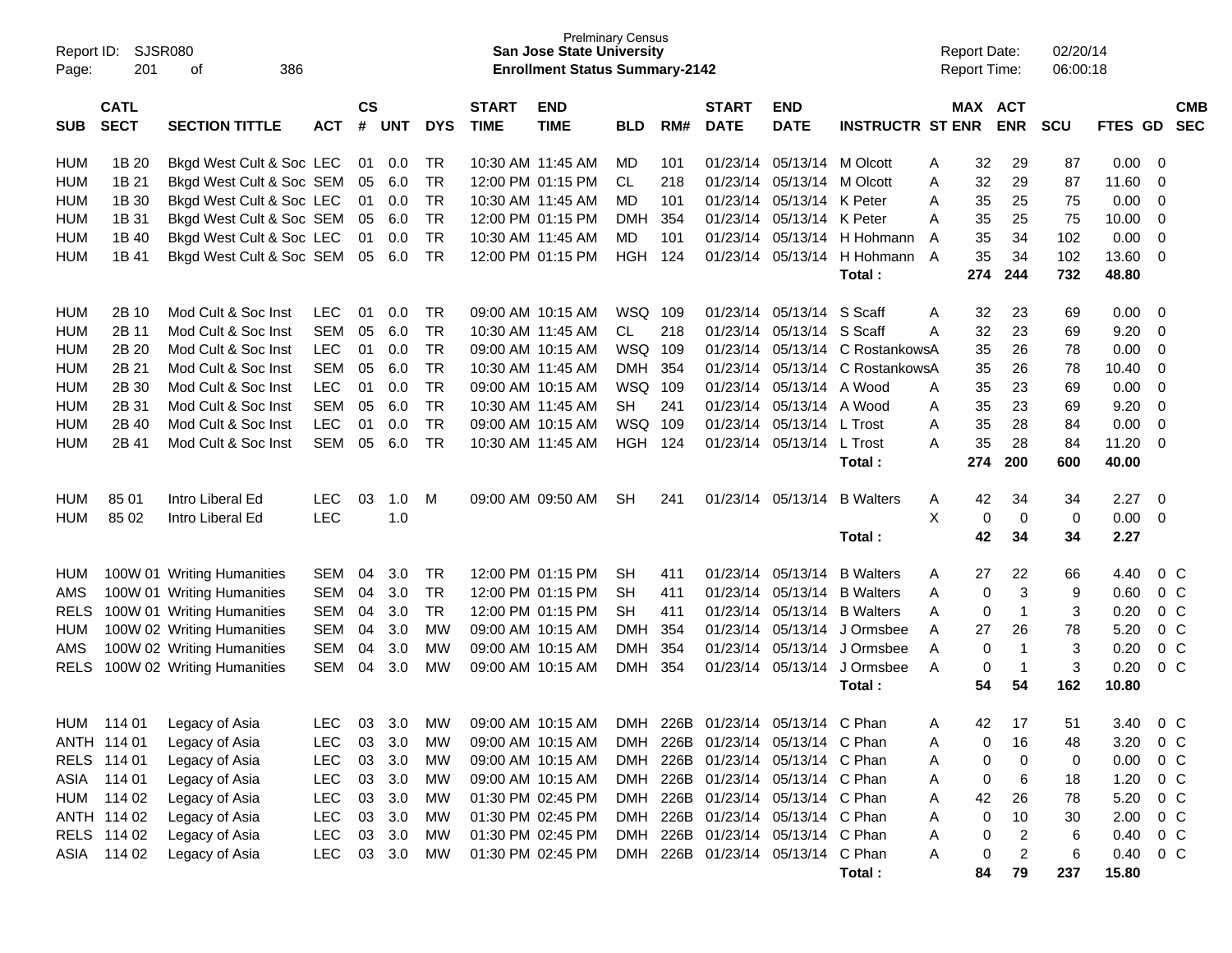| Page:                                                 | Report ID: SJSR080<br>202                                     | 386<br>οf                                                                                          |                                                                           |                    |                                        |                                        |                             | <b>Prelminary Census</b><br><b>San Jose State University</b><br><b>Enrollment Status Summary-2142</b> |                               |                   |                             |                                                                                     |                                                                                                                         | <b>Report Date:</b><br>Report Time:                       |                                    | 02/20/14<br>06:00:18        |                                                      |                                                                                                |  |
|-------------------------------------------------------|---------------------------------------------------------------|----------------------------------------------------------------------------------------------------|---------------------------------------------------------------------------|--------------------|----------------------------------------|----------------------------------------|-----------------------------|-------------------------------------------------------------------------------------------------------|-------------------------------|-------------------|-----------------------------|-------------------------------------------------------------------------------------|-------------------------------------------------------------------------------------------------------------------------|-----------------------------------------------------------|------------------------------------|-----------------------------|------------------------------------------------------|------------------------------------------------------------------------------------------------|--|
| <b>SUB</b>                                            | <b>CATL</b><br><b>SECT</b>                                    | <b>SECTION TITTLE</b>                                                                              | <b>ACT</b>                                                                | $\mathsf{cs}$<br># | <b>UNT</b>                             | <b>DYS</b>                             | <b>START</b><br><b>TIME</b> | <b>END</b><br><b>TIME</b>                                                                             | <b>BLD</b>                    | RM#               | <b>START</b><br><b>DATE</b> | <b>END</b><br><b>DATE</b>                                                           | <b>INSTRUCTR ST ENR</b>                                                                                                 | MAX ACT                                                   | <b>ENR</b>                         | <b>SCU</b>                  | <b>FTES GD</b>                                       | <b>CMB</b><br><b>SEC</b>                                                                       |  |
| HUM                                                   |                                                               | 119B 01 Mddle Ages Studies                                                                         | SEM 05                                                                    |                    | 3.0                                    | TR                                     |                             | 01:30 PM 02:45 PM                                                                                     | DMH 354                       |                   |                             | 01/23/14 05/13/14                                                                   | C RostankowsA<br>Total:                                                                                                 | 32<br>32                                                  | 19<br>19                           | 57<br>57                    | 3.80 0<br>3.80                                       |                                                                                                |  |
| HUM                                                   | 120B 01                                                       | <b>Enlght Rmntic Eras</b>                                                                          | <b>SEM</b>                                                                |                    | 3.0                                    |                                        |                             |                                                                                                       |                               |                   |                             |                                                                                     | Total:                                                                                                                  | Χ<br>0<br>0                                               | 0<br>$\mathbf 0$                   | 0<br>$\bf{0}$               | $0.00 \t 0$<br>0.00                                  |                                                                                                |  |
| <b>HUM</b><br><b>HUM</b><br><b>HUM</b>                | 128 01<br>128 03<br>128 04                                    | <b>Twentieth Century</b><br><b>Twentieth Century</b><br><b>Twentieth Century</b>                   | <b>LEC</b><br><b>LEC</b><br><b>LEC</b>                                    | 02                 | 3.0<br>3.0<br>3.0                      | MW                                     |                             | 12:00 PM 01:15 PM                                                                                     | CL                            | 218               |                             | 01/23/14 05/13/14 S Scaff                                                           | Total:                                                                                                                  | 32<br>Α<br>Χ<br>0<br>X<br>0<br>32                         | 31<br>$\mathbf 0$<br>0<br>31       | 93<br>0<br>0<br>93          | 6.20<br>$0.00 \t 0$<br>$0.00 \t 0$<br>6.20           | $\overline{\phantom{0}}$                                                                       |  |
| HUM<br>AMS                                            | 160 01<br>160 01                                              | <b>Special Topics</b><br><b>Special Topics</b>                                                     | <b>SEM</b><br><b>SEM</b>                                                  | 05<br>05           | 3.0<br>3.0                             | MW<br>MW                               |                             | 10:30 AM 11:45 AM<br>10:30 AM 11:45 AM                                                                | SH.<br><b>SH</b>              | 411<br>411        |                             | 01/23/14 05/13/14<br>01/23/14 05/13/14                                              | J Ormsbee<br>J Ormsbee<br>Total:                                                                                        | 25<br>A<br>0<br>A<br>25                                   | 20<br>3<br>23                      | 60<br>9<br>69               | 4.00<br>0.60<br>4.60                                 | $0\,$ C<br>0 <sup>o</sup>                                                                      |  |
| HUM<br><b>HUM</b><br><b>HUM</b>                       | 180 01<br>180 02<br>180 03                                    | <b>Indiv Studies</b><br><b>Indiv Studies</b><br><b>Indiv Studies</b>                               | <b>SUP</b><br><b>SUP</b><br><b>SUP</b>                                    | 36<br>36<br>36     | 3.0<br>1.0<br>3.0                      | <b>TBA</b><br><b>TBA</b><br><b>TBA</b> |                             |                                                                                                       |                               |                   |                             | 01/23/14 05/13/14 M Olcott                                                          | 01/23/14 05/13/14 C RostankowsA<br>01/23/14 05/13/14 C RostankowsA<br>Total:                                            | 3<br>3<br>3<br>A<br>9                                     | 0<br>0<br>0<br>0                   | 0<br>0<br>0<br>0            | $0.00 \quad 0$<br>$0.00 \t 0$<br>$0.00 \t 0$<br>0.00 |                                                                                                |  |
| <b>HUM</b><br><b>HUM</b>                              | 185 01<br>185 02                                              | Fld Exp Sem<br>Fld Exp Sem                                                                         | <b>LEC</b><br>LAB                                                         | 02<br>15           | 3.0<br>0.0                             | Τ<br><b>TBA</b>                        |                             | 03:00 PM 04:30 PM                                                                                     | <b>SH</b>                     | 238               |                             | 01/23/14 05/13/14 S Spain<br>01/23/14 05/13/14 S Spain                              | Total:                                                                                                                  | 35<br>A<br>35<br>Α<br>70                                  | 26<br>26<br>52                     | 52<br>26<br>78              | 5.20<br>$0.00 \t 0$<br>5.20                          | $\overline{\mathbf{0}}$                                                                        |  |
| <b>HUM</b><br>AMS<br><b>RELS</b><br><b>HUM</b><br>AMS | 190 01<br>190 01<br>190 01<br>190 02<br>190 02<br>RELS 190 02 | Sr Sem in Hum<br>Sr Sem in Hum<br>Sr Sem in Hum<br>Sr Sem in Hum<br>Sr Sem in Hum<br>Sr Sem in Hum | <b>SEM</b><br><b>SEM</b><br>SEM<br><b>SEM</b><br><b>SEM</b><br><b>SEM</b> | 05<br>05<br>05     | 3.0<br>3.0<br>3.0<br>3.0<br>3.0<br>3.0 | TR<br><b>TR</b><br><b>TR</b>           |                             | 03:00 PM 04:15 PM<br>03:00 PM 04:15 PM<br>03:00 PM 04:15 PM                                           | CL.<br>CL<br>CL               | 218<br>218<br>218 |                             |                                                                                     | 01/23/14 05/13/14 J Rycenga<br>01/23/14 05/13/14 J Rycenga<br>01/23/14 05/13/14 J Rycenga                               | 30<br>A<br>0<br>A<br>0<br>Α<br>Χ<br>0<br>Χ<br>0<br>X<br>0 | 28<br>1<br>0<br>0<br>0<br>$\Omega$ | 84<br>3<br>0<br>0<br>0<br>0 | 5.60<br>0.20<br>0.00<br>0.00<br>0.00<br>0.00         | $0\,$ C<br>0 <sup>o</sup><br>0 <sup>o</sup><br>$\mathbf 0$<br>$\overline{0}$<br>$\overline{0}$ |  |
| AMS                                                   | HUM 190 03<br>190 03<br>RELS 190 03                           | Sr Sem in Hum<br>Sr Sem in Hum<br>Sr Sem in Hum                                                    | SEM<br>SEM<br>SEM 05 3.0                                                  | 05<br>05           | 3.0<br>3.0                             | МW<br>МW<br>MW                         |                             | 09:00 AM 10:15 AM<br>09:00 AM 10:15 AM<br>09:00 AM 10:15 AM                                           | DMH 347<br>DMH 347<br>DMH 347 |                   |                             | 01/23/14 05/13/14 S Scaff<br>01/23/14 05/13/14 S Scaff<br>01/23/14 05/13/14 S Scaff | Total:                                                                                                                  | 25<br>Α<br>0<br>Α<br>0<br>Α<br>55                         | 26<br>$\mathbf 1$<br>57            | 78<br>3<br>3<br>171         | 5.20<br>0.20<br>$0.20 \t 0 C$<br>11.40               | 0 <sup>o</sup><br>$0\,$ C                                                                      |  |
| HUM                                                   |                                                               | RELS 70A 01 Western Religions<br>70A 01 Western Religions<br>MDES 70A 01 Western Religions         | LEC.<br><b>LEC</b><br>LEC 02 3.0 MW                                       |                    | 02 3.0<br>02 3.0                       | МW<br>МW                               |                             | 12:00 PM 01:15 PM<br>12:00 PM 01:15 PM<br>12:00 PM 01:15 PM                                           |                               |                   |                             |                                                                                     | DMH 226B 01/23/14 05/13/14 T Perreira<br>DMH 226B 01/23/14 05/13/14 T Perreira<br>DMH 226B 01/23/14 05/13/14 T Perreira | 40<br>Α<br>0<br>Α<br>0<br>Α                               | 23<br>17<br>0                      | 69<br>51<br>0               | 4.60 0 C<br>3.40 0 C<br>$0.00 \t 0 C$                |                                                                                                |  |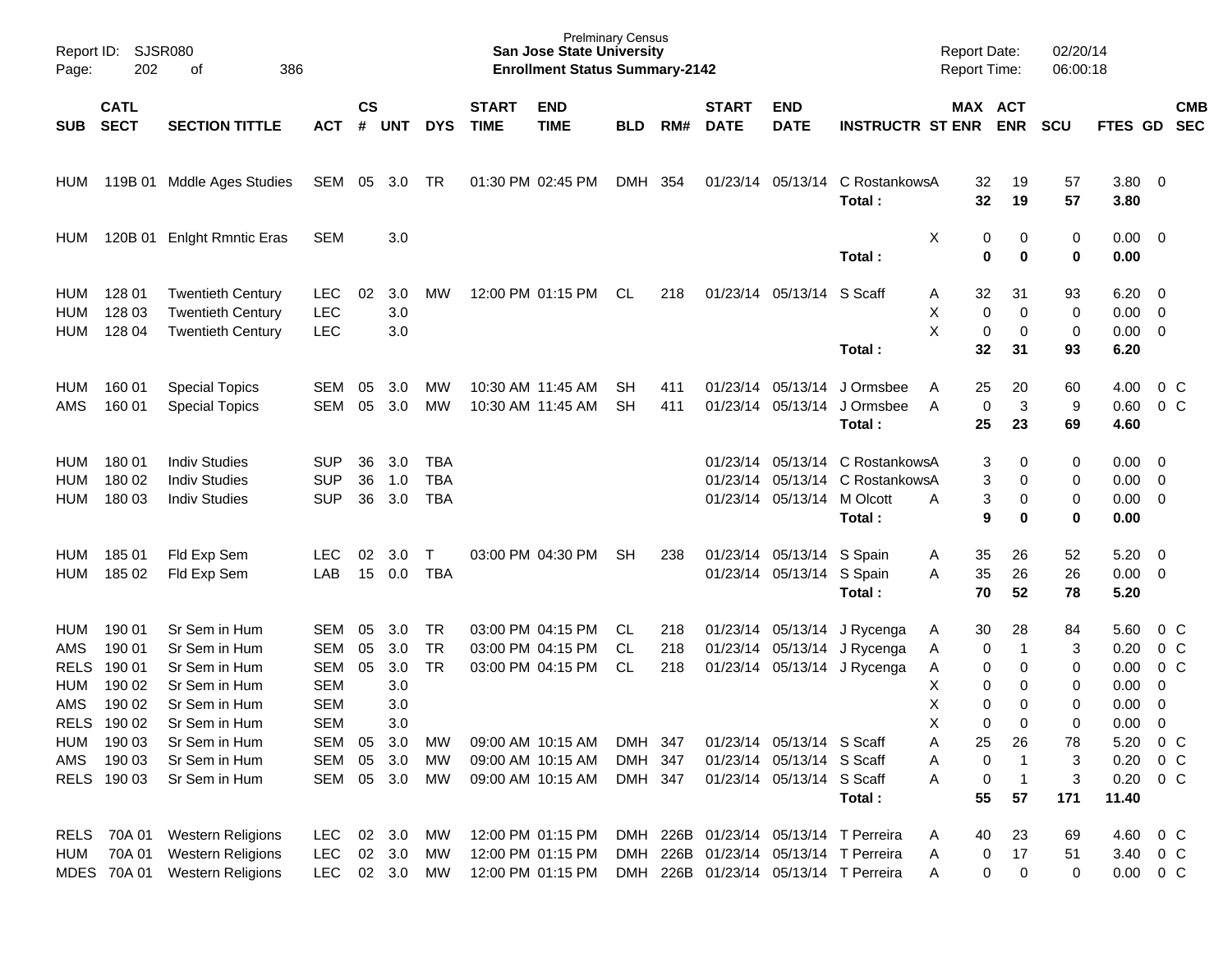| Report ID:<br>Page: | 203                        | <b>SJSR080</b><br>386<br>οf |            |                |            |            |                             | <b>San Jose State University</b><br><b>Enrollment Status Summary-2142</b> | <b>Prelminary Census</b> |      |                             |                           |                              | <b>Report Date:</b><br><b>Report Time:</b> |                        | 02/20/14<br>06:00:18 |                |             |                          |
|---------------------|----------------------------|-----------------------------|------------|----------------|------------|------------|-----------------------------|---------------------------------------------------------------------------|--------------------------|------|-----------------------------|---------------------------|------------------------------|--------------------------------------------|------------------------|----------------------|----------------|-------------|--------------------------|
| <b>SUB</b>          | <b>CATL</b><br><b>SECT</b> | <b>SECTION TITTLE</b>       | <b>ACT</b> | <b>CS</b><br># | <b>UNT</b> | <b>DYS</b> | <b>START</b><br><b>TIME</b> | <b>END</b><br><b>TIME</b>                                                 | <b>BLD</b>               | RM#  | <b>START</b><br><b>DATE</b> | <b>END</b><br><b>DATE</b> | <b>INSTRUCTR ST ENR</b>      |                                            | MAX ACT<br><b>ENR</b>  | <b>SCU</b>           | <b>FTES GD</b> |             | <b>CMB</b><br><b>SEC</b> |
| <b>RELS</b>         | 70A 02                     | <b>Western Religions</b>    | <b>LEC</b> | 02             | 3.0        | <b>TR</b>  |                             | 10:30 AM 11:45 AM                                                         | <b>SH</b>                | 240  |                             | 01/23/14 05/13/14         | J Rycenga                    | 40<br>A                                    | 20                     | 60                   | 4.00           |             | 0 <sup>C</sup>           |
| HUM                 | 70A 02                     | <b>Western Religions</b>    | <b>LEC</b> | 02             | 3.0        | <b>TR</b>  |                             | 10:30 AM 11:45 AM                                                         | <b>SH</b>                | 240  |                             | 01/23/14 05/13/14         | J Rycenga                    | Α                                          | 11<br>0                | 33                   | 2.20           |             | $0\,C$                   |
| <b>MDES</b>         | 70A 02                     | <b>Western Religions</b>    | <b>LEC</b> | 02             | 3.0        | <b>TR</b>  |                             | 10:30 AM 11:45 AM                                                         | <b>SH</b>                | 240  |                             | 01/23/14 05/13/14         | J Rycenga                    | Α                                          | 8<br>0                 | 24                   | 1.65           |             | $1\,C$                   |
|                     |                            |                             |            |                |            |            |                             |                                                                           |                          |      |                             |                           | Total:                       | 80                                         | 79                     | 237                  | 15.85          |             |                          |
| <b>RELS</b>         | 70B 01                     | <b>Eastern Religions</b>    | <b>LEC</b> |                | 3.0        |            |                             |                                                                           |                          |      |                             |                           |                              | X                                          | 0<br>0                 | 0                    | 0.00           | $\mathbf 0$ |                          |
| <b>HUM</b>          | 70B 01                     | Eastern Religions           | <b>LEC</b> |                | 3.0        |            |                             |                                                                           |                          |      |                             |                           |                              | Χ                                          | 0<br>0                 | 0                    | 0.00           | $\mathbf 0$ |                          |
| ASIA                | 70B 01                     | Eastern Religions           | LEC        |                | 3.0        |            |                             |                                                                           |                          |      |                             |                           |                              | X                                          | 0<br>0                 | 0                    | 0.00           | 0           |                          |
| <b>RELS</b>         | 70B 02                     | <b>Eastern Religions</b>    | LEC        | 02             | 3.0        | <b>TR</b>  |                             | 03:00 PM 04:15 PM                                                         | <b>DMH</b>               | 149A |                             | 01/23/14 05/13/14         | C Jochim                     | A<br>45                                    | 4                      | 12                   | 0.80           |             | $0\,C$                   |
| <b>HUM</b>          | 70B 02                     | <b>Eastern Religions</b>    | LEC        | 02             | 3.0        | <b>TR</b>  |                             | 03:00 PM 04:15 PM                                                         | <b>DMH</b>               | 149A |                             | 01/23/14 05/13/14         | C Jochim                     | A                                          | 8<br>0                 | 24                   | 1.60           |             | $0\,C$                   |
| <b>ASIA</b>         | 70B 02                     | <b>Eastern Religions</b>    | LEC        | 02             | 3.0        | <b>TR</b>  |                             | 03:00 PM 04:15 PM                                                         | <b>DMH</b>               | 149A |                             | 01/23/14 05/13/14         | C Jochim                     | A                                          | 28<br>0                | 84                   | 5.60           |             | $0\,C$                   |
|                     |                            |                             |            |                |            |            |                             |                                                                           |                          |      |                             |                           | Total:                       | 45                                         | 40                     | 120                  | 8.00           |             |                          |
| <b>RELS</b>         | 90 01                      | Bible Hist and Lit          | <b>LEC</b> | 02             | 3.0        | <b>TR</b>  |                             | 09:00 AM 10:15 AM                                                         | DMH 354                  |      |                             | 01/23/14 05/13/14         | <b>B</b> Walters             | 38<br>A                                    | 20                     | 60                   | 4.00           |             | 0 <sup>C</sup>           |
| <b>JWSS</b>         | 90 01                      | Bible Hist and Lit          | <b>LEC</b> | 02             | 3.0        | <b>TR</b>  |                             | 09:00 AM 10:15 AM                                                         | DMH                      | 354  |                             | 01/23/14 05/13/14         | <b>B</b> Walters             | Α                                          | 6<br>0                 | 18                   | 1.20           |             | $0\,C$                   |
| <b>HUM</b>          | 90 01                      | Bible Hist and Lit          | <b>LEC</b> | 02             | 3.0        | <b>TR</b>  |                             | 09:00 AM 10:15 AM                                                         | DMH 354                  |      |                             | 01/23/14 05/13/14         | <b>B</b> Walters             | A                                          | 8<br>0                 | 24                   | 1.60           |             | $0\,C$                   |
| <b>MDES</b>         | 90 01                      | Bible Hist and Lit          | LEC        | 02             | 3.0        | <b>TR</b>  |                             | 09:00 AM 10:15 AM                                                         | <b>DMH</b>               | 354  |                             | 01/23/14 05/13/14         | <b>B</b> Walters             | Α                                          | 3<br>0                 | 9                    | 0.60           |             | $0\quad C$               |
| <b>RELS</b>         | 90 02                      | Bible Hist and Lit          | LEC        | 02             | 3.0        | <b>MW</b>  |                             | 01:30 PM 02:45 PM                                                         | <b>BBC</b>               | 201  |                             | 01/23/14 05/13/14         | <b>B</b> Walters             | Α<br>40                                    | 25                     | 75                   | 5.00           |             | $0\,C$                   |
| <b>JWSS</b>         | 90 02                      | Bible Hist and Lit          | <b>LEC</b> | 02             | 3.0        | <b>MW</b>  |                             | 01:30 PM 02:45 PM                                                         | <b>BBC</b>               | 201  |                             | 01/23/14 05/13/14         | <b>B</b> Walters             | Α                                          | $\overline{c}$<br>0    | 6                    | 0.40           |             | $0\quad C$               |
| <b>HUM</b>          | 90 02                      | Bible Hist and Lit          | LEC        | 02             | 3.0        | <b>MW</b>  |                             | 01:30 PM 02:45 PM                                                         | <b>BBC</b>               | 201  |                             | 01/23/14 05/13/14         | <b>B</b> Walters             | A                                          | 13<br>0                | 39                   | 2.60           |             | $0\,C$                   |
| <b>MDES</b>         | 90 02                      | <b>Bible Hist and Lit</b>   | <b>LEC</b> | 02             | 3.0        | <b>MW</b>  |                             | 01:30 PM 02:45 PM                                                         | <b>BBC</b>               | 201  |                             | 01/23/14 05/13/14         | <b>B</b> Walters             | A                                          | $\overline{1}$<br>0    | 3                    | 0.20           |             | $0\quad C$               |
|                     |                            |                             |            |                |            |            |                             |                                                                           |                          |      |                             |                           | Total:                       | 78                                         | 78                     | 234                  | 15.60          |             |                          |
| <b>RELS</b>         | 99 02                      | Death Dying & Rels          | <b>LEC</b> | 02             | 3.0        | MW         |                             | 01:30 PM 02:45 PM                                                         | <b>SH</b>                | 434  |                             |                           | 01/23/14 05/13/14 T Perreira | 42<br>Α                                    | 22                     | 66                   | 4.40           |             | 0 <sup>C</sup>           |
| <b>GERO</b>         | 99 02                      | Death Dying & Rels          | LEC        | 02             | 3.0        | <b>MW</b>  |                             | 01:30 PM 02:45 PM                                                         | <b>SH</b>                | 434  |                             |                           | 01/23/14 05/13/14 T Perreira | A                                          | 10<br>0                | 30                   | 2.00           |             | $0\,C$                   |
| <b>HUM</b>          | 99 02                      | Death Dying & Rels          | LEC        | 02             | 3.0        | <b>MW</b>  |                             | 01:30 PM 02:45 PM                                                         | <b>SH</b>                | 434  |                             |                           | 01/23/14 05/13/14 T Perreira | A                                          | 8<br>0                 | 24                   | 1.60           |             | $0\,C$                   |
| <b>RELS</b>         | 99 03                      | Death Dying & Rels          | LEC        | 02             | 3.0        | <b>TR</b>  |                             | 10:30 AM 11:45 AM                                                         | <b>SH</b>                | 311  |                             |                           | 01/23/14 05/13/14 T Perreira | A<br>40                                    | 24                     | 72                   | 4.80           |             | $0\,C$                   |
| <b>GERO</b>         | 99 03                      | Death Dying & Rels          | LEC        | 02             | 3.0        | <b>TR</b>  |                             | 10:30 AM 11:45 AM                                                         | <b>SH</b>                | 311  |                             |                           | 01/23/14 05/13/14 T Perreira | A                                          | 13<br>0                | 39                   | 2.60           |             | $0\quad C$               |
| <b>HUM</b>          | 99 03                      | Death Dying & Rels          | <b>LEC</b> | 02             | 3.0        | <b>TR</b>  |                             | 10:30 AM 11:45 AM                                                         | <b>SH</b>                | 311  |                             |                           | 01/23/14 05/13/14 T Perreira | A                                          | 3<br>0                 | 9                    | 0.60           |             | $0\,C$                   |
|                     |                            |                             |            |                |            |            |                             |                                                                           |                          |      |                             |                           | Total:                       | 82                                         | 80                     | 240                  | 16.00          |             |                          |
|                     | RELS 122 01                | Magic Science Reli          | <b>LEC</b> |                | 3.0        |            |                             |                                                                           |                          |      |                             |                           |                              | Χ                                          | 0<br>0                 | 0                    | 0.00           | $\mathbf 0$ |                          |
|                     | ANTH 122 01                | Magic Science Reli          | LEC        |                | 3.0        |            |                             |                                                                           |                          |      |                             |                           |                              | X                                          | 0<br>$\mathbf 0$       | 0                    | 0.00           | 0           |                          |
|                     | RELS 122 03                | Magic Science Reli          | LEC        | 02             | 3.0        | <b>TBA</b> |                             |                                                                           |                          |      |                             |                           | 01/23/14 05/13/14 L Gilmore  | 40<br>Α                                    | 18                     | 54                   | 3.60           |             | $0\,C$                   |
|                     | ANTH 122 03                | Magic Science Reli          | LEC        | 02             | 3.0        | <b>TBA</b> |                             |                                                                           |                          |      |                             |                           | 01/23/14 05/13/14 L Gilmore  | Α                                          | 22<br>0                | 66                   | 4.40           |             | $0\,C$                   |
|                     | RELS 122 04                | Magic Science Reli          | LEC        | $02\,$         | 3.0        | <b>TR</b>  |                             | 03:00 PM 04:15 PM                                                         | <b>SH</b>                | 311  |                             |                           | 01/23/14 05/13/14 A Pandey   | Α<br>40                                    | 17                     | 51                   | 3.40           |             | $0\,C$                   |
|                     | ANTH 122 04                | Magic Science Reli          | LEC        |                | 02 3.0     | <b>TR</b>  |                             | 03:00 PM 04:15 PM                                                         | <b>SH</b>                | 311  |                             |                           | 01/23/14 05/13/14 A Pandey   | Α                                          | 19<br>$\boldsymbol{0}$ | 57                   | 3.80           |             | $0\,C$                   |
|                     |                            |                             |            |                |            |            |                             |                                                                           |                          |      |                             |                           | Total:                       | 80                                         | 76                     | 228                  | 15.20          |             |                          |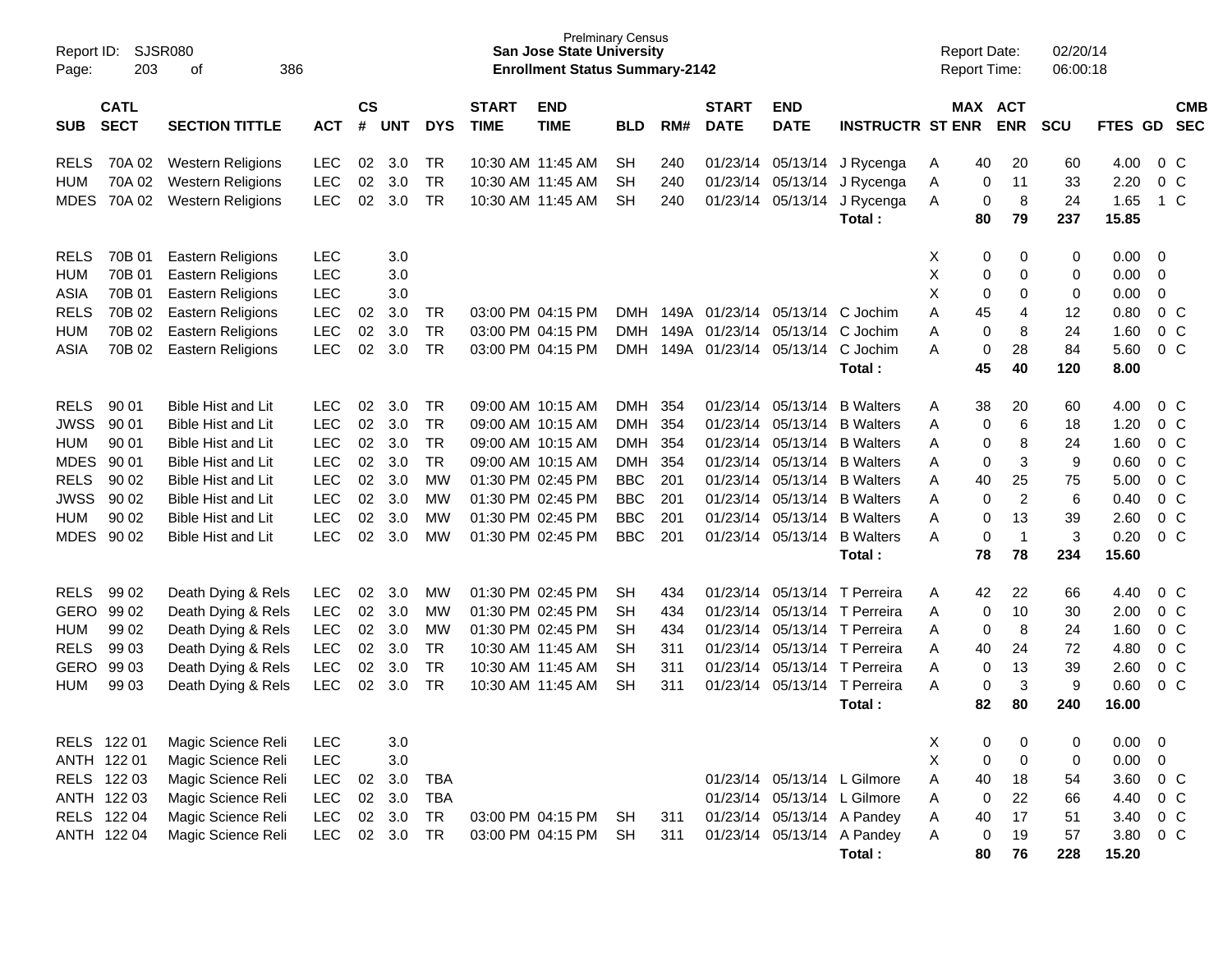| Report ID:<br>Page:                      | SJSR080<br>204<br>386<br>οf |                |                    |            |            |                             | <b>San Jose State University</b><br><b>Enrollment Status Summary-2142</b> | <b>Prelminary Census</b> |       |                             |                            |                                 |   |           | <b>Report Date:</b><br>Report Time: | 02/20/14<br>06:00:18 |               |                |                |
|------------------------------------------|-----------------------------|----------------|--------------------|------------|------------|-----------------------------|---------------------------------------------------------------------------|--------------------------|-------|-----------------------------|----------------------------|---------------------------------|---|-----------|-------------------------------------|----------------------|---------------|----------------|----------------|
| <b>CATL</b><br><b>SECT</b><br><b>SUB</b> | <b>SECTION TITTLE</b>       | <b>ACT</b>     | $\mathsf{cs}$<br># | <b>UNT</b> | <b>DYS</b> | <b>START</b><br><b>TIME</b> | <b>END</b><br><b>TIME</b>                                                 | <b>BLD</b>               | RM#   | <b>START</b><br><b>DATE</b> | <b>END</b><br><b>DATE</b>  | <b>INSTRUCTR ST ENR</b>         |   |           | MAX ACT<br><b>ENR</b>               | <b>SCU</b>           | FTES GD SEC   |                | <b>CMB</b>     |
| <b>RELS</b><br>124 01                    | Lit & Rel Exper             | <b>SEM</b>     | 04                 | 3.0        | <b>TR</b>  |                             | 01:30 PM 02:45 PM                                                         | HGH                      | - 124 |                             | 01/23/14 05/13/14          | J Rycenga                       | A | 42        | 17                                  | 51                   | 3.45          |                | 1 C            |
| <b>CLIT</b><br>124 01                    | Lit & Rel Exper             | <b>SEM</b>     | 04                 | 3.0        | <b>TR</b>  |                             | 01:30 PM 02:45 PM                                                         | <b>HGH</b>               | 124   |                             | 01/23/14 05/13/14          | J Rycenga                       | Α | 0         | $\overline{1}$                      | 3                    | 0.20          |                | 0 <sup>C</sup> |
| ENGL 124 01                              | Lit & Rel Exper             | <b>SEM</b>     | 04                 | 3.0        | <b>TR</b>  |                             | 01:30 PM 02:45 PM                                                         | <b>HGH 124</b>           |       |                             | 01/23/14 05/13/14          | J Rycenga                       | A | 0         | $\overline{7}$                      | 21                   | 1.40          |                | 0 <sup>C</sup> |
| 124 01<br>CA                             | Lit & Rel Exper             | <b>SEM</b>     | 04                 | 3.0        | <b>TR</b>  |                             | 01:30 PM 02:45 PM                                                         | <b>HGH</b>               | 124   |                             | 01/23/14 05/13/14          | J Rycenga                       | Α | 0         | 3                                   | 9                    | 0.60          |                | 0 <sup>C</sup> |
| 124 01<br><b>HUM</b>                     | Lit & Rel Exper             | <b>SEM</b>     | 04                 | 3.0        | TR         |                             | 01:30 PM 02:45 PM                                                         | <b>HGH 124</b>           |       |                             | 01/23/14 05/13/14          | J Rycenga                       | Α | 0         | 5                                   | 15                   | 1.00          |                | 0 <sup>C</sup> |
|                                          |                             |                |                    |            |            |                             |                                                                           |                          |       |                             |                            | Total:                          |   | 42        | 33                                  | 99                   | 6.65          |                |                |
| RELS 131 01                              | Gender Sex & Relgn          | SEM            | 04                 | 3.0        | MW         |                             | 03:00 PM 04:15 PM                                                         | <b>CL</b>                | 218   |                             | 01/23/14 05/13/14 V Rue    |                                 | A | 32        | 26                                  | 78                   | 5.20          |                | $0\,C$         |
| <b>WOMS 131 01</b>                       | Gender Sex & Relgn          | SEM            | 04                 | 3.0        | <b>MW</b>  |                             | 03:00 PM 04:15 PM                                                         | <b>CL</b>                | 218   |                             | 01/23/14 05/13/14 V Rue    |                                 | A | 0         | $\overline{1}$                      | 3                    | 0.20          |                | 0 <sup>C</sup> |
|                                          |                             |                |                    |            |            |                             |                                                                           |                          |       |                             |                            | Total:                          |   | 32        | 27                                  | 81                   | 5.40          |                |                |
| <b>RELS</b><br>142 01                    | <b>Buddhism</b>             | <b>SEM</b>     |                    | 3.0        |            |                             |                                                                           |                          |       |                             |                            |                                 | Х | 0         | 0                                   | 0                    | 0.00          | - 0            |                |
| 142 01<br><b>HUM</b>                     | <b>Buddhism</b>             | <b>SEM</b>     |                    | 3.0        |            |                             |                                                                           |                          |       |                             |                            |                                 | Χ | 0         | 0                                   | 0                    | 0.00          | $\overline{0}$ |                |
| 142 01<br>ASIA                           | <b>Buddhism</b>             | <b>SEM</b>     |                    | 3.0        |            |                             |                                                                           |                          |       |                             |                            |                                 | X | 0         | 0                                   | 0                    | 0.00          | $\overline{0}$ |                |
|                                          |                             |                |                    |            |            |                             |                                                                           |                          |       |                             |                            | Total:                          |   | $\bf{0}$  | 0                                   | 0                    | 0.00          |                |                |
| RELS 145 01                              | <b>Mideast Tradition</b>    | <b>LEC</b>     | 02                 | 3.0        | <b>TR</b>  |                             | 12:00 PM 01:15 PM                                                         | <b>DMH</b>               |       |                             | 226B 01/23/14 05/13/14     | A Pandey                        | A | 42        | 13                                  | 39                   | 2.60          |                | $0\,C$         |
| ANTH 145 01                              | <b>Mideast Tradition</b>    | <b>LEC</b>     | 02                 | 3.0        | <b>TR</b>  |                             | 12:00 PM 01:15 PM                                                         | <b>DMH</b>               |       |                             |                            | 226B 01/23/14 05/13/14 A Pandey | Α | 0         | 12                                  | 36                   | 2.40          |                | 0 <sup>C</sup> |
| MDES 145 01                              | <b>Mideast Tradition</b>    | LEC            | 02                 | 3.0        | <b>TR</b>  |                             | 12:00 PM 01:15 PM                                                         | <b>DMH</b>               |       |                             |                            | 226B 01/23/14 05/13/14 A Pandey | Α | 0         | $\overline{7}$                      | 21                   | 1.40          |                | 0 <sup>C</sup> |
| RELS 145 02                              | <b>Mideast Tradition</b>    | <b>LEC</b>     |                    | 3.0        |            |                             |                                                                           |                          |       |                             |                            |                                 | X | 0         | 0                                   | 0                    | 0.00          | 0              |                |
| ANTH 145 02                              | <b>Mideast Tradition</b>    | <b>LEC</b>     |                    | 3.0        |            |                             |                                                                           |                          |       |                             |                            |                                 | Χ | 0         | 0                                   | 0                    | 0.00          | $\mathbf 0$    |                |
| MDES 145 02                              | <b>Mideast Tradition</b>    | <b>LEC</b>     |                    | 3.0        |            |                             |                                                                           |                          |       |                             |                            |                                 | X | 0         | 0                                   | 0                    | 0.00          | $\overline{0}$ |                |
|                                          |                             |                |                    |            |            |                             |                                                                           |                          |       |                             |                            | Total:                          |   | 42        | 32                                  | 96                   | 6.40          |                |                |
| <b>RELS</b><br>162 01                    | <b>Relig Controversy</b>    | <b>LEC</b>     |                    | 3.0        |            |                             |                                                                           |                          |       |                             |                            |                                 | х | 0         | 0                                   | 0                    | 0.00          | - 0            |                |
| <b>RELS</b><br>162 02                    | <b>Relig Controversy</b>    | <b>LEC</b>     |                    | 3.0        |            |                             |                                                                           |                          |       |                             |                            |                                 | X | 0         | 0                                   | 0                    | 0.00          | 0              |                |
| RELS 162 03                              | <b>Relig Controversy</b>    | LEC            | 02                 | 3.0        | MW         |                             | 12:00 PM 01:15 PM                                                         | <b>SH</b>                | 241   |                             | 01/23/14 05/13/14          | L Stenmark                      | A | 35        | 26                                  | 78                   | 5.20          | - 0            |                |
|                                          |                             |                |                    |            |            |                             |                                                                           |                          |       |                             |                            | Total:                          |   | 35        | 26                                  | 78                   | 5.20          |                |                |
| <b>RELS</b><br>18001                     | <b>Indiv Studies</b>        | <b>SUP</b>     | 36                 | 3.0        | <b>TBA</b> |                             |                                                                           |                          |       |                             | 01/23/14 05/13/14          | J Rycenga                       | A | 3         | 0                                   | 0                    | 0.00          |                | $0\,C$         |
| MDES 180 01                              | <b>Indiv Studies</b>        | <b>SUP</b>     | 36                 | 3.0        | <b>TBA</b> |                             |                                                                           |                          |       |                             |                            | 01/23/14 05/13/14 J Rycenga     | A | 0         | 0                                   | 0                    | 0.00          |                | 0 <sup>C</sup> |
| RELS 180 02                              | <b>Indiv Studies</b>        | <b>SUP</b>     | 36                 | 3.0        | <b>TBA</b> |                             |                                                                           |                          |       |                             | 01/23/14 05/13/14 R Katzen |                                 | A | 10        | 0                                   | 0                    | $0.00 \t 0 C$ |                |                |
| MDES 180 02                              | <b>Indiv Studies</b>        | <b>SUP</b>     |                    |            | 36 3.0 TBA |                             |                                                                           |                          |       |                             | 01/23/14 05/13/14 R Katzen |                                 | Α | $\pmb{0}$ | 3                                   | 9                    | $0.60 \t 0 C$ |                |                |
|                                          |                             |                |                    |            |            |                             |                                                                           |                          |       |                             |                            | Total:                          |   | 13        | 3                                   | 9                    | 0.60          |                |                |
| RELS 184 01                              | <b>Directed Reading</b>     | SUP            |                    | 36 3.0     | <b>TBA</b> |                             |                                                                           |                          |       |                             | 01/23/14 05/13/14 P Karim  |                                 | A | 0         | 0                                   | 0                    | $0.00 \t 0 C$ |                |                |
| MDES 184 01                              | Directed Reading            | SUP 36 3.0 TBA |                    |            |            |                             |                                                                           |                          |       |                             | 01/23/14 05/13/14 P Karim  |                                 | A | 0         | 0                                   | 0                    | $0.00 \t 0 C$ |                |                |
|                                          |                             |                |                    |            |            |                             |                                                                           |                          |       |                             |                            | Total:                          |   | $\pmb{0}$ | 0                                   | 0                    | 0.00          |                |                |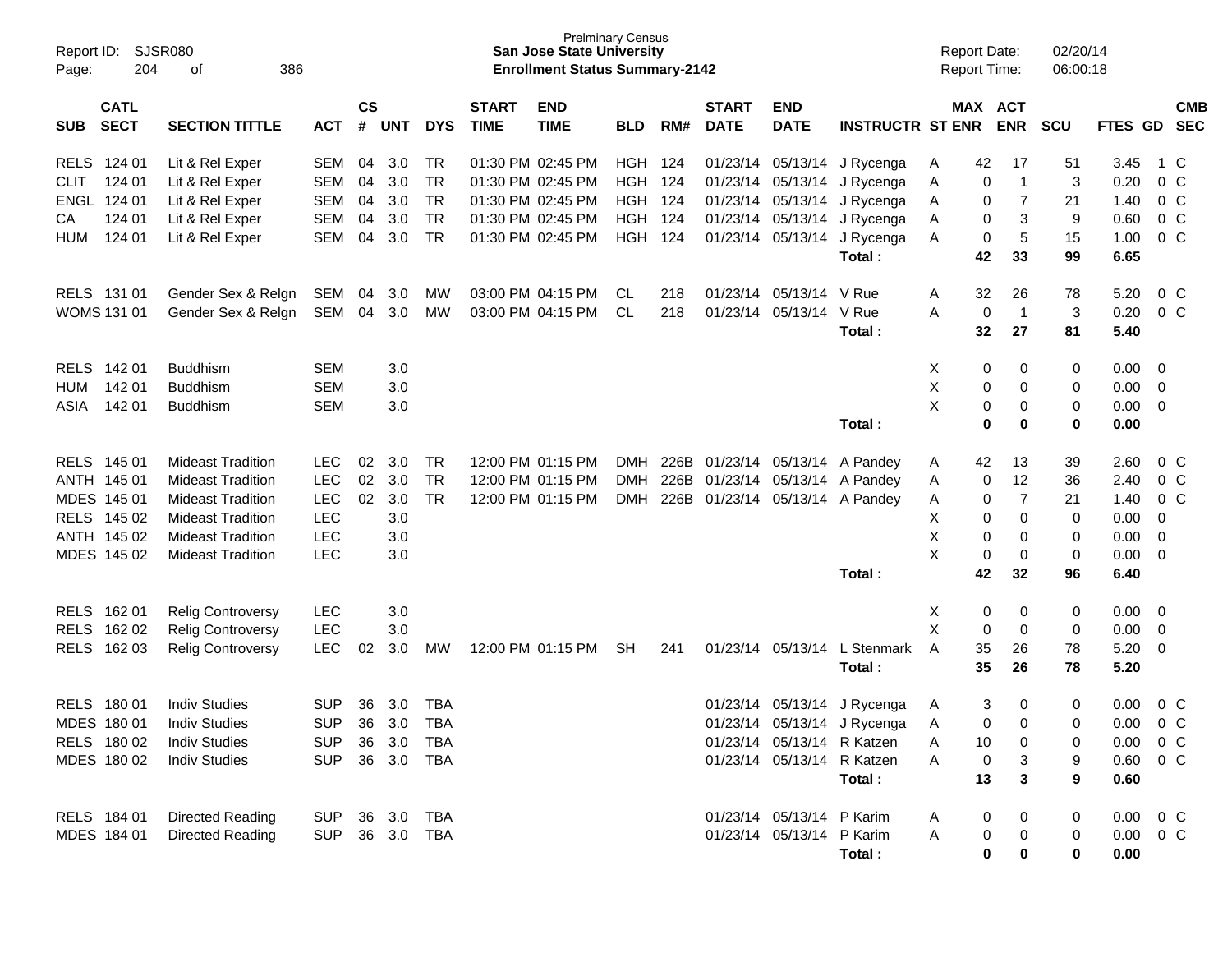| Report ID:<br>Page: | 205                        | SJSR080<br>386<br>οf  |            |                |            |            |                             | <b>San Jose State University</b><br><b>Enrollment Status Summary-2142</b> | <b>Prelminary Census</b> |     |                             |                           |                           |   | <b>Report Date:</b><br><b>Report Time:</b> |                          | 02/20/14<br>06:00:18 |                  |           |                          |
|---------------------|----------------------------|-----------------------|------------|----------------|------------|------------|-----------------------------|---------------------------------------------------------------------------|--------------------------|-----|-----------------------------|---------------------------|---------------------------|---|--------------------------------------------|--------------------------|----------------------|------------------|-----------|--------------------------|
| <b>SUB</b>          | <b>CATL</b><br><b>SECT</b> | <b>SECTION TITTLE</b> | <b>ACT</b> | <b>CS</b><br># | <b>UNT</b> | <b>DYS</b> | <b>START</b><br><b>TIME</b> | <b>END</b><br>TIME                                                        | <b>BLD</b>               | RM# | <b>START</b><br><b>DATE</b> | <b>END</b><br><b>DATE</b> | <b>INSTRUCTR ST ENR</b>   |   | <b>MAX</b>                                 | <b>ACT</b><br><b>ENR</b> | <b>SCU</b>           | <b>FTES</b>      | <b>GD</b> | <b>CMB</b><br><b>SEC</b> |
| <b>RELS</b>         | 191 01                     | Relig in America      | LEC.       | 02             | 3.0        | <b>TR</b>  |                             | 09:00 AM 10:15 AM                                                         | HGH                      | 124 | 01/23/14                    | 05/13/14                  | J Rycenga                 | A | 40                                         | 26                       | 78                   | 5.20             | $0\,$ C   |                          |
| HUM                 | 191 01                     | Relig in America      | LEC.       | 02             | 3.0        | <b>TR</b>  |                             | 09:00 AM 10:15 AM                                                         | HGH                      | 124 | 01/23/14                    | 05/13/14                  | J Rycenga                 | A | 0                                          | 11                       | 33                   | 2.20             | $0\,$ C   |                          |
| <b>RELS</b>         | 191 03                     | Relig in America      | LEC.       | 02             | 3.0        | MW         |                             | 03:00 PM 04:15 PM                                                         | <b>SH</b>                | 241 | 01/23/14                    | 05/13/14                  | L Stenmark                | A | 40                                         | 15                       | 45                   | 3.00             | $0\,$ C   |                          |
| HUM                 | 191 03                     | Relig in America      | LEC.       | 02             | 3.0        | MW         |                             | 03:00 PM 04:15 PM                                                         | <b>SH</b>                | 241 | 01/23/14                    | 05/13/14                  | L Stenmark A              |   | $\mathbf{0}$                               | 9                        | 27                   | 1.80             | $0\,C$    |                          |
|                     |                            |                       |            |                |            |            |                             |                                                                           |                          |     |                             |                           | Total :                   |   | 80                                         | 61                       | 183                  | 12.20            |           |                          |
|                     | Department :               | <b>Humanities</b>     |            |                |            |            |                             |                                                                           |                          |     |                             | <b>Lower Division:</b>    | Department Total:         |   | 2459<br>1415                               | 2089<br>1247             | 6121<br>3673         | 408.32<br>244.92 |           |                          |
|                     |                            |                       |            |                |            |            |                             |                                                                           |                          |     |                             | <b>Upper Division:</b>    |                           |   | 1044                                       | 842                      | 2448                 | 163.40           |           |                          |
|                     |                            |                       |            |                |            |            |                             |                                                                           |                          |     |                             |                           | <b>Graduate Division:</b> |   | 0                                          | 0                        | 0                    | 0.00             |           |                          |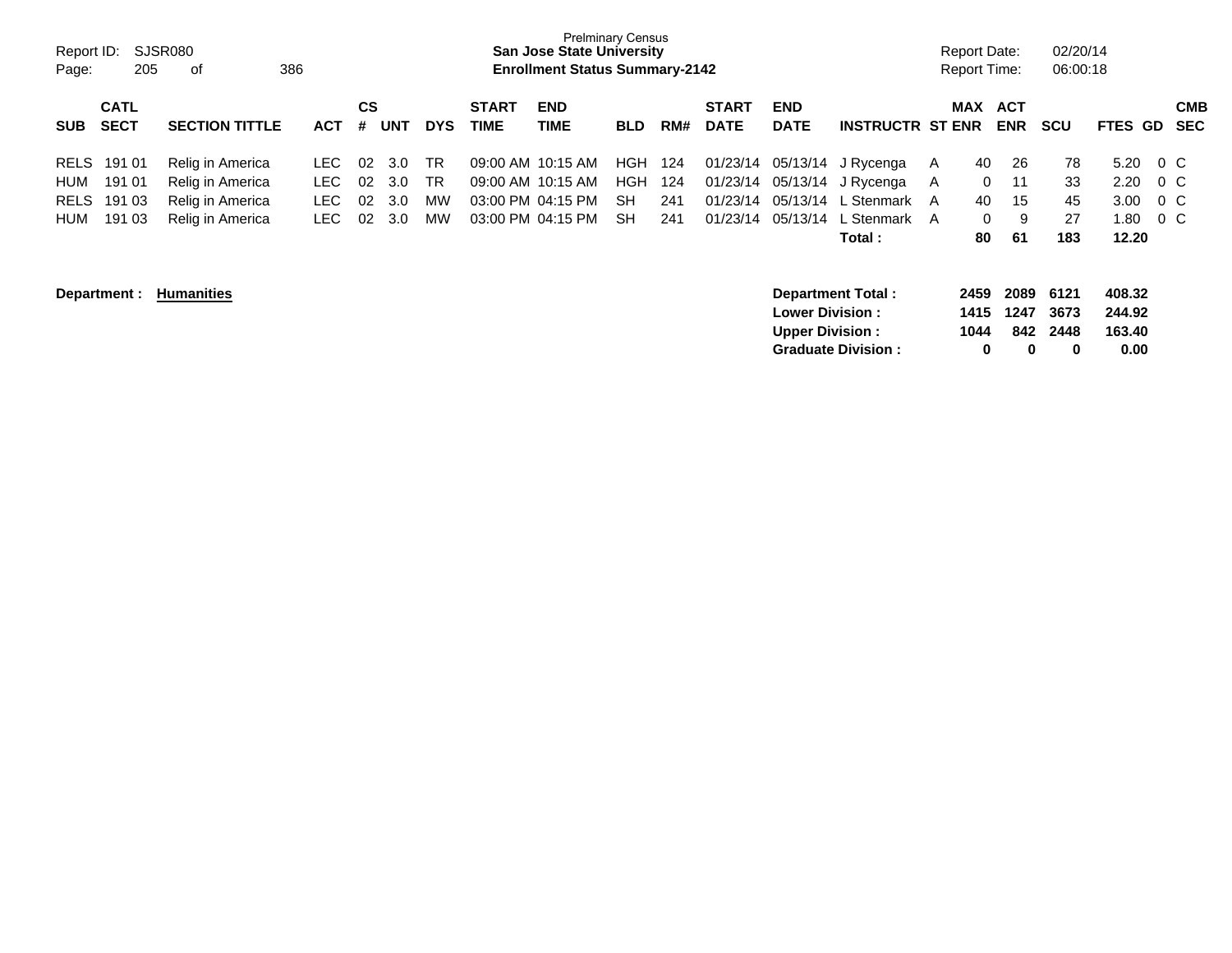| Report ID:<br>Page: | 206              | SJSR080<br>386<br>оf                          |                          |               |            |                 |              | <b>San Jose State University</b><br><b>Enrollment Status Summary-2142</b> | <b>Prelminary Census</b> |            |              |                          |                                                                      | <b>Report Date:</b><br><b>Report Time:</b> |                               | 02/20/14<br>06:00:18 |                |                |                  |
|---------------------|------------------|-----------------------------------------------|--------------------------|---------------|------------|-----------------|--------------|---------------------------------------------------------------------------|--------------------------|------------|--------------|--------------------------|----------------------------------------------------------------------|--------------------------------------------|-------------------------------|----------------------|----------------|----------------|------------------|
|                     | <b>CATL</b>      |                                               |                          | $\mathsf{cs}$ |            |                 | <b>START</b> | <b>END</b>                                                                |                          |            | <b>START</b> | <b>END</b>               |                                                                      |                                            | MAX ACT                       |                      |                |                | <b>CMB</b>       |
| <b>SUB</b>          | <b>SECT</b>      | <b>SECTION TITTLE</b>                         | ACT                      | #             | <b>UNT</b> | <b>DYS</b>      | <b>TIME</b>  | <b>TIME</b>                                                               | <b>BLD</b>               | RM#        | <b>DATE</b>  | <b>DATE</b>              | <b>INSTRUCTR ST ENR</b>                                              |                                            | <b>ENR</b>                    | SCU                  | FTES GD        |                | <b>SEC</b>       |
| <b>College</b>      |                  | <b>Humanities &amp; the Arts</b>              |                          |               |            |                 |              |                                                                           |                          |            |              |                          |                                                                      |                                            |                               |                      |                |                |                  |
|                     | Department :     | <b>Linguistics &amp; Language Development</b> |                          |               |            |                 |              |                                                                           |                          |            |              |                          |                                                                      |                                            |                               |                      |                |                |                  |
| <b>LING</b>         | 20 01            | Nature of Language                            | <b>LEC</b>               |               | 3.0        |                 |              |                                                                           |                          |            |              |                          |                                                                      | X                                          | 0<br>0                        | 0                    | 0.00           | - 0            |                  |
| <b>LING</b>         | 20 02            | Nature of Language                            | <b>LEC</b>               | 02            | 3.0        | <b>TR</b>       |              | 10:30 AM 11:45 AM                                                         | CL                       | 216        |              | 01/23/14 05/13/14        | H Koo                                                                | 30<br>Α                                    | 29                            | 87                   | 5.80           | - 0            |                  |
|                     |                  |                                               |                          |               |            |                 |              |                                                                           |                          |            |              |                          | Total:                                                               | 30                                         | 29                            | 87                   | 5.80           |                |                  |
| <b>LING</b>         | 21 01            | Langu and Thinking                            | <b>SEM</b>               |               | 3.0        |                 |              |                                                                           |                          |            |              |                          |                                                                      | Χ                                          | 0<br>0                        | 0                    | 0.00           | - 0            |                  |
| <b>LING</b>         | 21 02            | Langu and Thinking                            | <b>SEM</b>               | 04            | 3.0        | MW              |              | 10:30 AM 11:45 AM                                                         | <b>BBC</b>               | 121        |              | 01/23/14 05/13/14        | K VanBik                                                             | 28<br>Α                                    | 28                            | 84                   | 5.60           | - 0            |                  |
| <b>LING</b>         | 21 03            | Langu and Thinking                            | <b>SEM</b>               | 04            | 3.0        | MW              |              | 01:30 PM 02:45 PM                                                         | <b>CL</b>                | 216        | 01/23/14     | 05/13/14                 | K Moore                                                              | 28<br>Α                                    | 28                            | 84                   | 5.60           | - 0            |                  |
| <b>LING</b>         | 21 04            | Langu and Thinking                            | <b>SEM</b>               | 04            | 3.0        | <b>TR</b>       |              | 09:00 AM 10:15 AM                                                         | <b>BBC</b>               | 121        | 01/23/14     | 05/13/14                 | K Moore                                                              | 28<br>Α                                    | 28                            | 84                   | 5.60           | - 0            |                  |
| LING                | 21 05            | Langu and Thinking                            | <b>SEM</b>               | 04            | 3.0        | <b>TR</b>       |              | 10:30 AM 11:45 AM                                                         | <b>BBC</b>               | 121        | 01/23/14     | 05/13/14                 | K Moore                                                              | 28<br>А                                    | 28                            | 84                   | 5.60           | - 0            |                  |
| <b>LING</b>         | 21 06            | Langu and Thinking                            | <b>SEM</b>               | 04            | 3.0        | <b>TR</b>       |              | 01:30 PM 02:45 PM                                                         | <b>CL</b>                | 216        | 01/23/14     | 05/13/14                 | K Moore                                                              | 28<br>А                                    | 28                            | 84                   | 5.60           | - 0            |                  |
| <b>LING</b>         | 21 07            | Langu and Thinking                            | <b>SEM</b>               | 04            | 3.0        | <b>MW</b>       |              | 09:00 AM 10:15 AM                                                         | <b>ENG</b>               | 327        |              | 01/23/14 05/13/14        | K VanBik                                                             | 28<br>А                                    | 28                            | 84                   | 5.60           | - 0            |                  |
|                     |                  |                                               |                          |               |            |                 |              |                                                                           |                          |            |              |                          | Total:                                                               | 168                                        | 168                           | 504                  | 33.60          |                |                  |
|                     |                  |                                               |                          |               |            |                 |              |                                                                           |                          |            |              |                          |                                                                      |                                            |                               |                      |                |                |                  |
| <b>LING</b>         | 101 01           | Intro to Ling                                 | <b>SEM</b>               | 04            | 3.0        | MW              |              | 04:30 PM 05:45 PM                                                         | <b>CL</b>                | 216        |              | 01/23/14 05/13/14        | D Silverman A                                                        | 25<br>25                                   | 23<br>23                      | 69                   | 4.80 4<br>4.80 |                |                  |
|                     |                  |                                               |                          |               |            |                 |              |                                                                           |                          |            |              |                          | Total:                                                               |                                            |                               | 69                   |                |                |                  |
| <b>LING</b>         | 107 01           | Patterns English                              | <b>SEM</b>               | 05            | 3.0        | M               |              | 06:00 PM 08:45 PM                                                         | <b>BBC</b>               | 123        |              | 01/23/14 05/13/14        | K Morgan                                                             | 30<br>Α                                    | 29                            | 87                   | 6.15           | $\overline{7}$ |                  |
|                     |                  |                                               |                          |               |            |                 |              |                                                                           |                          |            |              |                          | Total:                                                               | 30                                         | 29                            | 87                   | 6.15           |                |                  |
|                     |                  |                                               |                          |               |            |                 |              |                                                                           |                          |            |              |                          |                                                                      |                                            |                               |                      |                |                |                  |
| <b>LING</b>         | 108 01           | Sec Lang Dev/Teach                            | <b>SEM</b>               |               | 3.0        |                 |              |                                                                           |                          |            |              |                          |                                                                      | X                                          | $\mathbf 0$<br>0              | 0                    | 0.00           | - 0            |                  |
| <b>LING</b>         | 108 02           | Sec Lang Dev/Teach                            | SEM                      | 04            | 3.0        | MW              |              | 10:30 AM 11:45 AM                                                         | <b>BBC</b>               | 128        |              | 01/23/14 05/13/14        | S Phillabaum A                                                       | 30                                         | 25                            | 75                   | 5.00           | - 0            |                  |
|                     |                  |                                               |                          |               |            |                 |              |                                                                           |                          |            |              |                          | Total:                                                               | 30                                         | 25                            | 75                   | 5.00           |                |                  |
|                     |                  |                                               |                          |               |            |                 |              |                                                                           |                          |            |              |                          |                                                                      |                                            |                               |                      |                |                |                  |
| <b>LING</b>         | 111 01           | <b>Ling Phonetics</b>                         | <b>SEM</b>               | 04            | 3.0        | <b>MW</b>       |              | 01:30 PM 02:45 PM                                                         | CL                       | 242        |              | 01/23/14 05/13/14        | D Silverman A                                                        | 25                                         | 25                            | 75                   | 5.25           | - 5            |                  |
|                     |                  |                                               |                          |               |            |                 |              |                                                                           |                          |            |              |                          | Total:                                                               | 25                                         | 25                            | 75                   | 5.25           |                |                  |
|                     |                  |                                               |                          |               |            |                 |              |                                                                           |                          |            |              |                          |                                                                      |                                            |                               |                      |                |                |                  |
| LING                | 11201            | Intro to Syntax                               | <b>SEM</b>               | 04            | 3.0        | <b>MW</b>       |              | 03:00 PM 04:15 PM                                                         | CL                       | 216        |              | 01/23/14 05/13/14        | S Svorou                                                             | Α                                          | 27<br>27                      | 81                   | 5.95 11        |                |                  |
|                     |                  |                                               |                          |               |            |                 |              |                                                                           |                          |            |              |                          | Total :                                                              | 27                                         | 27                            | 81                   | 5.95           |                |                  |
|                     |                  |                                               |                          |               |            |                 |              |                                                                           |                          |            |              |                          |                                                                      |                                            |                               |                      |                |                |                  |
| LING                | 122 01           | English World Lang                            | <b>SEM</b>               |               | 3.0        |                 |              |                                                                           |                          |            |              |                          |                                                                      | X                                          | 0<br>0                        | 0                    | $0.00 \t 0$    |                |                  |
| ASIA                | 122 01<br>122 02 | English World Lang                            | <b>SEM</b>               |               | 3.0        |                 |              |                                                                           |                          |            |              |                          |                                                                      | X                                          | 0<br>$\mathbf 0$              | 0                    | 0.00           | $\mathbf 0$    |                  |
| <b>LING</b>         | 122 02           | English World Lang<br>English World Lang      | <b>SEM</b><br><b>SEM</b> | 04<br>04      | 3.0<br>3.0 | TR<br><b>TR</b> |              | 12:00 PM 01:15 PM<br>12:00 PM 01:15 PM                                    | CL<br><b>CL</b>          | 216<br>216 |              |                          | 01/23/14 05/13/14 B Kumaravadi A<br>01/23/14 05/13/14 B Kumaravadi A | 30                                         | 24<br>$\mathbf 0$             | 72<br>12             | 4.80<br>0.80   |                | $0\,C$<br>$0\,C$ |
| ASIA<br><b>LING</b> | 122 03           |                                               | SEM                      | 04            | 3.0        | <b>TR</b>       |              | 01:30 PM 02:45 PM                                                         | <b>BBC</b>               | 121        |              | 01/23/14 05/13/14 S Khan |                                                                      | 30                                         | $\overline{4}$<br>23          | 69                   | 4.60           |                | $0\,C$           |
| ASIA                | 122 03           | English World Lang<br>English World Lang      | SEM                      | 04            | 3.0        | <b>TR</b>       |              | 01:30 PM 02:45 PM                                                         | <b>BBC</b>               | 121        |              | 01/23/14 05/13/14 S Khan |                                                                      | A<br>Α                                     | $\overline{7}$<br>$\mathbf 0$ | 21                   | 1.40           |                | 0 C              |
| <b>LING</b>         | 122 04           | English World Lang                            | <b>SEM</b>               |               | 3.0        |                 |              |                                                                           |                          |            |              |                          |                                                                      | X                                          | 0<br>0                        | 0                    | $0.00 \t 0$    |                |                  |
|                     | ASIA 122 04      | English World Lang                            | <b>SEM</b>               |               | $3.0\,$    |                 |              |                                                                           |                          |            |              |                          |                                                                      | X                                          | 0<br>0                        | 0                    | $0.00 \t 0$    |                |                  |
|                     |                  |                                               |                          |               |            |                 |              |                                                                           |                          |            |              |                          |                                                                      |                                            |                               |                      |                |                |                  |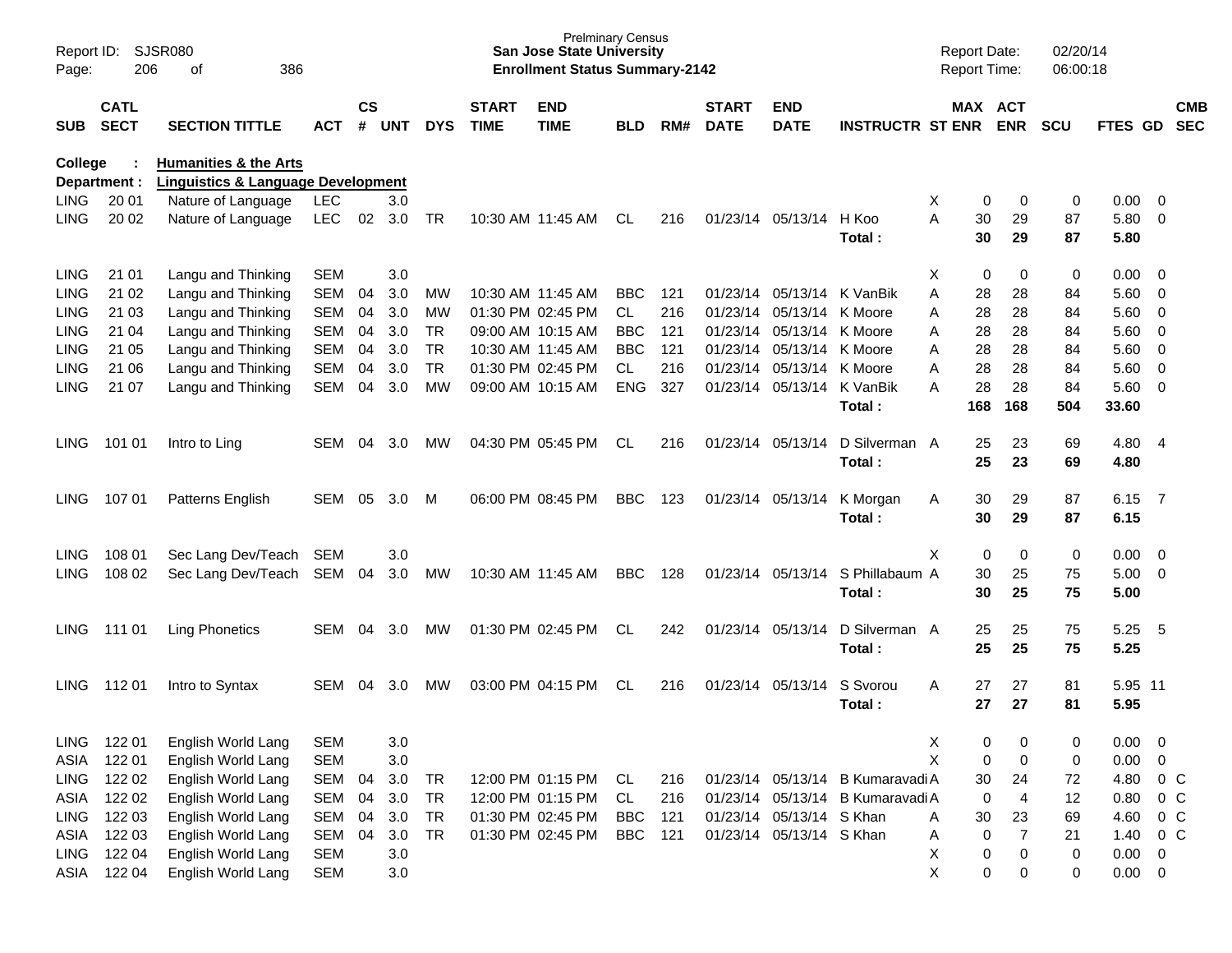| <b>CS</b><br><b>CATL</b><br><b>END</b><br><b>START</b><br>MAX ACT<br><b>CMB</b><br><b>START</b><br><b>END</b><br><b>SECT</b><br>#<br><b>UNT</b><br><b>DYS</b><br><b>TIME</b><br><b>TIME</b><br>RM#<br><b>DATE</b><br><b>DATE</b><br><b>INSTRUCTR ST ENR</b><br><b>ENR</b><br>FTES GD SEC<br><b>SECTION TITTLE</b><br><b>BLD</b><br><b>SCU</b><br>SUB.<br><b>ACT</b><br>Total:<br>174<br>11.60<br>60<br>58<br>Sound Comm<br><b>LING</b><br>123 01<br><b>SEM</b><br>04<br>3.0<br>09:00 AM 10:15 AM<br>CL<br>01/23/14 05/13/14<br>D Silverman A<br>6.05<br>MW.<br>216<br>30<br>30<br>90<br>- 1<br><b>LING</b><br>123 02<br>Sound Comm<br><b>SEM</b><br>3.0<br>Χ<br>0<br>0<br>0.00<br>$\overline{\phantom{0}}$<br>0<br><b>LING</b><br>123 03<br>Sound Comm<br><b>SEM</b><br>3.0<br><b>BBC</b><br>04<br>MW<br>01:30 PM 02:45 PM<br>123<br>01/23/14 05/13/14<br>R Kataoka<br>30<br>30<br>6.00<br>$\overline{\mathbf{0}}$<br>A<br>90<br><b>LING</b><br>123 04<br>Sound Comm<br><b>SEM</b><br>3.0<br>X<br>0.00<br>0<br>0<br>0<br>$\overline{\mathbf{0}}$<br><b>LING</b><br>123 05<br>Sound Comm<br><b>SEM</b><br>3.0<br>04<br>TR<br>03:00 PM 04:15 PM<br>CL<br>216<br>01/23/14 05/13/14 H Koo<br>30<br>29<br>87<br>5.80<br>$\mathbf 0$<br>A<br><b>LING</b><br>123 06<br>Sound Comm<br><b>SEM</b><br>3.0<br>X<br>0.00<br>0<br>0<br>0<br>$\mathbf 0$<br>123 07<br><b>LING</b><br>Sound Comm<br><b>SEM</b><br>3.0<br>5.80<br>04<br>MW<br>10:30 AM 11:45 AM<br><b>BBC</b><br>124<br>01/23/14 05/13/14<br>R Kataoka<br>Α<br>30<br>29<br>87<br>$\mathbf 0$<br><b>LING</b><br>123 08<br>Sound Comm<br><b>SEM</b><br>3.0<br><b>TR</b><br>12:00 PM 01:15 PM<br>243<br>01/23/14 05/13/14<br>R Kataoka<br>6.00<br>04<br>CL<br>A<br>30<br>30<br>90<br>$\overline{\mathbf{0}}$<br>444<br>29.65<br>Total:<br>150<br>148<br>04:30 PM 05:45 PM<br>125 01<br>Intr Hist Comp Lng<br>04<br>3.0<br>TR<br>CL<br>01/23/14 05/13/14<br>K VanBik<br>4.15 7<br>LING.<br>SEM<br>216<br>A<br>25<br>19<br>57<br>25<br>57<br>4.15<br>Total:<br>19<br><b>BBC</b><br>129 01<br>Cult/Lg/Ethn/ in US<br>SEM<br>04<br>3.0<br>TR<br>03:00 PM 04:15 PM<br>121<br>01/23/14 05/13/14<br>K VanBik<br>30<br>$6.00 \quad 0$<br>LING.<br>Α<br>30<br>90<br>6.00<br>Total:<br>30<br>30<br>90<br><b>BBC</b><br>161 01<br>04<br>3.0<br>TR<br>12:00 PM 01:15 PM<br>123<br>01/23/14 05/13/14<br>H Koo<br>30<br>29<br>87<br>6.60 16<br>LING.<br>Psycholinguistics<br><b>SEM</b><br>Α<br>30<br>6.60<br>Total:<br>29<br>87<br>01/23/14 05/13/14<br>165 01<br><b>SEM</b><br>05<br>3.0<br>$\top$<br>06:00 PM 08:45 PM<br>CL<br>242<br>H Koo<br>25<br>12<br>36<br>2.80<br>- 8<br>LING.<br>Intro Nat Lg Proc<br>A<br>25<br>2.80<br>Total:<br>12<br>36<br>180 01<br><b>Individ Studies</b><br><b>SUP</b><br>Х<br>3.0<br>0<br>0<br>0.00<br>$\overline{\phantom{0}}$<br>LING.<br>0<br>$\mathbf 0$<br>0.00<br>Total:<br>0<br>0<br>201 01<br>10:30 AM 11:45 AM<br>SEM<br>05<br>3.0<br>МW<br>242<br>01/23/14 05/13/14<br>D Silverman<br>48<br>3.95 15<br>LING.<br>Phonol Theor & Appl<br>CL.<br>A<br>15<br>16<br>15<br>3.95<br>Total:<br>16<br>48<br><b>LING</b><br>203 01<br>Semantic Struc<br><b>SEM</b><br>05<br>3.0<br>МW<br>12:00 PM 01:15 PM<br>CL<br>205<br>01/23/14 05/13/14 S Svorou<br>15<br>16<br>48<br>3.95 15<br>A<br>Total:<br>15<br>16<br>48<br>3.95<br>298 01<br><b>TBA</b><br><b>Spec Studies</b><br><b>SUP</b><br>25<br>4.0<br>01/23/14 05/13/14<br>$\pmb{0}$<br>$0.00 \t 0$<br>LING<br>0<br>A<br>0<br>298 02<br><b>SUP</b><br>1.0<br>X<br>$\pmb{0}$<br>LING<br><b>Spec Studies</b><br>0<br>$0.00 \t 0$<br>0<br>X<br>298 03<br><b>SUP</b><br>LING<br><b>Spec Studies</b><br>3.0<br>0<br>$0.00 \t 0$<br>0<br>0<br>298 04<br><b>SUP</b><br>$3.0\,$<br>X<br>$\pmb{0}$<br><b>LING</b><br><b>Spec Studies</b><br>$0.00 \t 0$<br>0<br>0<br>298 05<br><b>SUP</b><br>01/23/14 05/13/14 H Koo<br>$\overline{\mathbf{c}}$<br>$0.50$ 2<br>LING<br><b>Spec Studies</b><br>3.0<br>TBA<br>$\overline{c}$<br>25<br>A<br>6<br>$\mathbf{2}$<br>$\mathbf{2}$<br>6<br>Total:<br>0.50 | Report ID:<br>Page: | 207 | SJSR080<br>386<br>of |  |  | <b>Prelminary Census</b><br><b>San Jose State University</b><br><b>Enrollment Status Summary-2142</b> |  |  | <b>Report Date:</b> | <b>Report Time:</b> | 02/20/14<br>06:00:18 |  |  |
|----------------------------------------------------------------------------------------------------------------------------------------------------------------------------------------------------------------------------------------------------------------------------------------------------------------------------------------------------------------------------------------------------------------------------------------------------------------------------------------------------------------------------------------------------------------------------------------------------------------------------------------------------------------------------------------------------------------------------------------------------------------------------------------------------------------------------------------------------------------------------------------------------------------------------------------------------------------------------------------------------------------------------------------------------------------------------------------------------------------------------------------------------------------------------------------------------------------------------------------------------------------------------------------------------------------------------------------------------------------------------------------------------------------------------------------------------------------------------------------------------------------------------------------------------------------------------------------------------------------------------------------------------------------------------------------------------------------------------------------------------------------------------------------------------------------------------------------------------------------------------------------------------------------------------------------------------------------------------------------------------------------------------------------------------------------------------------------------------------------------------------------------------------------------------------------------------------------------------------------------------------------------------------------------------------------------------------------------------------------------------------------------------------------------------------------------------------------------------------------------------------------------------------------------------------------------------------------------------------------------------------------------------------------------------------------------------------------------------------------------------------------------------------------------------------------------------------------------------------------------------------------------------------------------------------------------------------------------------------------------------------------------------------------------------------------------------------------------------------------------------------------------------------------------------------------------------------------------------------------------------------------------------------------------------------------------------------------------------------------------------------------------------------------------------------------------------------------------------------------------------------------------------------------------------------------------------------------------------------------------------------------------------------------------------------------------------------------------------------------------------------------------------------------------------------------------------------------------------------------------------------------------------------------------------------------------------------------------------------------------------------------|---------------------|-----|----------------------|--|--|-------------------------------------------------------------------------------------------------------|--|--|---------------------|---------------------|----------------------|--|--|
|                                                                                                                                                                                                                                                                                                                                                                                                                                                                                                                                                                                                                                                                                                                                                                                                                                                                                                                                                                                                                                                                                                                                                                                                                                                                                                                                                                                                                                                                                                                                                                                                                                                                                                                                                                                                                                                                                                                                                                                                                                                                                                                                                                                                                                                                                                                                                                                                                                                                                                                                                                                                                                                                                                                                                                                                                                                                                                                                                                                                                                                                                                                                                                                                                                                                                                                                                                                                                                                                                                                                                                                                                                                                                                                                                                                                                                                                                                                                                                                                                |                     |     |                      |  |  |                                                                                                       |  |  |                     |                     |                      |  |  |
|                                                                                                                                                                                                                                                                                                                                                                                                                                                                                                                                                                                                                                                                                                                                                                                                                                                                                                                                                                                                                                                                                                                                                                                                                                                                                                                                                                                                                                                                                                                                                                                                                                                                                                                                                                                                                                                                                                                                                                                                                                                                                                                                                                                                                                                                                                                                                                                                                                                                                                                                                                                                                                                                                                                                                                                                                                                                                                                                                                                                                                                                                                                                                                                                                                                                                                                                                                                                                                                                                                                                                                                                                                                                                                                                                                                                                                                                                                                                                                                                                |                     |     |                      |  |  |                                                                                                       |  |  |                     |                     |                      |  |  |
|                                                                                                                                                                                                                                                                                                                                                                                                                                                                                                                                                                                                                                                                                                                                                                                                                                                                                                                                                                                                                                                                                                                                                                                                                                                                                                                                                                                                                                                                                                                                                                                                                                                                                                                                                                                                                                                                                                                                                                                                                                                                                                                                                                                                                                                                                                                                                                                                                                                                                                                                                                                                                                                                                                                                                                                                                                                                                                                                                                                                                                                                                                                                                                                                                                                                                                                                                                                                                                                                                                                                                                                                                                                                                                                                                                                                                                                                                                                                                                                                                |                     |     |                      |  |  |                                                                                                       |  |  |                     |                     |                      |  |  |
|                                                                                                                                                                                                                                                                                                                                                                                                                                                                                                                                                                                                                                                                                                                                                                                                                                                                                                                                                                                                                                                                                                                                                                                                                                                                                                                                                                                                                                                                                                                                                                                                                                                                                                                                                                                                                                                                                                                                                                                                                                                                                                                                                                                                                                                                                                                                                                                                                                                                                                                                                                                                                                                                                                                                                                                                                                                                                                                                                                                                                                                                                                                                                                                                                                                                                                                                                                                                                                                                                                                                                                                                                                                                                                                                                                                                                                                                                                                                                                                                                |                     |     |                      |  |  |                                                                                                       |  |  |                     |                     |                      |  |  |
|                                                                                                                                                                                                                                                                                                                                                                                                                                                                                                                                                                                                                                                                                                                                                                                                                                                                                                                                                                                                                                                                                                                                                                                                                                                                                                                                                                                                                                                                                                                                                                                                                                                                                                                                                                                                                                                                                                                                                                                                                                                                                                                                                                                                                                                                                                                                                                                                                                                                                                                                                                                                                                                                                                                                                                                                                                                                                                                                                                                                                                                                                                                                                                                                                                                                                                                                                                                                                                                                                                                                                                                                                                                                                                                                                                                                                                                                                                                                                                                                                |                     |     |                      |  |  |                                                                                                       |  |  |                     |                     |                      |  |  |
|                                                                                                                                                                                                                                                                                                                                                                                                                                                                                                                                                                                                                                                                                                                                                                                                                                                                                                                                                                                                                                                                                                                                                                                                                                                                                                                                                                                                                                                                                                                                                                                                                                                                                                                                                                                                                                                                                                                                                                                                                                                                                                                                                                                                                                                                                                                                                                                                                                                                                                                                                                                                                                                                                                                                                                                                                                                                                                                                                                                                                                                                                                                                                                                                                                                                                                                                                                                                                                                                                                                                                                                                                                                                                                                                                                                                                                                                                                                                                                                                                |                     |     |                      |  |  |                                                                                                       |  |  |                     |                     |                      |  |  |
|                                                                                                                                                                                                                                                                                                                                                                                                                                                                                                                                                                                                                                                                                                                                                                                                                                                                                                                                                                                                                                                                                                                                                                                                                                                                                                                                                                                                                                                                                                                                                                                                                                                                                                                                                                                                                                                                                                                                                                                                                                                                                                                                                                                                                                                                                                                                                                                                                                                                                                                                                                                                                                                                                                                                                                                                                                                                                                                                                                                                                                                                                                                                                                                                                                                                                                                                                                                                                                                                                                                                                                                                                                                                                                                                                                                                                                                                                                                                                                                                                |                     |     |                      |  |  |                                                                                                       |  |  |                     |                     |                      |  |  |
|                                                                                                                                                                                                                                                                                                                                                                                                                                                                                                                                                                                                                                                                                                                                                                                                                                                                                                                                                                                                                                                                                                                                                                                                                                                                                                                                                                                                                                                                                                                                                                                                                                                                                                                                                                                                                                                                                                                                                                                                                                                                                                                                                                                                                                                                                                                                                                                                                                                                                                                                                                                                                                                                                                                                                                                                                                                                                                                                                                                                                                                                                                                                                                                                                                                                                                                                                                                                                                                                                                                                                                                                                                                                                                                                                                                                                                                                                                                                                                                                                |                     |     |                      |  |  |                                                                                                       |  |  |                     |                     |                      |  |  |
|                                                                                                                                                                                                                                                                                                                                                                                                                                                                                                                                                                                                                                                                                                                                                                                                                                                                                                                                                                                                                                                                                                                                                                                                                                                                                                                                                                                                                                                                                                                                                                                                                                                                                                                                                                                                                                                                                                                                                                                                                                                                                                                                                                                                                                                                                                                                                                                                                                                                                                                                                                                                                                                                                                                                                                                                                                                                                                                                                                                                                                                                                                                                                                                                                                                                                                                                                                                                                                                                                                                                                                                                                                                                                                                                                                                                                                                                                                                                                                                                                |                     |     |                      |  |  |                                                                                                       |  |  |                     |                     |                      |  |  |
|                                                                                                                                                                                                                                                                                                                                                                                                                                                                                                                                                                                                                                                                                                                                                                                                                                                                                                                                                                                                                                                                                                                                                                                                                                                                                                                                                                                                                                                                                                                                                                                                                                                                                                                                                                                                                                                                                                                                                                                                                                                                                                                                                                                                                                                                                                                                                                                                                                                                                                                                                                                                                                                                                                                                                                                                                                                                                                                                                                                                                                                                                                                                                                                                                                                                                                                                                                                                                                                                                                                                                                                                                                                                                                                                                                                                                                                                                                                                                                                                                |                     |     |                      |  |  |                                                                                                       |  |  |                     |                     |                      |  |  |
|                                                                                                                                                                                                                                                                                                                                                                                                                                                                                                                                                                                                                                                                                                                                                                                                                                                                                                                                                                                                                                                                                                                                                                                                                                                                                                                                                                                                                                                                                                                                                                                                                                                                                                                                                                                                                                                                                                                                                                                                                                                                                                                                                                                                                                                                                                                                                                                                                                                                                                                                                                                                                                                                                                                                                                                                                                                                                                                                                                                                                                                                                                                                                                                                                                                                                                                                                                                                                                                                                                                                                                                                                                                                                                                                                                                                                                                                                                                                                                                                                |                     |     |                      |  |  |                                                                                                       |  |  |                     |                     |                      |  |  |
|                                                                                                                                                                                                                                                                                                                                                                                                                                                                                                                                                                                                                                                                                                                                                                                                                                                                                                                                                                                                                                                                                                                                                                                                                                                                                                                                                                                                                                                                                                                                                                                                                                                                                                                                                                                                                                                                                                                                                                                                                                                                                                                                                                                                                                                                                                                                                                                                                                                                                                                                                                                                                                                                                                                                                                                                                                                                                                                                                                                                                                                                                                                                                                                                                                                                                                                                                                                                                                                                                                                                                                                                                                                                                                                                                                                                                                                                                                                                                                                                                |                     |     |                      |  |  |                                                                                                       |  |  |                     |                     |                      |  |  |
|                                                                                                                                                                                                                                                                                                                                                                                                                                                                                                                                                                                                                                                                                                                                                                                                                                                                                                                                                                                                                                                                                                                                                                                                                                                                                                                                                                                                                                                                                                                                                                                                                                                                                                                                                                                                                                                                                                                                                                                                                                                                                                                                                                                                                                                                                                                                                                                                                                                                                                                                                                                                                                                                                                                                                                                                                                                                                                                                                                                                                                                                                                                                                                                                                                                                                                                                                                                                                                                                                                                                                                                                                                                                                                                                                                                                                                                                                                                                                                                                                |                     |     |                      |  |  |                                                                                                       |  |  |                     |                     |                      |  |  |
|                                                                                                                                                                                                                                                                                                                                                                                                                                                                                                                                                                                                                                                                                                                                                                                                                                                                                                                                                                                                                                                                                                                                                                                                                                                                                                                                                                                                                                                                                                                                                                                                                                                                                                                                                                                                                                                                                                                                                                                                                                                                                                                                                                                                                                                                                                                                                                                                                                                                                                                                                                                                                                                                                                                                                                                                                                                                                                                                                                                                                                                                                                                                                                                                                                                                                                                                                                                                                                                                                                                                                                                                                                                                                                                                                                                                                                                                                                                                                                                                                |                     |     |                      |  |  |                                                                                                       |  |  |                     |                     |                      |  |  |
|                                                                                                                                                                                                                                                                                                                                                                                                                                                                                                                                                                                                                                                                                                                                                                                                                                                                                                                                                                                                                                                                                                                                                                                                                                                                                                                                                                                                                                                                                                                                                                                                                                                                                                                                                                                                                                                                                                                                                                                                                                                                                                                                                                                                                                                                                                                                                                                                                                                                                                                                                                                                                                                                                                                                                                                                                                                                                                                                                                                                                                                                                                                                                                                                                                                                                                                                                                                                                                                                                                                                                                                                                                                                                                                                                                                                                                                                                                                                                                                                                |                     |     |                      |  |  |                                                                                                       |  |  |                     |                     |                      |  |  |
|                                                                                                                                                                                                                                                                                                                                                                                                                                                                                                                                                                                                                                                                                                                                                                                                                                                                                                                                                                                                                                                                                                                                                                                                                                                                                                                                                                                                                                                                                                                                                                                                                                                                                                                                                                                                                                                                                                                                                                                                                                                                                                                                                                                                                                                                                                                                                                                                                                                                                                                                                                                                                                                                                                                                                                                                                                                                                                                                                                                                                                                                                                                                                                                                                                                                                                                                                                                                                                                                                                                                                                                                                                                                                                                                                                                                                                                                                                                                                                                                                |                     |     |                      |  |  |                                                                                                       |  |  |                     |                     |                      |  |  |
|                                                                                                                                                                                                                                                                                                                                                                                                                                                                                                                                                                                                                                                                                                                                                                                                                                                                                                                                                                                                                                                                                                                                                                                                                                                                                                                                                                                                                                                                                                                                                                                                                                                                                                                                                                                                                                                                                                                                                                                                                                                                                                                                                                                                                                                                                                                                                                                                                                                                                                                                                                                                                                                                                                                                                                                                                                                                                                                                                                                                                                                                                                                                                                                                                                                                                                                                                                                                                                                                                                                                                                                                                                                                                                                                                                                                                                                                                                                                                                                                                |                     |     |                      |  |  |                                                                                                       |  |  |                     |                     |                      |  |  |
|                                                                                                                                                                                                                                                                                                                                                                                                                                                                                                                                                                                                                                                                                                                                                                                                                                                                                                                                                                                                                                                                                                                                                                                                                                                                                                                                                                                                                                                                                                                                                                                                                                                                                                                                                                                                                                                                                                                                                                                                                                                                                                                                                                                                                                                                                                                                                                                                                                                                                                                                                                                                                                                                                                                                                                                                                                                                                                                                                                                                                                                                                                                                                                                                                                                                                                                                                                                                                                                                                                                                                                                                                                                                                                                                                                                                                                                                                                                                                                                                                |                     |     |                      |  |  |                                                                                                       |  |  |                     |                     |                      |  |  |
|                                                                                                                                                                                                                                                                                                                                                                                                                                                                                                                                                                                                                                                                                                                                                                                                                                                                                                                                                                                                                                                                                                                                                                                                                                                                                                                                                                                                                                                                                                                                                                                                                                                                                                                                                                                                                                                                                                                                                                                                                                                                                                                                                                                                                                                                                                                                                                                                                                                                                                                                                                                                                                                                                                                                                                                                                                                                                                                                                                                                                                                                                                                                                                                                                                                                                                                                                                                                                                                                                                                                                                                                                                                                                                                                                                                                                                                                                                                                                                                                                |                     |     |                      |  |  |                                                                                                       |  |  |                     |                     |                      |  |  |
|                                                                                                                                                                                                                                                                                                                                                                                                                                                                                                                                                                                                                                                                                                                                                                                                                                                                                                                                                                                                                                                                                                                                                                                                                                                                                                                                                                                                                                                                                                                                                                                                                                                                                                                                                                                                                                                                                                                                                                                                                                                                                                                                                                                                                                                                                                                                                                                                                                                                                                                                                                                                                                                                                                                                                                                                                                                                                                                                                                                                                                                                                                                                                                                                                                                                                                                                                                                                                                                                                                                                                                                                                                                                                                                                                                                                                                                                                                                                                                                                                |                     |     |                      |  |  |                                                                                                       |  |  |                     |                     |                      |  |  |
|                                                                                                                                                                                                                                                                                                                                                                                                                                                                                                                                                                                                                                                                                                                                                                                                                                                                                                                                                                                                                                                                                                                                                                                                                                                                                                                                                                                                                                                                                                                                                                                                                                                                                                                                                                                                                                                                                                                                                                                                                                                                                                                                                                                                                                                                                                                                                                                                                                                                                                                                                                                                                                                                                                                                                                                                                                                                                                                                                                                                                                                                                                                                                                                                                                                                                                                                                                                                                                                                                                                                                                                                                                                                                                                                                                                                                                                                                                                                                                                                                |                     |     |                      |  |  |                                                                                                       |  |  |                     |                     |                      |  |  |
|                                                                                                                                                                                                                                                                                                                                                                                                                                                                                                                                                                                                                                                                                                                                                                                                                                                                                                                                                                                                                                                                                                                                                                                                                                                                                                                                                                                                                                                                                                                                                                                                                                                                                                                                                                                                                                                                                                                                                                                                                                                                                                                                                                                                                                                                                                                                                                                                                                                                                                                                                                                                                                                                                                                                                                                                                                                                                                                                                                                                                                                                                                                                                                                                                                                                                                                                                                                                                                                                                                                                                                                                                                                                                                                                                                                                                                                                                                                                                                                                                |                     |     |                      |  |  |                                                                                                       |  |  |                     |                     |                      |  |  |
|                                                                                                                                                                                                                                                                                                                                                                                                                                                                                                                                                                                                                                                                                                                                                                                                                                                                                                                                                                                                                                                                                                                                                                                                                                                                                                                                                                                                                                                                                                                                                                                                                                                                                                                                                                                                                                                                                                                                                                                                                                                                                                                                                                                                                                                                                                                                                                                                                                                                                                                                                                                                                                                                                                                                                                                                                                                                                                                                                                                                                                                                                                                                                                                                                                                                                                                                                                                                                                                                                                                                                                                                                                                                                                                                                                                                                                                                                                                                                                                                                |                     |     |                      |  |  |                                                                                                       |  |  |                     |                     |                      |  |  |
|                                                                                                                                                                                                                                                                                                                                                                                                                                                                                                                                                                                                                                                                                                                                                                                                                                                                                                                                                                                                                                                                                                                                                                                                                                                                                                                                                                                                                                                                                                                                                                                                                                                                                                                                                                                                                                                                                                                                                                                                                                                                                                                                                                                                                                                                                                                                                                                                                                                                                                                                                                                                                                                                                                                                                                                                                                                                                                                                                                                                                                                                                                                                                                                                                                                                                                                                                                                                                                                                                                                                                                                                                                                                                                                                                                                                                                                                                                                                                                                                                |                     |     |                      |  |  |                                                                                                       |  |  |                     |                     |                      |  |  |
|                                                                                                                                                                                                                                                                                                                                                                                                                                                                                                                                                                                                                                                                                                                                                                                                                                                                                                                                                                                                                                                                                                                                                                                                                                                                                                                                                                                                                                                                                                                                                                                                                                                                                                                                                                                                                                                                                                                                                                                                                                                                                                                                                                                                                                                                                                                                                                                                                                                                                                                                                                                                                                                                                                                                                                                                                                                                                                                                                                                                                                                                                                                                                                                                                                                                                                                                                                                                                                                                                                                                                                                                                                                                                                                                                                                                                                                                                                                                                                                                                |                     |     |                      |  |  |                                                                                                       |  |  |                     |                     |                      |  |  |
|                                                                                                                                                                                                                                                                                                                                                                                                                                                                                                                                                                                                                                                                                                                                                                                                                                                                                                                                                                                                                                                                                                                                                                                                                                                                                                                                                                                                                                                                                                                                                                                                                                                                                                                                                                                                                                                                                                                                                                                                                                                                                                                                                                                                                                                                                                                                                                                                                                                                                                                                                                                                                                                                                                                                                                                                                                                                                                                                                                                                                                                                                                                                                                                                                                                                                                                                                                                                                                                                                                                                                                                                                                                                                                                                                                                                                                                                                                                                                                                                                |                     |     |                      |  |  |                                                                                                       |  |  |                     |                     |                      |  |  |
|                                                                                                                                                                                                                                                                                                                                                                                                                                                                                                                                                                                                                                                                                                                                                                                                                                                                                                                                                                                                                                                                                                                                                                                                                                                                                                                                                                                                                                                                                                                                                                                                                                                                                                                                                                                                                                                                                                                                                                                                                                                                                                                                                                                                                                                                                                                                                                                                                                                                                                                                                                                                                                                                                                                                                                                                                                                                                                                                                                                                                                                                                                                                                                                                                                                                                                                                                                                                                                                                                                                                                                                                                                                                                                                                                                                                                                                                                                                                                                                                                |                     |     |                      |  |  |                                                                                                       |  |  |                     |                     |                      |  |  |
|                                                                                                                                                                                                                                                                                                                                                                                                                                                                                                                                                                                                                                                                                                                                                                                                                                                                                                                                                                                                                                                                                                                                                                                                                                                                                                                                                                                                                                                                                                                                                                                                                                                                                                                                                                                                                                                                                                                                                                                                                                                                                                                                                                                                                                                                                                                                                                                                                                                                                                                                                                                                                                                                                                                                                                                                                                                                                                                                                                                                                                                                                                                                                                                                                                                                                                                                                                                                                                                                                                                                                                                                                                                                                                                                                                                                                                                                                                                                                                                                                |                     |     |                      |  |  |                                                                                                       |  |  |                     |                     |                      |  |  |
|                                                                                                                                                                                                                                                                                                                                                                                                                                                                                                                                                                                                                                                                                                                                                                                                                                                                                                                                                                                                                                                                                                                                                                                                                                                                                                                                                                                                                                                                                                                                                                                                                                                                                                                                                                                                                                                                                                                                                                                                                                                                                                                                                                                                                                                                                                                                                                                                                                                                                                                                                                                                                                                                                                                                                                                                                                                                                                                                                                                                                                                                                                                                                                                                                                                                                                                                                                                                                                                                                                                                                                                                                                                                                                                                                                                                                                                                                                                                                                                                                |                     |     |                      |  |  |                                                                                                       |  |  |                     |                     |                      |  |  |
|                                                                                                                                                                                                                                                                                                                                                                                                                                                                                                                                                                                                                                                                                                                                                                                                                                                                                                                                                                                                                                                                                                                                                                                                                                                                                                                                                                                                                                                                                                                                                                                                                                                                                                                                                                                                                                                                                                                                                                                                                                                                                                                                                                                                                                                                                                                                                                                                                                                                                                                                                                                                                                                                                                                                                                                                                                                                                                                                                                                                                                                                                                                                                                                                                                                                                                                                                                                                                                                                                                                                                                                                                                                                                                                                                                                                                                                                                                                                                                                                                |                     |     |                      |  |  |                                                                                                       |  |  |                     |                     |                      |  |  |
|                                                                                                                                                                                                                                                                                                                                                                                                                                                                                                                                                                                                                                                                                                                                                                                                                                                                                                                                                                                                                                                                                                                                                                                                                                                                                                                                                                                                                                                                                                                                                                                                                                                                                                                                                                                                                                                                                                                                                                                                                                                                                                                                                                                                                                                                                                                                                                                                                                                                                                                                                                                                                                                                                                                                                                                                                                                                                                                                                                                                                                                                                                                                                                                                                                                                                                                                                                                                                                                                                                                                                                                                                                                                                                                                                                                                                                                                                                                                                                                                                |                     |     |                      |  |  |                                                                                                       |  |  |                     |                     |                      |  |  |
|                                                                                                                                                                                                                                                                                                                                                                                                                                                                                                                                                                                                                                                                                                                                                                                                                                                                                                                                                                                                                                                                                                                                                                                                                                                                                                                                                                                                                                                                                                                                                                                                                                                                                                                                                                                                                                                                                                                                                                                                                                                                                                                                                                                                                                                                                                                                                                                                                                                                                                                                                                                                                                                                                                                                                                                                                                                                                                                                                                                                                                                                                                                                                                                                                                                                                                                                                                                                                                                                                                                                                                                                                                                                                                                                                                                                                                                                                                                                                                                                                |                     |     |                      |  |  |                                                                                                       |  |  |                     |                     |                      |  |  |
|                                                                                                                                                                                                                                                                                                                                                                                                                                                                                                                                                                                                                                                                                                                                                                                                                                                                                                                                                                                                                                                                                                                                                                                                                                                                                                                                                                                                                                                                                                                                                                                                                                                                                                                                                                                                                                                                                                                                                                                                                                                                                                                                                                                                                                                                                                                                                                                                                                                                                                                                                                                                                                                                                                                                                                                                                                                                                                                                                                                                                                                                                                                                                                                                                                                                                                                                                                                                                                                                                                                                                                                                                                                                                                                                                                                                                                                                                                                                                                                                                |                     |     |                      |  |  |                                                                                                       |  |  |                     |                     |                      |  |  |
|                                                                                                                                                                                                                                                                                                                                                                                                                                                                                                                                                                                                                                                                                                                                                                                                                                                                                                                                                                                                                                                                                                                                                                                                                                                                                                                                                                                                                                                                                                                                                                                                                                                                                                                                                                                                                                                                                                                                                                                                                                                                                                                                                                                                                                                                                                                                                                                                                                                                                                                                                                                                                                                                                                                                                                                                                                                                                                                                                                                                                                                                                                                                                                                                                                                                                                                                                                                                                                                                                                                                                                                                                                                                                                                                                                                                                                                                                                                                                                                                                |                     |     |                      |  |  |                                                                                                       |  |  |                     |                     |                      |  |  |
|                                                                                                                                                                                                                                                                                                                                                                                                                                                                                                                                                                                                                                                                                                                                                                                                                                                                                                                                                                                                                                                                                                                                                                                                                                                                                                                                                                                                                                                                                                                                                                                                                                                                                                                                                                                                                                                                                                                                                                                                                                                                                                                                                                                                                                                                                                                                                                                                                                                                                                                                                                                                                                                                                                                                                                                                                                                                                                                                                                                                                                                                                                                                                                                                                                                                                                                                                                                                                                                                                                                                                                                                                                                                                                                                                                                                                                                                                                                                                                                                                |                     |     |                      |  |  |                                                                                                       |  |  |                     |                     |                      |  |  |
|                                                                                                                                                                                                                                                                                                                                                                                                                                                                                                                                                                                                                                                                                                                                                                                                                                                                                                                                                                                                                                                                                                                                                                                                                                                                                                                                                                                                                                                                                                                                                                                                                                                                                                                                                                                                                                                                                                                                                                                                                                                                                                                                                                                                                                                                                                                                                                                                                                                                                                                                                                                                                                                                                                                                                                                                                                                                                                                                                                                                                                                                                                                                                                                                                                                                                                                                                                                                                                                                                                                                                                                                                                                                                                                                                                                                                                                                                                                                                                                                                |                     |     |                      |  |  |                                                                                                       |  |  |                     |                     |                      |  |  |
|                                                                                                                                                                                                                                                                                                                                                                                                                                                                                                                                                                                                                                                                                                                                                                                                                                                                                                                                                                                                                                                                                                                                                                                                                                                                                                                                                                                                                                                                                                                                                                                                                                                                                                                                                                                                                                                                                                                                                                                                                                                                                                                                                                                                                                                                                                                                                                                                                                                                                                                                                                                                                                                                                                                                                                                                                                                                                                                                                                                                                                                                                                                                                                                                                                                                                                                                                                                                                                                                                                                                                                                                                                                                                                                                                                                                                                                                                                                                                                                                                |                     |     |                      |  |  |                                                                                                       |  |  |                     |                     |                      |  |  |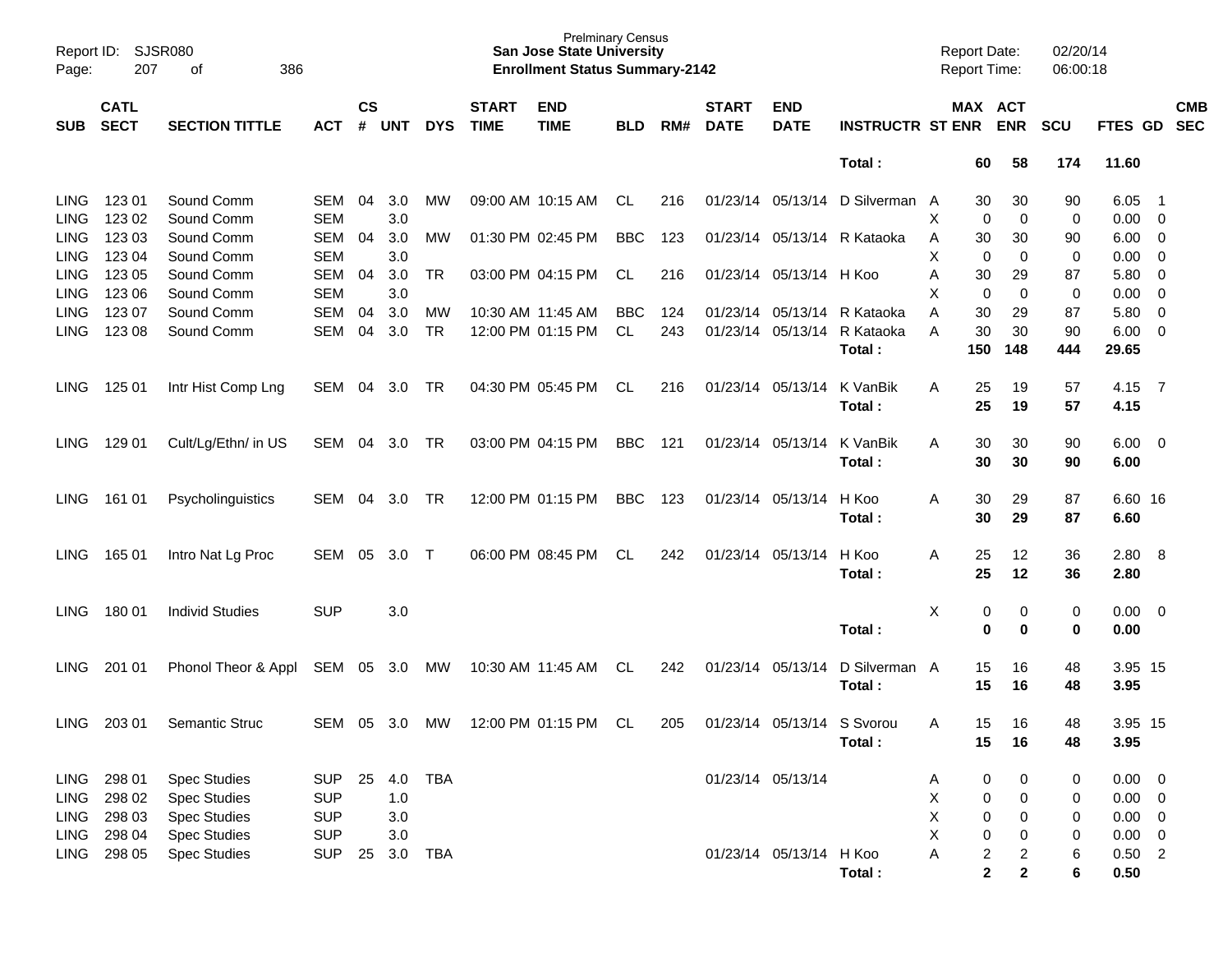| Report ID:<br>Page:        | <b>SJSR080</b><br>208      | 386<br>of                                                  |                          |                    |            |                          |                             | <b>San Jose State University</b><br><b>Enrollment Status Summary-2142</b> | <b>Prelminary Census</b> |            |                             |                                        |                                  | <b>Report Date:</b><br>Report Time: |                                                | 02/20/14<br>06:00:18 |                |                              |
|----------------------------|----------------------------|------------------------------------------------------------|--------------------------|--------------------|------------|--------------------------|-----------------------------|---------------------------------------------------------------------------|--------------------------|------------|-----------------------------|----------------------------------------|----------------------------------|-------------------------------------|------------------------------------------------|----------------------|----------------|------------------------------|
| <b>SUB</b>                 | <b>CATL</b><br><b>SECT</b> | <b>SECTION TITTLE</b>                                      | <b>ACT</b>               | $\mathsf{cs}$<br># | <b>UNT</b> | <b>DYS</b>               | <b>START</b><br><b>TIME</b> | <b>END</b><br><b>TIME</b>                                                 | <b>BLD</b>               | RM#        | <b>START</b><br><b>DATE</b> | <b>END</b><br><b>DATE</b>              | <b>INSTRUCTR ST ENR</b>          |                                     | MAX ACT<br><b>ENR</b>                          | <b>SCU</b>           | <b>FTES GD</b> | <b>CMB</b><br><b>SEC</b>     |
| <b>LING</b><br><b>LING</b> | 299 01<br>299 02           | <b>Thesis</b><br>Thesis                                    | <b>SUP</b><br><b>SUP</b> | 25<br>25           | 6.0<br>3.0 | <b>TBA</b><br><b>TBA</b> |                             |                                                                           |                          |            | 01/23/14 05/13/14           | 01/23/14 05/13/14                      | S Svorou                         | Α<br>Α                              | 0<br>0<br>$\overline{c}$<br>1                  | 0<br>3               | 0.00<br>0.25   | 0<br>$\overline{1}$          |
| <b>LING</b>                | 299 03                     | Thesis                                                     | <b>SUP</b>               | 25                 | 3.0        |                          |                             |                                                                           |                          |            | 01/23/14 05/13/14           |                                        | Total:                           | X                                   | 0<br>0<br>$\mathbf{2}$<br>$\blacktriangleleft$ | 0<br>3               | 0.00<br>0.25   | $\mathbf 0$                  |
| LLD<br><b>LLD</b>          | 101<br>1 0 2               | Academic English I<br>Academic English I                   | <b>SEM</b><br><b>ACT</b> | 05<br>14           | 5.0<br>0.0 | MW<br><b>TBA</b>         |                             | 12:00 PM 01:15 PM                                                         | CL                       | 225        | 01/23/14 05/13/14           | 01/23/14 05/13/14                      | V Sansome                        | A<br>Α                              | 20<br>20<br>20<br>20                           | 60<br>40             | 6.67<br>0.00   | 0<br>0                       |
|                            |                            |                                                            |                          |                    |            |                          |                             |                                                                           |                          |            |                             |                                        | Total:                           |                                     | 40<br>40                                       | 100                  | 6.67           |                              |
| LLD<br>LLD                 | 2 0 1<br>202               | Academic Engl II<br>Academic Engl II                       | SEM<br><b>SEM</b>        | 05<br>05           | 3.0<br>3.0 | МW<br><b>MW</b>          |                             | 09:00 AM 10:15 AM<br>09:00 AM 10:15 AM                                    | BBC<br>BBC               | 001<br>123 |                             | 01/23/14 05/13/14<br>01/23/14 05/13/14 | K Sanders<br>Z Erkal             | A<br>A                              | 20<br>20<br>20<br>20                           | 60<br>60             | 4.00<br>4.00   | 0<br>0                       |
| <b>LLD</b><br><b>LLD</b>   | 2 0 3<br>2 0 4             | Academic Engl II<br>Academic Engl II                       | <b>SEM</b><br><b>SEM</b> | 05                 | 3.0<br>3.0 | MW                       |                             | 10:30 AM 11:45 AM                                                         | CL                       | 205        |                             |                                        | 01/23/14 05/13/14 K Sanders      | A<br>Χ                              | 20<br>20<br>0<br>0                             | 60<br>0              | 4.00<br>0.00   | 0<br>0                       |
| LLD<br>LLD                 | 2 0 5<br>2 0 6             | Academic Engl II<br>Academic Engl II                       | <b>SEM</b><br><b>SEM</b> | 05<br>05           | 3.0<br>3.0 | MW<br><b>TR</b>          |                             | 10:30 AM 11:45 AM<br>07:30 AM 08:45 AM                                    | CL<br>CL                 | 216<br>216 |                             | 01/23/14 05/13/14<br>01/23/14 05/13/14 | S Frazier<br>S Alkire            | A<br>Α                              | 20<br>20<br>20<br>20                           | 60<br>60             | 4.00<br>4.00   | 0<br>0                       |
| LLD<br>LLD                 | 207<br>2 0 8               | Academic Engl II<br>Academic Engl II                       | <b>SEM</b><br><b>SEM</b> | 05<br>05           | 3.0<br>3.0 | <b>TR</b><br><b>TR</b>   |                             | 07:30 AM 08:45 AM<br>09:00 AM 10:15 AM                                    | CL<br><b>BBC</b>         | 205<br>123 |                             | 01/23/14 05/13/14<br>01/23/14 05/13/14 | <b>B McCluskey A</b><br>S Alkire | A                                   | 20<br>20<br>20<br>20                           | 60<br>60             | 4.00<br>4.00   | 0<br>0                       |
| LLD<br>LLD                 | 209<br>2 10                | Academic Engl II<br>Academic Engl II                       | <b>SEM</b><br><b>SEM</b> | 05                 | 3.0<br>3.0 | <b>TR</b>                |                             | 09:00 AM 10:15 AM                                                         | CL.                      | 205        | 01/23/14                    | 05/13/14                               | <b>B McCluskey A</b>             | X                                   | 20<br>20<br>0<br>0                             | 60<br>0              | 4.00<br>0.00   | 0<br>0                       |
| <b>LLD</b>                 | 2 1 1                      | Academic Engl II                                           | <b>SEM</b>               |                    | 3.0        |                          |                             |                                                                           |                          |            |                             |                                        | Total:                           | X<br>160                            | 0<br>0<br>160                                  | 0<br>480             | 0.00<br>32.00  | 0                            |
|                            |                            |                                                            |                          |                    |            |                          |                             |                                                                           |                          |            |                             |                                        |                                  |                                     |                                                |                      |                |                              |
| LLD<br>LLD                 | 4 0 1<br>4 0 2             | <b>Tutorial Success Wri</b><br><b>Tutorial Success Wri</b> | <b>ACT</b><br><b>ACT</b> |                    | 1.0<br>1.0 |                          |                             |                                                                           |                          |            |                             |                                        |                                  | Х<br>X                              | 0<br>0<br>0<br>0                               | 0<br>0               | 0.00<br>0.00   | 0<br>0                       |
| <b>LLD</b><br><b>LLD</b>   | 4 0 3<br>4 0 4             | <b>Tutorial Success Wri</b><br><b>Tutorial Success Wri</b> | <b>ACT</b><br><b>ACT</b> |                    | 1.0<br>1.0 |                          |                             |                                                                           |                          |            |                             |                                        |                                  | X<br>X                              | 0<br>0<br>0<br>0                               | 0<br>0               | 0.00<br>0.00   | 0<br>0                       |
| LLD<br>LLD                 | 4 0 5<br>4 0 6             | <b>Tutorial Success Wri</b><br><b>Tutorial Success Wri</b> | <b>ACT</b><br><b>ACT</b> |                    | 1.0<br>1.0 |                          |                             |                                                                           |                          |            |                             |                                        |                                  | X<br>X                              | 0<br>0<br>0<br>0                               | 0<br>0               | 0.00<br>0.00   | 0<br>0                       |
| <b>LLD</b><br><b>LLD</b>   | 4 0 7<br>4 0 8             | <b>Tutorial Success Wri</b><br><b>Tutorial Success Wri</b> | <b>ACT</b><br><b>ACT</b> |                    | 1.0<br>1.0 |                          |                             |                                                                           |                          |            |                             |                                        |                                  | X<br>X                              | 0<br>0<br>0<br>0                               | 0<br>0               | 0.00<br>0.00   | 0<br>$\mathbf 0$             |
| LLD<br><b>LLD</b>          | 4 0 9<br>4 10              | <b>Tutorial Success Wri</b><br><b>Tutorial Success Wri</b> | <b>ACT</b><br><b>ACT</b> |                    | 1.0<br>1.0 |                          |                             |                                                                           |                          |            |                             |                                        |                                  | X<br>X                              | 0<br>0<br>0<br>0                               | 0<br>0               | 0.00<br>0.00   | $\mathbf 0$<br>0             |
| <b>LLD</b><br><b>LLD</b>   | 4 1 1<br>4 1 2             | <b>Tutorial Success Wri</b><br><b>Tutorial Success Wri</b> | <b>ACT</b><br><b>ACT</b> |                    | 1.0<br>1.0 |                          |                             |                                                                           |                          |            |                             |                                        |                                  | X<br>X                              | 0<br>0<br>0<br>0                               | 0<br>0               | 0.00<br>0.00   | 0<br>0                       |
| LLD<br>LLD                 | 4 1 3<br>4 14              | <b>Tutorial Success Wri</b><br><b>Tutorial Success Wri</b> | <b>ACT</b><br><b>ACT</b> |                    | 1.0<br>1.0 |                          |                             |                                                                           |                          |            |                             |                                        |                                  | X<br>X                              | 0<br>0<br>0<br>0                               | 0<br>0               | 0.00<br>0.00   | 0<br>$\overline{0}$          |
| LLD<br><b>LLD</b>          | 4 15<br>4 1 6              | <b>Tutorial Success Wri</b><br><b>Tutorial Success Wri</b> | <b>ACT</b><br><b>ACT</b> |                    | 1.0<br>1.0 |                          |                             |                                                                           |                          |            |                             |                                        |                                  | X<br>X                              | 0<br>0<br>0<br>0                               | 0<br>0               | 0.00<br>0.00   | 0<br>$\overline{\mathbf{0}}$ |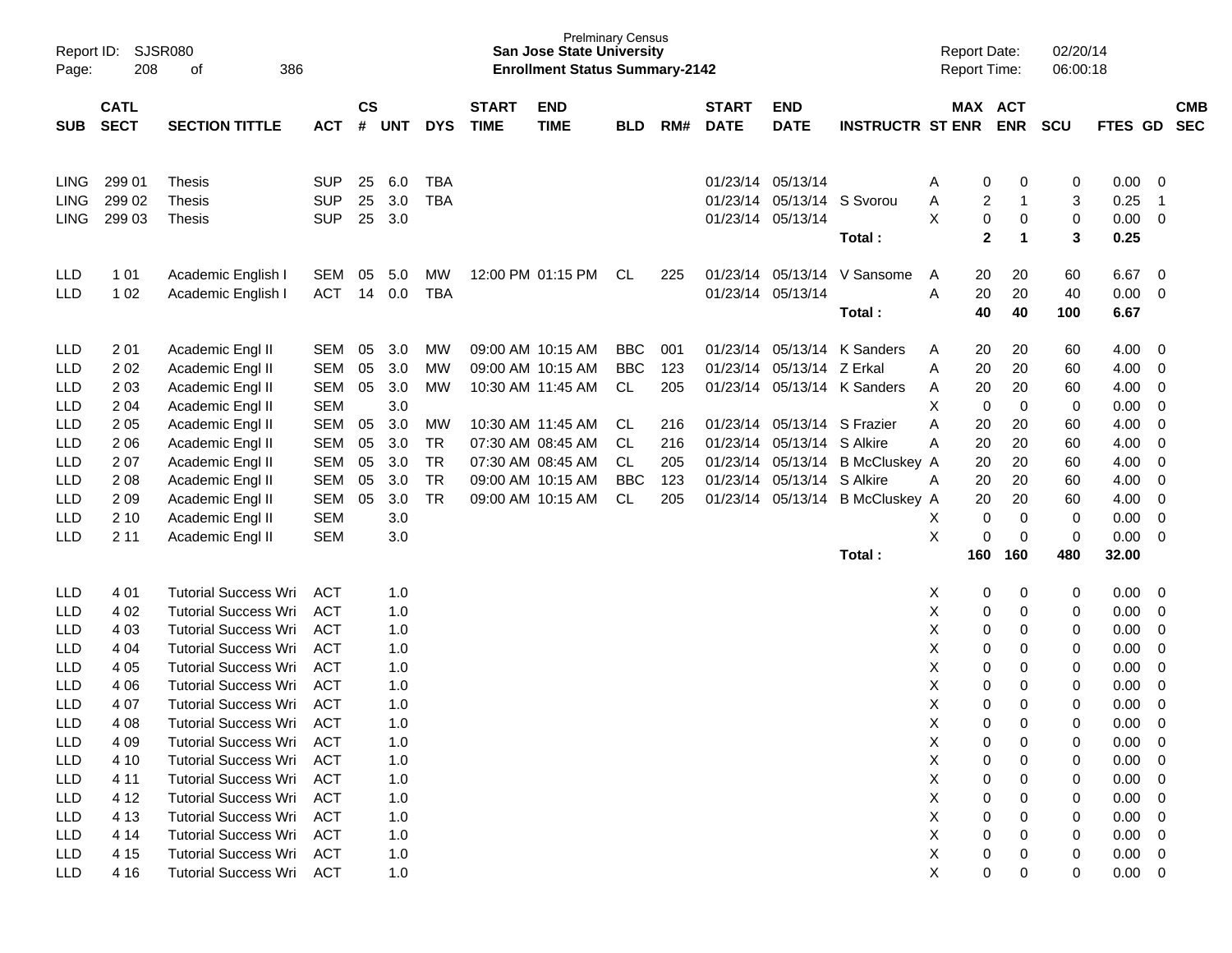| Report ID:<br>Page:      | 209                        | SJSR080<br>386<br>оf                                                 |                          |                    |            |                        |                             | <b>San Jose State University</b><br><b>Enrollment Status Summary-2142</b> | <b>Prelminary Census</b> |            |                             |                           |                                  | <b>Report Date:</b><br>Report Time: |                       | 02/20/14<br>06:00:18 |               |                                            |                          |
|--------------------------|----------------------------|----------------------------------------------------------------------|--------------------------|--------------------|------------|------------------------|-----------------------------|---------------------------------------------------------------------------|--------------------------|------------|-----------------------------|---------------------------|----------------------------------|-------------------------------------|-----------------------|----------------------|---------------|--------------------------------------------|--------------------------|
| <b>SUB</b>               | <b>CATL</b><br><b>SECT</b> | <b>SECTION TITTLE</b>                                                | <b>ACT</b>               | $\mathsf{cs}$<br># | <b>UNT</b> | <b>DYS</b>             | <b>START</b><br><b>TIME</b> | <b>END</b><br><b>TIME</b>                                                 | <b>BLD</b>               | RM#        | <b>START</b><br><b>DATE</b> | <b>END</b><br><b>DATE</b> | <b>INSTRUCTR ST ENR</b>          |                                     | MAX ACT<br><b>ENR</b> | SCU                  | FTES GD       |                                            | <b>CMB</b><br><b>SEC</b> |
| <b>LLD</b>               | 4 17                       | <b>Tutorial Success Wri</b>                                          | ACT                      |                    | 1.0        |                        |                             |                                                                           |                          |            |                             |                           | Total:                           | Χ<br>0<br>0                         | 0<br>0                | 0<br>0               | 0.00<br>0.00  | $\overline{\phantom{0}}$                   |                          |
| <b>LLD</b><br><b>LLD</b> |                            | 100A 02 Writing Competency<br>100A 04 Writing Competency             | SEM<br><b>SEM</b>        | 05                 | 3.0<br>3.0 | МW                     |                             | 10:30 AM 11:45 AM                                                         | HB                       | 405        |                             | 01/23/14 05/13/14 T Khuu  |                                  | 23<br>Α<br>X<br>0                   | 22<br>0               | 66<br>0              | 4.40<br>0.00  | $\overline{\phantom{0}}$<br>$\overline{0}$ |                          |
| <b>LLD</b><br><b>LLD</b> |                            | 100A 05 Writing Competency<br>100A 06 Writing Competency             | <b>SEM</b><br><b>SEM</b> | 05                 | 3.0<br>3.0 | TR                     |                             | 09:00 AM 10:15 AM                                                         | <b>ENG</b>               | 303        | 01/23/14                    |                           | 05/13/14 K Sanders               | Χ<br>0<br>Α<br>23                   | 0<br>23               | 0<br>69              | 0.00<br>4.60  | $\overline{0}$<br>$\overline{0}$           |                          |
| <b>LLD</b>               |                            | 100A 07 Writing Competency                                           | <b>SEM</b>               | 05                 | 3.0        | <b>TR</b>              |                             | 09:00 AM 10:15 AM                                                         | <b>ENG</b>               | 401        | 01/23/14                    | 05/13/14                  | Z Erkal                          | Α<br>23                             | 22                    | 66                   | 4.40          | $\overline{0}$                             |                          |
| <b>LLD</b><br><b>LLD</b> |                            | 100A 08 Writing Competency<br>100A 09 Writing Competency             | <b>SEM</b><br><b>SEM</b> | 05<br>05           | 3.0<br>3.0 | <b>TR</b><br><b>TR</b> |                             | 10:30 AM 11:45 AM<br>10:30 AM 11:45 AM                                    | CL<br><b>SH</b>          | 205<br>411 | 01/23/14<br>01/23/14        | 05/13/14 Z Erkal          | 05/13/14 K Sanders               | 23<br>Α<br>23<br>Α                  | 23<br>23              | 69<br>69             | 4.60<br>4.60  | $\overline{0}$<br>$\overline{0}$           |                          |
| <b>LLD</b>               |                            | 100A 10 Writing Competency                                           | <b>SEM</b>               | 05                 | 3.0        | <b>TR</b>              |                             | 01:30 PM 02:45 PM                                                         | CL.                      | 318        | 01/23/14                    | 05/13/14 S Alkire         |                                  | 23<br>Α                             | 23                    | 69                   | 4.60          | $\overline{0}$                             |                          |
| <b>LLD</b><br><b>LLD</b> |                            | 100A 11 Writing Competency<br>100A 12 Writing Competency             | <b>SEM</b><br><b>SEM</b> | 05<br>05           | 3.0<br>3.0 | <b>TR</b><br>МW        |                             | 03:00 PM 04:15 PM<br>01:30 PM 02:45 PM                                    | CL.<br>CL.               | 243<br>205 | 01/23/14<br>01/23/14        | 05/13/14<br>05/13/14      | S Alkire<br>Z Erkal              | 23<br>Α<br>23<br>Α                  | 23<br>23              | 69<br>69             | 4.60<br>4.65  | $\overline{0}$<br>-1                       |                          |
| <b>LLD</b>               |                            | 100A 13 Writing Competency                                           | <b>SEM</b>               | 05                 | 3.0        | MW                     |                             | 03:00 PM 04:15 PM                                                         | <b>CL</b>                | 205        |                             | 01/23/14 05/13/14 T Khuu  | Total:                           | A<br>23<br>207                      | 21<br>203             | 63<br>609            | 4.20<br>40.65 | $\overline{0}$                             |                          |
| <b>LLD</b>               |                            | 100W 01 Writing Workshop                                             | SEM                      | 04                 | 3.0        | TR                     |                             | 09:00 AM 10:15 AM                                                         | CL                       | 216        |                             | 01/23/14 05/13/14         | S Khan                           | 25<br>Α                             | 24                    | 72                   | 4.80          | $\overline{\phantom{0}}$                   |                          |
|                          |                            |                                                                      |                          |                    |            |                        |                             |                                                                           |                          |            |                             |                           | Total:                           | 25                                  | 24                    | 72                   | 4.80          |                                            |                          |
| <b>LLD</b>               |                            | 100WB 01Wrtg Wrkshp Bsns Std SEM                                     |                          |                    | 3.0        |                        |                             |                                                                           |                          |            |                             |                           |                                  | Χ<br>0                              | 0                     | 0                    | 0.00          | $\overline{\phantom{0}}$                   |                          |
| <b>LLD</b>               |                            | 100WB 02Wrtg Wrkshp Bsns Std SEM                                     |                          | 04                 | 3.0        | МW                     |                             | 12:00 PM 01:15 PM                                                         | CL                       | 216        | 01/23/14                    |                           | 05/13/14 M ModirzadehA           | 25                                  | 24                    | 72                   | 4.80          | $\overline{0}$                             |                          |
| <b>LLD</b>               |                            | 100WB 03Wrtg Wrkshp Bsns Std SEM                                     |                          | 04                 | 3.0        | <b>TR</b>              |                             | 10:30 AM 11:45 AM                                                         | CL                       | 242        | 01/23/14                    | 05/13/14                  | S Tran                           | 25<br>Α                             | 24                    | 72                   | 4.80          | $\overline{0}$                             |                          |
| <b>LLD</b><br><b>LLD</b> |                            | 100WB 04Wrtg Wrkshp Bsns Std SEM<br>100WB 05Wrtg Wrkshp Bsns Std SEM |                          | 04<br>04           | 3.0<br>3.0 | F<br><b>MW</b>         |                             | 09:30 AM 12:15 PM<br>09:00 AM 10:15 AM                                    | <b>CL</b><br><b>BBC</b>  | 216<br>121 | 01/23/14<br>01/23/14        | 05/13/14                  | S Tran<br>05/13/14 M ModirzadehA | 25<br>Α<br>25                       | 24<br>25              | 72<br>75             | 4.80<br>5.00  | $\overline{\mathbf{0}}$<br>$\overline{0}$  |                          |
| <b>LLD</b>               |                            | 100WB 80Wrtg Wrkshp Bsns Std SEM                                     |                          | 04                 | 3.0        | <b>TBA</b>             |                             |                                                                           |                          |            | 01/23/14                    |                           | 05/13/14 M ModirzadehA           | 25                                  | 26                    | 78                   | 5.20          | $\overline{0}$                             |                          |
| <b>LLD</b>               |                            | 100WB 81Wrtg Wrkshp Bsns Std SEM                                     |                          | 04                 | 3.0        | <b>TBA</b>             |                             |                                                                           |                          |            | 01/23/14                    | 05/13/14 E Chiu           |                                  | 25<br>Α                             | 25                    | 75                   | 5.00          | $\overline{0}$                             |                          |
|                          |                            |                                                                      |                          |                    |            |                        |                             |                                                                           |                          |            |                             |                           | Total:                           | 150                                 | 148                   | 444                  | 29.60         |                                            |                          |
| <b>LLD</b>               | 18201                      | <b>Tutorial Practicum</b>                                            | <b>SEM</b>               |                    | 1.0        |                        |                             |                                                                           |                          |            |                             |                           |                                  | Χ<br>0                              | 0                     | 0                    | 0.00          | $\overline{\mathbf{0}}$                    |                          |
| <b>LLD</b>               | 182 02                     | <b>Tutorial Practicum</b>                                            | <b>SEM</b>               | 05                 | 1.0        | F                      |                             | 11:30 AM 12:30 PM                                                         | <b>BBC</b>               | 002        |                             | 01/23/14 05/13/14         | J Leih                           | A<br>5                              | 3                     | 3                    | 0.23          | $\overline{2}$                             |                          |
|                          |                            |                                                                      |                          |                    |            |                        |                             |                                                                           |                          |            |                             |                           | Total:                           | 5                                   | 3                     | 3                    | 0.23          |                                            |                          |
| <b>LLD</b>               |                            | 250W 01 Prof in Ling TESOL                                           | <b>SEM</b>               |                    | 3.0        |                        |                             |                                                                           |                          |            |                             |                           |                                  | X<br>0                              | 0                     | 0                    | $0.00 \t 0$   |                                            |                          |
|                          |                            |                                                                      |                          |                    |            |                        |                             |                                                                           |                          |            |                             |                           | Total:                           | $\bf{0}$                            | 0                     | 0                    | 0.00          |                                            |                          |
| <b>LLD</b>               | 260 01                     | Eng Struct Teach I                                                   | SEM 05 3.0               |                    |            | MW                     |                             | 12:00 PM 01:15 PM                                                         | <b>BBC</b>               | 121        |                             |                           | 01/23/14 05/13/14 S Phillabaum A | 15                                  | 10                    | 30                   | 2.50 10       |                                            |                          |
|                          |                            |                                                                      |                          |                    |            |                        |                             |                                                                           |                          |            |                             |                           | Total:                           | 15                                  | 10                    | 30                   | 2.50          |                                            |                          |
| <b>LLD</b>               | 261 01                     | Eng Struct Teach II                                                  |                          |                    |            |                        |                             | SEM 05 3.0 MW 04:30 PM 05:45 PM CL                                        |                          | 205        |                             |                           | 01/23/14 05/13/14 S Phillabaum A | 15                                  | 11                    | 33                   | 2.75 11       |                                            |                          |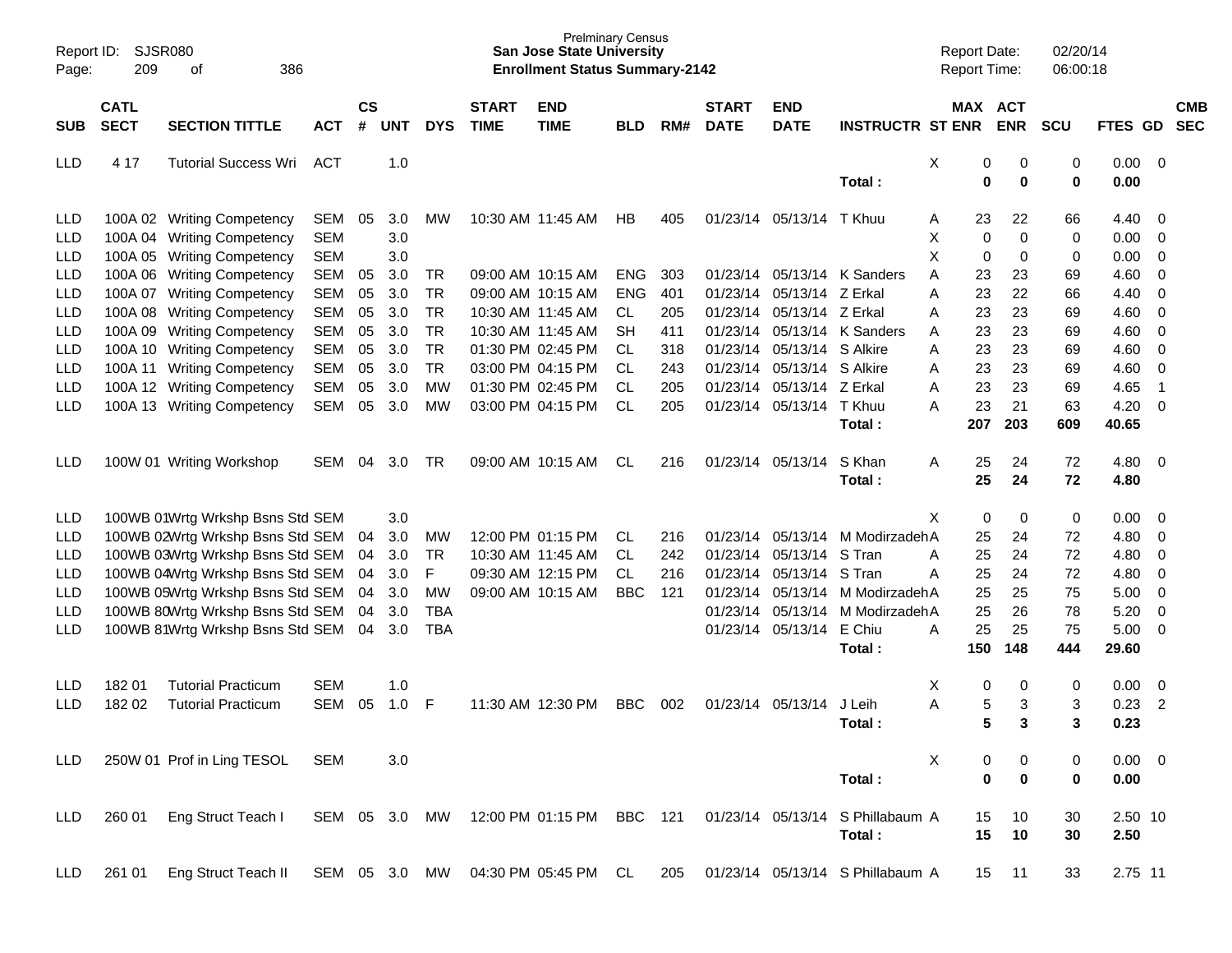| Report ID:<br>Page:      | 386                                                               |                                               |                          |          |                         | <b>Prelminary Census</b><br><b>San Jose State University</b><br><b>Enrollment Status Summary-2142</b> |                             |                           |            |     |                             | <b>Report Date:</b><br><b>Report Time:</b>       |                                                       | 02/20/14<br>06:00:18        |                           |                             |                                    |                          |
|--------------------------|-------------------------------------------------------------------|-----------------------------------------------|--------------------------|----------|-------------------------|-------------------------------------------------------------------------------------------------------|-----------------------------|---------------------------|------------|-----|-----------------------------|--------------------------------------------------|-------------------------------------------------------|-----------------------------|---------------------------|-----------------------------|------------------------------------|--------------------------|
| <b>SUB</b>               | <b>CATL</b><br><b>SECT</b><br><b>SECTION TITTLE</b><br><b>ACT</b> |                                               |                          |          | <b>CS</b><br><b>UNT</b> | <b>DYS</b>                                                                                            | <b>START</b><br><b>TIME</b> | <b>END</b><br><b>TIME</b> | <b>BLD</b> | RM# | <b>START</b><br><b>DATE</b> | <b>END</b><br><b>DATE</b>                        | <b>INSTRUCTR ST ENR</b>                               | MAX ACT                     | <b>ENR</b>                | <b>SCU</b>                  | <b>FTES GD</b>                     | <b>CMB</b><br><b>SEC</b> |
|                          |                                                                   |                                               |                          |          |                         |                                                                                                       |                             |                           |            |     |                             |                                                  | Total:                                                | 15                          | 11                        | 33                          | 2.75                               |                          |
| LLD                      | 270 01                                                            | Second Lang Acq                               |                          |          | SEM 05 3.0 W            |                                                                                                       |                             | 06:00 PM 08:45 PM         | CL         | 205 |                             | 01/23/14 05/13/14                                | S Phillabaum A                                        | 15                          | 14                        | 42                          | 3.50 14                            |                          |
|                          |                                                                   |                                               |                          |          |                         |                                                                                                       |                             |                           |            |     |                             |                                                  | Total:                                                | 15                          | 14                        | 42                          | 3.50                               |                          |
| LLD                      | 271 01                                                            | Intercultural SLA                             | SEM 05 3.0               |          |                         | R                                                                                                     |                             | 06:00 PM 08:45 PM         | CL         | 205 |                             | 01/23/14 05/13/14                                | B Kumaravadi A                                        | 15                          | 12                        | 36                          | 3.00 12                            |                          |
|                          |                                                                   |                                               |                          |          |                         |                                                                                                       |                             |                           |            |     |                             |                                                  | Total:                                                | 15                          | 12                        | 36                          | 3.00                               |                          |
| <b>LLD</b>               | 280 01                                                            | Methods TESOL                                 | SEM                      |          | 05 3.0                  | <b>TR</b>                                                                                             |                             | 04:30 PM 05:45 PM         | CL         | 205 |                             | 01/23/14 05/13/14                                | B Kumaravadi A                                        | 15                          | 13                        | 39                          | 3.25 13                            |                          |
|                          |                                                                   |                                               |                          |          |                         |                                                                                                       |                             |                           |            |     |                             |                                                  | Total:                                                | 15                          | 13                        | 39                          | 3.25                               |                          |
| <b>LLD</b>               | 282 01                                                            | Practicum in TESOL                            | <b>SUP</b>               |          | 25 3.0                  | TBA                                                                                                   |                             |                           |            |     |                             | 01/23/14 05/13/14 S Frazier                      | Α                                                     | 15                          | 16                        | 48                          | 4.00 16                            |                          |
|                          |                                                                   |                                               |                          |          |                         |                                                                                                       |                             |                           |            |     |                             |                                                  | Total:                                                | 15                          | 16                        | 48                          | 4.00                               |                          |
| <b>LLD</b>               | 283 01                                                            | <b>Curric and Assess</b>                      | SEM                      | 05       | 3.0                     | <b>TR</b>                                                                                             |                             | 03:00 PM 04:15 PM         | CL         | 242 |                             | 01/23/14 05/13/14                                | B Kumaravadi A                                        | 15                          | 12                        | 36                          | 3.00 12                            |                          |
|                          |                                                                   |                                               |                          |          |                         |                                                                                                       |                             |                           |            |     |                             |                                                  | Total:                                                | 15                          | 12                        | 36                          | 3.00                               |                          |
| <b>LLD</b>               | 298 01                                                            | <b>Indiv Studies</b>                          | <b>SUP</b>               | 36       | 4.0                     | <b>TBA</b>                                                                                            |                             |                           |            |     |                             | 01/23/14 05/13/14                                | A                                                     | 0                           | 0                         | 0                           | 0.00                               | $\overline{\phantom{0}}$ |
| LLD                      | 298 02                                                            | <b>Indiv Studies</b>                          | <b>SUP</b>               | 36       | 3.0                     | <b>TBA</b>                                                                                            |                             |                           |            |     |                             | 01/23/14 05/13/14                                | Α                                                     | $\overline{c}$              | $\mathbf 0$               | 0                           | 0.00                               | $\overline{\phantom{0}}$ |
| <b>LLD</b>               | 298 03                                                            | <b>Indiv Studies</b>                          | <b>SUP</b>               |          | 3.0                     |                                                                                                       |                             |                           |            |     |                             |                                                  | X<br>Total:                                           | $\pmb{0}$<br>$\overline{2}$ | 0<br>$\bf{0}$             | 0<br>0                      | $0.00 \t 0$<br>0.00                |                          |
|                          |                                                                   |                                               |                          |          |                         |                                                                                                       |                             |                           |            |     |                             |                                                  |                                                       |                             |                           |                             |                                    |                          |
| <b>LLD</b><br><b>LLD</b> | 299 01<br>299 02                                                  | <b>Thesis</b><br><b>Thesis</b>                | <b>SUP</b><br><b>SUP</b> | 25<br>25 | 6.0<br>3.0              | <b>TBA</b><br><b>TBA</b>                                                                              |                             |                           |            |     |                             | 01/23/14 05/13/14<br>01/23/14 05/13/14           | A<br>A                                                | 0<br>$\overline{c}$         | 0<br>0                    | 0<br>0                      | $0.00 \t 0$<br>$0.00 \t 0$         |                          |
|                          |                                                                   |                                               |                          |          |                         |                                                                                                       |                             |                           |            |     |                             |                                                  | Total:                                                | $\mathbf{2}$                | $\bf{0}$                  | 0                           | 0.00                               |                          |
|                          | Department :                                                      | <b>Linguistics &amp; Language Development</b> |                          |          |                         |                                                                                                       |                             |                           |            |     |                             | <b>Lower Division:</b><br><b>Upper Division:</b> | <b>Department Total:</b><br><b>Graduate Division:</b> | 1385<br>398<br>844<br>143   | 1323<br>397<br>803<br>123 | 3943<br>1171<br>2403<br>369 | 271.95<br>78.07<br>163.23<br>30.65 |                          |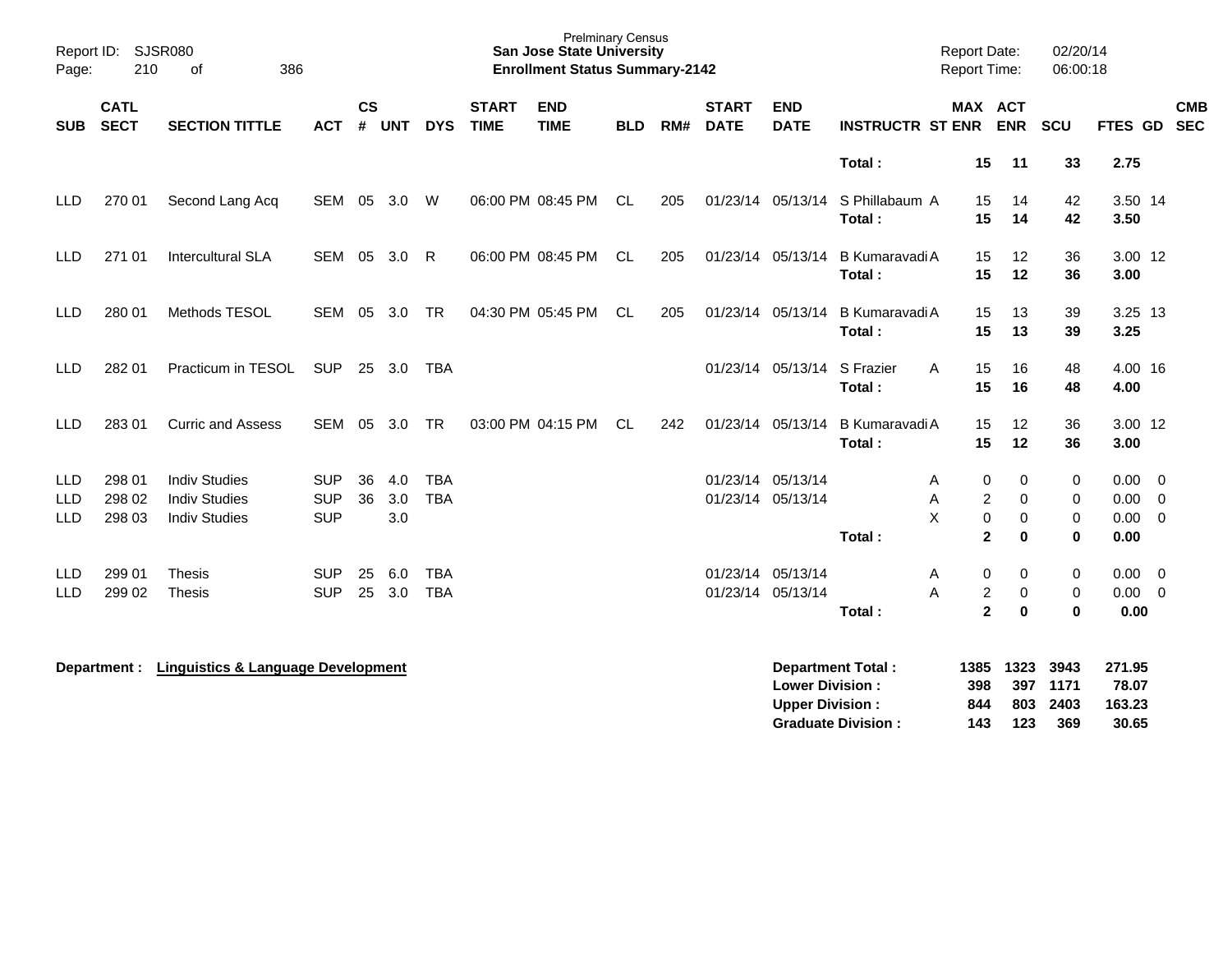| Report ID:<br>Page:       | 211                        | SJSR080<br>386<br>οf                           |            |                    |            |            |                             | <b>San Jose State University</b><br><b>Enrollment Status Summary-2142</b> | <b>Prelminary Census</b> |     |                             |                            |                                  | <b>Report Date:</b><br><b>Report Time:</b> |             |                       | 02/20/14<br>06:00:18 |                |                          |                          |
|---------------------------|----------------------------|------------------------------------------------|------------|--------------------|------------|------------|-----------------------------|---------------------------------------------------------------------------|--------------------------|-----|-----------------------------|----------------------------|----------------------------------|--------------------------------------------|-------------|-----------------------|----------------------|----------------|--------------------------|--------------------------|
| SUB                       | <b>CATL</b><br><b>SECT</b> | <b>SECTION TITTLE</b>                          | ACT        | $\mathsf{cs}$<br># | <b>UNT</b> | <b>DYS</b> | <b>START</b><br><b>TIME</b> | <b>END</b><br><b>TIME</b>                                                 | <b>BLD</b>               | RM# | <b>START</b><br><b>DATE</b> | <b>END</b><br><b>DATE</b>  | <b>INSTRUCTR ST ENR</b>          |                                            |             | MAX ACT<br><b>ENR</b> | <b>SCU</b>           | FTES GD        |                          | <b>CMB</b><br><b>SEC</b> |
| <b>College</b>            |                            | <b>Humanities &amp; the Arts</b>               |            |                    |            |            |                             |                                                                           |                          |     |                             |                            |                                  |                                            |             |                       |                      |                |                          |                          |
| Department :<br>DANC 1001 |                            | <b>Music &amp; Dance</b><br>Dance Appreciation | <b>LEC</b> |                    | 3.0        |            |                             |                                                                           |                          |     |                             |                            |                                  | х                                          | 0           | 0                     | 0                    | $0.00 \quad 0$ |                          |                          |
| DANC                      | 10 02                      | Dance Appreciation                             | <b>LEC</b> |                    | 3.0        |            |                             |                                                                           |                          |     |                             |                            |                                  | X                                          | 0           | 0                     | 0                    | 0.00           | $\overline{\mathbf{0}}$  |                          |
| <b>DANC</b>               | 10 03                      | Dance Appreciation                             | <b>LEC</b> | 01                 | 3.0        | TR         |                             | 12:00 PM 01:15 PM                                                         | MUS                      | 161 |                             | 01/23/14 05/13/14 J Scott  |                                  | Α                                          | 70          | 67                    | 201                  | 13.40          | $\overline{\mathbf{0}}$  |                          |
| <b>DANC</b>               | 10 04                      | Dance Appreciation                             | <b>LEC</b> | 01                 | 3.0        | <b>TR</b>  |                             | 01:30 PM 02:45 PM                                                         | <b>MUS</b>               | 161 |                             | 01/23/14 05/13/14          | J Walton                         | Α                                          | 70          | 65                    | 195                  | 13.00          | $\overline{\mathbf{0}}$  |                          |
| <b>DANC</b>               | 10 05                      | Dance Appreciation                             | <b>LEC</b> | 01                 | 3.0        | MW         |                             | 12:00 PM 01:15 PM                                                         | <b>MUS</b>               | 161 |                             | 01/23/14 05/13/14 J Scott  |                                  | А                                          | 70          | 57                    | 171                  | 11.40          | $\overline{\phantom{0}}$ |                          |
|                           |                            |                                                |            |                    |            |            |                             |                                                                           |                          |     |                             |                            | Total:                           |                                            | 210         | 189                   | 567                  | 37.80          |                          |                          |
| DANC 1201                 |                            | ENS:DancRehrslPerf ACT                         |            | 20                 | 2.0        | МW         |                             | 03:00 PM 05:20 PM                                                         | <b>SPXC 219</b>          |     |                             |                            | 01/23/14 05/13/14 G Masters      | Α                                          | 30          | 2                     | 4                    | 0.27           | $\overline{\phantom{0}}$ |                          |
| <b>DANC</b>               | 12 02                      | ENS:DancRehrslPerf ACT                         |            | 20                 | 2.0        | MW         |                             | 03:00 PM 05:20 PM                                                         | WSQ 106                  |     |                             | 01/23/14 05/13/14          | J Scott                          | Α                                          | 30          | 0                     | 0                    | 0.00           | $\overline{\phantom{0}}$ |                          |
|                           |                            |                                                |            |                    |            |            |                             |                                                                           |                          |     |                             |                            | Total:                           |                                            | 60          | $\overline{2}$        | 4                    | 0.27           |                          |                          |
| <b>DANC</b>               | 40A 01                     | Tpcs Modern Dance   ACT 12 2.0                 |            |                    |            | TR         |                             | 08:00 AM 09:20 AM                                                         | WSQ 204                  |     |                             | 01/23/14 05/13/14          | M Basile                         | Α                                          | 40          | 8                     | 16                   | 1.07           |                          | $0\,$ C                  |
| <b>KIN</b>                | 40A 01                     | Tpcs Modern Dance   ACT 12 2.0                 |            |                    |            | TR         |                             | 08:00 AM 09:20 AM                                                         | WSQ 204                  |     |                             | 01/23/14 05/13/14          | M Basile                         | Α                                          | 0           | 27                    | 54                   | 3.60           |                          | 0 <sup>o</sup>           |
|                           |                            |                                                |            |                    |            |            |                             |                                                                           |                          |     |                             |                            | Total:                           |                                            | 40          | 35                    | 70                   | 4.67           |                          |                          |
| <b>DANC</b>               | 40B 01                     | Modern Dance II                                | ACT        | 12                 | 2.0        | TR         |                             | 01:30 PM 02:50 PM                                                         | WSQ 204                  |     |                             |                            | 01/23/14 05/13/14 H Cooper       | Α                                          | 30          | 30                    | 60                   | 4.00           |                          | $0\,$ C                  |
| <b>KIN</b>                | 40B 01                     | Modern Dance II                                | <b>ACT</b> | 12                 | 2.0        | <b>TR</b>  |                             | 01:30 PM 02:50 PM                                                         | WSQ 204                  |     |                             | 01/23/14 05/13/14          | H Cooper                         | A                                          | 0           | $\overline{c}$        | 4                    | 0.27           |                          | 0 <sup>o</sup>           |
|                           |                            |                                                |            |                    |            |            |                             |                                                                           |                          |     |                             |                            | Total:                           |                                            | 30          | 32                    | 64                   | 4.27           |                          |                          |
| DANC                      | 41A 01                     | Tpcs in Ballet I                               | <b>ACT</b> |                    | 2.0        |            |                             |                                                                           |                          |     |                             |                            |                                  | X                                          | 0           | 0                     | 0                    | 0.00           | $\overline{\phantom{0}}$ |                          |
| <b>KIN</b>                | 41A 01                     | Tpcs in Ballet I                               | <b>ACT</b> |                    | 2.0        |            |                             |                                                                           |                          |     |                             |                            |                                  | Χ                                          | 0           | 0                     | 0                    | 0.00           | $\overline{\phantom{0}}$ |                          |
| <b>DANC</b>               | 41A 02                     | Tpcs in Ballet I                               | <b>ACT</b> |                    | 2.0        |            |                             |                                                                           |                          |     |                             |                            |                                  | Χ                                          | 0           | 0                     | 0                    | 0.00           | $\overline{\phantom{0}}$ |                          |
| <b>KIN</b>                | 41A 02                     | Tpcs in Ballet I                               | <b>ACT</b> |                    | 2.0        |            |                             |                                                                           |                          |     |                             |                            |                                  | X                                          | 0           | 0                     | 0                    | 0.00           | $\overline{0}$           |                          |
| <b>DANC</b>               | 41A 03                     | Tpcs in Ballet I                               | <b>ACT</b> | 12                 | 2.0        | MW.        |                             | 08:00 AM 09:20 AM                                                         | WSQ 204                  |     |                             | 01/23/14 05/13/14 H Cooper |                                  | Α                                          | 40          | 13                    | 26                   | 1.73           |                          | 0 <sup>o</sup>           |
| <b>KIN</b>                | 41A 03                     | Tpcs in Ballet I                               | <b>ACT</b> | 12                 | 2.0        | MW         |                             | 08:00 AM 09:20 AM                                                         | WSQ 204                  |     |                             |                            | 01/23/14 05/13/14 H Cooper       | Α                                          | 0           | 10                    | 20                   | 1.33           |                          | 0 <sup>o</sup>           |
| <b>DANC</b>               | 41A 04                     | Tpcs in Ballet I                               | <b>ACT</b> | 12                 | 2.0        | MW         |                             | 11:00 AM 12:20 PM                                                         | WSQ 204                  |     |                             |                            | 01/23/14 05/13/14 H Cooper       | Α                                          | 40          | 17                    | 34                   | 2.27           |                          | 0 <sup>o</sup>           |
| <b>KIN</b>                | 41A 04                     | Tpcs in Ballet I                               | <b>ACT</b> | 12                 | 2.0        | MW         |                             | 11:00 AM 12:20 PM                                                         | WSQ 204                  |     |                             | 01/23/14 05/13/14 H Cooper |                                  | Α                                          | 0           | 16                    | 32                   | 2.13           |                          | 0 <sup>o</sup>           |
| <b>DANC</b>               | 41A 05                     | Tpcs in Ballet I                               | <b>ACT</b> | 12                 | 2.0        | MW         |                             | 01:00 PM 02:20 PM                                                         | WSQ 204                  |     |                             | 01/23/14 05/13/14          | M Basile                         | Α                                          | 40          | $\overline{7}$        | 14                   | 0.93           |                          | 0 <sup>o</sup>           |
| <b>KIN</b>                | 41A 05                     | Tpcs in Ballet I                               | <b>ACT</b> | 12                 | 2.0        | MW         |                             | 01:00 PM 02:20 PM                                                         | WSQ 204                  |     |                             | 01/23/14 05/13/14 M Basile |                                  | Α                                          | 0           | 12                    | 24                   | 1.60           |                          | 0 <sup>o</sup>           |
|                           |                            |                                                |            |                    |            |            |                             |                                                                           |                          |     |                             |                            | Total:                           |                                            | 120         | 75                    | 150                  | 10.00          |                          |                          |
|                           |                            | DANC 41B 01 Tpcs in Ballet II                  | <b>ACT</b> |                    | 2.0        |            |                             |                                                                           |                          |     |                             |                            |                                  | X                                          | $\pmb{0}$   | 0                     | 0                    | $0.00 \t 0$    |                          |                          |
| KIN                       |                            | 41B 01 Tpcs in Ballet II                       | <b>ACT</b> |                    | 2.0        |            |                             |                                                                           |                          |     |                             |                            |                                  | Χ                                          | 0           | 0                     | 0                    | $0.00 \t 0$    |                          |                          |
|                           |                            | DANC 41B 02 Tpcs in Ballet II                  | <b>ACT</b> |                    | 2.0        |            |                             |                                                                           |                          |     |                             |                            |                                  | X                                          | $\pmb{0}$   | 0                     | 0                    | $0.00 \t 0$    |                          |                          |
| <b>KIN</b>                |                            | 41B 02 Tpcs in Ballet II                       | <b>ACT</b> |                    | 2.0        |            |                             |                                                                           |                          |     |                             |                            |                                  | X                                          | 0           | 0                     | 0                    | $0.00 \t 0$    |                          |                          |
|                           |                            | DANC 41B 03 Tpcs in Ballet II                  | ACT        | 12                 | 2.0        | <b>TR</b>  |                             | 09:30 AM 10:50 AM                                                         | WSQ 204                  |     |                             |                            | 01/23/14 05/13/14 M Foehringer A |                                            | 30          | 25                    | 50                   | 3.33 0 C       |                          |                          |
| KIN                       |                            | 41B 03 Tpcs in Ballet II                       | ACT 12 2.0 |                    |            | <b>TR</b>  |                             | 09:30 AM 10:50 AM                                                         | WSQ 204                  |     |                             |                            | 01/23/14 05/13/14 M Foehringer A |                                            | $\mathbf 0$ |                       | $\overline{c}$       | 0.13 0 C       |                          |                          |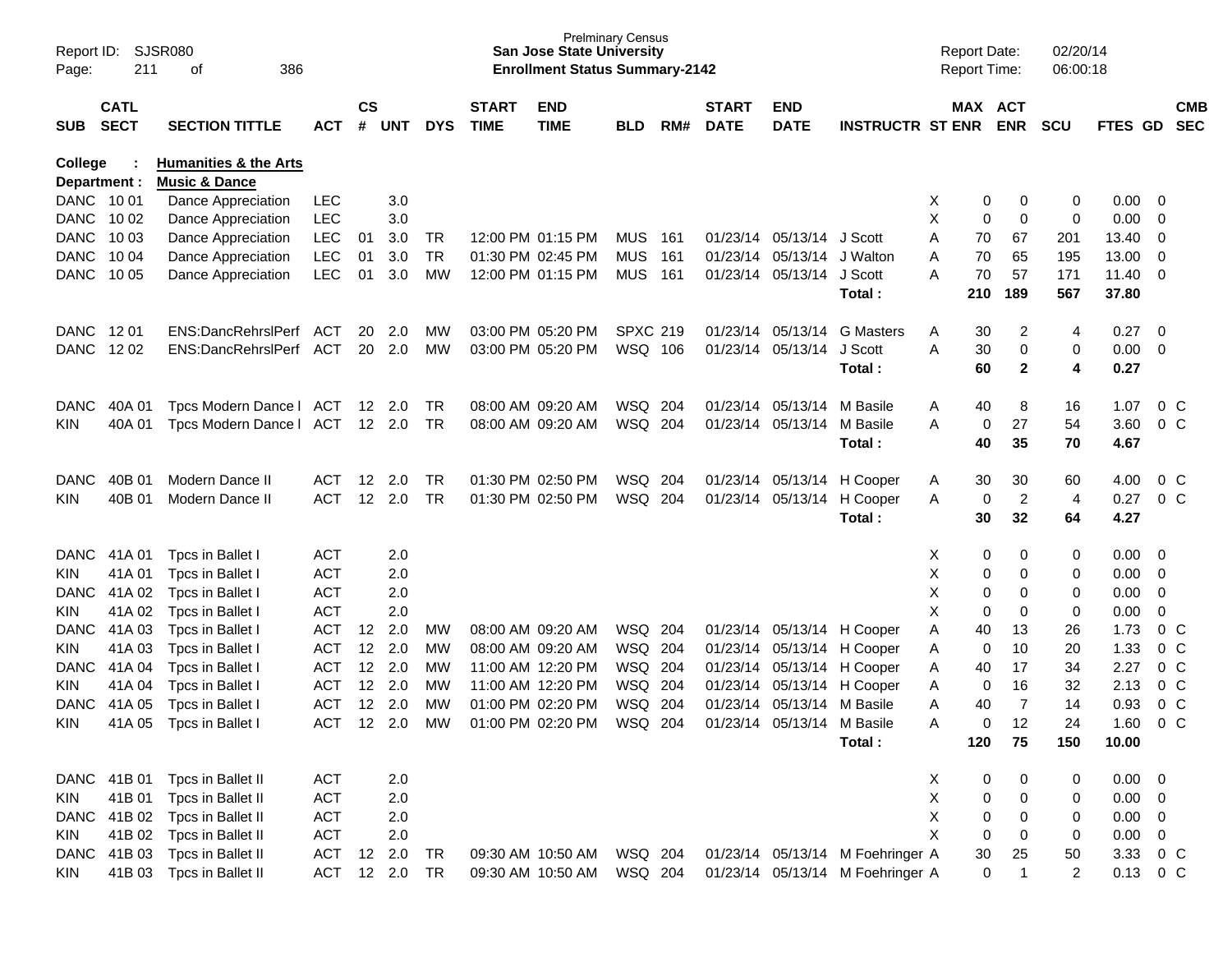| Page:                     | Report ID: SJSR080<br>212  | 386<br>οf                      |            |                    |                |            |                             | <b>San Jose State University</b><br><b>Enrollment Status Summary-2142</b> | <b>Prelminary Census</b> |     |                             |                           |                             | <b>Report Date:</b><br><b>Report Time:</b> |             |                | 02/20/14<br>06:00:18 |              |                |            |
|---------------------------|----------------------------|--------------------------------|------------|--------------------|----------------|------------|-----------------------------|---------------------------------------------------------------------------|--------------------------|-----|-----------------------------|---------------------------|-----------------------------|--------------------------------------------|-------------|----------------|----------------------|--------------|----------------|------------|
| <b>SUB</b>                | <b>CATL</b><br><b>SECT</b> | <b>SECTION TITTLE</b>          | <b>ACT</b> | $\mathsf{cs}$<br># | <b>UNT</b>     | <b>DYS</b> | <b>START</b><br><b>TIME</b> | <b>END</b><br><b>TIME</b>                                                 | <b>BLD</b>               | RM# | <b>START</b><br><b>DATE</b> | <b>END</b><br><b>DATE</b> | <b>INSTRUCTR ST ENR</b>     | MAX ACT                                    | <b>ENR</b>  |                | <b>SCU</b>           | FTES GD SEC  |                | <b>CMB</b> |
|                           |                            |                                |            |                    |                |            |                             |                                                                           |                          |     |                             |                           | Total:                      |                                            | 30          | 26             | 52                   | 3.47         |                |            |
| <b>DANC</b>               | 42A 01                     | Tpcs in Jazz Dance I           | ACT        |                    | 2.0            |            |                             |                                                                           |                          |     |                             |                           |                             | Χ                                          | 0           | 0              | 0                    | 0.00         | - 0            |            |
| <b>KIN</b>                | 42A 01                     | Tpcs in Jazz Dance I           | <b>ACT</b> |                    | 2.0            |            |                             |                                                                           |                          |     |                             |                           |                             | Χ                                          | 0           | $\mathbf 0$    | 0                    | 0.00         | $\mathbf 0$    |            |
| <b>DANC</b>               | 42A 02                     | Tpcs in Jazz Dance I           | <b>ACT</b> | 12                 | 2.0            | TR.        |                             | 11:00 AM 12:20 PM                                                         | <b>SPXC 219</b>          |     |                             | 01/23/14 05/13/14 K Pinto |                             | A<br>55                                    |             | 21             | 42                   | 2.80         | $0\,$ C        |            |
| <b>KIN</b>                | 42A 02                     | Tpcs in Jazz Dance I           | <b>ACT</b> | 12 <sup>12</sup>   | 2.0            | <b>TR</b>  |                             | 11:00 AM 12:20 PM                                                         | <b>SPXC 219</b>          |     | 01/23/14                    | 05/13/14                  | K Pinto                     | A                                          | $\mathbf 0$ | 33             | 66                   | 4.40         | 0 <sup>C</sup> |            |
| <b>DANC</b>               | 42A 03                     | Tpcs in Jazz Dance I           | ACT        | 12                 | 2.0            | <b>TR</b>  |                             | 09:30 AM 10:50 AM                                                         | <b>SPXC 219</b>          |     | 01/23/14                    | 05/13/14                  | J Yager                     | 45<br>Α                                    |             | 14             | 28                   | 1.87         | 0 <sup>C</sup> |            |
| <b>KIN</b>                | 42A 03                     | Tpcs in Jazz Dance I           | <b>ACT</b> | 12                 | 2.0            | <b>TR</b>  |                             | 09:30 AM 10:50 AM                                                         | <b>SPXC 219</b>          |     |                             | 01/23/14 05/13/14 J Yager |                             | Α                                          | $\mathbf 0$ | 21             | 42                   | 2.80         | 0 <sup>C</sup> |            |
| <b>DANC</b>               | 42A 04                     | Tpcs in Jazz Dance I           | <b>ACT</b> |                    | 12 2.0         | <b>TR</b>  |                             | 01:30 PM 02:50 PM                                                         | <b>SPXC 219</b>          |     | 01/23/14                    |                           | 05/13/14 D Lomuljo          | 45<br>A                                    |             | 10             | 20                   | 1.33         | 0 <sup>C</sup> |            |
| <b>KIN</b>                | 42A 04                     | Tpcs in Jazz Dance I           | ACT        | 12                 | 2.0            | <b>TR</b>  |                             | 01:30 PM 02:50 PM                                                         | <b>SPXC 219</b>          |     | 01/23/14                    |                           | 05/13/14 D Lomuljo          | Α                                          | $\mathbf 0$ | 25             | 50                   | 3.33         | $0\,C$         |            |
| <b>DANC</b>               | 42A 05                     | Tpcs in Jazz Dance I           | <b>ACT</b> |                    | 2.0            |            |                             |                                                                           |                          |     |                             |                           |                             | Χ                                          | 0           | $\mathbf 0$    | 0                    | 0.00         | 0              |            |
| <b>KIN</b>                | 42A 05                     | Tpcs in Jazz Dance I           | <b>ACT</b> |                    | 2.0            |            |                             |                                                                           |                          |     |                             |                           |                             | Χ                                          | 0           | $\mathbf 0$    | 0                    | 0.00         | $\mathbf 0$    |            |
| <b>DANC</b>               | 42A 06                     | Tpcs in Jazz Dance I           | <b>ACT</b> | 12                 | 2.0            | <b>MW</b>  |                             | 11:00 AM 12:20 PM                                                         | <b>SPXC 219</b>          |     | 01/23/14 05/13/14           |                           | D Lomuljo                   | A<br>45                                    |             | 14             | 28                   | 1.87         | 0 <sup>C</sup> |            |
| KIN                       | 42A 06                     | Tpcs in Jazz Dance I           | <b>ACT</b> | 12                 | 2.0            | <b>MW</b>  |                             | 11:00 AM 12:20 PM                                                         | <b>SPXC 219</b>          |     | 01/23/14                    | 05/13/14                  | D Lomuljo                   | A                                          | 0           | 13             | 26                   | 1.73         | 0 <sup>C</sup> |            |
|                           |                            |                                |            |                    |                |            |                             |                                                                           |                          |     |                             |                           | Total:                      | 190                                        | 151         |                | 302                  | 20.13        |                |            |
| <b>DANC</b>               | 42B 01                     | Tpcs in Jazz Dance I           | ACT        |                    | 2.0            |            |                             |                                                                           |                          |     |                             |                           |                             | х                                          | 0           | 0              | 0                    | 0.00         | - 0            |            |
| <b>KIN</b>                | 42B 01                     | Tpcs in Jazz Dance I           | <b>ACT</b> |                    | 2.0            |            |                             |                                                                           |                          |     |                             |                           |                             | Χ                                          | 0           | 0              | 0                    | 0.00         | - 0            |            |
| <b>DANC</b>               | 42B 02                     | Tpcs in Jazz Dance I           | <b>ACT</b> |                    | 2.0            |            |                             |                                                                           |                          |     |                             |                           |                             | Χ                                          | 0           | 0              | 0                    | 0.00         | 0              |            |
|                           | 42B 02                     | Tpcs in Jazz Dance I           | <b>ACT</b> |                    | 2.0            |            |                             |                                                                           |                          |     |                             |                           |                             | X                                          | 0           | 0              | $\mathbf 0$          | 0.00         | 0              |            |
| <b>KIN</b><br><b>DANC</b> | 42B 03                     | Tpcs in Jazz Dance I           | <b>ACT</b> |                    |                | <b>MW</b>  |                             | 09:30 AM 10:50 AM                                                         | <b>SPXC 219</b>          |     |                             | 01/23/14 05/13/14         | D Lomuljo                   | 40<br>A                                    |             | 38             | 76                   | 5.07         | 0 <sup>C</sup> |            |
|                           | 42B 03                     |                                | ACT        | 12<br>12           | 2.0<br>2.0     | <b>MW</b>  |                             |                                                                           | <b>SPXC 219</b>          |     |                             | 01/23/14 05/13/14         | D Lomuljo                   |                                            | $\mathbf 0$ | $\overline{2}$ | $\overline{4}$       | 0.27         | 0 <sup>C</sup> |            |
| KIN                       |                            | Tpcs in Jazz Dance I           |            |                    |                |            |                             | 09:30 AM 10:50 AM                                                         |                          |     |                             |                           | Total:                      | A<br>40                                    |             | 40             | 80                   | 5.33         |                |            |
|                           |                            |                                |            |                    |                |            |                             |                                                                           |                          |     |                             |                           |                             |                                            |             |                |                      |              |                |            |
| <b>DANC</b>               | 49A 01                     | Tpcs in Tap Dance I            | LAB        | 15                 | 1.0            | MW         |                             | 08:00 AM 09:15 AM                                                         | WSQ 106                  |     |                             | 01/23/14 05/13/14         | J Yager                     | A                                          | 30          | 19             | 19                   | 1.27         |                | $0\,C$     |
| KIN                       | 49A 01                     | Tpcs in Tap Dance I            | LAB        | 15                 | 1.0            | MW         |                             | 08:00 AM 09:15 AM                                                         | WSQ 106                  |     |                             | 01/23/14 05/13/14         | J Yager                     | A                                          | 0           | 10             | 10                   | 0.67         | $0\,C$         |            |
|                           |                            |                                |            |                    |                |            |                             |                                                                           |                          |     |                             |                           | Total:                      | 30                                         |             | 29             | 29                   | 1.93         |                |            |
| <b>DANC</b>               | 49B 01                     | Tpcs in Tap Dance II           | LAB        |                    | 1.0            |            |                             |                                                                           |                          |     |                             |                           |                             | Χ                                          | 0           | 0              | 0                    | 0.00         | $\overline{0}$ |            |
| KIN                       | 49B 01                     | Tpcs in Tap Dance II           | LAB        |                    | 1.0            |            |                             |                                                                           |                          |     |                             |                           |                             | Χ                                          | 0           | 0              | 0                    | 0.00         | 0              |            |
|                           |                            |                                |            |                    |                |            |                             |                                                                           |                          |     |                             |                           | Total:                      |                                            | 0           | 0              | $\bf{0}$             | 0.00         |                |            |
|                           |                            | DANC 51B 01 Tpcs in Dance Crew | ACT        |                    | 0.5            |            |                             |                                                                           |                          |     |                             |                           |                             | X                                          |             | 0              | 0                    | $0.00 \ 0$   |                |            |
|                           |                            |                                |            |                    |                |            |                             |                                                                           |                          |     |                             |                           | Total:                      |                                            | 0           | $\mathbf 0$    | 0                    | 0.00         |                |            |
|                           |                            |                                |            |                    |                |            |                             |                                                                           |                          |     |                             |                           |                             |                                            |             |                |                      |              |                |            |
|                           | DANC 102 01                | Dance in Wrld Cult             | LEC        |                    | $02 \quad 3.0$ | <b>MW</b>  |                             | 01:30 PM 02:45 PM                                                         | <b>MUS 161</b>           |     |                             | 01/23/14 05/13/14         | J Walton                    | A                                          | 55          | 58             | 174                  | $11.60 \t 0$ |                |            |
|                           |                            |                                |            |                    |                |            |                             |                                                                           |                          |     |                             |                           | Total:                      |                                            | 55          | 58             | 174                  | 11.60        |                |            |
|                           | DANC 11201                 | ENS:Dance Reh/Perf ACT 20 2.0  |            |                    |                | MW         |                             | 03:00 PM 05:20 PM SPXC 219                                                |                          |     |                             |                           | 01/23/14 05/13/14 G Masters | A                                          | 30          | 16             | 32                   | $2.13 \ 0$   |                |            |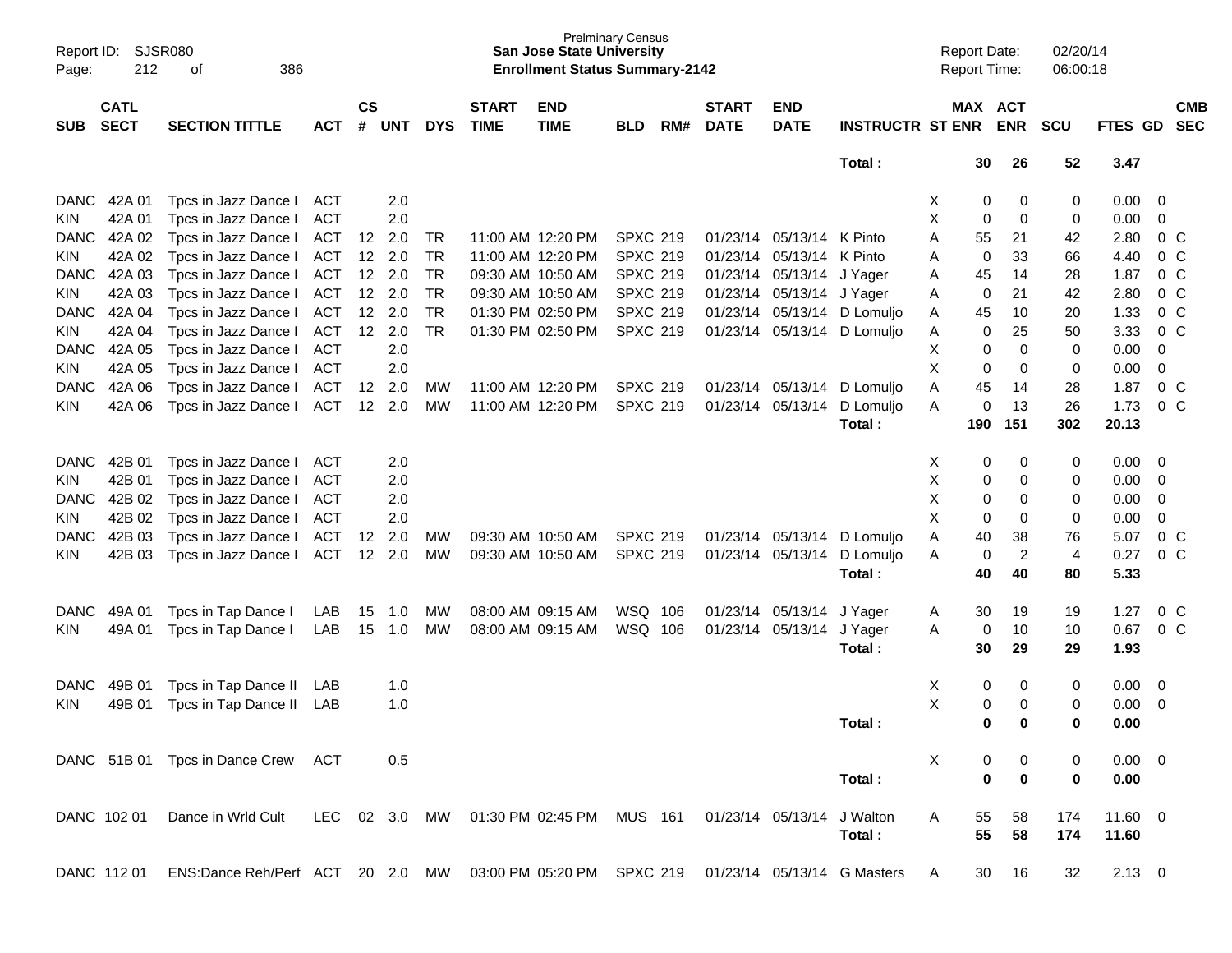| Page: | Report ID: SJSR080<br>213 | 386<br>of                                       |               |                    |            |            |                             | <b>Prelminary Census</b><br><b>San Jose State University</b><br><b>Enrollment Status Summary-2142</b> |                 |     |                             |                            |                                           | <b>Report Date:</b><br><b>Report Time:</b> |             |                       | 02/20/14<br>06:00:18 |                     |            |
|-------|---------------------------|-------------------------------------------------|---------------|--------------------|------------|------------|-----------------------------|-------------------------------------------------------------------------------------------------------|-----------------|-----|-----------------------------|----------------------------|-------------------------------------------|--------------------------------------------|-------------|-----------------------|----------------------|---------------------|------------|
|       | <b>CATL</b><br>SUB SECT   | <b>SECTION TITTLE</b>                           | <b>ACT</b>    | $\mathsf{cs}$<br># | <b>UNT</b> | <b>DYS</b> | <b>START</b><br><b>TIME</b> | <b>END</b><br><b>TIME</b>                                                                             | <b>BLD</b>      | RM# | <b>START</b><br><b>DATE</b> | <b>END</b><br><b>DATE</b>  | <b>INSTRUCTR ST ENR</b>                   |                                            |             | MAX ACT<br><b>ENR</b> | <b>SCU</b>           | FTES GD SEC         | <b>CMB</b> |
|       | DANC 11202                | ENS:Dance Reh/Perf ACT 20 2.0                   |               |                    |            | MW         |                             | 03:00 PM 05:20 PM                                                                                     | WSQ 106         |     |                             | 01/23/14 05/13/14          | J Scott<br>Total:                         | A                                          | 30<br>60    | 18<br>34              | 36<br>68             | $2.40 \ 0$<br>4.53  |            |
|       |                           | DANC 140B 01 Tpcs in Modern Dance ACT 12 2.0 TR |               |                    |            |            |                             | 11:00 AM 12:20 PM                                                                                     | WSQ 204         |     |                             | 01/23/14 05/13/14          | <b>G</b> Masters<br>Total:                | A                                          | 25<br>25    | 13<br>13              | 26<br>26             | $1.73 \t 0$<br>1.73 |            |
|       |                           | DANC 141A 01 Tpcs in Ballett III                | ACT           |                    | 2.0        |            |                             |                                                                                                       |                 |     |                             |                            |                                           | X                                          | 0           | 0                     | 0                    | $0.00 \t 0$         |            |
|       |                           | DANC 141A 02 Tpcs in Ballett III                | <b>ACT</b>    |                    | 2.0        |            |                             |                                                                                                       |                 |     |                             |                            |                                           | X                                          | $\mathbf 0$ | 0                     | $\pmb{0}$            | $0.00 \t 0$         |            |
|       |                           | DANC 141A 03 Tpcs in Ballett III                | <b>ACT</b>    | $12 \overline{ }$  | 2.0        | МW         |                             | 09:30 AM 10:50 AM                                                                                     | WSQ 204         |     |                             | 01/23/14 05/13/14          | H Cooper<br>Total:                        | A                                          | 30<br>30    | 11<br>11              | 22<br>22             | $1.47 \ 0$<br>1.47  |            |
|       |                           | DANC 142B 01 Tpcs in Jazz Dance I LAB 12 2.0 MW |               |                    |            |            |                             | 11:00 AM 12:20 PM                                                                                     | WSQ 201         |     |                             | 01/23/14 05/13/14 J Yager  |                                           | Α                                          | 30          | 37                    | 74                   | $4.93$ 0            |            |
|       |                           |                                                 |               |                    |            |            |                             |                                                                                                       |                 |     |                             |                            | Total:                                    |                                            | 30          | 37                    | 74                   | 4.93                |            |
|       |                           | DANC 144B 01 Dance Hist and Rep                 | SEM           | 04                 | 3.0        | TR         |                             | 07:30 AM 09:20 AM                                                                                     | <b>SPXC 219</b> |     |                             |                            | 01/23/14 05/13/14 G Masters               | A                                          | 40          | 41                    | 82                   | $8.20 \ 0$          |            |
|       |                           | DANC 144B 02 Dance Hist and Rep                 | LAB           | 15                 | 0.0        | <b>TBA</b> |                             |                                                                                                       |                 |     |                             |                            | 01/23/14 05/13/14 G Masters<br>Total:     | A                                          | 40<br>80    | 41<br>82              | 41<br>123            | $0.00 \t 0$<br>8.20 |            |
|       |                           | DANC 145A 01 Choreography I                     | ACT           | 12 <sup>°</sup>    | 3.0        | MW         |                             | 01:00 PM 02:50 PM                                                                                     | <b>SPXC 219</b> |     |                             | 01/23/14 05/13/14          | F Mathews                                 | A                                          | 30          | 27                    | 27                   | $5.40 \ 0$          |            |
|       |                           | DANC 145A 02 Choreography I                     | <b>LEC</b>    | 02                 | 0.0        | <b>TBA</b> |                             |                                                                                                       |                 |     |                             | 01/23/14 05/13/14          | F Mathews                                 | A                                          | 30          | 27                    | 54                   | $0.00 \t 0$         |            |
|       |                           |                                                 |               |                    |            |            |                             |                                                                                                       |                 |     |                             |                            | Total:                                    |                                            | 60          | 54                    | 81                   | 5.40                |            |
|       | DANC 194 01               | <b>REP Dance Activity</b>                       | ACT           |                    | 1.0        |            |                             |                                                                                                       |                 |     |                             |                            |                                           | X                                          | 0           | $\mathbf 0$           | 0                    | $0.00 \t 0$         |            |
|       | DANC 194 02               | <b>REP Dance Activity</b>                       | <b>ACT</b>    | 20                 | 1.0        | <b>TBA</b> |                             |                                                                                                       |                 |     |                             | 01/23/14 05/13/14          | <b>G</b> Masters<br>Total:                | A                                          | 25<br>25    | 23<br>23              | 23<br>23             | $1.53 \t 0$<br>1.53 |            |
|       | DANC 198 01               | Dance Internship                                | <b>SUP</b>    | 36                 | 1.0        | <b>TBA</b> |                             |                                                                                                       |                 |     |                             |                            | 01/23/14 05/13/14 H Cooper                | A                                          | 5           | 0                     | 0                    | $0.00 \t 0$         |            |
|       | DANC 198 02               | Dance Internship                                | <b>SUP</b>    | 36                 | 2.0        | <b>TBA</b> |                             |                                                                                                       |                 |     |                             | 01/23/14 05/13/14 J Scott  |                                           | A                                          | 5           | $\mathbf{1}$          | 2                    | $0.13 \quad 0$      |            |
|       | DANC 198 03               | Dance Internship                                | <b>SUP</b>    | 36                 | 3.0        | <b>TBA</b> |                             |                                                                                                       |                 |     |                             |                            | 01/23/14 05/13/14 G Masters               | A                                          | 5           | 0                     | 0                    | $0.00 \t 0$         |            |
|       |                           |                                                 |               |                    |            |            |                             |                                                                                                       |                 |     |                             |                            | Total:                                    |                                            | 15          |                       | $\mathbf{2}$         | 0.13                |            |
|       |                           | MUED 170A 01 Tch Instru Mus Lit/P SEM 04 2.0 TR |               |                    |            |            |                             | 09:30 AM 10:20 AM MUS 161                                                                             |                 |     |                             |                            | 01/23/14 05/13/14 D Wolford               | A                                          | 20          | 7                     | 14                   | 0.93 0              |            |
|       |                           |                                                 |               |                    |            |            |                             |                                                                                                       |                 |     |                             |                            | Total:                                    |                                            | 20          | $\overline{7}$        | 14                   | 0.93                |            |
|       |                           | MUED 170B 01 Tch Choral Mus                     | SEM 04 2.0 TR |                    |            |            |                             | 09:30 AM 10:20 AM MUS 211                                                                             |                 |     |                             | 01/23/14 05/13/14 J Benson |                                           | A                                          | 18          | 9                     | 18                   | $1.27$ 2            |            |
|       |                           |                                                 |               |                    |            |            |                             |                                                                                                       |                 |     |                             |                            | Total:                                    |                                            | 18          | 9                     | 18                   | 1.27                |            |
|       | MUED 175 01               | Practicum Mu Ed                                 | LEC 02 3.0 F  |                    |            |            |                             | 08:00 AM 10:20 AM MUS 211                                                                             |                 |     |                             |                            | 01/23/14 05/13/14 D Hollinger A<br>Total: |                                            | 22<br>22    | 15<br>15              | 45<br>45             | $3.05$ 1<br>3.05    |            |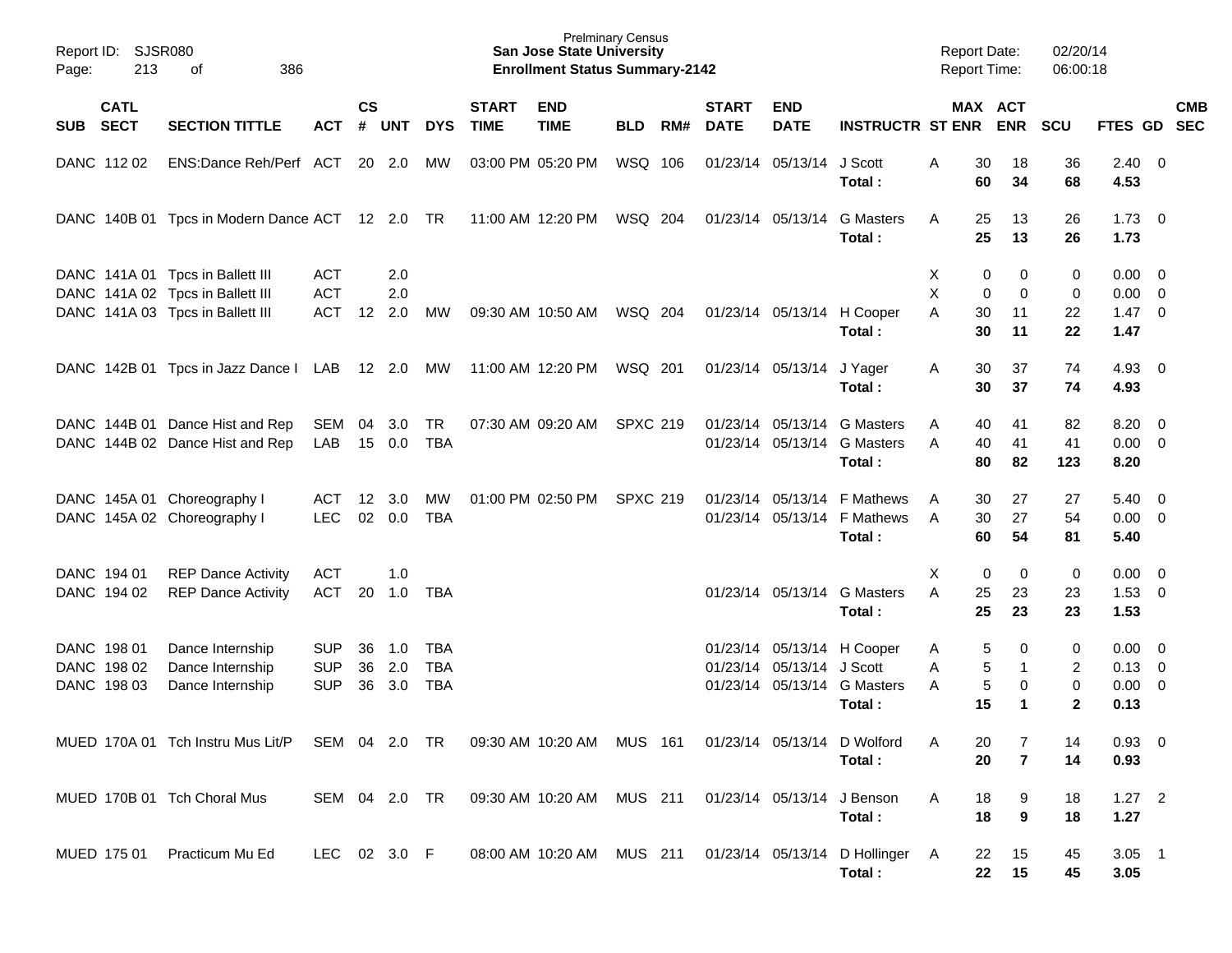| Page:                | Report ID: SJSR080<br>214 | 386<br>of                                                   |                          |               |               |                          |                             | <b>San Jose State University</b><br><b>Enrollment Status Summary-2142</b> | <b>Prelminary Census</b>  |     |                             |                             |                                         | <b>Report Date:</b><br><b>Report Time:</b> |                        | 02/20/14<br>06:00:18    |                                       |                            |            |
|----------------------|---------------------------|-------------------------------------------------------------|--------------------------|---------------|---------------|--------------------------|-----------------------------|---------------------------------------------------------------------------|---------------------------|-----|-----------------------------|-----------------------------|-----------------------------------------|--------------------------------------------|------------------------|-------------------------|---------------------------------------|----------------------------|------------|
| SUB SECT             | <b>CATL</b>               | <b>SECTION TITTLE</b>                                       | ACT                      | $\mathsf{cs}$ | # UNT         | <b>DYS</b>               | <b>START</b><br><b>TIME</b> | <b>END</b><br><b>TIME</b>                                                 | <b>BLD</b>                | RM# | <b>START</b><br><b>DATE</b> | <b>END</b><br><b>DATE</b>   | <b>INSTRUCTR ST ENR ENR</b>             |                                            | MAX ACT                | <b>SCU</b>              | FTES GD SEC                           |                            | <b>CMB</b> |
|                      |                           | MUED 184Y 01 Stdt Tchg II<br>MUED 184Y 02 Stdt Tchg II      | <b>SUP</b><br><b>SUP</b> | 25<br>25      | 4.0<br>4.0    | <b>TBA</b><br><b>TBA</b> |                             |                                                                           |                           |     |                             | 01/23/14 05/13/14           | 01/23/14 05/13/14 D Wolford<br>Total:   | 5<br>A<br>5<br>Α<br>10                     | 3<br>$\mathbf 0$<br>3  | 12<br>$\mathbf 0$<br>12 | $0.80 \quad 0$<br>$0.00 \t 0$<br>0.80 |                            |            |
|                      |                           | MUED 184Z 01 Stdt Tchg III<br>MUED 184Z 02 Stdt Tchg III    | <b>SUP</b><br><b>SUP</b> | 25<br>25      | 4.0<br>4.0    | TBA<br><b>TBA</b>        |                             |                                                                           |                           |     |                             | 01/23/14 05/13/14           | 01/23/14 05/13/14 D Wolford<br>Total:   | 5<br>A<br>10<br>A<br>15                    | 2<br>0<br>$\mathbf{2}$ | 8<br>0<br>8             | $0.53 \ 0$<br>$0.00 \t 0$<br>0.53     |                            |            |
|                      | MUED 221 01               | FoundMusEd                                                  | <b>SEM</b>               |               | 3.0           |                          |                             |                                                                           |                           |     |                             |                             | Total:                                  | X<br>0<br>$\mathbf 0$                      | 0<br>0                 | 0<br>0                  | $0.00 \t 0$<br>0.00                   |                            |            |
|                      | MUED 228 01               | ResMusEd                                                    | SEM 05                   |               | 3.0 TBA       |                          |                             |                                                                           |                           |     |                             |                             | 01/23/14 05/13/14 D Hollinger<br>Total: | 15<br>A<br>15                              | 3<br>3                 | 9<br>9                  | $0.75$ 3<br>0.75                      |                            |            |
|                      |                           | MUED 370B 01 Meth Mus Ed Sec                                | SEM 04 2.0 T             |               |               |                          |                             | 03:30 PM 05:20 PM                                                         | MUS 250                   |     |                             |                             | 01/23/14 05/13/14 D Hollinger<br>Total: | 18<br>A<br>18                              | 15<br>15               | 30<br>30                | $2.00 \t 0$<br>2.00                   |                            |            |
|                      | MUSC 2A 01                | Music Systems IIA                                           | SEM 04 2.0               |               |               | MW                       |                             | 09:30 AM 10:20 AM                                                         | MUS 211                   |     |                             | 01/23/14 05/13/14           | M Adduci<br>Total:                      | 30<br>A<br>30                              | 28<br>28               | 56<br>56                | $3.73 \quad 0$<br>3.73                |                            |            |
| MUSC                 | 2B 01                     | Music Systems IIB                                           | ACT 10 1.0               |               |               | MW                       |                             | 10:30 AM 11:20 AM                                                         | MUS 211                   |     |                             | 01/23/14 05/13/14           | M Adduci<br>Total:                      | 30<br>A<br>30                              | 25<br>25               | 25<br>25                | $1.67 \t 0$<br>1.67                   |                            |            |
| MUSC                 | 4A 01                     | Music Systems IVA                                           | SEM 04 2.0 TR            |               |               |                          |                             | 10:30 AM 11:20 AM                                                         | MUS 211                   |     |                             | 01/23/14 05/13/14           | <b>B</b> Belet<br>Total:                | Α<br>30<br>30                              | 10<br>10               | 20<br>20                | $1.33 \ 0$<br>1.33                    |                            |            |
| <b>MUSC</b>          | 4B 01                     | Music Systems IVB                                           | ACT 10 1.0 TR            |               |               |                          |                             | 11:30 AM 12:20 PM                                                         | MUS 211                   |     |                             | 01/23/14 05/13/14           | <b>B</b> Belet<br>Total:                | Α<br>30<br>30                              | 10<br>10               | 10<br>10                | 0.68<br>0.68                          | $\overline{\phantom{0}}$ 1 |            |
| MUSC 601             |                           | Jazz Theory                                                 | <b>SEM</b>               |               | 2.0           |                          |                             |                                                                           |                           |     |                             |                             | Total:                                  | Χ<br>0<br>0                                | 0<br>0                 | 0<br>0                  | $0.00 \quad 0$<br>0.00                |                            |            |
| MUSC 901<br>MUSC 902 |                           | Music Fund<br>Music Fund                                    | ACT<br>SEM 04 3.0 TBA    | 10            | 0.0           | TR                       |                             | 09:00 AM 10:15 AM                                                         | MUS 250                   |     |                             | 01/23/14 05/13/14 V Lington | 01/23/14 05/13/14 V Lington<br>Total:   | 40<br>A<br>40<br>Α<br>80                   | 33<br>33<br>66         | 33<br>66<br>99          | $0.00 \t 0$<br>$6.60$ 0<br>6.60       |                            |            |
|                      | MUSC 10A 01               | <b>Music Appreciation</b><br>MUSC 10A 02 Music Appreciation | <b>LEC</b><br><b>LEC</b> | 02            | 3.0<br>02 3.0 | TR<br>MW                 |                             | 09:00 AM 10:15 AM<br>09:00 AM 10:15 AM                                    | MUS 176<br><b>MUS 161</b> |     |                             | 01/23/14 05/13/14 J Stubbe  | 01/23/14 05/13/14 G Haramaki A          | 150<br>70<br>A                             | 144<br>45              | 432<br>135              | 28.80 0<br>$9.00 \t 0$                |                            |            |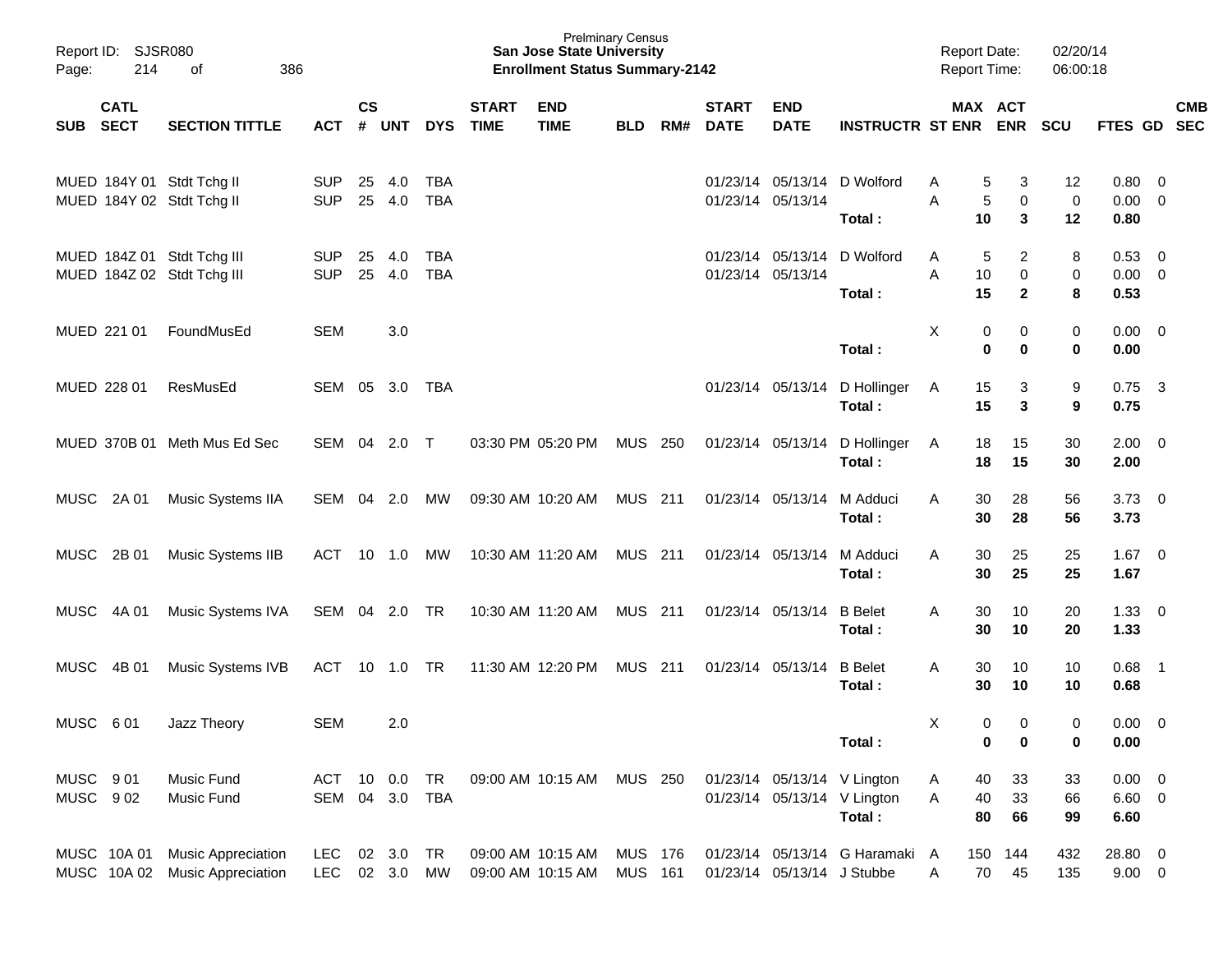| Report ID:<br>Page:      | 215                                                           | SJSR080<br>386<br>οf                                                                                                                          |                                                                    |                            |                                 |                                            |                             | <b>Prelminary Census</b><br><b>San Jose State University</b><br><b>Enrollment Status Summary-2142</b> |                                        |                   |                                              |                                                                           |                                                           |                       | <b>Report Date:</b><br><b>Report Time:</b> |                                   | 02/20/14<br>06:00:18                    |                                                     |                                |                          |
|--------------------------|---------------------------------------------------------------|-----------------------------------------------------------------------------------------------------------------------------------------------|--------------------------------------------------------------------|----------------------------|---------------------------------|--------------------------------------------|-----------------------------|-------------------------------------------------------------------------------------------------------|----------------------------------------|-------------------|----------------------------------------------|---------------------------------------------------------------------------|-----------------------------------------------------------|-----------------------|--------------------------------------------|-----------------------------------|-----------------------------------------|-----------------------------------------------------|--------------------------------|--------------------------|
| <b>SUB</b>               | <b>CATL</b><br><b>SECT</b>                                    | <b>SECTION TITTLE</b>                                                                                                                         | <b>ACT</b>                                                         | <b>CS</b><br>#             | <b>UNT</b>                      | <b>DYS</b>                                 | <b>START</b><br><b>TIME</b> | <b>END</b><br><b>TIME</b>                                                                             | <b>BLD</b>                             | RM#               | <b>START</b><br><b>DATE</b>                  | <b>END</b><br><b>DATE</b>                                                 | <b>INSTRUCTR ST ENR</b>                                   |                       | <b>MAX ACT</b>                             | <b>ENR</b>                        | <b>SCU</b>                              | <b>FTES GD</b>                                      |                                | <b>CMB</b><br><b>SEC</b> |
| <b>MUSC</b><br>MUSC      | MUSC 10A 03<br>10A 04<br>MUSC 10A 05<br>MUSC 10A 11<br>10A 12 | <b>Music Appreciation</b><br><b>Music Appreciation</b><br><b>Music Appreciation</b><br><b>Music Appreciation</b><br><b>Music Appreciation</b> | <b>LEC</b><br><b>LEC</b><br><b>LEC</b><br><b>LEC</b><br><b>LEC</b> | 02<br>02<br>02<br>02<br>02 | 3.0<br>3.0<br>3.0<br>3.0<br>3.0 | TR<br>МW<br>МW<br><b>TBA</b><br><b>TBA</b> |                             | 10:30 AM 11:45 AM<br>10:30 AM 11:45 AM<br>01:30 PM 02:45 PM                                           | <b>MUS</b><br><b>MUS</b><br><b>MUS</b> | 161<br>161<br>250 | 01/23/14<br>01/23/14<br>01/23/14<br>01/23/14 | 05/13/14<br>05/13/14<br>05/13/14<br>05/13/14 S Brook<br>01/23/14 05/13/14 | D Simi<br>J Stubbe<br>G Lease<br><b>B</b> Belet<br>Total: | A<br>A<br>A<br>A<br>A | 70<br>70<br>65<br>70<br>70<br>565          | 70<br>69<br>65<br>56<br>51<br>500 | 210<br>207<br>195<br>168<br>153<br>1500 | 14.00<br>13.80<br>13.00<br>11.20<br>10.20<br>100.00 | - 0<br>0<br>0<br>0<br>- 0      |                          |
| MUSC<br>MUSC             | 10B 01<br>10B 02                                              | Intro to Music<br>Intro to Music                                                                                                              | SEM<br>SEM                                                         | 04<br>04                   | 3.0<br>3.0                      | <b>TR</b><br><b>TR</b>                     |                             | 09:00 AM 10:15 AM<br>10:30 AM 11:45 AM                                                                | <b>MUS</b><br><b>MUS</b>               | 266<br>266        | 01/23/14                                     | 05/13/14<br>01/23/14 05/13/14                                             | K Adduci<br>K Adduci<br>Total:                            | A<br>A                | 50<br>50<br>100                            | 50<br>50<br>100                   | 150<br>150<br>300                       | 10.00<br>10.00<br>20.00                             | - 0<br>- 0                     |                          |
| MUSC 1201                |                                                               | Med Ren Music                                                                                                                                 | LEC                                                                | 02                         | 3.0                             | MW                                         |                             | 09:00 AM 10:15 AM                                                                                     | MUS                                    | 160               |                                              | 01/23/14 05/13/14                                                         | G Haramaki A<br>Total:                                    |                       | 50<br>50                                   | 30<br>30                          | 90<br>90                                | $6.00 \quad 0$<br>6.00                              |                                |                          |
| MUSC 1301                |                                                               | Music Tech                                                                                                                                    | ACT                                                                |                            | 10 1.0                          | R                                          |                             | 10:30 AM 12:20 PM                                                                                     | MUS                                    | 213               |                                              | 01/23/14 05/13/14                                                         | D Wolford<br>Total:                                       | A                     | 24<br>24                                   | 24<br>24                          | 24<br>24                                | $1.60 \t 0$<br>1.60                                 |                                |                          |
| <b>MUSC</b><br>ASIA      | 1901<br>1901                                                  | <b>Mus Wrld Cultures</b><br>Mus Wrld Cultures                                                                                                 | <b>LEC</b><br><b>LEC</b>                                           | 01<br>01                   | 3.0<br>3.0                      | <b>TBA</b><br><b>TBA</b>                   |                             |                                                                                                       |                                        |                   | 01/23/14                                     | 05/13/14<br>01/23/14 05/13/14 T Harris                                    | T Harris<br>Total:                                        | A<br>A                | 120<br>0<br>120                            | 91<br>25<br>116                   | 273<br>75<br>348                        | 18.20<br>5.00<br>23.20                              | $0\,C$<br>$0\,C$               |                          |
|                          | MUSC 25A 01                                                   | PianoProf1                                                                                                                                    | ACT                                                                | 10                         | 1.0                             | <b>TR</b>                                  |                             | 08:00 AM 08:50 AM                                                                                     | MUS                                    | 266               |                                              | 01/23/14 05/13/14                                                         | D Simi<br>Total:                                          | A                     | 20<br>20                                   | 16<br>16                          | 16<br>16                                | $1.07 \quad 0$<br>1.07                              |                                |                          |
|                          | MUSC 25B 01<br>MUSC 25B 02                                    | Piano Proficiency II<br>Piano Proficiency II                                                                                                  | ACT<br>ACT                                                         | 10                         | 1.0<br>$10 \quad 1.0$           | TR<br>МW                                   |                             | 09:30 AM 10:20 AM<br>12:30 PM 01:20 PM                                                                | <b>MUS</b><br><b>MUS</b>               | 160<br>266        | 01/23/14                                     | 05/13/14<br>01/23/14 05/13/14                                             | G Mok<br>S Brook<br>Total:                                | A<br>A                | 20<br>20<br>40                             | 13<br>19<br>32                    | 13<br>19<br>32                          | 0.87<br>1.27<br>2.13                                | $\overline{\mathbf{0}}$<br>- 0 |                          |
|                          | MUSC 25C 01                                                   | PianoProf3                                                                                                                                    | <b>ACT</b>                                                         |                            | 1.0                             |                                            |                             |                                                                                                       |                                        |                   |                                              |                                                                           | Total:                                                    | X                     | 0<br>0                                     | 0<br>0                            | 0<br>0                                  | $0.00 \t 0$<br>0.00                                 |                                |                          |
|                          |                                                               | MUSC 27B 01 Fund Jazz KBD II ACT 10 1.0 TR 01:30 PM 02:20 PM MUS 157 01/23/14 05/13/14 D Behroozi A                                           |                                                                    |                            |                                 |                                            |                             |                                                                                                       |                                        |                   |                                              |                                                                           | Total:                                                    |                       | 18<br>18                                   | 12<br>12                          | 12<br>12                                | 0.80 0<br>0.80                                      |                                |                          |
|                          | MUSC 28 01                                                    | Guitar Fundamentals ACT 08 1.0 F 12:30 PM 02:20 PM MUS 150 01/23/14 05/13/14 R Vandivier A                                                    |                                                                    |                            |                                 |                                            |                             |                                                                                                       |                                        |                   |                                              |                                                                           | Total:                                                    |                       | 30<br>30                                   | 27<br>27                          | 27<br>27                                | $1.82$ 1<br>1.82                                    |                                |                          |
| MUSC 29 01<br>MUSC 29 02 |                                                               | <b>Electro Acoustics</b><br><b>Electro Acoustics</b>                                                                                          | SUP 48 1.0 TBA<br>SUP 48 2.0 TBA                                   |                            |                                 |                                            |                             |                                                                                                       |                                        |                   |                                              | 01/23/14 05/13/14<br>01/23/14 05/13/14                                    |                                                           | A<br>A                | 5<br>5                                     | 0<br>0                            | 0<br>0                                  | $0.00 \t 0$<br>$0.00 \t 0$                          |                                |                          |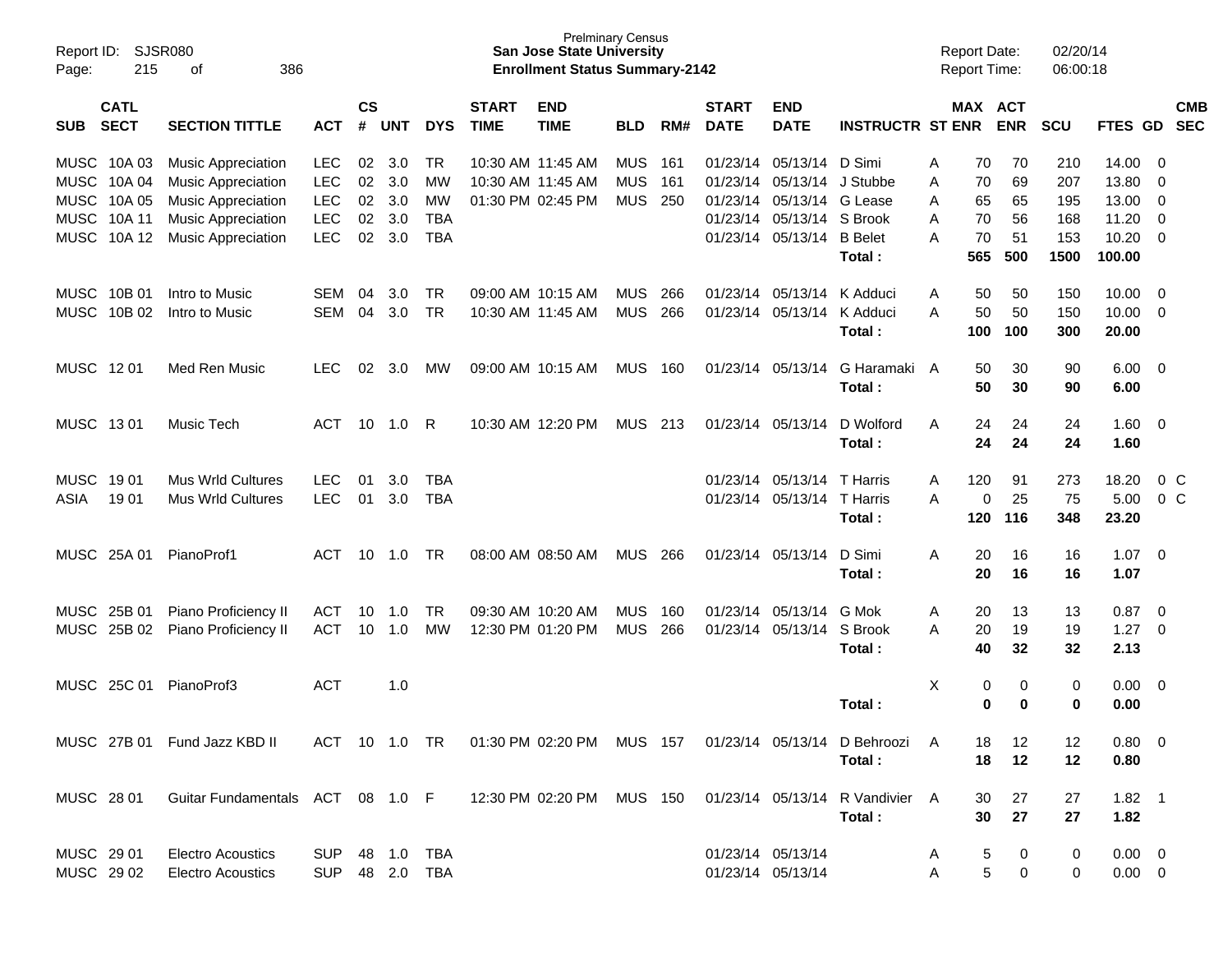| Report ID: SJSR080<br>216<br>Page:       | 386<br>оf             |                |                    |            |            |                             | <b>San Jose State University</b><br><b>Enrollment Status Summary-2142</b> | <b>Prelminary Census</b> |     |                             |                           |                         |              | <b>Report Date:</b><br>Report Time: |              | 02/20/14<br>06:00:18 |                |             |                          |
|------------------------------------------|-----------------------|----------------|--------------------|------------|------------|-----------------------------|---------------------------------------------------------------------------|--------------------------|-----|-----------------------------|---------------------------|-------------------------|--------------|-------------------------------------|--------------|----------------------|----------------|-------------|--------------------------|
| <b>CATL</b><br><b>SECT</b><br><b>SUB</b> | <b>SECTION TITTLE</b> | <b>ACT</b>     | $\mathsf{cs}$<br># | <b>UNT</b> | <b>DYS</b> | <b>START</b><br><b>TIME</b> | <b>END</b><br><b>TIME</b>                                                 | <b>BLD</b>               | RM# | <b>START</b><br><b>DATE</b> | <b>END</b><br><b>DATE</b> | <b>INSTRUCTR ST ENR</b> |              | MAX ACT                             | <b>ENR</b>   | <b>SCU</b>           | FTES GD        |             | <b>CMB</b><br><b>SEC</b> |
|                                          |                       |                |                    |            |            |                             |                                                                           |                          |     |                             |                           | Total:                  |              | 10                                  | 0            | 0                    | 0.00           |             |                          |
| MUSC 29A 01                              | ElecAcous1            | <b>SUP</b>     | 48                 | 1.0        | TBA        |                             |                                                                           |                          |     | 01/23/14 05/13/14           |                           |                         | A            | 5                                   | 0            | 0                    | 0.00           | 0           |                          |
| MUSC 29A 02                              | ElecAcous1            | <b>SUP</b>     | 48                 | 2.0        | <b>TBA</b> |                             |                                                                           |                          |     | 01/23/14 05/13/14           |                           |                         | Α            | 5                                   | 0            | 0                    | 0.00           | 0           |                          |
|                                          |                       |                |                    |            |            |                             |                                                                           |                          |     |                             |                           | Total:                  |              | 10                                  | 0            | 0                    | 0.00           |             |                          |
| MUSC 29B 01                              | ElecAcous2            | <b>SUP</b>     | 48                 | 1.0        | TBA        |                             |                                                                           |                          |     | 01/23/14 05/13/14           |                           |                         | A            | 5                                   | 0            | 0                    | 0.00           | 0           |                          |
| MUSC 29B 02                              | ElecAcous2            | <b>SUP</b>     | 48                 | 2.0        | <b>TBA</b> |                             |                                                                           |                          |     | 01/23/14 05/13/14           |                           |                         | Α            | 30                                  | 0            | 0                    | 0.00           | 0           |                          |
|                                          |                       |                |                    |            |            |                             |                                                                           |                          |     |                             |                           | Total:                  |              | 35                                  | 0            | 0                    | 0.00           |             |                          |
| MUSC 29C 01                              | ElecAcous3            | <b>SUP</b>     | 48                 | 1.0        | TBA        |                             |                                                                           |                          |     | 01/23/14 05/13/14           |                           |                         | A            | 5                                   | 0            | 0                    | 0.00           | 0           |                          |
| MUSC 29C 02 ElecAcous3                   |                       | <b>SUP</b>     | 48                 | 2.0        | <b>TBA</b> |                             |                                                                           |                          |     | 01/23/14 05/13/14           |                           |                         | Α            | 5                                   | 0            | 0                    | 0.00           | 0           |                          |
|                                          |                       |                |                    |            |            |                             |                                                                           |                          |     |                             |                           | Total:                  |              | 10                                  | 0            | 0                    | 0.00           |             |                          |
| MUSC 29D 01                              | ElecAcous4            | <b>SUP</b>     | 48                 | 1.0        | TBA        |                             |                                                                           |                          |     | 01/23/14 05/13/14           |                           |                         | A            | 5                                   | 0            | 0                    | 0.00           | 0           |                          |
| MUSC 29D 02                              | ElecAcous4            | <b>SUP</b>     | 48                 | 2.0        | <b>TBA</b> |                             |                                                                           |                          |     | 01/23/14 05/13/14           |                           |                         | Α            | 5                                   | 0            | 0                    | 0.00           | 0           |                          |
|                                          |                       |                |                    |            |            |                             |                                                                           |                          |     |                             |                           | Total:                  |              | 10                                  | 0            | 0                    | 0.00           |             |                          |
| MUSC 30 01                               | Piano                 | <b>SUP</b>     | 48                 | 1.0        | TBA        |                             |                                                                           |                          |     | 01/23/14 05/13/14           |                           |                         | Α            | 10                                  | 0            | 0                    | 0.00           | 0           |                          |
| MUSC 30 02                               | Piano                 | <b>SUP</b>     | 48                 | 2.0        | <b>TBA</b> |                             |                                                                           |                          |     | 01/23/14 05/13/14           |                           |                         | A            | 10                                  | 0            | 0                    | 0.00           | 0           |                          |
|                                          |                       |                |                    |            |            |                             |                                                                           |                          |     |                             |                           | Total:                  |              | 20                                  | 0            | 0                    | 0.00           |             |                          |
| MUSC 30A 01                              | Piano 1               | <b>SUP</b>     | 48                 | 1.0        | <b>TBA</b> |                             |                                                                           |                          |     | 01/23/14 05/13/14           |                           |                         | A            | 10                                  | 0            | 0                    | 0.00           | 0           |                          |
| MUSC 30A 02                              | Piano 1               | <b>SUP</b>     | 48                 | 2.0        | <b>TBA</b> |                             |                                                                           |                          |     | 01/23/14 05/13/14           |                           |                         | A            | 10                                  | 0            | 0                    | 0.00           | $\mathbf 0$ |                          |
| MUSC 30A 03                              | Piano 1               | <b>SUP</b>     | 48                 | 1.0        | <b>TBA</b> |                             |                                                                           |                          |     | 01/23/14 05/13/14           |                           |                         | A            | 10                                  | 0            | 0                    | 0.00           | 0           |                          |
| MUSC 30A 04                              | Piano 1               | <b>SUP</b>     | 48                 | 2.0        | <b>TBA</b> |                             |                                                                           |                          |     | 01/23/14 05/13/14           |                           |                         | Α            | 10                                  | 0            | 0                    | 0.00           | 0           |                          |
|                                          |                       |                |                    |            |            |                             |                                                                           |                          |     |                             |                           | Total:                  |              | 40                                  | 0            | 0                    | 0.00           |             |                          |
| MUSC 30B 01                              | Piano 2               | <b>SUP</b>     | 48                 | 1.0        | TBA        |                             |                                                                           |                          |     |                             | 01/23/14 05/13/14 G Mok   |                         | A            | 10                                  | 2            | 2                    | 0.13           | 0           |                          |
| MUSC 30B 02                              | Piano 2               | <b>SUP</b>     | 48                 | 2.0        | <b>TBA</b> |                             |                                                                           |                          |     | 01/23/14 05/13/14           |                           |                         | A            | 10                                  | 0            | 0                    | 0.00           | 0           |                          |
| MUSC 30B 03 Piano 2                      |                       | SUP 48 1.0 TBA |                    |            |            |                             |                                                                           |                          |     |                             | 01/23/14 05/13/14         |                         | A            | 10                                  | 0            | $\overline{0}$       | $0.00 \t 0$    |             |                          |
| MUSC 30B 04 Piano 2                      |                       | SUP 48 2.0 TBA |                    |            |            |                             |                                                                           |                          |     |                             | 01/23/14 05/13/14         |                         | A            | 10                                  | 0            | 0                    | $0.00 \quad 0$ |             |                          |
|                                          |                       |                |                    |            |            |                             |                                                                           |                          |     |                             |                           | Total:                  |              | 40                                  | $\mathbf{2}$ | $\mathbf{2}$         | 0.13           |             |                          |
| MUSC 30C 01 Piano 3                      |                       | SUP 48 1.0 TBA |                    |            |            |                             |                                                                           |                          |     | 01/23/14 05/13/14           |                           |                         | A            | 10                                  | 0            | 0                    | $0.00 \t 0$    |             |                          |
| MUSC 30C 02 Piano 3                      |                       | SUP 48 2.0 TBA |                    |            |            |                             |                                                                           |                          |     |                             | 01/23/14 05/13/14         |                         | A            | 10                                  | 0            | 0                    | $0.00 \quad 0$ |             |                          |
| MUSC 30C 03 Piano 3                      |                       | SUP 48 1.0 TBA |                    |            |            |                             |                                                                           |                          |     |                             | 01/23/14 05/13/14         |                         | $\mathsf{A}$ | 10                                  | 0            | 0                    | $0.00 \quad 0$ |             |                          |
| MUSC 30C 04 Piano 3                      |                       | SUP 48 2.0 TBA |                    |            |            |                             |                                                                           |                          |     |                             | 01/23/14 05/13/14         |                         | A            | 10                                  | 0            | 0                    | $0.00 \quad 0$ |             |                          |
|                                          |                       |                |                    |            |            |                             |                                                                           |                          |     |                             |                           | Total:                  |              | 40                                  | 0            | $\bf{0}$             | 0.00           |             |                          |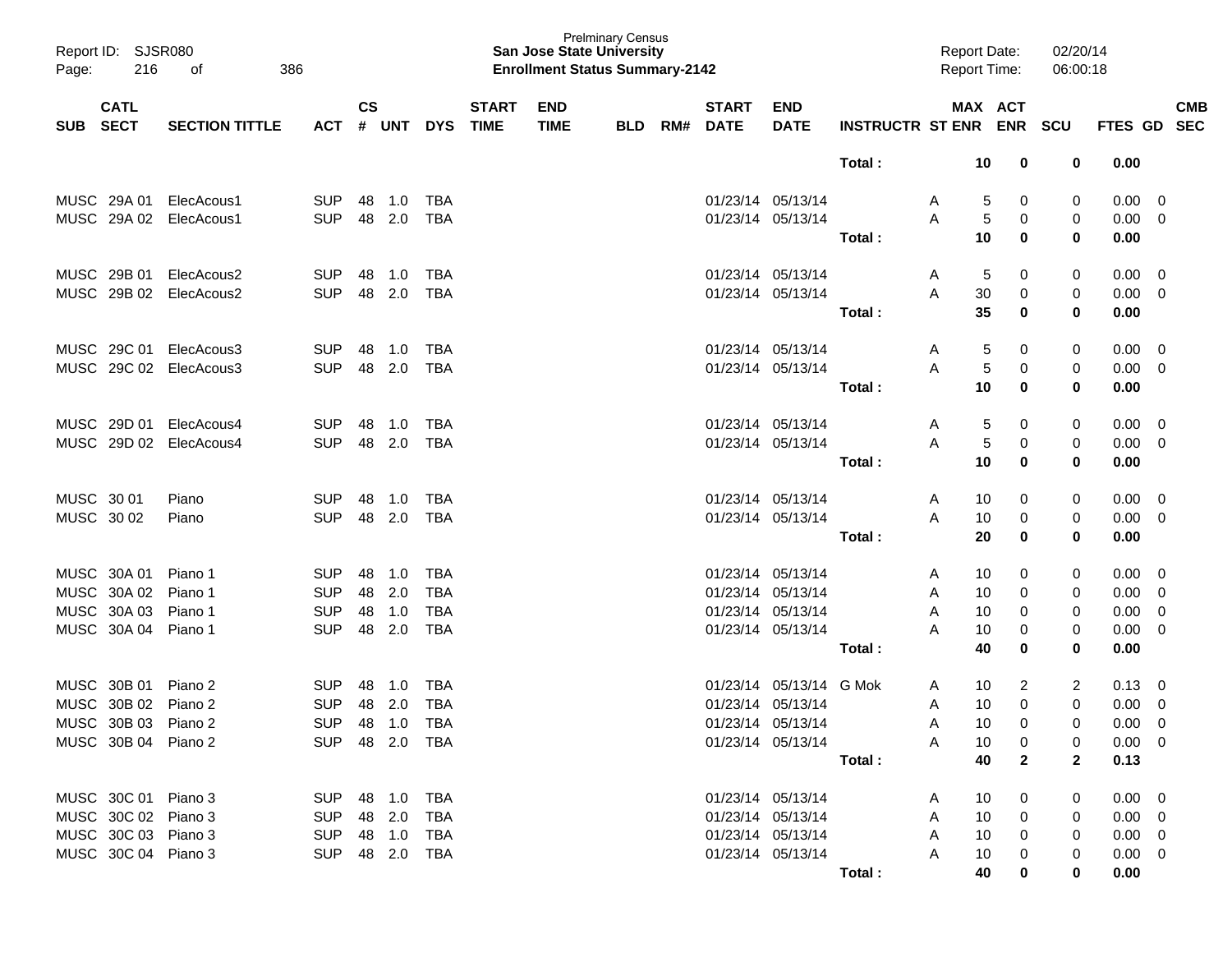| Report ID: SJSR080                       |                       |            |                    |            |            |                             |                           | <b>Prelminary Census</b><br><b>San Jose State University</b> |     |                             |                           |                                 | <b>Report Date:</b> |                      | 02/20/14 |                |                          |
|------------------------------------------|-----------------------|------------|--------------------|------------|------------|-----------------------------|---------------------------|--------------------------------------------------------------|-----|-----------------------------|---------------------------|---------------------------------|---------------------|----------------------|----------|----------------|--------------------------|
| 217<br>Page:                             | 386<br>οf             |            |                    |            |            |                             |                           | <b>Enrollment Status Summary-2142</b>                        |     |                             |                           |                                 | <b>Report Time:</b> |                      | 06:00:18 |                |                          |
|                                          |                       |            |                    |            |            |                             |                           |                                                              |     |                             |                           |                                 |                     |                      |          |                |                          |
| <b>CATL</b><br><b>SECT</b><br><b>SUB</b> | <b>SECTION TITTLE</b> | ACT        | $\mathsf{cs}$<br># | <b>UNT</b> | <b>DYS</b> | <b>START</b><br><b>TIME</b> | <b>END</b><br><b>TIME</b> | <b>BLD</b>                                                   | RM# | <b>START</b><br><b>DATE</b> | <b>END</b><br><b>DATE</b> | <b>INSTRUCTR ST ENR ENR SCU</b> |                     | MAX ACT              |          | FTES GD        | <b>CMB</b><br><b>SEC</b> |
|                                          |                       |            |                    |            |            |                             |                           |                                                              |     |                             |                           |                                 |                     |                      |          |                |                          |
|                                          |                       |            |                    |            |            |                             |                           |                                                              |     |                             |                           |                                 |                     |                      |          |                |                          |
| MUSC 30D 01                              | Piano 4               | <b>SUP</b> | 48                 | 1.0        | <b>TBA</b> |                             |                           |                                                              |     |                             | 01/23/14 05/13/14         | G Mok                           | A                   | 10<br>6              | 6        | 0.40           | 0                        |
| MUSC 30D 02                              | Piano 4               | <b>SUP</b> | 48                 | 2.0        | <b>TBA</b> |                             |                           |                                                              |     |                             | 01/23/14 05/13/14         |                                 | Α                   | 0<br>10              | 0        | 0.00           | 0                        |
| MUSC 30D 03                              | Piano 4               | <b>SUP</b> | 48                 | 1.0        | <b>TBA</b> |                             |                           |                                                              |     |                             | 01/23/14 05/13/14         |                                 | A                   | 0<br>10              | 0        | 0.00           | 0                        |
| MUSC 30D 04                              | Piano 4               | <b>SUP</b> |                    | 48 2.0     | <b>TBA</b> |                             |                           |                                                              |     |                             | 01/23/14 05/13/14         | N Sultanov                      | A                   | 10<br>$\mathbf{1}$   | 2        | 0.13           | 0                        |
|                                          |                       |            |                    |            |            |                             |                           |                                                              |     |                             |                           | Total:                          |                     | $\overline{7}$<br>40 | 8        | 0.53           |                          |
|                                          |                       |            |                    |            |            |                             |                           |                                                              |     |                             |                           |                                 |                     |                      |          |                |                          |
| MUSC 33 01                               | Voice                 | <b>SUP</b> | 48                 | 1.0        | <b>TBA</b> |                             |                           |                                                              |     |                             | 01/23/14 05/13/14         |                                 | A                   | 0<br>10              | 0        | 0.00           | 0                        |
| MUSC 33 02                               | Voice                 | <b>SUP</b> | 48                 | 2.0        | <b>TBA</b> |                             |                           |                                                              |     |                             | 01/23/14 05/13/14         |                                 | A                   | 10<br>0              | 0        | 0.00           | 0                        |
|                                          |                       |            |                    |            |            |                             |                           |                                                              |     |                             |                           | Total:                          |                     | 20<br>$\mathbf 0$    | 0        | 0.00           |                          |
| MUSC 33A 01                              | Voice 1               | <b>SUP</b> | 48                 | 1.0        | <b>TBA</b> |                             |                           |                                                              |     |                             |                           | 01/23/14 05/13/14 S Bengochea A |                     | 10<br>1              |          | 0.07           | 0                        |
| MUSC 33A 02                              | Voice 1               | <b>SUP</b> | 48                 | 2.0        | <b>TBA</b> |                             |                           |                                                              |     |                             | 01/23/14 05/13/14         |                                 | A                   | 10<br>0              | 0        | 0.00           | 0                        |
| MUSC 33A 03                              | Voice 1               | <b>SUP</b> |                    | 48 1.0     | <b>TBA</b> |                             |                           |                                                              |     |                             | 01/23/14 05/13/14         |                                 | A                   | 0<br>10              | 0        | 0.00           | 0                        |
| MUSC 33A 04                              | Voice 1               | <b>SUP</b> | 48                 | 2.0        | <b>TBA</b> |                             |                           |                                                              |     |                             | 01/23/14 05/13/14         |                                 | A                   | 10<br>0              | 0        | 0.00           | 0                        |
| MUSC 33A 05                              | Voice 1               | <b>SUP</b> |                    | 48 1.0     | <b>TBA</b> |                             |                           |                                                              |     |                             | 01/23/14 05/13/14         |                                 | A                   | 10<br>0              | 0        | 0.00           | 0                        |
| MUSC 33A 06                              | Voice 1               | <b>SUP</b> |                    | 48 2.0     | <b>TBA</b> |                             |                           |                                                              |     |                             | 01/23/14 05/13/14         |                                 | A                   | 10<br>0              | 0        | 0.00           | 0                        |
| MUSC 33A 07                              | Voice 1               | <b>SUP</b> | 48                 | 1.0        | <b>TBA</b> |                             |                           |                                                              |     |                             | 01/23/14 05/13/14         |                                 | A                   | 0<br>10              | 0        | 0.00           | 0                        |
| MUSC 33A 08                              | Voice 1               | <b>SUP</b> | 48                 | 2.0        | <b>TBA</b> |                             |                           |                                                              |     |                             | 01/23/14 05/13/14         |                                 | Α                   | 10<br>0              | 0        | 0.00           | $\mathbf 0$              |
|                                          |                       |            |                    |            |            |                             |                           |                                                              |     |                             |                           | Total:                          |                     | 80<br>1              | 1        | 0.07           |                          |
|                                          |                       |            |                    |            |            |                             |                           |                                                              |     |                             |                           |                                 |                     |                      |          |                |                          |
| MUSC 33B 01                              | Voice 2               | <b>SUP</b> | 48                 | 1.0        | <b>TBA</b> |                             |                           |                                                              |     |                             |                           | 01/23/14 05/13/14 S Bengochea A |                     | 10<br>1              |          | 0.07           | 0                        |
| MUSC 33B 02                              | Voice 2               | <b>SUP</b> | 48                 | 2.0        | <b>TBA</b> |                             |                           |                                                              |     |                             |                           | 01/23/14 05/13/14 S Bengochea A |                     | 10<br>1              | 2        | 0.13           | 0                        |
| MUSC 33B 03                              | Voice 2               | <b>SUP</b> |                    | 48 1.0     | <b>TBA</b> |                             |                           |                                                              |     |                             | 01/23/14 05/13/14         |                                 | A                   | 10<br>0              | 0        | 0.00           | 0                        |
| MUSC 33B 04                              | Voice 2               | <b>SUP</b> | 48                 | 2.0        | <b>TBA</b> |                             |                           |                                                              |     |                             | 01/23/14 05/13/14         |                                 | A                   | 10<br>0              | 0        | 0.00           | 0                        |
| MUSC 33B 05                              | Voice 2               | <b>SUP</b> |                    | 48 1.0     | <b>TBA</b> |                             |                           |                                                              |     |                             | 01/23/14 05/13/14         | K Karagiozov A                  |                     | 5<br>10              | 5        | 0.33           | 0                        |
| MUSC 33B 06                              | Voice 2               | <b>SUP</b> | 48                 | 2.0        | <b>TBA</b> |                             |                           |                                                              |     |                             | 01/23/14 05/13/14         |                                 | A                   | 0<br>10              | 0        | 0.00           | $\mathbf 0$              |
| MUSC 33B 07 Voice 2                      |                       | <b>SUP</b> | 48                 | 1.0        | <b>TBA</b> |                             |                           |                                                              |     |                             | 01/23/14 05/13/14         |                                 | A                   | 10<br>0              | 0        | 0.00           | 0                        |
| MUSC 33B 08                              | Voice 2               | <b>SUP</b> | 48                 | 2.0        | <b>TBA</b> |                             |                           |                                                              |     |                             | 01/23/14 05/13/14         |                                 | A                   | 0<br>10              | 0        | 0.00           | 0                        |
|                                          |                       |            |                    |            |            |                             |                           |                                                              |     |                             |                           | Total:                          |                     | 7<br>80              | 8        | 0.53           |                          |
| MUSC 33C 01 Voice 3                      |                       | SUP 48 1.0 |                    |            | TBA        |                             |                           |                                                              |     |                             | 01/23/14 05/13/14         |                                 | A                   | 10<br>0              | 0        | 0.00           | - 0                      |
| MUSC 33C 02 Voice 3                      |                       | <b>SUP</b> |                    | 48 2.0     | TBA        |                             |                           |                                                              |     |                             | 01/23/14 05/13/14         |                                 | A                   | 10<br>0              |          | 0.00           | 0                        |
| MUSC 33C 03 Voice 3                      |                       | <b>SUP</b> |                    | 48 1.0     | TBA        |                             |                           |                                                              |     |                             | 01/23/14 05/13/14         |                                 | A                   | 10<br>0              | 0        | 0.00           | 0                        |
| MUSC 33C 04 Voice 3                      |                       | <b>SUP</b> |                    | 48 2.0     | TBA        |                             |                           |                                                              |     |                             | 01/23/14 05/13/14         |                                 | A                   | 10<br>0              | 0        | 0.00           | 0                        |
| MUSC 33C 05 Voice 3                      |                       | <b>SUP</b> |                    | 48 1.0     | TBA        |                             |                           |                                                              |     |                             | 01/23/14 05/13/14         |                                 | A                   | 10<br>0              | 0        | 0.00           | 0                        |
| MUSC 33C 06 Voice 3                      |                       | <b>SUP</b> |                    | 48 2.0     | TBA        |                             |                           |                                                              |     |                             | 01/23/14 05/13/14         |                                 | A                   | 30<br>0              | 0        | 0.00           | 0                        |
| MUSC 33C 07 Voice 3                      |                       | <b>SUP</b> |                    | 48 1.0     | TBA        |                             |                           |                                                              |     |                             | 01/23/14 05/13/14         |                                 | A                   | 10<br>0              | 0        | 0.00           | 0                        |
| MUSC 33C 08 Voice 3                      |                       | SUP 48 2.0 |                    |            | <b>TBA</b> |                             |                           |                                                              |     |                             | 01/23/14 05/13/14         |                                 | A                   | 0<br>10              | 0        | $0.00 \quad 0$ |                          |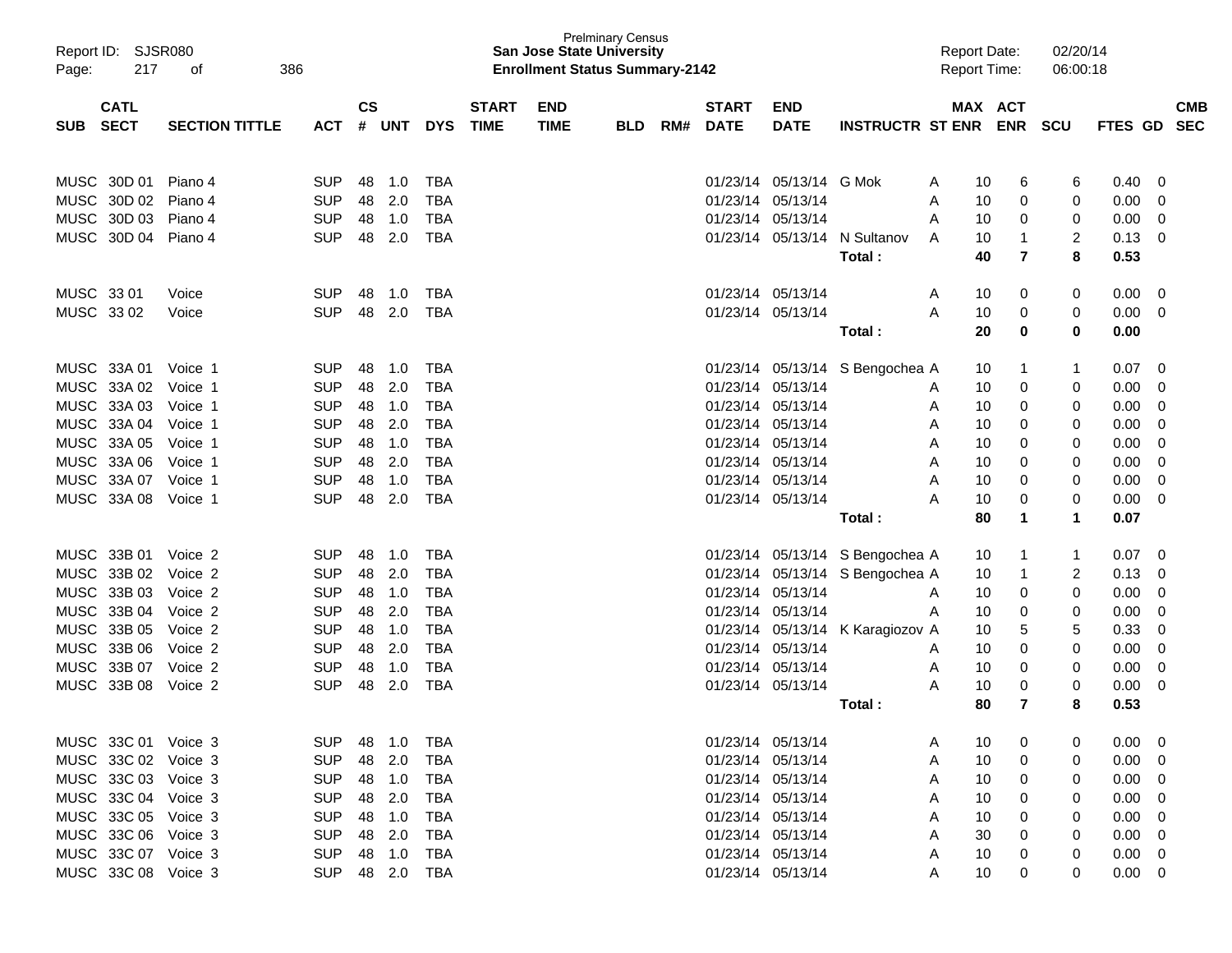| Page:      | Report ID: SJSR080<br>218  | οf<br>386             |            |           |        |                |                             |                           | <b>Prelminary Census</b><br><b>San Jose State University</b><br><b>Enrollment Status Summary-2142</b> |     |                             |                           |                                  | <b>Report Date:</b><br><b>Report Time:</b> |         | 02/20/14                       | 06:00:18       |                          |
|------------|----------------------------|-----------------------|------------|-----------|--------|----------------|-----------------------------|---------------------------|-------------------------------------------------------------------------------------------------------|-----|-----------------------------|---------------------------|----------------------------------|--------------------------------------------|---------|--------------------------------|----------------|--------------------------|
| <b>SUB</b> | <b>CATL</b><br><b>SECT</b> | <b>SECTION TITTLE</b> | <b>ACT</b> | <b>CS</b> | # UNT  | <b>DYS</b>     | <b>START</b><br><b>TIME</b> | <b>END</b><br><b>TIME</b> | <b>BLD</b>                                                                                            | RM# | <b>START</b><br><b>DATE</b> | <b>END</b><br><b>DATE</b> | INSTRUCTR ST ENR ENR SCU         |                                            | MAX ACT |                                | <b>FTES GD</b> | <b>CMB</b><br><b>SEC</b> |
|            |                            |                       |            |           |        |                |                             |                           |                                                                                                       |     |                             |                           | Total:                           | 100                                        |         | 0<br>0                         | 0.00           |                          |
|            | MUSC 33D 01 Voice 4        |                       | <b>SUP</b> |           | 48 1.0 | TBA            |                             |                           |                                                                                                       |     |                             |                           | 01/23/14 05/13/14 S Bengochea A  |                                            | 10      | $\mathbf{1}$                   | 0.07           | $\overline{\mathbf{0}}$  |
|            | MUSC 33D 02 Voice 4        |                       | <b>SUP</b> | 48        | 2.0    | <b>TBA</b>     |                             |                           |                                                                                                       |     |                             |                           | 01/23/14 05/13/14 S Bengochea A  |                                            | 10      | $\mathbf{1}$<br>2              | 0.13           | $\overline{0}$           |
|            | MUSC 33D 03 Voice 4        |                       | <b>SUP</b> |           | 48 1.0 | <b>TBA</b>     |                             |                           |                                                                                                       |     |                             |                           | 01/23/14 05/13/14 L Chianakas A  |                                            | 10      | $\mathbf{1}$                   | 0.07           | $\overline{0}$           |
|            | MUSC 33D 04 Voice 4        |                       | <b>SUP</b> | 48        | 2.0    | <b>TBA</b>     |                             |                           |                                                                                                       |     |                             |                           | 01/23/14 05/13/14 L Chianakas A  |                                            | 10      | 2<br>4                         | 0.27           | 0                        |
|            | MUSC 33D 05 Voice 4        |                       | <b>SUP</b> |           | 48 1.0 | <b>TBA</b>     |                             |                           |                                                                                                       |     |                             |                           | 01/23/14 05/13/14 K Karagiozov A |                                            | 10      | $\mathbf{1}$                   | 0.07           | $\overline{0}$           |
|            | MUSC 33D 06 Voice 4        |                       | <b>SUP</b> |           | 48 2.0 | <b>TBA</b>     |                             |                           |                                                                                                       |     |                             | 01/23/14 05/13/14         |                                  | A                                          | 10      | 0<br>0                         | 0.00           | $\overline{0}$           |
|            | MUSC 33D 07 Voice 4        |                       | <b>SUP</b> |           | 48 1.0 | <b>TBA</b>     |                             |                           |                                                                                                       |     |                             | 01/23/14 05/13/14         |                                  | A                                          | 10      | 0<br>0                         | 0.00           | 0                        |
|            | MUSC 33D 08 Voice 4        |                       | <b>SUP</b> | 48        | 2.0    | <b>TBA</b>     |                             |                           |                                                                                                       |     |                             | 01/23/14 05/13/14 J Frank |                                  | A                                          | 10      | $\overline{c}$<br>4            | 0.27           | $\overline{0}$           |
|            |                            |                       |            |           |        |                |                             |                           |                                                                                                       |     |                             |                           | Total:                           |                                            | 80      | 8<br>13                        | 0.87           |                          |
|            | MUSC 34 01                 | Strings               | <b>SUP</b> |           | 48 1.0 | TBA            |                             |                           |                                                                                                       |     |                             | 01/23/14 05/13/14         |                                  | A                                          | 10      | 0<br>0                         | 0.00           | $\overline{\mathbf{0}}$  |
|            | MUSC 34 02                 | <b>Strings</b>        | <b>SUP</b> | 48        | 2.0    | TBA            |                             |                           |                                                                                                       |     |                             | 01/23/14 05/13/14         |                                  | A                                          | 10      | 0<br>0                         | 0.00           | $\overline{0}$           |
|            |                            |                       |            |           |        |                |                             |                           |                                                                                                       |     |                             |                           | Total:                           |                                            | 20      | 0<br>0                         | 0.00           |                          |
|            |                            | MUSC 34A 01 Strings 1 | <b>SUP</b> | 48        | 1.0    | TBA            |                             |                           |                                                                                                       |     |                             | 01/23/14 05/13/14         |                                  | A                                          | 10      | 0<br>0                         | 0.00           | $\overline{0}$           |
|            |                            | MUSC 34A 02 Strings 1 | <b>SUP</b> | 48        | 2.0    | TBA            |                             |                           |                                                                                                       |     |                             | 01/23/14 05/13/14         |                                  | Α                                          | 10      | 0<br>0                         | 0.00           | $\overline{0}$           |
|            |                            | MUSC 34A 03 Strings 1 | <b>SUP</b> |           | 48 1.0 | TBA            |                             |                           |                                                                                                       |     |                             | 01/23/14 05/13/14         |                                  | Α                                          | 10      | 0<br>0                         | 0.00           | 0                        |
|            |                            | MUSC 34A 04 Strings 1 | <b>SUP</b> | 48        | 2.0    | <b>TBA</b>     |                             |                           |                                                                                                       |     |                             | 01/23/14 05/13/14         |                                  | Α                                          | 10      | 0<br>0                         | 0.00           | 0                        |
|            |                            | MUSC 34A 05 Strings 1 | <b>SUP</b> |           | 48 1.0 | <b>TBA</b>     |                             |                           |                                                                                                       |     |                             | 01/23/14 05/13/14         |                                  | Α                                          | 10      | 0<br>0                         | 0.00           | 0                        |
|            |                            | MUSC 34A 06 Strings 1 | <b>SUP</b> |           | 48 2.0 | <b>TBA</b>     |                             |                           |                                                                                                       |     |                             | 01/23/14 05/13/14         |                                  | Α                                          | 10      | 0<br>0                         | 0.00           | 0                        |
|            |                            | MUSC 34A 07 Strings 1 | <b>SUP</b> |           | 48 1.0 | <b>TBA</b>     |                             |                           |                                                                                                       |     |                             | 01/23/14 05/13/14         |                                  | Α                                          | 10      | 0<br>0                         | 0.00           | 0                        |
|            |                            | MUSC 34A 08 Strings 1 | <b>SUP</b> | 48        | 2.0    | <b>TBA</b>     |                             |                           |                                                                                                       |     |                             | 01/23/14 05/13/14 B Moyer |                                  | A                                          | 10      | $\overline{c}$<br>$\mathbf{1}$ | 0.13           | 0                        |
|            |                            |                       |            |           |        |                |                             |                           |                                                                                                       |     |                             |                           | Total:                           |                                            | 80      | $\mathbf{2}$<br>1              | 0.13           |                          |
|            |                            | MUSC 34B 01 Strings 2 | <b>SUP</b> | 48        | 1.0    | TBA            |                             |                           |                                                                                                       |     |                             | 01/23/14 05/13/14         |                                  | A                                          | 10      | 0<br>0                         | 0.00           | $\overline{0}$           |
|            |                            | MUSC 34B 02 Strings 2 | <b>SUP</b> | 48        | 2.0    | TBA            |                             |                           |                                                                                                       |     |                             | 01/23/14 05/13/14         |                                  | Α                                          | 10      | 0<br>0                         | 0.00           | $\overline{0}$           |
|            |                            | MUSC 34B 03 Strings 2 | <b>SUP</b> |           | 48 1.0 | <b>TBA</b>     |                             |                           |                                                                                                       |     |                             |                           | 01/23/14 05/13/14 D Nicholeris A |                                            | 10      | 1                              | 0.07           | $\overline{0}$           |
|            |                            | MUSC 34B 04 Strings 2 | <b>SUP</b> | 48        | 2.0    | <b>TBA</b>     |                             |                           |                                                                                                       |     |                             |                           | 01/23/14 05/13/14 D Nicholeris A |                                            | 10      | 2<br>$\mathbf{1}$              | 0.13           | 0                        |
|            | MUSC 34B 05 Strings 2      |                       | <b>SUP</b> |           | 48 1.0 | <b>TBA</b>     |                             |                           |                                                                                                       |     |                             | 01/23/14 05/13/14         |                                  | Α                                          | 10      | 0<br>$\Omega$                  | 0.00           | 0                        |
|            |                            | MUSC 34B 06 Strings 2 | SUP 48 2.0 |           |        | TBA            |                             |                           |                                                                                                       |     |                             | 01/23/14 05/13/14         |                                  | Α                                          | 10      | 0<br>0                         | $0.00 \t 0$    |                          |
|            |                            | MUSC 34B 07 Strings 2 | SUP 48 1.0 |           |        | TBA            |                             |                           |                                                                                                       |     |                             | 01/23/14 05/13/14         |                                  | Α                                          | 10      | 0<br>0                         | $0.00 \t 0$    |                          |
|            |                            | MUSC 34B 08 Strings 2 |            |           |        | SUP 48 2.0 TBA |                             |                           |                                                                                                       |     |                             | 01/23/14 05/13/14         |                                  | A                                          | 10      | 0<br>0                         | $0.00 \t 0$    |                          |
|            |                            |                       |            |           |        |                |                             |                           |                                                                                                       |     |                             |                           | Total:                           |                                            | 80      | $\mathbf{2}$<br>3              | 0.20           |                          |
|            |                            | MUSC 34C 01 Strings 3 | SUP 48 1.0 |           |        | TBA            |                             |                           |                                                                                                       |     |                             | 01/23/14 05/13/14         |                                  | A                                          | 10      | 0<br>0                         | $0.00 \t 0$    |                          |
|            |                            | MUSC 34C 02 Strings 3 | SUP 48 2.0 |           |        | <b>TBA</b>     |                             |                           |                                                                                                       |     |                             | 01/23/14 05/13/14         |                                  | A                                          | 10      | 0<br>0                         | $0.00 \t 0$    |                          |
|            |                            | MUSC 34C 03 Strings 3 |            |           |        | SUP 48 1.0 TBA |                             |                           |                                                                                                       |     |                             | 01/23/14 05/13/14         |                                  | A                                          | 10      | 0<br>0                         | $0.00 \t 0$    |                          |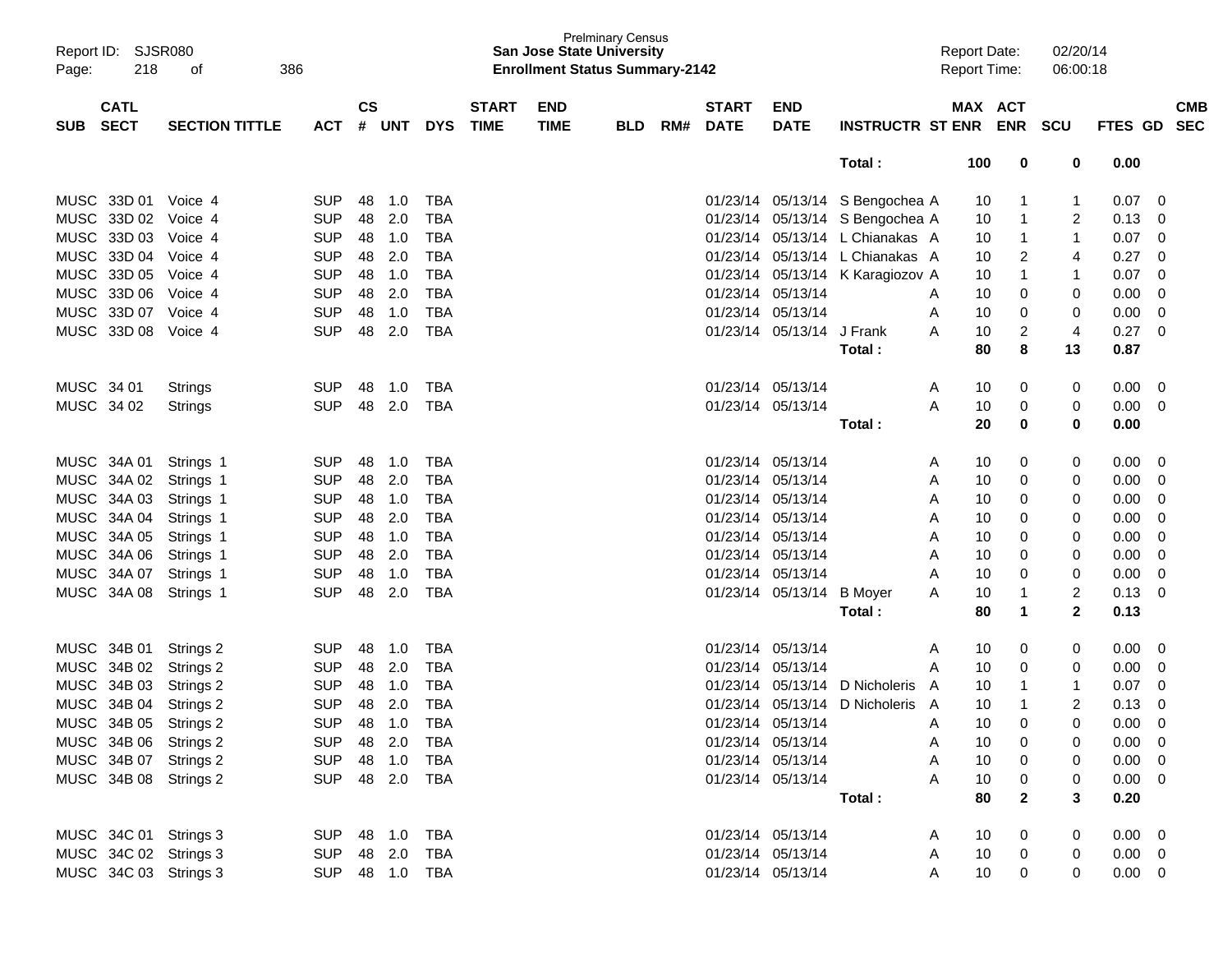| Page:      | Report ID: SJSR080<br>219  | 386<br>оf             |            |                        |        |            |                             |                           | <b>Prelminary Census</b><br><b>San Jose State University</b><br><b>Enrollment Status Summary-2142</b> |     |                             |                             |                         |   | <b>Report Date:</b><br><b>Report Time:</b> |              | 02/20/14<br>06:00:18 |            |                          |
|------------|----------------------------|-----------------------|------------|------------------------|--------|------------|-----------------------------|---------------------------|-------------------------------------------------------------------------------------------------------|-----|-----------------------------|-----------------------------|-------------------------|---|--------------------------------------------|--------------|----------------------|------------|--------------------------|
| SUB.       | <b>CATL</b><br><b>SECT</b> | <b>SECTION TITTLE</b> | <b>ACT</b> | $\mathbf{c}\mathbf{s}$ | # UNT  | <b>DYS</b> | <b>START</b><br><b>TIME</b> | <b>END</b><br><b>TIME</b> | <b>BLD</b>                                                                                            | RM# | <b>START</b><br><b>DATE</b> | <b>END</b><br><b>DATE</b>   | <b>INSTRUCTR ST ENR</b> |   | MAX ACT                                    | <b>ENR</b>   | <b>SCU</b>           | FTES GD    | <b>CMB</b><br><b>SEC</b> |
|            | MUSC 34C 04                | Strings 3             | <b>SUP</b> | 48                     | 2.0    | TBA        |                             |                           |                                                                                                       |     |                             | 01/23/14 05/13/14           |                         | A | 10                                         | 0            | 0                    | 0.00       | 0                        |
|            | MUSC 34C 05                | Strings 3             | <b>SUP</b> | 48                     | 1.0    | TBA        |                             |                           |                                                                                                       |     | 01/23/14                    | 05/13/14                    |                         | A | 10                                         | 0            | 0                    | 0.00       | 0                        |
|            | MUSC 34C 06                | Strings 3             | <b>SUP</b> | 48                     | 2.0    | <b>TBA</b> |                             |                           |                                                                                                       |     | 01/23/14                    | 05/13/14                    |                         | A | 10                                         | 0            | 0                    | 0.00       | 0                        |
|            | MUSC 34C 07                | Strings 3             | <b>SUP</b> | 48                     | 1.0    | <b>TBA</b> |                             |                           |                                                                                                       |     | 01/23/14                    | 05/13/14                    |                         | A | 10                                         | 0            | 0                    | 0.00       | 0                        |
|            | MUSC 34C 08                | Strings 3             | <b>SUP</b> | 48                     | 2.0    | <b>TBA</b> |                             |                           |                                                                                                       |     |                             | 01/23/14 05/13/14           | <b>B</b> Moyer          | A | 10                                         | 2            | 4                    | 0.27       | 0                        |
|            |                            |                       |            |                        |        |            |                             |                           |                                                                                                       |     |                             |                             | Total :                 |   | 80                                         | $\mathbf{2}$ | 4                    | 0.27       |                          |
|            | MUSC 34D 01                | Strings 4             | SUP        | 48                     | 1.0    | TBA        |                             |                           |                                                                                                       |     |                             | 01/23/14 05/13/14           |                         | A | 10                                         | 0            | 0                    | 0.00       | 0                        |
|            | MUSC 34D 02                | Strings 4             | <b>SUP</b> | 48                     | 2.0    | TBA        |                             |                           |                                                                                                       |     | 01/23/14                    | 05/13/14                    |                         | Α | 10                                         | 0            | 0                    | 0.00       | 0                        |
|            | MUSC 34D 03                | Strings 4             | <b>SUP</b> | 48                     | 1.0    | <b>TBA</b> |                             |                           |                                                                                                       |     | 01/23/14                    | 05/13/14                    |                         | A | 10                                         | 0            | 0                    | 0.00       | 0                        |
|            | MUSC 34D 04                | Strings 4             | <b>SUP</b> | 48                     | 2.0    | <b>TBA</b> |                             |                           |                                                                                                       |     | 01/23/14                    | 05/13/14                    | D Nicholeris            | A | 10                                         |              | 2                    | 0.13       | 0                        |
|            | MUSC 34D 05                | Strings 4             | <b>SUP</b> | 48                     | 1.0    | <b>TBA</b> |                             |                           |                                                                                                       |     | 01/23/14                    | 05/13/14                    |                         | A | 10                                         | 0            | 0                    | 0.00       | 0                        |
|            | MUSC 34D 06                | Strings 4             | <b>SUP</b> | 48                     | 2.0    | <b>TBA</b> |                             |                           |                                                                                                       |     | 01/23/14                    | 05/13/14                    |                         | Α | 10                                         | 0            | 0                    | 0.00       | 0                        |
|            | MUSC 34D 07                | Strings 4             | <b>SUP</b> | 48                     | 1.0    | <b>TBA</b> |                             |                           |                                                                                                       |     | 01/23/14                    | 05/13/14                    |                         | Α | 10                                         | 0            | 0                    | 0.00       | 0                        |
|            | MUSC 34D 08                | Strings 4             | <b>SUP</b> | 48                     | 2.0    | <b>TBA</b> |                             |                           |                                                                                                       |     |                             | 01/23/14 05/13/14           | <b>B</b> Mover          | A | 10                                         | 2            | 4                    | 0.27       | 0                        |
|            |                            |                       |            |                        |        |            |                             |                           |                                                                                                       |     |                             |                             | Total :                 |   | 80                                         | 3            | 6                    | 0.40       |                          |
| MUSC 35 01 |                            | Woodwinds             | <b>SUP</b> | 48                     | 1.0    | TBA        |                             |                           |                                                                                                       |     |                             | 01/23/14 05/13/14           |                         | A | 10                                         | 0            | 0                    | 0.00       | 0                        |
| MUSC 35 02 |                            | Woodwinds             | <b>SUP</b> | 48                     | 2.0    | <b>TBA</b> |                             |                           |                                                                                                       |     |                             | 01/23/14 05/13/14           |                         | A | 10                                         | 0            | 0                    | 0.00       | 0                        |
|            |                            |                       |            |                        |        |            |                             |                           |                                                                                                       |     |                             |                             | Total :                 |   | 20                                         | 0            | 0                    | 0.00       |                          |
|            | MUSC 35A 01                | Woodwinds 1           | <b>SUP</b> | 48                     | 1.0    | TBA        |                             |                           |                                                                                                       |     | 01/23/14                    | 05/13/14                    |                         | A | 10                                         | 0            | 0                    | 0.00       | 0                        |
|            | MUSC 35A 02                | Woodwinds 1           | <b>SUP</b> | 48                     | 2.0    | <b>TBA</b> |                             |                           |                                                                                                       |     | 01/23/14                    | 05/13/14                    |                         | A | 10                                         | 0            | 0                    | 0.00       | 0                        |
|            | MUSC 35A 03                | Woodwinds 1           | <b>SUP</b> | 48                     | 1.0    | <b>TBA</b> |                             |                           |                                                                                                       |     | 01/23/14                    | 05/13/14                    |                         | A | 10                                         | 0            | 0                    | 0.00       | 0                        |
|            | MUSC 35A 04                | Woodwinds 1           | <b>SUP</b> | 48                     | 2.0    | <b>TBA</b> |                             |                           |                                                                                                       |     | 01/23/14                    | 05/13/14                    |                         | Α | 10                                         | 0            | 0                    | 0.00       | 0                        |
|            | MUSC 35A 05                | Woodwinds 1           | <b>SUP</b> | 48                     | 1.0    | <b>TBA</b> |                             |                           |                                                                                                       |     | 01/23/14                    | 05/13/14                    | J Averett               | A | 10                                         |              | 1                    | 0.07       | 0                        |
|            | MUSC 35A 06                | Woodwinds 1           | <b>SUP</b> | 48                     | 2.0    | <b>TBA</b> |                             |                           |                                                                                                       |     | 01/23/14                    | 05/13/14                    |                         | Α | 10                                         | 0            | 0                    | 0.00       | 0                        |
|            | MUSC 35A 07                | Woodwinds 1           | <b>SUP</b> | 48                     | 1.0    | <b>TBA</b> |                             |                           |                                                                                                       |     | 01/23/14                    | 05/13/14                    |                         | Α | 10                                         | 0            | 0                    | 0.00       | 0                        |
|            | MUSC 35A 08                | Woodwinds 1           | <b>SUP</b> | 48                     | 2.0    | <b>TBA</b> |                             |                           |                                                                                                       |     | 01/23/14                    | 05/13/14                    | Y Chou                  | A | 10                                         |              | 2                    | 0.13       | 0                        |
|            | MUSC 35A 09                | Woodwinds 1           | <b>SUP</b> | 48                     | 1.0    | <b>TBA</b> |                             |                           |                                                                                                       |     | 01/23/14                    | 05/13/14                    |                         | Α | 10                                         | 0            | 0                    | 0.00       | 0                        |
|            | MUSC 35A 10                | Woodwinds 1           | <b>SUP</b> | 48                     | 2.0    | TBA        |                             |                           |                                                                                                       |     |                             | 01/23/14 05/13/14           |                         | Α | 10                                         | ∩            | 0                    | 0.00       | $\Omega$                 |
|            |                            |                       |            |                        |        |            |                             |                           |                                                                                                       |     |                             |                             | Total:                  |   | 100                                        | 2            | 3                    | 0.20       |                          |
|            | MUSC 35B 01                | Woodwinds 2           | <b>SUP</b> |                        | 48 1.0 | TBA        |                             |                           |                                                                                                       |     |                             | 01/23/14 05/13/14 C Payne   |                         | A | 10                                         |              |                      | 0.07       | 0                        |
|            | MUSC 35B 02                | Woodwinds 2           | <b>SUP</b> |                        | 48 2.0 | <b>TBA</b> |                             |                           |                                                                                                       |     |                             | 01/23/14 05/13/14 C Payne   |                         | A | 10                                         | 1            |                      | 0.13       | 0                        |
|            | MUSC 35B 03                | Woodwinds 2           | <b>SUP</b> |                        | 48 1.0 | <b>TBA</b> |                             |                           |                                                                                                       |     |                             | 01/23/14 05/13/14           |                         | A | 10                                         | 0            | 0                    | 0.00       | 0                        |
|            | MUSC 35B 04                | Woodwinds 2           | <b>SUP</b> |                        | 48 2.0 | <b>TBA</b> |                             |                           |                                                                                                       |     |                             | 01/23/14 05/13/14 M Adduci  |                         | A | 10                                         |              |                      | 0.13       | 0                        |
|            | MUSC 35B 05                | Woodwinds 2           | <b>SUP</b> |                        | 48 1.0 | <b>TBA</b> |                             |                           |                                                                                                       |     |                             | 01/23/14 05/13/14           |                         | A | 10                                         | 0            | 0                    | 0.00       | 0                        |
|            | MUSC 35B 06                | Woodwinds 2           | <b>SUP</b> |                        | 48 2.0 | TBA        |                             |                           |                                                                                                       |     |                             | 01/23/14 05/13/14 J Averett |                         | A | 10                                         |              | 2                    | $0.13 \ 0$ |                          |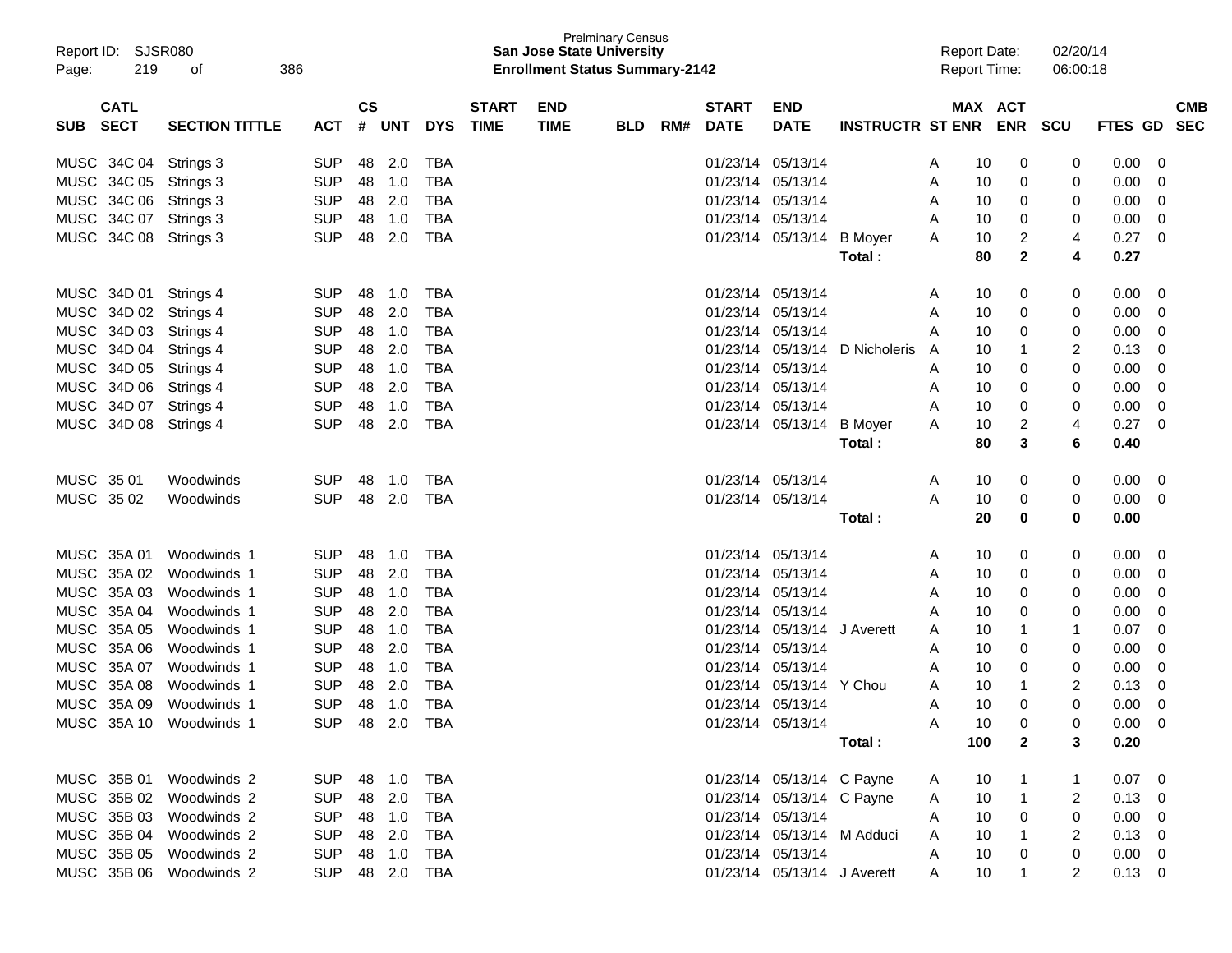| Report ID:<br>220<br>Page:               | <b>SJSR080</b><br>386<br>οf    |                          |                             |            |                          |                             | <b>San Jose State University</b><br><b>Enrollment Status Summary-2142</b> | <b>Prelminary Census</b> |     |                             |                           |                         |        | <b>Report Date:</b><br><b>Report Time:</b> | 02/20/14<br>06:00:18 |              |        |                          |
|------------------------------------------|--------------------------------|--------------------------|-----------------------------|------------|--------------------------|-----------------------------|---------------------------------------------------------------------------|--------------------------|-----|-----------------------------|---------------------------|-------------------------|--------|--------------------------------------------|----------------------|--------------|--------|--------------------------|
| <b>CATL</b><br><b>SECT</b><br><b>SUB</b> | <b>SECTION TITTLE</b>          | <b>ACT</b>               | $\mathbf{c}\mathbf{s}$<br># | <b>UNT</b> | <b>DYS</b>               | <b>START</b><br><b>TIME</b> | <b>END</b><br><b>TIME</b>                                                 | <b>BLD</b>               | RM# | <b>START</b><br><b>DATE</b> | <b>END</b><br><b>DATE</b> | <b>INSTRUCTR ST ENR</b> |        | MAX ACT<br><b>ENR</b>                      | <b>SCU</b>           | FTES GD      |        | <b>CMB</b><br><b>SEC</b> |
|                                          |                                |                          |                             |            |                          |                             |                                                                           |                          |     |                             |                           |                         |        |                                            |                      |              |        |                          |
| MUSC 35B 07                              | Woodwinds 2                    | <b>SUP</b>               | 48                          | 1.0        | TBA                      |                             |                                                                           |                          |     | 01/23/14 05/13/14           |                           |                         | A      | 10<br>0                                    | 0                    | 0.00         | 0      |                          |
| MUSC 35B 08<br>MUSC<br>35B 09            | Woodwinds 2<br>Woodwinds 2     | <b>SUP</b><br><b>SUP</b> | 48<br>48                    | 2.0<br>1.0 | <b>TBA</b><br><b>TBA</b> |                             |                                                                           |                          |     | 01/23/14 05/13/14           | 01/23/14 05/13/14         | D Wolford               | Α      | 10<br>0                                    | 0                    | 0.00<br>0.07 | 0      |                          |
| MUSC<br>35B 10                           | Woodwinds 2                    | <b>SUP</b>               | 48                          | 2.0        | <b>TBA</b>               |                             |                                                                           |                          |     | 01/23/14 05/13/14           |                           |                         | A<br>A | 10<br>1<br>10<br>0                         | 1                    |              | 0<br>0 |                          |
|                                          |                                |                          |                             |            |                          |                             |                                                                           |                          |     |                             |                           | Total:                  |        | 5<br>100                                   | 0<br>8               | 0.00<br>0.53 |        |                          |
| MUSC 35C 01                              | Woodwinds 3                    | <b>SUP</b>               | 48                          | 1.0        | <b>TBA</b>               |                             |                                                                           |                          |     | 01/23/14 05/13/14           |                           |                         | A      | 0<br>10                                    | 0                    | 0.00         | 0      |                          |
| 35C 02<br>MUSC                           | Woodwinds 3                    | <b>SUP</b>               | 48                          | 2.0        | <b>TBA</b>               |                             |                                                                           |                          |     | 01/23/14 05/13/14           |                           |                         | A      | 10<br>0                                    | 0                    | 0.00         | 0      |                          |
| <b>MUSC</b><br>35C 03                    | Woodwinds 3                    | <b>SUP</b>               | 48                          | 1.0        | <b>TBA</b>               |                             |                                                                           |                          |     | 01/23/14 05/13/14           |                           |                         | A      | 10<br>0                                    | 0                    | 0.00         | 0      |                          |
| <b>MUSC</b><br>35C 04                    | Woodwinds 3                    | <b>SUP</b>               | 48                          | 2.0        | <b>TBA</b>               |                             |                                                                           |                          |     | 01/23/14 05/13/14           |                           |                         | A      | 10<br>0                                    | 0                    | 0.00         | 0      |                          |
| <b>MUSC</b><br>35C 05                    | Woodwinds 3                    | <b>SUP</b>               | 48                          | 1.0        | <b>TBA</b>               |                             |                                                                           |                          |     | 01/23/14 05/13/14           |                           |                         | Α      | 10<br>0                                    | 0                    | 0.00         | 0      |                          |
| <b>MUSC</b><br>35C 06                    | Woodwinds 3                    | <b>SUP</b>               | 48                          | 2.0        | <b>TBA</b>               |                             |                                                                           |                          |     | 01/23/14 05/13/14           |                           |                         | A      | 10<br>0                                    | 0                    | 0.00         | 0      |                          |
| <b>MUSC</b><br>35C 07                    | Woodwinds 3                    | <b>SUP</b>               | 48                          | 1.0        | <b>TBA</b>               |                             |                                                                           |                          |     | 01/23/14 05/13/14           |                           |                         | A      | 10<br>0                                    | 0                    | 0.00         | 0      |                          |
| <b>MUSC</b><br>35C 08                    | Woodwinds 3                    | <b>SUP</b>               | 48                          | 2.0        | <b>TBA</b>               |                             |                                                                           |                          |     | 01/23/14 05/13/14           |                           |                         | A      | 10<br>0                                    | 0                    | 0.00         | 0      |                          |
| <b>MUSC</b><br>35C 09                    | Woodwinds 3                    | <b>SUP</b>               | 48                          | 1.0        | <b>TBA</b>               |                             |                                                                           |                          |     | 01/23/14 05/13/14           |                           |                         | A      | 10<br>0                                    | 0                    | 0.00         | 0      |                          |
| MUSC 35C 10                              | Woodwinds 3                    | <b>SUP</b>               | 48                          | 2.0        | <b>TBA</b>               |                             |                                                                           |                          |     | 01/23/14 05/13/14           |                           |                         | Α      | 10<br>0                                    | 0                    | 0.00         | 0      |                          |
|                                          |                                |                          |                             |            |                          |                             |                                                                           |                          |     |                             |                           | Total:                  |        | 100<br>0                                   | 0                    | 0.00         |        |                          |
| MUSC 35D 01                              | Woodwinds 4                    | <b>SUP</b>               | 48                          | 1.0        | TBA                      |                             |                                                                           |                          |     | 01/23/14 05/13/14           |                           |                         | A      | 0<br>10                                    | 0                    | 0.00         | 0      |                          |
| MUSC<br>35D 02                           | Woodwinds 4                    | <b>SUP</b>               | 48                          | 2.0        | <b>TBA</b>               |                             |                                                                           |                          |     |                             | 01/23/14 05/13/14         | C Payne                 | A      | 10<br>1                                    | 2                    | 0.13         | 0      |                          |
| 35D 03<br><b>MUSC</b>                    | Woodwinds 4                    | <b>SUP</b>               | 48                          | 1.0        | <b>TBA</b>               |                             |                                                                           |                          |     | 01/23/14 05/13/14           |                           |                         | A      | 10<br>0                                    | 0                    | 0.00         | 0      |                          |
| 35D 04<br><b>MUSC</b>                    | Woodwinds 4                    | <b>SUP</b>               | 48                          | 2.0        | <b>TBA</b>               |                             |                                                                           |                          |     | 01/23/14 05/13/14           |                           |                         | A      | 10<br>0                                    | 0                    | 0.00         | 0      |                          |
| 35D 05<br><b>MUSC</b>                    | Woodwinds 4                    | <b>SUP</b>               | 48                          | 1.0        | <b>TBA</b>               |                             |                                                                           |                          |     | 01/23/14 05/13/14           |                           |                         | A      | 10<br>0                                    | 0                    | 0.00         | 0      |                          |
| 35D 06<br><b>MUSC</b>                    | Woodwinds 4                    | <b>SUP</b>               | 48                          | 2.0        | <b>TBA</b>               |                             |                                                                           |                          |     | 01/23/14 05/13/14           |                           |                         | A      | 10<br>0                                    | 0                    | 0.00         | 0      |                          |
| <b>MUSC</b><br>35D 07                    | Woodwinds 4                    | <b>SUP</b>               | 48                          | 1.0        | <b>TBA</b>               |                             |                                                                           |                          |     | 01/23/14 05/13/14           |                           |                         | A      | 10<br>0                                    | 0                    | 0.00         | 0      |                          |
| <b>MUSC</b><br>35D 08                    | Woodwinds 4                    | <b>SUP</b>               | 48                          | 2.0        | <b>TBA</b>               |                             |                                                                           |                          |     | 01/23/14 05/13/14           |                           |                         | A      | 10<br>0                                    | 0                    | 0.00         | 0      |                          |
| <b>MUSC</b><br>35D 09                    | Woodwinds 4                    | <b>SUP</b>               | 48                          | 1.0        | <b>TBA</b>               |                             |                                                                           |                          |     |                             | 01/23/14 05/13/14         | D Wolford               | A      | 10<br>1                                    | 1                    | 0.07         | 0      |                          |
| MUSC 35D 10                              | Woodwinds 4                    | <b>SUP</b>               | 48                          | 2.0        | <b>TBA</b>               |                             |                                                                           |                          |     | 01/23/14 05/13/14           |                           |                         | Α      | 10<br>0                                    | 0                    | 0.00         | 0      |                          |
|                                          |                                |                          |                             |            |                          |                             |                                                                           |                          |     |                             |                           | Total:                  |        | 100<br>2                                   | 3                    | 0.20         |        |                          |
| MUSC 36 01                               | <b>Brass</b>                   | <b>SUP</b>               |                             |            |                          |                             |                                                                           |                          |     |                             | 01/23/14 05/13/14         |                         | A      | 10 <sup>°</sup><br>$\mathbf{0}$            | 0                    | $0.00 \t 0$  |        |                          |
| MUSC 36 02                               | <b>Brass</b>                   | SUP 48 2.0 TBA           |                             |            |                          |                             |                                                                           |                          |     |                             | 01/23/14 05/13/14         |                         | Α      | 10<br>0                                    | 0                    | $0.00 \t 0$  |        |                          |
|                                          |                                |                          |                             |            |                          |                             |                                                                           |                          |     |                             |                           | Total:                  |        | 20<br>0                                    | 0                    | 0.00         |        |                          |
|                                          | MUSC 36A 02 Vocal-Instr Improv | <b>SUP</b>               |                             | 1.0        |                          |                             |                                                                           |                          |     |                             |                           |                         | X      | 0<br>0                                     | 0                    | $0.00 \t 0$  |        |                          |
|                                          | MUSC 36A 03 Vocal-Instr Improv | <b>SUP</b>               |                             | 1.0        |                          |                             |                                                                           |                          |     |                             |                           |                         | X      | 0<br>0                                     | 0                    | $0.00 \t 0$  |        |                          |
|                                          | MUSC 36A 04 Vocal-Instr Improv | <b>SUP</b>               |                             | 1.0        |                          |                             |                                                                           |                          |     |                             |                           |                         | X      | 0<br>0                                     | 0                    | $0.00 \t 0$  |        |                          |
|                                          |                                |                          |                             |            |                          |                             |                                                                           |                          |     |                             |                           | Total:                  |        | 0<br>0                                     | 0                    | 0.00         |        |                          |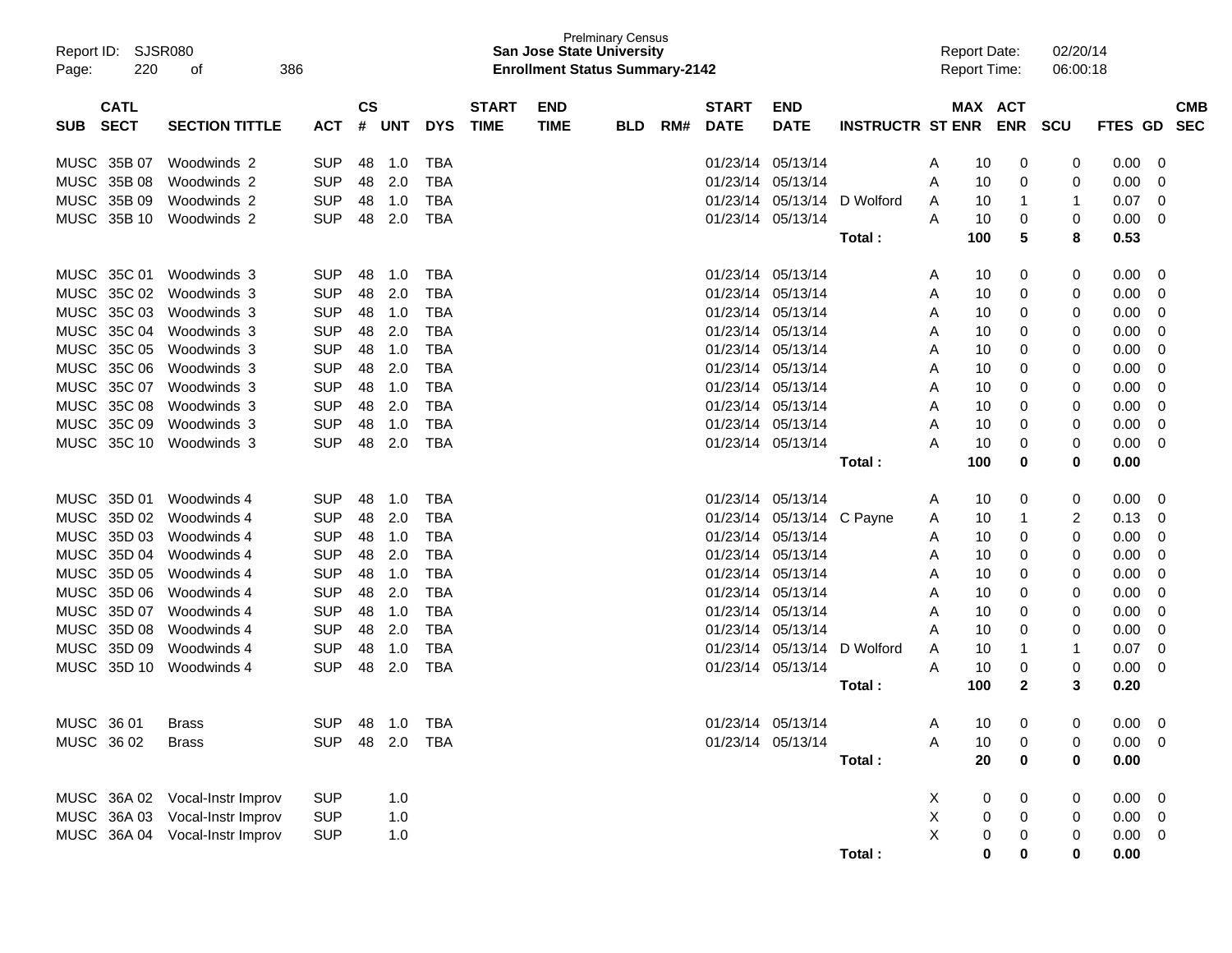| Report ID: SJSR080<br>Page: | 221<br>386<br>οf      |                |               |            |              |              | <b>San Jose State University</b><br><b>Enrollment Status Summary-2142</b> | <b>Prelminary Census</b> |     |              |                            |                               | <b>Report Date:</b><br><b>Report Time:</b> |              | 02/20/14<br>06:00:18 |                |             |
|-----------------------------|-----------------------|----------------|---------------|------------|--------------|--------------|---------------------------------------------------------------------------|--------------------------|-----|--------------|----------------------------|-------------------------------|--------------------------------------------|--------------|----------------------|----------------|-------------|
| <b>CATL</b>                 |                       |                | $\mathsf{cs}$ |            |              | <b>START</b> | <b>END</b>                                                                |                          |     | <b>START</b> | <b>END</b>                 |                               |                                            | MAX ACT      |                      |                | <b>CMB</b>  |
| <b>SECT</b><br><b>SUB</b>   | <b>SECTION TITTLE</b> | <b>ACT</b>     | #             | <b>UNT</b> | <b>DYS</b>   | <b>TIME</b>  | <b>TIME</b>                                                               | <b>BLD</b>               | RM# | <b>DATE</b>  | <b>DATE</b>                | <b>INSTRUCTR ST ENR</b>       |                                            | <b>ENR</b>   | <b>SCU</b>           | <b>FTES GD</b> | <b>SEC</b>  |
| MUSC 36B 01                 | Brass 1               | <b>SUP</b>     | 48            | 1.0        | TBA          |              |                                                                           |                          |     |              | 01/23/14 05/13/14          |                               | 10<br>A                                    | 0            | 0                    | 0.00           | 0           |
| MUSC 36B 02                 | Brass 1               | <b>SUP</b>     | 48            | 2.0        | TBA          |              |                                                                           |                          |     |              | 01/23/14 05/13/14          |                               | 10<br>A                                    | 0            | 0                    | 0.00           | 0           |
| MUSC 36B 03                 | Brass 1               | <b>SUP</b>     | 48            | 1.0        | <b>TBA</b>   |              |                                                                           |                          |     |              | 01/23/14 05/13/14          |                               | 10<br>A                                    | 0            | 0                    | 0.00           | 0           |
| MUSC 36B 04                 | Brass 1               | <b>SUP</b>     | 48            | 2.0        | <b>TBA</b>   |              |                                                                           |                          |     |              | 01/23/14 05/13/14          |                               | 10<br>A                                    | 0            | 0                    | 0.00           | 0           |
| MUSC 36B 05                 | Brass 1               | <b>SUP</b>     | 48            | 1.0        | <b>TBA</b>   |              |                                                                           |                          |     |              | 01/23/14 05/13/14          | T Hornig                      | 10<br>A                                    | 1            | 1                    | 0.07           | 0           |
| MUSC 36B 06                 | Brass 1               | <b>SUP</b>     | 48            | 2.0        | <b>TBA</b>   |              |                                                                           |                          |     |              | 01/23/14 05/13/14          |                               | 10<br>A                                    | 0            | 0                    | 0.00           | 0           |
| MUSC 36B 07                 | Brass 1               | <b>SUP</b>     | 48            | 1.0        | <b>TBA</b>   |              |                                                                           |                          |     |              | 01/23/14 05/13/14          |                               | 10<br>Α                                    | 0            | 0                    | 0.00           | 0           |
| MUSC 36B 08                 | Brass 1               | <b>SUP</b>     | 48            | 2.0        | TBA          |              |                                                                           |                          |     |              | 01/23/14 05/13/14          |                               | 10<br>A                                    | 0            | 0                    | 0.00           | 0           |
|                             |                       |                |               |            |              |              |                                                                           |                          |     |              |                            | Total :                       | 80                                         | 1            | 1                    | 0.07           |             |
| MUSC 36C 01                 | Brass 2               | <b>SUP</b>     | 48            | 1.0        | TBA          |              |                                                                           |                          |     |              | 01/23/14 05/13/14          |                               | 10<br>A                                    | 0            | 0                    | 0.00           | 0           |
| MUSC 36C 02                 | Brass 2               | <b>SUP</b>     | 48            | 2.0        | <b>TBA</b>   |              |                                                                           |                          |     |              | 01/23/14 05/13/14 K Adduci |                               | 10<br>A                                    | 2            | 4                    | 0.27           | 0           |
| MUSC 36C 03                 | Brass <sub>2</sub>    | <b>SUP</b>     | 48            | 1.0        | <b>TBA</b>   |              |                                                                           |                          |     |              | 01/23/14 05/13/14          |                               | 10<br>A                                    | 0            | 0                    | 0.00           | 0           |
| MUSC 36C 04                 | Brass 2               | <b>SUP</b>     | 48            | 2.0        | <b>TBA</b>   |              |                                                                           |                          |     |              | 01/23/14 05/13/14          |                               | 10<br>Α                                    | 0            | 0                    | 0.00           | 0           |
| MUSC 36C 05                 | Brass 2               | <b>SUP</b>     | 48            | 1.0        | <b>TBA</b>   |              |                                                                           |                          |     |              | 01/23/14 05/13/14 T Hornig |                               | 10<br>Α                                    | 1            | 1                    | 0.07           | 0           |
| MUSC 36C 06                 | Brass 2               | <b>SUP</b>     | 48            | 2.0        | <b>TBA</b>   |              |                                                                           |                          |     |              | 01/23/14 05/13/14          |                               | 10<br>Α                                    | 0            | 0                    | 0.00           | 0           |
| MUSC 36C 07                 | Brass 2               | <b>SUP</b>     | 48            | 1.0        | <b>TBA</b>   |              |                                                                           |                          |     |              |                            | 01/23/14 05/13/14 M Tropman   | 10<br>Α                                    | 3            | 3                    | 0.20           | 0           |
| MUSC 36C 08                 | Brass 2               | <b>SUP</b>     | 48            | 2.0        | <b>TBA</b>   |              |                                                                           |                          |     |              | 01/23/14 05/13/14          |                               | 10<br>Α                                    | 0            | 0                    | 0.00           | 0           |
|                             |                       |                |               |            |              |              |                                                                           |                          |     |              |                            | Total :                       | 80                                         | 6            | 8                    | 0.53           |             |
| MUSC 36D 01                 | Brass 3               | <b>SUP</b>     | 48            | 1.0        | TBA          |              |                                                                           |                          |     |              | 01/23/14 05/13/14          |                               | 10<br>A                                    | 0            | 0                    | 0.00           | 0           |
| MUSC 36D 02                 | Brass 3               | <b>SUP</b>     | 48            | 2.0        | <b>TBA</b>   |              |                                                                           |                          |     |              | 01/23/14 05/13/14          |                               | 10<br>A                                    | 0            | 0                    | 0.00           | 0           |
| MUSC 36D 03                 | Brass 3               | <b>SUP</b>     | 48            | 1.0        | <b>TBA</b>   |              |                                                                           |                          |     |              | 01/23/14 05/13/14          |                               | 10<br>A                                    | 0            | 0                    | 0.00           | 0           |
| MUSC 36D 04                 | Brass 3               | <b>SUP</b>     | 48            | 2.0        | <b>TBA</b>   |              |                                                                           |                          |     |              | 01/23/14 05/13/14          |                               | 10<br>Α                                    | 0            | 0                    | 0.00           | 0           |
| MUSC 36D 05                 | Brass 3               | <b>SUP</b>     | 48            | 1.0        | <b>TBA</b>   |              |                                                                           |                          |     |              | 01/23/14 05/13/14          |                               | 10<br>Α                                    | 0            | 0                    | 0.00           | 0           |
| MUSC 36D 06                 | Brass 3               | <b>SUP</b>     | 48            | 2.0        | <b>TBA</b>   |              |                                                                           |                          |     |              | 01/23/14 05/13/14          |                               | 10<br>Α                                    | 0            | 0                    | 0.00           | 0           |
| MUSC 36D 07                 | Brass 3               | <b>SUP</b>     | 48            | 1.0        | <b>TBA</b>   |              |                                                                           |                          |     |              | 01/23/14 05/13/14          |                               | 10<br>Α                                    | 0            | 0                    | 0.00           | 0           |
| MUSC 36D 08                 | Brass 3               | <b>SUP</b>     | 48            | 2.0        | TBA          |              |                                                                           |                          |     |              | 01/23/14 05/13/14          |                               | A<br>10                                    | 0            | 0                    | 0.00           | 0           |
|                             |                       |                |               |            |              |              |                                                                           |                          |     |              |                            | Total:                        | 80                                         | 0            | 0                    | 0.00           |             |
|                             |                       |                |               |            |              |              |                                                                           |                          |     |              |                            |                               |                                            |              |                      |                |             |
| MUSC 36E 01                 | Brass 4               | <b>SUP</b>     |               |            | 48  1.0  TBA |              |                                                                           |                          |     |              | 01/23/14 05/13/14 K Adduci |                               | A<br>10                                    | $\mathbf{1}$ | 1                    | 0.07           | $\mathbf 0$ |
| MUSC 36E 02 Brass 4         |                       | SUP            |               |            |              |              |                                                                           |                          |     |              | 01/23/14 05/13/14          |                               | 10<br>A                                    | 0            |                      | $0.00 \t 0$    |             |
| MUSC 36E 03 Brass 4         |                       | SUP            |               | 48 1.0     | TBA          |              |                                                                           |                          |     |              | 01/23/14 05/13/14          |                               | 10<br>A                                    |              |                      | 0.00           | 0           |
| MUSC 36E 04 Brass 4         |                       | SUP            |               | 48 2.0     | TBA          |              |                                                                           |                          |     |              | 01/23/14 05/13/14          |                               | 10<br>A                                    |              |                      | 0.00           | 0           |
| MUSC 36E 05 Brass 4         |                       | SUP            |               | 48 1.0     | TBA          |              |                                                                           |                          |     |              | 01/23/14 05/13/14          |                               | 10<br>A                                    |              |                      | 0.00           | 0           |
| MUSC 36E 06 Brass 4         |                       | SUP            |               | 48 2.0     | TBA          |              |                                                                           |                          |     |              | 01/23/14 05/13/14 T Hornig |                               | 10<br>A                                    |              |                      | 0.27           | 0           |
| MUSC 36E 07 Brass 4         |                       | SUP            |               | 48 1.0     | TBA          |              |                                                                           |                          |     |              | 01/23/14 05/13/14          |                               | 10<br>Α                                    |              |                      | 0.00           | 0           |
| MUSC 36E 08 Brass 4         |                       | SUP 48 2.0 TBA |               |            |              |              |                                                                           |                          |     |              |                            | 01/23/14 05/13/14 M Tropman A | 10                                         |              |                      | $0.13 \quad 0$ |             |
|                             |                       |                |               |            |              |              |                                                                           |                          |     |              |                            | Total:                        | 80                                         |              |                      | 0.47           |             |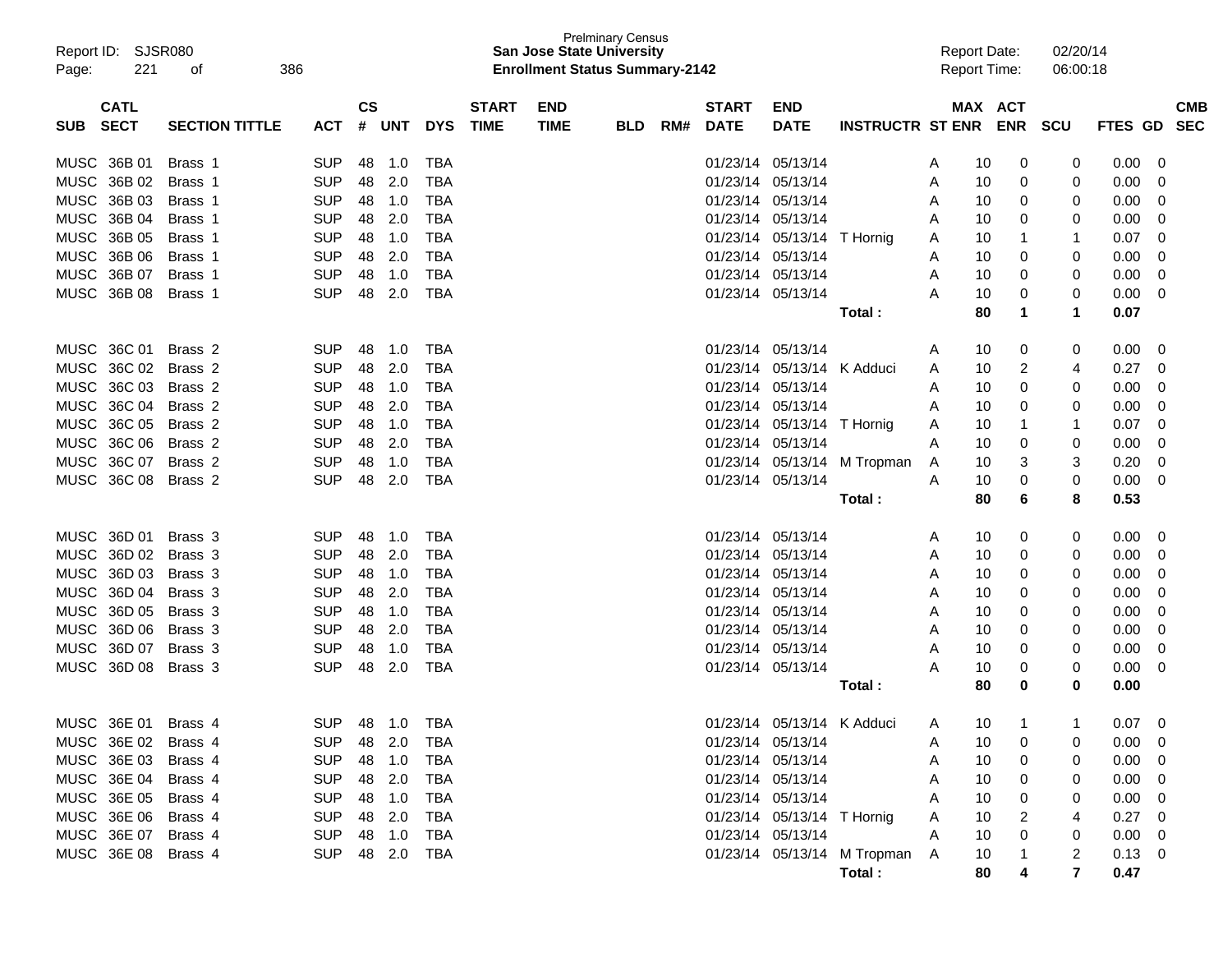| Report ID: SJSR080<br>Page: | 222         | 386<br>οf                                              |                          |                    |               |                              |                             | <b>San Jose State University</b><br><b>Enrollment Status Summary-2142</b> | <b>Prelminary Census</b> |     |                             |                                        |                                                                    | <b>Report Date:</b><br><b>Report Time:</b> |                          | 02/20/14<br>06:00:18     |                                    |                                                    |                          |
|-----------------------------|-------------|--------------------------------------------------------|--------------------------|--------------------|---------------|------------------------------|-----------------------------|---------------------------------------------------------------------------|--------------------------|-----|-----------------------------|----------------------------------------|--------------------------------------------------------------------|--------------------------------------------|--------------------------|--------------------------|------------------------------------|----------------------------------------------------|--------------------------|
| SUB SECT                    | <b>CATL</b> | <b>SECTION TITTLE</b>                                  | ACT                      | $\mathsf{cs}$<br># | UNT           | <b>DYS</b>                   | <b>START</b><br><b>TIME</b> | <b>END</b><br><b>TIME</b>                                                 | <b>BLD</b>               | RM# | <b>START</b><br><b>DATE</b> | <b>END</b><br><b>DATE</b>              | INSTRUCTR ST ENR ENR SCU                                           |                                            | MAX ACT                  |                          | <b>FTES GD</b>                     |                                                    | <b>CMB</b><br><b>SEC</b> |
| MUSC 37 01<br>MUSC 37 02    |             | Percussion<br>Percussion                               | <b>SUP</b><br><b>SUP</b> | 48<br>48           | 1.0<br>2.0    | <b>TBA</b><br><b>TBA</b>     |                             |                                                                           |                          |     | 01/23/14 05/13/14           | 01/23/14 05/13/14                      | Total:                                                             | 10<br>A<br>A<br>10<br>20                   | 0<br>0<br>$\mathbf 0$    | 0<br>0<br>$\mathbf 0$    | 0.00<br>0.00<br>0.00               | $\overline{0}$<br>$\overline{\mathbf{0}}$          |                          |
| MUSC 37A 01                 |             | Percussion 1<br>MUSC 37A 02 Percussion 1               | <b>SUP</b><br><b>SUP</b> | 48<br>48           | 1.0<br>2.0    | <b>TBA</b><br><b>TBA</b>     |                             |                                                                           |                          |     | 01/23/14 05/13/14           | 01/23/14 05/13/14                      | Total:                                                             | 48<br>A<br>A<br>10<br>58                   | 0<br>0<br>$\mathbf 0$    | 0<br>0<br>$\mathbf 0$    | 0.00<br>0.00<br>0.00               | $\overline{\mathbf{0}}$<br>$\overline{\mathbf{0}}$ |                          |
| MUSC 37B 01                 |             | Percussion 2<br>MUSC 37B 02 Percussion 2               | <b>SUP</b><br><b>SUP</b> | 48<br>48           | 1.0<br>2.0    | <b>TBA</b><br><b>TBA</b>     |                             |                                                                           |                          |     |                             | 01/23/14 05/13/14                      | 01/23/14 05/13/14 G Lemmon<br>Total:                               | 10<br>A<br>A<br>10<br>20                   | 3<br>0<br>3              | 3<br>0<br>3              | 0.20<br>$0.00 \t 0$<br>0.20        | - 0                                                |                          |
| MUSC 37C 01                 |             | Percussion 3<br>MUSC 37C 02 Percussion 3               | <b>SUP</b><br><b>SUP</b> | 48<br>48           | 1.0<br>2.0    | <b>TBA</b><br><b>TBA</b>     |                             |                                                                           |                          |     | 01/23/14 05/13/14           | 01/23/14 05/13/14                      | Total:                                                             | 10<br>A<br>A<br>10<br>20                   | 0<br>0<br>$\mathbf 0$    | 0<br>0<br>$\mathbf 0$    | 0.00<br>$0.00 \t 0$<br>0.00        | $\overline{\mathbf{0}}$                            |                          |
| MUSC 37D 01                 |             | Percussion 4<br>MUSC 37D 02 Percussion 4               | <b>SUP</b><br><b>SUP</b> | 48<br>48           | 1.0<br>2.0    | <b>TBA</b><br><b>TBA</b>     |                             |                                                                           |                          |     |                             |                                        | 01/23/14 05/13/14 G Lemmon<br>01/23/14 05/13/14 G Lemmon<br>Total: | 10<br>A<br>30<br>A<br>40                   | 2<br>$\overline{1}$<br>3 | 2<br>$\overline{c}$<br>4 | 0.13<br>$0.13 \ 0$<br>0.27         | $\overline{\mathbf{0}}$                            |                          |
| MUSC 38 01<br>MUSC 38 02    |             | Composition<br>Composition                             | <b>SUP</b><br><b>SUP</b> | 48<br>48           | 1.0<br>2.0    | <b>TBA</b><br><b>TBA</b>     |                             |                                                                           |                          |     | 01/23/14 05/13/14           | 01/23/14 05/13/14                      | Total:                                                             | 10<br>A<br>A<br>10<br>20                   | 0<br>0<br>$\mathbf 0$    | 0<br>0<br>$\mathbf 0$    | 0.00<br>$0.00 \t 0$<br>0.00        | $\overline{\mathbf{0}}$                            |                          |
|                             |             | MUSC 38B 01 Composition 1<br>MUSC 38B 02 Composition 1 | <b>SUP</b><br><b>SUP</b> | 48<br>48           | 1.0<br>2.0    | <b>TBA</b><br><b>TBA</b>     |                             |                                                                           |                          |     | 01/23/14 05/13/14           | 01/23/14 05/13/14                      | Total:                                                             | 10<br>A<br>A<br>10<br>20                   | 0<br>0<br>$\mathbf 0$    | 0<br>0<br>0              | 0.00<br>0.00<br>0.00               | $\overline{\mathbf{0}}$<br>$\overline{\mathbf{0}}$ |                          |
|                             |             | MUSC 38C 01 Composition 2<br>MUSC 38C 02 Composition 2 | <b>SUP</b><br><b>SUP</b> | 48                 | 1.0<br>48 2.0 | <b>TBA</b><br><b>TBA</b>     |                             |                                                                           |                          |     |                             | 01/23/14 05/13/14<br>01/23/14 05/13/14 | P Furman<br>Total:                                                 | 10<br>A<br>10<br>A<br>20                   | 6<br>$\Omega$<br>6       | 6<br>0<br>6              | 0.40<br>0.00<br>0.40               | - 0<br>$\overline{0}$                              |                          |
|                             |             | MUSC 38D 01 Composition 3<br>MUSC 38D 02 Composition 3 | <b>SUP</b>               |                    | 48 1.0        | <b>TBA</b><br>SUP 48 2.0 TBA |                             |                                                                           |                          |     | 01/23/14 05/13/14           | 01/23/14 05/13/14                      | Total:                                                             | 10<br>A<br>A<br>10<br>20                   | 0<br>0<br>$\mathbf 0$    | 0<br>0<br>$\mathbf 0$    | $0.00 \t 0$<br>$0.00 \t 0$<br>0.00 |                                                    |                          |
|                             |             | MUSC 38E 01 Composition 4<br>MUSC 38E 02 Composition 4 | <b>SUP</b>               |                    | 48 1.0        | <b>TBA</b><br>SUP 48 2.0 TBA |                             |                                                                           |                          |     |                             | 01/23/14 05/13/14                      | 01/23/14 05/13/14 P Furman                                         | 10<br>A<br>10<br>Α                         | $\overline{1}$<br>0      | $\mathbf{1}$<br>0        | $0.07 \ 0$<br>$0.00 \t 0$          |                                                    |                          |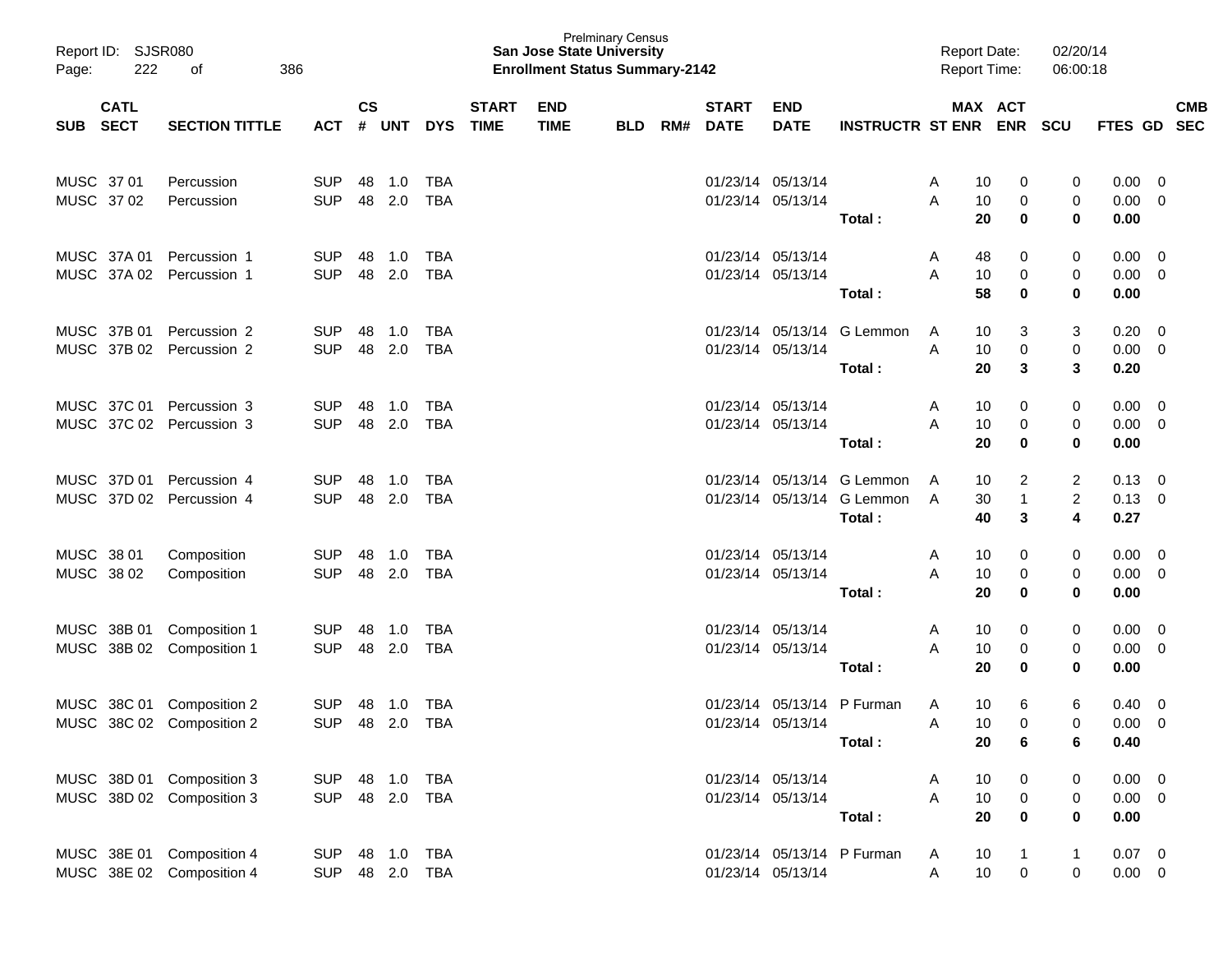| Page:      | Report ID: SJSR080<br>223  | οf                             | 386        |                    |        |            |                             | <b>San Jose State University</b><br><b>Enrollment Status Summary-2142</b> | <b>Prelminary Census</b> |     |                             |                               |                                 |   | <b>Report Date:</b><br><b>Report Time:</b> | 02/20/14<br>06:00:18 |                |                         |                          |
|------------|----------------------------|--------------------------------|------------|--------------------|--------|------------|-----------------------------|---------------------------------------------------------------------------|--------------------------|-----|-----------------------------|-------------------------------|---------------------------------|---|--------------------------------------------|----------------------|----------------|-------------------------|--------------------------|
| <b>SUB</b> | <b>CATL</b><br><b>SECT</b> | <b>SECTION TITTLE</b>          | <b>ACT</b> | $\mathsf{cs}$<br># | UNT    | <b>DYS</b> | <b>START</b><br><b>TIME</b> | <b>END</b><br><b>TIME</b>                                                 | <b>BLD</b>               | RM# | <b>START</b><br><b>DATE</b> | <b>END</b><br><b>DATE</b>     | <b>INSTRUCTR ST ENR</b>         |   | MAX ACT<br><b>ENR</b>                      | <b>SCU</b>           | FTES GD        |                         | <b>CMB</b><br><b>SEC</b> |
|            |                            |                                |            |                    |        |            |                             |                                                                           |                          |     |                             |                               | Total:                          |   | 20<br>$\mathbf{1}$                         | $\mathbf 1$          | 0.07           |                         |                          |
|            | MUSC 39A 01                | ImprovCompArr 1                | <b>SUP</b> | 48                 | 1.0    | TBA        |                             |                                                                           |                          |     |                             | 01/23/14 05/13/14             |                                 | A | 0<br>10                                    | 0                    | 0.00           | 0                       |                          |
|            | MUSC 39A 03                | ImprovCompArr 1                | <b>SUP</b> | 48                 | 1.0    | <b>TBA</b> |                             |                                                                           |                          |     |                             | 01/23/14 05/13/14             | J Lewis                         | A | 10<br>1                                    | 1                    | 0.07           | 0                       |                          |
|            | MUSC 39A 05                | ImprovCompArr 1                | <b>SUP</b> | 48                 | 1.0    | <b>TBA</b> |                             |                                                                           |                          |     |                             | 01/23/14 05/13/14             |                                 | A | 0<br>10                                    | 0                    | 0.00           | $\mathbf 0$             |                          |
|            | MUSC 39A 07                | ImprovCompArr 1                | <b>SUP</b> | 48                 | 1.0    | TBA        |                             |                                                                           |                          |     |                             | 01/23/14 05/13/14             |                                 | Α | 10<br>0                                    | 0                    | 0.00           | 0                       |                          |
|            | MUSC 39A 09                | ImprovCompArr 1                | <b>SUP</b> | 48                 | 1.0    | TBA        |                             |                                                                           |                          |     |                             | 01/23/14 05/13/14             |                                 | Α | 0<br>10                                    | 0                    | 0.00           | $\mathbf 0$             |                          |
|            | MUSC 39A 11                | ImprovCompArr 1                | <b>SUP</b> | 48                 | 1.0    | <b>TBA</b> |                             |                                                                           |                          |     |                             | 01/23/14 05/13/14             | J Shifflett                     | A | 10<br>1                                    | 1                    | 0.07           | $\mathbf 0$             |                          |
|            | MUSC 39A 13                | ImprovCompArr 1                | <b>SUP</b> | 48                 | 1.0    | <b>TBA</b> |                             |                                                                           |                          |     |                             | 01/23/14 05/13/14             |                                 | A | 0<br>10                                    | 0                    | 0.00           | 0                       |                          |
|            |                            |                                |            |                    |        |            |                             |                                                                           |                          |     |                             |                               | Total:                          |   | 70<br>$\mathbf{2}$                         | $\mathbf 2$          | 0.13           |                         |                          |
|            | MUSC 39B 01                | ImprovCompArr 2                | <b>SUP</b> | 48                 | 1.0    | TBA        |                             |                                                                           |                          |     |                             | 01/23/14 05/13/14 A Lington   |                                 | A | 2<br>10                                    | 2                    | 0.13           | 0                       |                          |
|            | MUSC 39B 03                | ImprovCompArr 2                | <b>SUP</b> | 48                 | 1.0    | <b>TBA</b> |                             |                                                                           |                          |     |                             | 01/23/14 05/13/14             | J Lewis                         | A | 10<br>1                                    | 1                    | 0.07           | 0                       |                          |
|            | MUSC 39B 05                | ImprovCompArr 2                | <b>SUP</b> | 48                 | 1.0    | <b>TBA</b> |                             |                                                                           |                          |     |                             | 01/23/14 05/13/14             |                                 | A | 0<br>10                                    | 0                    | 0.00           | 0                       |                          |
|            | MUSC 39B 07                | ImprovCompArr 2                | <b>SUP</b> | 48                 | 1.0    | <b>TBA</b> |                             |                                                                           |                          |     |                             | 01/23/14 05/13/14             |                                 | Α | 0<br>10                                    | 0                    | 0.00           | $\mathbf 0$             |                          |
|            | MUSC 39B 09                | ImprovCompArr 2                | <b>SUP</b> | 48                 | 1.0    | <b>TBA</b> |                             |                                                                           |                          |     |                             | 01/23/14 05/13/14             | R Vandivier                     | A | 10<br>1                                    | 1                    | 0.07           | $\mathbf 0$             |                          |
|            | MUSC 39B 11                | ImprovCompArr 2                | <b>SUP</b> | 48                 | 1.0    | <b>TBA</b> |                             |                                                                           |                          |     |                             | 01/23/14 05/13/14             | J Shifflett                     | A | 10<br>1                                    | 1                    | 0.07           | $\mathbf 0$             |                          |
|            | MUSC 39B 13                | ImprovCompArr 2                | <b>SUP</b> | 48                 | 1.0    | <b>TBA</b> |                             |                                                                           |                          |     |                             | 01/23/14 05/13/14             | J Lewis                         | A | 10<br>1                                    | 1                    | 0.07           | $\mathbf 0$             |                          |
|            |                            |                                |            |                    |        |            |                             |                                                                           |                          |     |                             |                               | Total:                          |   | 70<br>6                                    | 6                    | 0.40           |                         |                          |
|            | MUSC 39C 01                | ImprovCompArr 3                | <b>SUP</b> | 48                 | 1.0    | TBA        |                             |                                                                           |                          |     |                             | 01/23/14 05/13/14             |                                 | A | 10<br>0                                    | 0                    | 0.00           | 0                       |                          |
|            | MUSC 39C 03                | ImprovCompArr 3                | <b>SUP</b> | 48                 | 1.0    | TBA        |                             |                                                                           |                          |     | 01/23/14                    | 05/13/14                      |                                 | A | 0<br>10                                    | 0                    | 0.00           | 0                       |                          |
|            | MUSC 39C 05                | ImprovCompArr 3                | <b>SUP</b> | 48                 | 1.0    | <b>TBA</b> |                             |                                                                           |                          |     |                             | 01/23/14 05/13/14             |                                 | A | 0<br>10                                    | 0                    | 0.00           | 0                       |                          |
|            | MUSC 39C 07                | ImprovCompArr 3                | <b>SUP</b> | 48                 | 1.0    | TBA        |                             |                                                                           |                          |     |                             | 01/23/14 05/13/14             |                                 | Α | 10<br>0                                    | 0                    | 0.00           | 0                       |                          |
|            | MUSC 39C 09                | ImprovCompArr 3                | <b>SUP</b> | 48                 | 1.0    | TBA        |                             |                                                                           |                          |     |                             | 01/23/14 05/13/14             |                                 | A | 0<br>10                                    | 0                    | 0.00           | $\mathbf 0$             |                          |
|            | MUSC 39C 11                | ImprovCompArr 3                | <b>SUP</b> | 48                 | 1.0    | <b>TBA</b> |                             |                                                                           |                          |     |                             | 01/23/14 05/13/14             |                                 | Α | 0<br>10                                    | 0                    | 0.00           | $\mathbf 0$             |                          |
|            | MUSC 39C 13                | ImprovCompArr 3                | <b>SUP</b> | 48                 | 1.0    | <b>TBA</b> |                             |                                                                           |                          |     |                             | 01/23/14 05/13/14             |                                 | Α | 0<br>10                                    | 0                    | 0.00           | 0                       |                          |
|            |                            |                                |            |                    |        |            |                             |                                                                           |                          |     |                             |                               | Total:                          |   | 70<br>$\bf{0}$                             | 0                    | 0.00           |                         |                          |
|            | MUSC 39D 01                | ImprovCompArr 4                | <b>SUP</b> | 48                 | 1.0    | TBA        |                             |                                                                           |                          |     |                             | 01/23/14 05/13/14             | A Lington                       | A | 10<br>$\mathbf 1$                          | 1                    | 0.07           | 0                       |                          |
|            | MUSC 39D 03                | ImprovCompArr 4                | <b>SUP</b> | 48                 | 1.0    | <b>TBA</b> |                             |                                                                           |                          |     |                             | 01/23/14 05/13/14             |                                 | Α | 10<br>$\mathbf 0$                          | 0                    | 0.00           | 0                       |                          |
|            | MUSC 39D 05                | ImprovCompArr 4                | <b>SUP</b> | 48                 | 1.0    | TBA        |                             |                                                                           |                          |     |                             | 01/23/14 05/13/14             |                                 | Α | 10<br>0                                    | 0                    | 0.00           | $\mathbf 0$             |                          |
|            | MUSC 39D 07                | ImprovCompArr 4                | <b>SUP</b> | 48                 | 1.0    | TBA        |                             |                                                                           |                          |     |                             |                               | 01/23/14 05/13/14 D Behroozi    | A | 10                                         |                      | 0.07           | 0                       |                          |
|            | MUSC 39D 09                | ImprovCompArr 4                | <b>SUP</b> |                    | 48 1.0 | TBA        |                             |                                                                           |                          |     |                             |                               | 01/23/14 05/13/14 R Vandivier   | A | 10                                         |                      | 0.07           | - 0                     |                          |
|            | MUSC 39D 11                | ImprovCompArr 4                | <b>SUP</b> |                    | 48 1.0 | TBA        |                             |                                                                           |                          |     |                             | 01/23/14 05/13/14 J Shifflett |                                 | Α | 10                                         |                      | 0.07           | - 0                     |                          |
|            |                            | MUSC 39D 13 ImprovCompArr 4    | <b>SUP</b> | 48                 | 1.0    | TBA        |                             |                                                                           |                          |     |                             | 01/23/14 05/13/14             |                                 | Α | 10<br>0                                    | 0                    | 0.00           | $\overline{\mathbf{0}}$ |                          |
|            |                            |                                |            |                    |        |            |                             |                                                                           |                          |     |                             |                               | Total:                          |   | 70<br>4                                    | 4                    | 0.27           |                         |                          |
|            |                            | MUSC 41B 01 Applied Lyric Dict |            | ACT 09             | 1.0    | TR         |                             | 08:30 AM 09:20 AM                                                         | MUS 244                  |     |                             |                               | 01/23/14 05/13/14 L Chianakas A |   | 20<br>17                                   | 17                   | $1.20 \quad 4$ |                         |                          |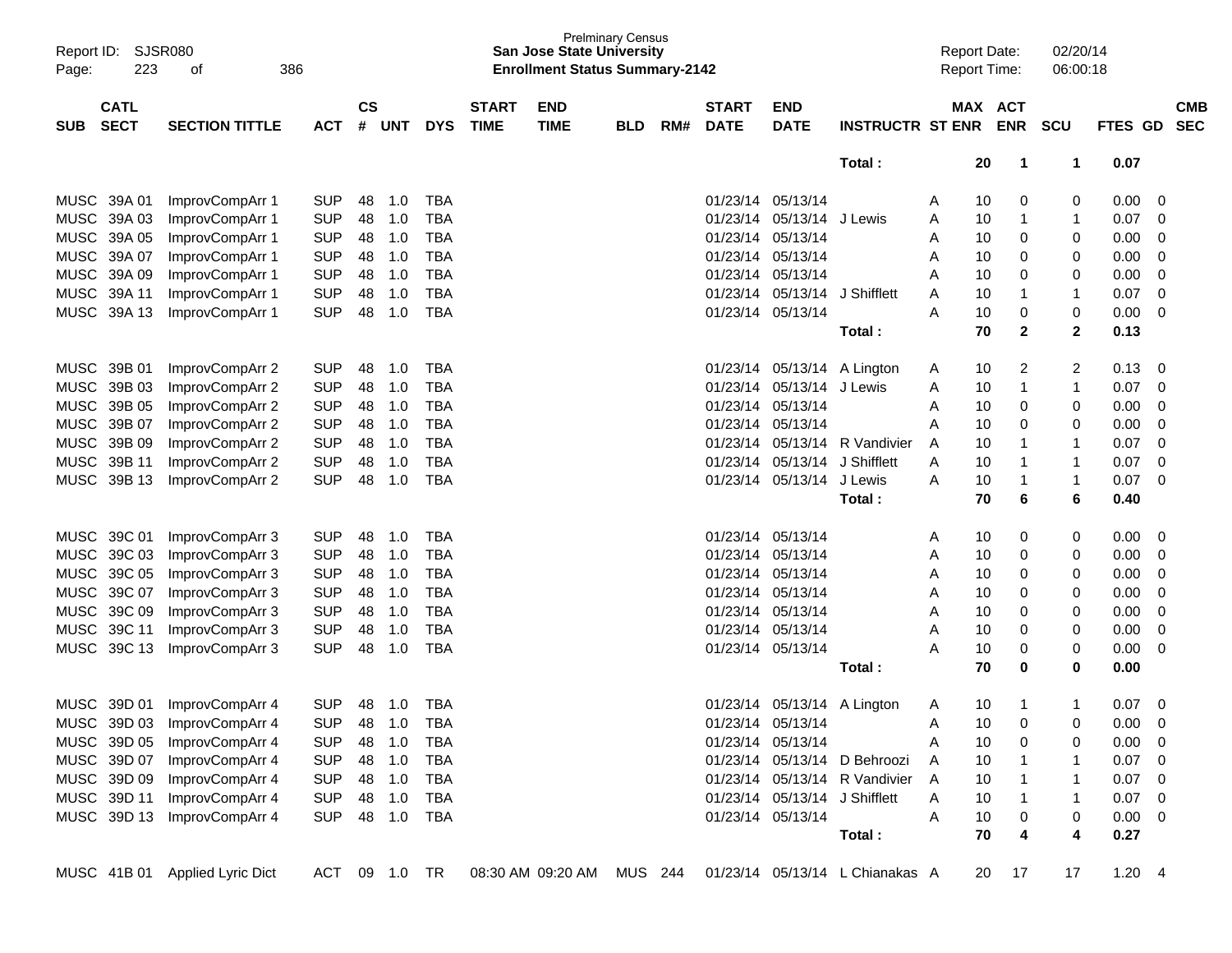| Report ID: SJSR080<br>224<br>386<br>of<br>Page: |                            |                                                                                  |                                              |                    | <b>Prelminary Census</b><br><b>San Jose State University</b><br><b>Enrollment Status Summary-2142</b> |                 |                                        |                                                       |                          |            |                             |                                                            |                                           |             | <b>Report Date:</b><br><b>Report Time:</b>   |                                  | 02/20/14<br>06:00:18                   |                           |
|-------------------------------------------------|----------------------------|----------------------------------------------------------------------------------|----------------------------------------------|--------------------|-------------------------------------------------------------------------------------------------------|-----------------|----------------------------------------|-------------------------------------------------------|--------------------------|------------|-----------------------------|------------------------------------------------------------|-------------------------------------------|-------------|----------------------------------------------|----------------------------------|----------------------------------------|---------------------------|
| <b>SUB</b>                                      | <b>CATL</b><br><b>SECT</b> | <b>SECTION TITTLE</b>                                                            | <b>ACT</b>                                   | $\mathsf{cs}$<br># | UNT                                                                                                   | <b>DYS</b>      | <b>START</b><br><b>TIME</b>            | <b>END</b><br><b>TIME</b>                             | <b>BLD</b>               | RM#        | <b>START</b><br><b>DATE</b> | <b>END</b><br><b>DATE</b>                                  | <b>INSTRUCTR ST ENR ENR</b>               |             | MAX ACT                                      | <b>SCU</b>                       |                                        | <b>CMB</b><br>FTES GD SEC |
|                                                 |                            |                                                                                  |                                              |                    |                                                                                                       |                 |                                        |                                                       |                          |            |                             |                                                            | Total:                                    |             | 20<br>17                                     | 17                               | 1.20                                   |                           |
|                                                 | MUSC 50A 01                | ConcertChoir                                                                     | ACT                                          |                    | 21 1.0                                                                                                | MW              |                                        | 01:30 PM 03:20 PM                                     | <b>MUS 150</b>           |            |                             | 01/23/14 05/13/14                                          | J Benson<br>Total:                        | A           | 33<br>80<br>80<br>33                         | 33<br>33                         | $2.20 \t 0$<br>2.20                    |                           |
| MUSC 51 01<br>MUSC 51 02                        |                            | UnivChorales<br>UnivChorales                                                     | ACT<br><b>ACT</b>                            | 09<br>09           | 1.0<br>1.0                                                                                            | <b>TR</b><br>MW | 03:40 PM 04:30 PM<br>03:40 PM 05:30 PM |                                                       | <b>MUS</b><br><b>MUS</b> | 182<br>182 |                             | 01/23/14 05/13/14 J Benson<br>01/23/14 05/13/14            | J Benson<br>Total:                        | A<br>A      | 40<br>9<br>$\mathbf{3}$<br>20<br>60<br>12    | 9<br>$\mathbf{3}$<br>12          | $0.60 \quad 0$<br>$0.20 \ 0$<br>0.80   |                           |
| MUSC 52 01                                      |                            | <b>ENS: OperaTheater</b>                                                         | ACT 21 1.0 TR                                |                    |                                                                                                       |                 |                                        | 03:40 PM 05:30 PM                                     | MUS 176                  |            |                             |                                                            | 01/23/14 05/13/14 L Chianakas A<br>Total: |             | 30<br>4<br>30<br>4                           | 4<br>4                           | $0.27 \t 0$<br>0.27                    |                           |
| MUSC 53 01                                      |                            | ENS: UnivSymphOrcheACT 21 1.0 TR                                                 |                                              |                    |                                                                                                       |                 |                                        | 01:40 PM 03:30 PM                                     | MUS 176                  |            |                             | 01/23/14 05/13/14                                          | M Digiacinto A<br>Total:                  |             | 12<br>30<br>30<br>12                         | 12<br>12                         | $0.80 \ 0$<br>0.80                     |                           |
| MUSC 54 01                                      |                            | SymphBand                                                                        | ACT                                          |                    | 21 1.0                                                                                                | <b>TR</b>       |                                        | 01:40 PM 03:30 PM                                     | <b>MUS 150</b>           |            |                             | 01/23/14 05/13/14                                          | N Chia<br>Total:                          | Α           | 40<br>25<br>25<br>40                         | 25<br>25                         | $1.67$ 0<br>1.67                       |                           |
| MUSC 57 01                                      |                            | <b>JazzOrch</b>                                                                  | ACT                                          |                    | 20 1.0                                                                                                | <b>TR</b>       |                                        | 03:40 PM 05:30 PM                                     | <b>MUS 150</b>           |            |                             | 01/23/14 05/13/14                                          | A Lington<br>Total:                       | A           | $\overline{7}$<br>30<br>$\overline{7}$<br>30 | $\overline{7}$<br>$\overline{7}$ | $0.47 \quad 0$<br>0.47                 |                           |
| MUSC 59 01                                      |                            | AfroLatinJazzEns                                                                 | ACT                                          | 20                 | 1.0                                                                                                   | MW              |                                        | 01:30 PM 03:20 PM                                     | <b>MUS 186</b>           |            |                             | 01/23/14 05/13/14                                          | J Lewis<br>Total:                         | A           | $\overline{7}$<br>25<br>25<br>$\overline{7}$ | $\overline{7}$<br>$\overline{7}$ | $0.47 \quad 0$<br>0.47                 |                           |
|                                                 | MUSC 60A 01                | Choraliers                                                                       | ACT                                          |                    | 21 1.0                                                                                                | <b>TR</b>       |                                        | 01:30 PM 03:20 PM                                     | MUS 182                  |            |                             | 01/23/14 05/13/14                                          | J Benson<br>Total:                        | A           | 40<br>11<br>40<br>11                         | 11<br>11                         | $0.73 \quad 0$<br>0.73                 |                           |
|                                                 |                            | MUSC 60D 01 CollMusicum<br>MUSC 60D 02 CollMusicum                               | ACT<br><b>ACT</b>                            | 10                 | $10 \quad 1.0$<br>1.0                                                                                 | <b>TBA</b>      |                                        |                                                       |                          |            |                             | 01/23/14 05/13/14                                          | 01/23/14 05/13/14 G Haramaki A<br>Total:  | X           | 0<br>0<br>8<br>10<br>10<br>8                 | 0<br>8<br>8                      | $0.00 \t 0$<br>0.53 0<br>0.53          |                           |
|                                                 |                            | MUSC 60F 01 SmallJazzEns<br>MUSC 60F 02 SmallJazzEns<br>MUSC 60F 03 SmallJazzEns | ACT 10 1.0 TBA<br>ACT 10 1.0<br>ACT 10 1.0 F |                    |                                                                                                       | <b>TBA</b>      |                                        | 10:00 AM 11:50 AM MUS 182                             |                          |            |                             | 01/23/14 05/13/14 J Shifflett<br>01/23/14 05/13/14 J Lewis | 01/23/14 05/13/14 D Behroozi<br>Total:    | Α<br>Α<br>Α | 15<br>5<br>15<br>5<br>30<br>4<br>60<br>14    | 5<br>5<br>4<br>14                | 0.33 0<br>0.33 0<br>$0.27 \ 0$<br>0.93 |                           |
|                                                 |                            | MUSC 60G 01 PepBand                                                              | ACT 10 1.0 W                                 |                    |                                                                                                       |                 |                                        | 03:45 PM 06:00 PM MUS 150 01/23/14 05/13/14 G Pierson |                          |            |                             |                                                            | Total:                                    | A           | 35<br>26<br>35 <sub>o</sub><br>26            | 26<br>26                         | $1.73 \t 0$<br>1.73                    |                           |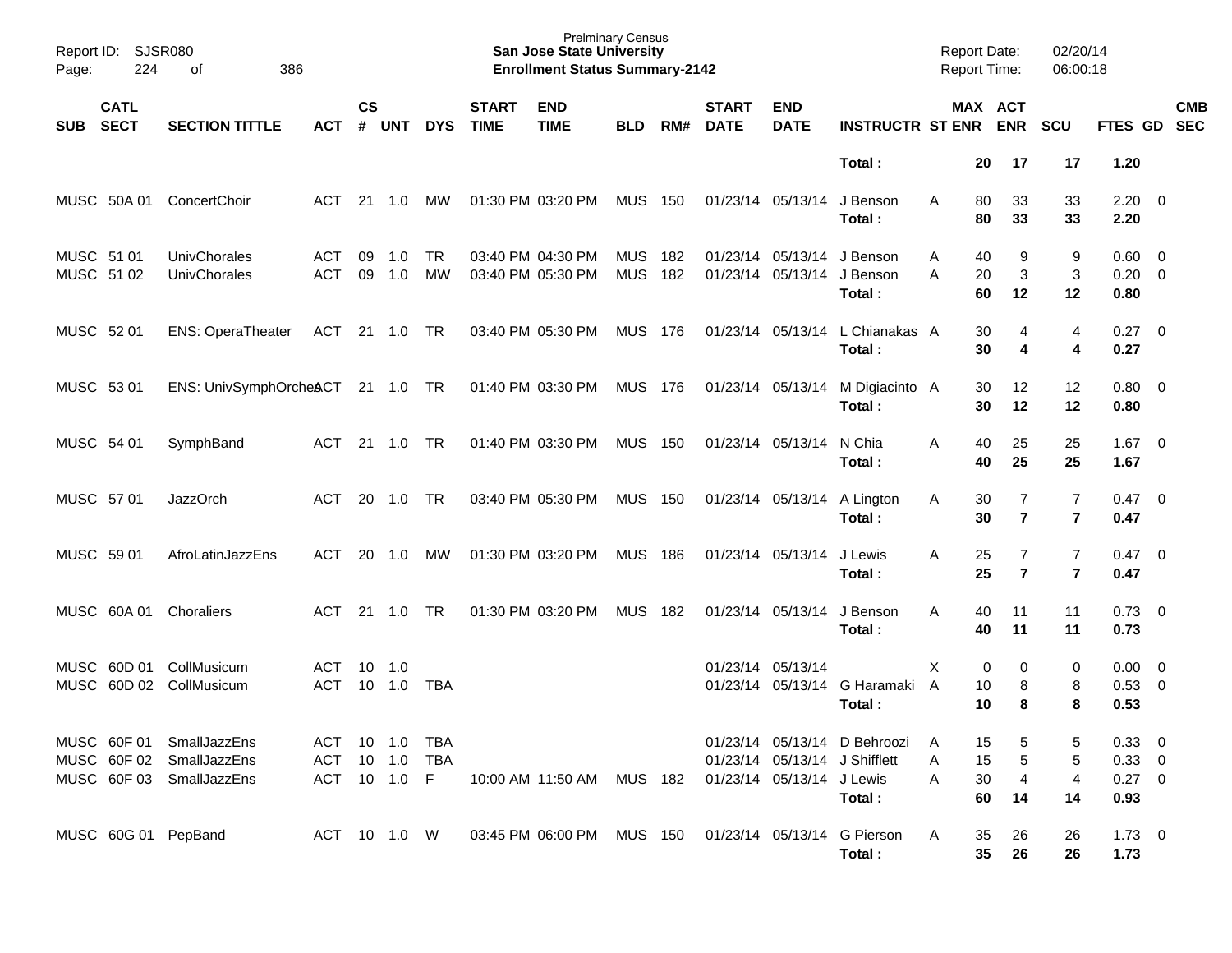| Page:      | Report ID: SJSR080<br>225                 | 386<br>of                           |                                 | <b>Prelminary Census</b><br><b>San Jose State University</b><br><b>Enrollment Status Summary-2142</b> |                   |                          |                             |                                                                    |                |     |                             |                           |                                        |             | <b>Report Date:</b><br><b>Report Time:</b>                    |                                           | 02/20/14<br>06:00:18                         |  |            |
|------------|-------------------------------------------|-------------------------------------|---------------------------------|-------------------------------------------------------------------------------------------------------|-------------------|--------------------------|-----------------------------|--------------------------------------------------------------------|----------------|-----|-----------------------------|---------------------------|----------------------------------------|-------------|---------------------------------------------------------------|-------------------------------------------|----------------------------------------------|--|------------|
| SUB SECT   | <b>CATL</b>                               | <b>SECTION TITTLE</b>               | ACT                             | $\mathsf{cs}$                                                                                         | # UNT             | <b>DYS</b>               | <b>START</b><br><b>TIME</b> | <b>END</b><br><b>TIME</b>                                          | <b>BLD</b>     | RM# | <b>START</b><br><b>DATE</b> | <b>END</b><br><b>DATE</b> | <b>INSTRUCTR ST ENR</b>                |             | MAX ACT<br><b>ENR</b>                                         | <b>SCU</b>                                | FTES GD SEC                                  |  | <b>CMB</b> |
|            |                                           | MUSC 60H 01 PercEns                 | ACT                             |                                                                                                       | 10 1.0            | -F                       |                             | 10:30 AM 12:20 PM                                                  | <b>MUS</b>     | 176 |                             | 01/23/14 05/13/14         | G Lemmon<br>Total:                     | A           | 25<br>7<br>25<br>$\overline{7}$                               | $\overline{7}$<br>$\overline{\mathbf{r}}$ | $0.47 \quad 0$<br>0.47                       |  |            |
|            | MUSC 60J 01<br>MUSC 60J 02<br>MUSC 60J 03 | StringEns<br>StringEns<br>StringEns | ACT<br><b>ACT</b><br><b>ACT</b> | 10<br>10                                                                                              | 1.0<br>1.0<br>1.0 | <b>TBA</b><br><b>TBA</b> |                             |                                                                    |                |     |                             | 01/23/14 05/13/14 G Mok   | 01/23/14 05/13/14 M Digiacinto         | A<br>Α<br>X | 15<br>4<br>15<br>$\overline{2}$<br>$\mathbf 0$<br>$\mathbf 0$ | 4<br>$\overline{2}$<br>$\pmb{0}$          | $0.27 \t 0$<br>$0.13 \quad 0$<br>$0.00 \t 0$ |  |            |
|            |                                           |                                     |                                 |                                                                                                       |                   |                          |                             |                                                                    |                |     |                             |                           | Total:                                 |             | 30<br>6                                                       | 6                                         | 0.40                                         |  |            |
|            | MUSC 60K 01                               | <b>BrassEns</b>                     | ACT                             |                                                                                                       |                   |                          |                             | 10:30 AM 12:20 PM                                                  | <b>MUS 150</b> |     |                             | 01/23/14 05/13/14         | K Adduci<br>Total:                     | A           | 15<br>9<br>15<br>9                                            | 9<br>9                                    | $0.60 \quad 0$<br>0.60                       |  |            |
|            | MUSC 60L 01<br>MUSC 60L 02                | WoodwindEns<br>WoodwindEns          | <b>ACT</b><br><b>ACT</b>        | 10                                                                                                    | 1.0<br>1.0        | <b>TBA</b>               |                             |                                                                    |                |     |                             | 01/23/14 05/13/14 C Payne |                                        | X<br>Α      | 0<br>0<br>15<br>$\overline{4}$                                | 0<br>4                                    | $0.00 \t 0$<br>$0.27 \ 0$                    |  |            |
|            | MUSC 60L 03                               | WoodwindEns                         | <b>ACT</b>                      | 10 <sup>°</sup>                                                                                       | 1.0               | R                        |                             | 03:30 PM 05:20 PM                                                  | <b>MUS</b>     | 250 |                             | 01/23/14 05/13/14         | J Averett<br>Total:                    | A           | 15<br>$\overline{2}$<br>30<br>6                               | $\overline{2}$<br>6                       | $0.13 \quad 0$<br>0.40                       |  |            |
|            |                                           | MUSC 60M 01 SaxophoneEns            | ACT                             |                                                                                                       | 10 1.0 T          |                          |                             | 07:00 PM 09:00 PM                                                  | <b>MUS 150</b> |     |                             | 01/23/14 05/13/14         | D Wolford<br>Total:                    | A           | 3<br>15<br>15<br>3                                            | 3<br>3                                    | $0.20 \ 0$<br>0.20                           |  |            |
|            |                                           | MUSC 60O 01 TromboneEns             | ACT                             |                                                                                                       | 10 1.0 F          |                          |                             | 08:30 AM 10:20 AM                                                  | <b>MUS 150</b> |     |                             | 01/23/14 05/13/14         | T Hornig<br>Total:                     | A           | 3<br>15<br>15<br>3                                            | 3<br>3                                    | $0.20 \ 0$<br>0.20                           |  |            |
|            | MUSC 60T 01                               | WindEns                             | ACT                             |                                                                                                       | 21 1.0            | МW                       |                             | 01:30 PM 03:20 PM                                                  | MUS 176        |     |                             | 01/23/14 05/13/14         | E Harris<br>Total:                     | A           | 40<br>15<br>40<br>15                                          | 15<br>15                                  | $1.00 \t 0$<br>1.00                          |  |            |
| MUSC 61 01 |                                           | StylesIntrpOpera1                   | ACT                             |                                                                                                       | 09 1.0            | TBA                      |                             |                                                                    |                |     |                             | 01/23/14 05/13/14         | M Digiacinto A<br>Total:               |             | 15<br>4<br>15<br>4                                            | 4<br>4                                    | $0.27 \t 0$<br>0.27                          |  |            |
| MUSC 63 01 |                                           | StylesIntrpOpera2                   | ACT                             | 09                                                                                                    | 1.0               | <b>TBA</b>               |                             |                                                                    |                |     |                             | 01/23/14 05/13/14         | M Digiacinto A<br>Total:               |             | 3<br>15<br>15<br>3                                            | 3<br>3                                    | $0.20 \ 0$<br>0.20                           |  |            |
|            | MUSC 8101                                 | Concert Listening I                 |                                 |                                                                                                       |                   |                          |                             | ACT 09 1.0 TR 12:30 PM 01:20 PM MUS 176 01/23/14 05/13/14 J Stubbe |                |     |                             |                           | Total:                                 | 100<br>A    | 24<br>100<br>24                                               | 24<br>24                                  | 1.60 0<br>1.60                               |  |            |
|            |                                           | MUSC 100W 01 Writing Workshop       | SEM 04 3.0 TR                   |                                                                                                       |                   |                          |                             | 09:00 AM 10:15 AM MUS 210                                          |                |     |                             |                           | 01/23/14 05/13/14 W Meredith<br>Total: | A           | 18<br>25<br>25<br>18                                          | 54<br>54                                  | $3.60$ 0<br>3.60                             |  |            |
|            | MUSC 102 01<br>MUSC 102 02                | Orchestration<br>Orchestration      | SEM 04 3.0<br>SEM 04 3.0 MW     |                                                                                                       |                   | MW                       |                             | 12:00 PM 01:15 PM<br>12:00 PM 01:15 PM MUS 250                     | MUS 210        |     |                             | 01/23/14 05/13/14 B Belet | 01/23/14 05/13/14 P Furman             | A<br>A      | 14<br>20<br>20<br>17                                          | 42<br>51                                  | $2.95$ 3<br>$3.40 \ 0$                       |  |            |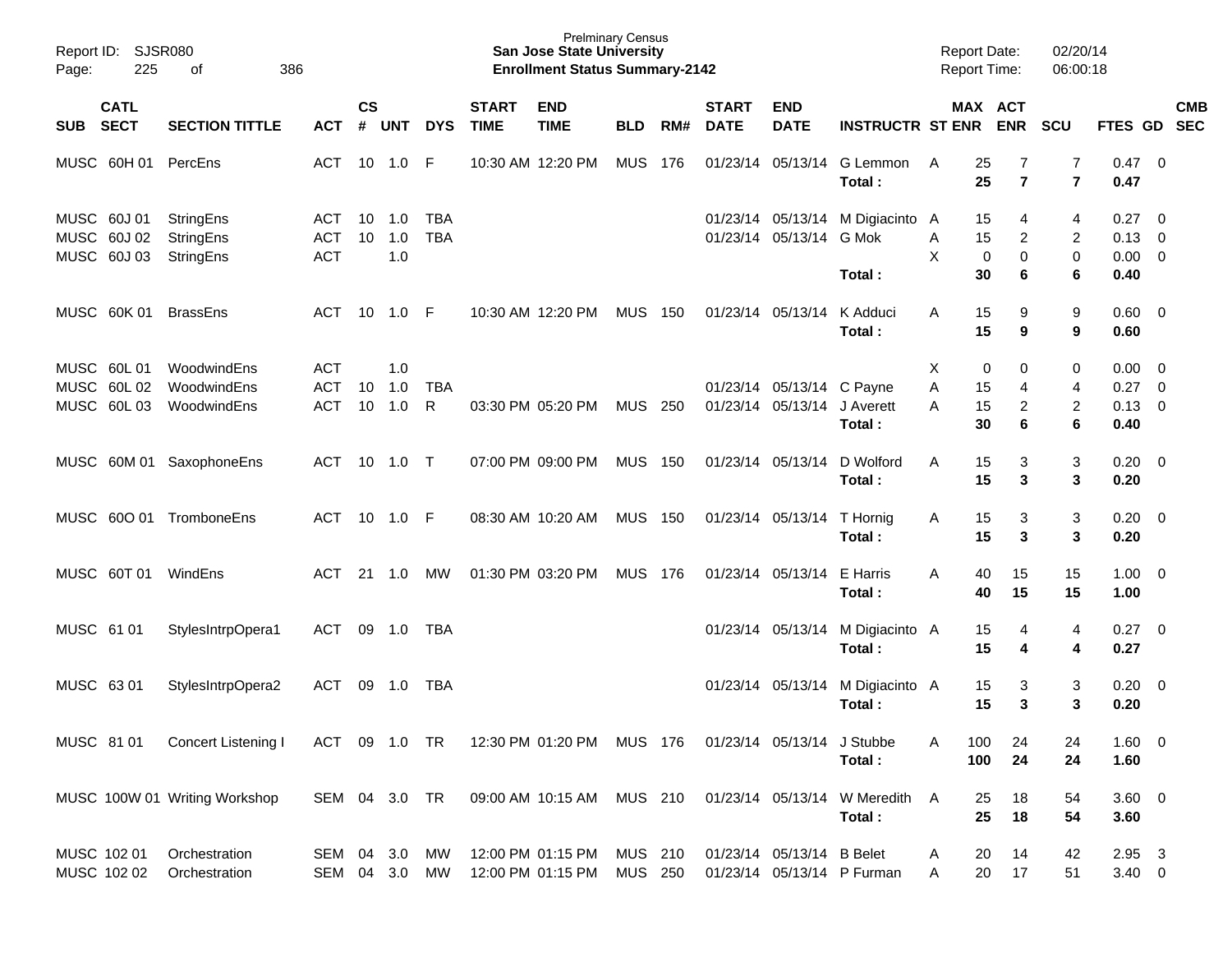| Report ID:<br>Page: | 226                                          | <b>SJSR080</b><br>386<br>οf                                |                                        |                    |                   |                              |                             | <b>Prelminary Census</b><br><b>San Jose State University</b><br><b>Enrollment Status Summary-2142</b> |                          |              |                             |                                                                       |                            | <b>Report Date:</b><br><b>Report Time:</b> |                  |                       | 02/20/14<br>06:00:18 |                                       |                                                      |                          |
|---------------------|----------------------------------------------|------------------------------------------------------------|----------------------------------------|--------------------|-------------------|------------------------------|-----------------------------|-------------------------------------------------------------------------------------------------------|--------------------------|--------------|-----------------------------|-----------------------------------------------------------------------|----------------------------|--------------------------------------------|------------------|-----------------------|----------------------|---------------------------------------|------------------------------------------------------|--------------------------|
| <b>SUB</b>          | <b>CATL</b><br><b>SECT</b>                   | <b>SECTION TITTLE</b>                                      | ACT                                    | $\mathsf{cs}$<br># | <b>UNT</b>        | <b>DYS</b>                   | <b>START</b><br><b>TIME</b> | <b>END</b><br><b>TIME</b>                                                                             | <b>BLD</b>               | RM#          | <b>START</b><br><b>DATE</b> | <b>END</b><br><b>DATE</b>                                             | <b>INSTRUCTR ST ENR</b>    |                                            |                  | MAX ACT<br><b>ENR</b> | <b>SCU</b>           | FTES GD                               |                                                      | <b>CMB</b><br><b>SEC</b> |
|                     |                                              |                                                            |                                        |                    |                   |                              |                             |                                                                                                       |                          |              |                             |                                                                       | Total:                     |                                            | 40               | 31                    | 93                   | 6.35                                  |                                                      |                          |
|                     | MUSC 106B 01                                 | Jazz Arranging 2                                           | SEM                                    | 04                 | 2.0               | MW                           |                             | 10:30 AM 11:45 AM                                                                                     | <b>MUS</b>               | 160          |                             | 01/23/14 05/13/14                                                     | A Lington<br>Total:        | Α                                          | 20<br>20         | 12<br>12              | 24<br>24             | 1.775<br>1.77                         |                                                      |                          |
|                     | MUSC 111 01                                  | Rom/Modern Mus HistoLEC                                    |                                        | 02                 | 3.0               | МW                           |                             | 09:00 AM 10:15 AM                                                                                     | <b>MUS</b>               | 250          |                             | 01/23/14 05/13/14                                                     | W Meredith<br>Total:       | A                                          | 50<br>50         | 44<br>44              | 132<br>132           | 8.90 2<br>8.90                        |                                                      |                          |
|                     | MUSC 120 01<br>MUSC 120 02                   | Worlds of Jazz<br>Worlds of Jazz                           | <b>LEC</b><br><b>LEC</b>               | 01                 | 3.0<br>3.0        | TR                           |                             | 10:30 AM 11:45 AM                                                                                     | <b>MUS</b>               | 150          |                             | 01/23/14 05/13/14                                                     | J Lewis                    | Χ<br>Α                                     | 0<br>100         | 0<br>90               | 0<br>270             | 0.00<br>18.05                         | - 0<br>- 1                                           |                          |
|                     | MUSC 120 03<br>MUSC 120 04<br>MUSC 120 11    | Worlds of Jazz<br>Worlds of Jazz<br>Worlds of Jazz         | <b>LEC</b><br><b>LEC</b><br><b>LEC</b> | 01<br>01<br>01     | 3.0<br>3.0<br>3.0 | W<br><b>TR</b><br><b>TBA</b> |                             | 07:00 PM 09:45 PM<br>09:00 AM 10:15 AM                                                                | <b>MUS</b><br><b>MUS</b> | - 150<br>150 |                             | 01/23/14 05/13/14<br>01/23/14 05/13/14<br>01/23/14 05/13/14 A Lington | D Behroozi<br>J Lewis      | A<br>A<br>A                                | 100<br>70<br>100 | 17<br>25<br>50        | 51<br>75<br>150      | 3.40<br>5.00<br>$10.00 \t 0$          | $\overline{\phantom{0}}$<br>$\overline{\phantom{0}}$ |                          |
|                     |                                              | MUSC 122B 01 FundTechDoReeds                               | <b>ACT</b>                             | 10                 | 1.0               | <b>TR</b>                    |                             | 11:30 AM 12:20 PM                                                                                     | <b>MUS</b>               | 182          |                             | 01/23/14 05/13/14                                                     | Total:<br>J Averett        | A                                          | 370<br>15        | 182<br>11             | 546<br>11            | 36.45<br>$0.73 \quad 0$               |                                                      |                          |
|                     |                                              | MUSC 123B 01 FundTechLowBr                                 | ACT                                    | 10                 | 1.0               | МW                           |                             | 10:30 AM 11:20 AM                                                                                     | MUS                      | 250          |                             | 01/23/14 05/13/14                                                     | Total:<br>K Adduci         | A                                          | 15<br>18         | 11<br>7               | 11<br>7              | 0.73<br>$0.48$ 1                      |                                                      |                          |
|                     |                                              |                                                            |                                        |                    |                   |                              |                             |                                                                                                       |                          |              |                             |                                                                       | Total:                     |                                            | 18               | $\overline{7}$        | $\overline{7}$       | 0.48                                  |                                                      |                          |
|                     |                                              | MUSC 125D 01 Fund Tech Percus                              | <b>ACT</b>                             | 09                 | 1.0               | -F                           |                             | 12:30 PM 02:20 PM                                                                                     | MUS 176                  |              |                             | 01/23/14 05/13/14                                                     | G Lemmon<br>Total:         | A                                          | 20<br>20         | 20<br>20              | 20<br>20             | $1.33 \ 0$<br>1.33                    |                                                      |                          |
|                     |                                              | MUSC 127B 01 FundTechLowStr<br>MUSC 127B 02 FundTechLowStr | <b>ACT</b><br><b>ACT</b>               | 10                 | 1.0<br>1.0        | <b>TR</b>                    |                             | 08:00 AM 08:50 AM                                                                                     | <b>MUS</b>               | - 150        |                             | 01/23/14 05/13/14                                                     | <b>B</b> Moyer<br>Total:   | Χ<br>Α                                     | 0<br>18<br>18    | 0<br>15<br>15         | 0<br>15<br>15        | $0.00 \t 0$<br>$1.02 \quad 1$<br>1.02 |                                                      |                          |
|                     | MUSC 129A 01                                 | ElecAcous5<br>MUSC 129A 02 ElecAcous5                      | <b>SUP</b><br><b>SUP</b>               | 36<br>36           | 1.0<br>2.0        | <b>TBA</b><br><b>TBA</b>     |                             |                                                                                                       |                          |              |                             | 01/23/14 05/13/14                                                     | 01/23/14 05/13/14 P Furman | A<br>Α                                     | 10<br>10         | 0<br>1                | 0<br>$\overline{c}$  | $0.00\,$<br>0.13                      | $\overline{\phantom{0}}$<br>$\overline{\mathbf{0}}$  |                          |
|                     |                                              |                                                            |                                        |                    |                   |                              |                             |                                                                                                       |                          |              |                             |                                                                       | Total:                     |                                            | 20               | $\mathbf{1}$          | 2                    | 0.13                                  |                                                      |                          |
|                     | MUSC 130 01<br>MUSC 130 02                   | Piano<br>Piano                                             | SUP 36 1.0 TBA<br><b>SUP</b>           |                    | 36  2.0  TBA      |                              |                             |                                                                                                       |                          |              |                             | 01/23/14 05/13/14<br>01/23/14 05/13/14                                | Total:                     | A<br>A                                     | 10<br>10<br>20   | 0<br>0                | 0<br>0<br>0          | $0.00 \t 0$<br>$0.00 \t 0$<br>0.00    |                                                      |                          |
|                     | MUSC 130A 01 Piano 5<br>MUSC 130A 02 Piano 5 |                                                            | <b>SUP</b><br><b>SUP</b>               |                    | 36 1.0<br>36 2.0  | TBA<br>TBA                   |                             |                                                                                                       |                          |              |                             | 01/23/14 05/13/14<br>01/23/14 05/13/14 G Mok                          |                            | A<br>A                                     | 10<br>10         | 0<br>2                | 0<br>4               | $0.00 \t 0$<br>$0.27$ 0               |                                                      |                          |
|                     | MUSC 130A 03 Piano 5                         |                                                            | SUP 36 1.0 TBA                         |                    |                   |                              |                             |                                                                                                       |                          |              |                             | 01/23/14 05/13/14                                                     |                            | A                                          | 10               | $\mathbf 0$           | 0                    | $0.00 \t 0$                           |                                                      |                          |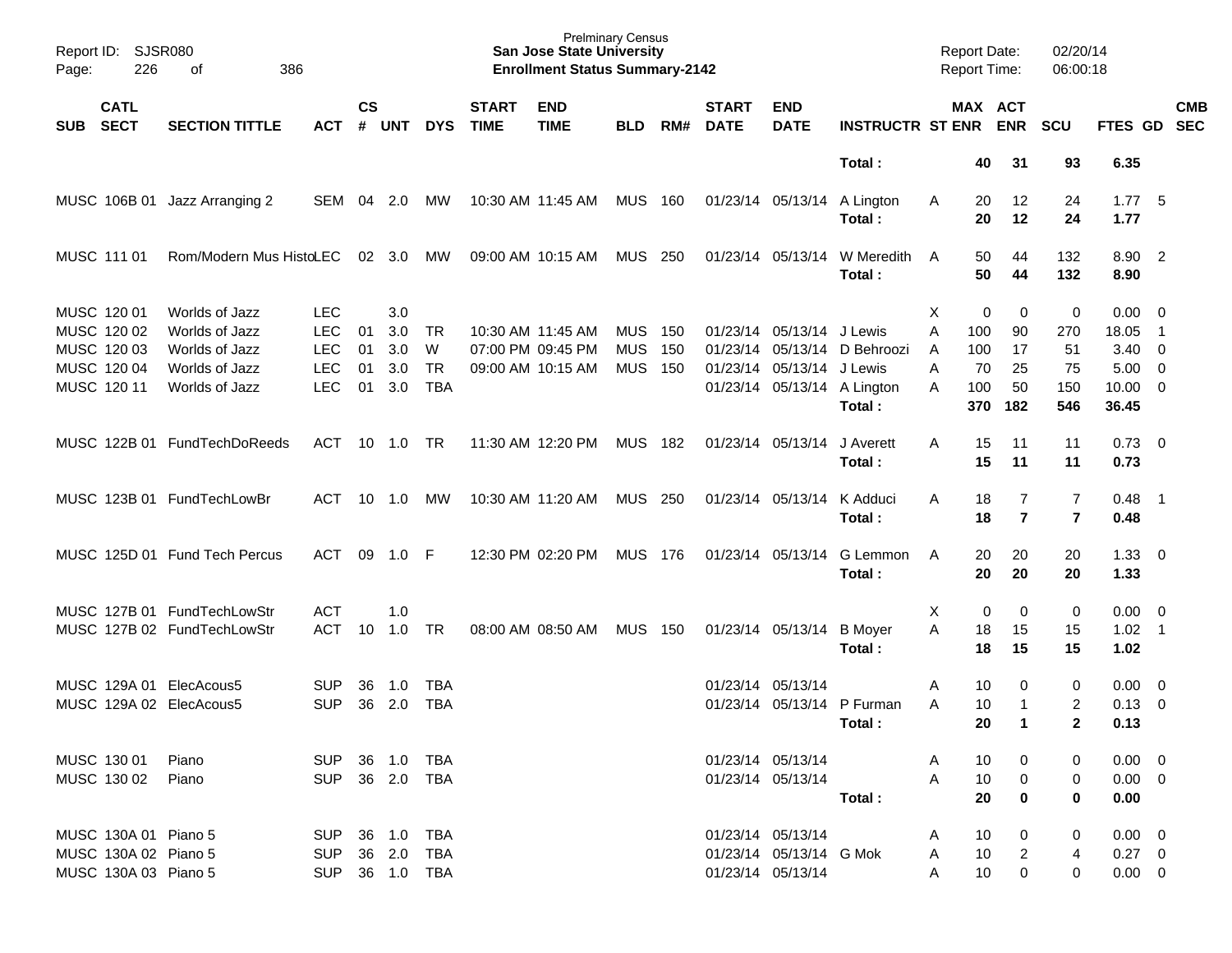| Report ID: SJSR080<br>227<br>Page: | 386<br>оf             |                |           |            |              |              | <b>San Jose State University</b><br><b>Enrollment Status Summary-2142</b> | <b>Prelminary Census</b> |     |                   |                   |                                  | <b>Report Date:</b><br><b>Report Time:</b> |                          | 02/20/14<br>06:00:18 |                |                         |
|------------------------------------|-----------------------|----------------|-----------|------------|--------------|--------------|---------------------------------------------------------------------------|--------------------------|-----|-------------------|-------------------|----------------------------------|--------------------------------------------|--------------------------|----------------------|----------------|-------------------------|
| <b>CATL</b>                        |                       |                | <b>CS</b> |            |              | <b>START</b> | <b>END</b>                                                                |                          |     | <b>START</b>      | <b>END</b>        |                                  |                                            | MAX ACT                  |                      |                | <b>CMB</b>              |
| <b>SECT</b><br><b>SUB</b>          | <b>SECTION TITTLE</b> | ACT            | #         | <b>UNT</b> | <b>DYS</b>   | <b>TIME</b>  | <b>TIME</b>                                                               | <b>BLD</b>               | RM# | <b>DATE</b>       | <b>DATE</b>       | <b>INSTRUCTR ST ENR</b>          |                                            | <b>ENR</b>               | <b>SCU</b>           | <b>FTES GD</b> | <b>SEC</b>              |
| MUSC 130A 04 Piano 5               |                       | <b>SUP</b>     | 36        | 2.0        | TBA          |              |                                                                           |                          |     |                   | 01/23/14 05/13/14 |                                  | A<br>10                                    | 0                        | 0                    | 0.00           | $\overline{\mathbf{0}}$ |
|                                    |                       |                |           |            |              |              |                                                                           |                          |     |                   |                   | Total :                          | 40                                         | $\mathbf{2}$             | 4                    | 0.27           |                         |
| MUSC 130B 01 Piano 6               |                       | <b>SUP</b>     | 36        | 1.0        | TBA          |              |                                                                           |                          |     |                   | 01/23/14 05/13/14 |                                  | 10<br>Α                                    | 0                        | 0                    | 0.00           | 0                       |
| MUSC 130B 02 Piano 6               |                       | <b>SUP</b>     | 36        | 2.0        | <b>TBA</b>   |              |                                                                           |                          |     | 01/23/14          | 05/13/14 G Mok    |                                  | 10<br>A                                    | -1                       | 2                    | 0.13           | 0                       |
| MUSC 130B 03 Piano 6               |                       | <b>SUP</b>     | 36        | 1.0        | <b>TBA</b>   |              |                                                                           |                          |     | 01/23/14          | 05/13/14          |                                  | 10<br>A                                    | 0                        | 0                    | 0.00           | 0                       |
| MUSC 130B 04 Piano 6               |                       | <b>SUP</b>     | 36        | 2.0        | <b>TBA</b>   |              |                                                                           |                          |     | 01/23/14 05/13/14 |                   |                                  | 10<br>Α                                    | 0                        | 0                    | 0.00           | 0                       |
|                                    |                       |                |           |            |              |              |                                                                           |                          |     |                   |                   | Total :                          | 40                                         | $\mathbf 1$              | $\mathbf{2}$         | 0.13           |                         |
| MUSC 130C 01 Piano 7               |                       | <b>SUP</b>     | 36        | 1.0        | TBA          |              |                                                                           |                          |     |                   | 01/23/14 05/13/14 |                                  | 10<br>Α                                    | 0                        | 0                    | 0.00           | 0                       |
| MUSC 130C 02 Piano 7               |                       | <b>SUP</b>     | 36        | 2.0        | <b>TBA</b>   |              |                                                                           |                          |     | 01/23/14          | 05/13/14          | G Mok                            | 10<br>A                                    | 0                        | 0                    | 0.00           | 0                       |
| MUSC 130C 03 Piano 7               |                       | <b>SUP</b>     | 36        | 1.0        | <b>TBA</b>   |              |                                                                           |                          |     | 01/23/14          | 05/13/14          |                                  | A<br>10                                    | 0                        | 0                    | 0.00           | 0                       |
| MUSC 130C 04 Piano 7               |                       | <b>SUP</b>     | 36        | 2.0        | <b>TBA</b>   |              |                                                                           |                          |     | 01/23/14 05/13/14 |                   |                                  | 10<br>Α                                    | 0                        | 0                    | 0.00           | 0                       |
|                                    |                       |                |           |            |              |              |                                                                           |                          |     |                   |                   | Total :                          | 40                                         | 0                        | 0                    | 0.00           |                         |
| MUSC 130D 01 Piano 8               |                       | <b>SUP</b>     | 36        | 1.0        | TBA          |              |                                                                           |                          |     | 01/23/14 05/13/14 |                   |                                  | 10<br>A                                    | 0                        | 0                    | 0.00           | 0                       |
| MUSC 130D 02 Piano 8               |                       | <b>SUP</b>     | 36        | 2.0        | <b>TBA</b>   |              |                                                                           |                          |     | 01/23/14          | 05/13/14          |                                  | 10<br>Α                                    | 0                        | 0                    | 0.00           | 0                       |
| MUSC 130D 03 Piano 8               |                       | <b>SUP</b>     | 36        | 1.0        | <b>TBA</b>   |              |                                                                           |                          |     |                   | 01/23/14 05/13/14 |                                  | 10<br>Α                                    | 0                        | 0                    | 0.00           | 0                       |
| MUSC 130D 04 Piano 8               |                       | <b>SUP</b>     | 36        | 2.0        | <b>TBA</b>   |              |                                                                           |                          |     | 01/23/14 05/13/14 |                   |                                  | 10<br>Α                                    | 0                        | 0                    | 0.00           | 0                       |
|                                    |                       |                |           |            |              |              |                                                                           |                          |     |                   |                   | Total :                          | 40                                         | 0                        | 0                    | 0.00           |                         |
| MUSC 133 01                        | Voice                 | <b>SUP</b>     | 36        | 1.0        | TBA          |              |                                                                           |                          |     |                   | 01/23/14 05/13/14 |                                  | 10<br>A                                    | 0                        | 0                    | 0.00           | 0                       |
| MUSC 133 02                        | Voice                 | <b>SUP</b>     | 36        | 2.0        | TBA          |              |                                                                           |                          |     | 01/23/14 05/13/14 |                   |                                  | Α<br>10                                    | 0                        | 0                    | 0.00           | 0                       |
|                                    |                       |                |           |            |              |              |                                                                           |                          |     |                   |                   | Total:                           | 20                                         | 0                        | 0                    | 0.00           |                         |
| MUSC 133A 01 Voice 5               |                       | <b>SUP</b>     | 36        | 1.0        | TBA          |              |                                                                           |                          |     |                   |                   | 01/23/14 05/13/14 S Bengochea A  | 10                                         | 1                        | 1                    | 0.07           | 0                       |
| MUSC 133A 02 Voice 5               |                       | <b>SUP</b>     | 36        | 2.0        | <b>TBA</b>   |              |                                                                           |                          |     | 01/23/14          | 05/13/14          |                                  | 10<br>A                                    | 0                        | 0                    | 0.00           | 0                       |
| MUSC 133A 03 Voice 5               |                       | <b>SUP</b>     | 36        | 1.0        | <b>TBA</b>   |              |                                                                           |                          |     | 01/23/14          | 05/13/14          |                                  | A<br>10                                    | 0                        | 0                    | 0.00           | 0                       |
| MUSC 133A 04 Voice 5               |                       | <b>SUP</b>     | 36        | 2.0        | <b>TBA</b>   |              |                                                                           |                          |     | 01/23/14          | 05/13/14          |                                  | 10<br>Α                                    | 0                        | 0                    | 0.00           | 0                       |
| MUSC 133A 05 Voice 5               |                       | <b>SUP</b>     | 36        | 1.0        | <b>TBA</b>   |              |                                                                           |                          |     |                   |                   | 01/23/14 05/13/14 K Karagiozov A | 10                                         | -1                       | $\mathbf{1}$         | 0.07           | 0                       |
| MUSC 133A 06 Voice 5               |                       | <b>SUP</b>     |           | 36 2.0     | <b>TBA</b>   |              |                                                                           |                          |     |                   | 01/23/14 05/13/14 |                                  | 10                                         | $\Omega$                 | 0                    | 0.00           | $\Omega$                |
| MUSC 133A 07 Voice 5               |                       | SUP 36 1.0 TBA |           |            |              |              |                                                                           |                          |     |                   | 01/23/14 05/13/14 |                                  | 10<br>A                                    | 0                        | 0                    | $0.00 \t 0$    |                         |
| MUSC 133A 08 Voice 5               |                       | SUP 36 2.0 TBA |           |            |              |              |                                                                           |                          |     |                   | 01/23/14 05/13/14 |                                  | 10<br>A                                    | 0                        | 0                    | $0.00 \t 0$    |                         |
|                                    |                       |                |           |            |              |              |                                                                           |                          |     |                   |                   | Total:                           | 80                                         | $\mathbf{2}$             | $\mathbf{2}$         | 0.13           |                         |
| MUSC 133B 01 Voice 6               |                       | SUP            |           |            | 36  1.0  TBA |              |                                                                           |                          |     |                   | 01/23/14 05/13/14 |                                  | 10<br>A                                    | 0                        | 0                    | $0.00 \t 0$    |                         |
| MUSC 133B 02 Voice 6               |                       | <b>SUP</b>     |           | 36 2.0     | TBA          |              |                                                                           |                          |     |                   |                   | 01/23/14 05/13/14 S Bengochea A  | 10 <sup>°</sup>                            | $\overline{1}$           | 2                    | $0.13 \ 0$     |                         |
| MUSC 133B 03 Voice 6               |                       | <b>SUP</b>     |           | 36 1.0     | TBA          |              |                                                                           |                          |     |                   |                   | 01/23/14 05/13/14 L Chianakas A  | 10 <sup>°</sup>                            | $\overline{\phantom{0}}$ | $\overline{2}$       | $0.15$ 1       |                         |
| MUSC 133B 04 Voice 6               |                       | SUP 36 2.0 TBA |           |            |              |              |                                                                           |                          |     |                   |                   | 01/23/14 05/13/14 L Chianakas A  | 10 <sup>°</sup>                            | $\mathbf{1}$             | $\overline{2}$       | $0.13 \ 0$     |                         |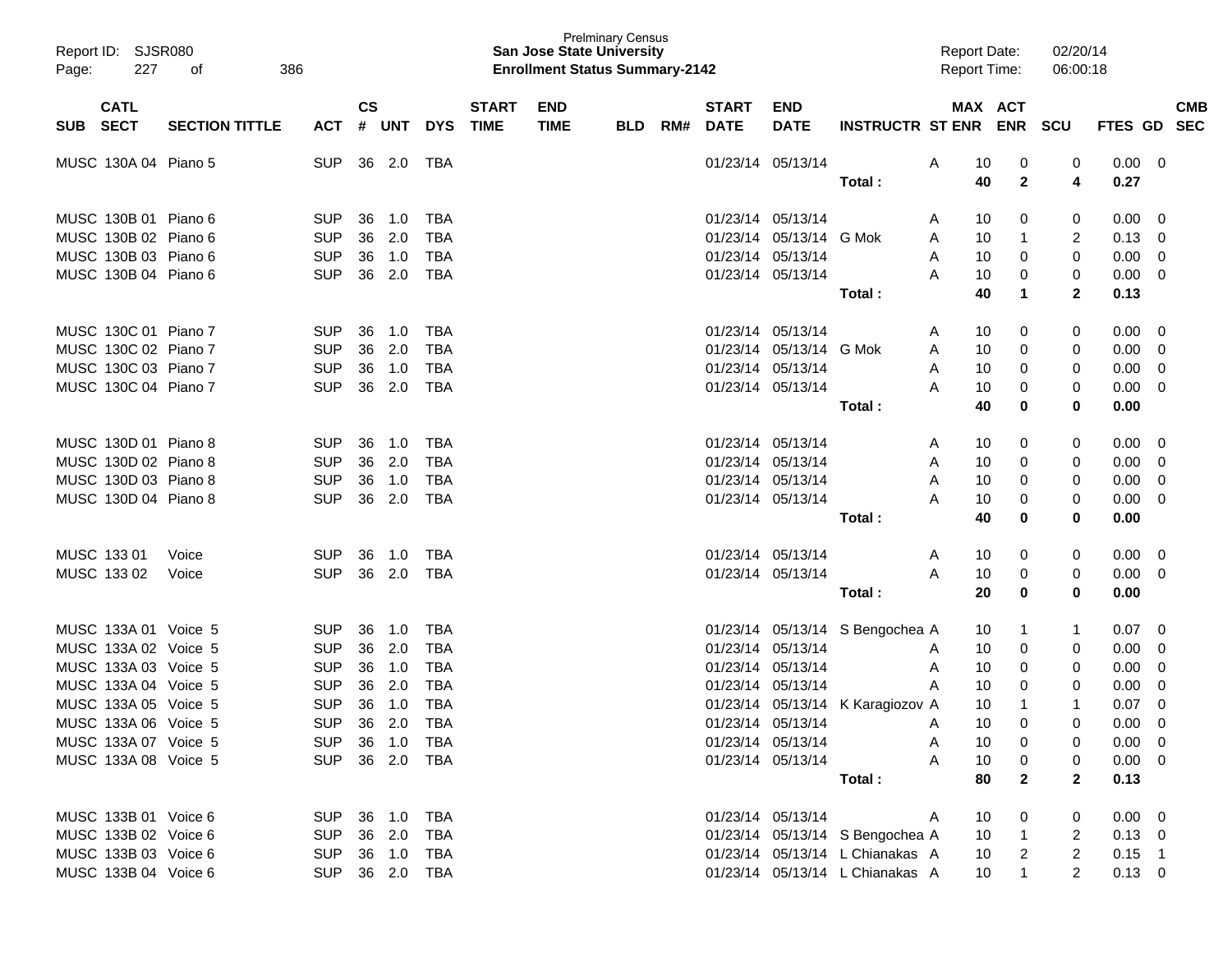| Report ID: SJSR080<br>228<br>Page:       | 386<br>οf             |            |                    |            |            |                             | <b>San Jose State University</b><br><b>Enrollment Status Summary-2142</b> | <b>Prelminary Census</b> |     |                             |                           |                                  | <b>Report Date:</b><br><b>Report Time:</b> |          |         | 02/20/14<br>06:00:18 |                |                          |
|------------------------------------------|-----------------------|------------|--------------------|------------|------------|-----------------------------|---------------------------------------------------------------------------|--------------------------|-----|-----------------------------|---------------------------|----------------------------------|--------------------------------------------|----------|---------|----------------------|----------------|--------------------------|
| <b>CATL</b><br><b>SECT</b><br><b>SUB</b> | <b>SECTION TITTLE</b> | <b>ACT</b> | $\mathsf{cs}$<br># | <b>UNT</b> | <b>DYS</b> | <b>START</b><br><b>TIME</b> | <b>END</b><br><b>TIME</b>                                                 | <b>BLD</b>               | RM# | <b>START</b><br><b>DATE</b> | <b>END</b><br><b>DATE</b> | INSTRUCTR ST ENR ENR SCU         |                                            |          | MAX ACT |                      | <b>FTES GD</b> | <b>CMB</b><br><b>SEC</b> |
|                                          |                       |            |                    |            |            |                             |                                                                           |                          |     |                             |                           |                                  |                                            |          |         |                      |                |                          |
| MUSC 133B 05 Voice 6                     |                       | <b>SUP</b> | 36                 | 1.0        | TBA        |                             |                                                                           |                          |     |                             |                           | 01/23/14 05/13/14 K Karagiozov A |                                            | 10       | 2       | 2                    | 0.15           | -1                       |
| MUSC 133B 06 Voice 6                     |                       | <b>SUP</b> | 36                 | 2.0        | <b>TBA</b> |                             |                                                                           |                          |     | 01/23/14                    | 05/13/14                  |                                  | A                                          | 10       | 0       | 0                    | 0.00           | 0                        |
| MUSC 133B 07 Voice 6                     |                       | <b>SUP</b> | 36                 | 1.0        | <b>TBA</b> |                             |                                                                           |                          |     | 01/23/14                    | 05/13/14 J Frank          |                                  | A                                          | 10       | 1       | 1                    | 0.08           | -1                       |
| MUSC 133B 08 Voice 6                     |                       | <b>SUP</b> | 36                 | 2.0        | <b>TBA</b> |                             |                                                                           |                          |     |                             | 01/23/14 05/13/14         | Total:                           | A                                          | 10<br>80 | 0<br>7  | 0<br>9               | 0.00<br>0.65   | 0                        |
|                                          |                       |            |                    |            |            |                             |                                                                           |                          |     |                             |                           |                                  |                                            |          |         |                      |                |                          |
| MUSC 133C 01 Voice 7                     |                       | <b>SUP</b> | 36                 | 1.0        | TBA        |                             |                                                                           |                          |     |                             | 01/23/14 05/13/14         |                                  | A                                          | 10       | 0       | 0                    | 0.00           | -0                       |
| MUSC 133C 02 Voice 7                     |                       | <b>SUP</b> | 36                 | 2.0        | TBA        |                             |                                                                           |                          |     | 01/23/14                    | 05/13/14                  |                                  | A                                          | 10       | 0       | 0                    | 0.00           | 0                        |
| MUSC 133C 03 Voice 7                     |                       | <b>SUP</b> | 36                 | 1.0        | TBA        |                             |                                                                           |                          |     | 01/23/14                    | 05/13/14                  |                                  | A                                          | 10       | 0       | 0                    | 0.00           | 0                        |
| MUSC 133C 04 Voice 7                     |                       | <b>SUP</b> | 36                 | 2.0        | TBA        |                             |                                                                           |                          |     | 01/23/14                    | 05/13/14                  |                                  | A                                          | 10       | 0       | 0                    | 0.00           | 0                        |
| MUSC 133C 05 Voice 7                     |                       | <b>SUP</b> | 36                 | 1.0        | TBA        |                             |                                                                           |                          |     | 01/23/14                    | 05/13/14                  |                                  | A                                          | 10       | 0       | 0                    | 0.00           | 0                        |
| MUSC 133C 06 Voice 7                     |                       | <b>SUP</b> | 36                 | 2.0        | <b>TBA</b> |                             |                                                                           |                          |     | 01/23/14                    | 05/13/14                  |                                  | A                                          | 10       | 0       | 0                    | 0.00           | 0                        |
| MUSC 133C 07 Voice 7                     |                       | <b>SUP</b> | 36                 | 1.0        | <b>TBA</b> |                             |                                                                           |                          |     | 01/23/14                    | 05/13/14                  |                                  | A                                          | 10       | 0       | 0                    | 0.00           | 0                        |
| MUSC 133C 08 Voice 7                     |                       | <b>SUP</b> | 36                 | 2.0        | <b>TBA</b> |                             |                                                                           |                          |     | 01/23/14                    | 05/13/14                  | J Frank                          | A                                          | 10       | 1       | 2                    | 0.13           | 0                        |
|                                          |                       |            |                    |            |            |                             |                                                                           |                          |     |                             |                           | Total:                           |                                            | 80       | 1       | $\mathbf{2}$         | 0.13           |                          |
| MUSC 133D 01 Voice 8                     |                       | <b>SUP</b> | 36                 | 1.0        | <b>TBA</b> |                             |                                                                           |                          |     |                             |                           | 01/23/14 05/13/14 S Bengochea A  |                                            | 10       | 1       | 1                    | 0.07           | -0                       |
| MUSC 133D 02 Voice 8                     |                       | <b>SUP</b> | 36                 | 2.0        | <b>TBA</b> |                             |                                                                           |                          |     | 01/23/14                    | 05/13/14                  |                                  | A                                          | 10       | 0       | 0                    | 0.00           | 0                        |
| MUSC 133D 03 Voice 8                     |                       | <b>SUP</b> | 36                 | 1.0        | TBA        |                             |                                                                           |                          |     | 01/23/14                    |                           | 05/13/14 L Chianakas A           |                                            | 10       | 2       | 2                    | 0.13           | 0                        |
| MUSC 133D 04 Voice 8                     |                       | <b>SUP</b> | 36                 | 2.0        | TBA        |                             |                                                                           |                          |     | 01/23/14                    |                           | 05/13/14 L Chianakas A           |                                            | 10       |         | 2                    | 0.13           | 0                        |
| MUSC 133D 05 Voice 8                     |                       | <b>SUP</b> | 36                 | 1.0        | TBA        |                             |                                                                           |                          |     | 01/23/14                    |                           | 05/13/14 K Karagiozov A          |                                            | 10       |         | 1                    | 0.08           | -1                       |
| MUSC 133D 06 Voice 8                     |                       | <b>SUP</b> | 36                 | 2.0        | <b>TBA</b> |                             |                                                                           |                          |     | 01/23/14                    | 05/13/14                  |                                  | A                                          | 10       | 0       | 0                    | 0.00           | 0                        |
| MUSC 133D 07 Voice 8                     |                       | <b>SUP</b> | 36                 | 1.0        | <b>TBA</b> |                             |                                                                           |                          |     | 01/23/14                    | 05/13/14                  |                                  | A                                          | 10       | 0       | 0                    | 0.00           | 0                        |
| MUSC 133D 08 Voice 8                     |                       | <b>SUP</b> | 36                 | 2.0        | <b>TBA</b> |                             |                                                                           |                          |     | 01/23/14                    | 05/13/14 J Frank          |                                  | A                                          | 10       | 0       | 0                    | 0.00           | 0                        |
|                                          |                       |            |                    |            |            |                             |                                                                           |                          |     |                             |                           | Total:                           |                                            | 80       | 5       | 6                    | 0.42           |                          |
| MUSC 134 01                              | <b>Strings</b>        | <b>SUP</b> | 36                 | 1.0        | TBA        |                             |                                                                           |                          |     |                             | 01/23/14 05/13/14         |                                  | A                                          | 10       | 0       | 0                    | 0.00           | - 0                      |
| MUSC 134 02                              | Strings               | <b>SUP</b> |                    | 36 2.0     | TBA        |                             |                                                                           |                          |     |                             | 01/23/14 05/13/14         |                                  | A                                          | 10       | 0       | 0                    | 0.00           | 0                        |
|                                          |                       |            |                    |            |            |                             |                                                                           |                          |     |                             |                           | Total:                           |                                            | 20       | 0       | 0                    | 0.00           |                          |
|                                          |                       |            |                    |            |            |                             |                                                                           |                          |     |                             |                           |                                  |                                            |          |         |                      |                |                          |
| MUSC 134A 01 Strings 5                   |                       | <b>SUP</b> |                    | 36 1.0     | TBA        |                             |                                                                           |                          |     |                             | 01/23/14 05/13/14 S Lin   |                                  | A                                          | 10       |         |                      | 0.07           | 0                        |
| MUSC 134A 02 Strings 5                   |                       | <b>SUP</b> | 36                 | 2.0        | TBA        |                             |                                                                           |                          |     |                             | 01/23/14 05/13/14         |                                  | Α                                          | 10       | 0       |                      | $0.00 \t 0$    |                          |
| MUSC 134A 03 Strings 5                   |                       | <b>SUP</b> |                    | 36 1.0     | <b>TBA</b> |                             |                                                                           |                          |     |                             | 01/23/14 05/13/14         |                                  | A                                          | 10       | 0       | 0                    | 0.00           | - 0                      |
| MUSC 134A 04 Strings 5                   |                       | <b>SUP</b> |                    | 36 2.0     | <b>TBA</b> |                             |                                                                           |                          |     |                             |                           | 01/23/14 05/13/14 D Nicholeris   | $\mathsf{A}$                               | 10       |         | 2                    | 0.13           | -0                       |
| MUSC 134A 05 Strings 5                   |                       | <b>SUP</b> |                    | 36 1.0     | <b>TBA</b> |                             |                                                                           |                          |     |                             | 01/23/14 05/13/14         |                                  | A                                          | 10       | 0       | 0                    | 0.00           | -0                       |
| MUSC 134A 06 Strings 5                   |                       | <b>SUP</b> |                    | 36 2.0     | TBA        |                             |                                                                           |                          |     |                             | 01/23/14 05/13/14         |                                  | A                                          | 10       | 0       | 0                    | 0.00           | -0                       |
| MUSC 134A 07 Strings 5                   |                       | <b>SUP</b> |                    | 36 1.0     | TBA        |                             |                                                                           |                          |     |                             | 01/23/14 05/13/14         |                                  | A                                          | 10       | 0       | 0                    | 0.00           | -0                       |
| MUSC 134A 08 Strings 5                   |                       | <b>SUP</b> |                    | 36 2.0     | TBA        |                             |                                                                           |                          |     |                             | 01/23/14 05/13/14         |                                  | A                                          | 10       | 0       | 0                    | 0.00           | 0                        |
|                                          |                       |            |                    |            |            |                             |                                                                           |                          |     |                             |                           | Total:                           |                                            | 80       | 2       | 3                    | 0.20           |                          |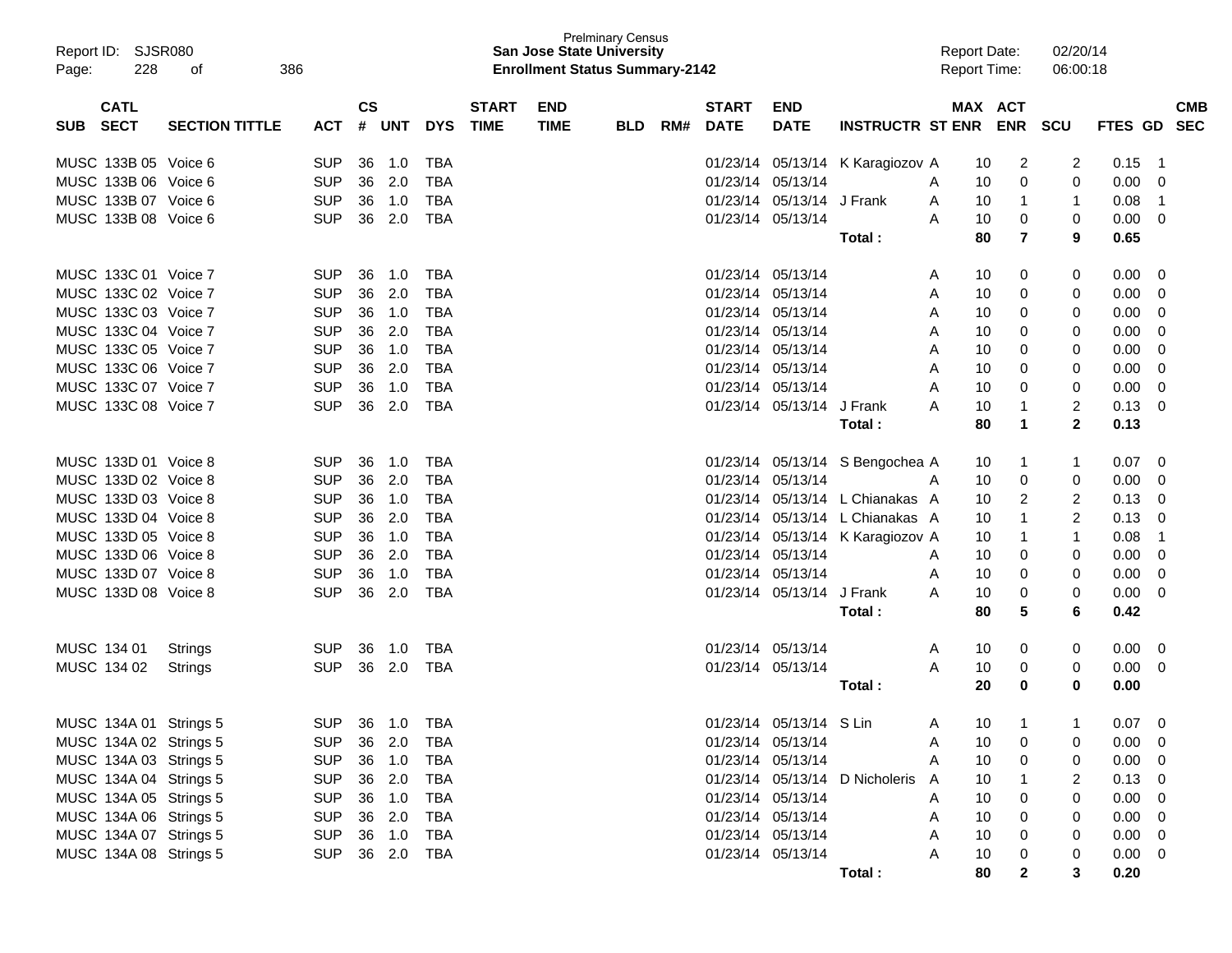| Report ID: SJSR080<br>229<br>Page: | 386<br>of             |                |               |        |            |              | <b>San Jose State University</b><br><b>Enrollment Status Summary-2142</b> | <b>Prelminary Census</b> |     |                   |                   |                                |   | <b>Report Date:</b><br><b>Report Time:</b> |              | 02/20/14<br>06:00:18 |                |                         |            |
|------------------------------------|-----------------------|----------------|---------------|--------|------------|--------------|---------------------------------------------------------------------------|--------------------------|-----|-------------------|-------------------|--------------------------------|---|--------------------------------------------|--------------|----------------------|----------------|-------------------------|------------|
| <b>CATL</b>                        |                       |                | $\mathsf{cs}$ |        |            | <b>START</b> | <b>END</b>                                                                |                          |     | <b>START</b>      | <b>END</b>        |                                |   | MAX ACT                                    |              |                      |                |                         | <b>CMB</b> |
| SUB SECT                           | <b>SECTION TITTLE</b> | <b>ACT</b>     |               | # UNT  | <b>DYS</b> | <b>TIME</b>  | <b>TIME</b>                                                               | <b>BLD</b>               | RM# | <b>DATE</b>       | <b>DATE</b>       | INSTRUCTR ST ENR ENR SCU       |   |                                            |              |                      | FTES GD SEC    |                         |            |
| MUSC 134B 01 Strings 6             |                       | <b>SUP</b>     | 36            | 1.0    | TBA        |              |                                                                           |                          |     |                   | 01/23/14 05/13/14 |                                | A | 10                                         | 0            | 0                    | $0.00 \t 0$    |                         |            |
| MUSC 134B 02 Strings 6             |                       | <b>SUP</b>     | 36            | 2.0    | TBA        |              |                                                                           |                          |     |                   | 01/23/14 05/13/14 |                                | Α | 10                                         | 0            | 0                    | 0.00           | 0                       |            |
| MUSC 134B 03 Strings 6             |                       | <b>SUP</b>     |               | 36 1.0 | TBA        |              |                                                                           |                          |     | 01/23/14 05/13/14 |                   |                                | A | 10                                         | 0            | 0                    | 0.00           | 0                       |            |
| MUSC 134B 04 Strings 6             |                       | <b>SUP</b>     | 36            | 2.0    | TBA        |              |                                                                           |                          |     |                   |                   | 01/23/14 05/13/14 D Nicholeris | A | 10                                         | $\mathbf{1}$ | 2                    | 0.13           | 0                       |            |
| MUSC 134B 05 Strings 6             |                       | <b>SUP</b>     |               | 36 1.0 | TBA        |              |                                                                           |                          |     | 01/23/14 05/13/14 |                   |                                | Α | 10                                         | 0            | 0                    | 0.00           | $\overline{0}$          |            |
| MUSC 134B 06 Strings 6             |                       | <b>SUP</b>     | 36            | 2.0    | TBA        |              |                                                                           |                          |     |                   |                   | 01/23/14 05/13/14 P Gelfand    | A | 10                                         | $\mathbf{1}$ | $\overline{c}$       | 0.13           | - 0                     |            |
| MUSC 134B 07 Strings 6             |                       | <b>SUP</b>     | 36            | 1.0    | TBA        |              |                                                                           |                          |     | 01/23/14 05/13/14 |                   |                                | A | 10                                         | 0            | 0                    | 0.00           | $\overline{0}$          |            |
| MUSC 134B 08 Strings 6             |                       | <b>SUP</b>     | 36            | 2.0    | TBA        |              |                                                                           |                          |     |                   | 01/23/14 05/13/14 |                                | A | 10                                         | 0            | 0                    | $0.00 \t 0$    |                         |            |
|                                    |                       |                |               |        |            |              |                                                                           |                          |     |                   |                   | Total:                         |   | 80                                         | $\mathbf 2$  | 4                    | 0.27           |                         |            |
| MUSC 134C 01 Strings 7             |                       | <b>SUP</b>     | 36            | 1.0    | TBA        |              |                                                                           |                          |     | 01/23/14 05/13/14 |                   |                                | A | 10                                         | 0            | 0                    | $0.00 \ 0$     |                         |            |
| MUSC 134C 02 Strings 7             |                       | <b>SUP</b>     | 36            | 2.0    | TBA        |              |                                                                           |                          |     | 01/23/14 05/13/14 |                   |                                | A | 10                                         | 0            | 0                    | 0.00           | $\overline{\mathbf{0}}$ |            |
| MUSC 134C 03 Strings 7             |                       | <b>SUP</b>     |               | 36 1.0 | TBA        |              |                                                                           |                          |     |                   | 01/23/14 05/13/14 |                                | A | 10                                         | 0            | 0                    | 0.00           | - 0                     |            |
| MUSC 134C 04 Strings 7             |                       | <b>SUP</b>     |               | 36 2.0 | TBA        |              |                                                                           |                          |     |                   | 01/23/14 05/13/14 |                                | A | 10                                         | 0            | 0                    | 0.00           | - 0                     |            |
| MUSC 134C 05 Strings 7             |                       | <b>SUP</b>     |               | 36 1.0 | TBA        |              |                                                                           |                          |     |                   | 01/23/14 05/13/14 |                                | Α | 10                                         | 0            | 0                    | 0.00           | - 0                     |            |
| MUSC 134C 06 Strings 7             |                       | <b>SUP</b>     | 36            | 2.0    | TBA        |              |                                                                           |                          |     | 01/23/14 05/13/14 |                   |                                | Α | 10                                         | 0            | 0                    | 0.00           | - 0                     |            |
| MUSC 134C 07 Strings 7             |                       | <b>SUP</b>     | 36            | 1.0    | TBA        |              |                                                                           |                          |     | 01/23/14 05/13/14 |                   |                                | A | 10                                         | 0            | 0                    | 0.00           | - 0                     |            |
| MUSC 134C 08 Strings 7             |                       | <b>SUP</b>     | 36            | 2.0    | TBA        |              |                                                                           |                          |     |                   | 01/23/14 05/13/14 |                                | A | 10                                         | 0            | 0                    | $0.00 \t 0$    |                         |            |
|                                    |                       |                |               |        |            |              |                                                                           |                          |     |                   |                   | Total:                         |   | 80                                         | $\bf{0}$     | 0                    | 0.00           |                         |            |
| MUSC 134D 01 Strings 8             |                       | <b>SUP</b>     | 36            | 1.0    | TBA        |              |                                                                           |                          |     | 01/23/14 05/13/14 |                   |                                | A | 10                                         | 0            | 0                    | $0.00 \ 0$     |                         |            |
| MUSC 134D 02 Strings 8             |                       | <b>SUP</b>     | 36            | 2.0    | TBA        |              |                                                                           |                          |     |                   | 01/23/14 05/13/14 |                                | A | 10                                         | 0            | 0                    | 0.00           | - 0                     |            |
| MUSC 134D 03 Strings 8             |                       | <b>SUP</b>     | 36            | 1.0    | TBA        |              |                                                                           |                          |     | 01/23/14 05/13/14 |                   |                                | A | 10                                         | 0            | 0                    | 0.00           | - 0                     |            |
| MUSC 134D 04 Strings 8             |                       | <b>SUP</b>     | 36            | 2.0    | TBA        |              |                                                                           |                          |     |                   |                   | 01/23/14 05/13/14 D Nicholeris | A | 10                                         | $\mathbf{1}$ | 2                    | 0.13           | 0                       |            |
| MUSC 134D 05 Strings 8             |                       | <b>SUP</b>     |               | 36 1.0 | TBA        |              |                                                                           |                          |     |                   |                   | 01/23/14 05/13/14 P Gelfand    | A | 10                                         | $\mathbf{1}$ | $\mathbf 1$          | 0.07           | $\overline{0}$          |            |
| MUSC 134D 06 Strings 8             |                       | <b>SUP</b>     | 36            | 2.0    | TBA        |              |                                                                           |                          |     | 01/23/14 05/13/14 |                   |                                | A | 10                                         | 0            | 0                    | 0.00           | - 0                     |            |
| MUSC 134D 07 Strings 8             |                       | <b>SUP</b>     | 36            | 1.0    | TBA        |              |                                                                           |                          |     |                   | 01/23/14 05/13/14 |                                | A | 10                                         | 0            | 0                    | 0.00           | $\overline{\mathbf{0}}$ |            |
| MUSC 134D 08 Strings 8             |                       | <b>SUP</b>     | 36            | 2.0    | TBA        |              |                                                                           |                          |     |                   | 01/23/14 05/13/14 |                                | A | 10                                         | 0            | 0                    | $0.00 \t 0$    |                         |            |
|                                    |                       |                |               |        |            |              |                                                                           |                          |     |                   |                   | Total :                        |   | 80                                         | $\mathbf{2}$ | 3                    | 0.20           |                         |            |
| MUSC 135 01                        | Woodwinds             | SUP 36 1.0 TBA |               |        |            |              |                                                                           |                          |     |                   | 01/23/14 05/13/14 |                                | A | 10                                         | 0            | 0                    | $0.00 \t 0$    |                         |            |
| MUSC 135 02 Woodwinds              |                       | SUP 36 2.0 TBA |               |        |            |              |                                                                           |                          |     |                   | 01/23/14 05/13/14 |                                | A | 10                                         | 0            | 0                    | $0.00 \t 0$    |                         |            |
|                                    |                       |                |               |        |            |              |                                                                           |                          |     |                   |                   | Total:                         |   | 20                                         | 0            | 0                    | 0.00           |                         |            |
| MUSC 135A 01 Woodwinds 5           |                       | SUP 36 1.0 TBA |               |        |            |              |                                                                           |                          |     |                   | 01/23/14 05/13/14 |                                | A | 10                                         | 0            | 0                    | $0.00 \t 0$    |                         |            |
| MUSC 135A 02 Woodwinds 5           |                       | SUP 36 2.0     |               |        | TBA        |              |                                                                           |                          |     |                   | 01/23/14 05/13/14 |                                | A | 10                                         | 0            | 0                    | $0.00 \quad 0$ |                         |            |
| MUSC 135A 03 Woodwinds 5           |                       | SUP 36 1.0 TBA |               |        |            |              |                                                                           |                          |     |                   | 01/23/14 05/13/14 |                                | A | 10                                         | 0            | 0                    | $0.00 \t 0$    |                         |            |
| MUSC 135A 04 Woodwinds 5           |                       | SUP 36 2.0 TBA |               |        |            |              |                                                                           |                          |     |                   | 01/23/14 05/13/14 |                                | Α | 10 <sup>°</sup>                            | 0            | 0                    | $0.00 \t 0$    |                         |            |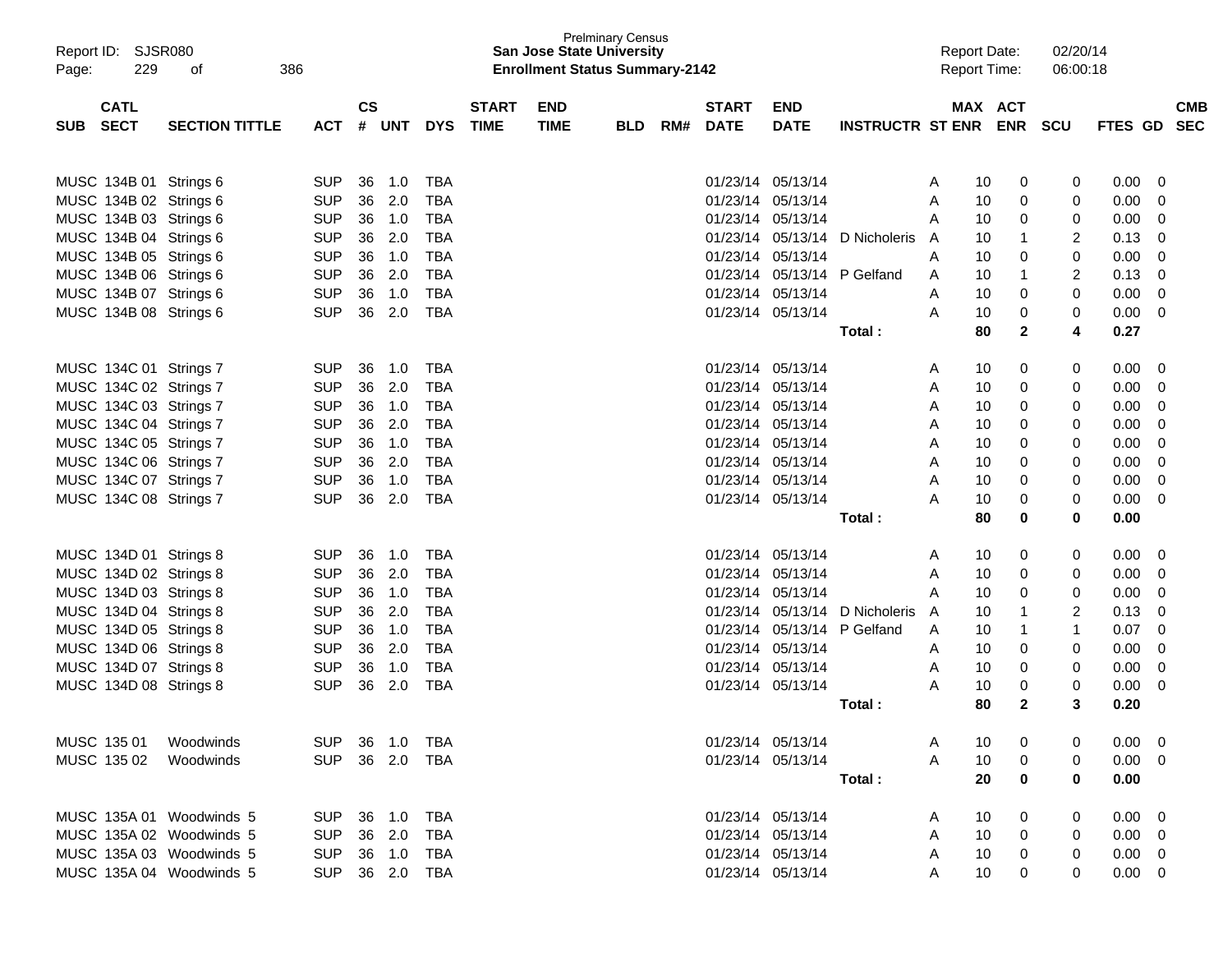| Report ID: SJSR080<br>230<br>Page: | 386<br>οf             |                |               |        |            |              | <b>San Jose State University</b><br><b>Enrollment Status Summary-2142</b> | <b>Prelminary Census</b> |     |                   |                             |                         |   | <b>Report Date:</b><br><b>Report Time:</b> |            | 02/20/14<br>06:00:18 |                |            |
|------------------------------------|-----------------------|----------------|---------------|--------|------------|--------------|---------------------------------------------------------------------------|--------------------------|-----|-------------------|-----------------------------|-------------------------|---|--------------------------------------------|------------|----------------------|----------------|------------|
| <b>CATL</b>                        |                       |                | $\mathsf{cs}$ |        |            | <b>START</b> | <b>END</b>                                                                |                          |     | <b>START</b>      | <b>END</b>                  |                         |   | MAX ACT                                    |            |                      |                | <b>CMB</b> |
| <b>SECT</b><br>SUB                 | <b>SECTION TITTLE</b> | ACT            |               | # UNT  | <b>DYS</b> | <b>TIME</b>  | <b>TIME</b>                                                               | <b>BLD</b>               | RM# | <b>DATE</b>       | <b>DATE</b>                 | <b>INSTRUCTR ST ENR</b> |   |                                            | <b>ENR</b> | <b>SCU</b>           | FTES GD        | <b>SEC</b> |
| MUSC 135A 05 Woodwinds 5           |                       | <b>SUP</b>     | 36            | 1.0    | TBA        |              |                                                                           |                          |     |                   | 01/23/14 05/13/14           |                         | A | 10                                         | 0          | 0                    | 0.00           | - 0        |
| MUSC 135A 06 Woodwinds 5           |                       | <b>SUP</b>     | 36            | 2.0    | TBA        |              |                                                                           |                          |     |                   | 01/23/14 05/13/14           | J Averett               | A | 10                                         | 2          | 4                    | 0.27           | 0          |
| MUSC 135A 07 Woodwinds 5           |                       | <b>SUP</b>     | 36            | 1.0    | <b>TBA</b> |              |                                                                           |                          |     | 01/23/14 05/13/14 |                             |                         | A | 10                                         | 0          | 0                    | 0.00           | 0          |
| MUSC 135A 08 Woodwinds 5           |                       | <b>SUP</b>     | 36            | 2.0    | TBA        |              |                                                                           |                          |     | 01/23/14 05/13/14 |                             |                         | A | 10                                         | 0          | 0                    | 0.00           | 0          |
| MUSC 135A 09 Woodwinds 5           |                       | <b>SUP</b>     | 36            | 1.0    | TBA        |              |                                                                           |                          |     |                   | 01/23/14 05/13/14           |                         | A | 10                                         | 0          | 0                    | 0.00           | 0          |
| MUSC 135A 10 Woodwinds 5           |                       | <b>SUP</b>     | 36            | 2.0    | <b>TBA</b> |              |                                                                           |                          |     |                   | 01/23/14 05/13/14           | D Wolford               | A | 10                                         |            | 2                    | 0.13           | 0          |
|                                    |                       |                |               |        |            |              |                                                                           |                          |     |                   |                             | Total :                 |   | 100                                        | 3          | 6                    | 0.40           |            |
| MUSC 135B 01 Woodwinds 6           |                       | <b>SUP</b>     | 36            | 1.0    | TBA        |              |                                                                           |                          |     | 01/23/14 05/13/14 |                             |                         | A | 10                                         | 0          | 0                    | 0.00           | 0          |
| MUSC 135B 02 Woodwinds 6           |                       | <b>SUP</b>     | 36            | 2.0    | TBA        |              |                                                                           |                          |     | 01/23/14 05/13/14 |                             |                         | A | 10                                         | 0          | 0                    | 0.00           | 0          |
| MUSC 135B 03 Woodwinds 6           |                       | <b>SUP</b>     | 36            | 1.0    | TBA        |              |                                                                           |                          |     | 01/23/14 05/13/14 |                             |                         | A | 10                                         | 0          | 0                    | 0.00           | 0          |
| MUSC 135B 04 Woodwinds 6           |                       | <b>SUP</b>     | 36            | 2.0    | <b>TBA</b> |              |                                                                           |                          |     |                   | 01/23/14 05/13/14           | M Adduci                | A | 10                                         |            | 2                    | 0.13           | 0          |
| MUSC 135B 05 Woodwinds 6           |                       | <b>SUP</b>     | 36            | 1.0    | <b>TBA</b> |              |                                                                           |                          |     | 01/23/14 05/13/14 |                             |                         | A | 10                                         | 0          | 0                    | 0.00           | 0          |
| MUSC 135B 06 Woodwinds 6           |                       | <b>SUP</b>     | 36            | 2.0    | <b>TBA</b> |              |                                                                           |                          |     | 01/23/14 05/13/14 |                             |                         | A | 10                                         | 0          | 0                    | 0.00           | 0          |
| MUSC 135B 07 Woodwinds 6           |                       | <b>SUP</b>     | 36            | 1.0    | <b>TBA</b> |              |                                                                           |                          |     | 01/23/14 05/13/14 |                             |                         | A | 10                                         | 0          | 0                    | 0.00           | 0          |
| MUSC 135B 08 Woodwinds 6           |                       | <b>SUP</b>     | 36            | 2.0    | <b>TBA</b> |              |                                                                           |                          |     | 01/23/14 05/13/14 |                             |                         | A | 10                                         | 0          | 0                    | 0.00           | 0          |
| MUSC 135B 09 Woodwinds 6           |                       | <b>SUP</b>     | 36            | 1.0    | <b>TBA</b> |              |                                                                           |                          |     |                   | 01/23/14 05/13/14           |                         | A | 10                                         | 0          | 0                    | 0.00           | 0          |
| MUSC 135B 10 Woodwinds 6           |                       | <b>SUP</b>     | 36            | 2.0    | TBA        |              |                                                                           |                          |     |                   | 01/23/14 05/13/14           |                         | A | 10                                         | 0          | 0                    | 0.00           | 0          |
|                                    |                       |                |               |        |            |              |                                                                           |                          |     |                   |                             | Total :                 |   | 100                                        | 1          | $\mathbf{2}$         | 0.13           |            |
| MUSC 135C 01 Woodwinds 7           |                       | <b>SUP</b>     | 36            | 1.0    | TBA        |              |                                                                           |                          |     | 01/23/14 05/13/14 |                             |                         | A | 10                                         | 0          | 0                    | 0.00           | 0          |
| MUSC 135C 02 Woodwinds 7           |                       | <b>SUP</b>     | 36            | 2.0    | TBA        |              |                                                                           |                          |     |                   | 01/23/14 05/13/14 C Payne   |                         | A | 10                                         | 1          | 2                    | 0.13           | 0          |
| MUSC 135C 03 Woodwinds 7           |                       | <b>SUP</b>     | 36            | 1.0    | <b>TBA</b> |              |                                                                           |                          |     |                   | 01/23/14 05/13/14 M Adduci  |                         | A | 10                                         | 1          | 1                    | 0.07           | 0          |
| MUSC 135C 04 Woodwinds 7           |                       | <b>SUP</b>     | 36            | 2.0    | <b>TBA</b> |              |                                                                           |                          |     | 01/23/14 05/13/14 |                             |                         | A | 10                                         | 0          | 0                    | 0.00           | 0          |
| MUSC 135C 05 Woodwinds 7           |                       | <b>SUP</b>     | 36            | 1.0    | <b>TBA</b> |              |                                                                           |                          |     | 01/23/14 05/13/14 |                             |                         | A | 10                                         | 0          | 0                    | 0.00           | 0          |
| MUSC 135C 06 Woodwinds 7           |                       | <b>SUP</b>     | 36            | 2.0    | <b>TBA</b> |              |                                                                           |                          |     | 01/23/14 05/13/14 |                             |                         | A | 10                                         | 0          | 0                    | 0.00           | 0          |
| MUSC 135C 07 Woodwinds 7           |                       | <b>SUP</b>     | 36            | 1.0    | <b>TBA</b> |              |                                                                           |                          |     | 01/23/14 05/13/14 |                             |                         | A | 10                                         | 0          | 0                    | 0.00           | 0          |
| MUSC 135C 08 Woodwinds 7           |                       | <b>SUP</b>     | 36            | 2.0    | <b>TBA</b> |              |                                                                           |                          |     | 01/23/14 05/13/14 |                             |                         | A | 10                                         | 0          | 0                    | 0.00           | 0          |
| MUSC 135C 09 Woodwinds 7           |                       | <b>SUP</b>     | 36            | 1.0    | TBA        |              |                                                                           |                          |     |                   | 01/23/14 05/13/14           |                         | A | 10                                         | 0          | 0                    | 0.00           | 0          |
| MUSC 135C 10 Woodwinds 7           |                       | <b>SUP</b>     | 36            | 2.0    | <b>TBA</b> |              |                                                                           |                          |     |                   | 01/23/14 05/13/14           |                         | A | 10                                         | 0          | 0                    | 0.00           | 0          |
|                                    |                       |                |               |        |            |              |                                                                           |                          |     |                   |                             | Total :                 |   | 100                                        | 2          |                      | 0.20           |            |
| MUSC 135D 01 Woodwinds 8           |                       | <b>SUP</b>     |               | 36 1.0 | TBA        |              |                                                                           |                          |     |                   | 01/23/14 05/13/14 C Payne   |                         | A | 10                                         |            |                      | $0.07 \quad 0$ |            |
| MUSC 135D 02 Woodwinds 8           |                       | <b>SUP</b>     |               | 36 2.0 | <b>TBA</b> |              |                                                                           |                          |     |                   | 01/23/14 05/13/14 C Payne   |                         | A | 10                                         | 1          | 2                    | $0.13 \ 0$     |            |
| MUSC 135D 03 Woodwinds 8           |                       | <b>SUP</b>     |               | 36 1.0 | TBA        |              |                                                                           |                          |     |                   | 01/23/14 05/13/14           |                         | A | 10                                         | 0          | 0                    | $0.00 \t 0$    |            |
| MUSC 135D 04 Woodwinds 8           |                       | <b>SUP</b>     |               | 36 2.0 | TBA        |              |                                                                           |                          |     | 01/23/14 05/13/14 |                             |                         | A | 10                                         | 0          | 0                    | $0.00 \t 0$    |            |
| MUSC 135D 05 Woodwinds 8           |                       | <b>SUP</b>     |               | 36 1.0 | TBA        |              |                                                                           |                          |     |                   | 01/23/14 05/13/14 J Averett |                         | A | 10                                         |            |                      | $0.07 \ 0$     |            |
| MUSC 135D 06 Woodwinds 8           |                       | <b>SUP</b>     |               | 36 2.0 | TBA        |              |                                                                           |                          |     |                   | 01/23/14 05/13/14 J Averett |                         | A | 10                                         | 0          | 0                    | $0.00 \t 0$    |            |
| MUSC 135D 07 Woodwinds 8           |                       | SUP 36 1.0 TBA |               |        |            |              |                                                                           |                          |     |                   | 01/23/14 05/13/14           |                         | A | 10                                         | 0          | 0                    | $0.00 \t 0$    |            |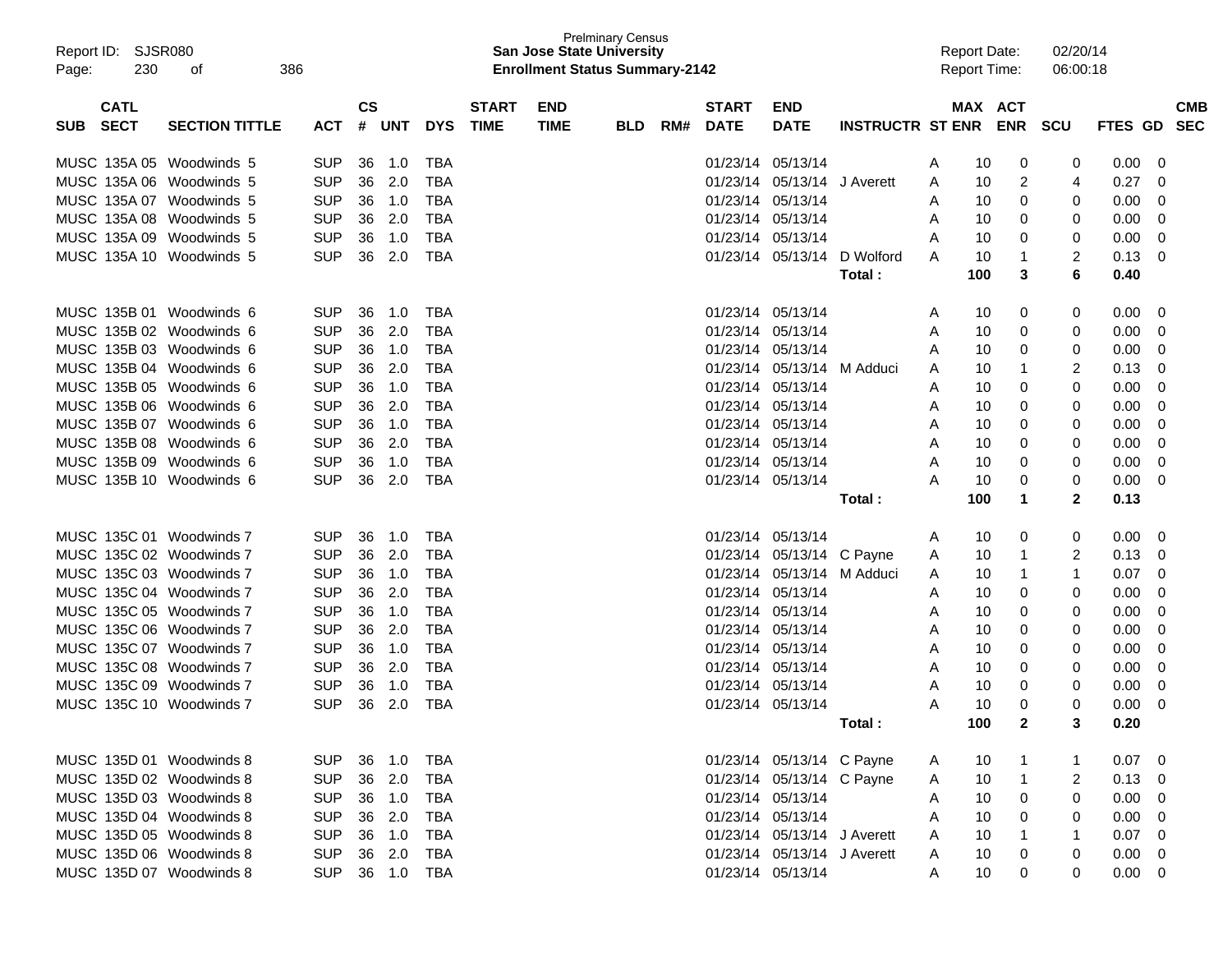|       | Report ID: SJSR080   |                                 |                |               |                |            |              |             | <b>Prelminary Census</b><br><b>San Jose State University</b> |     |              |                            |                          |   | <b>Report Date:</b> |          | 02/20/14     |                |            |  |
|-------|----------------------|---------------------------------|----------------|---------------|----------------|------------|--------------|-------------|--------------------------------------------------------------|-----|--------------|----------------------------|--------------------------|---|---------------------|----------|--------------|----------------|------------|--|
| Page: | 231                  | 386<br>of                       |                |               |                |            |              |             | <b>Enrollment Status Summary-2142</b>                        |     |              |                            |                          |   | <b>Report Time:</b> |          | 06:00:18     |                |            |  |
|       |                      |                                 |                |               |                |            |              |             |                                                              |     |              |                            |                          |   |                     |          |              |                |            |  |
|       | <b>CATL</b>          |                                 |                | $\mathsf{cs}$ |                |            | <b>START</b> | <b>END</b>  |                                                              |     | <b>START</b> | <b>END</b>                 |                          |   | MAX ACT             |          |              |                | <b>CMB</b> |  |
| SUB.  | <b>SECT</b>          | <b>SECTION TITTLE</b>           | ACT            |               | # UNT          | <b>DYS</b> | <b>TIME</b>  | <b>TIME</b> | <b>BLD</b>                                                   | RM# | <b>DATE</b>  | <b>DATE</b>                | INSTRUCTR ST ENR ENR SCU |   |                     |          |              | FTES GD        | <b>SEC</b> |  |
|       |                      | MUSC 135D 08 Woodwinds 8        | <b>SUP</b>     | 36            | 2.0            | TBA        |              |             |                                                              |     |              | 01/23/14 05/13/14          |                          | A | 10                  | 0        | 0            | 0.00           | 0          |  |
|       |                      | MUSC 135D 09 Woodwinds 8        | <b>SUP</b>     | 36            | 1.0            | TBA        |              |             |                                                              |     | 01/23/14     | 05/13/14                   | D Wolford                | Α | 10                  | 1        | 1            | 0.07           | 0          |  |
|       |                      | MUSC 135D 10 Woodwinds 8        | <b>SUP</b>     | 36            | 2.0            | TBA        |              |             |                                                              |     |              | 01/23/14 05/13/14          |                          | A | 10                  | 0        | 0            | 0.00           | 0          |  |
|       |                      |                                 |                |               |                |            |              |             |                                                              |     |              |                            | Total:                   |   | 100                 | 4        | 5            | 0.33           |            |  |
|       | MUSC 136 01          | <b>Brass</b>                    | <b>SUP</b>     | 36            | 1.0            | TBA        |              |             |                                                              |     |              | 01/23/14 05/13/14          |                          | A | 10                  | 0        | 0            | 0.00           | - 0        |  |
|       | MUSC 136 02          | <b>Brass</b>                    | <b>SUP</b>     | 36            | 2.0            | TBA        |              |             |                                                              |     |              | 01/23/14 05/13/14          |                          | A | 10                  | 0        | 0            | 0.00           | 0          |  |
|       |                      |                                 |                |               |                |            |              |             |                                                              |     |              |                            | Total:                   |   | 20                  | $\bf{0}$ | 0            | 0.00           |            |  |
|       |                      | MUSC 136A 01 Vocal-Instr Improv | <b>SUP</b>     | 36            | 1.0            | TBA        |              |             |                                                              |     |              | 01/23/14 05/13/14          |                          | A | 10                  | 0        | 0            | 0.00           | 0          |  |
|       |                      | MUSC 136A 02 Vocal-Instr Improv | <b>SUP</b>     |               | 1.0            |            |              |             |                                                              |     |              |                            |                          | Χ | 0                   | 0        | 0            | 0.00           | 0          |  |
|       |                      | MUSC 136A 03 Vocal-Instr Improv | <b>SUP</b>     |               | 1.0            |            |              |             |                                                              |     |              |                            |                          | Χ | 0                   | 0        | 0            | 0.00           | 0          |  |
|       |                      | MUSC 136A 04 Vocal-Instr Improv | <b>SUP</b>     |               | 1.0            |            |              |             |                                                              |     |              |                            |                          | X | 0                   | 0        | 0            | 0.00           | 0          |  |
|       |                      | MUSC 136A 05 Vocal-Instr Improv | <b>SUP</b>     |               | 1.0            |            |              |             |                                                              |     |              |                            |                          | X | 0                   | 0        | 0            | 0.00           | 0          |  |
|       |                      | MUSC 136A 06 Vocal-Instr Improv | <b>SUP</b>     |               | 1.0            |            |              |             |                                                              |     |              |                            |                          | X | 0                   | 0        | 0            | 0.00           | 0          |  |
|       |                      |                                 |                |               |                |            |              |             |                                                              |     |              |                            | Total:                   |   | 10                  | $\bf{0}$ | 0            | 0.00           |            |  |
|       | MUSC 136B 01 Brass 5 |                                 | <b>SUP</b>     | 36            | 1.0            | TBA        |              |             |                                                              |     |              | 01/23/14 05/13/14          | K Adduci                 | A | 10                  | 0        | 0            | 0.00           | 0          |  |
|       | MUSC 136B 02 Brass 5 |                                 | <b>SUP</b>     | 36            | 2.0            | TBA        |              |             |                                                              |     | 01/23/14     | 05/13/14                   |                          | A | 10                  | 0        | 0            | 0.00           | 0          |  |
|       | MUSC 136B 03 Brass 5 |                                 | <b>SUP</b>     | 36            | 1.0            | TBA        |              |             |                                                              |     |              | 01/23/14 05/13/14          |                          | A | 10                  | 0        | 0            | 0.00           | 0          |  |
|       | MUSC 136B 04 Brass 5 |                                 | <b>SUP</b>     | 36            | 2.0            | TBA        |              |             |                                                              |     |              | 01/23/14 05/13/14          |                          | A | 10                  | 0        | 0            | 0.00           | 0          |  |
|       | MUSC 136B 05 Brass 5 |                                 | <b>SUP</b>     | 36            | 1.0            | TBA        |              |             |                                                              |     |              | 01/23/14 05/13/14          |                          | A | 10                  | 0        | 0            | 0.00           | 0          |  |
|       | MUSC 136B 06 Brass 5 |                                 | <b>SUP</b>     | 36            | 2.0            | <b>TBA</b> |              |             |                                                              |     |              | 01/23/14 05/13/14          |                          | A | 10                  | 0        | 0            | 0.00           | 0          |  |
|       | MUSC 136B 07 Brass 5 |                                 | <b>SUP</b>     | 36            | 1.0            | <b>TBA</b> |              |             |                                                              |     |              | 01/23/14 05/13/14          |                          | A | 10                  | 0        | 0            | 0.00           | 0          |  |
|       | MUSC 136B 08 Brass 5 |                                 | <b>SUP</b>     | 36            | 2.0            | <b>TBA</b> |              |             |                                                              |     |              | 01/23/14 05/13/14          |                          | Α | 10                  | 0        | 0            | 0.00           | 0          |  |
|       |                      |                                 |                |               |                |            |              |             |                                                              |     |              |                            | Total:                   |   | 80                  | $\bf{0}$ | 0            | 0.00           |            |  |
|       | MUSC 136C 01 Brass 6 |                                 | <b>SUP</b>     | 36            | 1.0            | TBA        |              |             |                                                              |     |              | 01/23/14 05/13/14          |                          | A | 10                  | 0        | 0            | 0.00           | 0          |  |
|       | MUSC 136C 02 Brass 6 |                                 | <b>SUP</b>     | 36            | 2.0            | TBA        |              |             |                                                              |     | 01/23/14     | 05/13/14                   |                          | A | 10                  | 0        | 0            | 0.00           | 0          |  |
|       | MUSC 136C 03 Brass 6 |                                 | <b>SUP</b>     | 36            | 1.0            | <b>TBA</b> |              |             |                                                              |     | 01/23/14     | 05/13/14                   |                          | A | 10                  | 0        | 0            | 0.00           | 0          |  |
|       | MUSC 136C 04 Brass 6 |                                 | <b>SUP</b>     | 36            | 2.0            | <b>TBA</b> |              |             |                                                              |     |              | 01/23/14 05/13/14          |                          | A | 10                  | 0        | 0            | 0.00           | 0          |  |
|       | MUSC 136C 05 Brass 6 |                                 |                |               | SUP 36 1.0 TBA |            |              |             |                                                              |     |              | 01/23/14 05/13/14          |                          | A | 10                  | 0        |              | $0.00 \t 0$    |            |  |
|       | MUSC 136C 06 Brass 6 |                                 | SUP 36 2.0     |               |                | TBA        |              |             |                                                              |     |              | 01/23/14 05/13/14 T Hornig |                          | A | 10                  |          | 2            | $0.13 \ 0$     |            |  |
|       | MUSC 136C 07 Brass 6 |                                 | SUP 36 1.0 TBA |               |                |            |              |             |                                                              |     |              | 01/23/14 05/13/14          |                          | A | 10                  | 0        | $\Omega$     | $0.00 \quad 0$ |            |  |
|       | MUSC 136C 08 Brass 6 |                                 | SUP 36 2.0 TBA |               |                |            |              |             |                                                              |     |              | 01/23/14 05/13/14          |                          | A | 10                  | 0        | 0            | $0.00 \t 0$    |            |  |
|       |                      |                                 |                |               |                |            |              |             |                                                              |     |              |                            | Total:                   |   | 80                  | 1        | $\mathbf{2}$ | 0.13           |            |  |
|       | MUSC 136D 01 Brass 7 |                                 | SUP 36 1.0 TBA |               |                |            |              |             |                                                              |     |              | 01/23/14 05/13/14          |                          | A | 10                  | 0        | 0            | $0.00 \quad 0$ |            |  |
|       | MUSC 136D 02 Brass 7 |                                 | SUP 36 2.0 TBA |               |                |            |              |             |                                                              |     |              | 01/23/14 05/13/14          |                          | A | 10                  | 0        | 0            | $0.00 \t 0$    |            |  |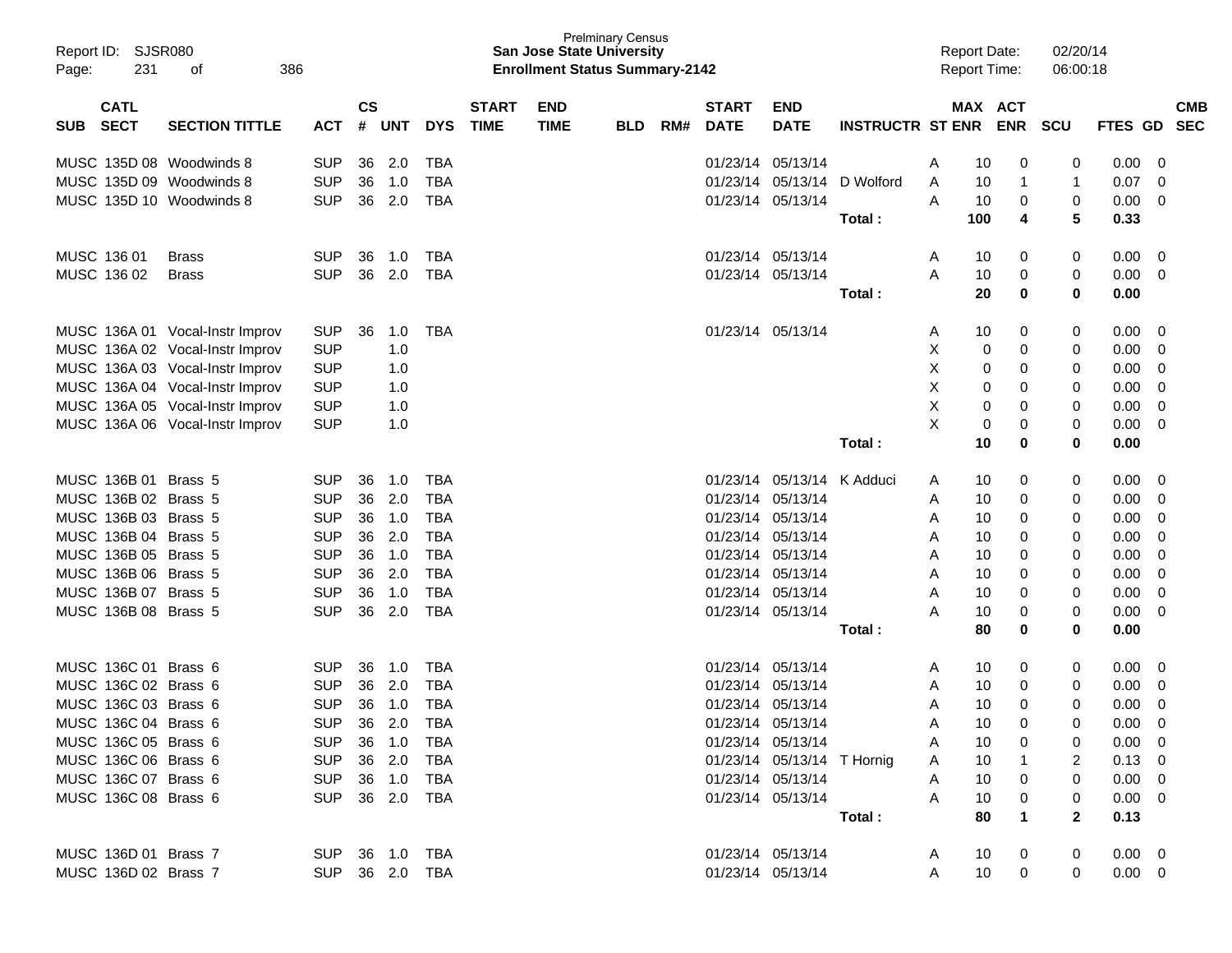| Page:    | Report ID: SJSR080<br>232 | 386<br>οf                                |                |               |        |            |              | <b>San Jose State University</b><br><b>Enrollment Status Summary-2142</b> | <b>Prelminary Census</b> |     |              |                            |                              | <b>Report Date:</b><br><b>Report Time:</b> |                         | 02/20/14<br>06:00:18 |                |                          |            |
|----------|---------------------------|------------------------------------------|----------------|---------------|--------|------------|--------------|---------------------------------------------------------------------------|--------------------------|-----|--------------|----------------------------|------------------------------|--------------------------------------------|-------------------------|----------------------|----------------|--------------------------|------------|
|          | <b>CATL</b>               |                                          |                | $\mathsf{cs}$ |        |            | <b>START</b> | <b>END</b>                                                                |                          |     | <b>START</b> | <b>END</b>                 |                              |                                            | MAX ACT                 |                      |                |                          | <b>CMB</b> |
| SUB SECT |                           | <b>SECTION TITTLE</b>                    | <b>ACT</b>     |               | # UNT  | <b>DYS</b> | <b>TIME</b>  | <b>TIME</b>                                                               | <b>BLD</b>               | RM# | <b>DATE</b>  | <b>DATE</b>                | <b>INSTRUCTR ST ENR ENR</b>  |                                            |                         | SCU                  | FTES GD        |                          | <b>SEC</b> |
|          | MUSC 136D 03 Brass 7      |                                          | <b>SUP</b>     | 36            | 1.0    | TBA        |              |                                                                           |                          |     |              | 01/23/14 05/13/14          |                              | 10<br>A                                    | 0                       | 0                    | 0.00           | - 0                      |            |
|          | MUSC 136D 04 Brass 7      |                                          | <b>SUP</b>     | 36            | 2.0    | <b>TBA</b> |              |                                                                           |                          |     |              | 01/23/14 05/13/14          |                              | 10<br>A                                    | 0                       | 0                    | 0.00           | - 0                      |            |
|          | MUSC 136D 05 Brass 7      |                                          | <b>SUP</b>     | 36            | 1.0    | <b>TBA</b> |              |                                                                           |                          |     |              | 01/23/14 05/13/14          |                              | 10<br>A                                    | 0                       | 0                    | 0.00           | - 0                      |            |
|          | MUSC 136D 06 Brass 7      |                                          | <b>SUP</b>     | 36            | 2.0    | <b>TBA</b> |              |                                                                           |                          |     |              | 01/23/14 05/13/14 T Hornig |                              | 10<br>A                                    | -1                      | 2                    | 0.13           | - 0                      |            |
|          | MUSC 136D 07 Brass 7      |                                          | <b>SUP</b>     | 36            | 1.0    | <b>TBA</b> |              |                                                                           |                          |     |              | 01/23/14 05/13/14          |                              | 10<br>A                                    | 0                       | 0                    | 0.00           | - 0                      |            |
|          | MUSC 136D 08 Brass 7      |                                          | <b>SUP</b>     | 36            | 2.0    | <b>TBA</b> |              |                                                                           |                          |     |              | 01/23/14 05/13/14          |                              | 10<br>Α                                    | 0                       | 0                    | $0.00 \t 0$    |                          |            |
|          |                           |                                          |                |               |        |            |              |                                                                           |                          |     |              |                            | Total :                      | 80                                         | 1                       | $\mathbf{2}$         | 0.13           |                          |            |
|          | MUSC 136E 01 Brass 8      |                                          | <b>SUP</b>     | 36            | 1.0    | TBA        |              |                                                                           |                          |     |              | 01/23/14 05/13/14 K Adduci |                              | 10<br>A                                    | 2                       | 2                    | $0.13 \quad 0$ |                          |            |
|          | MUSC 136E 02 Brass 8      |                                          | <b>SUP</b>     | 36            | 2.0    | <b>TBA</b> |              |                                                                           |                          |     |              | 01/23/14 05/13/14          |                              | 10<br>A                                    | 0                       | 0                    | 0.00           | $\overline{\phantom{0}}$ |            |
|          | MUSC 136E 03 Brass 8      |                                          | <b>SUP</b>     | 36            | 1.0    | <b>TBA</b> |              |                                                                           |                          |     |              | 01/23/14 05/13/14 K Rivard |                              | 10<br>A                                    | 0                       | 0                    | 0.00           | - 0                      |            |
|          | MUSC 136E 04 Brass 8      |                                          | <b>SUP</b>     | 36            | 2.0    | <b>TBA</b> |              |                                                                           |                          |     |              | 01/23/14 05/13/14 K Rivard |                              | 10<br>A                                    | 2                       | 4                    | 0.27           | - 0                      |            |
|          | MUSC 136E 05 Brass 8      |                                          | <b>SUP</b>     | 36            | 1.0    | <b>TBA</b> |              |                                                                           |                          |     |              | 01/23/14 05/13/14          |                              | 10<br>A                                    | 0                       | 0                    | 0.00           | - 0                      |            |
|          | MUSC 136E 06 Brass 8      |                                          | <b>SUP</b>     | 36            | 2.0    | <b>TBA</b> |              |                                                                           |                          |     |              | 01/23/14 05/13/14 T Hornig |                              | 10<br>Α                                    | -1                      | 2                    | 0.13           | - 0                      |            |
|          | MUSC 136E 07 Brass 8      |                                          | <b>SUP</b>     | 36            | 1.0    | <b>TBA</b> |              |                                                                           |                          |     |              |                            | 01/23/14 05/13/14 M Tropman  | 10<br>A                                    | -1                      | 1                    | 0.07           | - 0                      |            |
|          | MUSC 136E 08 Brass 8      |                                          | <b>SUP</b>     | 36            | 2.0    | <b>TBA</b> |              |                                                                           |                          |     |              | 01/23/14 05/13/14          |                              | 10<br>A                                    | 0                       | 0                    | 0.00           | - 0                      |            |
|          |                           |                                          |                |               |        |            |              |                                                                           |                          |     |              |                            | Total :                      | 80                                         | 6                       | 9                    | 0.60           |                          |            |
|          | MUSC 137 01               | Percussion                               | <b>SUP</b>     | 36            | 1.0    | TBA        |              |                                                                           |                          |     |              | 01/23/14 05/13/14          |                              | 10<br>A                                    | 0                       | 0                    | $0.00 \t 0$    |                          |            |
|          | MUSC 137 02               | Percussion                               | <b>SUP</b>     | 36            | 2.0    | TBA        |              |                                                                           |                          |     |              | 01/23/14 05/13/14          |                              | 10<br>A                                    | 0                       | 0                    | $0.00 \t 0$    |                          |            |
|          |                           |                                          |                |               |        |            |              |                                                                           |                          |     |              |                            | Total:                       | 20                                         | 0                       | 0                    | 0.00           |                          |            |
|          |                           | MUSC 137A 01 Percussion 5                | <b>SUP</b>     | 36            | 1.0    | TBA        |              |                                                                           |                          |     |              | 01/23/14 05/13/14          |                              | 10<br>A                                    | 0                       | 0                    | $0.00 \t 0$    |                          |            |
|          |                           | MUSC 137A 02 Percussion 5                | <b>SUP</b>     |               | 36 2.0 | TBA        |              |                                                                           |                          |     |              | 01/23/14 05/13/14          |                              | 10<br>A                                    | 0                       | 0                    | $0.00 \t 0$    |                          |            |
|          |                           |                                          |                |               |        |            |              |                                                                           |                          |     |              |                            | Total :                      | 20                                         | 0                       | 0                    | 0.00           |                          |            |
|          |                           | MUSC 137B 01 Percussion 6                | <b>SUP</b>     | 36            | 1.0    | TBA        |              |                                                                           |                          |     |              | 01/23/14 05/13/14          |                              | 10<br>A                                    | 0                       | 0                    | $0.00 \t 0$    |                          |            |
|          |                           | MUSC 137B 02 Percussion 6                | <b>SUP</b>     |               | 36 2.0 | TBA        |              |                                                                           |                          |     |              |                            | 01/23/14 05/13/14 G Lemmon   | 10<br>A                                    | 3                       | 6                    | 0.40           | - 0                      |            |
|          |                           |                                          |                |               |        |            |              |                                                                           |                          |     |              |                            | Total :                      | 20                                         | 3                       | 6                    | 0.40           |                          |            |
|          |                           | MUSC 137C 01 Percussion 7                | SUP 36 1.0 TBA |               |        |            |              |                                                                           |                          |     |              | 01/23/14 05/13/14          |                              | 10<br>A                                    | 0                       | 0                    | $0.00 \t 0$    |                          |            |
|          |                           | MUSC 137C 02 Percussion 7 SUP 36 2.0 TBA |                |               |        |            |              |                                                                           |                          |     |              |                            | 01/23/14 05/13/14 A          | 10                                         | $\overline{\mathbf{0}}$ | 0                    | $0.00 \t 0$    |                          |            |
|          |                           |                                          |                |               |        |            |              |                                                                           |                          |     |              |                            | Total :                      | 20                                         | $\overline{\mathbf{0}}$ | 0                    | 0.00           |                          |            |
|          |                           | MUSC 137D 01 Percussion 8                | SUP 36 1.0 TBA |               |        |            |              |                                                                           |                          |     |              |                            | 01/23/14 05/13/14 G Lemmon A |                                            | $10 \qquad 1$           | $\mathbf{1}$         | $0.07 \quad 0$ |                          |            |
|          |                           | MUSC 137D 02 Percussion 8                | SUP 36 2.0 TBA |               |        |            |              |                                                                           |                          |     |              |                            | 01/23/14 05/13/14            | A                                          | $10 \qquad 0$           | $\overline{0}$       | $0.00 \quad 0$ |                          |            |
|          |                           |                                          |                |               |        |            |              |                                                                           |                          |     |              |                            | Total:                       | 20                                         | $\blacksquare$ 1        | $\mathbf 1$          | 0.07           |                          |            |
|          |                           |                                          |                |               |        |            |              |                                                                           |                          |     |              |                            |                              |                                            |                         |                      |                |                          |            |
|          |                           | MUSC 138 02 Composition                  | SUP 36 2.0 TBA |               |        |            |              |                                                                           |                          |     |              |                            | 01/23/14 05/13/14 A          |                                            | 10 0                    | $\overline{0}$       | $0.00 \t 0$    |                          |            |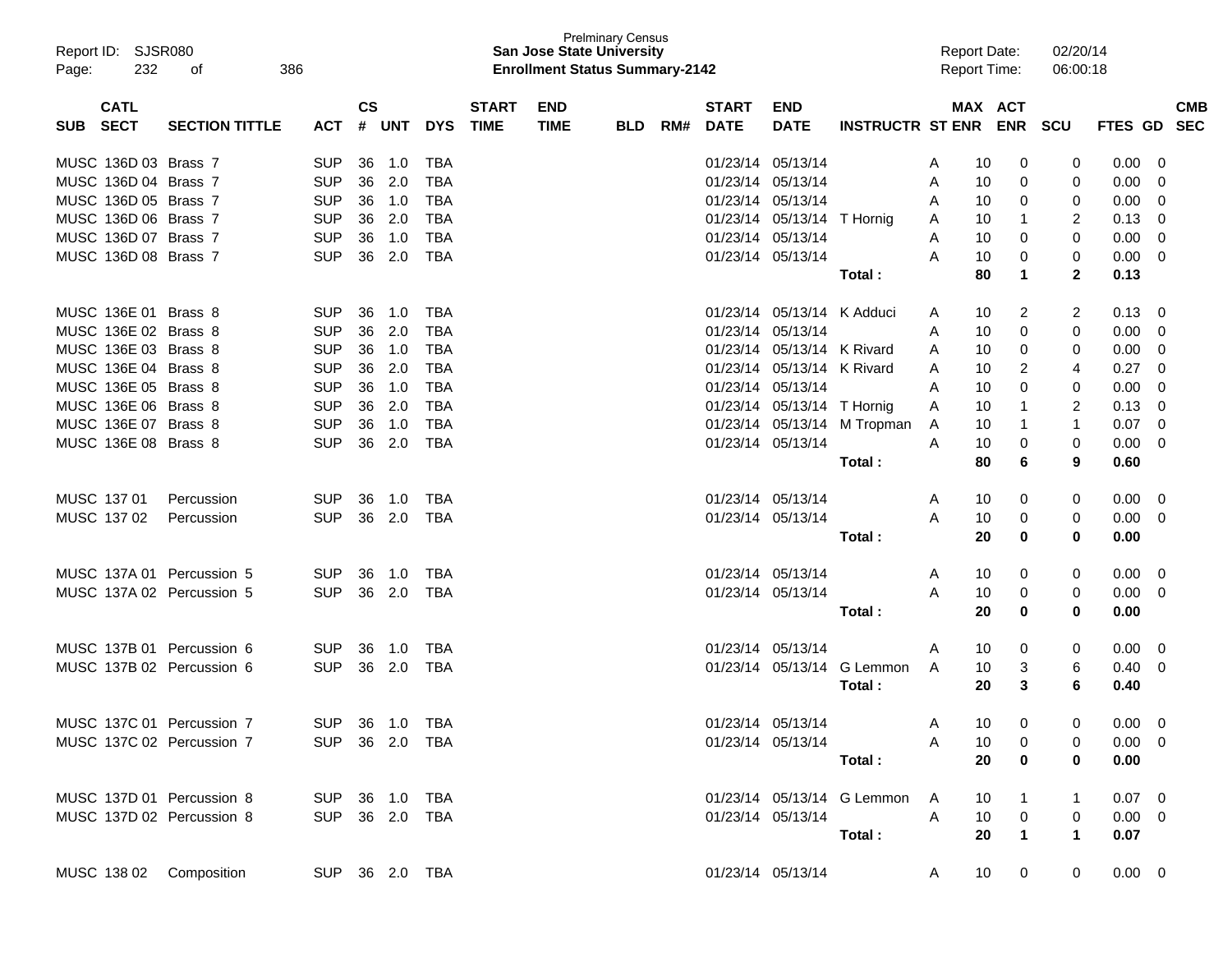| Report ID:<br>233<br>Page:               | SJSR080<br>386<br>οf         |            |                    |            |            |                             |                           | <b>Prelminary Census</b><br><b>San Jose State University</b><br><b>Enrollment Status Summary-2142</b> |     |                             |                             |                               |   | <b>Report Date:</b><br><b>Report Time:</b> |                         | 02/20/14<br>06:00:18 |                |                          |
|------------------------------------------|------------------------------|------------|--------------------|------------|------------|-----------------------------|---------------------------|-------------------------------------------------------------------------------------------------------|-----|-----------------------------|-----------------------------|-------------------------------|---|--------------------------------------------|-------------------------|----------------------|----------------|--------------------------|
| <b>CATL</b><br><b>SECT</b><br><b>SUB</b> | <b>SECTION TITTLE</b>        | <b>ACT</b> | $\mathsf{cs}$<br># | <b>UNT</b> | <b>DYS</b> | <b>START</b><br><b>TIME</b> | <b>END</b><br><b>TIME</b> | <b>BLD</b>                                                                                            | RM# | <b>START</b><br><b>DATE</b> | <b>END</b><br><b>DATE</b>   | <b>INSTRUCTR ST ENR</b>       |   | MAX ACT                                    | <b>ENR</b>              | <b>SCU</b>           | FTES GD        | <b>CMB</b><br><b>SEC</b> |
|                                          |                              |            |                    |            |            |                             |                           |                                                                                                       |     |                             |                             | Total:                        |   | 10                                         |                         | 0                    | 0.00           |                          |
|                                          |                              |            |                    |            |            |                             |                           |                                                                                                       |     |                             |                             |                               |   |                                            | 0                       |                      |                |                          |
|                                          | MUSC 138B 01 Composition 5   | <b>SUP</b> | 36                 | 1.0        | TBA        |                             |                           |                                                                                                       |     |                             | 01/23/14 05/13/14           |                               | A | 10                                         | 0                       | 0                    | 0.00           | 0                        |
|                                          | MUSC 138B 02 Composition 5   | <b>SUP</b> | 36                 | 2.0        | TBA        |                             |                           |                                                                                                       |     | 01/23/14 05/13/14           |                             |                               | A | 10                                         | 0                       | 0                    | 0.00           | 0                        |
|                                          |                              |            |                    |            |            |                             |                           |                                                                                                       |     |                             |                             | Total:                        |   | 20                                         | 0                       | 0                    | 0.00           |                          |
|                                          | MUSC 138C 01 Composition 6   | <b>SUP</b> | 36                 | 1.0        | TBA        |                             |                           |                                                                                                       |     | 01/23/14 05/13/14           |                             |                               | A | 10                                         | 0                       | 0                    | 0.00           | 0                        |
|                                          | MUSC 138C 02 Composition 6   | <b>SUP</b> | 36                 | 2.0        | TBA        |                             |                           |                                                                                                       |     | 01/23/14 05/13/14           |                             |                               | A | 10                                         | 0                       | 0                    | 0.00           | 0                        |
|                                          |                              |            |                    |            |            |                             |                           |                                                                                                       |     |                             |                             | Total:                        |   | 20                                         | 0                       | 0                    | 0.00           |                          |
|                                          | MUSC 138D 01 Composition 7   | <b>SUP</b> | 36                 | 1.0        | TBA        |                             |                           |                                                                                                       |     |                             | 01/23/14 05/13/14           |                               | A | 10                                         | 0                       | 0                    | 0.00           | 0                        |
|                                          | MUSC 138D 02 Composition 7   | <b>SUP</b> | 36                 | 2.0        | TBA        |                             |                           |                                                                                                       |     |                             | 01/23/14 05/13/14           |                               | A | 10                                         | 0                       | 0                    | 0.00           | 0                        |
|                                          |                              |            |                    |            |            |                             |                           |                                                                                                       |     |                             |                             | Total:                        |   | 20                                         | 0                       | 0                    | 0.00           |                          |
|                                          | MUSC 138E 01 Composition 8   | <b>SUP</b> | 36                 | 1.0        | TBA        |                             |                           |                                                                                                       |     | 01/23/14 05/13/14           |                             |                               | A | 10                                         | 0                       | 0                    | 0.00           | $\overline{0}$           |
|                                          | MUSC 138E 02 Composition 8   | <b>SUP</b> | 36                 | 2.0        | TBA        |                             |                           |                                                                                                       |     |                             | 01/23/14 05/13/14           | P Furman                      | A | 10                                         | 2                       | 4                    | 0.27           | 0                        |
|                                          |                              |            |                    |            |            |                             |                           |                                                                                                       |     |                             |                             | Total:                        |   | 20                                         | $\mathbf{2}$            | 4                    | 0.27           |                          |
|                                          | MUSC 139A 01 ImprovCompArr 5 | <b>SUP</b> | 36                 | 1.0        | TBA        |                             |                           |                                                                                                       |     |                             | 01/23/14 05/13/14           |                               | A | 10                                         | 0                       | 0                    | 0.00           | 0                        |
|                                          | MUSC 139A 03 ImprovCompArr 5 | <b>SUP</b> | 36                 | 1.0        | <b>TBA</b> |                             |                           |                                                                                                       |     | 01/23/14                    | 05/13/14                    |                               | A | 10                                         | 0                       | 0                    | 0.00           | 0                        |
|                                          | MUSC 139A 05 ImprovCompArr 5 | <b>SUP</b> | 36                 | 1.0        | <b>TBA</b> |                             |                           |                                                                                                       |     | 01/23/14                    | 05/13/14                    | S Whitfield                   | A | 10                                         | 0                       | 0                    | 0.00           | 0                        |
|                                          | MUSC 139A 07 ImprovCompArr 5 | <b>SUP</b> | 36                 | 1.0        | <b>TBA</b> |                             |                           |                                                                                                       |     | 01/23/14                    | 05/13/14                    | D Behroozi                    | A | 10                                         | 1                       | $\mathbf 1$          | 0.07           | 0                        |
|                                          | MUSC 139A 09 ImprovCompArr 5 | <b>SUP</b> | 36                 | 1.0        | <b>TBA</b> |                             |                           |                                                                                                       |     | 01/23/14                    | 05/13/14                    |                               | A | 10                                         | 0                       | 0                    | 0.00           | $\overline{0}$           |
|                                          | MUSC 139A 11 ImprovCompArr 5 | <b>SUP</b> | 36                 | 1.0        | <b>TBA</b> |                             |                           |                                                                                                       |     |                             | 01/23/14 05/13/14           |                               | A | 10                                         | 0                       | 0                    | 0.00           | 0                        |
|                                          | MUSC 139A 13 ImprovCompArr 5 | <b>SUP</b> | 36                 | 1.0        | <b>TBA</b> |                             |                           |                                                                                                       |     |                             | 01/23/14 05/13/14           |                               | Α | 10                                         | 0                       | 0                    | 0.00           | 0                        |
|                                          |                              |            |                    |            |            |                             |                           |                                                                                                       |     |                             |                             | Total:                        |   | 70                                         | 1                       | $\mathbf 1$          | 0.07           |                          |
|                                          | MUSC 139B 01 ImprovCompArr 6 | <b>SUP</b> | 36                 | 1.0        | TBA        |                             |                           |                                                                                                       |     |                             | 01/23/14 05/13/14 A Lington |                               | A | 10                                         | 2                       | $\overline{c}$       | 0.15           | $\overline{1}$           |
|                                          | MUSC 139B 03 ImprovCompArr 6 | <b>SUP</b> | 36                 | 1.0        | TBA        |                             |                           |                                                                                                       |     | 01/23/14                    | 05/13/14                    |                               | A | 10                                         | 0                       | 0                    | 0.00           | 0                        |
|                                          | MUSC 139B 05 ImprovCompArr 6 | <b>SUP</b> | 36                 | 1.0        | <b>TBA</b> |                             |                           |                                                                                                       |     |                             | 01/23/14 05/13/14           | S Whitfield                   | A | 10                                         | 1                       | $\mathbf{1}$         | 0.07           | $\overline{0}$           |
|                                          | MUSC 139B 07 ImprovCompArr 6 | <b>SUP</b> |                    | 36 1.0     | <b>TBA</b> |                             |                           |                                                                                                       |     |                             | 01/23/14 05/13/14           |                               | Α | 10                                         | 0                       | 0                    | 0.00           | $\mathbf 0$              |
|                                          | MUSC 139B 09 ImprovCompArr 6 | <b>SUP</b> |                    | 36 1.0     | TBA        |                             |                           |                                                                                                       |     |                             |                             | 01/23/14 05/13/14 R Vandivier | A | 10                                         | 2                       | 2                    | $0.13 \quad 0$ |                          |
|                                          | MUSC 139B 11 ImprovCompArr 6 | <b>SUP</b> |                    | 36 1.0     | TBA        |                             |                           |                                                                                                       |     | 01/23/14 05/13/14           |                             |                               | Α | 10                                         | $\boldsymbol{0}$        | 0                    | 0.00           | - 0                      |
|                                          | MUSC 139B 13 ImprovCompArr 6 | <b>SUP</b> |                    | 36 1.0     | TBA        |                             |                           |                                                                                                       |     |                             | 01/23/14 05/13/14 J Lewis   |                               | A | 10                                         | $\overline{c}$          | $\overline{c}$       | $0.13 \quad 0$ |                          |
|                                          |                              |            |                    |            |            |                             |                           |                                                                                                       |     |                             |                             | Total:                        |   | 70                                         | $\overline{\mathbf{r}}$ | $\overline{7}$       | 0.48           |                          |
|                                          | MUSC 139C 01 ImprovCompArr 7 | <b>SUP</b> |                    | 36 1.0     | TBA        |                             |                           |                                                                                                       |     | 01/23/14 05/13/14           |                             |                               | A | 10                                         | 0                       | 0                    | 0.00           | $\overline{\mathbf{0}}$  |
|                                          | MUSC 139C 03 ImprovCompArr 7 | <b>SUP</b> |                    | 36 1.0     | TBA        |                             |                           |                                                                                                       |     |                             | 01/23/14 05/13/14           |                               | A | 10                                         | $\boldsymbol{0}$        | 0                    | 0.00           | $\overline{0}$           |
|                                          | MUSC 139C 05 ImprovCompArr 7 | <b>SUP</b> |                    |            | 36 1.0 TBA |                             |                           |                                                                                                       |     |                             | 01/23/14 05/13/14           |                               | A | 10                                         | 0                       | 0                    | $0.00 \t 0$    |                          |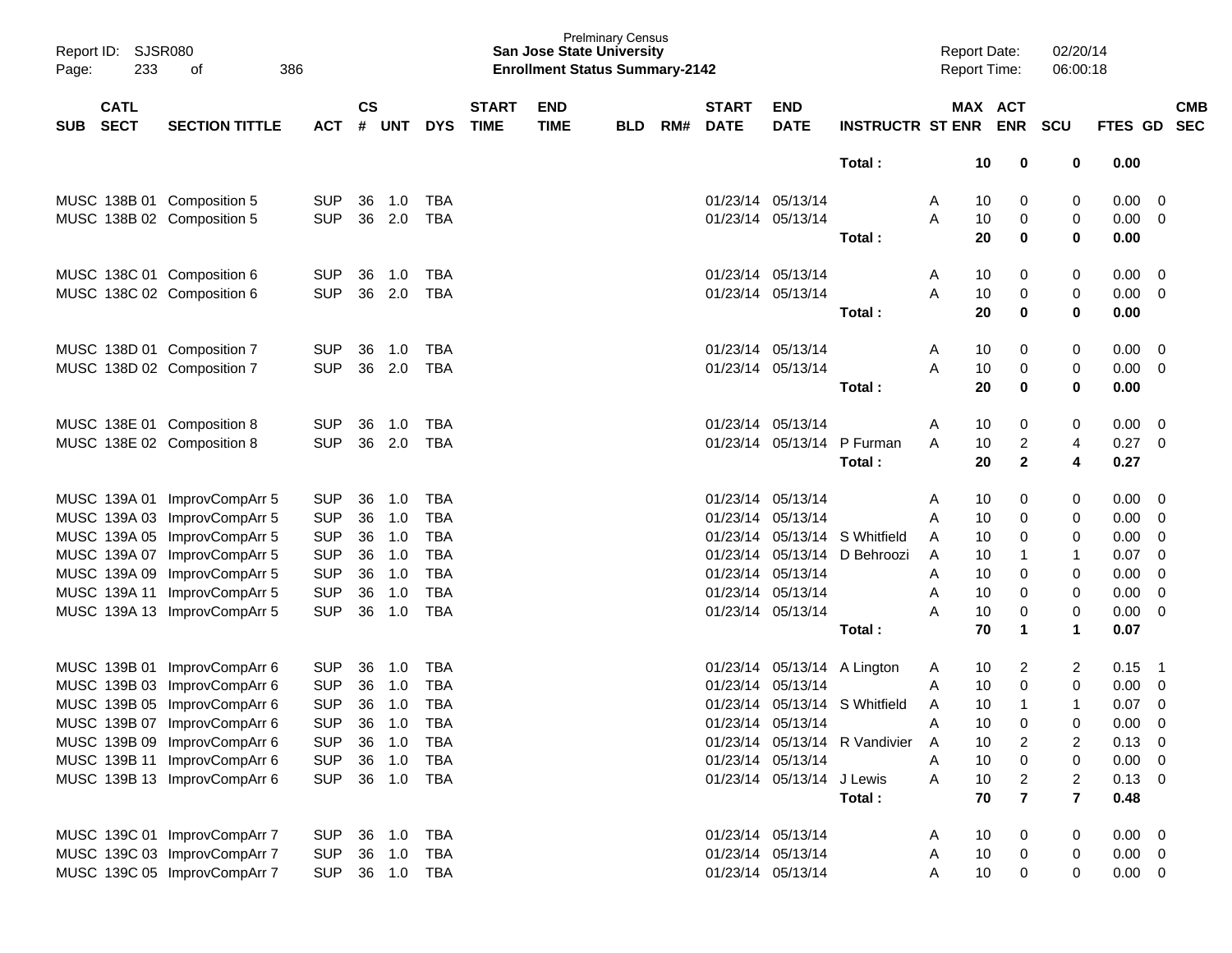| <b>SJSR080</b><br>Report ID:<br>234<br>Page: | 386<br>οf                                                    |                          |                |            |                          |                             | <b>San Jose State University</b><br><b>Enrollment Status Summary-2142</b> | <b>Prelminary Census</b> |     |                             |                                        |                             | <b>Report Date:</b><br><b>Report Time:</b> |          |             | 02/20/14<br>06:00:18 |                |                          |                          |
|----------------------------------------------|--------------------------------------------------------------|--------------------------|----------------|------------|--------------------------|-----------------------------|---------------------------------------------------------------------------|--------------------------|-----|-----------------------------|----------------------------------------|-----------------------------|--------------------------------------------|----------|-------------|----------------------|----------------|--------------------------|--------------------------|
| <b>CATL</b><br><b>SECT</b><br><b>SUB</b>     | <b>SECTION TITTLE</b>                                        | <b>ACT</b>               | <b>CS</b><br># | <b>UNT</b> | <b>DYS</b>               | <b>START</b><br><b>TIME</b> | <b>END</b><br><b>TIME</b>                                                 | <b>BLD</b>               | RM# | <b>START</b><br><b>DATE</b> | <b>END</b><br><b>DATE</b>              | <b>INSTRUCTR ST ENR ENR</b> |                                            |          | MAX ACT     | <b>SCU</b>           | FTES GD        |                          | <b>CMB</b><br><b>SEC</b> |
|                                              |                                                              |                          |                |            |                          |                             |                                                                           |                          |     |                             |                                        |                             |                                            |          |             |                      |                |                          |                          |
|                                              | MUSC 139C 07 ImprovCompArr 7                                 | <b>SUP</b>               | 36             | 1.0        | TBA                      |                             |                                                                           |                          |     |                             | 01/23/14 05/13/14                      |                             | Α                                          | 10       | 0           | 0                    | 0.00           | - 0                      |                          |
|                                              | MUSC 139C 09 ImprovCompArr 7<br>MUSC 139C 11 ImprovCompArr 7 | <b>SUP</b><br><b>SUP</b> | 36<br>36       | 1.0<br>1.0 | <b>TBA</b><br><b>TBA</b> |                             |                                                                           |                          |     |                             | 01/23/14 05/13/14<br>01/23/14 05/13/14 | J Shifflett                 | A<br>A                                     | 10<br>10 | 0<br>-1     | 0<br>1               | 0.00<br>0.07   | - 0<br>- 0               |                          |
|                                              | MUSC 139C 13 ImprovCompArr 7                                 | <b>SUP</b>               | 36             | 1.0        | <b>TBA</b>               |                             |                                                                           |                          |     |                             | 01/23/14 05/13/14                      |                             | A                                          | 10       | 0           | 0                    | 0.00           | - 0                      |                          |
|                                              |                                                              |                          |                |            |                          |                             |                                                                           |                          |     |                             |                                        | Total:                      |                                            | 70       | $\mathbf 1$ | 1                    | 0.07           |                          |                          |
|                                              |                                                              |                          |                |            |                          |                             |                                                                           |                          |     |                             |                                        |                             |                                            |          |             |                      |                |                          |                          |
|                                              | MUSC 139D 01 ImprovCompArr 8<br>MUSC 139D 03 ImprovCompArr 8 | <b>SUP</b><br><b>SUP</b> | 36<br>36       | 1.0<br>1.0 | TBA<br><b>TBA</b>        |                             |                                                                           |                          |     |                             | 01/23/14 05/13/14<br>01/23/14 05/13/14 | J Lewis                     | Α<br>A                                     | 10<br>10 | 0<br>-1     | 0<br>1               | 0.00<br>0.07   | - 0<br>- 0               |                          |
|                                              | MUSC 139D 05 ImprovCompArr 8                                 | <b>SUP</b>               | 36             | 1.0        | <b>TBA</b>               |                             |                                                                           |                          |     |                             | 01/23/14 05/13/14                      |                             | A                                          | 10       | 0           | 0                    | 0.00           | - 0                      |                          |
|                                              | MUSC 139D 07 ImprovCompArr 8                                 | <b>SUP</b>               | 36             | 1.0        | <b>TBA</b>               |                             |                                                                           |                          |     |                             | 01/23/14 05/13/14                      | D Behroozi                  | A                                          | 10       | 1           | 1                    | 0.07           | - 0                      |                          |
|                                              | MUSC 139D 09 ImprovCompArr 8                                 | <b>SUP</b>               | 36             | 1.0        | <b>TBA</b>               |                             |                                                                           |                          |     |                             | 01/23/14 05/13/14                      |                             | A                                          | 10       | 0           | 0                    | 0.00           | - 0                      |                          |
|                                              | MUSC 139D 11 ImprovCompArr 8                                 | <b>SUP</b>               | 36             | 1.0        | <b>TBA</b>               |                             |                                                                           |                          |     |                             | 01/23/14 05/13/14                      |                             | A                                          | 10       | 0           | 0                    | 0.00           | - 0                      |                          |
|                                              | MUSC 139D 13 ImprovCompArr 8                                 | <b>SUP</b>               | 36             | 1.0        | <b>TBA</b>               |                             |                                                                           |                          |     |                             | 01/23/14 05/13/14                      | J Lewis                     | А                                          | 10       | 3           | 3                    | 0.20           | - 0                      |                          |
|                                              |                                                              |                          |                |            |                          |                             |                                                                           |                          |     |                             |                                        | Total:                      |                                            | 70       | 5           | 5                    | 0.33           |                          |                          |
| MUSC 140B 01 Jazz Improv - II                |                                                              | <b>ACT</b>               | 09             | 0.0        | <b>TR</b>                |                             | 10:30 AM 11:45 AM                                                         | <b>MUS 157</b>           |     |                             |                                        | 01/23/14 05/13/14 A Lington | A                                          | 20       | 16          | 16                   | 0.00           | - 6                      |                          |
| MUSC 140B 02 Jazz Improv - II                |                                                              | SEM                      | 04             | 2.0        | TBA                      |                             |                                                                           |                          |     |                             | 01/23/14 05/13/14                      | A Lington                   | A                                          | 20       | 16          | 16                   | 2.33           | - 6                      |                          |
|                                              |                                                              |                          |                |            |                          |                             |                                                                           |                          |     |                             |                                        | Total:                      |                                            | 40       | 32          | 32                   | 2.33           |                          |                          |
| MUSC 143 01                                  | CollabKeyPerf                                                | <b>ACT</b>               |                | 1.0        |                          |                             |                                                                           |                          |     |                             |                                        |                             | X                                          | 0        | 0           | 0                    | 0.00           | $\overline{\phantom{0}}$ |                          |
| MUSC 143 02                                  | CollabKeyPerf                                                | <b>ACT</b>               |                | 1.0        |                          |                             |                                                                           |                          |     |                             |                                        |                             | X                                          | 0        | 0           | 0                    | 0.00           | - 0                      |                          |
|                                              |                                                              |                          |                |            |                          |                             |                                                                           |                          |     |                             |                                        | Total:                      |                                            | 0        | $\bf{0}$    | 0                    | 0.00           |                          |                          |
| MUSC 144 01                                  | REP:Solo Lit Perf Pr                                         | <b>ACT</b>               | 09             | 1.0        | W                        |                             | 03:30 PM 05:20 PM                                                         | <b>MUS</b>               | 244 |                             | 01/23/14 05/13/14                      | J Frank                     | A                                          | 20       | 17          | 17                   | 1.20           | - 4                      |                          |
| MUSC 144 02                                  | REP:Solo Lit Perf Pr                                         | ACT                      |                | 09 1.0     | M                        |                             | 03:30 PM 05:20 PM                                                         | <b>MUS 176</b>           |     |                             | 01/23/14 05/13/14                      | G Mok                       | A                                          | 15       | 12          | 12                   | 0.80           | - 0                      |                          |
|                                              |                                                              |                          |                |            |                          |                             |                                                                           |                          |     |                             |                                        | Total:                      |                                            | 35       | 29          | 29                   | 2.00           |                          |                          |
| MUSC 145 01                                  | <b>REP: Perf Concepts</b>                                    | <b>SEM</b>               |                | 2.0        |                          |                             |                                                                           |                          |     |                             |                                        |                             | X                                          | 0        | 0           | 0                    | $0.00 \quad 0$ |                          |                          |
|                                              |                                                              |                          |                |            |                          |                             |                                                                           |                          |     |                             |                                        | Total:                      |                                            | 0        | 0           | 0                    | 0.00           |                          |                          |
| MUSC 147B 01 Adv Cond Instr                  |                                                              | SEM                      | 04             | 2.0        | МW                       |                             | 12:00 PM 01:15 PM                                                         | MUS 182                  |     |                             | 01/23/14 05/13/14 E Harris             |                             | A                                          | 20       | -11         | 11                   | 1.47           | 0                        |                          |
| MUSC 147B 02 Adv Cond Instr                  |                                                              | ACT 10 0.0 TBA           |                |            |                          |                             |                                                                           |                          |     |                             | 01/23/14 05/13/14 E Harris             |                             | A                                          | 20       | 11          | 11                   | $0.00 \t 0$    |                          |                          |
|                                              |                                                              |                          |                |            |                          |                             |                                                                           |                          |     |                             |                                        | Total:                      |                                            | 40       | 22          | 22                   | 1.47           |                          |                          |
|                                              | MUSC 147C 01 Adv Cond Choral                                 | ACT                      |                | 0.0        |                          |                             |                                                                           |                          |     |                             |                                        |                             | X                                          | 0        | 0           | 0                    | $0.00 \t 0$    |                          |                          |
|                                              | MUSC 147C 02 Adv Cond Choral                                 | <b>LEC</b>               |                | 2.0        |                          |                             |                                                                           |                          |     |                             |                                        |                             | X                                          | 0        | 0           | 0                    | $0.00 \t 0$    |                          |                          |
|                                              | MUSC 147C 03 Adv Cond Choral                                 | ACT                      |                | 10  0.0    | МW                       |                             | 12:00 PM 01:20 PM MUS 150                                                 |                          |     |                             | 01/23/14 05/13/14 J Benson             |                             | A                                          | 20       | 8           | 8                    | $0.00$ 1       |                          |                          |
|                                              | MUSC 147C 04 Adv Cond Choral                                 | LEC                      |                | 04 2.0     | TBA                      |                             |                                                                           |                          |     |                             | 01/23/14 05/13/14 J Benson             |                             | A                                          | 20       | 8           | 8                    | $1.10 \quad 1$ |                          |                          |
|                                              |                                                              |                          |                |            |                          |                             |                                                                           |                          |     |                             |                                        | Total:                      |                                            | 40       | 16          | 16                   | 1.10           |                          |                          |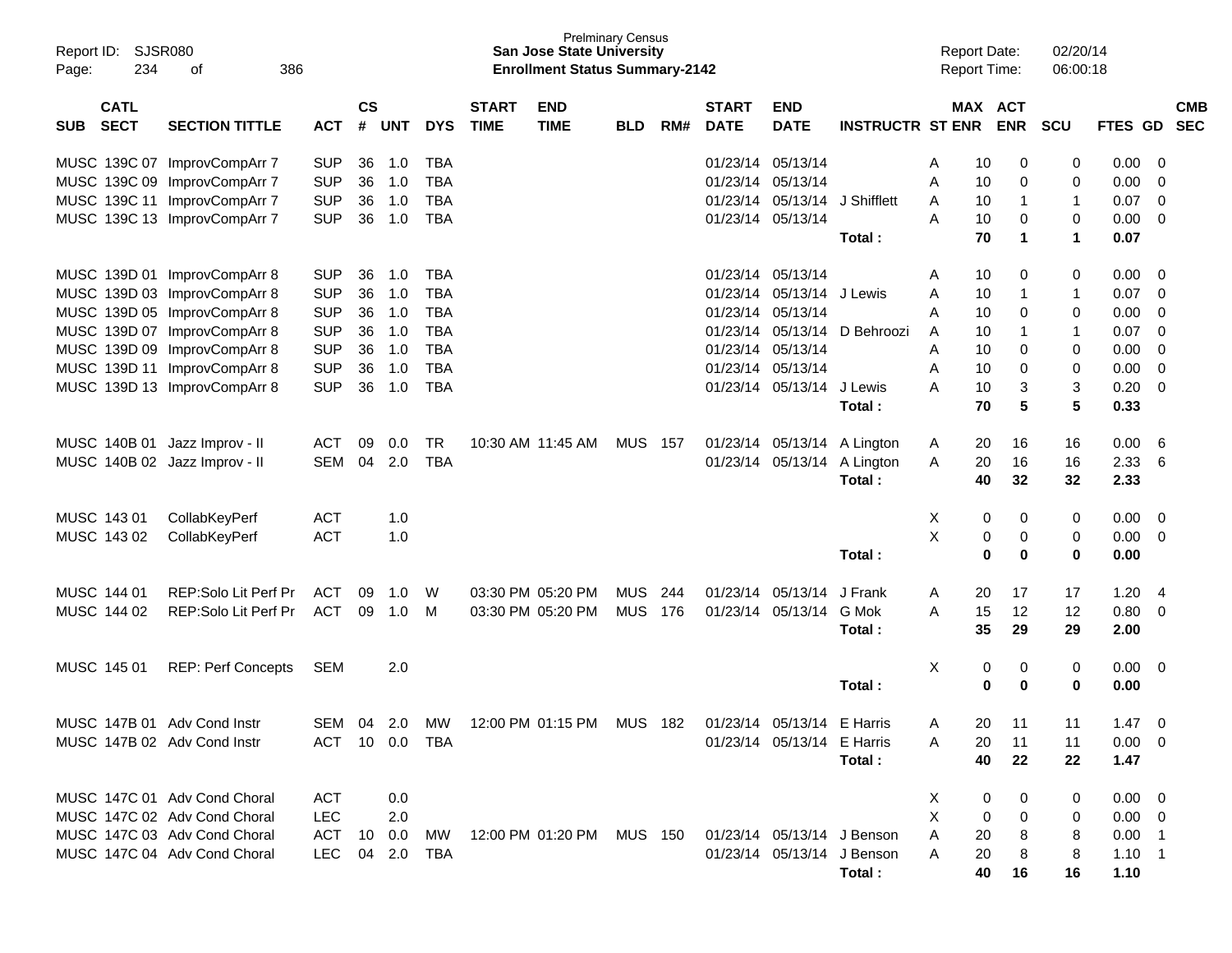| Report ID:<br>235<br>Page:               | SJSR080<br>386<br>οf                                                                                                                                   |                          |                    |               |                 |                             | <b>Prelminary Census</b><br><b>San Jose State University</b><br><b>Enrollment Status Summary-2142</b> |                          |            |                             |                                        |                                                                           | <b>Report Date:</b><br><b>Report Time:</b> |                                                                 | 02/20/14<br>06:00:18 |                                               |                         |                          |
|------------------------------------------|--------------------------------------------------------------------------------------------------------------------------------------------------------|--------------------------|--------------------|---------------|-----------------|-----------------------------|-------------------------------------------------------------------------------------------------------|--------------------------|------------|-----------------------------|----------------------------------------|---------------------------------------------------------------------------|--------------------------------------------|-----------------------------------------------------------------|----------------------|-----------------------------------------------|-------------------------|--------------------------|
| <b>CATL</b><br><b>SECT</b><br><b>SUB</b> | <b>SECTION TITTLE</b>                                                                                                                                  | <b>ACT</b>               | $\mathsf{cs}$<br># | <b>UNT</b>    | <b>DYS</b>      | <b>START</b><br><b>TIME</b> | <b>END</b><br><b>TIME</b>                                                                             | <b>BLD</b>               | RM#        | <b>START</b><br><b>DATE</b> | <b>END</b><br><b>DATE</b>              | <b>INSTRUCTR ST ENR</b>                                                   |                                            | MAX ACT<br><b>ENR</b>                                           | <b>SCU</b>           | FTES GD                                       |                         | <b>CMB</b><br><b>SEC</b> |
| MUSC 150A 01                             | <b>ENS: Concert Choir</b>                                                                                                                              | <b>ACT</b>               | 09                 | 1.0           | МW              |                             | 01:30 PM 03:20 PM                                                                                     | <b>MUS</b>               | 150        |                             | 01/23/14 05/13/14                      | J Benson<br>Total:                                                        | Α                                          | 27<br>80<br>80<br>27                                            | 27<br>27             | 1.874<br>1.87                                 |                         |                          |
| MUSC 151 01<br>MUSC 151 02               | <b>ENS: UnivChorales</b><br><b>ENS: UnivChorales</b>                                                                                                   | <b>ACT</b><br><b>ACT</b> | 09                 | 1.0<br>09 1.0 | <b>TR</b><br>MW |                             | 03:40 PM 04:30 PM<br>03:40 PM 05:30 PM                                                                | <b>MUS</b><br><b>MUS</b> | 182<br>182 |                             | 01/23/14 05/13/14<br>01/23/14 05/13/14 | J Benson<br>J Benson<br>Total:                                            | Α<br>Α                                     | 40<br>13<br>20<br>3<br>60<br>16                                 | 13<br>3<br>16        | $0.92$ 3<br>0.25<br>1.17                      | $\overline{\mathbf{3}}$ |                          |
| MUSC 152 01                              | ENS: Opera Theater ACT                                                                                                                                 |                          |                    | 20 1.0        | TR              |                             | 03:40 PM 05:30 PM                                                                                     | MUS 176                  |            |                             |                                        | 01/23/14 05/13/14 L Chianakas A<br>Total :                                |                                            | 30<br>11<br>30<br>11                                            | 11<br>11             | 0.804<br>0.80                                 |                         |                          |
| MUSC 153 01                              | ENS:UnivSymphOrchestCT                                                                                                                                 |                          |                    | 21 1.0        | TR              |                             | 01:40 PM 03:30 PM                                                                                     | MUS 176                  |            |                             |                                        | 01/23/14 05/13/14 M Digiacinto A<br>Total:                                |                                            | 65<br>9<br>65<br>9                                              | 9<br>9               | $0.63$ 2<br>0.63                              |                         |                          |
| MUSC 154 01                              | ENS: Symphonic Band ACT                                                                                                                                |                          |                    | 21 1.0        | TR              |                             | 01:40 PM 03:30 PM                                                                                     | <b>MUS 150</b>           |            |                             | 01/23/14 05/13/14 N Chia               | Total :                                                                   | A                                          | 65<br>11<br>65<br>11                                            | 11<br>11             | $0.73 \quad 0$<br>0.73                        |                         |                          |
| MUSC 157 01                              | ENS: Jazz Orch                                                                                                                                         | <b>ACT</b>               |                    | 20 1.0        | <b>TR</b>       |                             | 03:40 PM 05:30 PM                                                                                     | <b>MUS 150</b>           |            |                             |                                        | 01/23/14 05/13/14 A Lington<br>Total:                                     | Α                                          | 25<br>12<br>25<br>12                                            | 12<br>12             | $0.92$ 7<br>0.92                              |                         |                          |
| MUSC 159 01                              | ENS: Afro-Latin Jazz ACT                                                                                                                               |                          |                    | 20 1.0        | МW              |                             | 01:30 PM 03:20 PM                                                                                     | <b>MUS 186</b>           |            |                             | 01/23/14 05/13/14                      | J Lewis<br>Total :                                                        | A                                          | 25<br>8<br>25<br>8                                              | 8<br>8               | $0.58$ 3<br>0.58                              |                         |                          |
|                                          | MUSC 160A 01 ENS: Choraliers                                                                                                                           | <b>ACT</b>               |                    | $21 - 1.0$    | <b>TR</b>       |                             | 01:30 PM 03:20 PM                                                                                     | <b>MUS 182</b>           |            |                             | 01/23/14 05/13/14                      | J Benson<br>Total:                                                        | A                                          | 40<br>15<br>15<br>40                                            | 15<br>15             | 1.074<br>1.07                                 |                         |                          |
|                                          | MUSC 160D 01 ENS: Collegium Music ACT<br>MUSC 160D 02 ENS: Collegium Music ACT                                                                         |                          |                    | 1.0<br>10 1.0 | TBA             |                             |                                                                                                       |                          |            |                             |                                        | 01/23/14 05/13/14 G Haramaki<br>Total :                                   | X<br>$\overline{A}$                        | 0<br>0<br>10<br>9<br>10<br>9                                    | 0<br>9<br>9          | $0.00 \ 0$<br>$0.67$ 4<br>0.67                |                         |                          |
|                                          | MUSC 160F 01 ENS: Small Jazz Ense ACT 10 1.0 TBA<br>MUSC 160F 02 ENS: Small Jazz Ense ACT 10 1.0 TBA<br>MUSC 160F 03 ENS: Small Jazz Ense ACT 10 1.0 F |                          |                    |               |                 |                             | 10:00 AM 11:50 AM MUS 182 01/23/14 05/13/14 J Lewis                                                   |                          |            |                             |                                        | 01/23/14 05/13/14 D Behroozi A<br>01/23/14 05/13/14 J Shifflett<br>Total: | A<br>A                                     | 15 <sub>1</sub><br>8<br>7<br>15<br>$\sqrt{5}$<br>15<br>45<br>20 | 8<br>7<br>5<br>20    | 0.604<br>$0.52 \quad 3$<br>$0.33 \ 0$<br>1.45 |                         |                          |
|                                          | MUSC 160G 01 ENS: Pep Band                                                                                                                             |                          |                    |               |                 |                             | ACT 21 1.0 W  03:45 PM 06:00 PM  MUS  150  01/23/14  05/13/14  G  Pierson                             |                          |            |                             |                                        | Total:                                                                    | A                                          | 35<br>16<br>35 <sub>5</sub><br>16                               | 16<br>16             | $1.08$ 1<br>1.08                              |                         |                          |
|                                          | MUSC 160H 01 ENS: Percuss EnsemblACT 10 1.0 F 10:30 AM 12:20 PM MUS 176 01/23/14 05/13/14 G Lemmon A                                                   |                          |                    |               |                 |                             |                                                                                                       |                          |            |                             |                                        |                                                                           |                                            | 25 6                                                            | 6                    | $0.40 \ 0$                                    |                         |                          |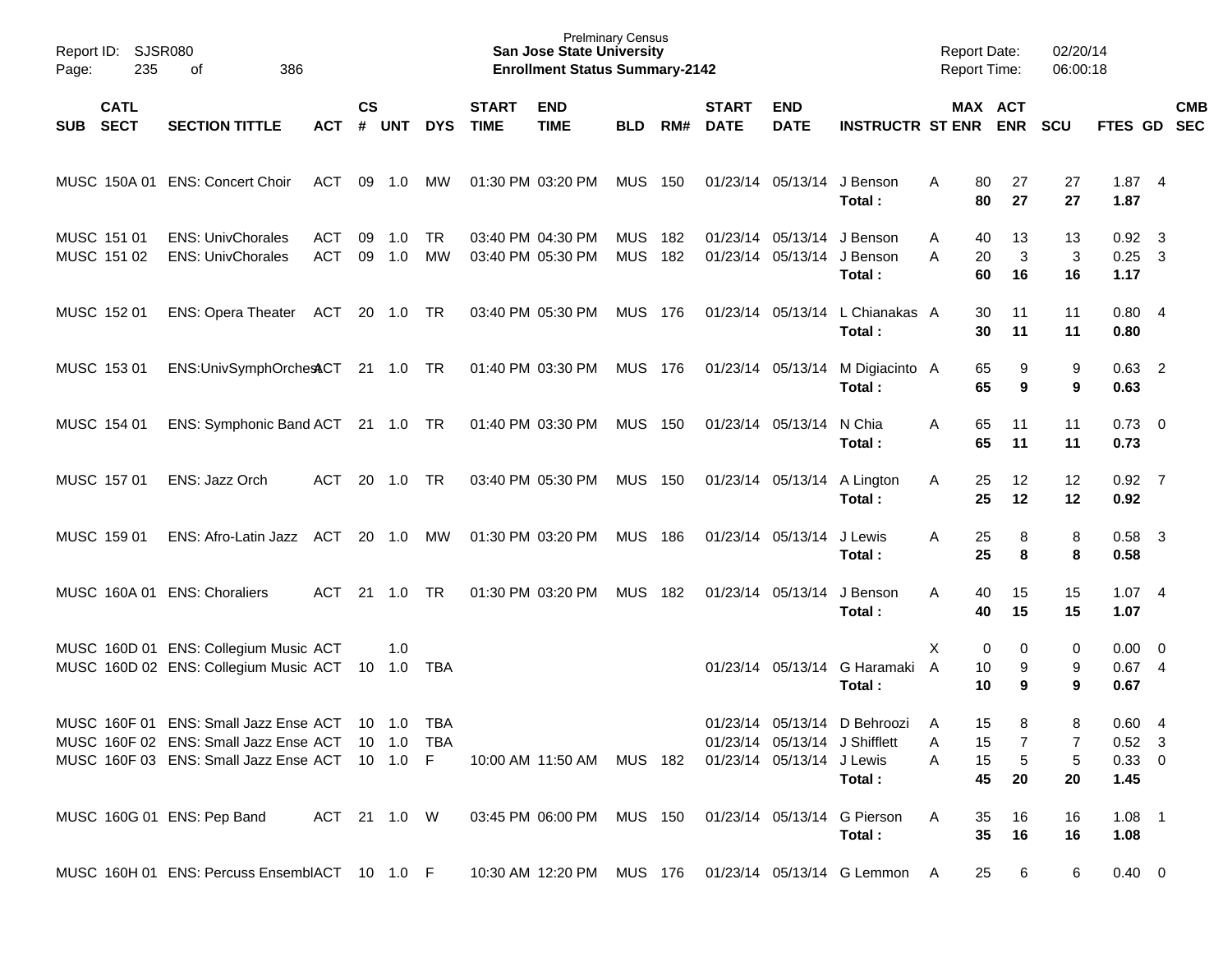| Page: | Report ID: SJSR080<br>236  | 386<br>of                                     |                |               |                |            |                             | <b>San Jose State University</b><br><b>Enrollment Status Summary-2142</b> | <b>Prelminary Census</b> |       |                             |                             |                                  |   | <b>Report Date:</b><br><b>Report Time:</b> | 02/20/14<br>06:00:18    |                        |                            |            |
|-------|----------------------------|-----------------------------------------------|----------------|---------------|----------------|------------|-----------------------------|---------------------------------------------------------------------------|--------------------------|-------|-----------------------------|-----------------------------|----------------------------------|---|--------------------------------------------|-------------------------|------------------------|----------------------------|------------|
| SUB   | <b>CATL</b><br><b>SECT</b> | <b>SECTION TITTLE</b>                         | <b>ACT</b>     | $\mathsf{cs}$ | # UNT          | <b>DYS</b> | <b>START</b><br><b>TIME</b> | <b>END</b><br><b>TIME</b>                                                 | <b>BLD</b>               | RM#   | <b>START</b><br><b>DATE</b> | <b>END</b><br><b>DATE</b>   | <b>INSTRUCTR ST ENR ENR</b>      |   | MAX ACT                                    | <b>SCU</b>              | FTES GD SEC            |                            | <b>CMB</b> |
|       |                            |                                               |                |               |                |            |                             |                                                                           |                          |       |                             |                             | Total:                           |   | 25<br>6                                    | 6                       | 0.40                   |                            |            |
|       |                            | MUSC 160J 01 ENS: String Ensemble ACT         |                |               | 10 1.0         | TBA        |                             |                                                                           |                          |       |                             |                             | 01/23/14 05/13/14 M Digiacinto A |   | 15<br>2                                    | 2                       | $0.13 \quad 0$         |                            |            |
|       |                            | MUSC 160J 02 ENS: String Ensemble ACT         |                |               | 10 1.0         | <b>TBA</b> |                             |                                                                           |                          |       |                             | 01/23/14 05/13/14 G Mok     |                                  | Α | 15<br>4                                    | $\overline{4}$          | 0.28                   | $\overline{1}$             |            |
|       |                            | MUSC 160J 03 ENS: String Ensemble ACT         |                |               | 1.0            |            |                             |                                                                           |                          |       |                             |                             |                                  | X | 0<br>0                                     | 0                       | $0.00 \t 0$            |                            |            |
|       |                            |                                               |                |               |                |            |                             |                                                                           |                          |       |                             |                             | Total:                           |   | 30<br>6                                    | 6                       | 0.42                   |                            |            |
|       |                            | MUSC 160K 01 ENS: Brass Ensemble ACT 10 1.0 F |                |               |                |            |                             | 10:30 AM 12:20 PM                                                         | <b>MUS 150</b>           |       |                             | 01/23/14 05/13/14           | K Adduci                         | A | 15<br>5                                    | 5                       | $0.35$ 1               |                            |            |
|       |                            |                                               |                |               |                |            |                             |                                                                           |                          |       |                             |                             | Total:                           |   | 15<br>5                                    | 5                       | 0.35                   |                            |            |
|       |                            | MUSC 160L 01 ENS: Woodwind EnsemACT           |                |               | 1.0            |            |                             |                                                                           |                          |       |                             |                             |                                  | X | 0<br>0                                     | 0                       | 0.00                   | $\overline{\mathbf{0}}$    |            |
|       |                            | MUSC 160L 02 ENS: Woodwind EnsemACT           |                | 10            | 1.0            | <b>TBA</b> |                             |                                                                           |                          |       |                             | 01/23/14 05/13/14 C Payne   |                                  | A | 15<br>$\overline{c}$                       | $\overline{c}$          | 0.15                   | $\overline{\phantom{0}}$ 1 |            |
|       |                            | MUSC 160L 03 ENS: Woodwind EnsemACT           |                |               | $10 \quad 1.0$ | R          |                             | 03:30 PM 05:20 PM                                                         | MUS                      | - 250 |                             | 01/23/14 05/13/14 J Averett |                                  | А | 15<br>$\overline{c}$                       | $\overline{2}$          | $0.13 \ 0$             |                            |            |
|       |                            |                                               |                |               |                |            |                             |                                                                           |                          |       |                             |                             | Total:                           |   | 30<br>4                                    | 4                       | 0.28                   |                            |            |
|       |                            | MUSC 160M 01 ENS: Saxophone EnserACT 10 1.0 T |                |               |                |            |                             | 07:00 PM 09:00 PM                                                         | <b>MUS 150</b>           |       |                             | 01/23/14 05/13/14           | D Wolford                        | A | 15<br>-1                                   | $\mathbf{1}$            | $0.07 \ 0$             |                            |            |
|       |                            |                                               |                |               |                |            |                             |                                                                           |                          |       |                             |                             | Total:                           |   | 15<br>$\blacktriangleleft$                 | 1                       | 0.07                   |                            |            |
|       |                            | MUSC 1600 01 Trombone Ensemble ACT 10 1.0 F   |                |               |                |            |                             | 08:30 AM 10:20 AM                                                         | <b>MUS 150</b>           |       |                             | 01/23/14 05/13/14 T Hornig  |                                  | A | 15<br>7                                    | 7                       | $0.50$ 2               |                            |            |
|       |                            |                                               |                |               |                |            |                             |                                                                           |                          |       |                             |                             | Total:                           |   | $\overline{\mathbf{r}}$<br>15              | $\overline{7}$          | 0.50                   |                            |            |
|       |                            |                                               |                |               |                |            |                             |                                                                           |                          |       |                             |                             | E Harris                         |   |                                            |                         |                        |                            |            |
|       |                            | MUSC 160T 01 Wind Ensemble                    | ACT            |               | 21 1.0         | MW         |                             | 01:30 PM 03:20 PM                                                         | <b>MUS 176</b>           |       |                             | 01/23/14 05/13/14           | Total:                           | A | 65<br>25<br>65<br>25                       | 25<br>25                | $1.72 \quad 3$<br>1.72 |                            |            |
|       |                            |                                               |                |               |                |            |                             |                                                                           |                          |       |                             |                             |                                  |   |                                            |                         |                        |                            |            |
|       | MUSC 161 01                | REP: Styles Interp O ACT                      |                |               | 09 1.0 TBA     |            |                             |                                                                           |                          |       |                             |                             | 01/23/14 05/13/14 M Digiacinto A |   | 15<br>7                                    | 7                       | $0.52$ 3               |                            |            |
|       |                            |                                               |                |               |                |            |                             |                                                                           |                          |       |                             |                             | Total:                           |   | $\overline{\mathbf{r}}$<br>15              | $\overline{\mathbf{r}}$ | 0.52                   |                            |            |
|       | MUSC 163 01                | REP: Styles Intrp Op                          | ACT            |               | 09 1.0 TBA     |            |                             |                                                                           |                          |       |                             |                             | 01/23/14 05/13/14 M Digiacinto A |   | 15<br>9                                    | 9                       | $0.65$ 3               |                            |            |
|       |                            |                                               |                |               |                |            |                             |                                                                           |                          |       |                             |                             | Total:                           |   | 15<br>9                                    | 9                       | 0.65                   |                            |            |
|       | MUSC 168 01                | Electro-Acoustic Mus SEM                      |                |               | 3.0            |            |                             |                                                                           |                          |       |                             |                             |                                  | Χ | 0<br>$\mathbf 0$                           | 0                       | 0.00                   | $\overline{\mathbf{0}}$    |            |
|       |                            | MUSC 168 02 Electro-Acoustic Mus SEM 04 3.0 W |                |               |                |            |                             | 03:30 PM 06:00 PM MUS 226                                                 |                          |       |                             |                             | 01/23/14 05/13/14 P Furman       | Α | 15<br>8                                    | 24                      | $1.60 \t 0$            |                            |            |
|       |                            |                                               |                |               |                |            |                             |                                                                           |                          |       |                             |                             | Total:                           |   | 15<br>8                                    | 24                      | 1.60                   |                            |            |
|       |                            | MUSC 170B 01 Int Sound Recrdng                | <b>SEM</b>     |               | 3.0            |            |                             |                                                                           |                          |       |                             |                             |                                  | Χ | 0<br>0                                     | 0                       | $0.00 \t 0$            |                            |            |
|       |                            | MUSC 170B 02 Int Sound Recrdng                | SEM 04         |               |                | 3.0 TBA    |                             |                                                                           |                          |       |                             |                             | 01/23/14 05/13/14 G van Dijk     | A | 35<br>16                                   | 48                      | $3.20 \ 0$             |                            |            |
|       |                            |                                               |                |               |                |            |                             |                                                                           |                          |       |                             |                             | Total:                           |   | 35<br>16                                   | 48                      | 3.20                   |                            |            |
|       | MUSC 180 01                | <b>Indiv Studies</b>                          | SUP 36 1.0 TBA |               |                |            |                             |                                                                           |                          |       |                             | 01/23/14 05/13/14 J Frank   |                                  | A | 20<br>0                                    | 0                       | $0.00 \t 0$            |                            |            |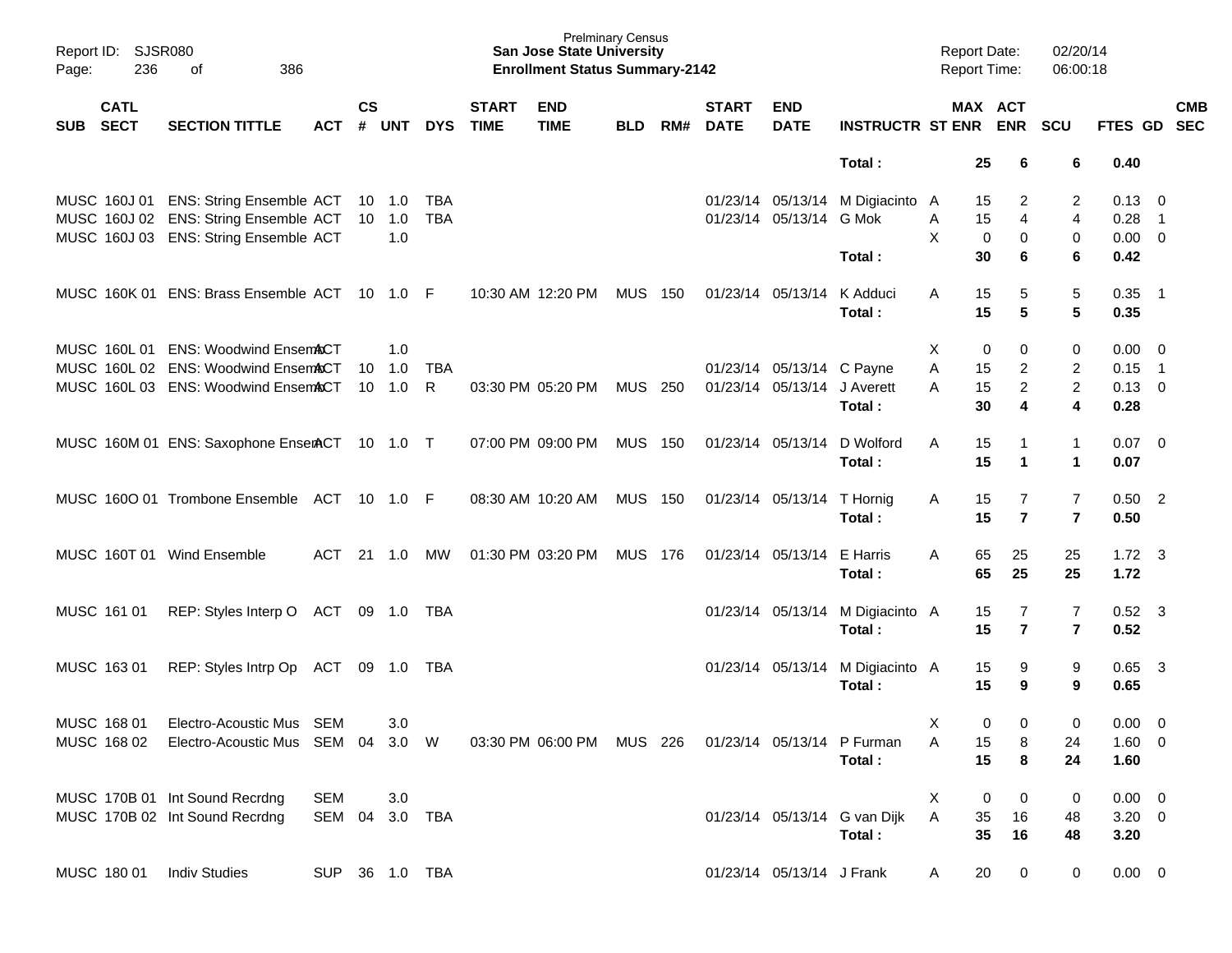| Page: | Report ID: SJSR080<br>237  | 386<br>οf                       |            |                    |            |            |                             | <b>San Jose State University</b><br><b>Enrollment Status Summary-2142</b> | <b>Prelminary Census</b> |     |                             |                               |                                 |   | <b>Report Date:</b><br>Report Time: |                | 02/20/14<br>06:00:18    |             |                            |            |
|-------|----------------------------|---------------------------------|------------|--------------------|------------|------------|-----------------------------|---------------------------------------------------------------------------|--------------------------|-----|-----------------------------|-------------------------------|---------------------------------|---|-------------------------------------|----------------|-------------------------|-------------|----------------------------|------------|
| SUB   | <b>CATL</b><br><b>SECT</b> | <b>SECTION TITTLE</b>           | <b>ACT</b> | $\mathsf{cs}$<br># | <b>UNT</b> | <b>DYS</b> | <b>START</b><br><b>TIME</b> | <b>END</b><br><b>TIME</b>                                                 | <b>BLD</b>               | RM# | <b>START</b><br><b>DATE</b> | <b>END</b><br><b>DATE</b>     | <b>INSTRUCTR ST ENR</b>         |   | MAX ACT                             | <b>ENR</b>     | <b>SCU</b>              | FTES GD SEC |                            | <b>CMB</b> |
|       | MUSC 180 02                | <b>Indiv Studies</b>            | <b>SUP</b> | 36                 | 1.0        | TBA        |                             |                                                                           |                          |     |                             | 01/23/14 05/13/14 J Frank     |                                 | A | 10                                  | 2              | 2                       | 0.13        | - 0                        |            |
|       | MUSC 180 03                | <b>Indiv Studies</b>            | <b>SUP</b> | 36                 | 2.0        | <b>TBA</b> |                             |                                                                           |                          |     |                             |                               | 01/23/14 05/13/14 A Lington     | Α | 10                                  | $\overline{c}$ | $\overline{4}$          | 0.27        | $\overline{\mathbf{0}}$    |            |
|       | MUSC 180 04                | <b>Indiv Studies</b>            | <b>SUP</b> |                    | 36 2.0     | <b>TBA</b> |                             |                                                                           |                          |     |                             | 01/23/14 05/13/14 G Mok       |                                 | A | 15                                  | 11             | 22                      | 1.50        | $\overline{\phantom{1}}$   |            |
|       | MUSC 180 05                | <b>Indiv Studies</b>            | <b>SUP</b> |                    | 36 2.0     | <b>TBA</b> |                             |                                                                           |                          |     |                             |                               | 01/23/14 05/13/14 G Haramaki    | A | 15                                  | $\overline{2}$ | $\overline{4}$          | 0.27 0      |                            |            |
|       |                            |                                 |            |                    |            |            |                             |                                                                           |                          |     |                             |                               | Total:                          |   | 70                                  | 17             | 32                      | 2.17        |                            |            |
|       | MUSC 181 01                | Concert Listening II            | ACT        | 09                 | 1.0        | TR         |                             | 12:30 PM 01:20 PM                                                         | <b>MUS 176</b>           |     |                             | 01/23/14 05/13/14             | J Stubbe                        | A | 100                                 | 27             | 27                      | $1.80 \ 0$  |                            |            |
|       |                            |                                 |            |                    |            |            |                             |                                                                           |                          |     |                             |                               | Total:                          |   | 100                                 | 27             | 27                      | 1.80        |                            |            |
|       | MUSC 18201                 | <b>Senior Project</b>           | ACT        |                    | 10 1.0     | TBA        |                             |                                                                           |                          |     |                             | 01/23/14 05/13/14             | J Frank                         | A | 20                                  | 15             | 15                      | $1.00 \t 0$ |                            |            |
|       |                            |                                 |            |                    |            |            |                             |                                                                           |                          |     |                             |                               | Total:                          |   | 20                                  | 15             | 15                      | 1.00        |                            |            |
|       |                            | MUSC 185A 01 Music for Children | SEM 04     |                    | 3.0        | R          |                             | 04:00 PM 06:30 PM                                                         | <b>MUS 161</b>           |     |                             | 01/23/14 05/13/14             | K Ireland D'                    | A | 40                                  | 17             | 51                      | $3.40 \ 0$  |                            |            |
|       |                            |                                 |            |                    |            |            |                             |                                                                           |                          |     |                             |                               | Total:                          |   | 40                                  | 17             | 51                      | 3.40        |                            |            |
|       | MUSC 201 01                | Sem in Mus Hist                 | SEM        | 05                 | 3.0        | W          |                             | 04:00 PM 06:30 PM                                                         | MUS 272                  |     |                             | 01/23/14 05/13/14             | G Haramaki A                    |   | 15                                  | 9              | 27                      | 2.25        | - 9                        |            |
|       |                            |                                 |            |                    |            |            |                             |                                                                           |                          |     |                             |                               | Total:                          |   | 15                                  | 9              | 27                      | 2.25        |                            |            |
|       | MUSC 202 01                | Sem Mus Sys Thry                | SEM        | 05                 | 3.0        | M          |                             | 04:00 PM 06:30 PM                                                         | MUS                      | 272 |                             | 01/23/14 05/13/14             | <b>B</b> Belet                  | A | 15                                  | 11             | 33                      | 2.75 11     |                            |            |
|       |                            |                                 |            |                    |            |            |                             |                                                                           |                          |     |                             |                               | Total:                          |   | 15                                  | 11             | 33                      | 2.75        |                            |            |
|       | MUSC 224 01                | <b>Supv Grad Studies</b>        | <b>SUP</b> | 36                 | 2.0        | TBA        |                             |                                                                           |                          |     |                             | 01/23/14 05/13/14 J Benson    |                                 | A | 10                                  | $\overline{c}$ | 4                       | 0.33        | $\overline{\phantom{a}}$   |            |
|       | MUSC 224 02                | <b>Supv Grad Studies</b>        | <b>SUP</b> | 36                 | 2.0        | <b>TBA</b> |                             |                                                                           |                          |     |                             |                               | 01/23/14 05/13/14 D Behroozi    | A | 10                                  | $\mathbf{1}$   | 2                       | 0.17        | $\overline{1}$             |            |
|       | MUSC 224 03                | <b>Supv Grad Studies</b>        | <b>SUP</b> | 36                 | 2.0        | <b>TBA</b> |                             |                                                                           |                          |     |                             |                               | 01/23/14 05/13/14 L Chianakas A |   | 10                                  | 4              | 8                       | 0.67        | $\overline{4}$             |            |
|       | MUSC 224 04                | <b>Supv Grad Studies</b>        | <b>SUP</b> | 36                 | 2.0        | <b>TBA</b> |                             |                                                                           |                          |     |                             | 01/23/14 05/13/14             |                                 | A | 10                                  | 0              | 0                       | 0.00        | $\overline{\mathbf{0}}$    |            |
|       | MUSC 224 05                | <b>Supv Grad Studies</b>        | <b>SUP</b> | 36                 | 2.0        | <b>TBA</b> |                             |                                                                           |                          |     |                             | 01/23/14 05/13/14 K Rivard    |                                 | A | 10                                  |                | $\overline{c}$          | 0.17        | $\overline{1}$             |            |
|       | MUSC 224 06                | <b>Supv Grad Studies</b>        | <b>SUP</b> | 36                 | 2.0        | <b>TBA</b> |                             |                                                                           |                          |     |                             |                               | 01/23/14 05/13/14 S Whitfield   | A | 10                                  | 3              | $\,6$                   | 0.50        | $\overline{\mathbf{3}}$    |            |
|       | MUSC 224 07                | <b>Supv Grad Studies</b>        | <b>SUP</b> | 36                 | 2.0        | <b>TBA</b> |                             |                                                                           |                          |     |                             | 01/23/14 05/13/14 J Lewis     |                                 | A | 10                                  | $\mathbf{1}$   | $\overline{2}$          | $0.17$ 1    |                            |            |
|       | MUSC 224 08                | <b>Supv Grad Studies</b>        | <b>SUP</b> | 36                 | 2.0        | <b>TBA</b> |                             |                                                                           |                          |     |                             | 01/23/14 05/13/14             |                                 | A | 10                                  | 0              | $\,0\,$                 | 0.00        | $\overline{0}$             |            |
|       | MUSC 224 09                | <b>Supv Grad Studies</b>        | <b>SUP</b> | 36                 | 2.0        | <b>TBA</b> |                             |                                                                           |                          |     |                             | 01/23/14 05/13/14             | J Lewis                         | A | 10                                  | $\mathbf{1}$   | $\boldsymbol{2}$        | 0.17        | $\overline{\phantom{0}}$ 1 |            |
|       | MUSC 224 10                | <b>Supv Grad Studies</b>        | <b>SUP</b> | 36                 | 2.0        | <b>TBA</b> |                             |                                                                           |                          |     |                             | 01/23/14 05/13/14 J Shifflett |                                 | A | 10                                  | $\mathbf{1}$   | $\overline{2}$          | 0.17        | $\overline{1}$             |            |
|       | MUSC 224 11                | <b>Supv Grad Studies</b>        | <b>SUP</b> | 36                 | 2.0        | <b>TBA</b> |                             |                                                                           |                          |     |                             | 01/23/14 05/13/14 G Mok       |                                 | Α | 10                                  |                | 2                       | $0.17$ 1    |                            |            |
|       | MUSC 224 12                | <b>Supv Grad Studies</b>        | <b>SUP</b> |                    | 36 2.0     | <b>TBA</b> |                             |                                                                           |                          |     |                             | 01/23/14 05/13/14 C Payne     |                                 | A | 10                                  |                | $\overline{\mathbf{c}}$ | 0.17        | $\blacksquare$             |            |
|       | MUSC 224 13                | <b>Supv Grad Studies</b>        | <b>SUP</b> |                    | 36 2.0     | <b>TBA</b> |                             |                                                                           |                          |     |                             |                               | 01/23/14 05/13/14 G Haramaki    | A | 10                                  |                | $\overline{\mathbf{c}}$ | $0.17$ 1    |                            |            |
|       | MUSC 224 14                | <b>Supv Grad Studies</b>        | <b>SUP</b> |                    | 36 2.0     | <b>TBA</b> |                             |                                                                           |                          |     |                             |                               | 01/23/14 05/13/14 D Hollinger   | A | 10                                  | 2              | 4                       | $0.33$ 2    |                            |            |
|       | MUSC 224 15                | <b>Supv Grad Studies</b>        | <b>SUP</b> |                    | 36 2.0     | <b>TBA</b> |                             |                                                                           |                          |     |                             | 01/23/14 05/13/14             |                                 | Α | 10                                  | 0              | 0                       | $0.00 \t 0$ |                            |            |
|       | MUSC 224 16                | <b>Supv Grad Studies</b>        | <b>SUP</b> |                    | 36 2.0     | <b>TBA</b> |                             |                                                                           |                          |     |                             | 01/23/14 05/13/14             |                                 | A | 10                                  | 0              | 0                       | $0.00 \t 0$ |                            |            |
|       | MUSC 224 20                | <b>Supv Grad Studies</b>        | <b>SUP</b> | 36                 | 1.0        | <b>TBA</b> |                             |                                                                           |                          |     |                             | 01/23/14 05/13/14 J Benson    |                                 | Α | 10                                  |                | 1                       | 0.08        | $\overline{\phantom{0}}$ 1 |            |
|       | MUSC 224 21                | <b>Supv Grad Studies</b>        | <b>SUP</b> |                    | 36 1.0     | TBA        |                             |                                                                           |                          |     |                             |                               | 01/23/14 05/13/14 D Hollinger   | A | 10                                  | 0              | 0                       | $0.00 \t 0$ |                            |            |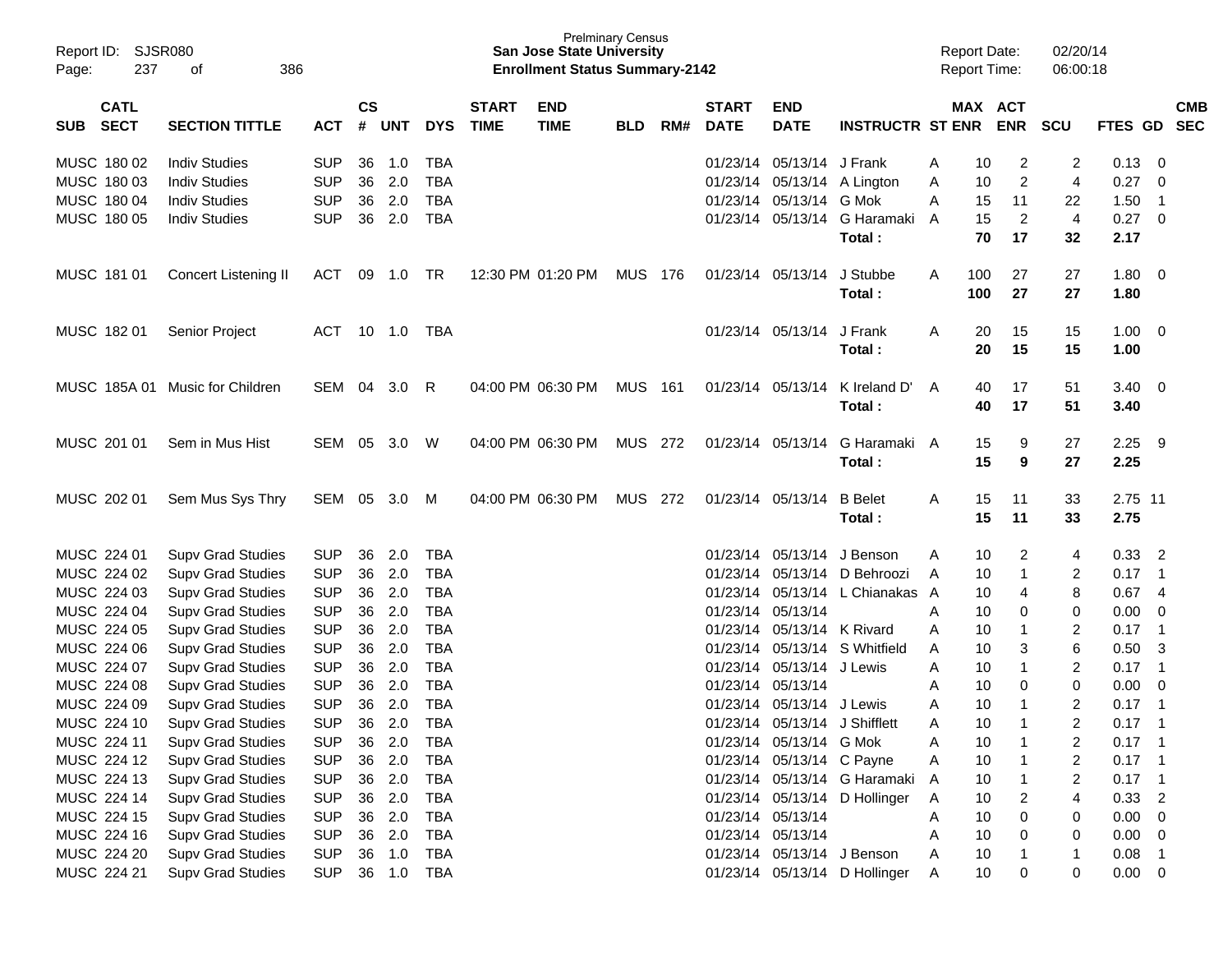| Report ID:<br>238<br>Page:                                                                                           | <b>SJSR080</b><br>386<br>οf                                                                                                                                  |                                                                                                              | <b>Prelminary Census</b><br><b>San Jose State University</b><br><b>Enrollment Status Summary-2142</b> |                                                      |                                                                                                              |                             |                           |            |     | 02/20/14<br><b>Report Date:</b><br>06:00:18<br><b>Report Time:</b>                           |                                                                                              |                         |                                      |                                                    |                                                         |                                                  |                                                                      |                                                            |
|----------------------------------------------------------------------------------------------------------------------|--------------------------------------------------------------------------------------------------------------------------------------------------------------|--------------------------------------------------------------------------------------------------------------|-------------------------------------------------------------------------------------------------------|------------------------------------------------------|--------------------------------------------------------------------------------------------------------------|-----------------------------|---------------------------|------------|-----|----------------------------------------------------------------------------------------------|----------------------------------------------------------------------------------------------|-------------------------|--------------------------------------|----------------------------------------------------|---------------------------------------------------------|--------------------------------------------------|----------------------------------------------------------------------|------------------------------------------------------------|
| <b>CATL</b><br><b>SECT</b><br><b>SUB</b>                                                                             | <b>SECTION TITTLE</b>                                                                                                                                        | <b>ACT</b>                                                                                                   | $\mathsf{cs}$<br>#                                                                                    | <b>UNT</b>                                           | <b>DYS</b>                                                                                                   | <b>START</b><br><b>TIME</b> | <b>END</b><br><b>TIME</b> | <b>BLD</b> | RM# | <b>START</b><br><b>DATE</b>                                                                  | <b>END</b><br><b>DATE</b>                                                                    | <b>INSTRUCTR ST ENR</b> |                                      | <b>MAX ACT</b>                                     | <b>ENR</b>                                              | <b>SCU</b>                                       | FTES GD                                                              | <b>CMB</b><br><b>SEC</b>                                   |
| MUSC 224 22                                                                                                          | <b>Supv Grad Studies</b>                                                                                                                                     | <b>SUP</b>                                                                                                   | 36                                                                                                    | 1.0                                                  | <b>TBA</b>                                                                                                   |                             |                           |            |     |                                                                                              | 01/23/14 05/13/14                                                                            | Total:                  | A                                    | 10<br>190                                          | 0<br>20                                                 | 0<br>39                                          | 0.00<br>3.25                                                         | $\overline{0}$                                             |
| MUSC 232 01<br>MUSC 232 02<br>MUSC 232 03<br>MUSC 232 04<br>MUSC 232 05                                              | Adv Fld Exp<br>Adv Fld Exp<br>Adv Fld Exp<br>Adv Fld Exp<br>Adv Fld Exp                                                                                      | <b>SUP</b><br><b>SUP</b><br><b>SUP</b><br><b>SUP</b><br><b>SUP</b>                                           | 25<br>25<br>25<br>25<br>25                                                                            | 1.0<br>1.0<br>1.0<br>1.0<br>1.0                      | <b>TBA</b><br><b>TBA</b><br><b>TBA</b><br>TBA<br><b>TBA</b>                                                  |                             |                           |            |     | 01/23/14<br>01/23/14<br>01/23/14<br>01/23/14                                                 | 05/13/14 J Frank<br>05/13/14<br>05/13/14<br>01/23/14 05/13/14<br>05/13/14                    | Total:                  | A<br>Α<br>A<br>A<br>A                | 10<br>10<br>10<br>10<br>10<br>50                   | 3<br>0<br>0<br>0<br>0<br>3                              | 3<br>0<br>0<br>0<br>0<br>3                       | 0.25<br>0.00<br>0.00<br>0.00<br>0.00<br>0.25                         | 3<br>0<br>0<br>0<br>$\overline{0}$                         |
| MUSC 298 01<br>MUSC 298 02<br>MUSC 298 03<br>MUSC 298 04                                                             | <b>Special Study</b><br><b>Special Study</b><br><b>Special Study</b><br><b>Special Study</b>                                                                 | <b>SUP</b><br><b>SUP</b><br><b>SUP</b><br><b>SUP</b>                                                         | 25<br>25<br>25<br>25                                                                                  | 1.0<br>1.0<br>2.0<br>1.0                             | <b>TBA</b><br><b>TBA</b><br><b>TBA</b><br><b>TBA</b>                                                         |                             |                           |            |     | 01/23/14<br>01/23/14                                                                         | 05/13/14 E Harris<br>05/13/14<br>01/23/14 05/13/14<br>01/23/14 05/13/14                      | Total:                  | A<br>A<br>A<br>A                     | 10<br>10<br>10<br>10<br>40                         | $\mathbf{1}$<br>0<br>0<br>0<br>1                        | 0<br>0<br>0<br>$\blacktriangleleft$              | 0.07<br>0.00<br>0.00<br>0.00<br>0.07                                 | - 0<br>0<br>$\mathbf 0$<br>-0                              |
| MUSC 299 01<br>MUSC 299 02<br>MUSC 299 03<br>MUSC 299 04<br>MUSC 299 05<br>MUSC 299 06<br>MUSC 299 07<br>MUSC 299 08 | Mstr Ths Rct Cmp<br>Mstr Ths Rct Cmp<br>Mstr Ths Rct Cmp<br>Mstr Ths Rct Cmp<br>Mstr Ths Rct Cmp<br>Mstr Ths Rct Cmp<br>Mstr Ths Rct Cmp<br>Mstr Ths Rct Cmp | <b>SUP</b><br><b>SUP</b><br><b>SUP</b><br><b>SUP</b><br><b>SUP</b><br><b>SUP</b><br><b>SUP</b><br><b>SUP</b> | 25<br>25<br>25<br>25<br>25<br>25<br>25<br>25                                                          | 1.0<br>1.0<br>1.0<br>2.0<br>2.0<br>2.0<br>3.0<br>3.0 | <b>TBA</b><br><b>TBA</b><br><b>TBA</b><br><b>TBA</b><br><b>TBA</b><br><b>TBA</b><br><b>TBA</b><br><b>TBA</b> |                             |                           |            |     | 01/23/14<br>01/23/14<br>01/23/14<br>01/23/14<br>01/23/14<br>01/23/14<br>01/23/14<br>01/23/14 | 05/13/14<br>05/13/14<br>05/13/14<br>05/13/14<br>05/13/14<br>05/13/14<br>05/13/14<br>05/13/14 | Total:                  | A<br>A<br>A<br>A<br>A<br>A<br>A<br>A | 10<br>10<br>10<br>10<br>10<br>10<br>10<br>10<br>80 | 0<br>0<br>0<br>0<br>$\Omega$<br>0<br>0<br>0<br>$\bf{0}$ | 0<br>0<br>0<br>0<br>0<br>0<br>0<br>0<br>$\bf{0}$ | 0.00<br>0.00<br>0.00<br>0.00<br>0.00<br>0.00<br>0.00<br>0.00<br>0.00 | $\overline{0}$<br>0<br>0<br>-0<br>$\Omega$<br>0<br>-0<br>0 |

**Department : Music & Dance 3146 Australia 2018 12 Austral 2018 12: Performent Total : 9654 3146 6581 442.65 Lower Division : 4930 1909 4236 282.50 Upper Division : 4301 1175 2203 148.83 Graduate Division : 423 62 142 11.32**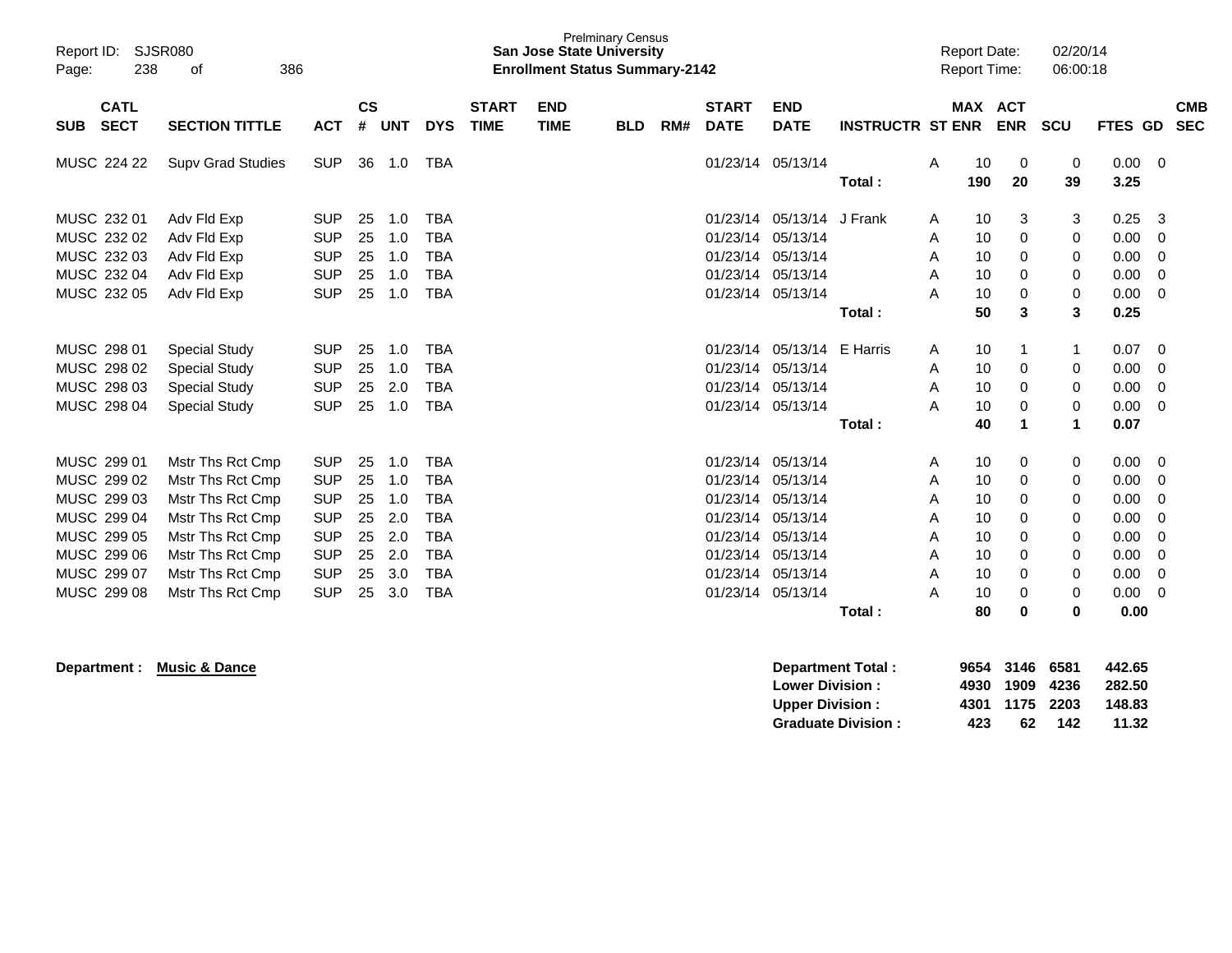| Page:          | SJSR080<br>Report ID:<br>239<br>386<br>οf |                                                |            | <b>Prelminary Census</b><br><b>San Jose State University</b><br><b>Enrollment Status Summary-2142</b> |        |            |                             |                           |                |      | <b>Report Date:</b><br>Report Time: |                             |                                          | 02/20/14<br>06:00:18 |          |            |            |                |                          |                          |
|----------------|-------------------------------------------|------------------------------------------------|------------|-------------------------------------------------------------------------------------------------------|--------|------------|-----------------------------|---------------------------|----------------|------|-------------------------------------|-----------------------------|------------------------------------------|----------------------|----------|------------|------------|----------------|--------------------------|--------------------------|
| <b>SUB</b>     | <b>CATL</b><br><b>SECT</b>                | <b>SECTION TITTLE</b>                          | <b>ACT</b> | $\mathsf{cs}$<br>#                                                                                    | UNT    | <b>DYS</b> | <b>START</b><br><b>TIME</b> | <b>END</b><br><b>TIME</b> | <b>BLD</b>     | RM#  | <b>START</b><br><b>DATE</b>         | <b>END</b><br><b>DATE</b>   | <b>INSTRUCTR ST ENR</b>                  |                      | MAX ACT  | <b>ENR</b> | <b>SCU</b> | <b>FTES GD</b> |                          | <b>CMB</b><br><b>SEC</b> |
| <b>College</b> | Department :                              | <b>Humanities &amp; the Arts</b><br>Philosophy |            |                                                                                                       |        |            |                             |                           |                |      |                                     |                             |                                          |                      |          |            |            |                |                          |                          |
| <b>PHIL</b>    | 901                                       | Math/Logic for GE                              | <b>SEM</b> | 04                                                                                                    | 3.0    | МW         |                             | 10:30 AM 11:45 AM         | <b>BBC</b>     | 130  |                                     | 01/23/14 05/13/14           | <b>B</b> Prosser<br>Total:               | A                    | 40<br>40 | 30<br>30   | 90<br>90   | 6.00<br>6.00   | $\overline{\phantom{0}}$ |                          |
| <b>PHIL</b>    | 10 01                                     | Intro to Phil                                  | LEC        | 03                                                                                                    | 3.0    | MW         |                             | 07:30 AM 08:45 AM         | <b>BBC</b>     | 203  |                                     | 01/23/14 05/13/14 F Alberts |                                          | Α                    | 45       | 41         | 123        | 8.20           | - 0                      |                          |
| PHIL           | 10 02                                     | Intro to Phil                                  | <b>LEC</b> | 03                                                                                                    | 3.0    | МW         |                             | 10:30 AM 11:45 AM         | <b>BBC</b>     | 203  | 01/23/14                            | 05/13/14                    | P Bashaw                                 | A                    | 45       | 45         | 135        | 9.00           | $\overline{0}$           |                          |
| <b>PHIL</b>    | 10 04                                     | Intro to Phil                                  | <b>LEC</b> | 03                                                                                                    | 3.0    | MW         |                             | 12:00 PM 01:15 PM         | <b>BBC</b>     | 004  | 01/23/14                            | 05/13/14 T Lott             |                                          | A                    | 110      | 75         | 225        | 15.00          | $\overline{0}$           |                          |
| PHIL           | 10 05                                     | Intro to Phil                                  | <b>LEC</b> | 03                                                                                                    | 3.0    | <b>TR</b>  |                             | 12:00 PM 01:15 PM         | <b>BBC</b>     | 203  | 01/23/14                            | 05/13/14 K Brown            |                                          | Α                    | 45       | 45         | 135        | 9.00           | $\overline{0}$           |                          |
| PHIL           | 10 06                                     | Intro to Phil                                  | <b>LEC</b> | 03                                                                                                    | 3.0    | <b>MW</b>  |                             | 03:00 PM 04:15 PM         | <b>BBC</b>     | 130  |                                     | 01/23/14 05/13/14 C Phan    |                                          | A                    | 40       | 39         | 117        | 7.80           | $\overline{0}$           |                          |
| <b>PHIL</b>    | 10 07                                     | Intro to Phil                                  | <b>LEC</b> | 03                                                                                                    | 3.0    | <b>TR</b>  |                             | 03:00 PM 04:15 PM         | <b>BBC</b>     | 203  | 01/23/14                            | 05/13/14 C Barber           |                                          | Α                    | 45       | 45         | 135        | 9.00           | $\overline{0}$           |                          |
| <b>PHIL</b>    | 10 08                                     | Intro to Phil                                  | <b>LEC</b> | 03                                                                                                    | 3.0    | T.         |                             | 07:00 PM 09:45 PM         | <b>BBC</b>     | 203  | 01/23/14                            | 05/13/14 G Pinto            |                                          | A                    | 45       | 43         | 129        | 8.60           | $\overline{0}$           |                          |
| PHIL           | 10 09                                     | Intro to Phil                                  | <b>LEC</b> | 03                                                                                                    | 3.0    | W          |                             | 07:00 PM 09:45 PM         | <b>BBC</b>     | 203  |                                     | 01/23/14 05/13/14           | B Mou                                    | A                    | 45       | 35         | 105        | 7.00           | $\overline{\mathbf{0}}$  |                          |
|                |                                           |                                                |            |                                                                                                       |        |            |                             |                           |                |      |                                     |                             | Total:                                   |                      | 420      | 368        | 1104       | 73.60          |                          |                          |
| <b>PHIL</b>    | 12 01                                     | Phil of the Person                             | <b>LEC</b> | 03                                                                                                    | 3.0    | TR.        |                             | 09:00 AM 10:15 AM         | <b>BBC</b>     | 203  |                                     | 01/23/14 05/13/14           | P Bashaw                                 | A                    | 45       | 31         | 93         | 6.20           | - 0                      |                          |
| <b>PHIL</b>    | 12 02                                     | Phil of the Person                             | <b>LEC</b> | 03                                                                                                    | 3.0    | <b>TR</b>  |                             | 01:30 PM 02:45 PM         | <b>SH</b>      | 238  |                                     | 01/23/14 05/13/14 M Jordan  |                                          | A                    | 38       | 31         | 93         | 6.20           | $\overline{0}$           |                          |
| <b>PHIL</b>    | 12 03                                     | Phil of the Person                             | <b>LEC</b> | 03                                                                                                    | 3.0    | W          |                             | 04:00 PM 06:45 PM         | <b>BBC</b>     | 203  |                                     | 01/23/14 05/13/14 K Brown   |                                          | Α                    | 45       | 28         | 84         | 5.60           | $\overline{\mathbf{0}}$  |                          |
|                |                                           |                                                |            |                                                                                                       |        |            |                             |                           |                |      |                                     |                             | Total:                                   |                      | 128      | 90         | 270        | 18.00          |                          |                          |
| <b>PHIL</b>    | 57 01                                     | Logic & Crit Reas                              | SEM        | 04                                                                                                    | 3.0    | MW         |                             | 09:00 AM 10:15 AM         | <b>BBC</b>     | 222  |                                     |                             | 01/23/14 05/13/14 K Yrigoyen             | A                    | 64       | 63         | 189        | 12.60          | - 0                      |                          |
| <b>PHIL</b>    | 57 02                                     | Logic & Crit Reas                              | SEM        | 04                                                                                                    | 3.0    | МW         |                             | 09:00 AM 10:15 AM         | <b>BBC</b>     | 130  |                                     | 01/23/14 05/13/14 A Lavin   |                                          | A                    | 40       | 40         | 120        | 8.00           | $\overline{\mathbf{0}}$  |                          |
| <b>PHIL</b>    | 57 03                                     | Logic & Crit Reas                              | SEM        | 04                                                                                                    | 3.0    | <b>TR</b>  |                             | 09:00 AM 10:15 AM         | <b>SH</b>      | 238  |                                     | 01/23/14 05/13/14 M Jordan  |                                          | Α                    | 38       | 38         | 114        | 7.60           | $\overline{0}$           |                          |
| <b>PHIL</b>    | 57 04                                     | Logic & Crit Reas                              | SEM        | 04                                                                                                    | 3.0    | <b>TR</b>  |                             | 10:30 AM 11:45 AM         | <b>SH</b>      | 100  |                                     | 01/23/14 05/13/14 A Lavin   |                                          | A                    | 73       | 70         | 210        | 14.00          | $\overline{0}$           |                          |
| <b>PHIL</b>    | 57 05                                     | Logic & Crit Reas                              | SEM        | 04                                                                                                    | 3.0    | <b>TR</b>  |                             | 10:30 AM 11:45 AM         | <b>BBC</b>     | 130  |                                     |                             | 01/23/14 05/13/14 R Manning              | Α                    | 40       | 34         | 102        | 6.80           | $\overline{0}$           |                          |
| <b>PHIL</b>    | 57 06                                     | Logic & Crit Reas                              | <b>SEM</b> | 04                                                                                                    | 3.0    | <b>MW</b>  |                             | 01:30 PM 02:45 PM         | <b>BBC</b>     | 130  |                                     |                             | 01/23/14 05/13/14 B Prosser              | A                    | 40       | 40         | 120        | 8.00           | $\overline{0}$           |                          |
| <b>PHIL</b>    | 57 07                                     | Logic & Crit Reas                              | <b>SEM</b> | 04                                                                                                    | 3.0    | W          |                             | 04:00 PM 06:45 PM         | <b>SH</b>      | 238  |                                     |                             | 01/23/14 05/13/14 D Bohigian             | A                    | 38       | 38         | 114        | 7.60           | - 0                      |                          |
|                |                                           |                                                |            |                                                                                                       |        |            |                             |                           |                |      |                                     |                             | Total:                                   |                      | 333      | 323        | 969        | 64.60          |                          |                          |
| <b>PHIL</b>    | 61 01                                     | Moral Issues                                   | LEC        | 03                                                                                                    | 3.0    | MW         |                             | 09:00 AM 10:15 AM         | <b>DMH</b>     | 149B | 01/23/14                            | 05/13/14                    | D Williamson A                           |                      | 50       | 28         | 84         | 5.60           | $\overline{\mathbf{0}}$  |                          |
| <b>PHIL</b>    | 61 02                                     | Moral Issues                                   | <b>LEC</b> | 03                                                                                                    | 3.0    | <b>TR</b>  |                             | 09:00 AM 10:15 AM         | <b>DMH</b>     |      |                                     |                             | 149B 01/23/14 05/13/14 J Giddings        | A                    | 50       | 47         | 141        | 9.40           | $\overline{0}$           |                          |
| <b>PHIL</b>    | 61 03                                     | Moral Issues                                   | <b>LEC</b> | 03                                                                                                    | 3.0    | MW         |                             | 10:30 AM 11:45 AM         | <b>BBC</b> 222 |      |                                     | 01/23/14 05/13/14 T Lott    |                                          | Α                    | 64       | 29         | 87         | 5.80 0         |                          |                          |
| PHIL           | 61 04                                     | Moral Issues                                   | <b>LEC</b> | 03                                                                                                    | 3.0    | MW         |                             | 10:30 AM 11:45 AM         | DMH 357        |      |                                     | 01/23/14 05/13/14 C Weiler  |                                          | A                    | 40       | 30         | 90         | $6.00 \t 0$    |                          |                          |
| PHIL           | 61 05                                     | Moral Issues                                   | <b>LEC</b> |                                                                                                       | 03 3.0 | TR         |                             | 10:30 AM 11:45 AM         |                |      |                                     |                             | DMH 149B 01/23/14 05/13/14 J Giddings    | A                    | 50       | 46         | 138        | $9.20 \ 0$     |                          |                          |
| PHIL           | 61 06                                     | Moral Issues                                   | <b>LEC</b> |                                                                                                       | 03 3.0 | MW         |                             | 12:00 PM 01:15 PM         |                |      |                                     |                             | DMH 149B 01/23/14 05/13/14 M Hernandez A |                      | 40       | 39         | 117        | $7.80\quad 0$  |                          |                          |
| PHIL           | 61 07                                     | Moral Issues                                   | <b>LEC</b> |                                                                                                       | 03 3.0 | TR         |                             | 01:30 PM 02:45 PM         |                |      |                                     |                             | DMH 149B 01/23/14 05/13/14 J Giddings    | A                    | 50       | 49         | 147        | 9.80 0         |                          |                          |
|                |                                           |                                                |            |                                                                                                       |        |            |                             |                           |                |      |                                     |                             | Total:                                   |                      | 344      | 268        | 804        | 53.60          |                          |                          |
| PHIL           | 66 01                                     | Intro Aesthetics                               | LEC 03 3.0 |                                                                                                       |        | MW         |                             | 09:00 AM 10:15 AM BBC 203 |                |      |                                     | 01/23/14 05/13/14 F Alberts |                                          | A                    | 45       | 42         | 126        | 8.40 0         |                          |                          |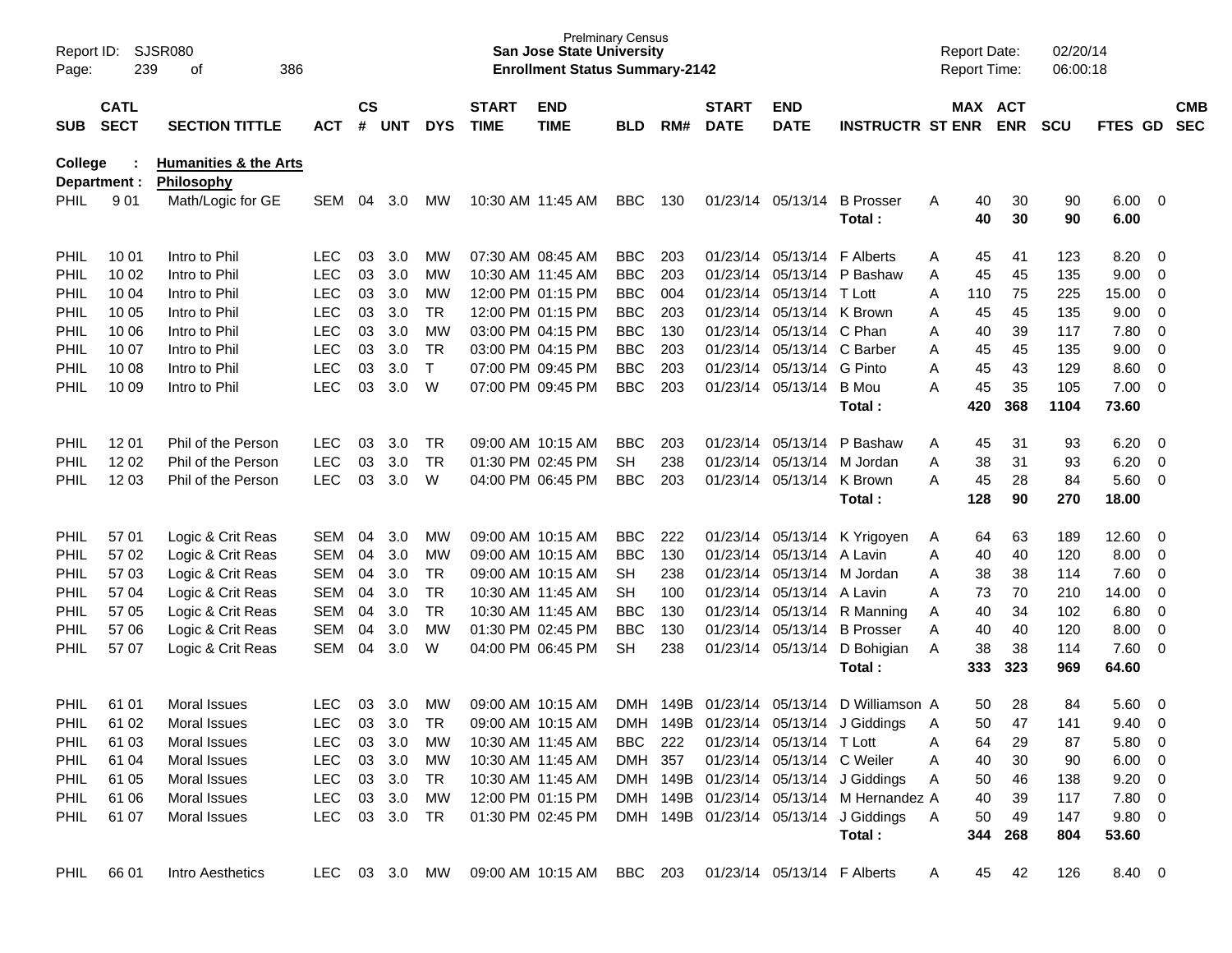| SJSR080<br>Report ID:<br>240<br>386<br>Page:<br>οf |                                                            |                                                                                                  |                                                      | <b>Prelminary Census</b><br><b>San Jose State University</b><br><b>Enrollment Status Summary-2142</b> |                          |                                           |                             |                                                                                  |                                        |                                  |                                                                                  |                                                             |                                                                                           | <b>Report Date:</b><br><b>Report Time:</b> |                         |                         | 02/20/14<br>06:00:18      |                                      |                          |                                                           |
|----------------------------------------------------|------------------------------------------------------------|--------------------------------------------------------------------------------------------------|------------------------------------------------------|-------------------------------------------------------------------------------------------------------|--------------------------|-------------------------------------------|-----------------------------|----------------------------------------------------------------------------------|----------------------------------------|----------------------------------|----------------------------------------------------------------------------------|-------------------------------------------------------------|-------------------------------------------------------------------------------------------|--------------------------------------------|-------------------------|-------------------------|---------------------------|--------------------------------------|--------------------------|-----------------------------------------------------------|
| <b>SUB</b>                                         | <b>CATL</b><br><b>SECT</b>                                 | <b>SECTION TITTLE</b>                                                                            | <b>ACT</b>                                           | $\mathsf{cs}$<br>#                                                                                    | <b>UNT</b>               | <b>DYS</b>                                | <b>START</b><br><b>TIME</b> | <b>END</b><br><b>TIME</b>                                                        | <b>BLD</b>                             | RM#                              | <b>START</b><br><b>DATE</b>                                                      | <b>END</b><br><b>DATE</b>                                   | <b>INSTRUCTR ST ENR</b>                                                                   |                                            |                         | MAX ACT<br><b>ENR</b>   | <b>SCU</b>                | FTES GD                              |                          | <b>CMB</b><br><b>SEC</b>                                  |
| <b>PHIL</b>                                        | 66 02                                                      | Intro Aesthetics                                                                                 | <b>LEC</b>                                           | 03                                                                                                    | 3.0                      | <b>MW</b>                                 |                             | 12:00 PM 01:15 PM                                                                | <b>SH</b>                              | 238                              |                                                                                  | 01/23/14 05/13/14                                           | T Leddy<br>Total:                                                                         | A                                          | 38<br>83                | 37<br>79                | 111<br>237                | $7.40 \quad 0$<br>15.80              |                          |                                                           |
| PHIL                                               | 70A 01                                                     | <b>Ancient Philosophy</b>                                                                        | <b>LEC</b>                                           | 03                                                                                                    | 3.0                      | <b>MW</b>                                 |                             | 03:00 PM 04:15 PM                                                                |                                        |                                  | DMH 149B 01/23/14 05/13/14                                                       |                                                             | W Shaw<br>Total:                                                                          | A                                          | 35<br>35                | 31<br>31                | 93<br>93                  | 6.20<br>6.20                         | $\overline{\phantom{0}}$ |                                                           |
| PHIL                                               | 70B 01                                                     | Modern Philosophy                                                                                | <b>LEC</b>                                           | 03                                                                                                    | 3.0                      | <b>TR</b>                                 |                             | 09:00 AM 10:15 AM                                                                | DMH 357                                |                                  |                                                                                  | 01/23/14 05/13/14                                           | J Lindahl<br>Total:                                                                       | A                                          | 42<br>42                | 41<br>41                | 123<br>123                | 8.20<br>8.20                         | $\overline{\phantom{0}}$ |                                                           |
| <b>PHIL</b><br><b>RELS</b>                         | 104 01<br>104 01                                           | Asian Philosophy<br>Asian Philosophy                                                             | <b>LEC</b><br><b>LEC</b>                             | 02<br>02                                                                                              | 3.0<br>3.0               | <b>MW</b><br>MW                           |                             | 10:30 AM 11:45 AM<br>10:30 AM 11:45 AM                                           | <b>SH</b><br><b>SH</b>                 | 238<br>238                       |                                                                                  | 01/23/14 05/13/14<br>01/23/14 05/13/14                      | C Phan<br>C Phan                                                                          | Α<br>Α                                     | 38<br>0                 | 23<br>3                 | 69<br>9                   | 4.60<br>0.60                         |                          | 0 C<br>0 C                                                |
| ASIA<br><b>PHIL</b>                                | 104 01<br>104 02                                           | Asian Philosophy<br>Asian Philosophy                                                             | <b>LEC</b><br><b>LEC</b>                             | 02<br>02                                                                                              | 3.0<br>3.0               | MW<br><b>TR</b>                           |                             | 10:30 AM 11:45 AM<br>12:00 PM 01:15 PM                                           | <b>SH</b><br><b>BBC</b>                | 238<br>130                       |                                                                                  | 01/23/14 05/13/14 C Phan<br>01/23/14 05/13/14 A Vaidya      |                                                                                           | Α<br>Α                                     | 0<br>40                 | 9<br>21                 | 27<br>63                  | 1.80<br>4.20                         |                          | 0 <sup>o</sup><br>0 <sup>o</sup>                          |
| <b>RELS</b><br>ASIA                                | 104 02<br>104 02                                           | Asian Philosophy<br>Asian Philosophy                                                             | <b>LEC</b><br><b>LEC</b>                             | 02<br>02                                                                                              | 3.0<br>3.0               | <b>TR</b><br><b>TR</b>                    |                             | 12:00 PM 01:15 PM<br>12:00 PM 01:15 PM                                           | <b>BBC</b><br><b>BBC</b>               | 130<br>130                       |                                                                                  | 01/23/14 05/13/14 A Vaidya<br>01/23/14 05/13/14 A Vaidya    |                                                                                           | Α<br>Α                                     | 0<br>0                  | 6<br>12                 | 18<br>36                  | 1.20<br>2.40                         |                          | 0 <sup>o</sup><br>0 <sup>o</sup>                          |
| <b>PHIL</b><br><b>RELS</b><br>ASIA                 | 104 03<br>104 03<br>104 03                                 | Asian Philosophy<br>Asian Philosophy<br>Asian Philosophy                                         | <b>LEC</b><br><b>LEC</b><br><b>LEC</b>               | 02<br>02<br>02                                                                                        | 3.0<br>3.0<br>3.0        | <b>TR</b><br><b>TR</b><br><b>TR</b>       |                             | 01:30 PM 02:45 PM<br>01:30 PM 02:45 PM<br>01:30 PM 02:45 PM                      | <b>BBC</b><br><b>BBC</b><br><b>BBC</b> | 130<br>130<br>130                |                                                                                  | 01/23/14 05/13/14<br>01/23/14 05/13/14<br>01/23/14 05/13/14 | <b>B</b> Mou<br>B Mou<br><b>B</b> Mou                                                     | Α<br>Α<br>Α                                | 40<br>0<br>0            | 24<br>5<br>9            | 72<br>15<br>27            | 4.80<br>1.00<br>1.80                 |                          | 0 <sup>o</sup><br>0 <sup>o</sup><br>0 <sup>o</sup>        |
|                                                    |                                                            |                                                                                                  |                                                      |                                                                                                       |                          |                                           |                             |                                                                                  |                                        |                                  |                                                                                  |                                                             | Total:                                                                                    |                                            | 118                     | 112                     | 336                       | 22.40                                |                          |                                                           |
| <b>PHIL</b><br><b>PHIL</b>                         | 11001<br>110 02                                            | Sci Tech & Hum Val<br>Sci Tech & Hum Val                                                         | LEC.<br><b>LEC</b>                                   | 03<br>03                                                                                              | 3.0<br>3.0               | MW<br><b>TR</b>                           |                             | 09:00 AM 10:15 AM<br>10:30 AM 11:45 AM                                           | <b>BBC</b><br><b>SH</b>                | 202<br>238                       |                                                                                  | 01/23/14 05/13/14<br>01/23/14 05/13/14                      | L Bernasconi A<br>A Korsund<br>Total:                                                     | A                                          | 88<br>38<br>126         | 83<br>38<br>121         | 249<br>114<br>363         | $16.60 \quad 0$<br>7.60 0<br>24.20   |                          |                                                           |
| HS                                                 | PHIL 111 01<br>GERO 111 01<br><b>NURS 111 01</b><br>111 01 | <b>Medical Ethics</b><br><b>Medical Ethics</b><br><b>Medical Ethics</b><br><b>Medical Ethics</b> | <b>LEC</b><br><b>LEC</b><br><b>LEC</b><br><b>LEC</b> | 02<br>02<br>02<br>02                                                                                  | 3.0<br>3.0<br>3.0<br>3.0 | TR<br><b>TR</b><br><b>TR</b><br><b>TR</b> |                             | 12:00 PM 01:15 PM<br>12:00 PM 01:15 PM<br>12:00 PM 01:15 PM<br>12:00 PM 01:15 PM | DMH<br>DMH<br><b>DMH</b>               | DMH 149B<br>149B<br>149B<br>149B | 01/23/14 05/13/14<br>01/23/14 05/13/14<br>01/23/14 05/13/14<br>01/23/14 05/13/14 |                                                             | R Manning<br>R Manning<br>R Manning<br>R Manning<br>Total:                                | Α<br>Α<br>Α<br>A                           | 40<br>0<br>0<br>0<br>40 | 18<br>5<br>0<br>7<br>30 | 54<br>15<br>0<br>21<br>90 | 3.70<br>1.00<br>0.00<br>1.40<br>6.10 |                          | 2 C<br>0 <sup>o</sup><br>0 <sup>o</sup><br>0 <sup>o</sup> |
| <b>PHIL</b>                                        | 122 01                                                     | Social Justic                                                                                    | LEC.                                                 | 02                                                                                                    | 3.0                      | МW                                        |                             | 01:30 PM 02:45 PM                                                                | DMH 357                                |                                  |                                                                                  | 01/23/14 05/13/14 T Lott                                    | Total:                                                                                    | A                                          | 25<br>25                | 21<br>21                | 63<br>63                  | 4.30<br>4.30                         | $\overline{\phantom{a}}$ |                                                           |
|                                                    | PHIL 133 01                                                | <b>Ethics in Science</b>                                                                         | LEC                                                  |                                                                                                       | 03 3.0 TR                |                                           |                             | 10:30 AM 11:45 AM BBC                                                            |                                        | 004                              |                                                                                  |                                                             | 01/23/14 05/13/14 J Stemwedel A<br>Total:                                                 |                                            |                         | 110 106<br>110 106      | 318<br>318                | $21.20 \t 0$<br>21.20                |                          |                                                           |
|                                                    | PHIL 134 01<br>PHIL 134 02<br>PHIL 134 03                  | Computers, Ethics, S LEC<br>Computers, Ethics, S LEC<br>Computers, Ethics, S LEC 02 3.0 TBA      |                                                      |                                                                                                       | 02 3.0<br>02 3.0         | TBA<br><b>TBA</b>                         |                             |                                                                                  |                                        |                                  |                                                                                  |                                                             | 01/23/14 05/13/14 E Sonnier<br>01/23/14 05/13/14 E Sonnier<br>01/23/14 05/13/14 E Sonnier | A<br>A                                     | 48<br>42<br>48          | 48<br>42<br>49          | 144<br>126<br>147         | 9.60 0<br>8.40 0<br>$9.80\ 0$        |                          |                                                           |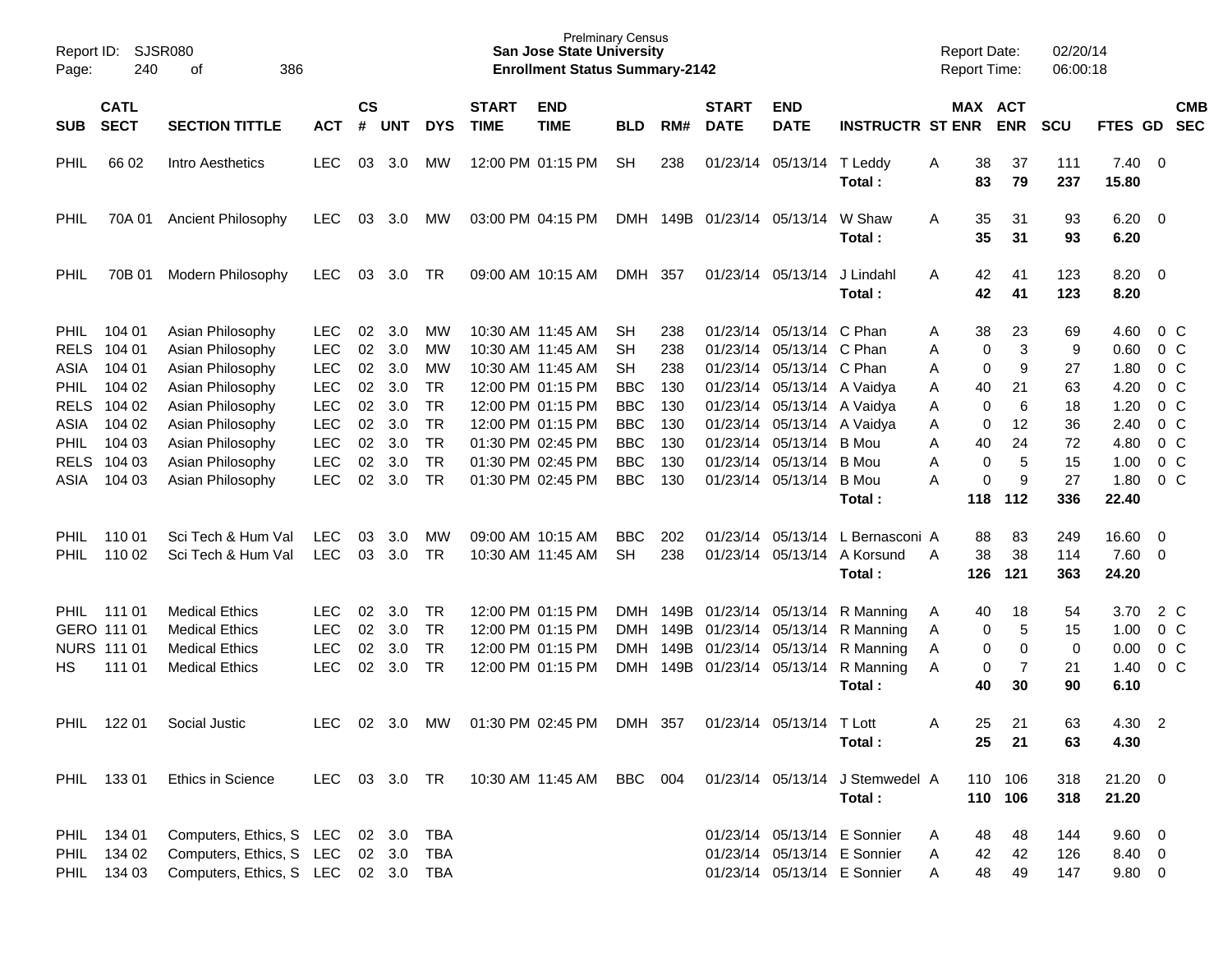| Page:       | <b>SJSR080</b><br>Report ID:<br>241<br>386<br>οf |                                        |            |           |               | <b>Prelminary Census</b><br><b>San Jose State University</b><br><b>Enrollment Status Summary-2142</b> |              |                   |                |     |              |                           |                                                             |   | 02/20/14<br><b>Report Date:</b><br>06:00:18<br><b>Report Time:</b> |                   |                   |               |                                      |
|-------------|--------------------------------------------------|----------------------------------------|------------|-----------|---------------|-------------------------------------------------------------------------------------------------------|--------------|-------------------|----------------|-----|--------------|---------------------------|-------------------------------------------------------------|---|--------------------------------------------------------------------|-------------------|-------------------|---------------|--------------------------------------|
|             | <b>CATL</b>                                      |                                        |            | <b>CS</b> |               |                                                                                                       | <b>START</b> | <b>END</b>        |                |     | <b>START</b> | <b>END</b>                |                                                             |   |                                                                    | MAX ACT           |                   |               | <b>CMB</b>                           |
| <b>SUB</b>  | <b>SECT</b>                                      | <b>SECTION TITTLE</b>                  | <b>ACT</b> | #         | <b>UNT</b>    | <b>DYS</b>                                                                                            | <b>TIME</b>  | <b>TIME</b>       | <b>BLD</b>     | RM# | <b>DATE</b>  | <b>DATE</b>               | <b>INSTRUCTR ST ENR</b>                                     |   |                                                                    | <b>ENR</b>        | <b>SCU</b>        | FTES GD       | <b>SEC</b>                           |
| PHIL        | 134 04                                           | Computers, Ethics, S LEC               |            | 02        | 3.0           | TBA                                                                                                   |              |                   |                |     | 01/23/14     | 05/13/14                  | E Sonnier<br>Total:                                         | A | 42<br>180                                                          | 41<br>180         | 123<br>540        | 8.20<br>36.00 | $\overline{\phantom{0}}$             |
| PHIL        | 157 01                                           | Inter Logic & Lang                     | SEM        | 05        | 3.0           | $\top$                                                                                                |              | 07:00 PM 09:45 PM | <b>SH</b>      | 238 |              | 01/23/14 05/13/14         | <b>B</b> Mou<br>Total:                                      | A | 25<br>25                                                           | 14<br>14          | 42<br>42          | 3.25<br>3.25  | - 9                                  |
| PHIL        | 159 01                                           | Philosophy of Mind                     | SEM        | 04        | 3.0           | TR                                                                                                    |              | 03:00 PM 04:15 PM | <b>BBC</b>     | 130 |              | 01/23/14 05/13/14         | A Vaidya<br>Total:                                          | A | 32<br>32                                                           | 26<br>26          | 78<br>78          | 5.30<br>5.30  | $\overline{2}$                       |
| PHIL        | 160 01                                           | <b>Phil of Science</b>                 | <b>LEC</b> | 02        | 3.0           | МW                                                                                                    |              | 09:00 AM 10:15 AM | SН             | 238 | 01/23/14     | 05/13/14                  | J Lindahl                                                   | A | 38                                                                 | 38                | 114               | 7.60          | - 0                                  |
| PHIL        | 160 02                                           | <b>Phil of Science</b>                 | <b>LEC</b> | 02        | 3.0           | МW                                                                                                    |              | 12:00 PM 01:15 PM | <b>BBC</b>     | 222 | 01/23/14     | 05/13/14                  | K Yrigoyen                                                  | A | 64                                                                 | 61                | 183               | 12.20         | 0                                    |
| PHIL        | 160 03                                           | <b>Phil of Science</b>                 | <b>LEC</b> | 02        | 3.0           | TR                                                                                                    |              | 12:00 PM 01:15 PM | CL             | 234 | 01/23/14     | 05/13/14                  | J Stemwedel A<br>Total:                                     |   | 40<br>142                                                          | 39<br>138         | 117<br>414        | 7.80<br>27.60 | $\overline{\mathbf{0}}$              |
| PHIL        | 180 01                                           | <b>Indiv Studies</b>                   | <b>SUP</b> | 36        | 3.0           | <b>TBA</b>                                                                                            |              |                   |                |     |              | 01/23/14 05/13/14 K Brown |                                                             | Α | 5                                                                  | -1                | 3                 | 0.20          | - 0                                  |
| PHIL        | 180 03                                           | <b>Indiv Studies</b>                   | <b>SUP</b> | 36        | 2.0           | <b>TBA</b>                                                                                            |              |                   |                |     | 01/23/14     | 05/13/14                  |                                                             | A | 5                                                                  | 0                 | 0                 | 0.00          | $\overline{\mathbf{0}}$              |
| PHIL        | 180 04                                           | <b>Indiv Studies</b>                   | <b>SUP</b> | 36        | 1.0           | <b>TBA</b>                                                                                            |              |                   |                |     |              | 01/23/14 05/13/14         | W Shaw<br>Total :                                           | A | 5<br>15                                                            | 1<br>$\mathbf{2}$ | $\mathbf{1}$<br>4 | 0.07<br>0.27  | - 0                                  |
| <b>PHIL</b> | 184 01                                           | <b>Directed Reading</b>                | <b>SUP</b> | 36        | 3.0           | TBA                                                                                                   |              |                   |                |     |              | 01/23/14 05/13/14         | Total:                                                      | A | 5<br>5                                                             | 0<br>0            | 0<br>0            | 0.00<br>0.00  | $\overline{\phantom{0}}$             |
| PHIL        | 186 01                                           | Prof & Bus Ethics                      | <b>LEC</b> | 03        | 3.0           | MW                                                                                                    |              | 07:30 AM 08:45 AM | CL.            | 222 | 01/23/14     | 05/13/14                  | L Bernasconi A                                              |   | 84                                                                 | 46                | 138               | 9.20          | $0\,C$                               |
| BUS3        | 186 01                                           | Prof & Bus Ethics                      | <b>LEC</b> | 03        | 3.0           | MW                                                                                                    |              | 07:30 AM 08:45 AM | CL             | 222 | 01/23/14     |                           | 05/13/14 L Bernasconi A                                     |   | 0                                                                  | 35                | 105               | 7.00          | $0\,C$                               |
| PHIL        | 186 02                                           | Prof & Bus Ethics                      | <b>LEC</b> | 03        | 3.0           | TR                                                                                                    |              | 07:30 AM 08:45 AM | CL             | 222 | 01/23/14     | 05/13/14                  | L Bernasconi A                                              |   | 84                                                                 | 51                | 153               | 10.20         | $0\,C$                               |
| BUS3        | 186 02                                           | Prof & Bus Ethics                      | <b>LEC</b> | 03        | 3.0           | TR                                                                                                    |              | 07:30 AM 08:45 AM | CL             | 222 | 01/23/14     | 05/13/14                  | L Bernasconi A                                              |   | 0                                                                  | 28                | 84                | 5.60          | 0 <sup>C</sup>                       |
| PHIL        | 186 03                                           | Prof & Bus Ethics                      | <b>LEC</b> | 03        | 3.0           | <b>TR</b>                                                                                             |              | 09:00 AM 10:15 AM | SН             | 100 | 01/23/14     | 05/13/14                  | L Bernasconi A                                              |   | 125                                                                | 72                | 216               | 14.40         | 0 <sup>C</sup>                       |
| BUS3        | 186 03                                           | Prof & Bus Ethics                      | <b>LEC</b> | 03        | 3.0           | <b>TR</b>                                                                                             |              | 09:00 AM 10:15 AM | <b>SH</b>      | 100 | 01/23/14     | 05/13/14                  | L Bernasconi A                                              |   | 0                                                                  | 49                | 147               | 9.80          | 0 <sup>C</sup>                       |
| PHIL        | 186 04                                           | Prof & Bus Ethics                      | <b>LEC</b> | 03        | 3.0           | <b>TR</b>                                                                                             |              | 09:00 AM 10:15 AM | <b>BBC</b>     | 130 | 01/23/14     | 05/13/14                  | J Wilhelmsso A                                              |   | 40                                                                 | 25                | 75                | 5.00          | $0\,C$                               |
| BUS3        | 186 04                                           | Prof & Bus Ethics                      | <b>LEC</b> | 03        | 3.0           | <b>TR</b>                                                                                             |              | 09:00 AM 10:15 AM | <b>BBC</b>     | 130 |              | 01/23/14 05/13/14         | J Wilhelmsso A                                              |   | 0                                                                  | 15                | 45                | 3.00          | 0 <sup>C</sup>                       |
| PHIL        | 186 05<br>BUS3 186 05                            | Prof & Bus Ethics                      | LEC        |           | 03 3.0        | MW                                                                                                    |              |                   |                |     |              |                           | 10:30 AM 11:45 AM DMH 149B 01/23/14 05/13/14 D Williamson A |   | 50                                                                 | 27                | 81                | 5.40          | $0\,C$                               |
|             | PHIL 186 06                                      | Prof & Bus Ethics<br>Prof & Bus Ethics | LEC<br>LEC |           | 03 3.0<br>3.0 | МW                                                                                                    |              |                   |                |     |              |                           | 10:30 AM 11:45 AM DMH 149B 01/23/14 05/13/14 D Williamson A | X | 0<br>0                                                             | 14<br>0           | 42<br>0           | 0.00          | 2.80 0 C<br>$\overline{\phantom{0}}$ |
|             | BUS3 186 06                                      | Prof & Bus Ethics                      | LEC        |           | 3.0           |                                                                                                       |              |                   |                |     |              |                           |                                                             | X | 0                                                                  | 0                 | 0                 | $0.00 \t 0$   |                                      |
| PHIL        | 18607                                            | Prof & Bus Ethics                      | LEC        | 03        | 3.0           | TR                                                                                                    |              | 10:30 AM_11:45 AM | BBC 222        |     |              |                           | 01/23/14 05/13/14 M Jordan                                  | A | 64                                                                 | 36                | 108               |               | 7.20 0 C                             |
|             | BUS3 186 07                                      | Prof & Bus Ethics                      | LEC        | 03        | 3.0           | TR                                                                                                    |              | 10:30 AM 11:45 AM | BBC 222        |     |              |                           | 01/23/14 05/13/14 M Jordan                                  | Α | 0                                                                  | 22                | 66                | 4.40          | $0\,$ C                              |
|             | PHIL 186 08                                      | Prof & Bus Ethics                      | LEC        | 03        | 3.0           | TR                                                                                                    |              | 10:30 AM 11:45 AM | BBC 323        |     |              |                           | 01/23/14 05/13/14 A Lawrence                                | A | 40                                                                 | 28                | 84                | 5.60          | $0\,$ C                              |
|             | BUS3 186 08                                      | Prof & Bus Ethics                      | LEC        | 03        | 3.0           | TR                                                                                                    |              | 10:30 AM 11:45 AM | BBC 323        |     |              |                           | 01/23/14 05/13/14 A Lawrence A                              |   | 0                                                                  | 11                | 33                |               | 2.20 0 C                             |
|             | PHIL 186 09                                      | Prof & Bus Ethics                      | LEC 03 3.0 |           |               | МW                                                                                                    |              | 12:00 PM 01:15 PM | <b>BBC</b> 130 |     |              | 01/23/14 05/13/14 W Shaw  |                                                             | A | 40                                                                 | 26                | 78                |               | 5.20 0 C                             |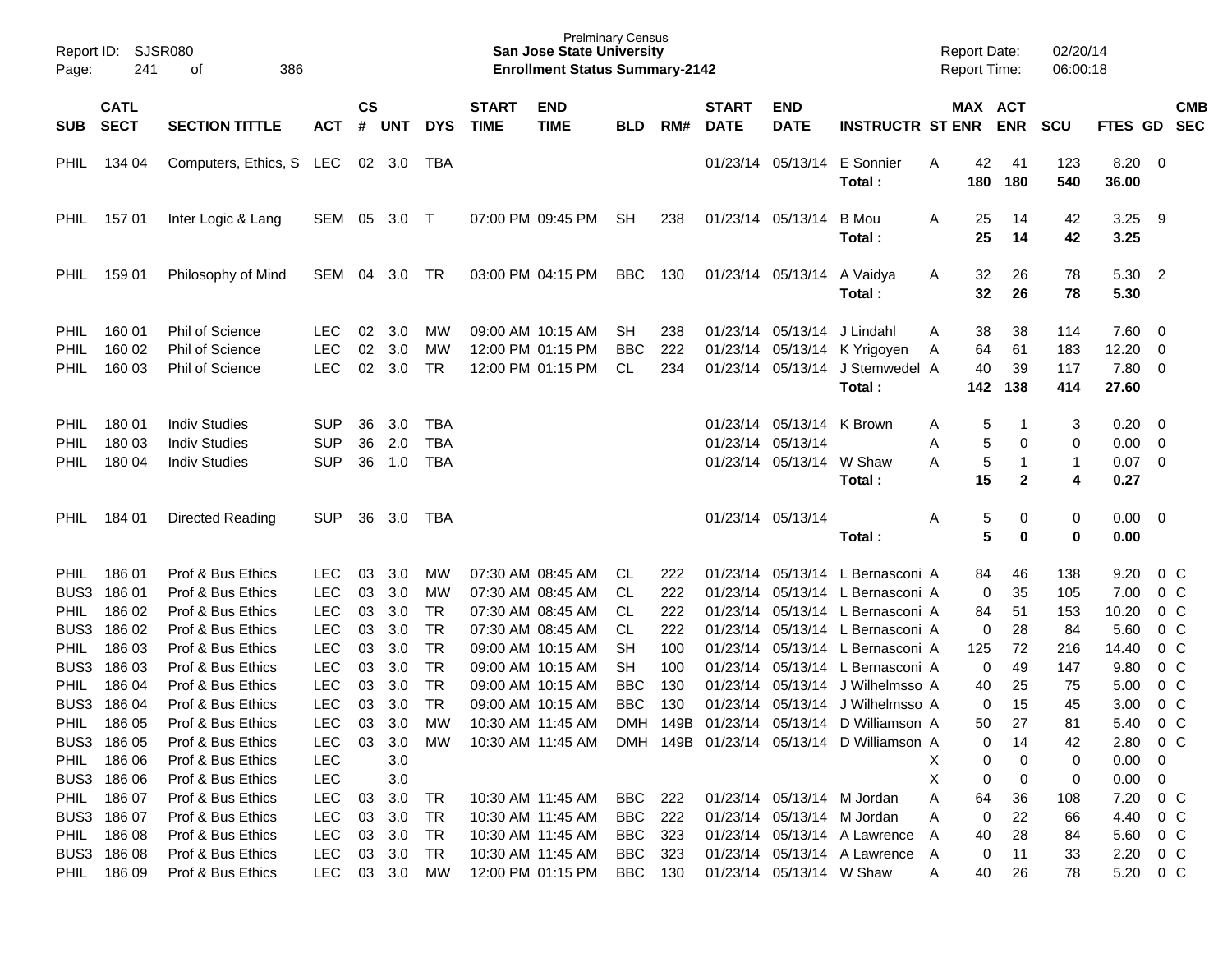| Page:                                                                                                | Report ID:<br>SJSR080<br>386<br>242<br>οf                                    |                                                                                                                                                                      |                                                                                         |                                              | <b>Prelminary Census</b><br><b>San Jose State University</b><br><b>Enrollment Status Summary-2142</b> |                                                                                   |                             |                                                                                                       |                                                                    |                                 |                                                          |                                                                                                 |                                                                                                                            | <b>Report Date:</b><br>Report Time:  |                                                            |                                                     | 02/20/14<br>06:00:18                                    |                                                                         |                                                                                                      |                          |
|------------------------------------------------------------------------------------------------------|------------------------------------------------------------------------------|----------------------------------------------------------------------------------------------------------------------------------------------------------------------|-----------------------------------------------------------------------------------------|----------------------------------------------|-------------------------------------------------------------------------------------------------------|-----------------------------------------------------------------------------------|-----------------------------|-------------------------------------------------------------------------------------------------------|--------------------------------------------------------------------|---------------------------------|----------------------------------------------------------|-------------------------------------------------------------------------------------------------|----------------------------------------------------------------------------------------------------------------------------|--------------------------------------|------------------------------------------------------------|-----------------------------------------------------|---------------------------------------------------------|-------------------------------------------------------------------------|------------------------------------------------------------------------------------------------------|--------------------------|
| <b>SUB</b>                                                                                           | <b>CATL</b><br><b>SECT</b>                                                   | <b>SECTION TITTLE</b>                                                                                                                                                | ACT                                                                                     | <b>CS</b><br>$\#$                            | <b>UNT</b>                                                                                            | <b>DYS</b>                                                                        | <b>START</b><br><b>TIME</b> | <b>END</b><br><b>TIME</b>                                                                             | <b>BLD</b>                                                         | RM#                             | <b>START</b><br><b>DATE</b>                              | <b>END</b><br><b>DATE</b>                                                                       | <b>INSTRUCTR ST ENR</b>                                                                                                    |                                      | MAX ACT                                                    | <b>ENR</b>                                          | <b>SCU</b>                                              | <b>FTES GD</b>                                                          |                                                                                                      | <b>CMB</b><br><b>SEC</b> |
| BUS3<br><b>PHIL</b><br>BUS3<br>PHIL<br>BUS3<br><b>PHIL</b><br>BUS <sub>3</sub>                       | 18609<br>186 10<br>186 10<br>186 11<br>186 11<br>186 12<br>186 12            | Prof & Bus Ethics<br>Prof & Bus Ethics<br>Prof & Bus Ethics<br>Prof & Bus Ethics<br>Prof & Bus Ethics<br>Prof & Bus Ethics<br>Prof & Bus Ethics                      | LEC<br>LEC<br><b>LEC</b><br><b>LEC</b><br>LEC<br><b>LEC</b><br>LEC                      | 03<br>03<br>03<br>03<br>03                   | 3.0<br>3.0<br>3.0<br>3.0<br>3.0<br>3.0<br>3.0                                                         | <b>MW</b><br><b>MW</b><br><b>MW</b><br><b>TR</b><br>TR                            |                             | 12:00 PM 01:15 PM<br>01:30 PM 02:45 PM<br>01:30 PM 02:45 PM<br>01:30 PM 02:45 PM<br>01:30 PM 02:45 PM | <b>BBC</b><br><b>BBC</b><br><b>BBC</b><br><b>BBC</b><br><b>BBC</b> | 130<br>203<br>203<br>203<br>203 | 01/23/14<br>01/23/14<br>01/23/14<br>01/23/14             | 05/13/14<br>05/13/14<br>05/13/14<br>05/13/14<br>01/23/14 05/13/14 T Nguyen                      | W Shaw<br>D Williamson A<br>D Williamson A<br>T Nguyen                                                                     | А<br>A<br>A<br>X<br>X                | 0<br>45<br>0<br>45<br>0<br>0<br>$\Omega$                   | 12<br>18<br>18<br>31<br>14<br>$\Omega$<br>$\Omega$  | 36<br>54<br>54<br>93<br>42<br>0<br>0                    | 2.40<br>3.60<br>3.60<br>6.20<br>2.80<br>0.00<br>0.00                    | $0\,C$<br>$0\,C$<br>$0\,C$<br>$0\,C$<br>0 <sup>o</sup><br>0<br>$\mathbf 0$                           |                          |
| <b>PHIL</b><br>BUS <sub>3</sub><br><b>PHIL</b><br>BUS3<br><b>PHIL</b><br>BUS3<br><b>PHIL</b><br>BUS3 | 186 13<br>186 13<br>186 14<br>186 14<br>186 15<br>186 15<br>186 16<br>186 16 | Prof & Bus Ethics<br>Prof & Bus Ethics<br>Prof & Bus Ethics<br>Prof & Bus Ethics<br>Prof & Bus Ethics<br>Prof & Bus Ethics<br>Prof & Bus Ethics<br>Prof & Bus Ethics | <b>LEC</b><br><b>LEC</b><br>LEC<br><b>LEC</b><br>LEC<br><b>LEC</b><br><b>LEC</b><br>LEC | 03<br>03<br>03<br>03<br>03<br>03<br>03<br>03 | 3.0<br>3.0<br>3.0<br>3.0<br>3.0<br>3.0<br>3.0<br>3.0                                                  | м<br>M<br><b>TBA</b><br><b>TBA</b><br><b>TBA</b><br><b>TBA</b><br><b>MW</b><br>МW |                             | 04:00 PM 06:45 PM<br>04:00 PM 06:45 PM<br>10:30 AM 11:45 AM<br>10:30 AM 11:45 AM                      | <b>BBC</b><br><b>BBC</b><br>WSQ.<br>WSQ 109                        | 203<br>203<br>109               | 01/23/14<br>01/23/14<br>01/23/14<br>01/23/14<br>01/23/14 | 05/13/14<br>05/13/14<br>01/23/14 05/13/14<br>05/13/14<br>01/23/14 05/13/14<br>01/23/14 05/13/14 | P Hadreas<br>P Hadreas<br>05/13/14 C Sanchez<br>05/13/14 C Sanchez<br>C Sanchez<br>C Sanchez<br>W Shaw<br>W Shaw<br>Total: | A<br>A<br>A<br>A<br>A<br>A<br>A<br>A | 45<br>0<br>57<br>$\mathbf 0$<br>55<br>0<br>200<br>0<br>974 | 29<br>15<br>40<br>15<br>30<br>21<br>96<br>40<br>864 | 87<br>45<br>120<br>45<br>90<br>63<br>288<br>120<br>2592 | 5.80<br>3.00<br>8.00<br>3.00<br>6.00<br>4.20<br>19.20<br>8.00<br>172.80 | $0\,C$<br>$0\,C$<br>$0\,C$<br>0 <sup>o</sup><br>0 <sup>o</sup><br>$0\,C$<br>0 <sup>o</sup><br>$0\,C$ |                          |
| <b>PHIL</b>                                                                                          | 190 01                                                                       | Sem Phil Classics                                                                                                                                                    | SEM                                                                                     | 05                                           | 3.0                                                                                                   | м                                                                                 |                             | 07:00 PM 09:45 PM                                                                                     | <b>BBC</b>                                                         | 203                             |                                                          | 01/23/14 05/13/14                                                                               | C Sanchez<br>Total:                                                                                                        | A                                    | 30<br>30                                                   | 25<br>25                                            | 75<br>75                                                | 5.45<br>5.45                                                            | -9                                                                                                   |                          |
| <b>PHIL</b>                                                                                          | 292 01                                                                       | Ethics or Aestheti                                                                                                                                                   | <b>SEM</b>                                                                              | 05                                           | 3.0                                                                                                   | W                                                                                 |                             | 07:00 PM 09:45 PM                                                                                     | <b>SH</b>                                                          | 238                             |                                                          | 01/23/14 05/13/14                                                                               | T Leddy<br>Total:                                                                                                          | Α                                    | 20<br>20                                                   | 11<br>11                                            | 33<br>33                                                | 2.50<br>2.50                                                            | 6                                                                                                    |                          |
| <b>PHIL</b><br>PHIL                                                                                  | 298 01<br>298 02                                                             | Spec Studies<br>Spec Studies                                                                                                                                         | <b>SUP</b><br><b>SUP</b>                                                                | 25<br>25                                     | 3.0<br>3.0                                                                                            | TBA<br><b>TBA</b>                                                                 |                             |                                                                                                       |                                                                    |                                 | 01/23/14                                                 | 05/13/14<br>01/23/14 05/13/14                                                                   | P Hadreas<br>C Sanchez<br>Total:                                                                                           | A<br>A                               | 3<br>6<br>9                                                | $\overline{\mathbf{c}}$<br>5<br>$\overline{7}$      | 6<br>15<br>21                                           | 0.50<br>1.25<br>1.75                                                    | $\overline{2}$<br>5                                                                                  |                          |
| PHIL                                                                                                 | 299 01                                                                       | <b>Masters Thesis</b>                                                                                                                                                | <b>SUP</b>                                                                              | 25                                           | 3.0                                                                                                   | <b>TBA</b>                                                                        |                             |                                                                                                       |                                                                    |                                 | 01/23/14 05/13/14                                        |                                                                                                 | Total:                                                                                                                     | Α                                    | 5<br>5                                                     | 0<br>$\bf{0}$                                       | $\pmb{0}$<br>$\mathbf 0$                                | $0.00\,$<br>0.00                                                        | 0                                                                                                    |                          |
|                                                                                                      | Department :                                                                 | <b>Philosophy</b>                                                                                                                                                    |                                                                                         |                                              |                                                                                                       |                                                                                   |                             |                                                                                                       |                                                                    |                                 |                                                          | <b>Lower Division:</b><br><b>Upper Division:</b>                                                | Department Total:<br><b>Graduate Division:</b>                                                                             |                                      | 3281<br>1425<br>1822<br>34                                 | 2887<br>1230<br>1639<br>18                          | 8659<br>3690<br>4915<br>54                              | 579.12<br>246.00<br>328.87<br>4.25                                      |                                                                                                      |                          |